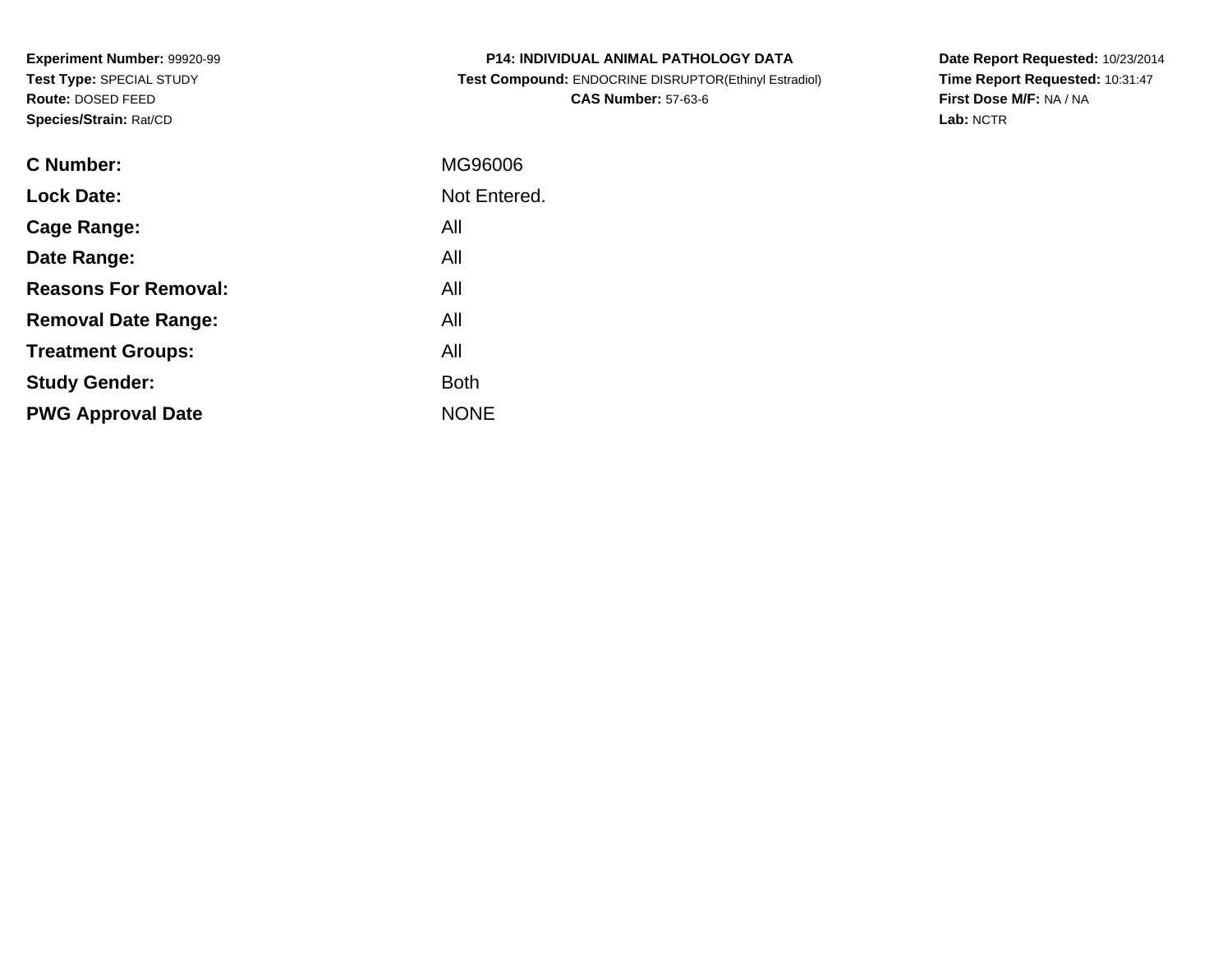| Experiment Number: 99920-99<br>Test Type: SPECIAL STUDY<br><b>Route: DOSED FEED</b><br>Species/Strain: Rat/CD |                                  | <b>P14: INDIVIDUAL ANIMAL PATHOLOGY DATA</b><br>Test Compound: ENDOCRINE DISRUPTOR(Ethinyl Estradiol)<br><b>CAS Number: 57-63-6</b> | Date Report Requested: 10/23/2014<br>Time Report Requested: 10:31:47<br>First Dose M/F: NA / NA<br>Lab: NCTR |
|---------------------------------------------------------------------------------------------------------------|----------------------------------|-------------------------------------------------------------------------------------------------------------------------------------|--------------------------------------------------------------------------------------------------------------|
| <b>ANIMAL ID: 1</b>                                                                                           | TRT#: 8                          | <b>SEX: Male</b>                                                                                                                    | DAY ON TEST: 63                                                                                              |
|                                                                                                               | <b>DOSE: FO</b><br><b>50 PPB</b> | <b>DISP: Natural Death</b>                                                                                                          | HISTO: 021380100001                                                                                          |
|                                                                                                               |                                  | ORGAN AND ACCOUNTABLE SITE STATUS                                                                                                   |                                                                                                              |
| <b>NORMAL</b>                                                                                                 |                                  |                                                                                                                                     |                                                                                                              |
| * Adrenal Cortex                                                                                              | * Adrenal Medulla                | * Blood Vessel                                                                                                                      | * Bone                                                                                                       |
| * Brain                                                                                                       | * Epididymis                     | * Esophagus                                                                                                                         | * Heart                                                                                                      |
| * Lung                                                                                                        | * Prostate, Dorsal/lateral Lobe  | * Prostate, Ventral Lobe                                                                                                            | * Rete Testes                                                                                                |
| * Skin                                                                                                        | * Testes                         | * Trachea                                                                                                                           | * Urinary Bladder                                                                                            |
| <b>AUTO PRECLUDES DIAG.</b>                                                                                   |                                  |                                                                                                                                     |                                                                                                              |
| * Bone Marrow                                                                                                 | * Coagulating Gland              | * Kidney                                                                                                                            | * Liver                                                                                                      |
| * Pancreas                                                                                                    | * Pituitary Gland                | * Seminal Vesicle                                                                                                                   | * Spinal Cord                                                                                                |
| * Spleen                                                                                                      | * Thymus                         | * Thyroid Gland                                                                                                                     |                                                                                                              |
| <b>INSUFFICIENT TISSUE</b>                                                                                    |                                  |                                                                                                                                     |                                                                                                              |
| * Mammary Gland                                                                                               |                                  |                                                                                                                                     |                                                                                                              |
| <b>OBSERVATIONS</b>                                                                                           |                                  |                                                                                                                                     |                                                                                                              |
| * Mammary GI                                                                                                  |                                  |                                                                                                                                     |                                                                                                              |
| Note: Wet tissue attempted                                                                                    |                                  |                                                                                                                                     |                                                                                                              |
| PRIMARY CAUSE OF DEATH                                                                                        | - UNCERTAIN                      |                                                                                                                                     |                                                                                                              |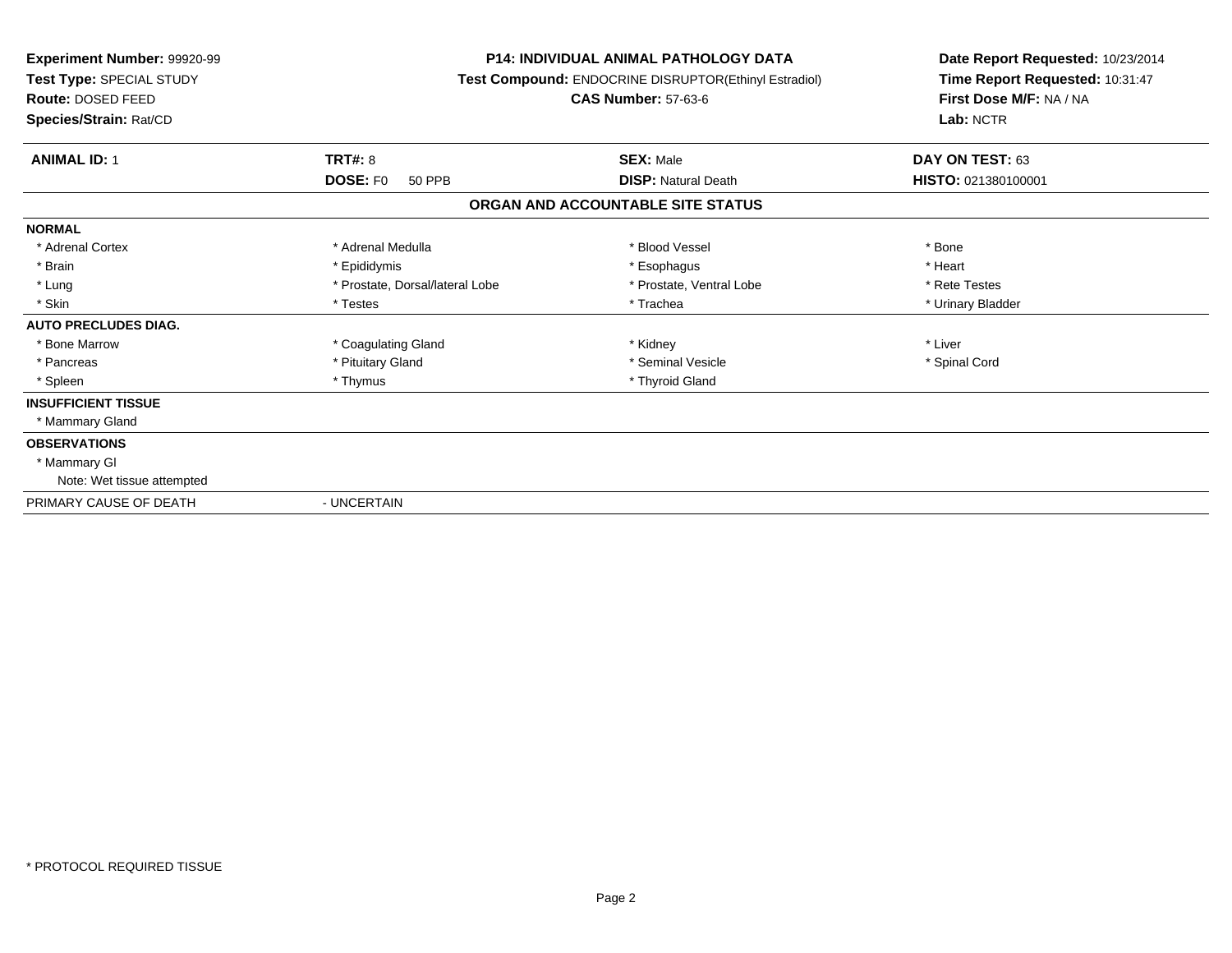| <b>Experiment Number: 99920-99</b><br>Test Type: SPECIAL STUDY<br>Route: DOSED FEED<br>Species/Strain: Rat/CD |                                   | <b>P14: INDIVIDUAL ANIMAL PATHOLOGY DATA</b><br>Test Compound: ENDOCRINE DISRUPTOR(Ethinyl Estradiol)<br><b>CAS Number: 57-63-6</b> | Date Report Requested: 10/23/2014<br>Time Report Requested: 10:31:47<br>First Dose M/F: NA / NA<br>Lab: NCTR |
|---------------------------------------------------------------------------------------------------------------|-----------------------------------|-------------------------------------------------------------------------------------------------------------------------------------|--------------------------------------------------------------------------------------------------------------|
| <b>ANIMAL ID: 38</b>                                                                                          | TRT#: 5                           | <b>SEX: Male</b>                                                                                                                    | DAY ON TEST: 140                                                                                             |
|                                                                                                               | <b>DOSE: FO</b><br><b>CONTROL</b> | <b>DISP:</b> Terminal Sacrifice                                                                                                     | HISTO: 021380100038                                                                                          |
|                                                                                                               |                                   | ORGAN AND ACCOUNTABLE SITE STATUS                                                                                                   |                                                                                                              |
| <b>NORMAL</b>                                                                                                 |                                   |                                                                                                                                     |                                                                                                              |
| * Adrenal Medulla                                                                                             | * Bone                            | * Bone Marrow                                                                                                                       | * Coagulating Gland                                                                                          |
| * Epididymis                                                                                                  | * Liver                           | * Mammary Gland                                                                                                                     | * Pituitary Gland                                                                                            |
| * Prostate, Dorsal/lateral Lobe                                                                               | * Rete Testes                     | * Seminal Vesicle                                                                                                                   | * Spleen                                                                                                     |
| * Testes                                                                                                      | * Thymus                          | * Thyroid Gland                                                                                                                     |                                                                                                              |
| <b>OBSERVATIONS</b>                                                                                           |                                   |                                                                                                                                     |                                                                                                              |
| * Adrenal Cortex                                                                                              |                                   | Vacuolization Cytoplasmic                                                                                                           | Minimal                                                                                                      |
| * Kidney                                                                                                      | Cortex                            | Cyst                                                                                                                                |                                                                                                              |
| [ Cyst TGLS = $1-4$ ]                                                                                         |                                   |                                                                                                                                     |                                                                                                              |
| * Prostate, Ventral Lobe                                                                                      |                                   | <b>Infiltration Cellular</b>                                                                                                        | Lymphocyte, Minimal                                                                                          |
| PRIMARY CAUSE OF DEATH                                                                                        |                                   |                                                                                                                                     |                                                                                                              |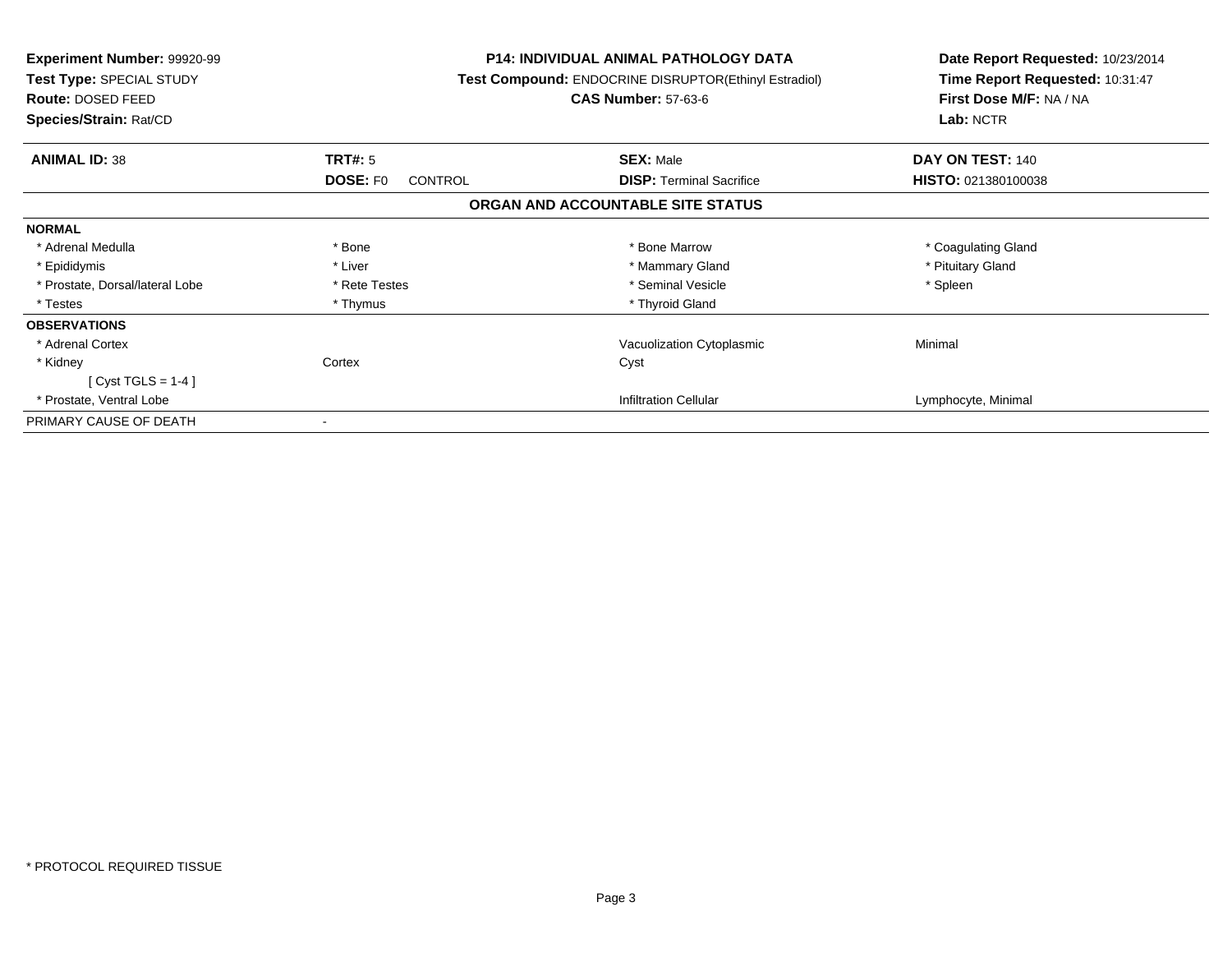| <b>Experiment Number: 99920-99</b><br><b>Test Type: SPECIAL STUDY</b><br><b>Route: DOSED FEED</b><br>Species/Strain: Rat/CD |                                       | <b>P14: INDIVIDUAL ANIMAL PATHOLOGY DATA</b><br>Test Compound: ENDOCRINE DISRUPTOR(Ethinyl Estradiol)<br><b>CAS Number: 57-63-6</b> | Date Report Requested: 10/23/2014<br>Time Report Requested: 10:31:47<br>First Dose M/F: NA / NA<br>Lab: NCTR |
|-----------------------------------------------------------------------------------------------------------------------------|---------------------------------------|-------------------------------------------------------------------------------------------------------------------------------------|--------------------------------------------------------------------------------------------------------------|
|                                                                                                                             |                                       |                                                                                                                                     |                                                                                                              |
| <b>ANIMAL ID: 39</b>                                                                                                        | TRT#: 5<br><b>DOSE: FO</b><br>CONTROL | <b>SEX: Male</b><br><b>DISP:</b> Terminal Sacrifice                                                                                 | DAY ON TEST: 140<br>HISTO: 021380100039                                                                      |
|                                                                                                                             |                                       | ORGAN AND ACCOUNTABLE SITE STATUS                                                                                                   |                                                                                                              |
| <b>NORMAL</b>                                                                                                               |                                       |                                                                                                                                     |                                                                                                              |
| * Adrenal Cortex                                                                                                            | * Adrenal Medulla                     | * Bone                                                                                                                              | * Bone Marrow                                                                                                |
| * Coagulating Gland                                                                                                         | * Epididymis                          | * Liver                                                                                                                             | * Mammary Gland                                                                                              |
| * Pituitary Gland                                                                                                           | * Rete Testes                         | * Seminal Vesicle                                                                                                                   | * Spleen                                                                                                     |
| * Testes                                                                                                                    | * Thymus                              | * Thyroid Gland                                                                                                                     |                                                                                                              |
| <b>OBSERVATIONS</b>                                                                                                         |                                       |                                                                                                                                     |                                                                                                              |
| * Kidney                                                                                                                    |                                       | <b>Hyaline Droplet</b>                                                                                                              | Minimal                                                                                                      |
|                                                                                                                             |                                       | <b>Infiltration Cellular</b>                                                                                                        | Lymphocyte, Minimal                                                                                          |
|                                                                                                                             | <b>Renal Tubule</b>                   | Regeneration                                                                                                                        | Minimal                                                                                                      |
| * Prostate, Dorsal/Lateral Lobe                                                                                             |                                       | <b>Infiltration Cellular</b>                                                                                                        | Lymphocyte, Minimal                                                                                          |
| * Prostate, Ventral Lobe                                                                                                    |                                       | <b>Infiltration Cellular</b>                                                                                                        | Lymphocyte, Mild                                                                                             |
| PRIMARY CAUSE OF DEATH                                                                                                      |                                       |                                                                                                                                     |                                                                                                              |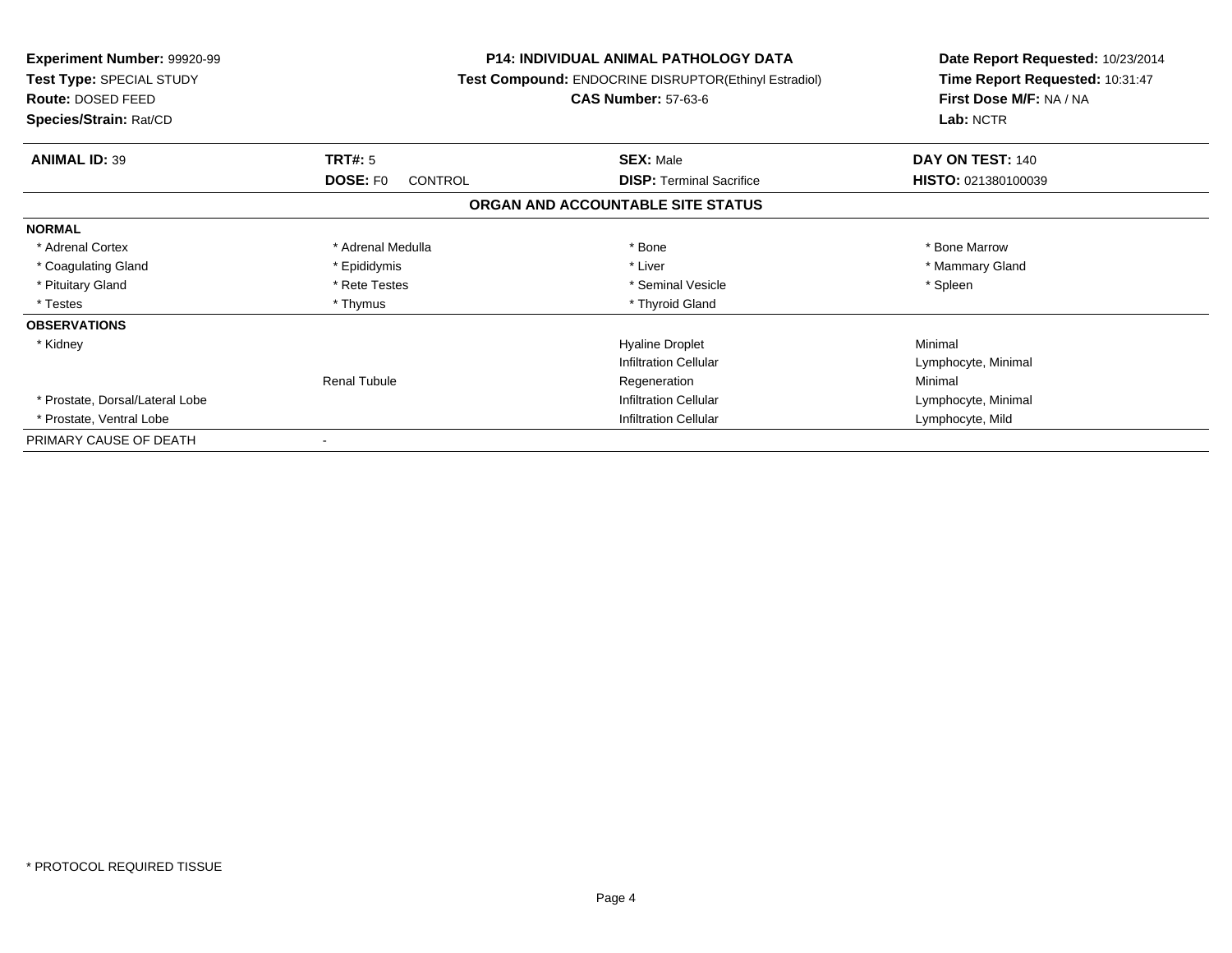| <b>Experiment Number: 99920-99</b><br>Test Type: SPECIAL STUDY<br>Route: DOSED FEED<br>Species/Strain: Rat/CD |                            | <b>P14: INDIVIDUAL ANIMAL PATHOLOGY DATA</b><br><b>Test Compound: ENDOCRINE DISRUPTOR(Ethinyl Estradiol)</b><br><b>CAS Number: 57-63-6</b> | Date Report Requested: 10/23/2014<br>Time Report Requested: 10:31:47<br>First Dose M/F: NA / NA<br>Lab: NCTR |
|---------------------------------------------------------------------------------------------------------------|----------------------------|--------------------------------------------------------------------------------------------------------------------------------------------|--------------------------------------------------------------------------------------------------------------|
| <b>ANIMAL ID: 40</b>                                                                                          | TRT#: 5                    | <b>SEX: Male</b>                                                                                                                           | DAY ON TEST: 140                                                                                             |
|                                                                                                               | <b>DOSE: FO</b><br>CONTROL | <b>DISP:</b> Terminal Sacrifice                                                                                                            | HISTO: 021380100040                                                                                          |
|                                                                                                               |                            | ORGAN AND ACCOUNTABLE SITE STATUS                                                                                                          |                                                                                                              |
| <b>NORMAL</b>                                                                                                 |                            |                                                                                                                                            |                                                                                                              |
| * Adrenal Cortex                                                                                              | * Adrenal Medulla          | * Bone                                                                                                                                     | * Bone Marrow                                                                                                |
| * Coagulating Gland                                                                                           | * Liver                    | * Mammary Gland                                                                                                                            | * Pituitary Gland                                                                                            |
| * Prostate, Ventral Lobe                                                                                      | * Rete Testes              | * Seminal Vesicle                                                                                                                          | * Spleen                                                                                                     |
| * Testes                                                                                                      | * Thymus                   | * Thyroid Gland                                                                                                                            |                                                                                                              |
| <b>OBSERVATIONS</b>                                                                                           |                            |                                                                                                                                            |                                                                                                              |
| * Epididymis                                                                                                  |                            | <b>Infiltration Cellular</b>                                                                                                               | Lymphocyte, Minimal                                                                                          |
| * Kidney                                                                                                      | Cortex                     | Cyst                                                                                                                                       |                                                                                                              |
| $[Cyst TGLS = 1-4A]$                                                                                          |                            |                                                                                                                                            |                                                                                                              |
| * Prostate, Dorsal/Lateral Lobe                                                                               |                            | <b>Infiltration Cellular</b>                                                                                                               | Lymphocyte, Minimal                                                                                          |
| PRIMARY CAUSE OF DEATH                                                                                        |                            |                                                                                                                                            |                                                                                                              |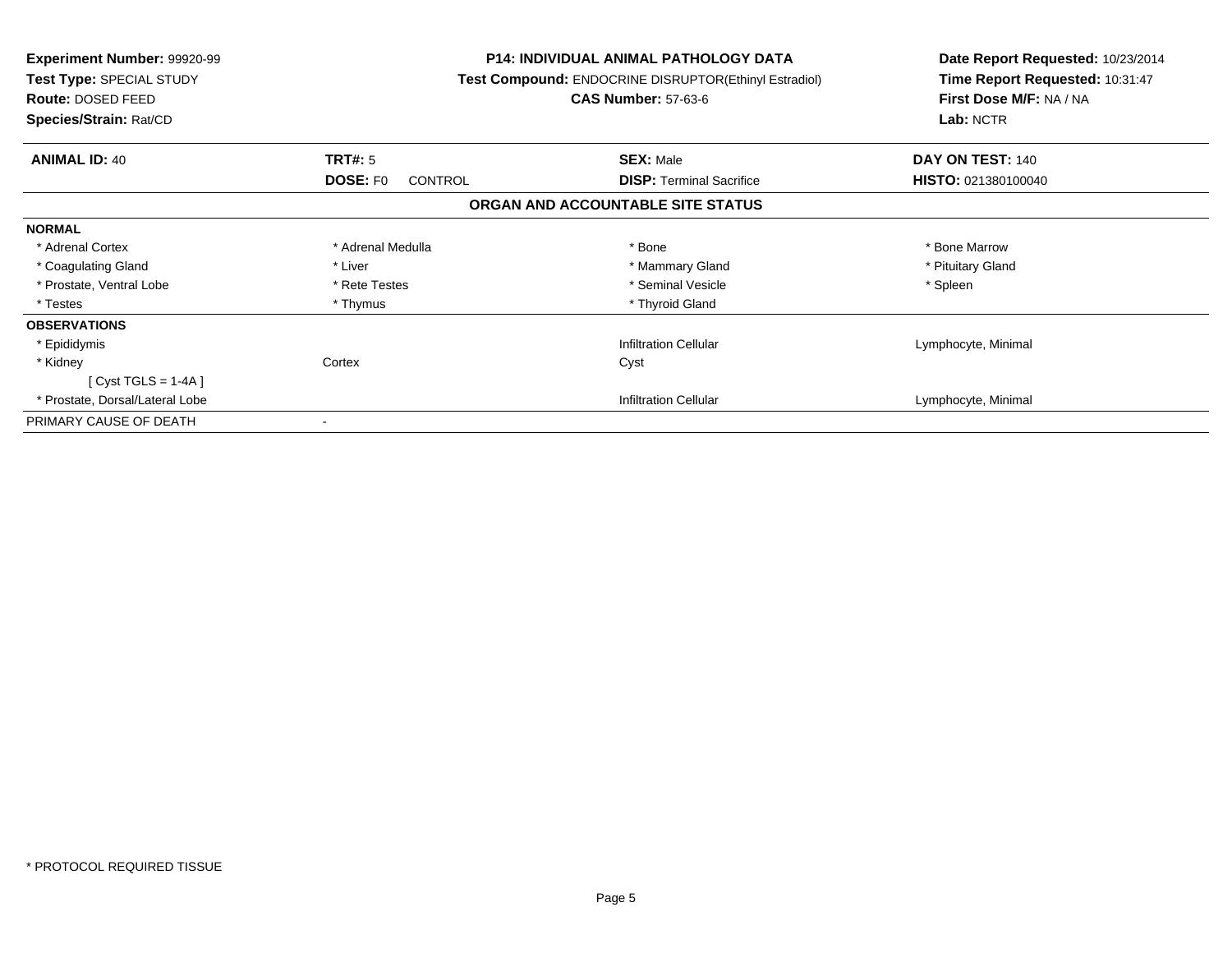| <b>Experiment Number: 99920-99</b><br>Test Type: SPECIAL STUDY<br>Route: DOSED FEED<br>Species/Strain: Rat/CD |                                        | <b>P14: INDIVIDUAL ANIMAL PATHOLOGY DATA</b><br>Test Compound: ENDOCRINE DISRUPTOR(Ethinyl Estradiol)<br><b>CAS Number: 57-63-6</b> | Date Report Requested: 10/23/2014<br>Time Report Requested: 10:31:47<br>First Dose M/F: NA / NA<br>Lab: NCTR |
|---------------------------------------------------------------------------------------------------------------|----------------------------------------|-------------------------------------------------------------------------------------------------------------------------------------|--------------------------------------------------------------------------------------------------------------|
| <b>ANIMAL ID: 41</b>                                                                                          | <b>TRT#: 5</b>                         | <b>SEX: Male</b>                                                                                                                    | DAY ON TEST: 140                                                                                             |
|                                                                                                               | DOSE: F <sub>0</sub><br><b>CONTROL</b> | <b>DISP:</b> Terminal Sacrifice                                                                                                     | HISTO: 021380100041                                                                                          |
|                                                                                                               |                                        | ORGAN AND ACCOUNTABLE SITE STATUS                                                                                                   |                                                                                                              |
| <b>NORMAL</b>                                                                                                 |                                        |                                                                                                                                     |                                                                                                              |
| * Adrenal Cortex                                                                                              | * Adrenal Medulla                      | * Bone                                                                                                                              | * Bone Marrow                                                                                                |
| * Coagulating Gland                                                                                           | * Epididymis                           | * Mammary Gland                                                                                                                     | * Pituitary Gland                                                                                            |
| * Prostate, Dorsal/lateral Lobe                                                                               | * Rete Testes                          | * Seminal Vesicle                                                                                                                   | * Spleen                                                                                                     |
| * Testes                                                                                                      | * Thymus                               | * Thyroid Gland                                                                                                                     |                                                                                                              |
| <b>OBSERVATIONS</b>                                                                                           |                                        |                                                                                                                                     |                                                                                                              |
| * Kidney                                                                                                      | <b>Renal Tubule</b>                    | <b>Dilatation</b>                                                                                                                   | Mild                                                                                                         |
|                                                                                                               |                                        | Infiltration Cellular                                                                                                               | Lymphocyte, Minimal                                                                                          |
|                                                                                                               | <b>Renal Tubule</b>                    | Regeneration                                                                                                                        | Minimal                                                                                                      |
| * Liver                                                                                                       |                                        | Inflammation                                                                                                                        | Chronic Active, Minimal                                                                                      |
| * Prostate, Ventral Lobe                                                                                      |                                        | <b>Infiltration Cellular</b>                                                                                                        | Lymphocyte, Minimal                                                                                          |
| PRIMARY CAUSE OF DEATH                                                                                        |                                        |                                                                                                                                     |                                                                                                              |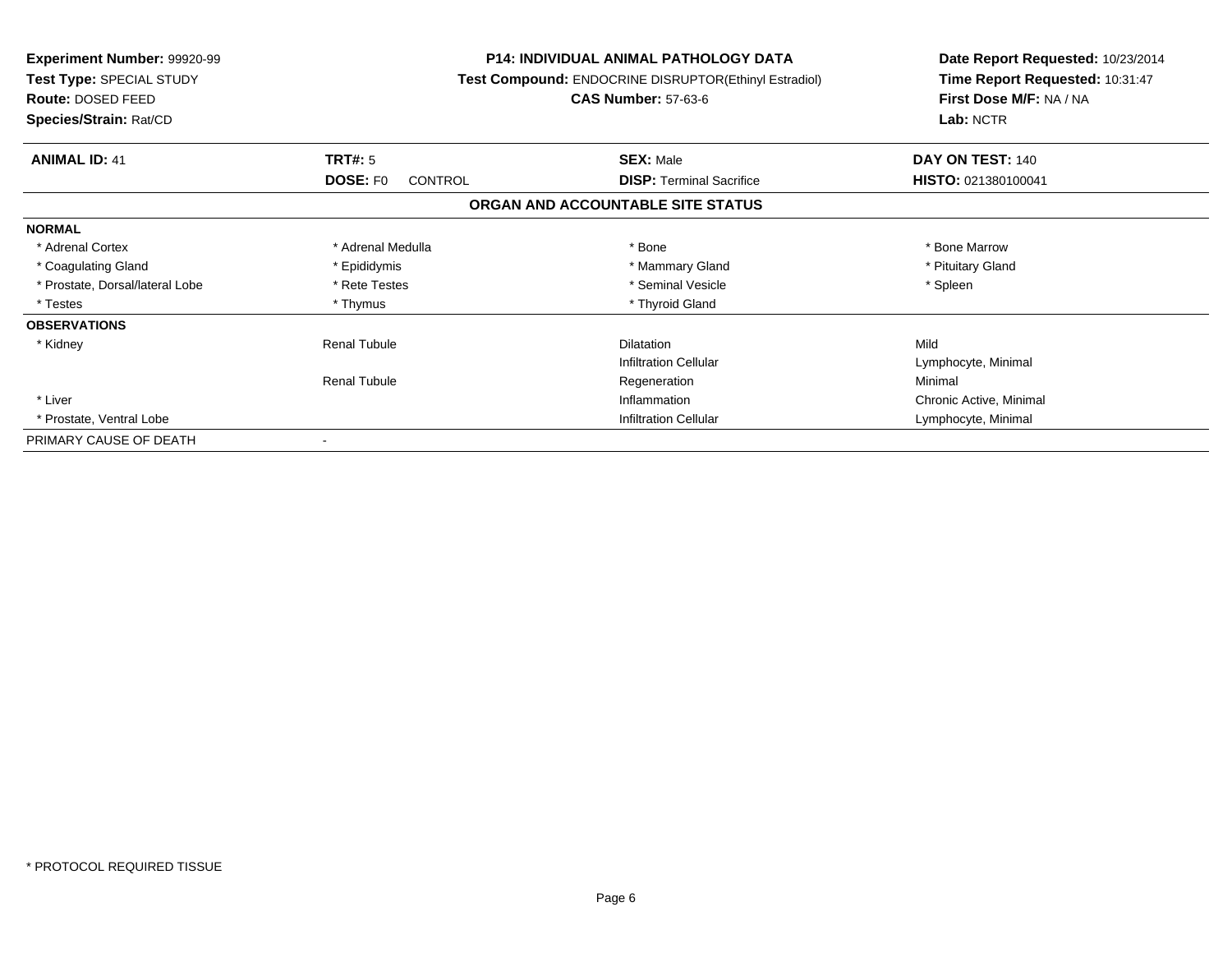| <b>Experiment Number: 99920-99</b><br><b>Test Type: SPECIAL STUDY</b><br>Route: DOSED FEED<br>Species/Strain: Rat/CD |                                   | <b>P14: INDIVIDUAL ANIMAL PATHOLOGY DATA</b><br><b>Test Compound: ENDOCRINE DISRUPTOR(Ethinyl Estradiol)</b><br><b>CAS Number: 57-63-6</b> | Date Report Requested: 10/23/2014<br>Time Report Requested: 10:31:47<br>First Dose M/F: NA / NA<br>Lab: NCTR |
|----------------------------------------------------------------------------------------------------------------------|-----------------------------------|--------------------------------------------------------------------------------------------------------------------------------------------|--------------------------------------------------------------------------------------------------------------|
| <b>ANIMAL ID: 42</b>                                                                                                 | TRT#: 5                           | <b>SEX: Male</b>                                                                                                                           | DAY ON TEST: 140                                                                                             |
|                                                                                                                      | <b>DOSE: FO</b><br><b>CONTROL</b> | <b>DISP:</b> Terminal Sacrifice                                                                                                            | HISTO: 021380100042                                                                                          |
|                                                                                                                      |                                   | ORGAN AND ACCOUNTABLE SITE STATUS                                                                                                          |                                                                                                              |
| <b>NORMAL</b>                                                                                                        |                                   |                                                                                                                                            |                                                                                                              |
| * Adrenal Cortex                                                                                                     | * Adrenal Medulla                 | * Bone                                                                                                                                     | * Bone Marrow                                                                                                |
| * Coagulating Gland                                                                                                  | * Epididymis                      | * Liver                                                                                                                                    | * Mammary Gland                                                                                              |
| * Pituitary Gland                                                                                                    | * Rete Testes                     | * Seminal Vesicle                                                                                                                          | * Spleen                                                                                                     |
| * Testes                                                                                                             | * Thymus                          | * Thyroid Gland                                                                                                                            |                                                                                                              |
| <b>OBSERVATIONS</b>                                                                                                  |                                   |                                                                                                                                            |                                                                                                              |
| * Kidney                                                                                                             | Cortex                            | Cyst                                                                                                                                       |                                                                                                              |
|                                                                                                                      |                                   | <b>Infiltration Cellular</b>                                                                                                               | Lymphocyte, Minimal                                                                                          |
| * Prostate, Dorsal/Lateral Lobe                                                                                      |                                   | Infiltration Cellular                                                                                                                      | Lymphocyte, Mild                                                                                             |
| * Prostate, Ventral Lobe                                                                                             |                                   | <b>Infiltration Cellular</b>                                                                                                               | Lymphocyte, Minimal                                                                                          |
| PRIMARY CAUSE OF DEATH                                                                                               |                                   |                                                                                                                                            |                                                                                                              |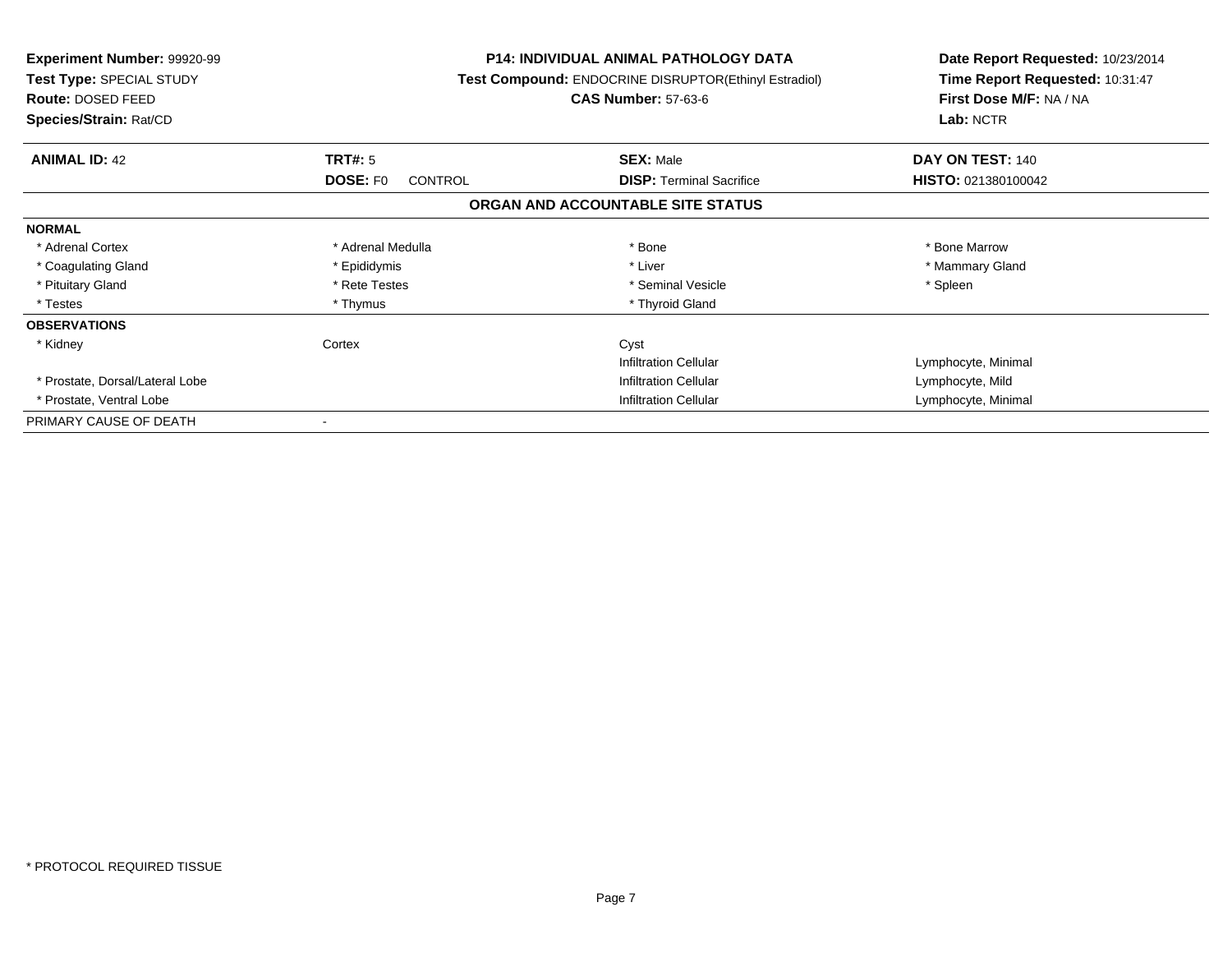| Experiment Number: 99920-99 | <b>P14: INDIVIDUAL ANIMAL PATHOLOGY DATA</b> |                                                       | Date Report Requested: 10/23/2014 |  |
|-----------------------------|----------------------------------------------|-------------------------------------------------------|-----------------------------------|--|
| Test Type: SPECIAL STUDY    |                                              | Test Compound: ENDOCRINE DISRUPTOR(Ethinyl Estradiol) | Time Report Requested: 10:31:47   |  |
| Route: DOSED FEED           | <b>CAS Number: 57-63-6</b>                   | First Dose M/F: NA / NA                               |                                   |  |
| Species/Strain: Rat/CD      |                                              |                                                       | Lab: NCTR                         |  |
| <b>ANIMAL ID: 43</b>        | TRT#: 6                                      | <b>SEX: Male</b>                                      | DAY ON TEST: 140                  |  |
|                             | <b>DOSE: FO</b><br>2.0 PPB                   | <b>DISP:</b> Terminal Sacrifice                       | HISTO: 021380100043               |  |
|                             |                                              | ORGAN AND ACCOUNTABLE SITE STATUS                     |                                   |  |
| <b>NORMAL</b>               |                                              |                                                       |                                   |  |
| * Coagulating Gland         | * Epididymis                                 | * Mammary Gland                                       | * Prostate, Dorsal/lateral Lobe   |  |
| * Rete Testes               | * Seminal Vesicle                            | * Testes                                              |                                   |  |
| <b>OBSERVATIONS</b>         |                                              |                                                       |                                   |  |
| * Prostate, Ventral Lobe    |                                              | <b>Infiltration Cellular</b>                          | Lymphocyte, Minimal               |  |
| PRIMARY CAUSE OF DEATH      |                                              |                                                       |                                   |  |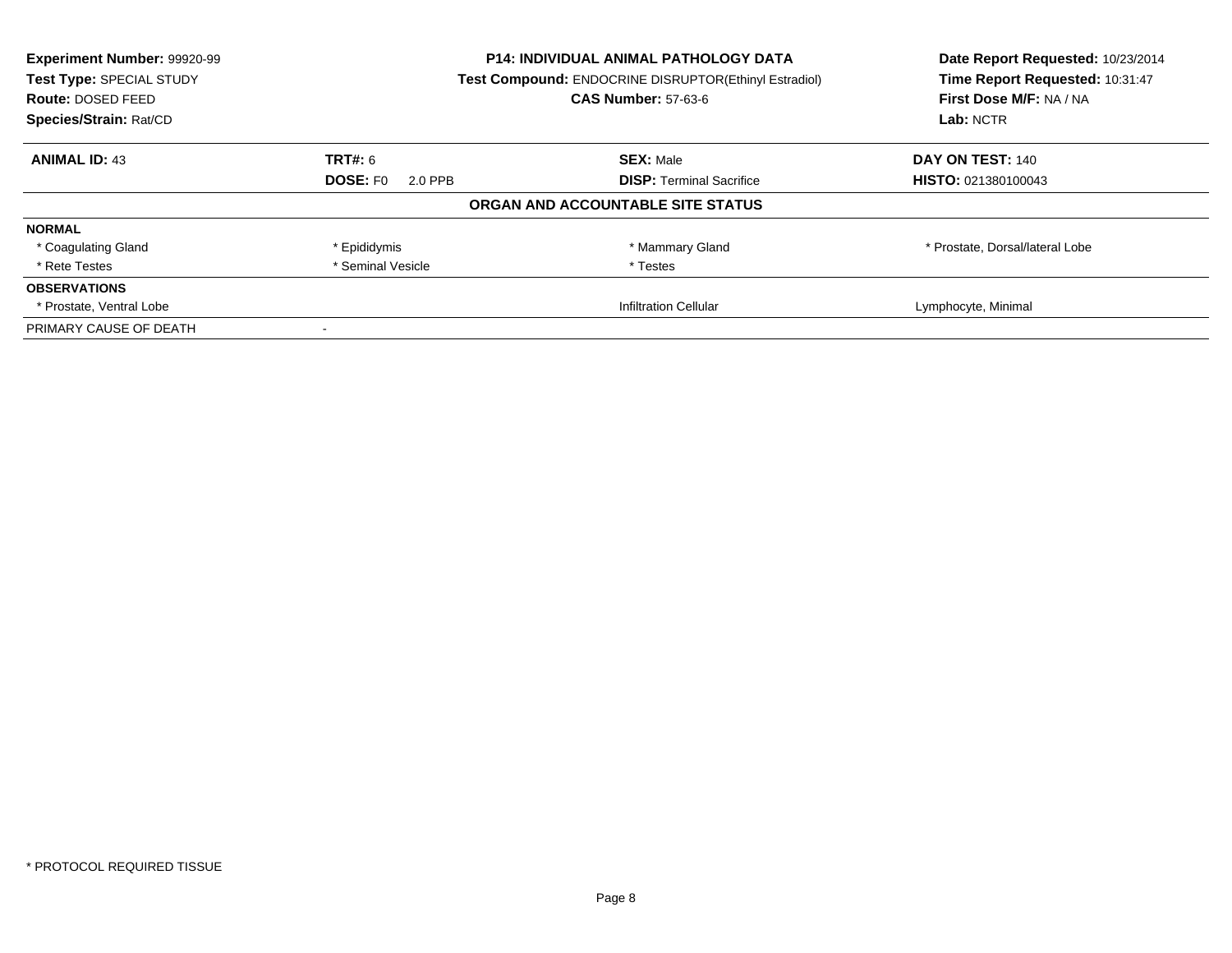| Experiment Number: 99920-99<br>Test Type: SPECIAL STUDY<br>Route: DOSED FEED<br>Species/Strain: Rat/CD |                            | <b>P14: INDIVIDUAL ANIMAL PATHOLOGY DATA</b><br>Test Compound: ENDOCRINE DISRUPTOR(Ethinyl Estradiol)<br><b>CAS Number: 57-63-6</b> | Date Report Requested: 10/23/2014<br>Time Report Requested: 10:31:47<br>First Dose M/F: NA / NA<br>Lab: NCTR |
|--------------------------------------------------------------------------------------------------------|----------------------------|-------------------------------------------------------------------------------------------------------------------------------------|--------------------------------------------------------------------------------------------------------------|
| <b>ANIMAL ID: 44</b>                                                                                   | <b>TRT#: 6</b>             | <b>SEX: Male</b>                                                                                                                    | DAY ON TEST: 140                                                                                             |
|                                                                                                        | <b>DOSE: FO</b><br>2.0 PPB | <b>DISP:</b> Terminal Sacrifice                                                                                                     | HISTO: 021380100044                                                                                          |
|                                                                                                        |                            | ORGAN AND ACCOUNTABLE SITE STATUS                                                                                                   |                                                                                                              |
| <b>NORMAL</b>                                                                                          |                            |                                                                                                                                     |                                                                                                              |
| * Coagulating Gland                                                                                    | * Epididymis               | * Mammary Gland                                                                                                                     | * Prostate, Dorsal/lateral Lobe                                                                              |
| * Rete Testes                                                                                          | * Seminal Vesicle          | * Testes                                                                                                                            |                                                                                                              |
| <b>OBSERVATIONS</b>                                                                                    |                            |                                                                                                                                     |                                                                                                              |
| * Epididymis                                                                                           |                            |                                                                                                                                     |                                                                                                              |
| Note: TGL 2 - NCL                                                                                      |                            |                                                                                                                                     |                                                                                                              |
| * Prostate, Ventral Lobe                                                                               |                            | <b>Infiltration Cellular</b>                                                                                                        | Lymphocyte, Minimal                                                                                          |
| * Testes                                                                                               |                            |                                                                                                                                     |                                                                                                              |
| Note: TGL 1 - NCL                                                                                      |                            |                                                                                                                                     |                                                                                                              |
| PRIMARY CAUSE OF DEATH                                                                                 |                            |                                                                                                                                     |                                                                                                              |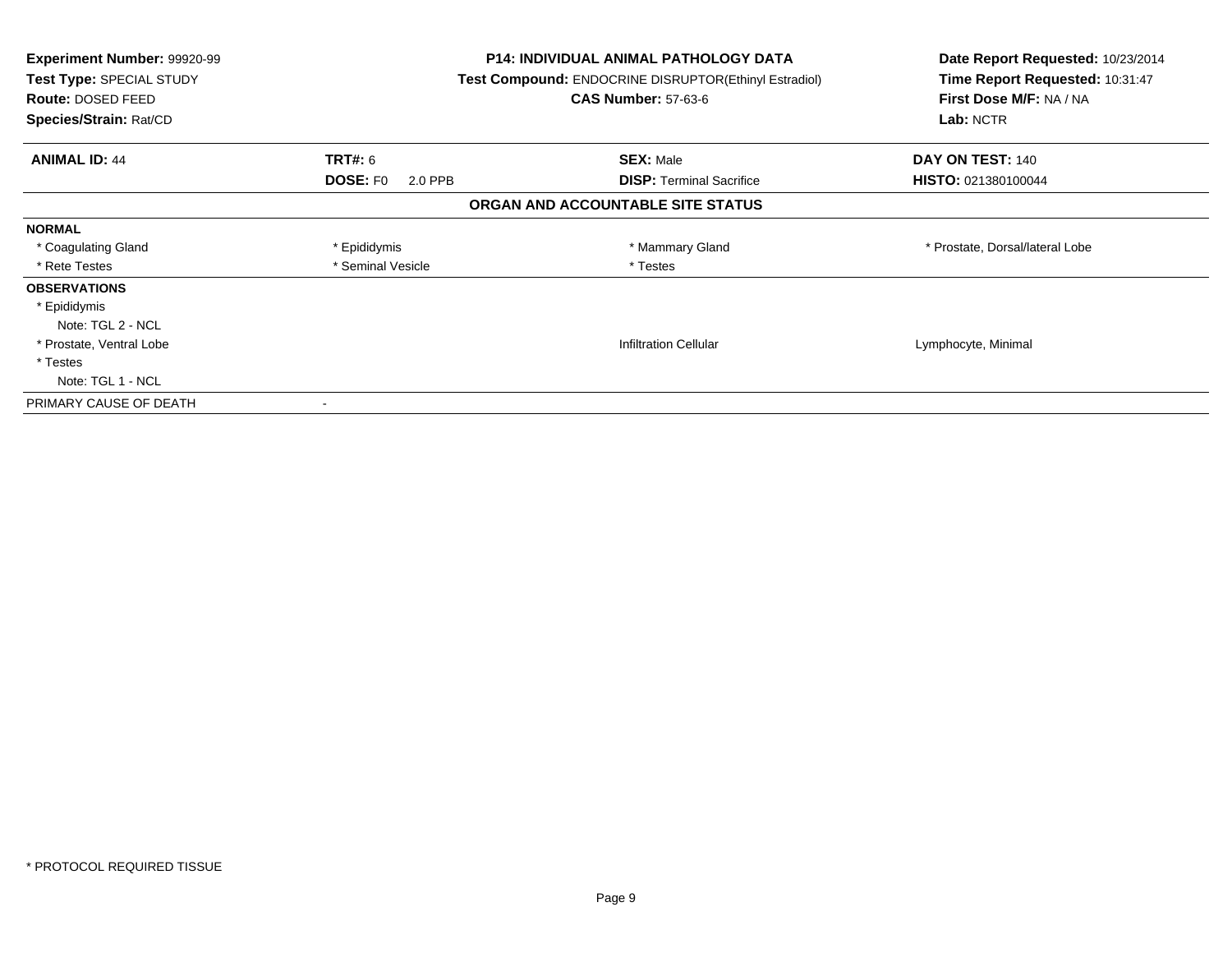| Experiment Number: 99920-99<br>Test Type: SPECIAL STUDY<br><b>Route: DOSED FEED</b><br>Species/Strain: Rat/CD | P14: INDIVIDUAL ANIMAL PATHOLOGY DATA<br>Test Compound: ENDOCRINE DISRUPTOR(Ethinyl Estradiol)<br><b>CAS Number: 57-63-6</b> |                                   | Date Report Requested: 10/23/2014<br>Time Report Requested: 10:31:47<br>First Dose M/F: NA / NA<br>Lab: NCTR |
|---------------------------------------------------------------------------------------------------------------|------------------------------------------------------------------------------------------------------------------------------|-----------------------------------|--------------------------------------------------------------------------------------------------------------|
| <b>ANIMAL ID: 45</b>                                                                                          | TRT#: 6                                                                                                                      | <b>SEX: Male</b>                  | DAY ON TEST: 140                                                                                             |
|                                                                                                               | <b>DOSE: FO</b><br>2.0 PPB                                                                                                   | <b>DISP:</b> Terminal Sacrifice   | HISTO: 021380100045                                                                                          |
|                                                                                                               |                                                                                                                              | ORGAN AND ACCOUNTABLE SITE STATUS |                                                                                                              |
| <b>NORMAL</b>                                                                                                 |                                                                                                                              |                                   |                                                                                                              |
| * Coagulating Gland                                                                                           | * Mammary Gland                                                                                                              | * Prostate, Dorsal/lateral Lobe   | * Prostate, Ventral Lobe                                                                                     |
| * Rete Testes                                                                                                 | * Seminal Vesicle                                                                                                            | * Testes                          |                                                                                                              |
| <b>OBSERVATIONS</b>                                                                                           |                                                                                                                              |                                   |                                                                                                              |
| * Epididymis                                                                                                  |                                                                                                                              | <b>Infiltration Cellular</b>      | Lymphocyte, Minimal                                                                                          |
| PRIMARY CAUSE OF DEATH                                                                                        |                                                                                                                              |                                   |                                                                                                              |
| Animal Note: TGL 1 - NST (Preputial gland, discoloration)                                                     |                                                                                                                              |                                   |                                                                                                              |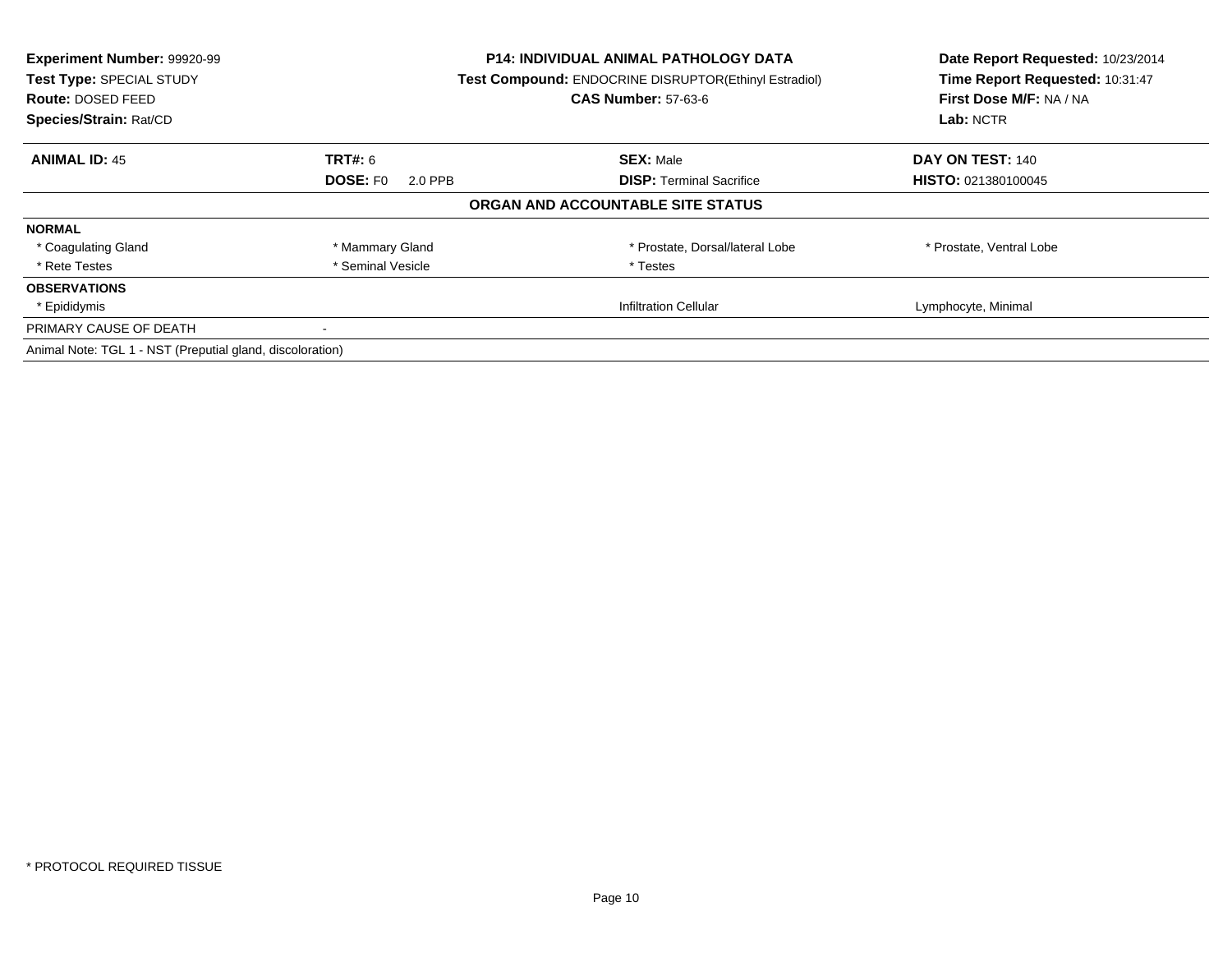| <b>Experiment Number: 99920-99</b> | <b>P14: INDIVIDUAL ANIMAL PATHOLOGY DATA</b><br><b>Test Compound: ENDOCRINE DISRUPTOR(Ethinyl Estradiol)</b> |                                   | Date Report Requested: 10/23/2014 |
|------------------------------------|--------------------------------------------------------------------------------------------------------------|-----------------------------------|-----------------------------------|
| Test Type: SPECIAL STUDY           |                                                                                                              |                                   | Time Report Requested: 10:31:47   |
| <b>Route: DOSED FEED</b>           |                                                                                                              | <b>CAS Number: 57-63-6</b>        | First Dose M/F: NA / NA           |
| Species/Strain: Rat/CD             |                                                                                                              |                                   | Lab: NCTR                         |
| <b>ANIMAL ID: 46</b>               | TRT#: 6                                                                                                      | <b>SEX: Male</b>                  | <b>DAY ON TEST: 140</b>           |
|                                    | <b>DOSE: FO</b><br>2.0 PPB                                                                                   | <b>DISP: Terminal Sacrifice</b>   | <b>HISTO: 021380100046</b>        |
|                                    |                                                                                                              | ORGAN AND ACCOUNTABLE SITE STATUS |                                   |
| <b>NORMAL</b>                      |                                                                                                              |                                   |                                   |
| * Coagulating Gland                | * Epididymis                                                                                                 | * Mammary Gland                   | * Prostate, Dorsal/lateral Lobe   |
| * Prostate, Ventral Lobe           | * Seminal Vesicle<br>* Rete Testes                                                                           |                                   | * Testes                          |
| PRIMARY CAUSE OF DEATH             |                                                                                                              |                                   |                                   |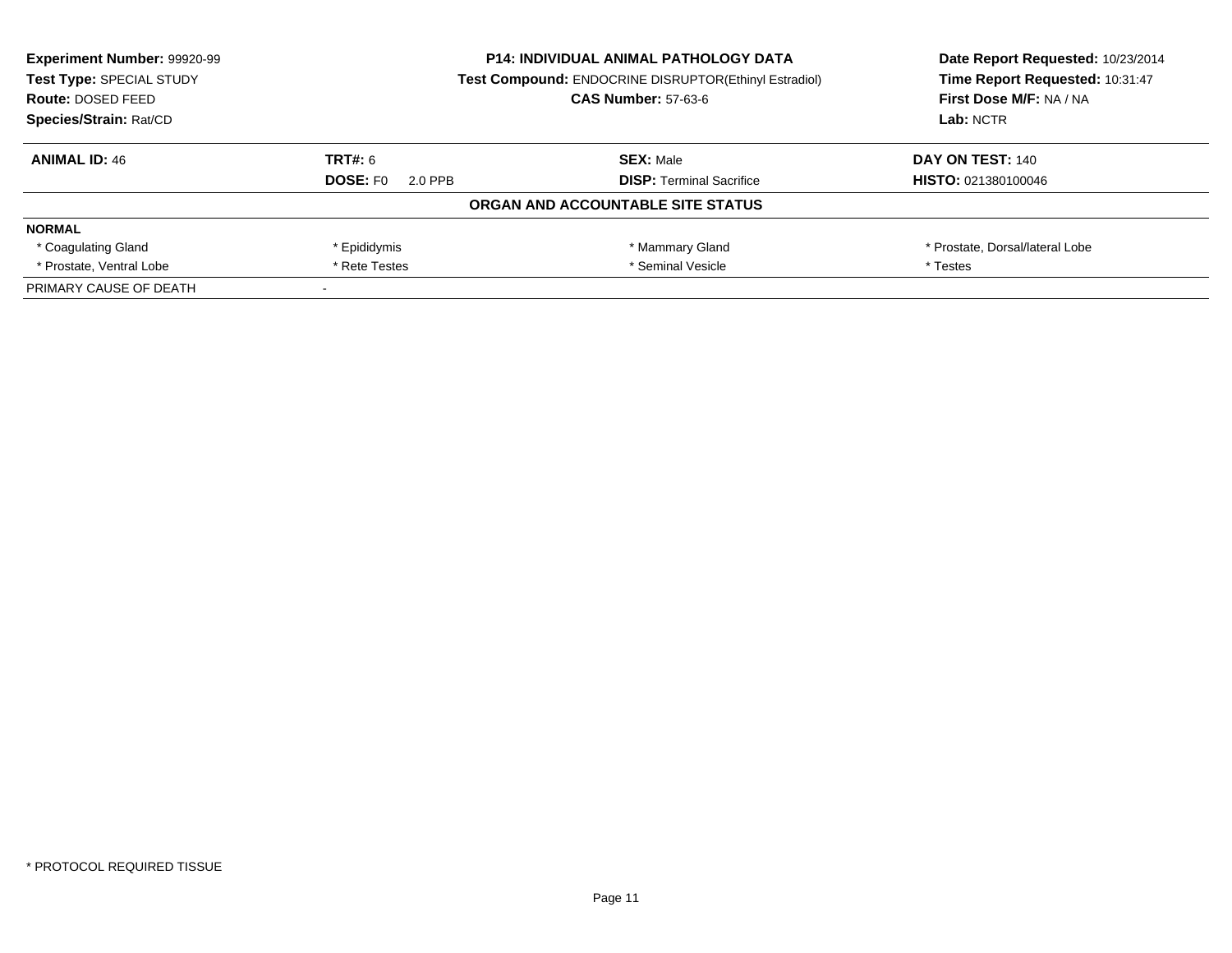| Experiment Number: 99920-99<br>Test Type: SPECIAL STUDY<br>Route: DOSED FEED<br>Species/Strain: Rat/CD |                            | <b>P14: INDIVIDUAL ANIMAL PATHOLOGY DATA</b><br>Test Compound: ENDOCRINE DISRUPTOR(Ethinyl Estradiol)<br><b>CAS Number: 57-63-6</b> | Date Report Requested: 10/23/2014<br>Time Report Requested: 10:31:47<br>First Dose M/F: NA / NA<br>Lab: NCTR |
|--------------------------------------------------------------------------------------------------------|----------------------------|-------------------------------------------------------------------------------------------------------------------------------------|--------------------------------------------------------------------------------------------------------------|
| <b>ANIMAL ID: 47</b>                                                                                   | <b>TRT#:</b> 6             | <b>SEX: Male</b>                                                                                                                    | DAY ON TEST: 140                                                                                             |
|                                                                                                        | <b>DOSE: FO</b><br>2.0 PPB | <b>DISP: Terminal Sacrifice</b>                                                                                                     | <b>HISTO: 021380100047</b>                                                                                   |
|                                                                                                        |                            | ORGAN AND ACCOUNTABLE SITE STATUS                                                                                                   |                                                                                                              |
| <b>NORMAL</b>                                                                                          |                            |                                                                                                                                     |                                                                                                              |
| * Coagulating Gland                                                                                    | * Epididymis               | * Mammary Gland                                                                                                                     | * Rete Testes                                                                                                |
| * Seminal Vesicle                                                                                      |                            |                                                                                                                                     |                                                                                                              |
| <b>OBSERVATIONS</b>                                                                                    |                            |                                                                                                                                     |                                                                                                              |
| * Prostate, Dorsal/Lateral Lobe                                                                        |                            | Inflammation                                                                                                                        | Suppurative, Mild                                                                                            |
| * Prostate, Ventral Lobe                                                                               |                            | <b>Infiltration Cellular</b>                                                                                                        | Lymphocyte, Mild                                                                                             |
| * Testes                                                                                               | Seminif Tub                | Degeneration                                                                                                                        | Moderate                                                                                                     |
| PRIMARY CAUSE OF DEATH                                                                                 |                            |                                                                                                                                     |                                                                                                              |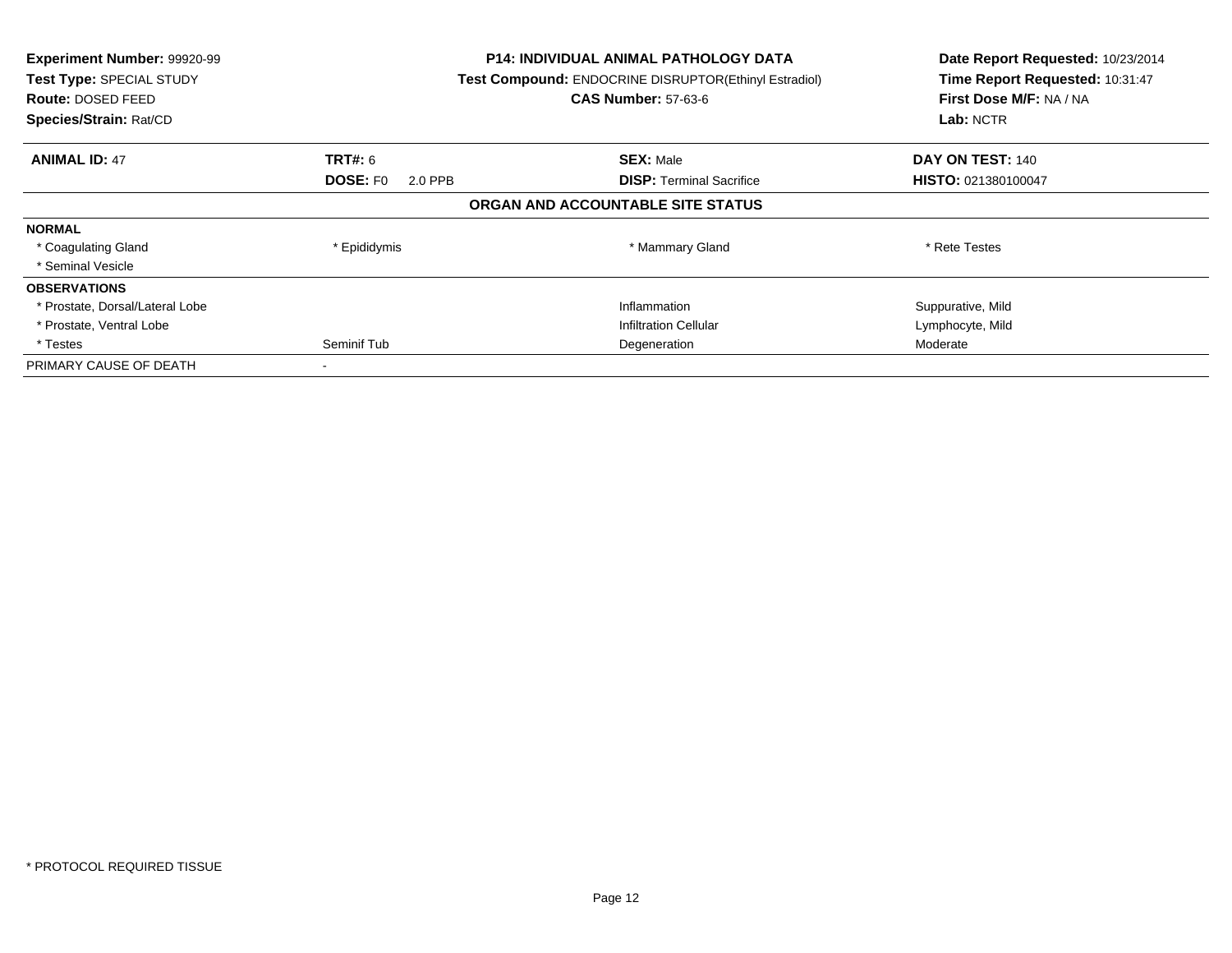| <b>Experiment Number: 99920-99</b><br>Test Type: SPECIAL STUDY<br><b>Route: DOSED FEED</b> |                                    | <b>P14: INDIVIDUAL ANIMAL PATHOLOGY DATA</b><br><b>Test Compound: ENDOCRINE DISRUPTOR(Ethinyl Estradiol)</b><br><b>CAS Number: 57-63-6</b> | Date Report Requested: 10/23/2014<br>Time Report Requested: 10:31:47<br>First Dose M/F: NA / NA |
|--------------------------------------------------------------------------------------------|------------------------------------|--------------------------------------------------------------------------------------------------------------------------------------------|-------------------------------------------------------------------------------------------------|
| Species/Strain: Rat/CD                                                                     |                                    |                                                                                                                                            | Lab: NCTR                                                                                       |
| <b>ANIMAL ID: 48</b>                                                                       | <b>TRT#: 7</b>                     | <b>SEX: Male</b>                                                                                                                           | DAY ON TEST: 140                                                                                |
|                                                                                            | <b>DOSE: FO</b><br>10 PPB          | <b>DISP:</b> Terminal Sacrifice                                                                                                            | <b>HISTO: 021380100048</b>                                                                      |
|                                                                                            |                                    | ORGAN AND ACCOUNTABLE SITE STATUS                                                                                                          |                                                                                                 |
| <b>NORMAL</b>                                                                              |                                    |                                                                                                                                            |                                                                                                 |
| * Coagulating Gland                                                                        | * Epididymis                       | * Mammary Gland                                                                                                                            | * Prostate, Dorsal/lateral Lobe                                                                 |
| * Prostate, Ventral Lobe                                                                   | * Seminal Vesicle<br>* Rete Testes |                                                                                                                                            | * Testes                                                                                        |
| PRIMARY CAUSE OF DEATH                                                                     |                                    |                                                                                                                                            |                                                                                                 |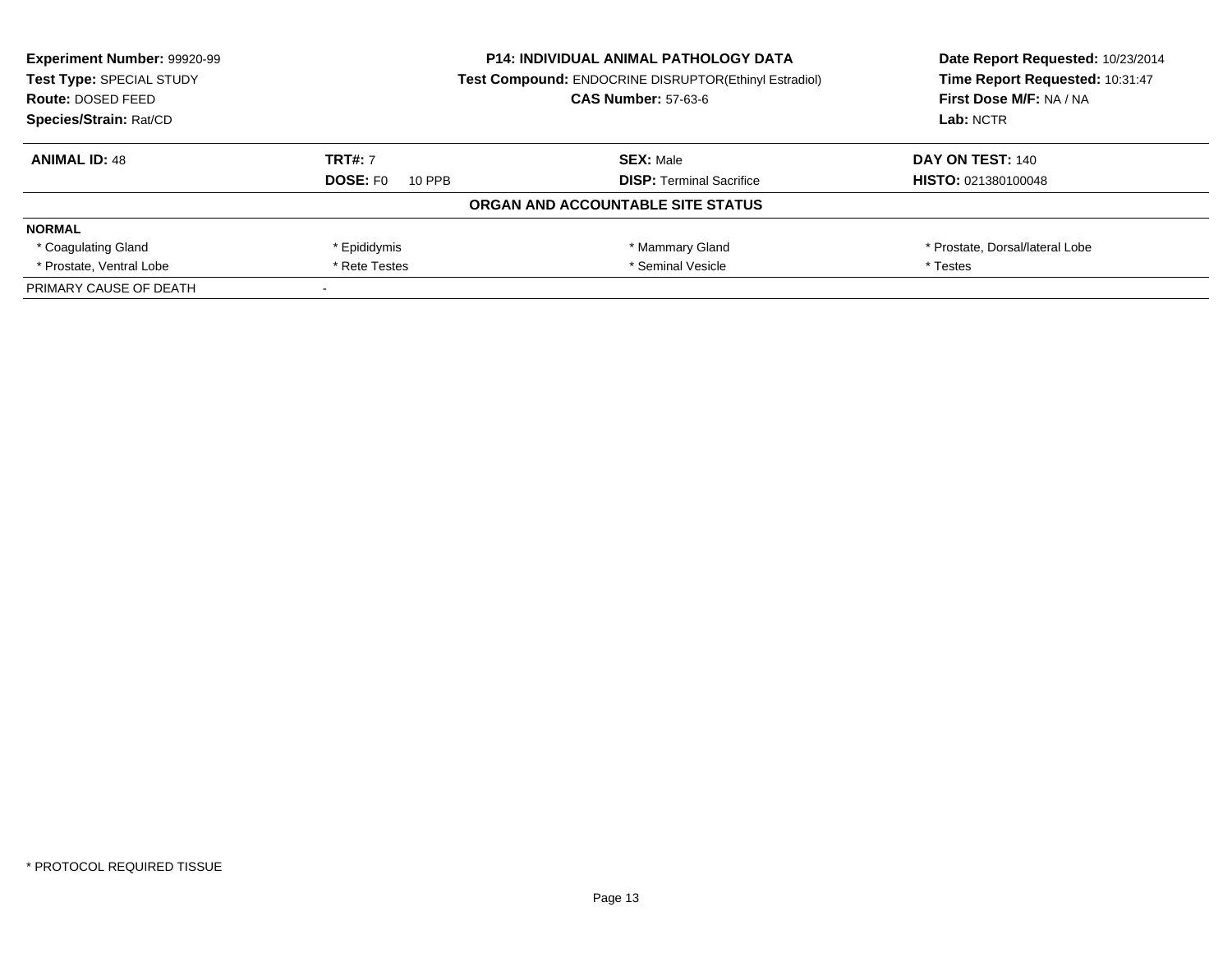| Experiment Number: 99920-99<br>Test Type: SPECIAL STUDY<br><b>Route: DOSED FEED</b><br>Species/Strain: Rat/CD |                           | <b>P14: INDIVIDUAL ANIMAL PATHOLOGY DATA</b><br>Test Compound: ENDOCRINE DISRUPTOR(Ethinyl Estradiol)<br><b>CAS Number: 57-63-6</b> | Date Report Requested: 10/23/2014<br>Time Report Requested: 10:31:47<br>First Dose M/F: NA / NA<br>Lab: NCTR |
|---------------------------------------------------------------------------------------------------------------|---------------------------|-------------------------------------------------------------------------------------------------------------------------------------|--------------------------------------------------------------------------------------------------------------|
| <b>ANIMAL ID: 49</b>                                                                                          | <b>TRT#: 7</b>            | <b>SEX: Male</b>                                                                                                                    | DAY ON TEST: 140                                                                                             |
|                                                                                                               | <b>DOSE: FO</b><br>10 PPB | <b>DISP:</b> Terminal Sacrifice                                                                                                     | <b>HISTO: 021380100049</b>                                                                                   |
|                                                                                                               |                           | ORGAN AND ACCOUNTABLE SITE STATUS                                                                                                   |                                                                                                              |
| <b>NORMAL</b>                                                                                                 |                           |                                                                                                                                     |                                                                                                              |
| * Coagulating Gland                                                                                           | * Epididymis              | * Prostate, Dorsal/lateral Lobe                                                                                                     | * Prostate, Ventral Lobe                                                                                     |
| * Rete Testes                                                                                                 | * Seminal Vesicle         |                                                                                                                                     |                                                                                                              |
| <b>OBSERVATIONS</b>                                                                                           |                           |                                                                                                                                     |                                                                                                              |
| * Mammary Gland                                                                                               | Alveolus                  | Hyperplasia                                                                                                                         | Mild                                                                                                         |
| * Testes                                                                                                      | Seminif Tub               | Degeneration                                                                                                                        | Minimal                                                                                                      |
| PRIMARY CAUSE OF DEATH                                                                                        |                           |                                                                                                                                     |                                                                                                              |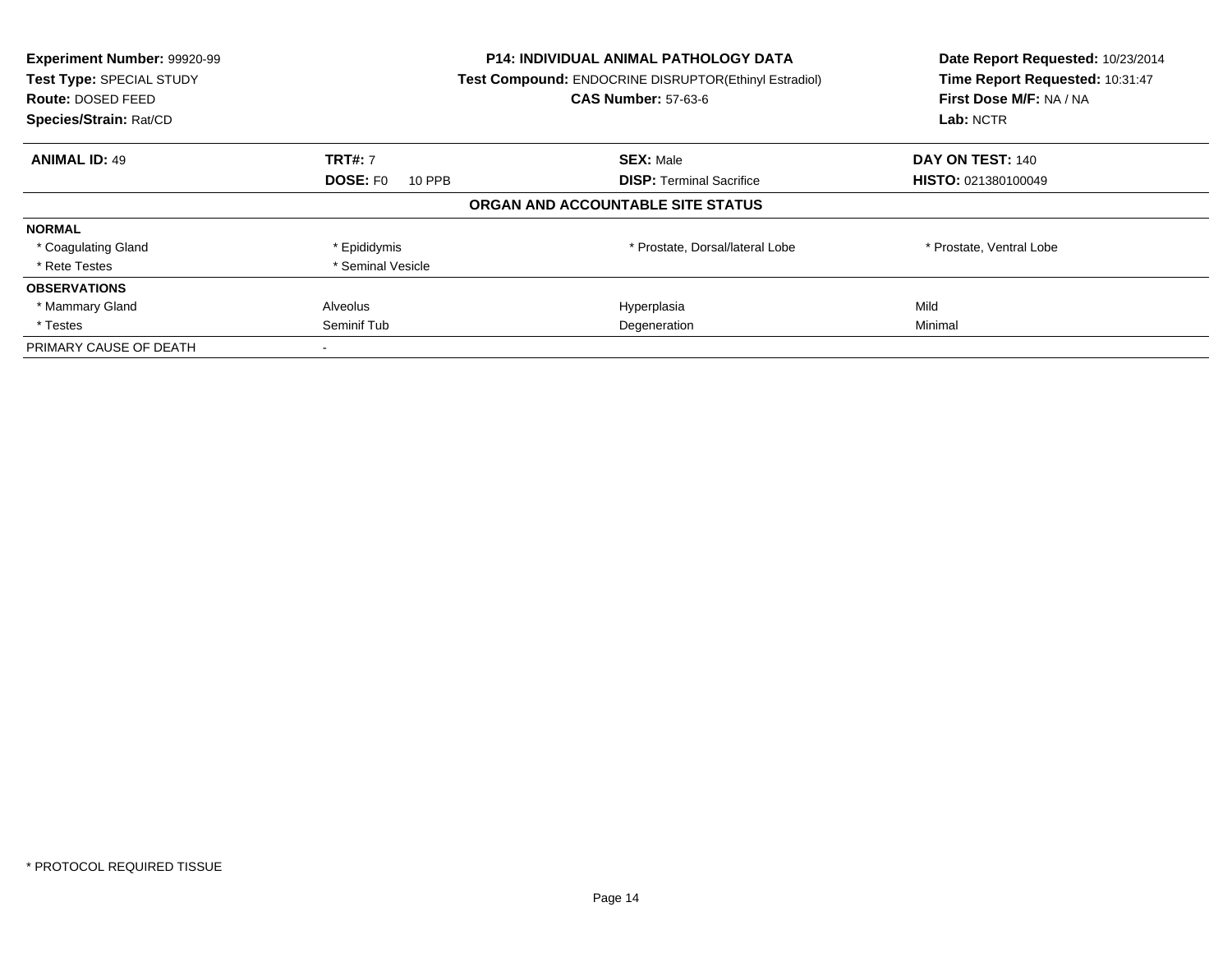| Experiment Number: 99920-99<br>Test Type: SPECIAL STUDY | <b>P14: INDIVIDUAL ANIMAL PATHOLOGY DATA</b><br>Test Compound: ENDOCRINE DISRUPTOR(Ethinyl Estradiol)<br><b>CAS Number: 57-63-6</b><br><b>Route: DOSED FEED</b> |                                   | Date Report Requested: 10/23/2014<br>Time Report Requested: 10:31:47 |
|---------------------------------------------------------|-----------------------------------------------------------------------------------------------------------------------------------------------------------------|-----------------------------------|----------------------------------------------------------------------|
| Species/Strain: Rat/CD                                  |                                                                                                                                                                 |                                   | First Dose M/F: NA / NA<br>Lab: NCTR                                 |
|                                                         |                                                                                                                                                                 |                                   |                                                                      |
| <b>ANIMAL ID: 50</b>                                    | <b>TRT#: 7</b>                                                                                                                                                  | <b>SEX: Male</b>                  | DAY ON TEST: 140                                                     |
|                                                         | <b>DOSE: FO</b><br>10 PPB                                                                                                                                       | <b>DISP:</b> Terminal Sacrifice   | HISTO: 021380100050                                                  |
|                                                         |                                                                                                                                                                 | ORGAN AND ACCOUNTABLE SITE STATUS |                                                                      |
| <b>NORMAL</b>                                           |                                                                                                                                                                 |                                   |                                                                      |
| * Coagulating Gland                                     | * Epididymis                                                                                                                                                    | * Mammary Gland                   | * Prostate, Dorsal/lateral Lobe                                      |
| * Rete Testes                                           | * Seminal Vesicle                                                                                                                                               | * Testes                          |                                                                      |
| <b>OBSERVATIONS</b>                                     |                                                                                                                                                                 |                                   |                                                                      |
| * Prostate, Ventral Lobe                                |                                                                                                                                                                 | <b>Infiltration Cellular</b>      | Lymphocyte, Minimal                                                  |
| PRIMARY CAUSE OF DEATH                                  |                                                                                                                                                                 |                                   |                                                                      |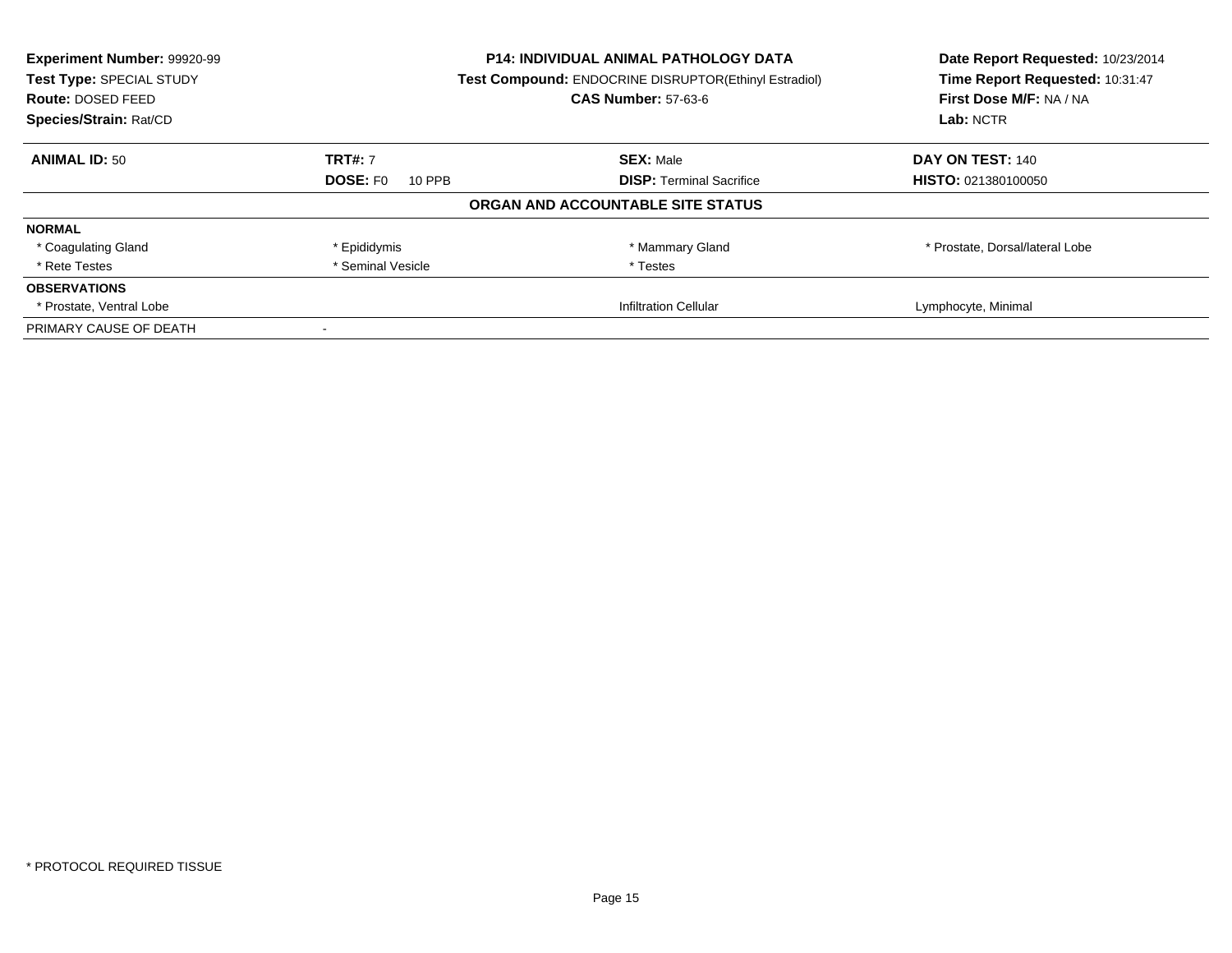| Experiment Number: 99920-99<br>Test Type: SPECIAL STUDY | <b>P14: INDIVIDUAL ANIMAL PATHOLOGY DATA</b><br>Test Compound: ENDOCRINE DISRUPTOR(Ethinyl Estradiol) |                                   | Date Report Requested: 10/23/2014<br>Time Report Requested: 10:31:47 |
|---------------------------------------------------------|-------------------------------------------------------------------------------------------------------|-----------------------------------|----------------------------------------------------------------------|
| <b>Route: DOSED FEED</b>                                |                                                                                                       | <b>CAS Number: 57-63-6</b>        | First Dose M/F: NA / NA                                              |
| Species/Strain: Rat/CD                                  |                                                                                                       |                                   | Lab: NCTR                                                            |
| <b>ANIMAL ID: 51</b>                                    | <b>TRT#: 7</b>                                                                                        | <b>SEX: Male</b>                  | DAY ON TEST: 140                                                     |
|                                                         | <b>DOSE: FO</b><br>10 PPB                                                                             | <b>DISP:</b> Terminal Sacrifice   | HISTO: 021380100051                                                  |
|                                                         |                                                                                                       | ORGAN AND ACCOUNTABLE SITE STATUS |                                                                      |
| <b>NORMAL</b>                                           |                                                                                                       |                                   |                                                                      |
| * Coagulating Gland                                     | * Epididymis                                                                                          | * Mammary Gland                   | * Prostate, Dorsal/lateral Lobe                                      |
| * Rete Testes                                           | * Seminal Vesicle                                                                                     | * Testes                          |                                                                      |
| <b>OBSERVATIONS</b>                                     |                                                                                                       |                                   |                                                                      |
| * Prostate, Ventral Lobe                                |                                                                                                       | <b>Infiltration Cellular</b>      | Lymphocyte, Mild                                                     |
| PRIMARY CAUSE OF DEATH                                  |                                                                                                       |                                   |                                                                      |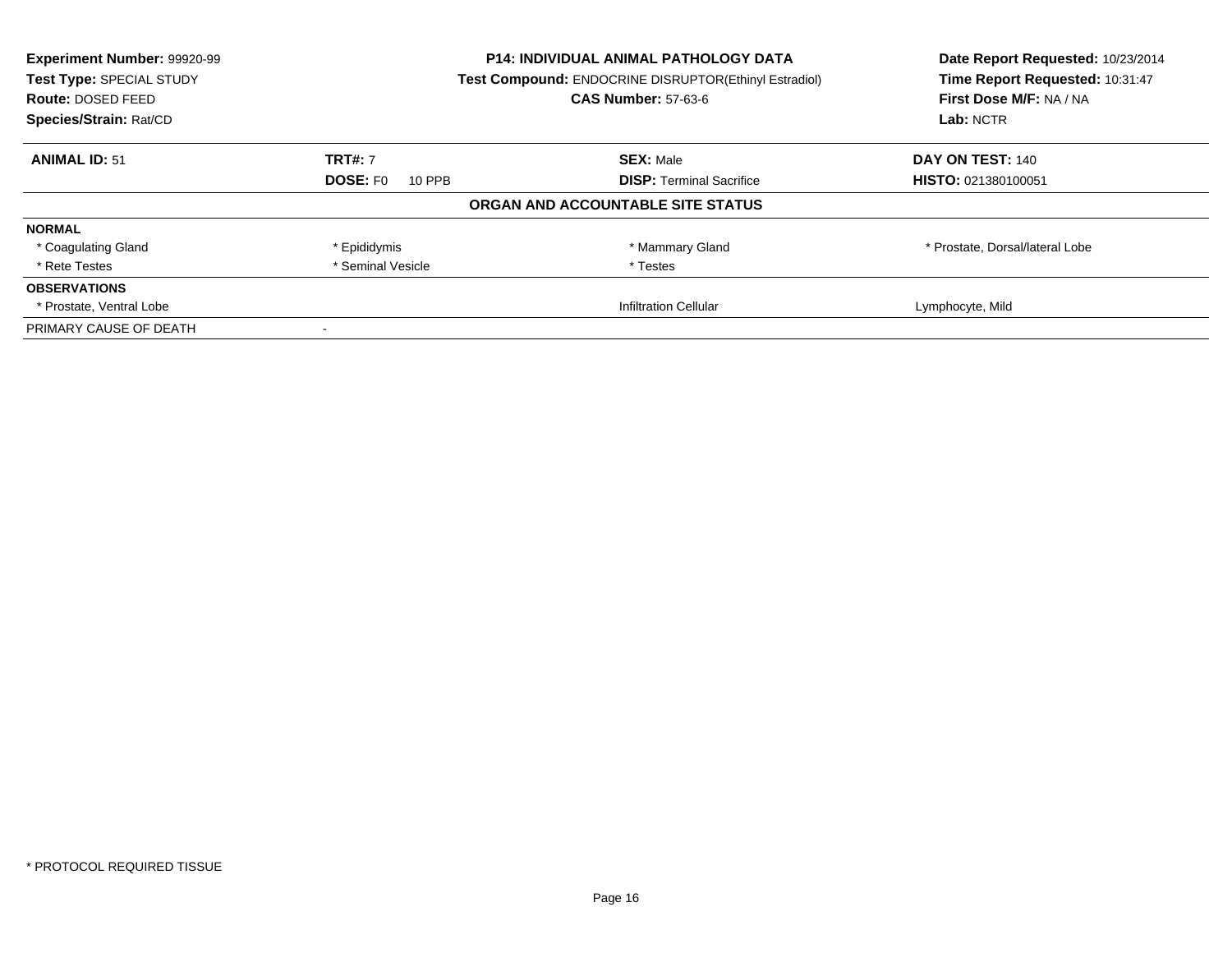| Experiment Number: 99920-99<br>Test Type: SPECIAL STUDY<br>Route: DOSED FEED |                           | <b>P14: INDIVIDUAL ANIMAL PATHOLOGY DATA</b><br>Test Compound: ENDOCRINE DISRUPTOR(Ethinyl Estradiol)<br><b>CAS Number: 57-63-6</b> |                                 |
|------------------------------------------------------------------------------|---------------------------|-------------------------------------------------------------------------------------------------------------------------------------|---------------------------------|
| Species/Strain: Rat/CD                                                       |                           |                                                                                                                                     | Lab: NCTR                       |
| <b>ANIMAL ID: 52</b>                                                         | <b>TRT#: 7</b>            | <b>SEX: Male</b>                                                                                                                    | DAY ON TEST: 140                |
|                                                                              | <b>DOSE: FO</b><br>10 PPB | <b>DISP:</b> Terminal Sacrifice                                                                                                     | <b>HISTO: 021380100052</b>      |
|                                                                              |                           | ORGAN AND ACCOUNTABLE SITE STATUS                                                                                                   |                                 |
| <b>NORMAL</b>                                                                |                           |                                                                                                                                     |                                 |
| * Coagulating Gland                                                          | * Epididymis              | * Mammary Gland                                                                                                                     | * Prostate, Dorsal/lateral Lobe |
| * Rete Testes                                                                | * Seminal Vesicle         | * Testes                                                                                                                            |                                 |
| <b>OBSERVATIONS</b>                                                          |                           |                                                                                                                                     |                                 |
| * Prostate, Ventral Lobe                                                     |                           | <b>Infiltration Cellular</b>                                                                                                        | Lymphocyte, Mild                |
| PRIMARY CAUSE OF DEATH                                                       |                           |                                                                                                                                     |                                 |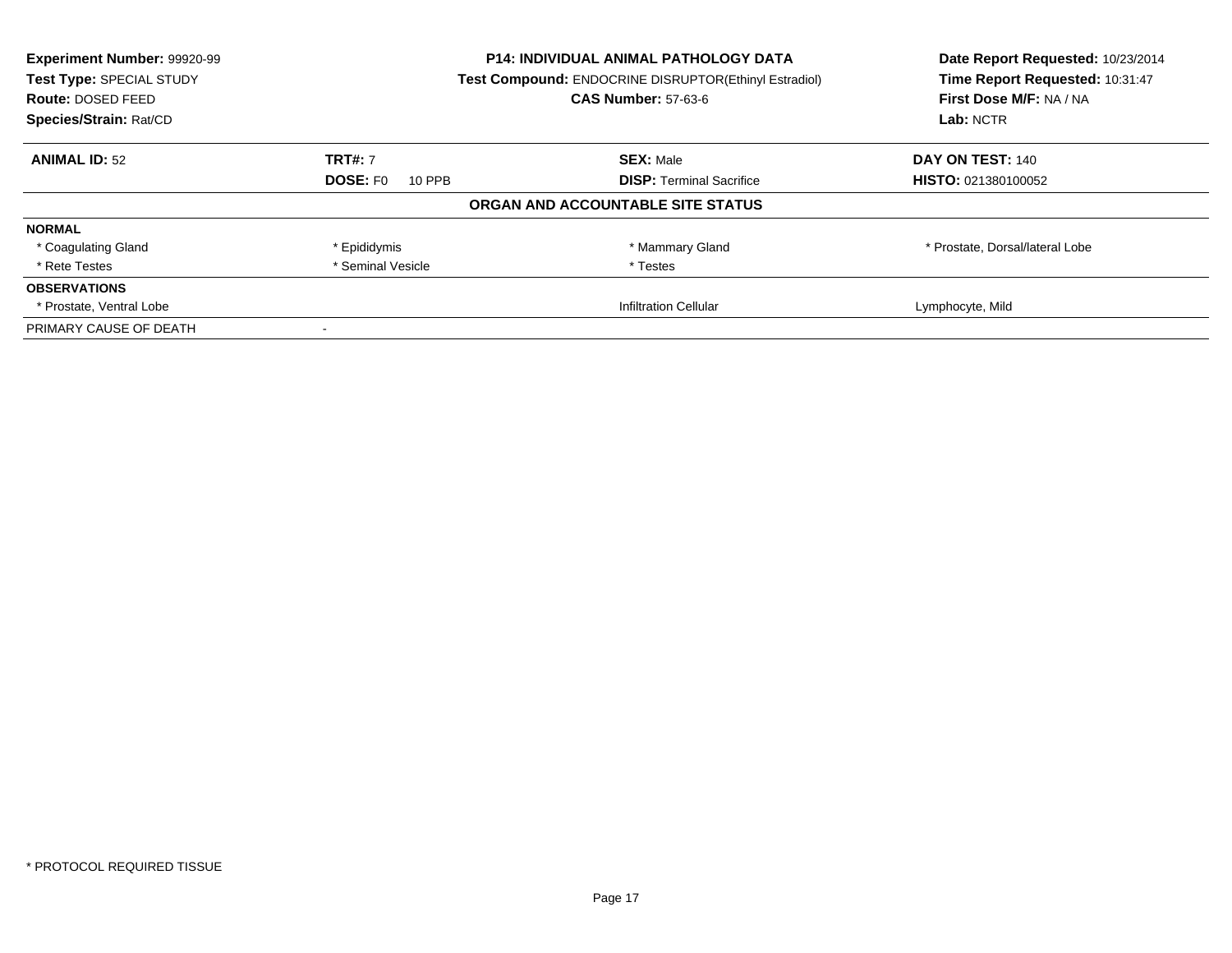| <b>Experiment Number: 99920-99</b><br><b>Test Type: SPECIAL STUDY</b><br>Route: DOSED FEED |                     | <b>P14: INDIVIDUAL ANIMAL PATHOLOGY DATA</b><br>Test Compound: ENDOCRINE DISRUPTOR(Ethinyl Estradiol)<br><b>CAS Number: 57-63-6</b> | Date Report Requested: 10/23/2014<br>Time Report Requested: 10:31:47<br>First Dose M/F: NA / NA<br>Lab: NCTR |
|--------------------------------------------------------------------------------------------|---------------------|-------------------------------------------------------------------------------------------------------------------------------------|--------------------------------------------------------------------------------------------------------------|
| Species/Strain: Rat/CD                                                                     |                     |                                                                                                                                     |                                                                                                              |
| <b>ANIMAL ID: 53</b>                                                                       | <b>TRT#: 8</b>      | <b>SEX: Male</b>                                                                                                                    | DAY ON TEST: 140                                                                                             |
|                                                                                            | DOSE: FO<br>50 PPB  | <b>DISP:</b> Terminal Sacrifice                                                                                                     | <b>HISTO: 021380100053</b>                                                                                   |
|                                                                                            |                     | ORGAN AND ACCOUNTABLE SITE STATUS                                                                                                   |                                                                                                              |
| <b>NORMAL</b>                                                                              |                     |                                                                                                                                     |                                                                                                              |
| * Adrenal Cortex                                                                           | * Adrenal Medulla   | * Bone                                                                                                                              | * Bone Marrow                                                                                                |
| * Coagulating Gland                                                                        | * Epididymis        | * Mammary Gland                                                                                                                     | * Pituitary Gland                                                                                            |
| * Rete Testes                                                                              | * Seminal Vesicle   | * Spleen                                                                                                                            | * Testes                                                                                                     |
| * Thymus                                                                                   | * Thyroid Gland     |                                                                                                                                     |                                                                                                              |
| <b>OBSERVATIONS</b>                                                                        |                     |                                                                                                                                     |                                                                                                              |
| * Kidney                                                                                   |                     | <b>Infiltration Cellular</b>                                                                                                        | Lymphocyte, Minimal                                                                                          |
|                                                                                            | <b>Renal Tubule</b> | Regeneration                                                                                                                        | Minimal                                                                                                      |
| * Liver                                                                                    |                     | Inflammation                                                                                                                        | Chronic Active, Minimal                                                                                      |
| * Prostate, Dorsal/Lateral Lobe                                                            |                     | Inflammation                                                                                                                        | Suppurative, Minimal                                                                                         |
| * Prostate, Ventral Lobe                                                                   |                     | <b>Infiltration Cellular</b>                                                                                                        | Lymphocyte, Minimal                                                                                          |
| PRIMARY CAUSE OF DEATH                                                                     |                     |                                                                                                                                     |                                                                                                              |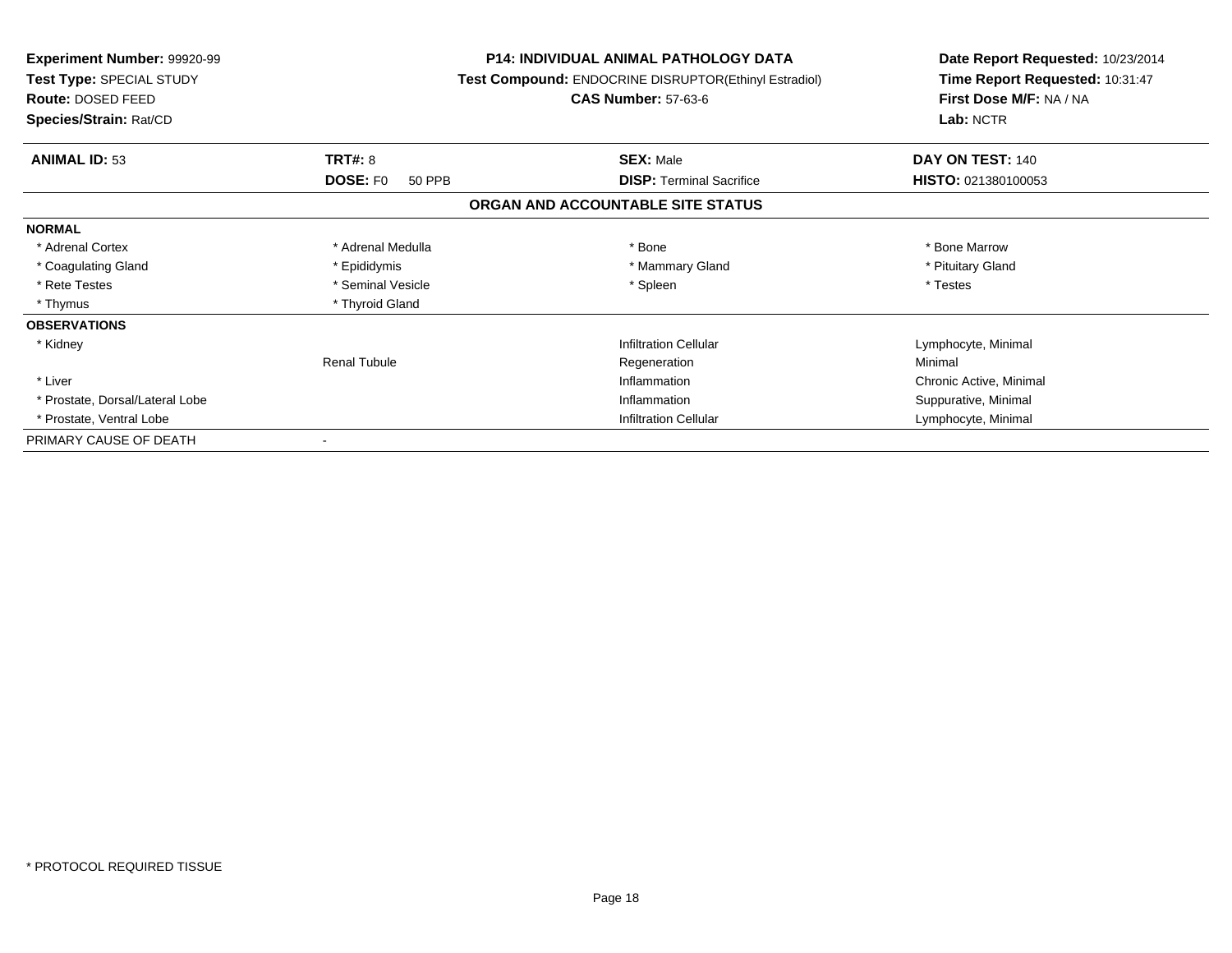| <b>Experiment Number: 99920-99</b><br>Test Type: SPECIAL STUDY<br>Route: DOSED FEED<br>Species/Strain: Rat/CD |                           | <b>P14: INDIVIDUAL ANIMAL PATHOLOGY DATA</b><br>Test Compound: ENDOCRINE DISRUPTOR(Ethinyl Estradiol)<br><b>CAS Number: 57-63-6</b> | Date Report Requested: 10/23/2014<br>Time Report Requested: 10:31:47<br>First Dose M/F: NA / NA<br>Lab: NCTR |
|---------------------------------------------------------------------------------------------------------------|---------------------------|-------------------------------------------------------------------------------------------------------------------------------------|--------------------------------------------------------------------------------------------------------------|
| <b>ANIMAL ID: 54</b>                                                                                          | <b>TRT#: 8</b>            | <b>SEX: Male</b>                                                                                                                    | DAY ON TEST: 140                                                                                             |
|                                                                                                               | <b>DOSE: FO</b><br>50 PPB | <b>DISP:</b> Terminal Sacrifice                                                                                                     | <b>HISTO: 021380100054</b>                                                                                   |
|                                                                                                               |                           | ORGAN AND ACCOUNTABLE SITE STATUS                                                                                                   |                                                                                                              |
| <b>NORMAL</b>                                                                                                 |                           |                                                                                                                                     |                                                                                                              |
| * Adrenal Cortex                                                                                              | * Adrenal Medulla         | * Bone                                                                                                                              | * Bone Marrow                                                                                                |
| * Coagulating Gland                                                                                           | * Epididymis              | * Liver                                                                                                                             | * Mammary Gland                                                                                              |
| * Pituitary Gland                                                                                             | * Rete Testes             | * Seminal Vesicle                                                                                                                   | * Spleen                                                                                                     |
| * Testes                                                                                                      | * Thymus                  | * Thyroid Gland                                                                                                                     |                                                                                                              |
| <b>OBSERVATIONS</b>                                                                                           |                           |                                                                                                                                     |                                                                                                              |
| * Kidney                                                                                                      |                           | <b>Infiltration Cellular</b>                                                                                                        | Lymphocyte, Minimal                                                                                          |
| * Prostate, Dorsal/Lateral Lobe                                                                               |                           | Inflammation                                                                                                                        | Suppurative, Minimal                                                                                         |
| * Prostate, Ventral Lobe                                                                                      |                           | <b>Infiltration Cellular</b>                                                                                                        | Lymphocyte, Minimal                                                                                          |
| PRIMARY CAUSE OF DEATH                                                                                        |                           |                                                                                                                                     |                                                                                                              |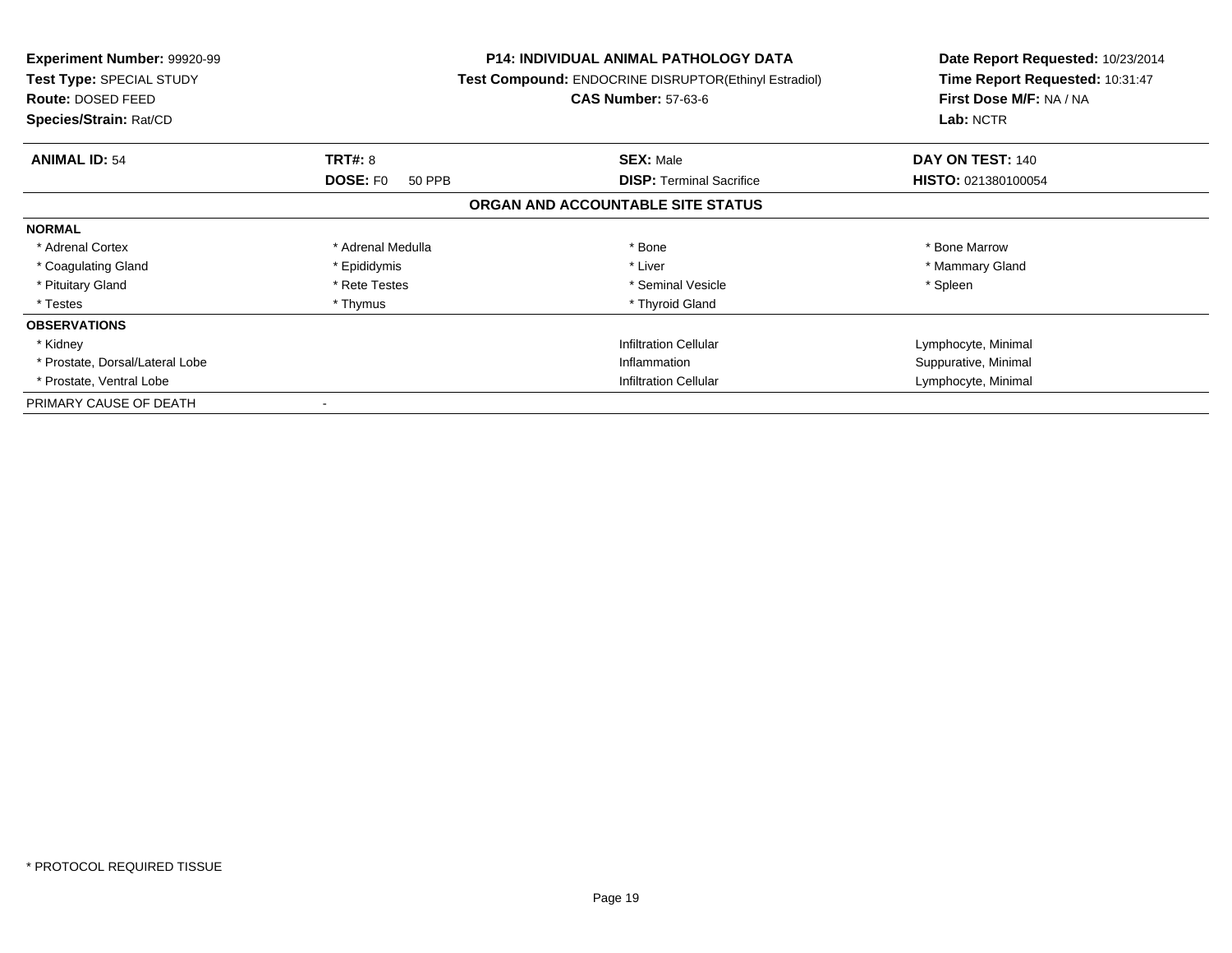| Experiment Number: 99920-99<br>Test Type: SPECIAL STUDY<br>Route: DOSED FEED<br>Species/Strain: Rat/CD |                                  | <b>P14: INDIVIDUAL ANIMAL PATHOLOGY DATA</b><br>Test Compound: ENDOCRINE DISRUPTOR(Ethinyl Estradiol)<br><b>CAS Number: 57-63-6</b> | Date Report Requested: 10/23/2014<br>Time Report Requested: 10:31:47<br>First Dose M/F: NA / NA<br>Lab: NCTR |
|--------------------------------------------------------------------------------------------------------|----------------------------------|-------------------------------------------------------------------------------------------------------------------------------------|--------------------------------------------------------------------------------------------------------------|
| <b>ANIMAL ID: 55</b>                                                                                   | <b>TRT#: 8</b>                   | <b>SEX: Male</b>                                                                                                                    | DAY ON TEST: 140                                                                                             |
|                                                                                                        | <b>DOSE: FO</b><br><b>50 PPB</b> | <b>DISP: Terminal Sacrifice</b>                                                                                                     | HISTO: 021380100055                                                                                          |
|                                                                                                        |                                  | ORGAN AND ACCOUNTABLE SITE STATUS                                                                                                   |                                                                                                              |
| <b>NORMAL</b>                                                                                          |                                  |                                                                                                                                     |                                                                                                              |
| * Adrenal Cortex                                                                                       | * Adrenal Medulla                | * Bone                                                                                                                              | * Bone Marrow                                                                                                |
| * Coagulating Gland                                                                                    | * Epididymis                     | * Liver                                                                                                                             | * Mammary Gland                                                                                              |
| * Pituitary Gland                                                                                      | * Prostate, Dorsal/lateral Lobe  | * Rete Testes                                                                                                                       | * Seminal Vesicle                                                                                            |
| * Spleen                                                                                               | * Testes                         | * Thymus                                                                                                                            |                                                                                                              |
| <b>OBSERVATIONS</b>                                                                                    |                                  |                                                                                                                                     |                                                                                                              |
| * Kidney                                                                                               | Cortex                           | Cyst                                                                                                                                |                                                                                                              |
|                                                                                                        | <b>Renal Tubule</b>              | Degeneration                                                                                                                        | Minimal                                                                                                      |
|                                                                                                        | <b>Renal Tubule</b>              | <b>Dilatation</b>                                                                                                                   | Minimal                                                                                                      |
|                                                                                                        | Interstitium                     | <b>Fibrosis</b>                                                                                                                     | Mild                                                                                                         |
|                                                                                                        |                                  | <b>Infiltration Cellular</b>                                                                                                        | Lymphocyte, Mild                                                                                             |
|                                                                                                        | <b>Renal Tubule</b>              | Regeneration                                                                                                                        | Minimal                                                                                                      |
| [Cyst TGLS = $1-4A$ ]                                                                                  |                                  |                                                                                                                                     |                                                                                                              |
| * Prostate. Ventral Lobe                                                                               |                                  | <b>Infiltration Cellular</b>                                                                                                        | Lymphocyte, Mild                                                                                             |
| * Thyroid Gland                                                                                        |                                  | Cyst                                                                                                                                | Squamous                                                                                                     |
| PRIMARY CAUSE OF DEATH                                                                                 | $\blacksquare$                   |                                                                                                                                     |                                                                                                              |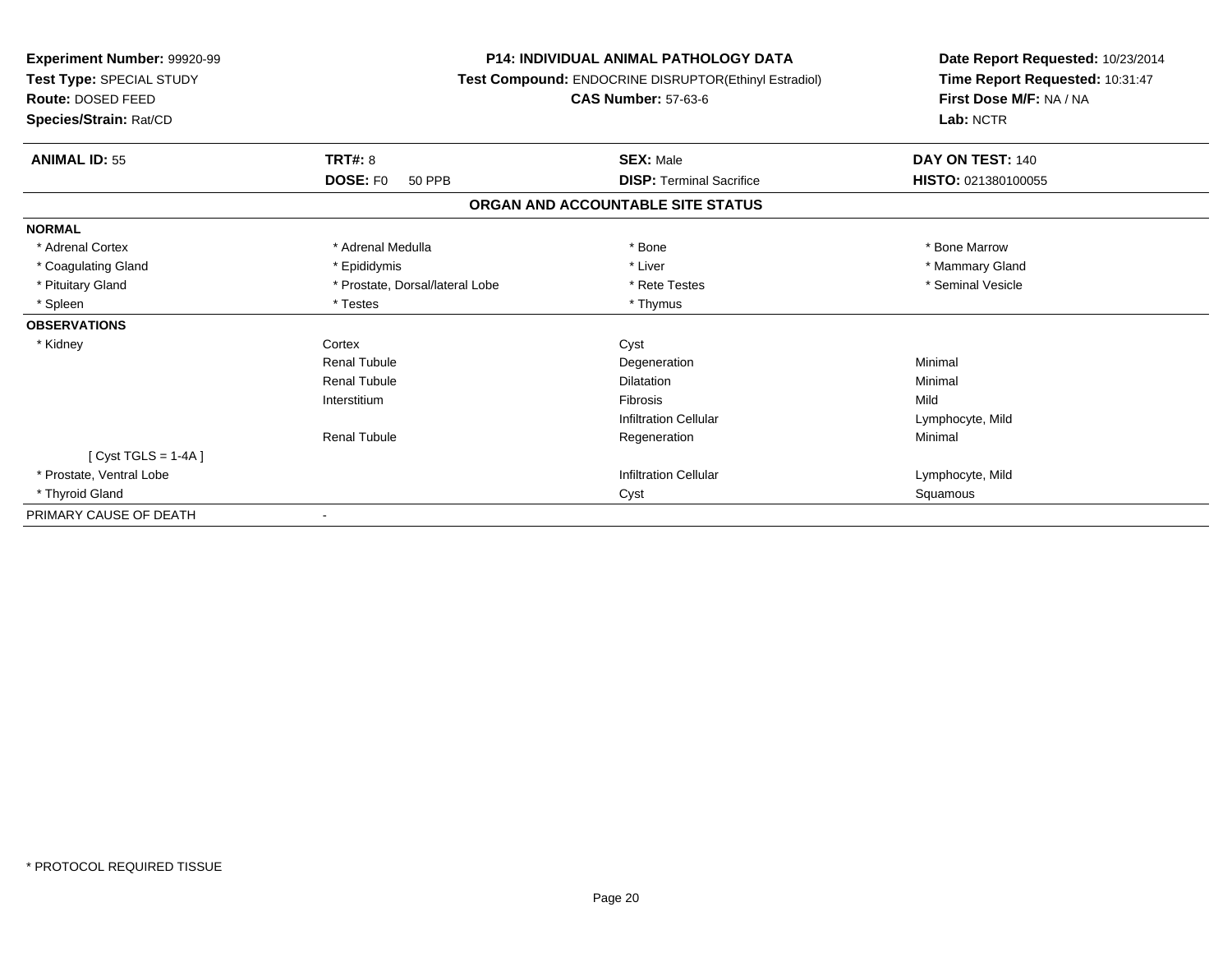| Experiment Number: 99920-99<br>Test Type: SPECIAL STUDY<br>Route: DOSED FEED<br>Species/Strain: Rat/CD |                                  | <b>P14: INDIVIDUAL ANIMAL PATHOLOGY DATA</b><br>Test Compound: ENDOCRINE DISRUPTOR(Ethinyl Estradiol)<br><b>CAS Number: 57-63-6</b> | Date Report Requested: 10/23/2014<br>Time Report Requested: 10:31:47<br>First Dose M/F: NA / NA<br>Lab: NCTR |  |
|--------------------------------------------------------------------------------------------------------|----------------------------------|-------------------------------------------------------------------------------------------------------------------------------------|--------------------------------------------------------------------------------------------------------------|--|
| <b>ANIMAL ID: 56</b>                                                                                   | <b>TRT#: 8</b>                   | <b>SEX: Male</b>                                                                                                                    | DAY ON TEST: 140                                                                                             |  |
|                                                                                                        | <b>DOSE: FO</b><br><b>50 PPB</b> | <b>DISP: Terminal Sacrifice</b>                                                                                                     | HISTO: 021380100056                                                                                          |  |
|                                                                                                        |                                  | ORGAN AND ACCOUNTABLE SITE STATUS                                                                                                   |                                                                                                              |  |
| <b>NORMAL</b>                                                                                          |                                  |                                                                                                                                     |                                                                                                              |  |
| * Adrenal Cortex                                                                                       | * Adrenal Medulla                | * Bone                                                                                                                              | * Bone Marrow                                                                                                |  |
| * Coagulating Gland                                                                                    | * Epididymis                     | * Mammary Gland                                                                                                                     | * Pituitary Gland                                                                                            |  |
| * Rete Testes                                                                                          | * Seminal Vesicle                | * Spleen                                                                                                                            | * Testes                                                                                                     |  |
| * Thymus                                                                                               | * Thyroid Gland                  |                                                                                                                                     |                                                                                                              |  |
| <b>OBSERVATIONS</b>                                                                                    |                                  |                                                                                                                                     |                                                                                                              |  |
| * Kidney                                                                                               | Cortex                           | Cyst                                                                                                                                |                                                                                                              |  |
|                                                                                                        | <b>Renal Tubule</b>              | <b>Dilatation</b>                                                                                                                   | Minimal                                                                                                      |  |
|                                                                                                        |                                  | <b>Infiltration Cellular</b>                                                                                                        | Lymphocyte, Minimal                                                                                          |  |
|                                                                                                        | <b>Renal Tubule</b>              | Regeneration                                                                                                                        | Minimal                                                                                                      |  |
| * Liver                                                                                                |                                  | <b>Infiltration Cellular</b>                                                                                                        | Lymphocyte, Minimal                                                                                          |  |
| * Prostate, Dorsal/Lateral Lobe                                                                        |                                  | <b>Infiltration Cellular</b>                                                                                                        | Lymphocyte, Minimal                                                                                          |  |
| * Prostate, Ventral Lobe                                                                               |                                  | <b>Infiltration Cellular</b>                                                                                                        | Lymphocyte, Mild                                                                                             |  |
| PRIMARY CAUSE OF DEATH                                                                                 |                                  |                                                                                                                                     |                                                                                                              |  |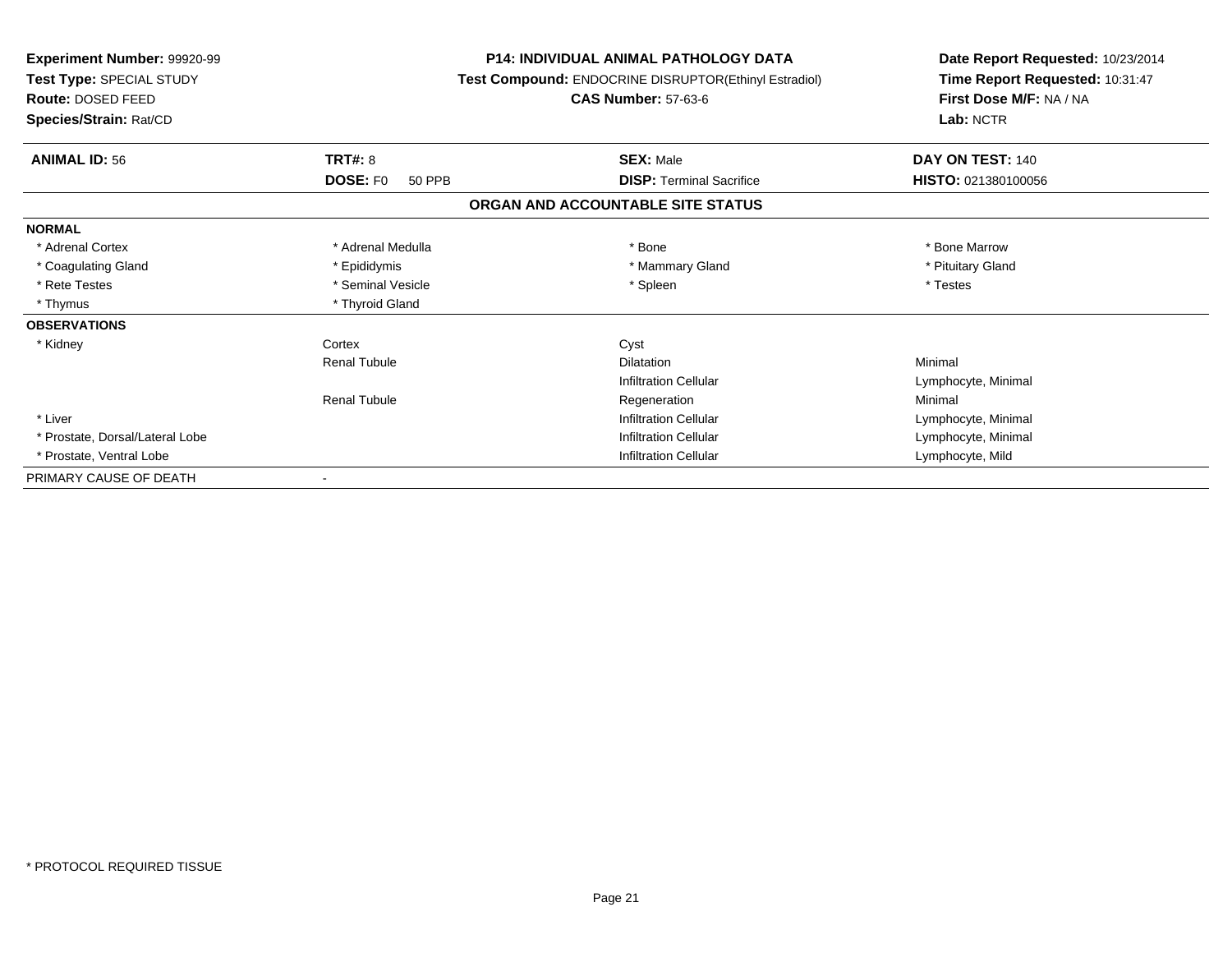| <b>Experiment Number: 99920-99</b><br>Test Type: SPECIAL STUDY<br>Route: DOSED FEED<br>Species/Strain: Rat/CD |                           | <b>P14: INDIVIDUAL ANIMAL PATHOLOGY DATA</b><br>Test Compound: ENDOCRINE DISRUPTOR(Ethinyl Estradiol)<br><b>CAS Number: 57-63-6</b> | Date Report Requested: 10/23/2014<br>Time Report Requested: 10:31:47<br>First Dose M/F: NA / NA<br>Lab: NCTR |
|---------------------------------------------------------------------------------------------------------------|---------------------------|-------------------------------------------------------------------------------------------------------------------------------------|--------------------------------------------------------------------------------------------------------------|
| <b>ANIMAL ID: 57</b>                                                                                          | TRT#: 8                   | <b>SEX: Male</b>                                                                                                                    | DAY ON TEST: 140                                                                                             |
|                                                                                                               | <b>DOSE: FO</b><br>50 PPB | <b>DISP: Terminal Sacrifice</b>                                                                                                     | HISTO: 021380100057                                                                                          |
|                                                                                                               |                           | ORGAN AND ACCOUNTABLE SITE STATUS                                                                                                   |                                                                                                              |
| <b>NORMAL</b>                                                                                                 |                           |                                                                                                                                     |                                                                                                              |
| * Adrenal Cortex                                                                                              | * Adrenal Medulla         | * Bone                                                                                                                              | * Bone Marrow                                                                                                |
| * Epididymis                                                                                                  | * Liver                   | * Prostate, Ventral Lobe                                                                                                            | * Rete Testes                                                                                                |
| * Seminal Vesicle                                                                                             | * Spleen                  | * Testes                                                                                                                            | * Thymus                                                                                                     |
| * Thyroid Gland                                                                                               |                           |                                                                                                                                     |                                                                                                              |
| <b>OBSERVATIONS</b>                                                                                           |                           |                                                                                                                                     |                                                                                                              |
| * Coagulating Gland                                                                                           |                           | Developmental Malformation                                                                                                          |                                                                                                              |
| * Kidney                                                                                                      | <b>Renal Tubule</b>       | <b>Dilatation</b>                                                                                                                   | Mild                                                                                                         |
|                                                                                                               |                           | <b>Infiltration Cellular</b>                                                                                                        | Lymphocyte, Minimal                                                                                          |
|                                                                                                               | <b>Renal Tubule</b>       | Regeneration                                                                                                                        | Minimal                                                                                                      |
| * Mammary Gland                                                                                               | Alveolus                  | Hyperplasia                                                                                                                         | Mild                                                                                                         |
| * Pituitary Gland                                                                                             | <b>Pars Distalis</b>      | Cyst                                                                                                                                |                                                                                                              |
| * Prostate, Dorsal/Lateral Lobe                                                                               |                           | Inflammation                                                                                                                        | Suppurative, Mild                                                                                            |
| PRIMARY CAUSE OF DEATH                                                                                        |                           |                                                                                                                                     |                                                                                                              |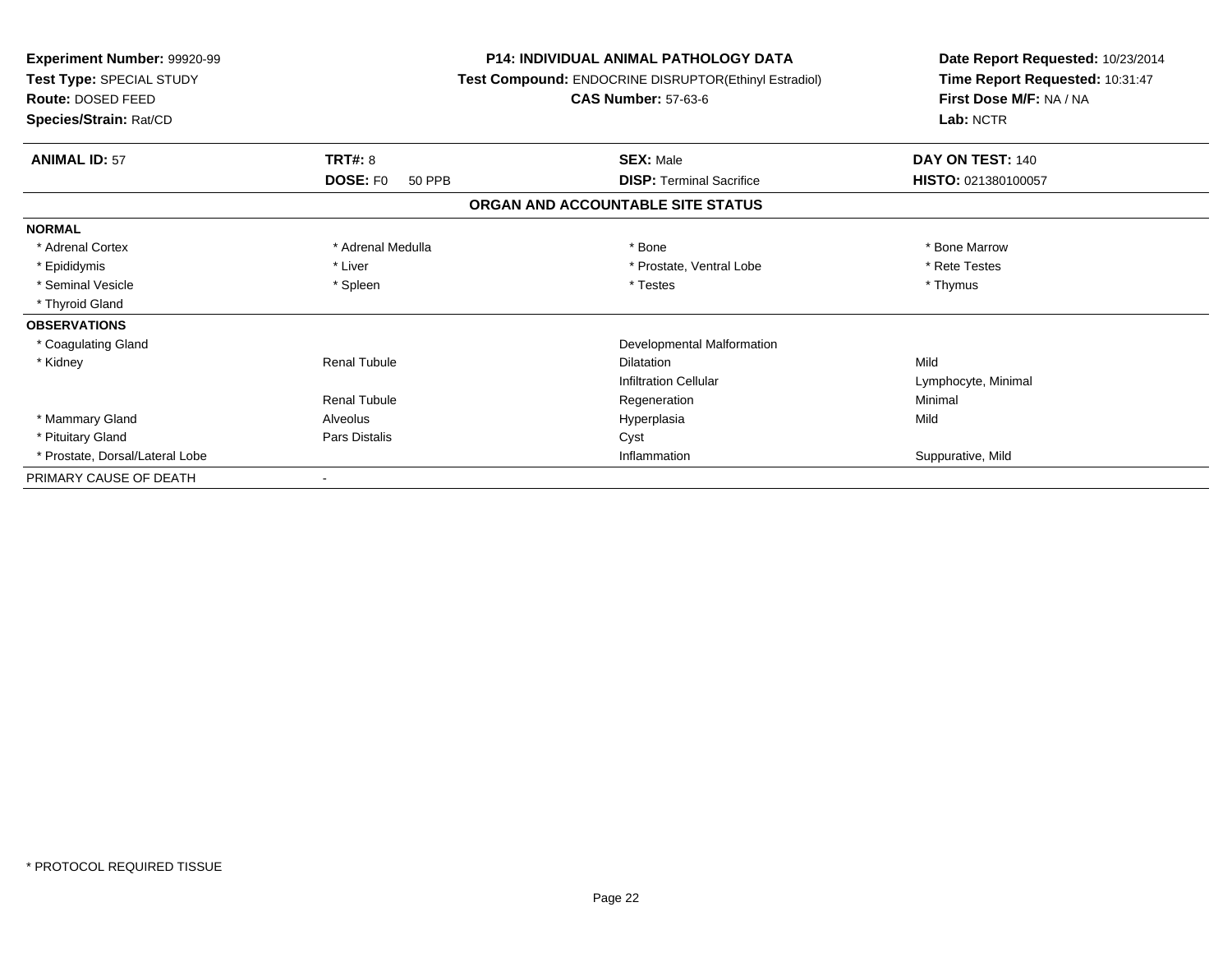| <b>Experiment Number: 99920-99</b><br>Test Type: SPECIAL STUDY<br>Route: DOSED FEED<br>Species/Strain: Rat/CD |                                   | <b>P14: INDIVIDUAL ANIMAL PATHOLOGY DATA</b><br>Test Compound: ENDOCRINE DISRUPTOR(Ethinyl Estradiol)<br><b>CAS Number: 57-63-6</b> | Date Report Requested: 10/23/2014<br>Time Report Requested: 10:31:47<br>First Dose M/F: NA / NA<br>Lab: NCTR |
|---------------------------------------------------------------------------------------------------------------|-----------------------------------|-------------------------------------------------------------------------------------------------------------------------------------|--------------------------------------------------------------------------------------------------------------|
| <b>ANIMAL ID: 78</b>                                                                                          | TRT#: 5                           | <b>SEX: Male</b>                                                                                                                    | DAY ON TEST: 148                                                                                             |
|                                                                                                               | <b>DOSE: FO</b><br><b>CONTROL</b> | <b>DISP:</b> Terminal Sacrifice                                                                                                     | <b>HISTO: 021380100078</b>                                                                                   |
|                                                                                                               |                                   | ORGAN AND ACCOUNTABLE SITE STATUS                                                                                                   |                                                                                                              |
| <b>NORMAL</b>                                                                                                 |                                   |                                                                                                                                     |                                                                                                              |
| * Adrenal Cortex                                                                                              | * Adrenal Medulla                 | * Bone                                                                                                                              | * Bone Marrow                                                                                                |
| * Coagulating Gland                                                                                           | * Epididymis                      | * Mammary Gland                                                                                                                     | * Pituitary Gland                                                                                            |
| * Prostate, Dorsal/lateral Lobe                                                                               | * Rete Testes                     | * Seminal Vesicle                                                                                                                   | * Spleen                                                                                                     |
| * Testes                                                                                                      | * Thymus                          | * Thyroid Gland                                                                                                                     |                                                                                                              |
| <b>OBSERVATIONS</b>                                                                                           |                                   |                                                                                                                                     |                                                                                                              |
| * Kidney                                                                                                      |                                   | <b>Infiltration Cellular</b>                                                                                                        | Lymphocyte, Minimal                                                                                          |
|                                                                                                               | <b>Renal Tubule</b>               | Regeneration                                                                                                                        | Minimal                                                                                                      |
| * Liver                                                                                                       |                                   | <b>Infiltration Cellular</b>                                                                                                        | Lymphocyte, Minimal                                                                                          |
| * Prostate, Ventral Lobe                                                                                      |                                   | <b>Infiltration Cellular</b>                                                                                                        | Lymphocyte, Mild                                                                                             |
| PRIMARY CAUSE OF DEATH                                                                                        |                                   |                                                                                                                                     |                                                                                                              |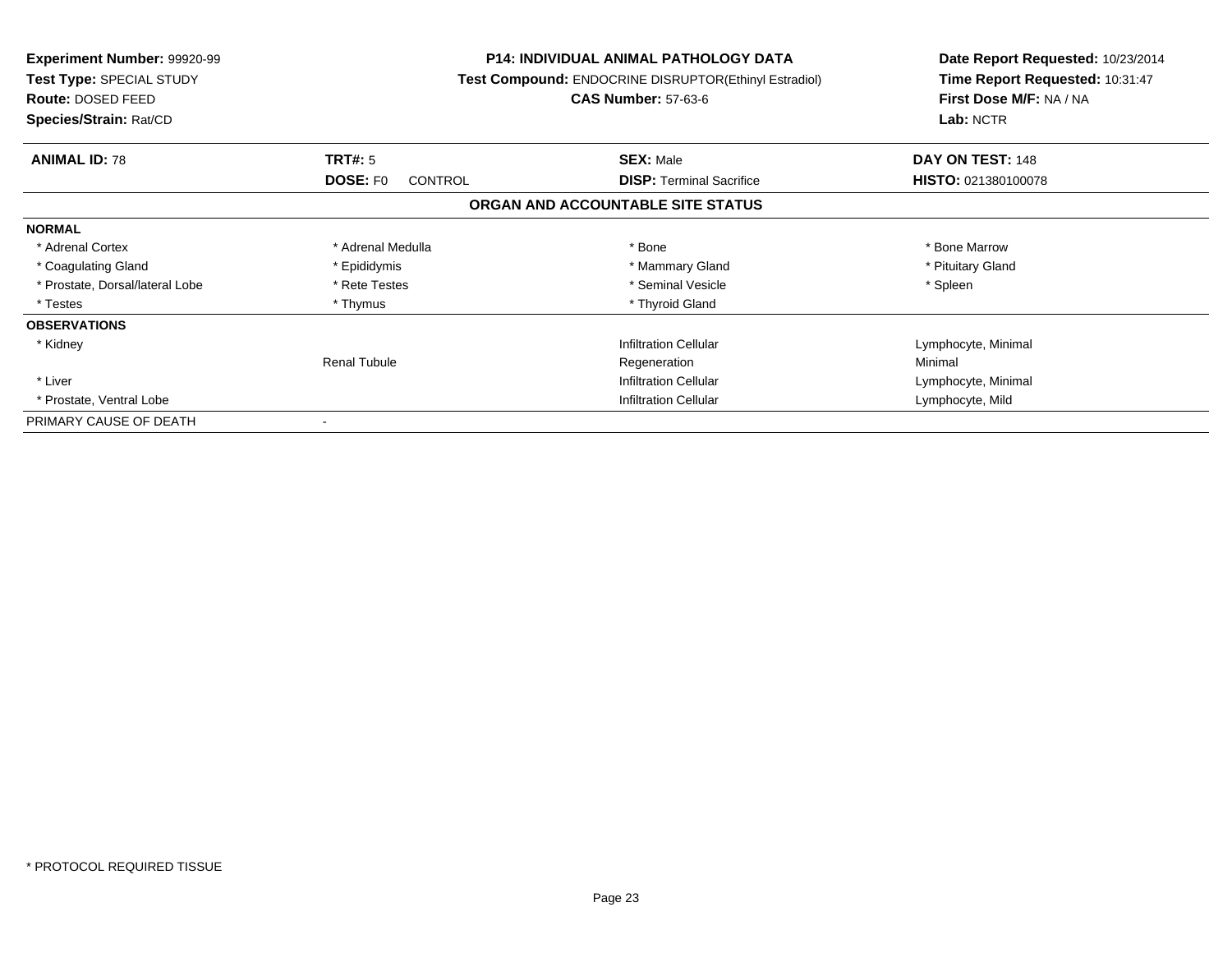| <b>Experiment Number: 99920-99</b><br>Test Type: SPECIAL STUDY<br><b>Route: DOSED FEED</b><br>Species/Strain: Rat/CD |                                 | <b>P14: INDIVIDUAL ANIMAL PATHOLOGY DATA</b><br>Test Compound: ENDOCRINE DISRUPTOR(Ethinyl Estradiol)<br><b>CAS Number: 57-63-6</b> |                     |
|----------------------------------------------------------------------------------------------------------------------|---------------------------------|-------------------------------------------------------------------------------------------------------------------------------------|---------------------|
| <b>ANIMAL ID: 79</b>                                                                                                 | TRT#: 5                         | <b>SEX: Male</b>                                                                                                                    | DAY ON TEST: 148    |
|                                                                                                                      | <b>DOSE: FO</b><br>CONTROL      | <b>DISP:</b> Terminal Sacrifice                                                                                                     | HISTO: 021380100079 |
|                                                                                                                      |                                 | ORGAN AND ACCOUNTABLE SITE STATUS                                                                                                   |                     |
| <b>NORMAL</b>                                                                                                        |                                 |                                                                                                                                     |                     |
| * Adrenal Cortex                                                                                                     | * Adrenal Medulla               | * Bone                                                                                                                              | * Bone Marrow       |
| * Coagulating Gland                                                                                                  | * Epididymis                    | * Liver                                                                                                                             | * Mammary Gland     |
| * Pituitary Gland                                                                                                    | * Prostate, Dorsal/lateral Lobe | * Rete Testes                                                                                                                       | * Seminal Vesicle   |
| * Spleen                                                                                                             | * Testes                        | * Thymus                                                                                                                            | * Thyroid Gland     |
| <b>OBSERVATIONS</b>                                                                                                  |                                 |                                                                                                                                     |                     |
| * Kidney                                                                                                             | <b>Renal Tubule</b>             | <b>Dilatation</b>                                                                                                                   | Mild                |
|                                                                                                                      |                                 | <b>Infiltration Cellular</b>                                                                                                        | Lymphocyte, Minimal |
| * Prostate, Ventral Lobe                                                                                             |                                 | Infiltration Cellular                                                                                                               | Lymphocyte, Minimal |
| PRIMARY CAUSE OF DEATH                                                                                               |                                 |                                                                                                                                     |                     |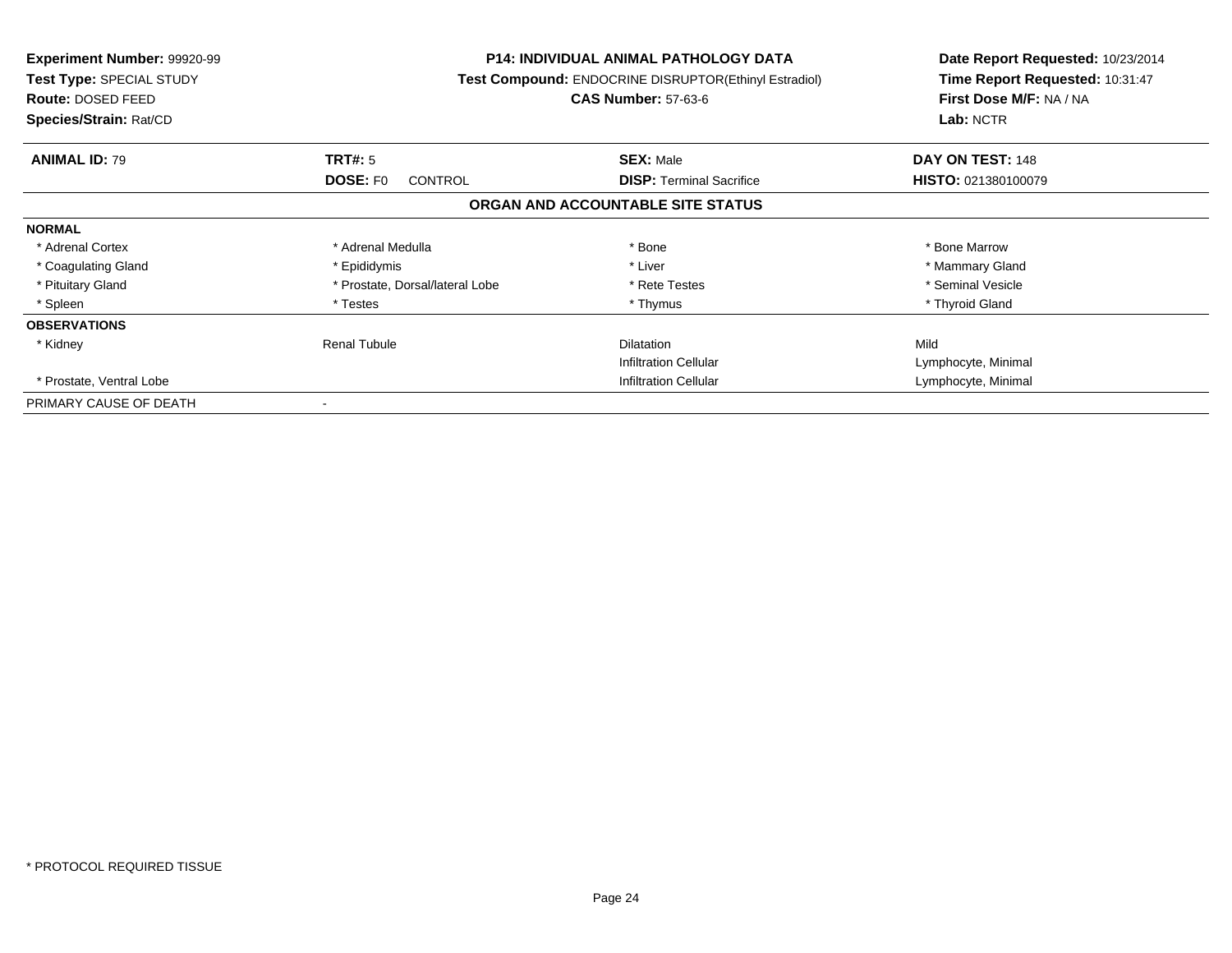| <b>Experiment Number: 99920-99</b><br>Test Type: SPECIAL STUDY<br>Route: DOSED FEED<br>Species/Strain: Rat/CD |                                   | <b>P14: INDIVIDUAL ANIMAL PATHOLOGY DATA</b><br>Test Compound: ENDOCRINE DISRUPTOR(Ethinyl Estradiol)<br><b>CAS Number: 57-63-6</b> | Date Report Requested: 10/23/2014<br>Time Report Requested: 10:31:47<br>First Dose M/F: NA / NA<br>Lab: NCTR |
|---------------------------------------------------------------------------------------------------------------|-----------------------------------|-------------------------------------------------------------------------------------------------------------------------------------|--------------------------------------------------------------------------------------------------------------|
| <b>ANIMAL ID: 80</b>                                                                                          | TRT#: 5                           | <b>SEX: Male</b>                                                                                                                    | DAY ON TEST: 148                                                                                             |
|                                                                                                               | <b>DOSE: FO</b><br><b>CONTROL</b> | <b>DISP: Terminal Sacrifice</b>                                                                                                     | HISTO: 021380100080                                                                                          |
|                                                                                                               |                                   | ORGAN AND ACCOUNTABLE SITE STATUS                                                                                                   |                                                                                                              |
| <b>NORMAL</b>                                                                                                 |                                   |                                                                                                                                     |                                                                                                              |
| * Adrenal Cortex                                                                                              | * Adrenal Medulla                 | * Bone                                                                                                                              | * Bone Marrow                                                                                                |
| * Epididymis                                                                                                  | * Liver                           | * Mammary Gland                                                                                                                     | * Pituitary Gland                                                                                            |
| * Prostate, Dorsal/lateral Lobe                                                                               | * Rete Testes                     | * Seminal Vesicle                                                                                                                   | * Testes                                                                                                     |
| * Thymus                                                                                                      | * Thyroid Gland                   |                                                                                                                                     |                                                                                                              |
| <b>OBSERVATIONS</b>                                                                                           |                                   |                                                                                                                                     |                                                                                                              |
| * Coagulating Gland                                                                                           |                                   | Developmental Malformation                                                                                                          |                                                                                                              |
| [ Developmental Malformation TGLS = 1-2 ]                                                                     |                                   |                                                                                                                                     |                                                                                                              |
| * Kidney                                                                                                      | Cortex                            | Cyst                                                                                                                                |                                                                                                              |
|                                                                                                               |                                   | <b>Infiltration Cellular</b>                                                                                                        | Lymphocyte, Mild                                                                                             |
|                                                                                                               | <b>Renal Tubule</b>               | Regeneration                                                                                                                        | Minimal                                                                                                      |
| * Prostate, Ventral Lobe                                                                                      |                                   | <b>Infiltration Cellular</b>                                                                                                        | Lymphocyte, Mild                                                                                             |
| * Spleen                                                                                                      |                                   | Hyperplasia                                                                                                                         | Lymphoid, Minimal                                                                                            |
| PRIMARY CAUSE OF DEATH                                                                                        |                                   |                                                                                                                                     |                                                                                                              |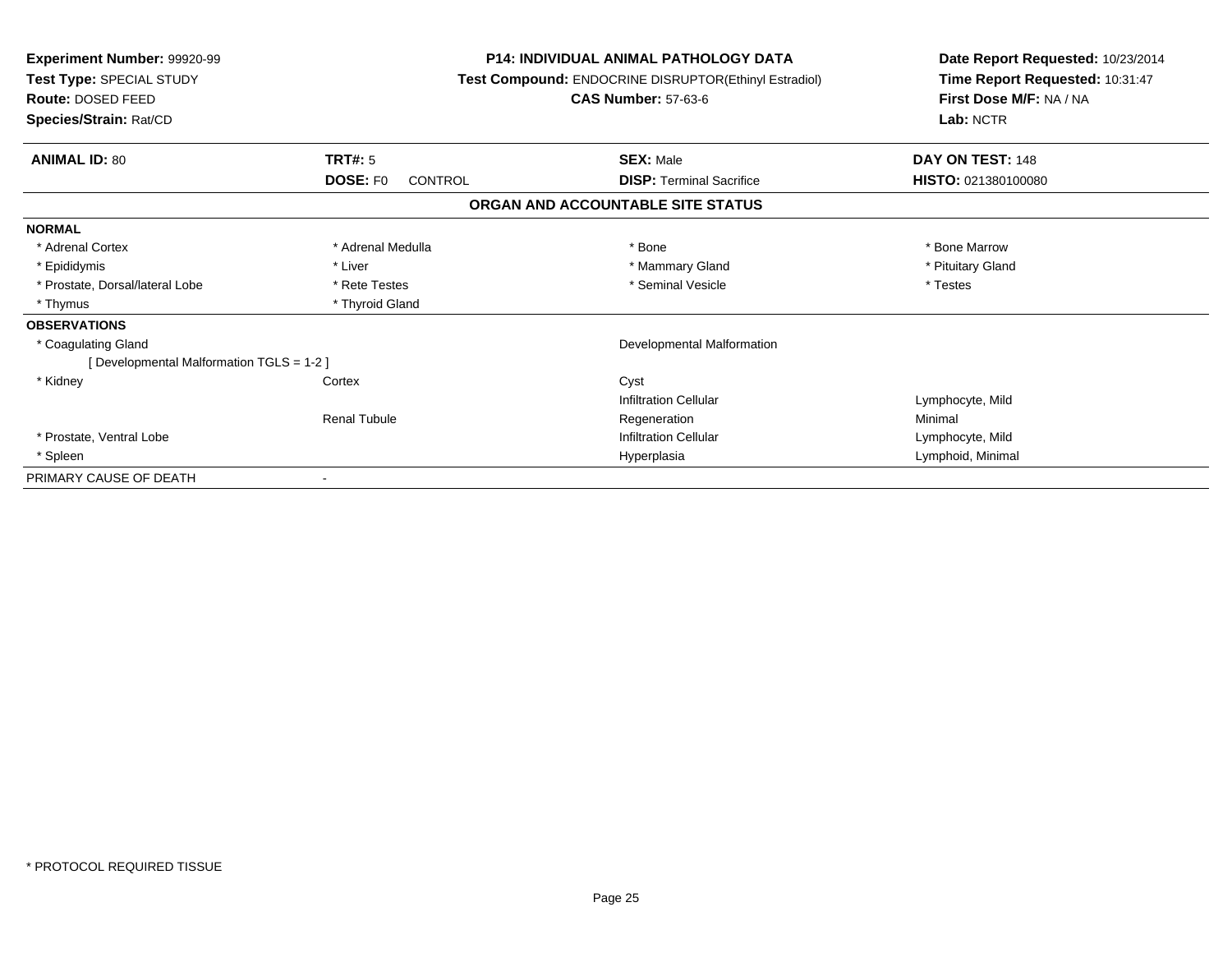| <b>Experiment Number: 99920-99</b><br>Test Type: SPECIAL STUDY<br>Route: DOSED FEED<br>Species/Strain: Rat/CD |                                   | <b>P14: INDIVIDUAL ANIMAL PATHOLOGY DATA</b><br>Test Compound: ENDOCRINE DISRUPTOR(Ethinyl Estradiol)<br><b>CAS Number: 57-63-6</b> | Date Report Requested: 10/23/2014<br>Time Report Requested: 10:31:47<br>First Dose M/F: NA / NA<br>Lab: NCTR |
|---------------------------------------------------------------------------------------------------------------|-----------------------------------|-------------------------------------------------------------------------------------------------------------------------------------|--------------------------------------------------------------------------------------------------------------|
| <b>ANIMAL ID: 81</b>                                                                                          | <b>TRT#: 5</b>                    | <b>SEX: Male</b>                                                                                                                    | DAY ON TEST: 148                                                                                             |
|                                                                                                               | <b>DOSE: FO</b><br><b>CONTROL</b> | <b>DISP:</b> Terminal Sacrifice                                                                                                     | HISTO: 021380100081                                                                                          |
|                                                                                                               |                                   | ORGAN AND ACCOUNTABLE SITE STATUS                                                                                                   |                                                                                                              |
| <b>NORMAL</b>                                                                                                 |                                   |                                                                                                                                     |                                                                                                              |
| * Adrenal Cortex                                                                                              | * Adrenal Medulla                 | * Bone                                                                                                                              | * Bone Marrow                                                                                                |
| * Coagulating Gland                                                                                           | * Epididymis                      | * Liver                                                                                                                             | * Mammary Gland                                                                                              |
| * Pituitary Gland                                                                                             | * Prostate, Dorsal/lateral Lobe   | * Rete Testes                                                                                                                       | * Seminal Vesicle                                                                                            |
| * Spleen                                                                                                      | * Thymus                          | * Thyroid Gland                                                                                                                     |                                                                                                              |
| <b>OBSERVATIONS</b>                                                                                           |                                   |                                                                                                                                     |                                                                                                              |
| * Kidney                                                                                                      |                                   | <b>Infiltration Cellular</b>                                                                                                        | Lymphocyte, Minimal                                                                                          |
| * Prostate, Ventral Lobe                                                                                      |                                   | <b>Infiltration Cellular</b>                                                                                                        | Lymphocyte, Minimal                                                                                          |
| * Testes                                                                                                      | Seminif Tub                       | Degeneration                                                                                                                        | Mild                                                                                                         |
| PRIMARY CAUSE OF DEATH                                                                                        |                                   |                                                                                                                                     |                                                                                                              |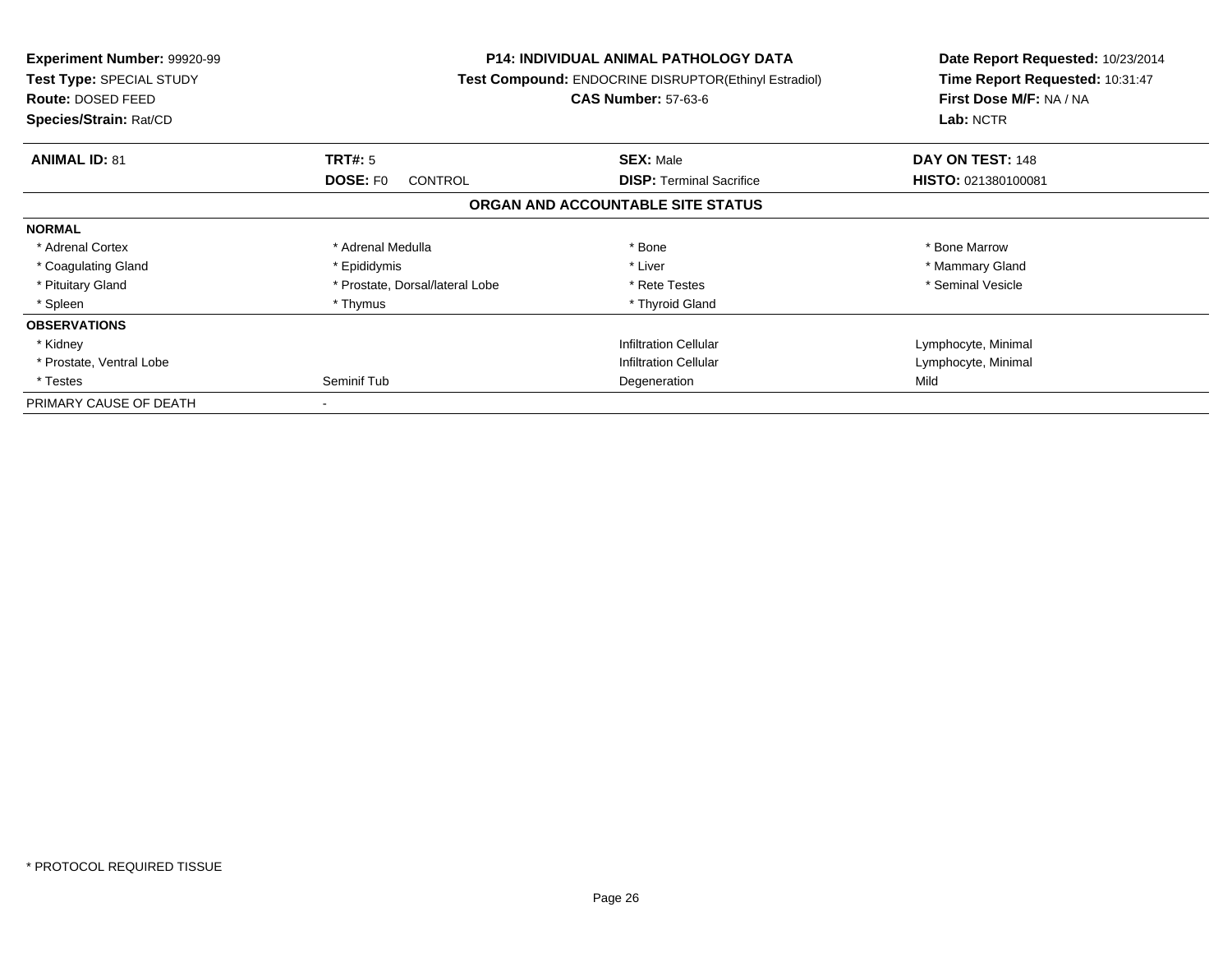| Experiment Number: 99920-99<br>Test Type: SPECIAL STUDY<br>Route: DOSED FEED<br>Species/Strain: Rat/CD | <b>P14: INDIVIDUAL ANIMAL PATHOLOGY DATA</b><br>Test Compound: ENDOCRINE DISRUPTOR(Ethinyl Estradiol)<br><b>CAS Number: 57-63-6</b> |                                   | Date Report Requested: 10/23/2014<br>Time Report Requested: 10:31:47<br>First Dose M/F: NA / NA<br>Lab: NCTR |
|--------------------------------------------------------------------------------------------------------|-------------------------------------------------------------------------------------------------------------------------------------|-----------------------------------|--------------------------------------------------------------------------------------------------------------|
| <b>ANIMAL ID: 82</b>                                                                                   | <b>TRT#: 5</b>                                                                                                                      | <b>SEX: Male</b>                  | DAY ON TEST: 148                                                                                             |
|                                                                                                        | <b>DOSE: FO</b><br><b>CONTROL</b>                                                                                                   | <b>DISP: Terminal Sacrifice</b>   | HISTO: 021380100082                                                                                          |
|                                                                                                        |                                                                                                                                     | ORGAN AND ACCOUNTABLE SITE STATUS |                                                                                                              |
| <b>NORMAL</b>                                                                                          |                                                                                                                                     |                                   |                                                                                                              |
| * Adrenal Cortex                                                                                       | * Adrenal Medulla                                                                                                                   | * Bone                            | * Bone Marrow                                                                                                |
| * Coagulating Gland                                                                                    | * Epididymis                                                                                                                        | * Liver                           | * Pituitary Gland                                                                                            |
| * Prostate, Dorsal/lateral Lobe                                                                        | * Prostate, Ventral Lobe                                                                                                            | * Rete Testes                     | * Spleen                                                                                                     |
| * Testes                                                                                               | * Thymus                                                                                                                            | * Thyroid Gland                   |                                                                                                              |
| <b>OBSERVATIONS</b>                                                                                    |                                                                                                                                     |                                   |                                                                                                              |
| * Coagulat GI<br>Note: TGL 2 - NCL (missing)                                                           |                                                                                                                                     |                                   |                                                                                                              |
| * Kidney                                                                                               | <b>Renal Tubule</b>                                                                                                                 | Degeneration                      | Minimal                                                                                                      |
|                                                                                                        |                                                                                                                                     | <b>Infiltration Cellular</b>      | Lymphocyte, Minimal                                                                                          |
|                                                                                                        | <b>Renal Tubule</b>                                                                                                                 | Regeneration                      | Minimal                                                                                                      |
| * Mammary Gland                                                                                        | Duct                                                                                                                                | Hyperplasia                       | Minimal                                                                                                      |
| * Seminal Vesicle                                                                                      |                                                                                                                                     | <b>Depletion Secretory</b>        | Marked                                                                                                       |
| [ Depletion Secretory TGLS = 1-2A ]                                                                    |                                                                                                                                     |                                   |                                                                                                              |
| PRIMARY CAUSE OF DEATH                                                                                 |                                                                                                                                     |                                   |                                                                                                              |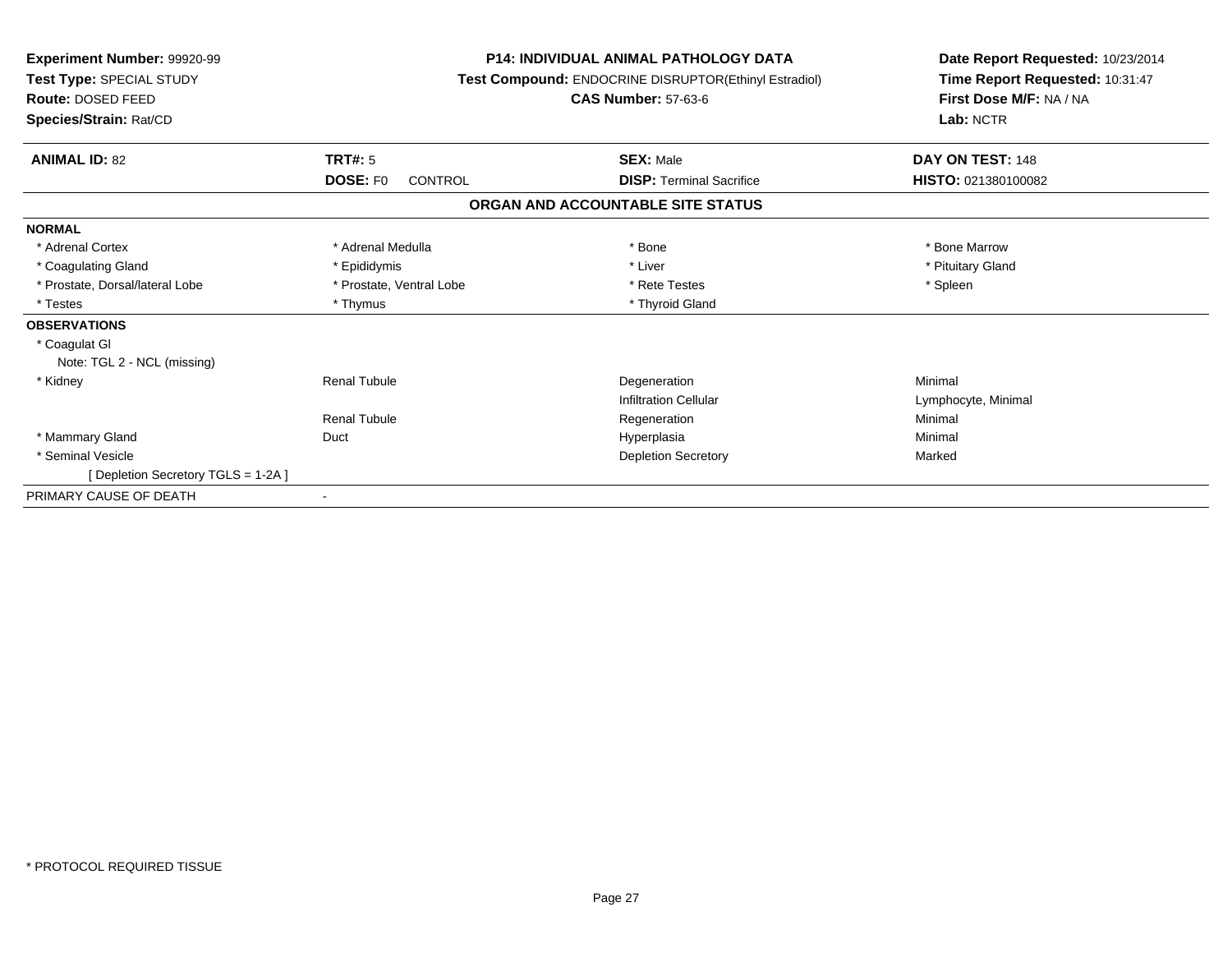| Experiment Number: 99920-99 | <b>P14: INDIVIDUAL ANIMAL PATHOLOGY DATA</b> |                                                       | Date Report Requested: 10/23/2014 |
|-----------------------------|----------------------------------------------|-------------------------------------------------------|-----------------------------------|
| Test Type: SPECIAL STUDY    |                                              | Test Compound: ENDOCRINE DISRUPTOR(Ethinyl Estradiol) | Time Report Requested: 10:31:47   |
| <b>Route: DOSED FEED</b>    |                                              | <b>CAS Number: 57-63-6</b>                            | First Dose M/F: NA / NA           |
| Species/Strain: Rat/CD      |                                              |                                                       |                                   |
| <b>ANIMAL ID: 83</b>        | TRT#: 6                                      | <b>SEX: Male</b>                                      | DAY ON TEST: 148                  |
|                             | <b>DOSE: FO</b><br>2.0 PPB                   | <b>DISP:</b> Terminal Sacrifice                       | HISTO: 021380100083               |
|                             |                                              | ORGAN AND ACCOUNTABLE SITE STATUS                     |                                   |
| <b>NORMAL</b>               |                                              |                                                       |                                   |
| * Coagulating Gland         | * Epididymis                                 | * Mammary Gland                                       | * Prostate, Dorsal/lateral Lobe   |
| * Rete Testes               | * Seminal Vesicle                            | * Testes                                              |                                   |
| <b>OBSERVATIONS</b>         |                                              |                                                       |                                   |
| * Prostate, Ventral Lobe    |                                              | <b>Infiltration Cellular</b>                          | Lymphocyte, Minimal               |
| PRIMARY CAUSE OF DEATH      |                                              |                                                       |                                   |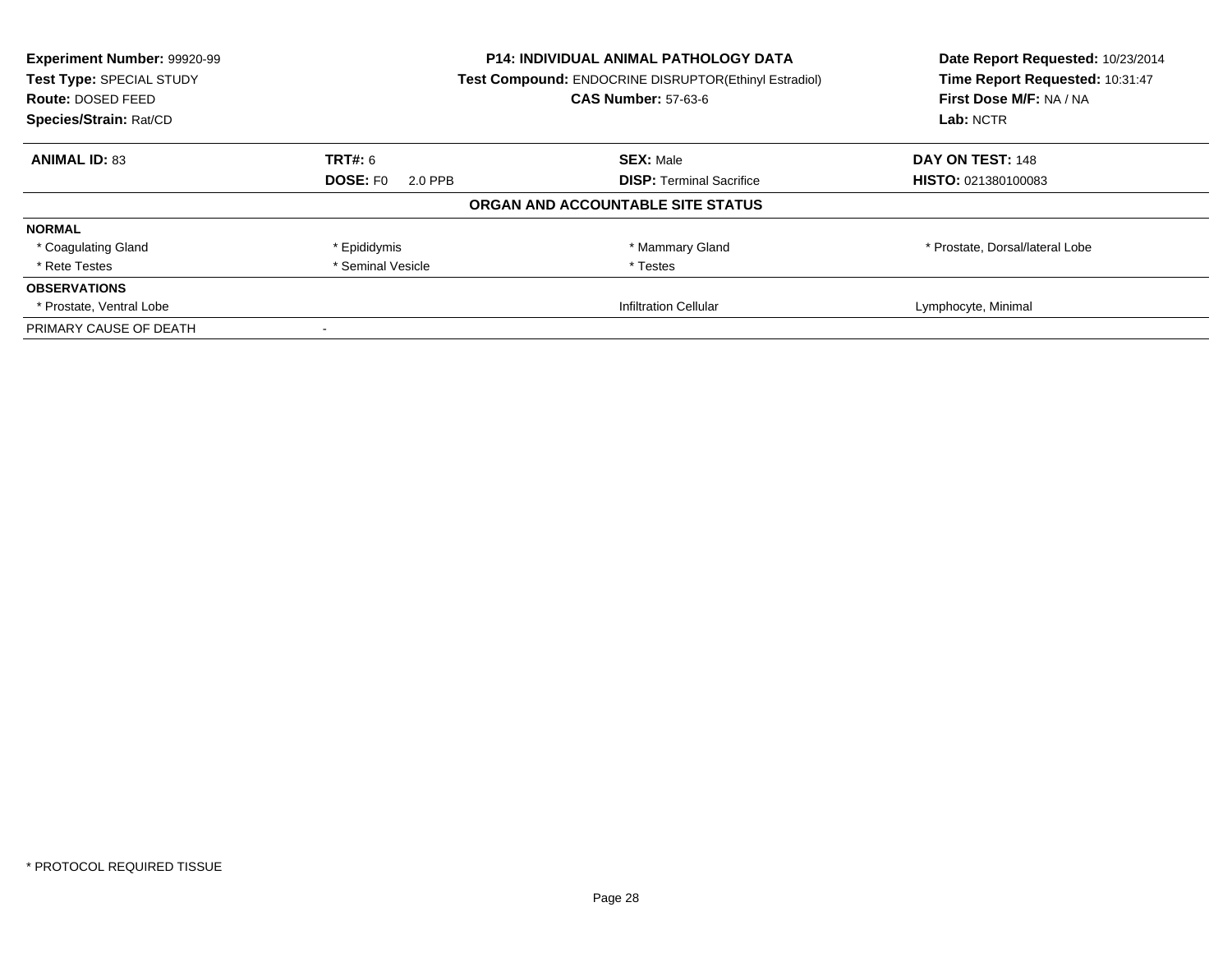| <b>Experiment Number: 99920-99</b><br>Test Type: SPECIAL STUDY<br><b>Route: DOSED FEED</b><br>Species/Strain: Rat/CD |                            | <b>P14: INDIVIDUAL ANIMAL PATHOLOGY DATA</b><br><b>Test Compound: ENDOCRINE DISRUPTOR(Ethinyl Estradiol)</b><br><b>CAS Number: 57-63-6</b> | Date Report Requested: 10/23/2014<br>Time Report Requested: 10:31:47<br>First Dose M/F: NA / NA<br>Lab: NCTR |
|----------------------------------------------------------------------------------------------------------------------|----------------------------|--------------------------------------------------------------------------------------------------------------------------------------------|--------------------------------------------------------------------------------------------------------------|
| <b>ANIMAL ID: 84</b>                                                                                                 | <b>TRT#: 6</b>             | <b>SEX: Male</b>                                                                                                                           | DAY ON TEST: 148                                                                                             |
|                                                                                                                      | <b>DOSE: FO</b><br>2.0 PPB | <b>DISP:</b> Terminal Sacrifice                                                                                                            | <b>HISTO: 021380100084</b>                                                                                   |
|                                                                                                                      |                            | ORGAN AND ACCOUNTABLE SITE STATUS                                                                                                          |                                                                                                              |
| <b>NORMAL</b>                                                                                                        |                            |                                                                                                                                            |                                                                                                              |
| * Epididymis                                                                                                         | * Mammary Gland            | * Rete Testes                                                                                                                              | * Seminal Vesicle                                                                                            |
| * Testes                                                                                                             |                            |                                                                                                                                            |                                                                                                              |
| <b>OBSERVATIONS</b>                                                                                                  |                            |                                                                                                                                            |                                                                                                              |
| * Coagulating Gland                                                                                                  |                            | Developmental Malformation                                                                                                                 |                                                                                                              |
| [Developmental Malformation TGLS = 1-2 ]                                                                             |                            |                                                                                                                                            |                                                                                                              |
| * Prostate, Dorsal/Lateral Lobe                                                                                      |                            | Inflammation                                                                                                                               | Suppurative, Minimal                                                                                         |
| * Prostate, Ventral Lobe                                                                                             |                            | <b>Infiltration Cellular</b>                                                                                                               | Lymphocyte, Mild                                                                                             |
| PRIMARY CAUSE OF DEATH                                                                                               |                            |                                                                                                                                            |                                                                                                              |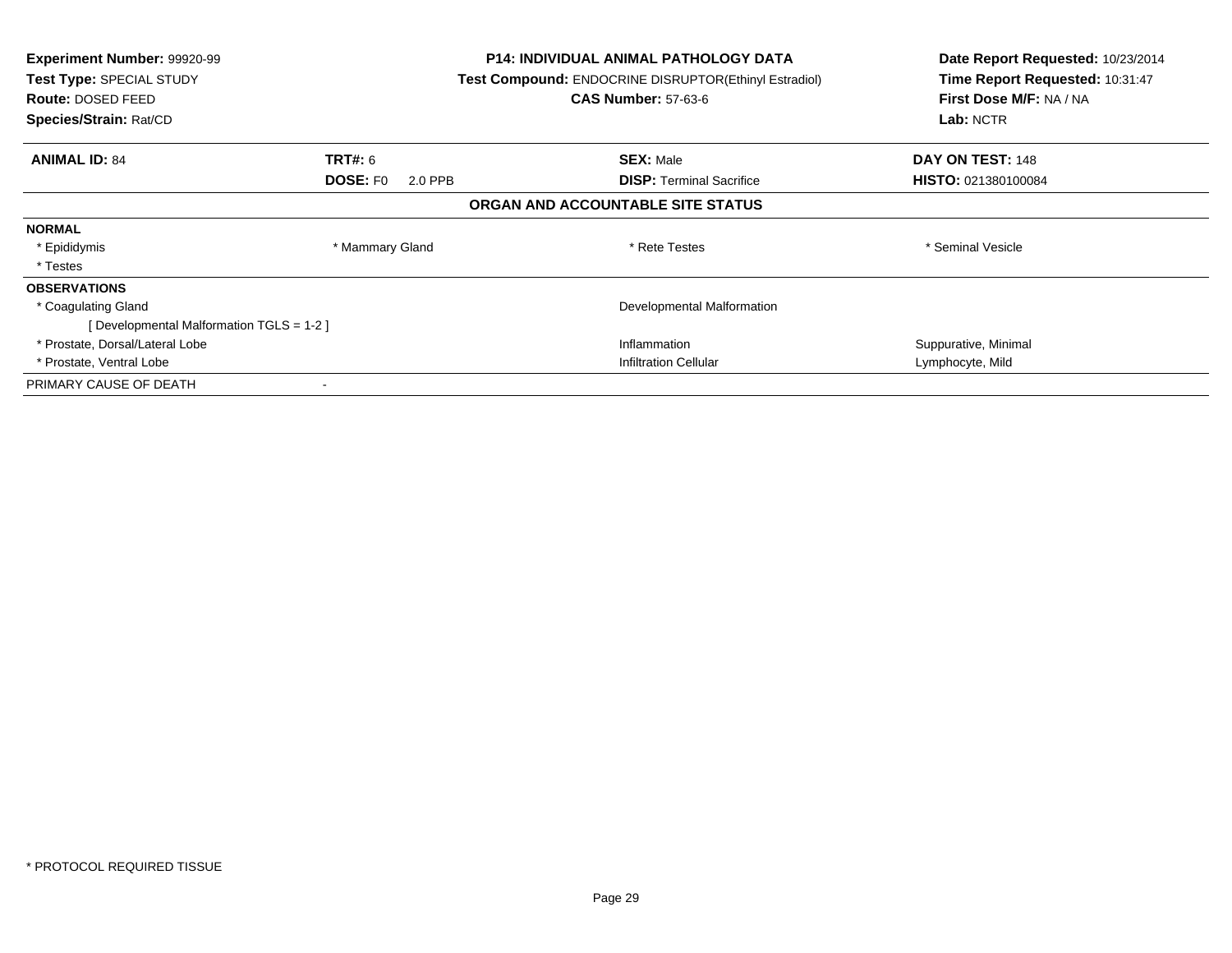| <b>Experiment Number: 99920-99</b><br>Test Type: SPECIAL STUDY<br>Route: DOSED FEED<br>Species/Strain: Rat/CD |                            | P14: INDIVIDUAL ANIMAL PATHOLOGY DATA<br><b>Test Compound: ENDOCRINE DISRUPTOR(Ethinyl Estradiol)</b><br><b>CAS Number: 57-63-6</b> | Date Report Requested: 10/23/2014<br>Time Report Requested: 10:31:47<br>First Dose M/F: NA / NA<br>Lab: NCTR |
|---------------------------------------------------------------------------------------------------------------|----------------------------|-------------------------------------------------------------------------------------------------------------------------------------|--------------------------------------------------------------------------------------------------------------|
| <b>ANIMAL ID: 85</b>                                                                                          | <b>TRT#:</b> 6             | <b>SEX: Male</b>                                                                                                                    | DAY ON TEST: 148                                                                                             |
|                                                                                                               | <b>DOSE: FO</b><br>2.0 PPB | <b>DISP:</b> Terminal Sacrifice                                                                                                     | <b>HISTO: 021380100085</b>                                                                                   |
|                                                                                                               |                            | ORGAN AND ACCOUNTABLE SITE STATUS                                                                                                   |                                                                                                              |
| <b>NORMAL</b>                                                                                                 |                            |                                                                                                                                     |                                                                                                              |
| * Epididymis                                                                                                  | * Mammary Gland            | * Rete Testes                                                                                                                       | * Seminal Vesicle                                                                                            |
| * Testes                                                                                                      |                            |                                                                                                                                     |                                                                                                              |
| <b>OBSERVATIONS</b>                                                                                           |                            |                                                                                                                                     |                                                                                                              |
| * Coagulating Gland                                                                                           |                            | Developmental Malformation                                                                                                          |                                                                                                              |
| [Developmental Malformation TGLS = 1-2A]                                                                      |                            |                                                                                                                                     |                                                                                                              |
| * Prostate, Dorsal/Lateral Lobe                                                                               |                            | Inflammation                                                                                                                        | Suppurative, Mild                                                                                            |
| * Prostate, Ventral Lobe                                                                                      |                            | Infiltration Cellular                                                                                                               | Lymphocyte, Moderate                                                                                         |
| PRIMARY CAUSE OF DEATH                                                                                        |                            |                                                                                                                                     |                                                                                                              |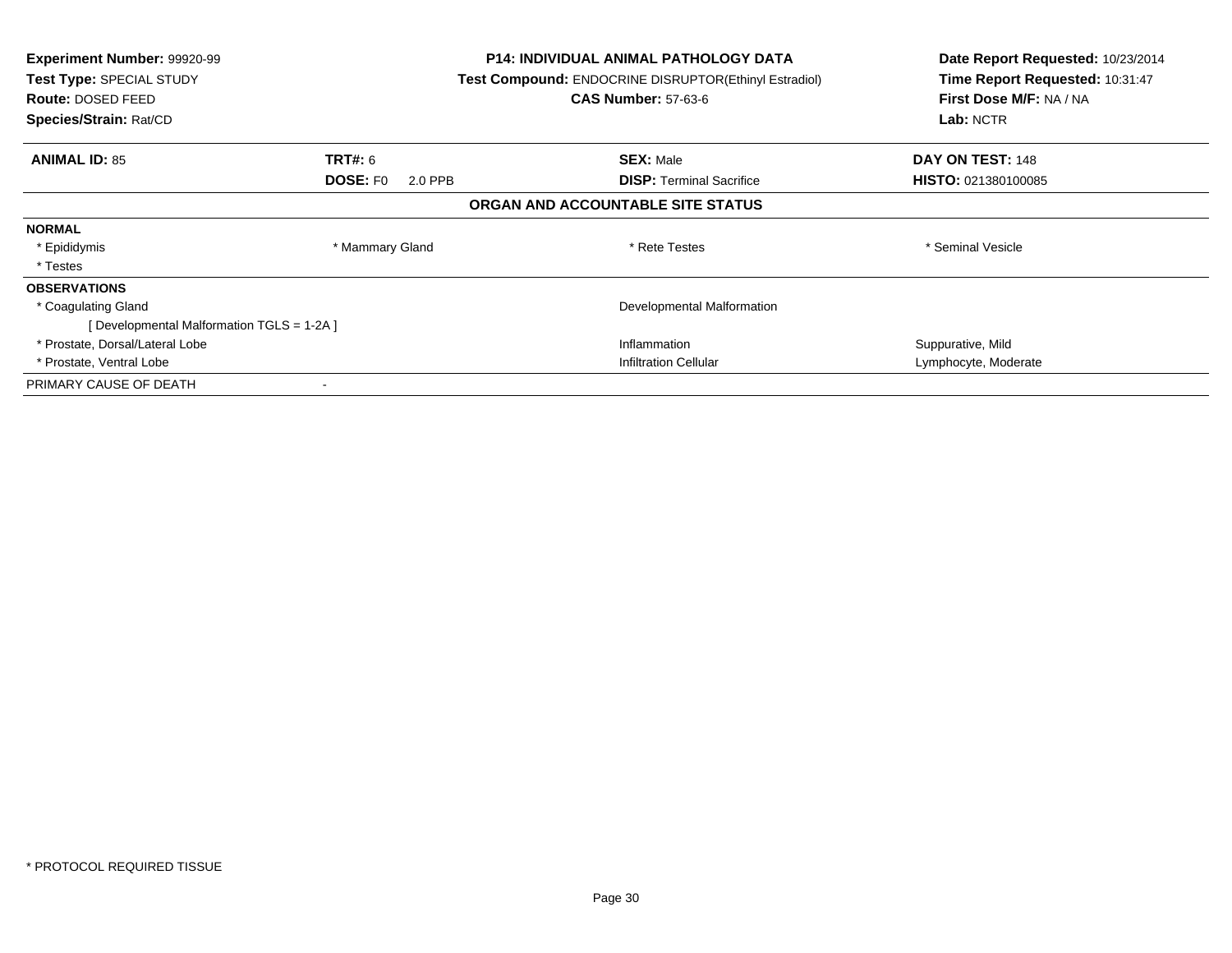| Experiment Number: 99920-99 | <b>P14: INDIVIDUAL ANIMAL PATHOLOGY DATA</b> |                                                       | Date Report Requested: 10/23/2014 |
|-----------------------------|----------------------------------------------|-------------------------------------------------------|-----------------------------------|
| Test Type: SPECIAL STUDY    |                                              | Test Compound: ENDOCRINE DISRUPTOR(Ethinyl Estradiol) |                                   |
| <b>Route: DOSED FEED</b>    |                                              | <b>CAS Number: 57-63-6</b>                            | First Dose M/F: NA / NA           |
| Species/Strain: Rat/CD      |                                              |                                                       |                                   |
| <b>ANIMAL ID: 86</b>        | TRT#: 6                                      | <b>SEX: Male</b>                                      | DAY ON TEST: 148                  |
|                             | <b>DOSE: FO</b><br>2.0 PPB                   | <b>DISP:</b> Terminal Sacrifice                       | HISTO: 021380100086               |
|                             |                                              | ORGAN AND ACCOUNTABLE SITE STATUS                     |                                   |
| <b>NORMAL</b>               |                                              |                                                       |                                   |
| * Coagulating Gland         | * Epididymis                                 | * Mammary Gland                                       | * Prostate, Dorsal/lateral Lobe   |
| * Rete Testes               | * Seminal Vesicle                            | * Testes                                              |                                   |
| <b>OBSERVATIONS</b>         |                                              |                                                       |                                   |
| * Prostate, Ventral Lobe    |                                              | <b>Infiltration Cellular</b>                          | Lymphocyte, Minimal               |
| PRIMARY CAUSE OF DEATH      |                                              |                                                       |                                   |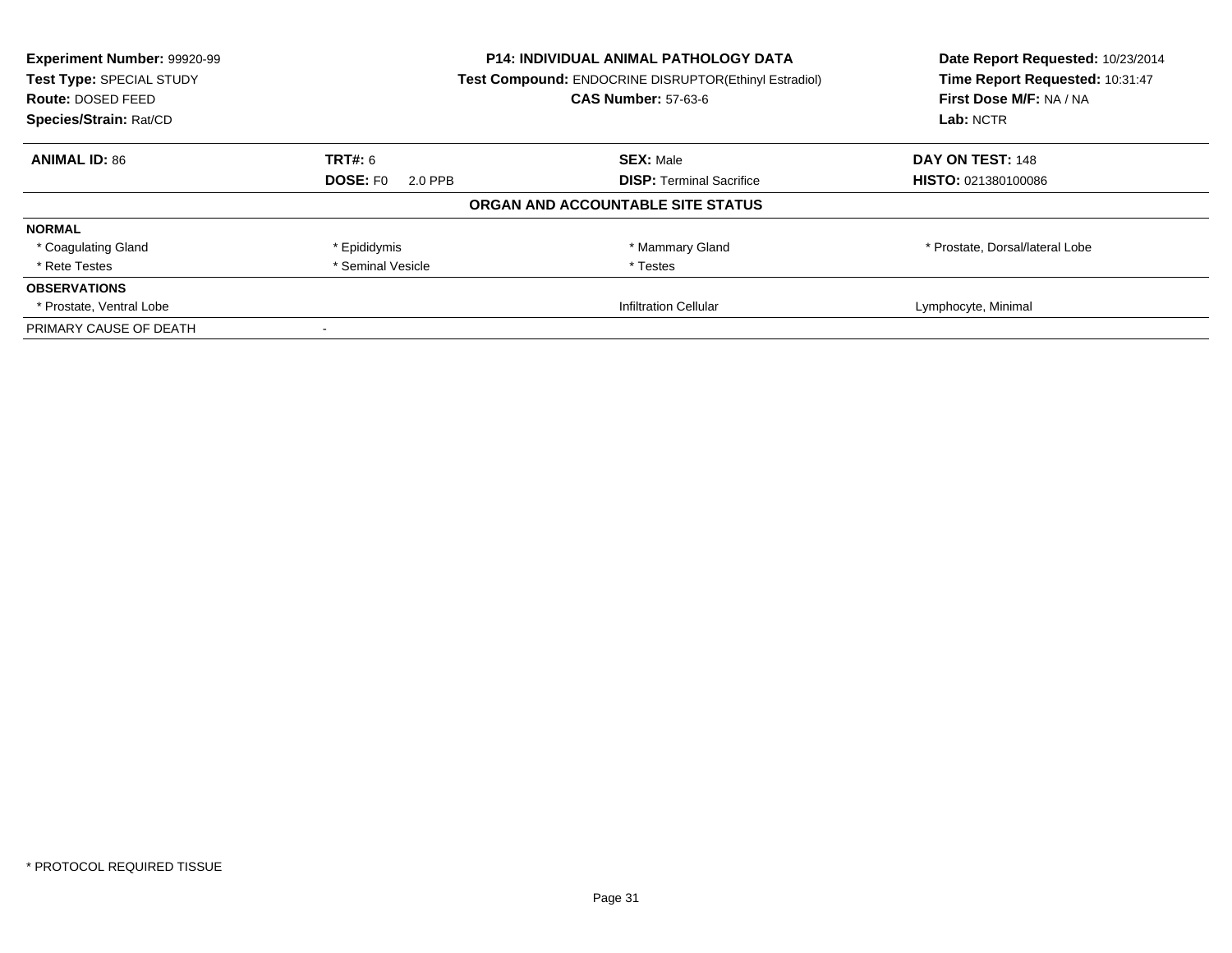| Experiment Number: 99920-99<br>Test Type: SPECIAL STUDY<br>Route: DOSED FEED<br>Species/Strain: Rat/CD |                                 | <b>P14: INDIVIDUAL ANIMAL PATHOLOGY DATA</b><br><b>Test Compound: ENDOCRINE DISRUPTOR(Ethinyl Estradiol)</b><br><b>CAS Number: 57-63-6</b> | Date Report Requested: 10/23/2014<br>Time Report Requested: 10:31:47<br>First Dose M/F: NA / NA<br>Lab: NCTR |
|--------------------------------------------------------------------------------------------------------|---------------------------------|--------------------------------------------------------------------------------------------------------------------------------------------|--------------------------------------------------------------------------------------------------------------|
| <b>ANIMAL ID: 87</b>                                                                                   | <b>TRT#: 6</b>                  | <b>SEX: Male</b>                                                                                                                           | DAY ON TEST: 148                                                                                             |
|                                                                                                        | <b>DOSE: FO</b><br>2.0 PPB      | <b>DISP:</b> Terminal Sacrifice                                                                                                            | HISTO: 021380100087                                                                                          |
|                                                                                                        |                                 | ORGAN AND ACCOUNTABLE SITE STATUS                                                                                                          |                                                                                                              |
| <b>NORMAL</b>                                                                                          |                                 |                                                                                                                                            |                                                                                                              |
| * Epididymis                                                                                           | * Prostate, Dorsal/lateral Lobe | * Rete Testes                                                                                                                              | * Seminal Vesicle                                                                                            |
| * Testes                                                                                               |                                 |                                                                                                                                            |                                                                                                              |
| <b>OBSERVATIONS</b>                                                                                    |                                 |                                                                                                                                            |                                                                                                              |
| * Coagulating Gland                                                                                    |                                 | Developmental Malformation                                                                                                                 |                                                                                                              |
| [Developmental Malformation TGLS = 1-2A]                                                               |                                 |                                                                                                                                            |                                                                                                              |
| * Kidney                                                                                               | Cortex                          | Cyst                                                                                                                                       |                                                                                                              |
| [Cyst TGLS = $2-4$ ]                                                                                   |                                 |                                                                                                                                            |                                                                                                              |
| * Mammary Gland                                                                                        | Duct                            | Hyperplasia                                                                                                                                | Minimal                                                                                                      |
| * Prostate, Ventral Lobe                                                                               |                                 | <b>Infiltration Cellular</b>                                                                                                               | Lymphocyte, Minimal                                                                                          |
| PRIMARY CAUSE OF DEATH                                                                                 |                                 |                                                                                                                                            |                                                                                                              |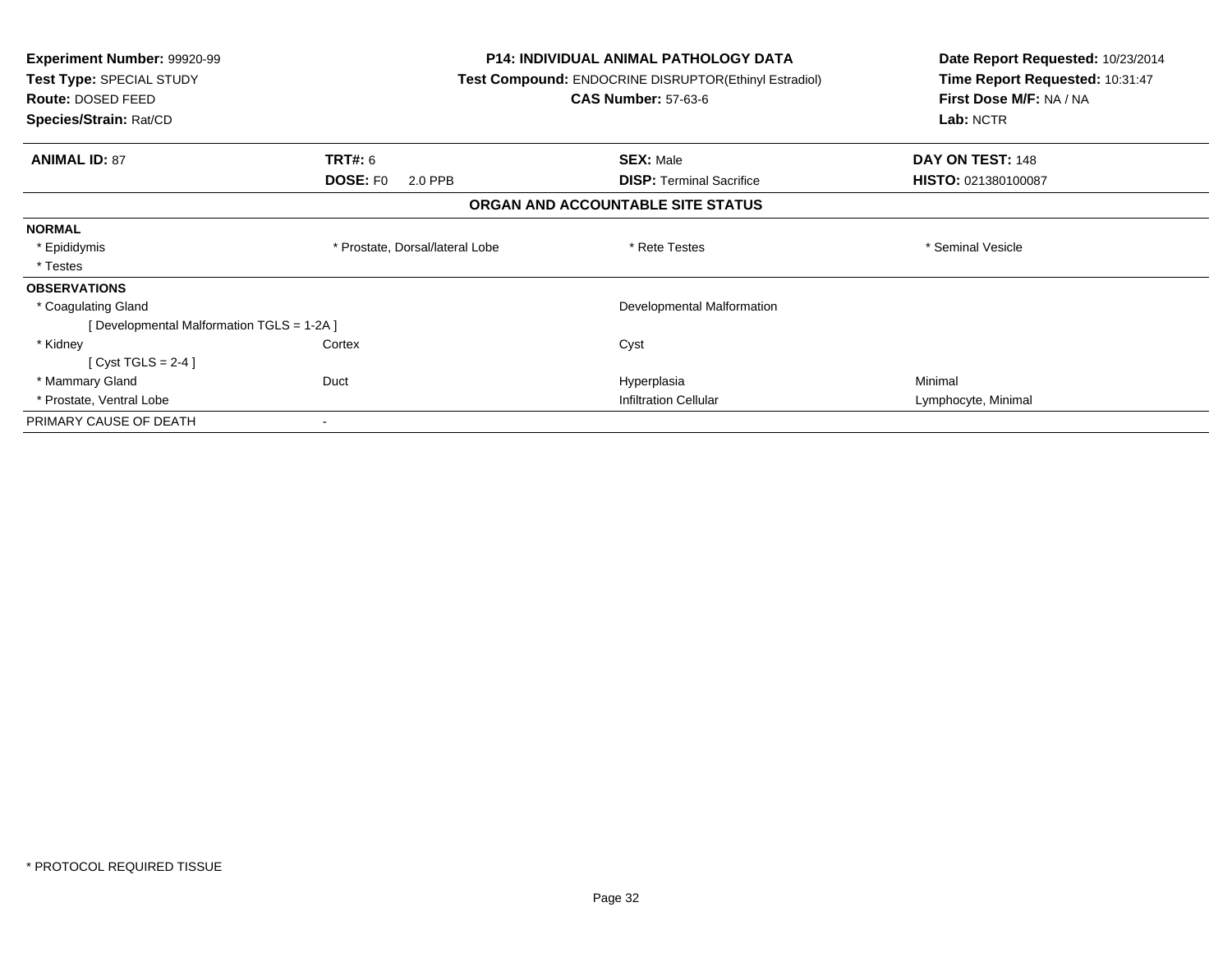| <b>Experiment Number: 99920-99</b><br>Test Type: SPECIAL STUDY<br>Route: DOSED FEED<br>Species/Strain: Rat/CD | <b>P14: INDIVIDUAL ANIMAL PATHOLOGY DATA</b><br>Test Compound: ENDOCRINE DISRUPTOR(Ethinyl Estradiol)<br><b>CAS Number: 57-63-6</b> |                                   | Date Report Requested: 10/23/2014<br>Time Report Requested: 10:31:47<br>First Dose M/F: NA / NA<br>Lab: NCTR |
|---------------------------------------------------------------------------------------------------------------|-------------------------------------------------------------------------------------------------------------------------------------|-----------------------------------|--------------------------------------------------------------------------------------------------------------|
|                                                                                                               |                                                                                                                                     |                                   |                                                                                                              |
| <b>ANIMAL ID: 88</b>                                                                                          | <b>TRT#: 7</b>                                                                                                                      | <b>SEX: Male</b>                  | DAY ON TEST: 148                                                                                             |
|                                                                                                               | <b>DOSE: FO</b><br>10 PPB                                                                                                           | <b>DISP:</b> Terminal Sacrifice   | HISTO: 021380100088                                                                                          |
|                                                                                                               |                                                                                                                                     | ORGAN AND ACCOUNTABLE SITE STATUS |                                                                                                              |
| <b>NORMAL</b>                                                                                                 |                                                                                                                                     |                                   |                                                                                                              |
| * Epididymis                                                                                                  | * Mammary Gland                                                                                                                     | * Prostate, Dorsal/lateral Lobe   | * Rete Testes                                                                                                |
| * Testes                                                                                                      |                                                                                                                                     |                                   |                                                                                                              |
| <b>OBSERVATIONS</b>                                                                                           |                                                                                                                                     |                                   |                                                                                                              |
| * Coagulating Gland                                                                                           |                                                                                                                                     | Developmental Malformation        |                                                                                                              |
| [Developmental Malformation TGLS = 3-2 ]                                                                      |                                                                                                                                     |                                   |                                                                                                              |
| * Liver                                                                                                       |                                                                                                                                     | Hepatodiaphragmatic Nodule        |                                                                                                              |
| [Hepatodiaphragmatic Nodule TGLS = 1-5]                                                                       |                                                                                                                                     |                                   |                                                                                                              |
| * Prostate, Ventral Lobe                                                                                      |                                                                                                                                     | <b>Infiltration Cellular</b>      | Lymphocyte, Mild                                                                                             |
| * Seminal Vesicle                                                                                             |                                                                                                                                     | <b>Depletion Secretory</b>        | Marked                                                                                                       |
| [Depletion Secretory TGLS = 2-2 ]                                                                             |                                                                                                                                     |                                   |                                                                                                              |
| PRIMARY CAUSE OF DEATH                                                                                        |                                                                                                                                     |                                   |                                                                                                              |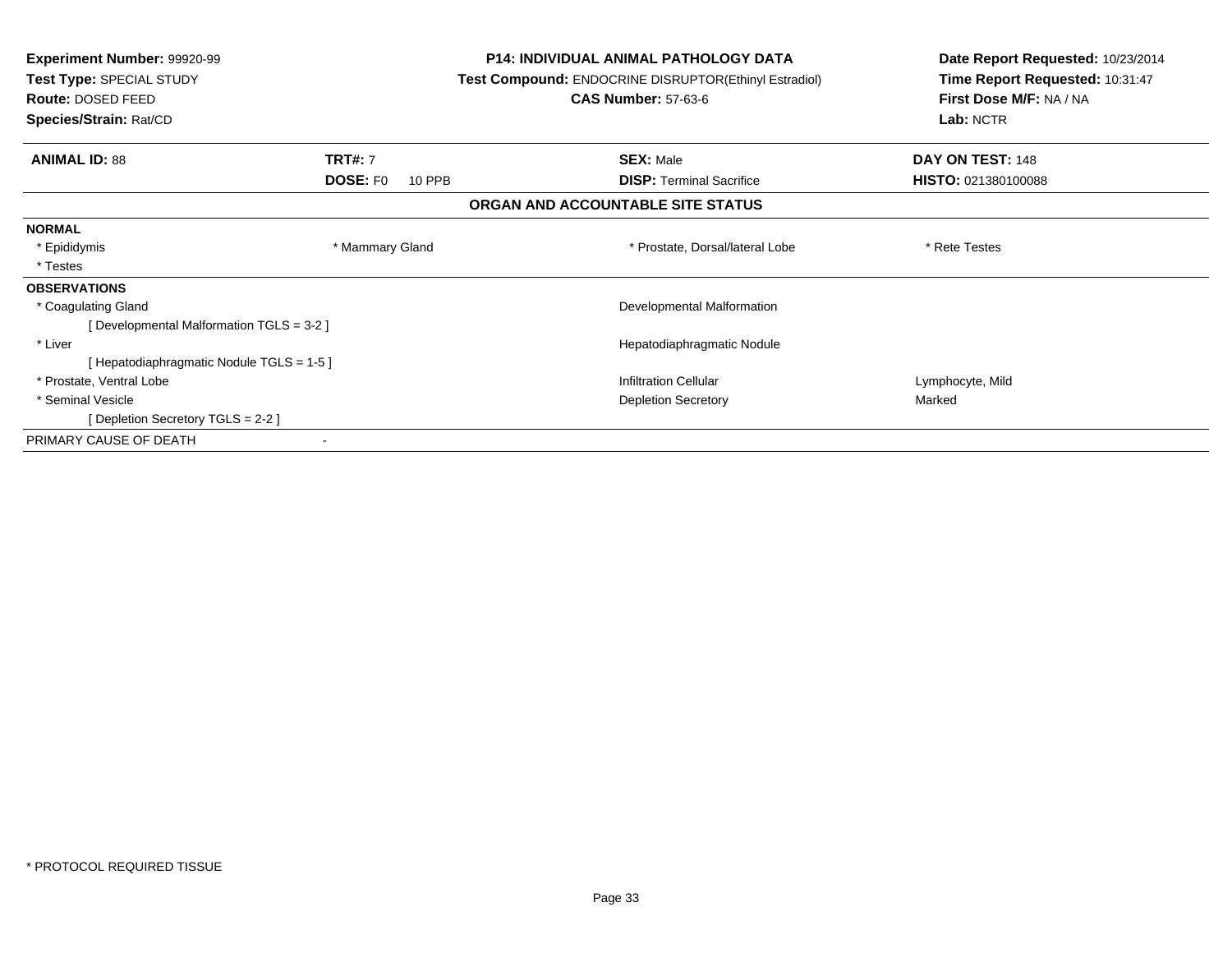| Experiment Number: 99920-99<br>Test Type: SPECIAL STUDY | <b>P14: INDIVIDUAL ANIMAL PATHOLOGY DATA</b><br>Test Compound: ENDOCRINE DISRUPTOR(Ethinyl Estradiol) |                                   | Date Report Requested: 10/23/2014<br>Time Report Requested: 10:31:47 |
|---------------------------------------------------------|-------------------------------------------------------------------------------------------------------|-----------------------------------|----------------------------------------------------------------------|
| <b>Route: DOSED FEED</b>                                |                                                                                                       | <b>CAS Number: 57-63-6</b>        | First Dose M/F: NA / NA                                              |
| Species/Strain: Rat/CD                                  |                                                                                                       |                                   | Lab: NCTR                                                            |
| <b>ANIMAL ID: 89</b>                                    | <b>TRT#: 7</b>                                                                                        | <b>SEX: Male</b>                  | DAY ON TEST: 148                                                     |
|                                                         | <b>DOSE: FO</b><br>10 PPB                                                                             | <b>DISP:</b> Terminal Sacrifice   | HISTO: 021380100089                                                  |
|                                                         |                                                                                                       | ORGAN AND ACCOUNTABLE SITE STATUS |                                                                      |
| <b>NORMAL</b>                                           |                                                                                                       |                                   |                                                                      |
| * Coagulating Gland                                     | * Epididymis                                                                                          | * Mammary Gland                   | * Prostate, Dorsal/lateral Lobe                                      |
| * Rete Testes                                           | * Seminal Vesicle                                                                                     | * Testes                          |                                                                      |
| <b>OBSERVATIONS</b>                                     |                                                                                                       |                                   |                                                                      |
| * Prostate, Ventral Lobe                                |                                                                                                       | <b>Infiltration Cellular</b>      | Lymphocyte, Minimal                                                  |
| PRIMARY CAUSE OF DEATH                                  |                                                                                                       |                                   |                                                                      |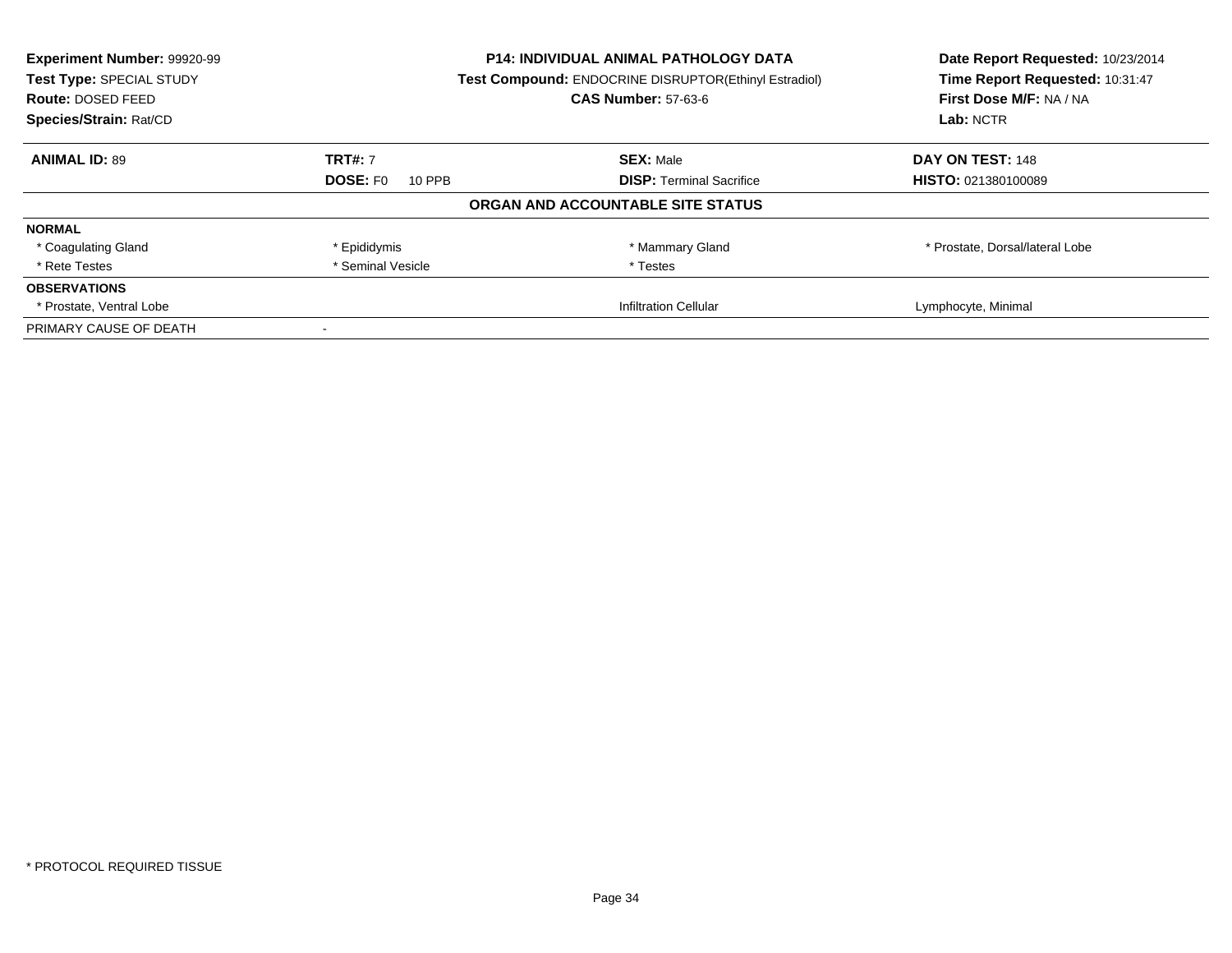| Experiment Number: 99920-99<br>Test Type: SPECIAL STUDY<br><b>Route: DOSED FEED</b><br>Species/Strain: Rat/CD |                           | <b>P14: INDIVIDUAL ANIMAL PATHOLOGY DATA</b><br>Test Compound: ENDOCRINE DISRUPTOR(Ethinyl Estradiol)<br><b>CAS Number: 57-63-6</b> | Date Report Requested: 10/23/2014<br>Time Report Requested: 10:31:47<br>First Dose M/F: NA / NA<br>Lab: NCTR |
|---------------------------------------------------------------------------------------------------------------|---------------------------|-------------------------------------------------------------------------------------------------------------------------------------|--------------------------------------------------------------------------------------------------------------|
| <b>ANIMAL ID: 90</b>                                                                                          | <b>TRT#: 7</b>            | <b>SEX: Male</b>                                                                                                                    | DAY ON TEST: 148                                                                                             |
|                                                                                                               | <b>DOSE: FO</b><br>10 PPB | <b>DISP: Terminal Sacrifice</b>                                                                                                     | <b>HISTO: 021380100090</b>                                                                                   |
|                                                                                                               |                           | ORGAN AND ACCOUNTABLE SITE STATUS                                                                                                   |                                                                                                              |
| <b>NORMAL</b>                                                                                                 |                           |                                                                                                                                     |                                                                                                              |
| * Coagulating Gland                                                                                           | * Epididymis              | * Rete Testes                                                                                                                       | * Seminal Vesicle                                                                                            |
| * Testes                                                                                                      |                           |                                                                                                                                     |                                                                                                              |
| <b>OBSERVATIONS</b>                                                                                           |                           |                                                                                                                                     |                                                                                                              |
| * Mammary Gland                                                                                               | Duct                      | Hyperplasia                                                                                                                         | Minimal                                                                                                      |
| * Prostate, Dorsal/Lateral Lobe                                                                               |                           | Inflammation                                                                                                                        | Suppurative, Minimal                                                                                         |
| * Prostate, Ventral Lobe                                                                                      |                           | <b>Infiltration Cellular</b>                                                                                                        | Lymphocyte, Minimal                                                                                          |
| PRIMARY CAUSE OF DEATH                                                                                        |                           |                                                                                                                                     |                                                                                                              |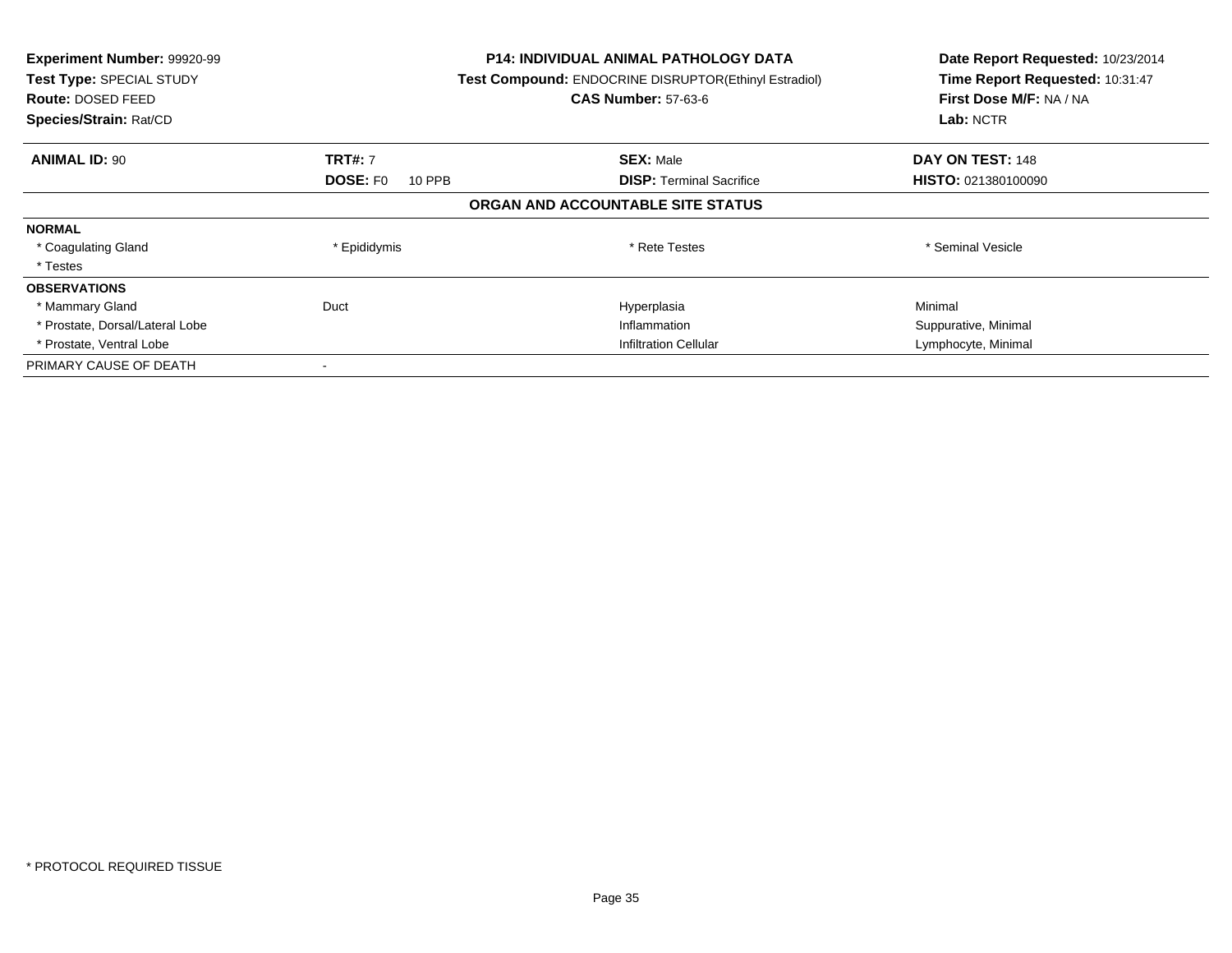| Experiment Number: 99920-99<br>Test Type: SPECIAL STUDY<br><b>Route: DOSED FEED</b><br>Species/Strain: Rat/CD |                           | <b>P14: INDIVIDUAL ANIMAL PATHOLOGY DATA</b><br>Test Compound: ENDOCRINE DISRUPTOR(Ethinyl Estradiol)<br><b>CAS Number: 57-63-6</b> | Date Report Requested: 10/23/2014<br>Time Report Requested: 10:31:47<br>First Dose M/F: NA / NA<br>Lab: NCTR |
|---------------------------------------------------------------------------------------------------------------|---------------------------|-------------------------------------------------------------------------------------------------------------------------------------|--------------------------------------------------------------------------------------------------------------|
| <b>ANIMAL ID: 91</b>                                                                                          | <b>TRT#: 7</b>            | <b>SEX: Male</b>                                                                                                                    | DAY ON TEST: 148                                                                                             |
|                                                                                                               | <b>DOSE: FO</b><br>10 PPB | <b>DISP:</b> Terminal Sacrifice                                                                                                     | HISTO: 021380100091                                                                                          |
|                                                                                                               |                           | ORGAN AND ACCOUNTABLE SITE STATUS                                                                                                   |                                                                                                              |
| <b>NORMAL</b>                                                                                                 |                           |                                                                                                                                     |                                                                                                              |
| * Epididymis                                                                                                  | * Mammary Gland           | * Prostate, Dorsal/lateral Lobe                                                                                                     | * Rete Testes                                                                                                |
| * Seminal Vesicle                                                                                             | * Testes                  |                                                                                                                                     |                                                                                                              |
| <b>OBSERVATIONS</b>                                                                                           |                           |                                                                                                                                     |                                                                                                              |
| * Coagulating Gland                                                                                           |                           | Developmental Malformation                                                                                                          |                                                                                                              |
| [Developmental Malformation TGLS = 1-2A ]                                                                     |                           |                                                                                                                                     |                                                                                                              |
| * Prostate, Ventral Lobe                                                                                      |                           | <b>Infiltration Cellular</b>                                                                                                        | Lymphocyte, Mild                                                                                             |
| PRIMARY CAUSE OF DEATH                                                                                        |                           |                                                                                                                                     |                                                                                                              |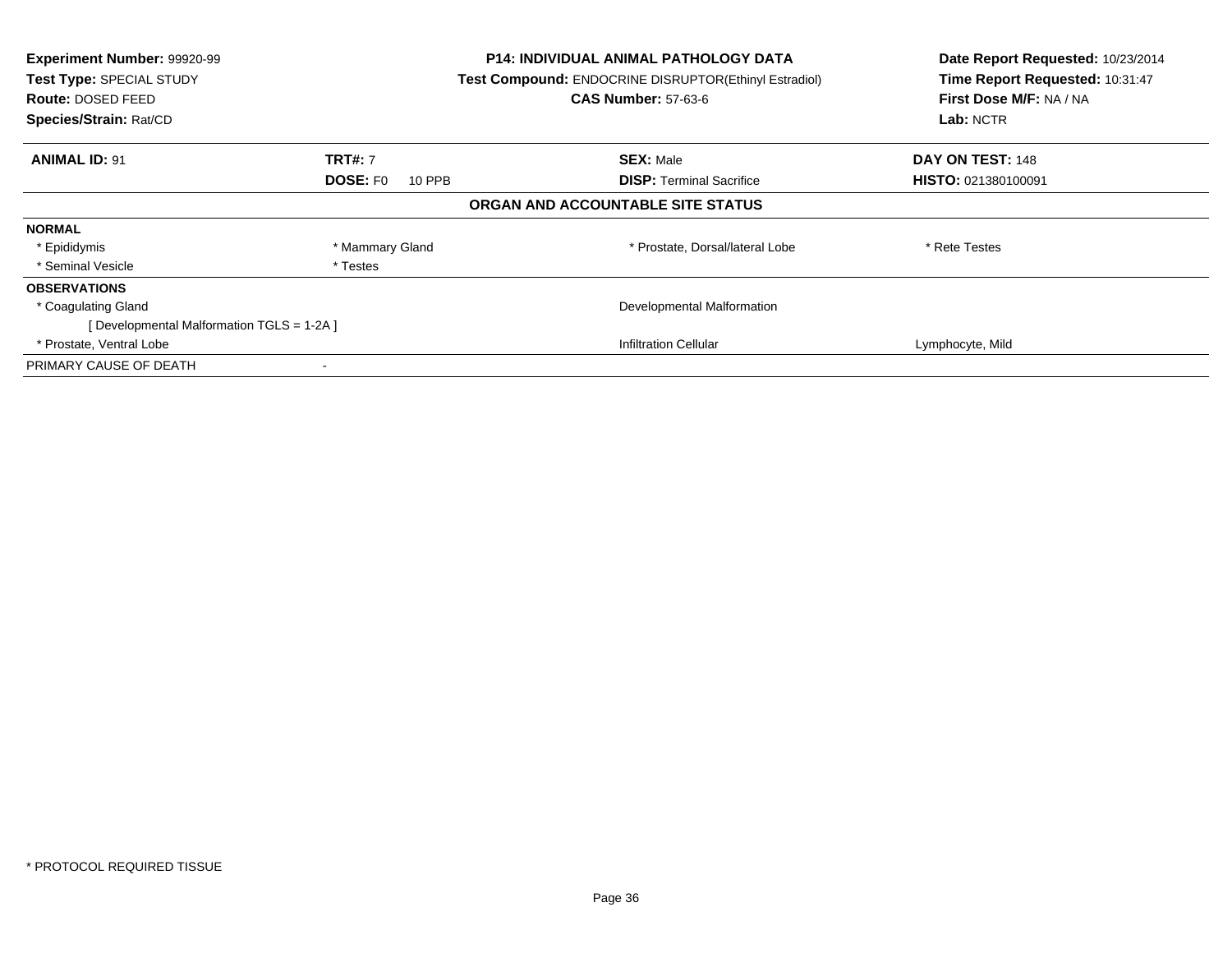| Experiment Number: 99920-99<br>Test Type: SPECIAL STUDY<br>Route: DOSED FEED | P14: INDIVIDUAL ANIMAL PATHOLOGY DATA<br>Test Compound: ENDOCRINE DISRUPTOR(Ethinyl Estradiol)<br><b>CAS Number: 57-63-6</b> |                                   | Date Report Requested: 10/23/2014<br>Time Report Requested: 10:31:47<br>First Dose M/F: NA / NA |
|------------------------------------------------------------------------------|------------------------------------------------------------------------------------------------------------------------------|-----------------------------------|-------------------------------------------------------------------------------------------------|
| Species/Strain: Rat/CD                                                       |                                                                                                                              |                                   | Lab: NCTR                                                                                       |
| <b>ANIMAL ID: 92</b>                                                         | <b>TRT#: 7</b>                                                                                                               | <b>SEX: Male</b>                  | DAY ON TEST: 148                                                                                |
|                                                                              | <b>DOSE: FO</b><br>10 PPB                                                                                                    | <b>DISP:</b> Terminal Sacrifice   | <b>HISTO: 021380100092</b>                                                                      |
|                                                                              |                                                                                                                              | ORGAN AND ACCOUNTABLE SITE STATUS |                                                                                                 |
| <b>NORMAL</b>                                                                |                                                                                                                              |                                   |                                                                                                 |
| * Coagulating Gland                                                          | * Epididymis                                                                                                                 | * Mammary Gland                   | * Prostate, Ventral Lobe                                                                        |
| * Rete Testes                                                                | * Seminal Vesicle                                                                                                            | * Testes                          |                                                                                                 |
| <b>OBSERVATIONS</b>                                                          |                                                                                                                              |                                   |                                                                                                 |
| * Prostate, Dorsal/Lateral Lobe                                              |                                                                                                                              | <b>Infiltration Cellular</b>      | Lymphocyte, Minimal                                                                             |
| PRIMARY CAUSE OF DEATH                                                       |                                                                                                                              |                                   |                                                                                                 |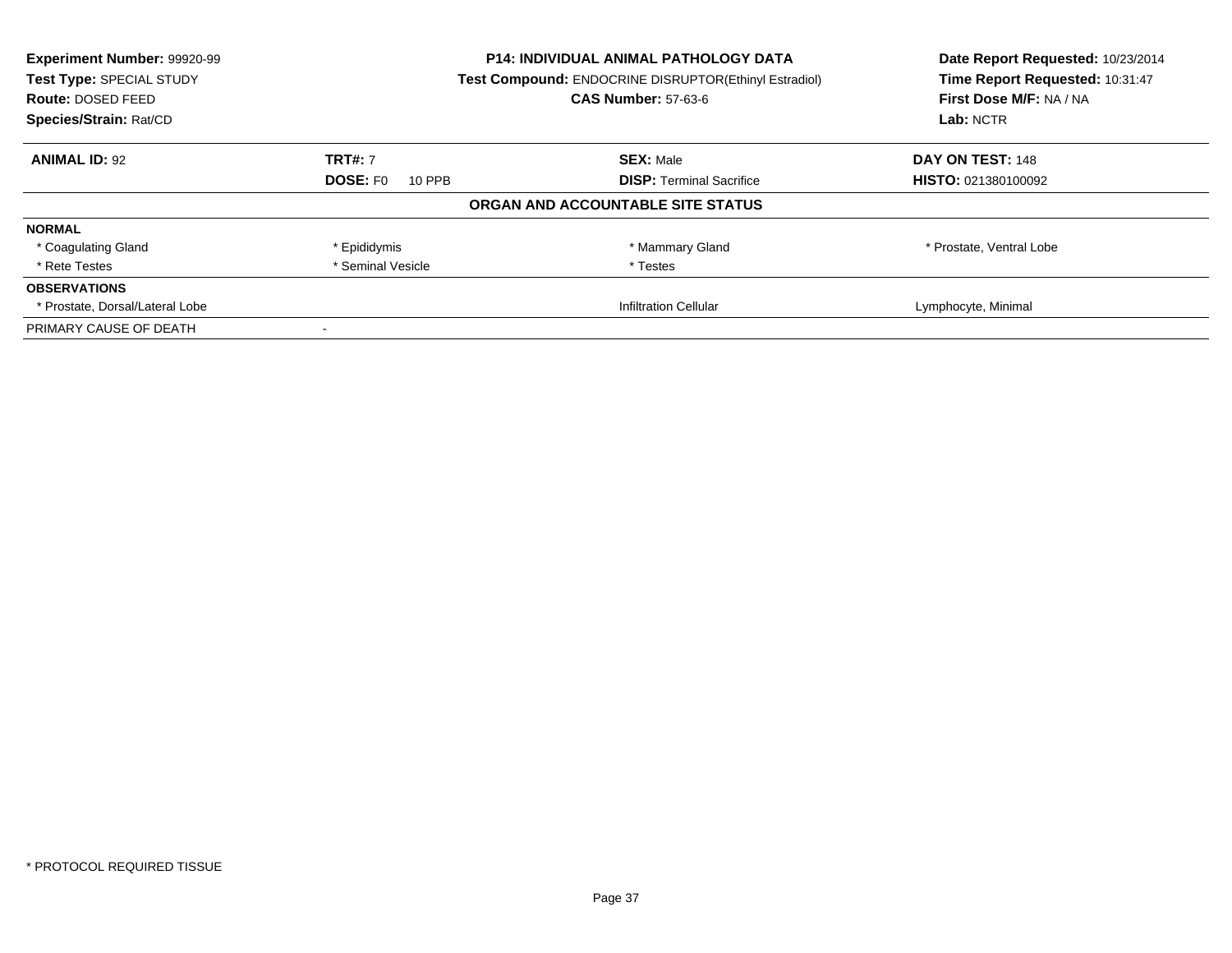| Experiment Number: 99920-99<br>Test Type: SPECIAL STUDY<br><b>Route: DOSED FEED</b><br>Species/Strain: Rat/CD |                                  | <b>P14: INDIVIDUAL ANIMAL PATHOLOGY DATA</b><br>Test Compound: ENDOCRINE DISRUPTOR(Ethinyl Estradiol)<br><b>CAS Number: 57-63-6</b> | Date Report Requested: 10/23/2014<br>Time Report Requested: 10:31:47<br>First Dose M/F: NA / NA<br>Lab: NCTR |  |
|---------------------------------------------------------------------------------------------------------------|----------------------------------|-------------------------------------------------------------------------------------------------------------------------------------|--------------------------------------------------------------------------------------------------------------|--|
| <b>ANIMAL ID: 93</b>                                                                                          | TRT#: 8                          | <b>SEX: Male</b>                                                                                                                    | DAY ON TEST: 148                                                                                             |  |
|                                                                                                               | <b>DOSE: FO</b><br><b>50 PPB</b> | <b>DISP: Terminal Sacrifice</b>                                                                                                     | HISTO: 021380100093                                                                                          |  |
|                                                                                                               |                                  | ORGAN AND ACCOUNTABLE SITE STATUS                                                                                                   |                                                                                                              |  |
| <b>NORMAL</b>                                                                                                 |                                  |                                                                                                                                     |                                                                                                              |  |
| * Adrenal Cortex                                                                                              | * Adrenal Medulla                | * Bone                                                                                                                              | * Bone Marrow                                                                                                |  |
| * Coagulating Gland                                                                                           | * Epididymis                     | * Liver                                                                                                                             | * Pituitary Gland                                                                                            |  |
| * Prostate, Dorsal/lateral Lobe                                                                               | * Rete Testes                    | * Seminal Vesicle                                                                                                                   | * Spleen                                                                                                     |  |
| * Testes                                                                                                      | * Thymus                         | * Thyroid Gland                                                                                                                     |                                                                                                              |  |
| <b>OBSERVATIONS</b>                                                                                           |                                  |                                                                                                                                     |                                                                                                              |  |
| * Coagulat GI<br>Note: TGL 2 - NCL                                                                            |                                  |                                                                                                                                     |                                                                                                              |  |
| * Kidney                                                                                                      | <b>Renal Tubule</b>              | Degeneration                                                                                                                        | Minimal                                                                                                      |  |
|                                                                                                               | <b>Renal Tubule</b>              | <b>Dilatation</b>                                                                                                                   | Mild                                                                                                         |  |
|                                                                                                               |                                  | <b>Infiltration Cellular</b>                                                                                                        | Lymphocyte, Mild                                                                                             |  |
|                                                                                                               | <b>Renal Tubule</b>              | Regeneration                                                                                                                        | Minimal                                                                                                      |  |
| [ Dilatation TGLS = 1-4 ]                                                                                     |                                  |                                                                                                                                     |                                                                                                              |  |
| * Mammary Gland                                                                                               | Alveolus                         | Hyperplasia                                                                                                                         | Mild                                                                                                         |  |
| * Prostate, Ventral Lobe                                                                                      |                                  | <b>Infiltration Cellular</b>                                                                                                        | Lymphocyte, Mild                                                                                             |  |
| PRIMARY CAUSE OF DEATH                                                                                        |                                  |                                                                                                                                     |                                                                                                              |  |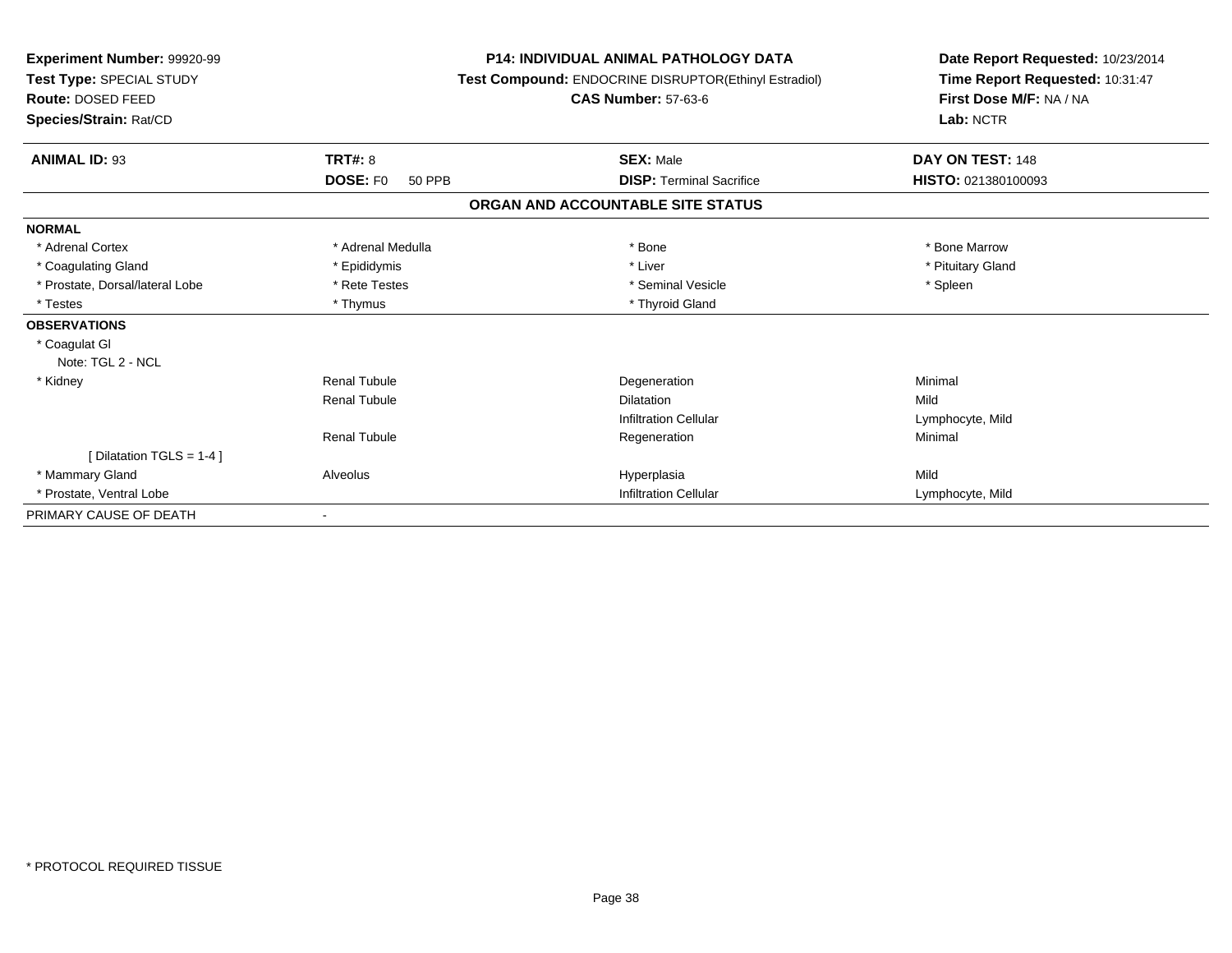| Experiment Number: 99920-99<br><b>Test Type: SPECIAL STUDY</b><br>Route: DOSED FEED<br>Species/Strain: Rat/CD |                           | <b>P14: INDIVIDUAL ANIMAL PATHOLOGY DATA</b><br>Test Compound: ENDOCRINE DISRUPTOR(Ethinyl Estradiol)<br><b>CAS Number: 57-63-6</b> | Date Report Requested: 10/23/2014<br>Time Report Requested: 10:31:47<br>First Dose M/F: NA / NA<br>Lab: NCTR |
|---------------------------------------------------------------------------------------------------------------|---------------------------|-------------------------------------------------------------------------------------------------------------------------------------|--------------------------------------------------------------------------------------------------------------|
| <b>ANIMAL ID: 94</b>                                                                                          | TRT#: 8                   | <b>SEX: Male</b>                                                                                                                    | DAY ON TEST: 148                                                                                             |
|                                                                                                               | <b>DOSE: FO</b><br>50 PPB | <b>DISP:</b> Terminal Sacrifice                                                                                                     | <b>HISTO: 021380100094</b>                                                                                   |
|                                                                                                               |                           | ORGAN AND ACCOUNTABLE SITE STATUS                                                                                                   |                                                                                                              |
| <b>NORMAL</b>                                                                                                 |                           |                                                                                                                                     |                                                                                                              |
| * Adrenal Cortex                                                                                              | * Adrenal Medulla         | * Bone                                                                                                                              | * Bone Marrow                                                                                                |
| * Epididymis                                                                                                  | * Liver                   | * Prostate, Dorsal/lateral Lobe                                                                                                     | * Prostate, Ventral Lobe                                                                                     |
| * Rete Testes                                                                                                 | * Seminal Vesicle         | * Spleen                                                                                                                            | * Thymus                                                                                                     |
| * Thyroid Gland                                                                                               |                           |                                                                                                                                     |                                                                                                              |
| <b>OBSERVATIONS</b>                                                                                           |                           |                                                                                                                                     |                                                                                                              |
| * Coagulating Gland                                                                                           |                           | Developmental Malformation                                                                                                          |                                                                                                              |
| [Developmental Malformation TGLS = 1-2A]                                                                      |                           |                                                                                                                                     |                                                                                                              |
| * Kidney                                                                                                      | <b>Pelvis</b>             | <b>Dilatation</b>                                                                                                                   | Minimal                                                                                                      |
| * Mammary Gland                                                                                               | Duct                      | Hyperplasia                                                                                                                         | Minimal                                                                                                      |
| * Pituitary Gland                                                                                             | Pars Distalis             | Cyst                                                                                                                                |                                                                                                              |
| * Testes                                                                                                      | Seminif Tub               | Degeneration                                                                                                                        | Minimal                                                                                                      |
| PRIMARY CAUSE OF DEATH                                                                                        |                           |                                                                                                                                     |                                                                                                              |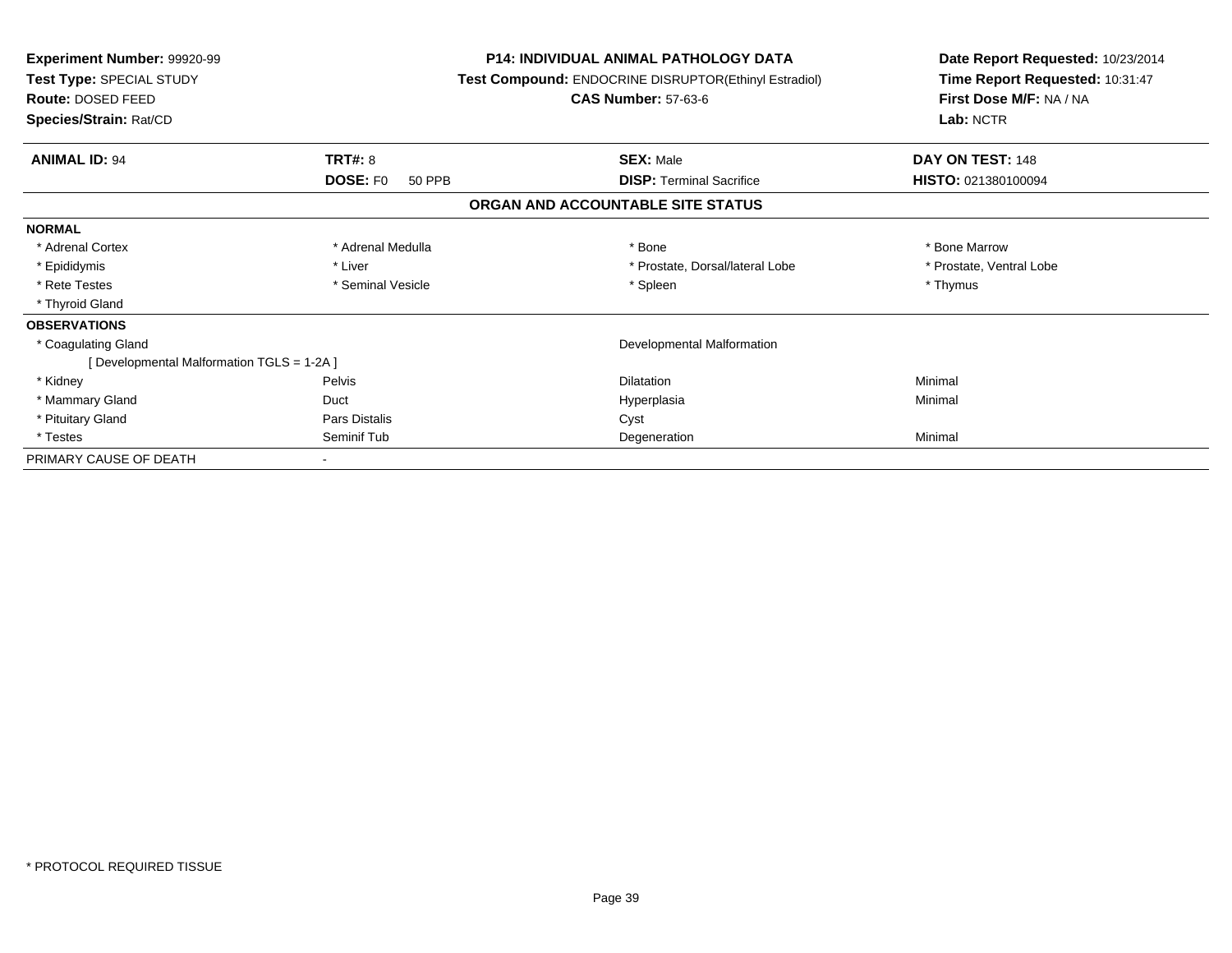| <b>Experiment Number: 99920-99</b><br>Test Type: SPECIAL STUDY<br>Route: DOSED FEED<br>Species/Strain: Rat/CD |                           | <b>P14: INDIVIDUAL ANIMAL PATHOLOGY DATA</b><br><b>Test Compound: ENDOCRINE DISRUPTOR(Ethinyl Estradiol)</b><br><b>CAS Number: 57-63-6</b> | Date Report Requested: 10/23/2014<br>Time Report Requested: 10:31:47<br>First Dose M/F: NA / NA<br>Lab: NCTR |
|---------------------------------------------------------------------------------------------------------------|---------------------------|--------------------------------------------------------------------------------------------------------------------------------------------|--------------------------------------------------------------------------------------------------------------|
| <b>ANIMAL ID: 95</b>                                                                                          | TRT#: 8                   | <b>SEX: Male</b>                                                                                                                           | DAY ON TEST: 148                                                                                             |
|                                                                                                               | <b>DOSE: FO</b><br>50 PPB | <b>DISP: Terminal Sacrifice</b>                                                                                                            | HISTO: 021380100095                                                                                          |
|                                                                                                               |                           | ORGAN AND ACCOUNTABLE SITE STATUS                                                                                                          |                                                                                                              |
| <b>NORMAL</b>                                                                                                 |                           |                                                                                                                                            |                                                                                                              |
| * Adrenal Cortex                                                                                              | * Adrenal Medulla         | * Bone                                                                                                                                     | * Bone Marrow                                                                                                |
| * Coagulating Gland                                                                                           | * Epididymis              | * Kidney                                                                                                                                   | * Liver                                                                                                      |
| * Mammary Gland                                                                                               | * Pituitary Gland         | * Prostate, Dorsal/lateral Lobe                                                                                                            | * Rete Testes                                                                                                |
| * Seminal Vesicle                                                                                             | * Spleen                  | * Testes                                                                                                                                   | * Thymus                                                                                                     |
| * Thyroid Gland                                                                                               |                           |                                                                                                                                            |                                                                                                              |
| <b>OBSERVATIONS</b>                                                                                           |                           |                                                                                                                                            |                                                                                                              |
| * Kidney                                                                                                      |                           |                                                                                                                                            |                                                                                                              |
| Note: TGL 1 - NCL                                                                                             |                           |                                                                                                                                            |                                                                                                              |
| * Prostate, Ventral Lobe                                                                                      |                           | <b>Infiltration Cellular</b>                                                                                                               | Lymphocyte, Minimal                                                                                          |
| PRIMARY CAUSE OF DEATH                                                                                        | $\overline{\phantom{a}}$  |                                                                                                                                            |                                                                                                              |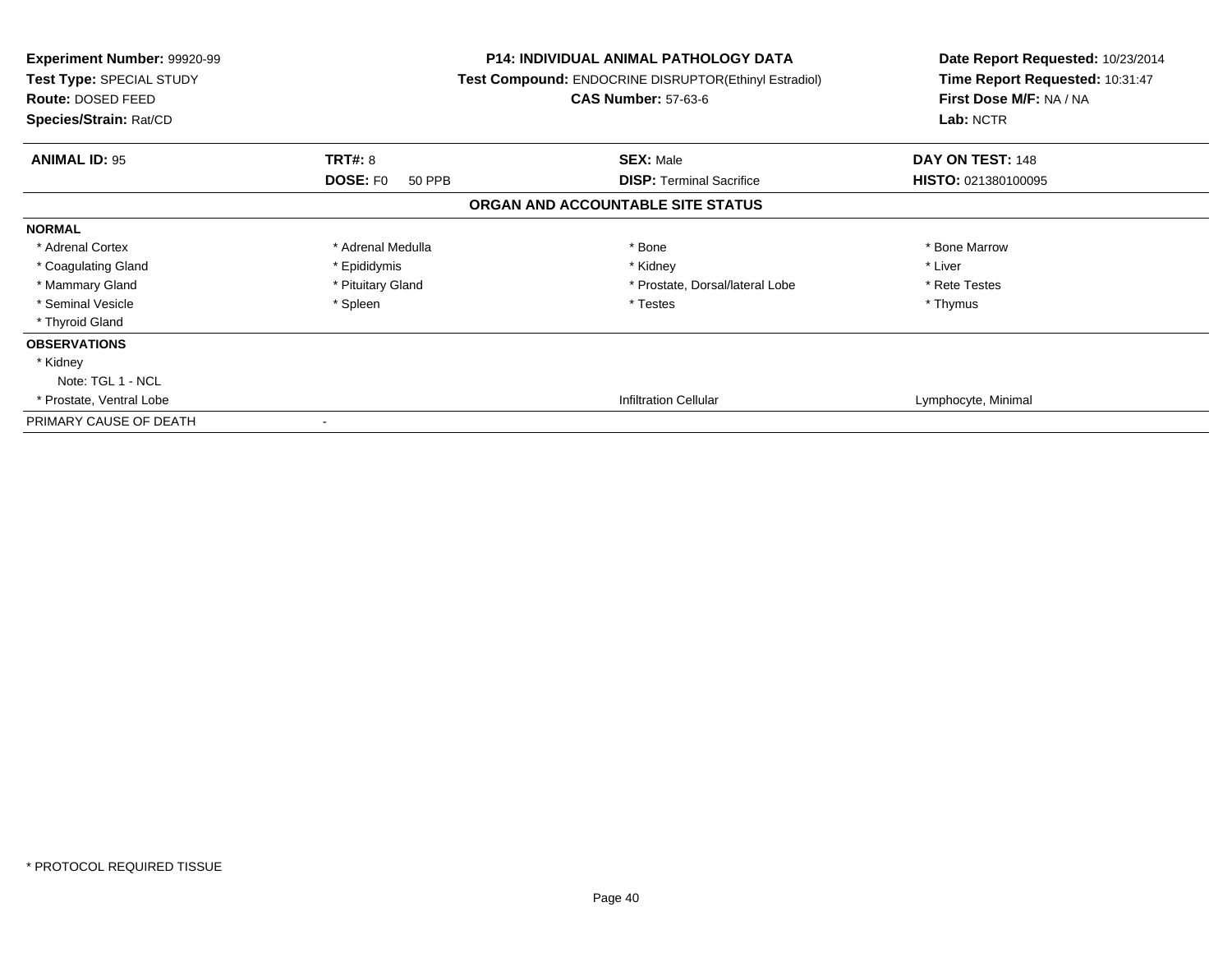| Experiment Number: 99920-99<br>Test Type: SPECIAL STUDY<br>Route: DOSED FEED<br>Species/Strain: Rat/CD |                           | <b>P14: INDIVIDUAL ANIMAL PATHOLOGY DATA</b><br>Test Compound: ENDOCRINE DISRUPTOR(Ethinyl Estradiol)<br><b>CAS Number: 57-63-6</b> | Date Report Requested: 10/23/2014<br>Time Report Requested: 10:31:47<br>First Dose M/F: NA / NA<br>Lab: NCTR |
|--------------------------------------------------------------------------------------------------------|---------------------------|-------------------------------------------------------------------------------------------------------------------------------------|--------------------------------------------------------------------------------------------------------------|
| <b>ANIMAL ID: 96</b>                                                                                   | <b>TRT#: 8</b>            | <b>SEX: Male</b>                                                                                                                    | DAY ON TEST: 148                                                                                             |
|                                                                                                        | <b>DOSE: FO</b><br>50 PPB | <b>DISP: Terminal Sacrifice</b>                                                                                                     | HISTO: 021380100096                                                                                          |
|                                                                                                        |                           | ORGAN AND ACCOUNTABLE SITE STATUS                                                                                                   |                                                                                                              |
| <b>NORMAL</b>                                                                                          |                           |                                                                                                                                     |                                                                                                              |
| * Adrenal Cortex                                                                                       | * Adrenal Medulla         | * Bone                                                                                                                              | * Bone Marrow                                                                                                |
| * Coagulating Gland                                                                                    | * Epididymis              | * Liver                                                                                                                             | * Mammary Gland                                                                                              |
| * Pituitary Gland                                                                                      | * Rete Testes             | * Seminal Vesicle                                                                                                                   | * Testes                                                                                                     |
| * Thymus                                                                                               | * Thyroid Gland           |                                                                                                                                     |                                                                                                              |
| <b>OBSERVATIONS</b>                                                                                    |                           |                                                                                                                                     |                                                                                                              |
| * Kidney                                                                                               | <b>Renal Tubule</b>       | <b>Dilatation</b>                                                                                                                   | Minimal                                                                                                      |
|                                                                                                        |                           | <b>Infiltration Cellular</b>                                                                                                        | Lymphocyte, Minimal                                                                                          |
|                                                                                                        | <b>Renal Tubule</b>       | Regeneration                                                                                                                        | Minimal                                                                                                      |
| * Prostate, Dorsal/Lateral Lobe                                                                        |                           | Inflammation                                                                                                                        | Suppurative, Mild                                                                                            |
| * Prostate, Ventral Lobe                                                                               |                           | <b>Infiltration Cellular</b>                                                                                                        | Lymphocyte, Mild                                                                                             |
| * Spleen                                                                                               |                           | Pigmentation                                                                                                                        | Minimal                                                                                                      |
| PRIMARY CAUSE OF DEATH                                                                                 |                           |                                                                                                                                     |                                                                                                              |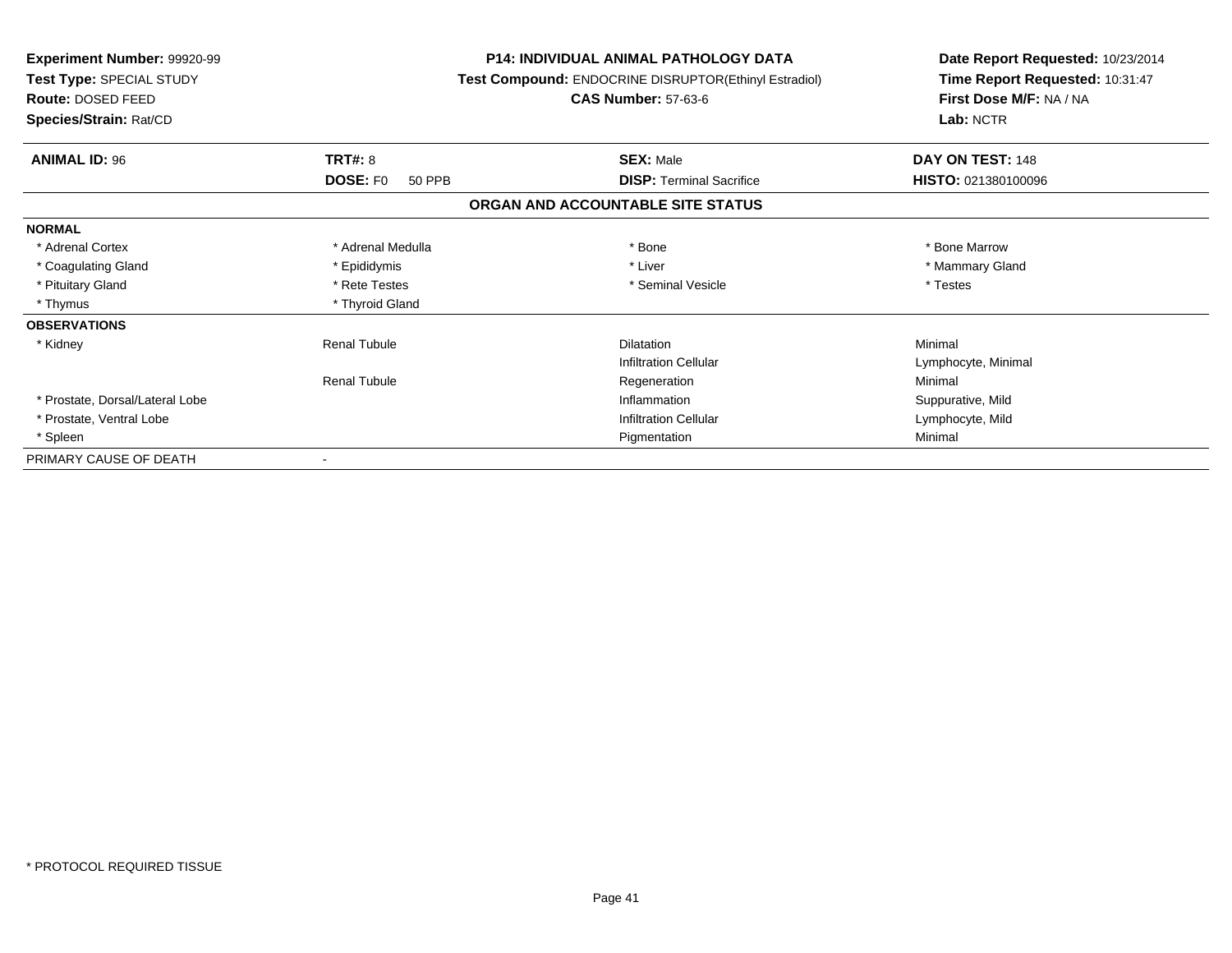| <b>Experiment Number: 99920-99</b><br>Test Type: SPECIAL STUDY<br><b>Route: DOSED FEED</b><br>Species/Strain: Rat/CD |                                 | <b>P14: INDIVIDUAL ANIMAL PATHOLOGY DATA</b><br>Test Compound: ENDOCRINE DISRUPTOR(Ethinyl Estradiol)<br><b>CAS Number: 57-63-6</b> | Date Report Requested: 10/23/2014<br>Time Report Requested: 10:31:47<br>First Dose M/F: NA / NA<br>Lab: NCTR |
|----------------------------------------------------------------------------------------------------------------------|---------------------------------|-------------------------------------------------------------------------------------------------------------------------------------|--------------------------------------------------------------------------------------------------------------|
| <b>ANIMAL ID: 97</b>                                                                                                 | <b>TRT#: 8</b>                  | <b>SEX: Male</b>                                                                                                                    | DAY ON TEST: 148                                                                                             |
|                                                                                                                      | <b>DOSE: FO</b><br>50 PPB       | <b>DISP:</b> Terminal Sacrifice                                                                                                     | HISTO: 021380100097                                                                                          |
|                                                                                                                      |                                 | ORGAN AND ACCOUNTABLE SITE STATUS                                                                                                   |                                                                                                              |
| <b>NORMAL</b>                                                                                                        |                                 |                                                                                                                                     |                                                                                                              |
| * Adrenal Cortex                                                                                                     | * Adrenal Medulla               | * Bone                                                                                                                              | * Bone Marrow                                                                                                |
| * Coagulating Gland                                                                                                  | * Epididymis                    | * Liver                                                                                                                             | * Mammary Gland                                                                                              |
| * Pituitary Gland                                                                                                    | * Prostate, Dorsal/lateral Lobe | * Rete Testes                                                                                                                       | * Seminal Vesicle                                                                                            |
| * Spleen                                                                                                             | * Testes                        | * Thymus                                                                                                                            | * Thyroid Gland                                                                                              |
| <b>OBSERVATIONS</b>                                                                                                  |                                 |                                                                                                                                     |                                                                                                              |
| * Kidney                                                                                                             |                                 | <b>Hyaline Droplet</b>                                                                                                              | Mild                                                                                                         |
|                                                                                                                      |                                 | <b>Infiltration Cellular</b>                                                                                                        | Lymphocyte, Mild                                                                                             |
| * Prostate, Ventral Lobe                                                                                             |                                 | <b>Infiltration Cellular</b>                                                                                                        | Lymphocyte, Mild                                                                                             |
| PRIMARY CAUSE OF DEATH                                                                                               |                                 |                                                                                                                                     |                                                                                                              |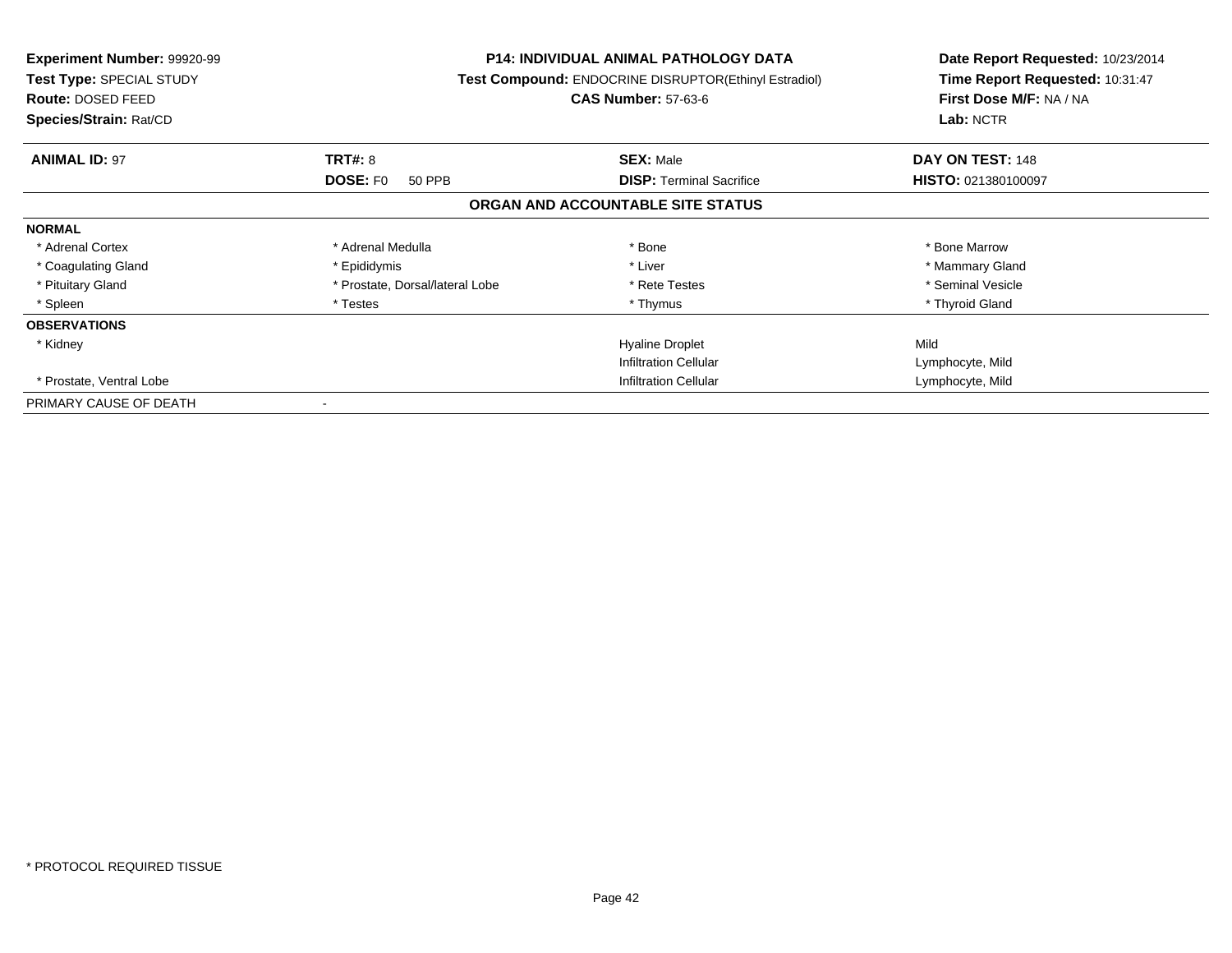| Experiment Number: 99920-99 | <b>P14: INDIVIDUAL ANIMAL PATHOLOGY DATA</b><br>Test Compound: ENDOCRINE DISRUPTOR(Ethinyl Estradiol) |                                   | Date Report Requested: 10/23/2014 |
|-----------------------------|-------------------------------------------------------------------------------------------------------|-----------------------------------|-----------------------------------|
| Test Type: SPECIAL STUDY    |                                                                                                       |                                   | Time Report Requested: 10:31:47   |
| Route: DOSED FEED           |                                                                                                       | <b>CAS Number: 57-63-6</b>        | First Dose M/F: NA / NA           |
| Species/Strain: Rat/CD      |                                                                                                       |                                   | Lab: NCTR                         |
| <b>ANIMAL ID: 98</b>        | <b>TRT#: 5</b>                                                                                        | <b>SEX: Male</b>                  | DAY ON TEST: 139                  |
|                             | DOSE: F0<br><b>CONTROL</b>                                                                            | <b>DISP: Natural Death</b>        | HISTO: 021380100098               |
|                             |                                                                                                       | ORGAN AND ACCOUNTABLE SITE STATUS |                                   |
| <b>NORMAL</b>               |                                                                                                       |                                   |                                   |
| * Blood Vessel              | * Bone                                                                                                | * Brain                           | * Epididymis                      |
| * Esophagus                 | * Heart                                                                                               | * Lung                            | * Mammary Gland                   |
| * Rete Testes               | * Skin                                                                                                | * Spinal Cord                     | * Testes                          |
| * Urinary Bladder           |                                                                                                       |                                   |                                   |
| <b>MISSING</b>              |                                                                                                       |                                   |                                   |
| * Adrenal Medulla           |                                                                                                       |                                   |                                   |
| <b>AUTO PRECLUDES DIAG.</b> |                                                                                                       |                                   |                                   |
| * Bone Marrow               | * Coagulating Gland                                                                                   | * Kidney                          | * Liver                           |
| * Pituitary Gland           | * Prostate, Dorsal/lateral Lobe                                                                       | * Prostate, Ventral Lobe          | * Seminal Vesicle                 |
| * Spleen                    | * Thymus                                                                                              | * Thyroid Gland                   | * Trachea                         |
| <b>INSUFFICIENT TISSUE</b>  |                                                                                                       |                                   |                                   |
| * Adrenal Cortex            |                                                                                                       |                                   |                                   |
| <b>OBSERVATIONS</b>         |                                                                                                       |                                   |                                   |
| * Adren Cortex              |                                                                                                       |                                   |                                   |
| Note: Tissue cut away       |                                                                                                       |                                   |                                   |
| * Adren Medulla             |                                                                                                       |                                   |                                   |
| Note: Tissue cut away       |                                                                                                       |                                   |                                   |
| Eye                         |                                                                                                       | Autolysis                         | Marked                            |
| [Autolysis TGLS = 1-11]     |                                                                                                       |                                   |                                   |
| * Pancreas                  | Acinus                                                                                                | Degeneration                      | Minimal                           |
| * Testes                    |                                                                                                       |                                   |                                   |
| Note: TGL 2 - NCL           |                                                                                                       |                                   |                                   |
| PRIMARY CAUSE OF DEATH      | - UNCERTAIN                                                                                           |                                   |                                   |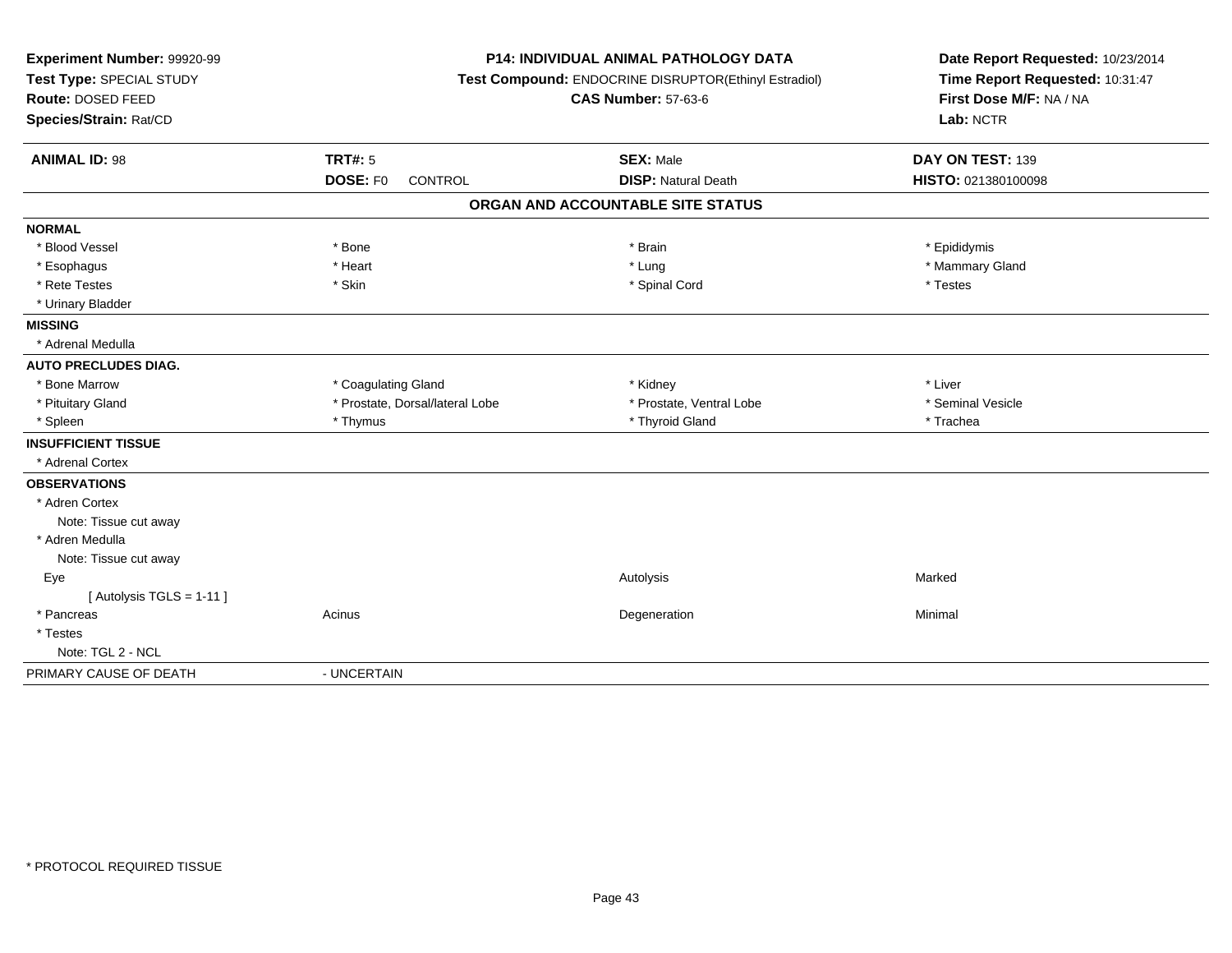| <b>Experiment Number: 99920-99</b><br><b>Test Type: SPECIAL STUDY</b><br><b>Route: DOSED FEED</b><br>Species/Strain: Rat/CD | <b>P14: INDIVIDUAL ANIMAL PATHOLOGY DATA</b><br><b>Test Compound: ENDOCRINE DISRUPTOR(Ethinyl Estradiol)</b><br><b>CAS Number: 57-63-6</b> |                                                                      | Date Report Requested: 10/23/2014<br>Time Report Requested: 10:31:47<br>First Dose M/F: NA / NA<br>Lab: NCTR |
|-----------------------------------------------------------------------------------------------------------------------------|--------------------------------------------------------------------------------------------------------------------------------------------|----------------------------------------------------------------------|--------------------------------------------------------------------------------------------------------------|
| <b>ANIMAL ID: 119</b>                                                                                                       | <b>TRT#: 5</b>                                                                                                                             | <b>SEX: Male</b>                                                     | DAY ON TEST: 149                                                                                             |
|                                                                                                                             | <b>DOSE: FO</b><br><b>CONTROL</b>                                                                                                          | <b>DISP:</b> Terminal Sacrifice<br>ORGAN AND ACCOUNTABLE SITE STATUS | HISTO: 021380100119                                                                                          |
|                                                                                                                             |                                                                                                                                            |                                                                      |                                                                                                              |
| <b>NORMAL</b>                                                                                                               |                                                                                                                                            |                                                                      |                                                                                                              |
| * Adrenal Cortex                                                                                                            | * Adrenal Medulla                                                                                                                          | * Bone                                                               | * Bone Marrow                                                                                                |
| * Coagulating Gland                                                                                                         | * Epididymis                                                                                                                               | * Liver                                                              | * Mammary Gland                                                                                              |
| * Pituitary Gland                                                                                                           | * Prostate, Dorsal/lateral Lobe                                                                                                            | * Rete Testes                                                        | * Testes                                                                                                     |
| * Thymus                                                                                                                    | * Thyroid Gland                                                                                                                            |                                                                      |                                                                                                              |
| <b>OBSERVATIONS</b>                                                                                                         |                                                                                                                                            |                                                                      |                                                                                                              |
| * Kidney                                                                                                                    |                                                                                                                                            | <b>Infiltration Cellular</b>                                         | Lymphocyte, Minimal                                                                                          |
| * Prostate, Ventral Lobe                                                                                                    |                                                                                                                                            | <b>Infiltration Cellular</b>                                         | Lymphocyte, Minimal                                                                                          |
| * Seminal Vesicle                                                                                                           |                                                                                                                                            | <b>Depletion Secretory</b>                                           | Marked                                                                                                       |
| [Depletion Secretory TGLS = 1-2]                                                                                            |                                                                                                                                            |                                                                      |                                                                                                              |
| * Spleen                                                                                                                    |                                                                                                                                            | Pigmentation                                                         | Minimal                                                                                                      |
| PRIMARY CAUSE OF DEATH                                                                                                      |                                                                                                                                            |                                                                      |                                                                                                              |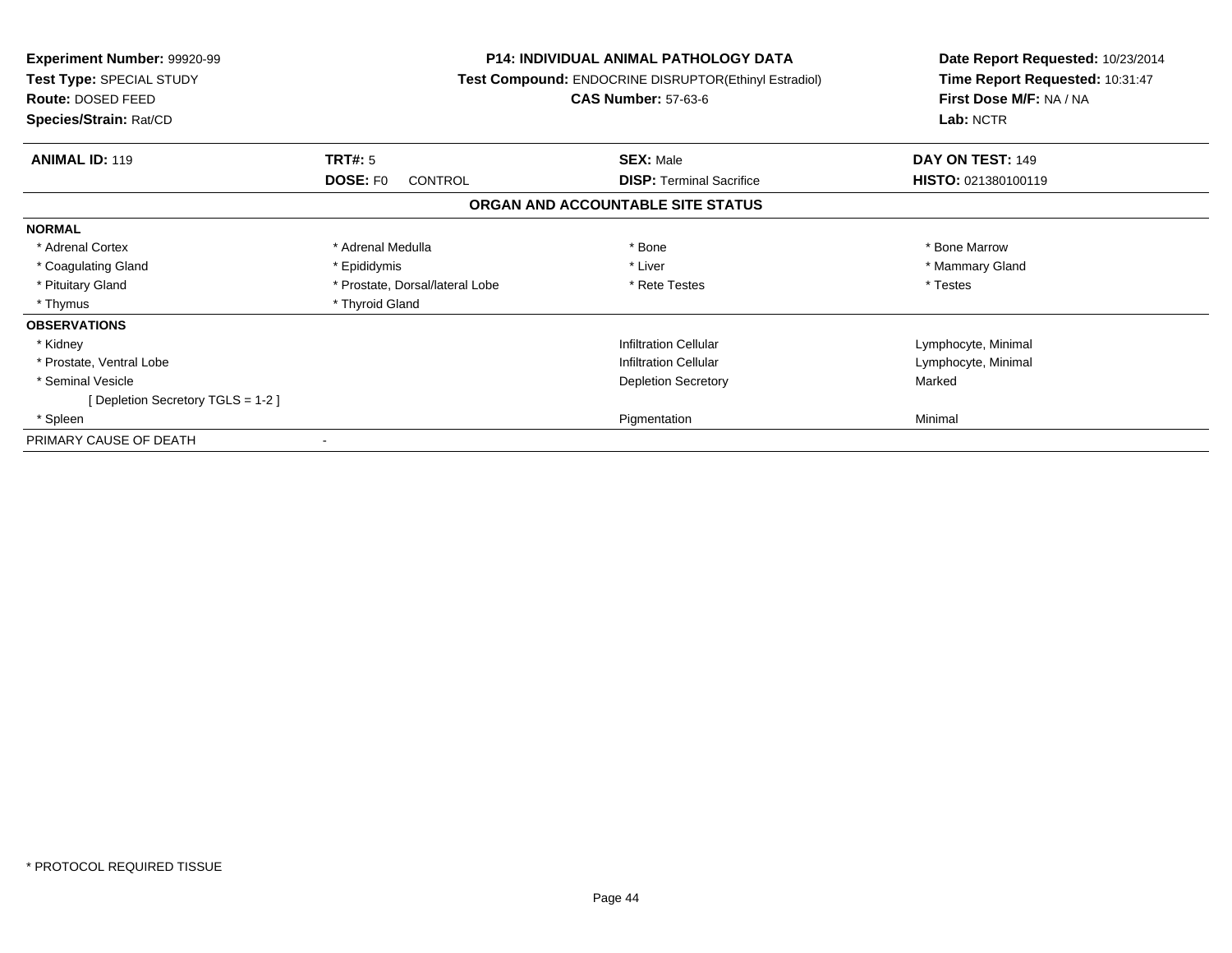| <b>Experiment Number: 99920-99</b><br>Test Type: SPECIAL STUDY<br>Route: DOSED FEED<br>Species/Strain: Rat/CD |                            | P14: INDIVIDUAL ANIMAL PATHOLOGY DATA<br>Test Compound: ENDOCRINE DISRUPTOR(Ethinyl Estradiol)<br><b>CAS Number: 57-63-6</b> | Date Report Requested: 10/23/2014<br>Time Report Requested: 10:31:47<br>First Dose M/F: NA / NA<br>Lab: NCTR |
|---------------------------------------------------------------------------------------------------------------|----------------------------|------------------------------------------------------------------------------------------------------------------------------|--------------------------------------------------------------------------------------------------------------|
| <b>ANIMAL ID: 120</b>                                                                                         | TRT#: 5                    | <b>SEX: Male</b>                                                                                                             | DAY ON TEST: 149                                                                                             |
|                                                                                                               | DOSE: FO<br><b>CONTROL</b> | <b>DISP:</b> Terminal Sacrifice                                                                                              | <b>HISTO: 021380100120</b>                                                                                   |
|                                                                                                               |                            | ORGAN AND ACCOUNTABLE SITE STATUS                                                                                            |                                                                                                              |
| <b>NORMAL</b>                                                                                                 |                            |                                                                                                                              |                                                                                                              |
| * Adrenal Cortex                                                                                              | * Adrenal Medulla          | * Bone                                                                                                                       | * Bone Marrow                                                                                                |
| * Epididymis                                                                                                  | * Liver                    | * Mammary Gland                                                                                                              | * Pituitary Gland                                                                                            |
| * Prostate, Dorsal/lateral Lobe                                                                               | * Rete Testes              | * Seminal Vesicle                                                                                                            | * Spleen                                                                                                     |
| * Testes                                                                                                      | * Thymus                   | * Thyroid Gland                                                                                                              |                                                                                                              |
| <b>OBSERVATIONS</b>                                                                                           |                            |                                                                                                                              |                                                                                                              |
| * Coagulating Gland                                                                                           |                            | Developmental Malformation                                                                                                   |                                                                                                              |
| [ Developmental Malformation TGLS = 1-2A ]                                                                    |                            |                                                                                                                              |                                                                                                              |
| * Kidney                                                                                                      | <b>Renal Tubule</b>        | <b>Dilatation</b>                                                                                                            | Mild                                                                                                         |
| * Prostate, Ventral Lobe                                                                                      |                            | <b>Infiltration Cellular</b>                                                                                                 | Lymphocyte, Minimal                                                                                          |
| PRIMARY CAUSE OF DEATH                                                                                        |                            |                                                                                                                              |                                                                                                              |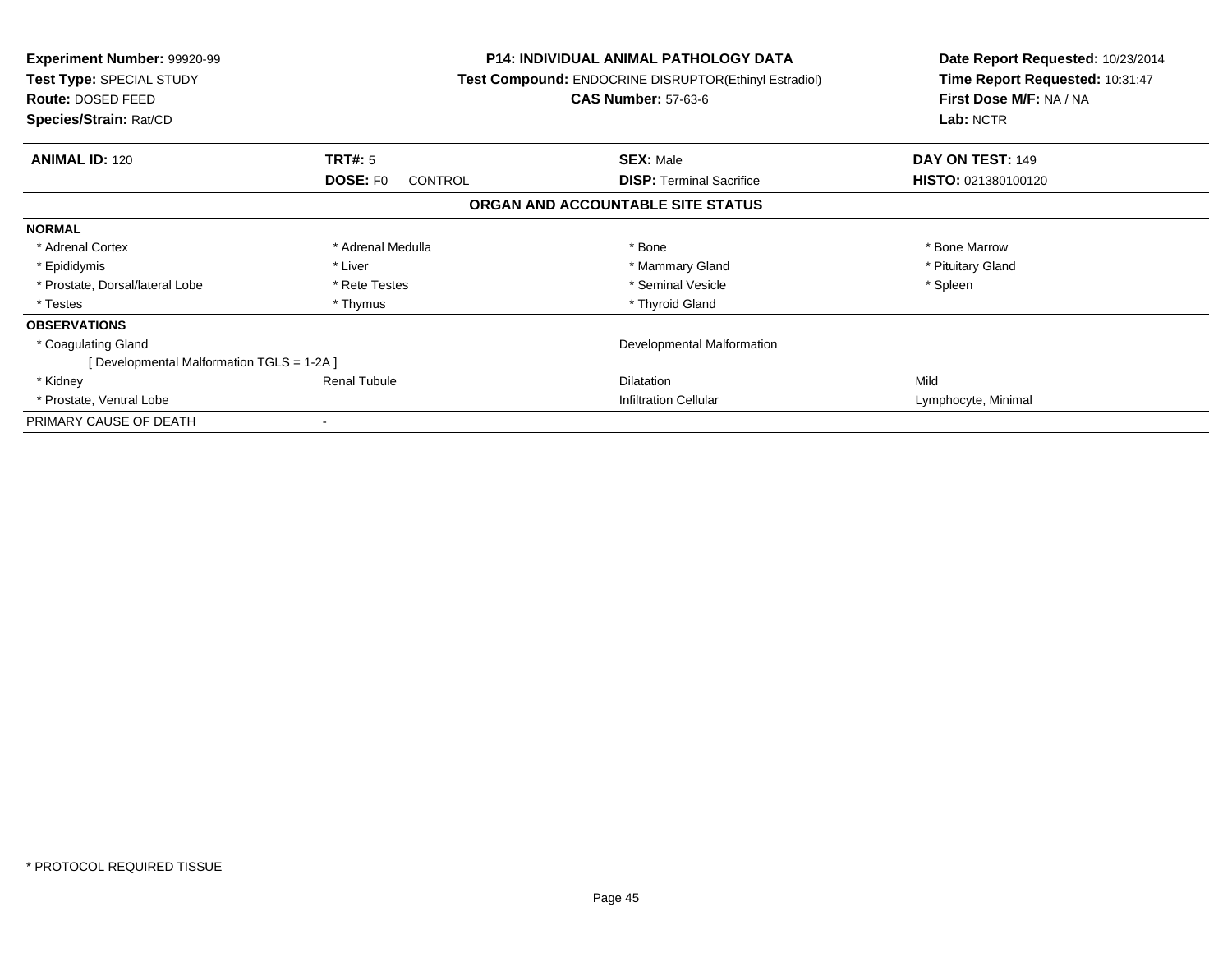| <b>Experiment Number: 99920-99</b><br>Test Type: SPECIAL STUDY<br><b>Route: DOSED FEED</b><br>Species/Strain: Rat/CD |                                       | <b>P14: INDIVIDUAL ANIMAL PATHOLOGY DATA</b><br>Test Compound: ENDOCRINE DISRUPTOR(Ethinyl Estradiol)<br><b>CAS Number: 57-63-6</b> | Date Report Requested: 10/23/2014<br>Time Report Requested: 10:31:47<br>First Dose M/F: NA / NA<br>Lab: NCTR |  |
|----------------------------------------------------------------------------------------------------------------------|---------------------------------------|-------------------------------------------------------------------------------------------------------------------------------------|--------------------------------------------------------------------------------------------------------------|--|
| <b>ANIMAL ID: 121</b>                                                                                                |                                       | <b>SEX: Male</b>                                                                                                                    | DAY ON TEST: 149                                                                                             |  |
|                                                                                                                      | TRT#: 5<br><b>DOSE: FO</b><br>CONTROL | <b>DISP: Terminal Sacrifice</b>                                                                                                     | HISTO: 021380100121                                                                                          |  |
|                                                                                                                      |                                       | ORGAN AND ACCOUNTABLE SITE STATUS                                                                                                   |                                                                                                              |  |
| <b>NORMAL</b>                                                                                                        |                                       |                                                                                                                                     |                                                                                                              |  |
| * Adrenal Cortex                                                                                                     | * Adrenal Medulla                     | * Bone                                                                                                                              | * Bone Marrow                                                                                                |  |
| * Epididymis                                                                                                         | * Liver                               | * Pituitary Gland                                                                                                                   | * Rete Testes                                                                                                |  |
| * Seminal Vesicle                                                                                                    | * Spleen                              | * Thymus                                                                                                                            |                                                                                                              |  |
| <b>OBSERVATIONS</b>                                                                                                  |                                       |                                                                                                                                     |                                                                                                              |  |
| * Coagulating Gland                                                                                                  |                                       | Developmental Malformation                                                                                                          |                                                                                                              |  |
| [ Developmental Malformation TGLS = 1-2A ]                                                                           |                                       |                                                                                                                                     |                                                                                                              |  |
| * Kidney                                                                                                             | <b>Renal Tubule</b>                   | <b>Dilatation</b>                                                                                                                   | Minimal                                                                                                      |  |
|                                                                                                                      |                                       | <b>Infiltration Cellular</b>                                                                                                        | Lymphocyte, Minimal                                                                                          |  |
| * Mammary Gland                                                                                                      | Alveolus                              | Hyperplasia                                                                                                                         | Minimal                                                                                                      |  |
| * Prostate, Dorsal/Lateral Lobe                                                                                      |                                       | Inflammation                                                                                                                        | Suppurative, Mild                                                                                            |  |
| * Prostate, Ventral Lobe                                                                                             |                                       | <b>Infiltration Cellular</b>                                                                                                        | Lymphocyte, Mild                                                                                             |  |
| * Testes                                                                                                             | Seminif Tub                           | Degeneration                                                                                                                        | Minimal                                                                                                      |  |
| * Thyroid Gland                                                                                                      |                                       | Cyst                                                                                                                                | Squamous                                                                                                     |  |
| PRIMARY CAUSE OF DEATH                                                                                               |                                       |                                                                                                                                     |                                                                                                              |  |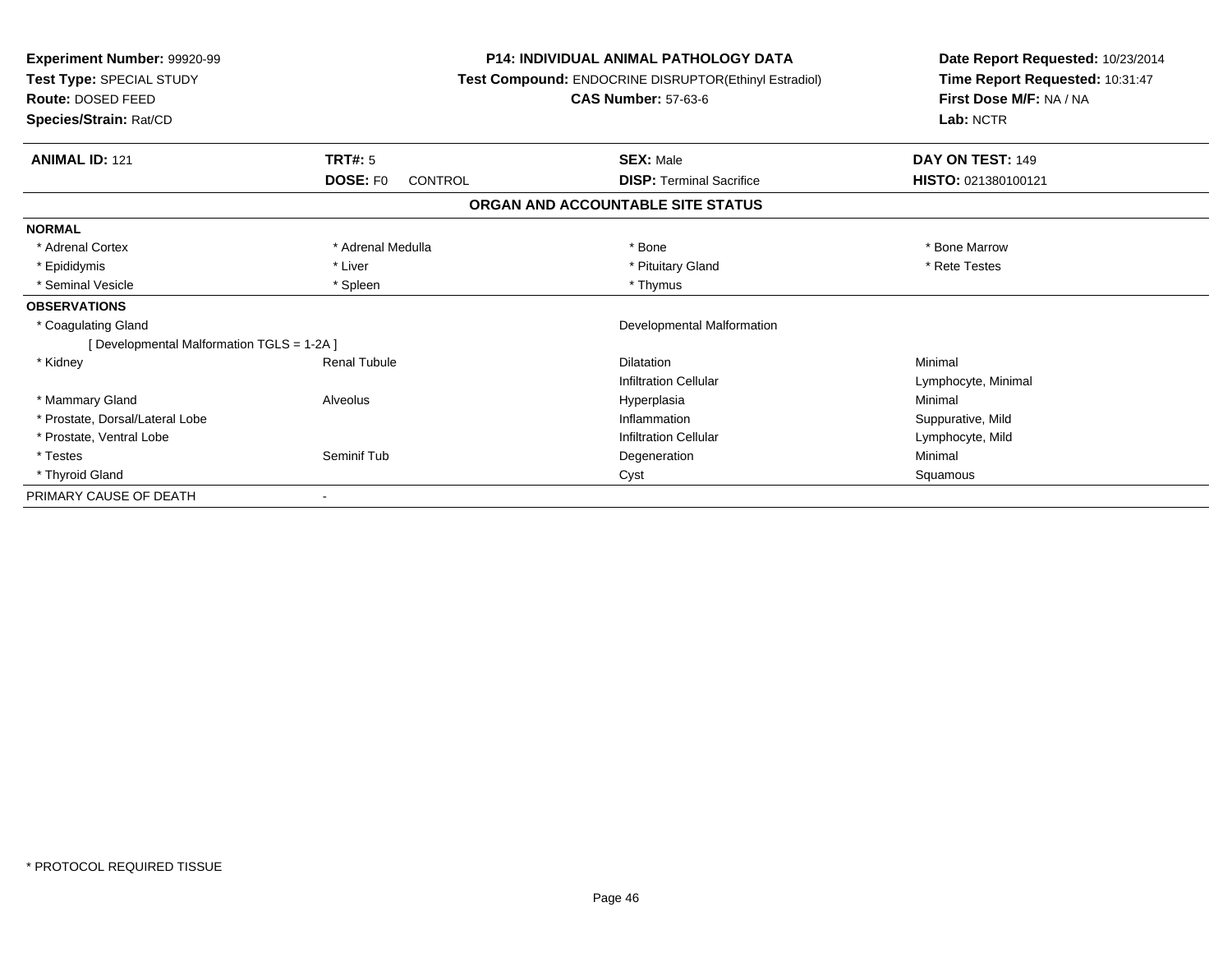| Experiment Number: 99920-99<br>Test Type: SPECIAL STUDY<br>Route: DOSED FEED<br>Species/Strain: Rat/CD | <b>P14: INDIVIDUAL ANIMAL PATHOLOGY DATA</b><br>Test Compound: ENDOCRINE DISRUPTOR(Ethinyl Estradiol)<br><b>CAS Number: 57-63-6</b> |                                   | Date Report Requested: 10/23/2014<br>Time Report Requested: 10:31:47<br>First Dose M/F: NA / NA<br>Lab: NCTR |
|--------------------------------------------------------------------------------------------------------|-------------------------------------------------------------------------------------------------------------------------------------|-----------------------------------|--------------------------------------------------------------------------------------------------------------|
| <b>ANIMAL ID: 123</b>                                                                                  | <b>TRT#: 5</b>                                                                                                                      | <b>SEX: Male</b>                  | DAY ON TEST: 149                                                                                             |
|                                                                                                        | DOSE: F0<br>CONTROL                                                                                                                 | <b>DISP: Terminal Sacrifice</b>   | HISTO: 021380100123                                                                                          |
|                                                                                                        |                                                                                                                                     | ORGAN AND ACCOUNTABLE SITE STATUS |                                                                                                              |
| <b>NORMAL</b>                                                                                          |                                                                                                                                     |                                   |                                                                                                              |
| * Adrenal Cortex                                                                                       | * Adrenal Medulla                                                                                                                   | * Bone                            | * Bone Marrow                                                                                                |
| * Epididymis                                                                                           | * Mammary Gland                                                                                                                     | * Pituitary Gland                 | * Prostate, Dorsal/lateral Lobe                                                                              |
| * Rete Testes                                                                                          | * Spleen                                                                                                                            | * Testes                          | * Thymus                                                                                                     |
| * Thyroid Gland                                                                                        |                                                                                                                                     |                                   |                                                                                                              |
| <b>OBSERVATIONS</b>                                                                                    |                                                                                                                                     |                                   |                                                                                                              |
| * Coagulating Gland                                                                                    |                                                                                                                                     | Developmental Malformation        |                                                                                                              |
| [ Developmental Malformation TGLS = 2-2A ]                                                             |                                                                                                                                     |                                   |                                                                                                              |
| * Kidney                                                                                               | <b>Renal Tubule</b>                                                                                                                 | Dilatation                        | Minimal                                                                                                      |
|                                                                                                        |                                                                                                                                     | <b>Infiltration Cellular</b>      | Lymphocyte, Minimal                                                                                          |
| * Liver                                                                                                |                                                                                                                                     | Inflammation                      | Chronic Active, Minimal                                                                                      |
| * Prostate, Ventral Lobe                                                                               |                                                                                                                                     | <b>Infiltration Cellular</b>      | Lymphocyte, Mild                                                                                             |
| * Seminal Vesicle                                                                                      |                                                                                                                                     | <b>Depletion Secretory</b>        | Mild                                                                                                         |
| [ Depletion Secretory TGLS = 1-2A ]                                                                    |                                                                                                                                     |                                   |                                                                                                              |
| PRIMARY CAUSE OF DEATH                                                                                 |                                                                                                                                     |                                   |                                                                                                              |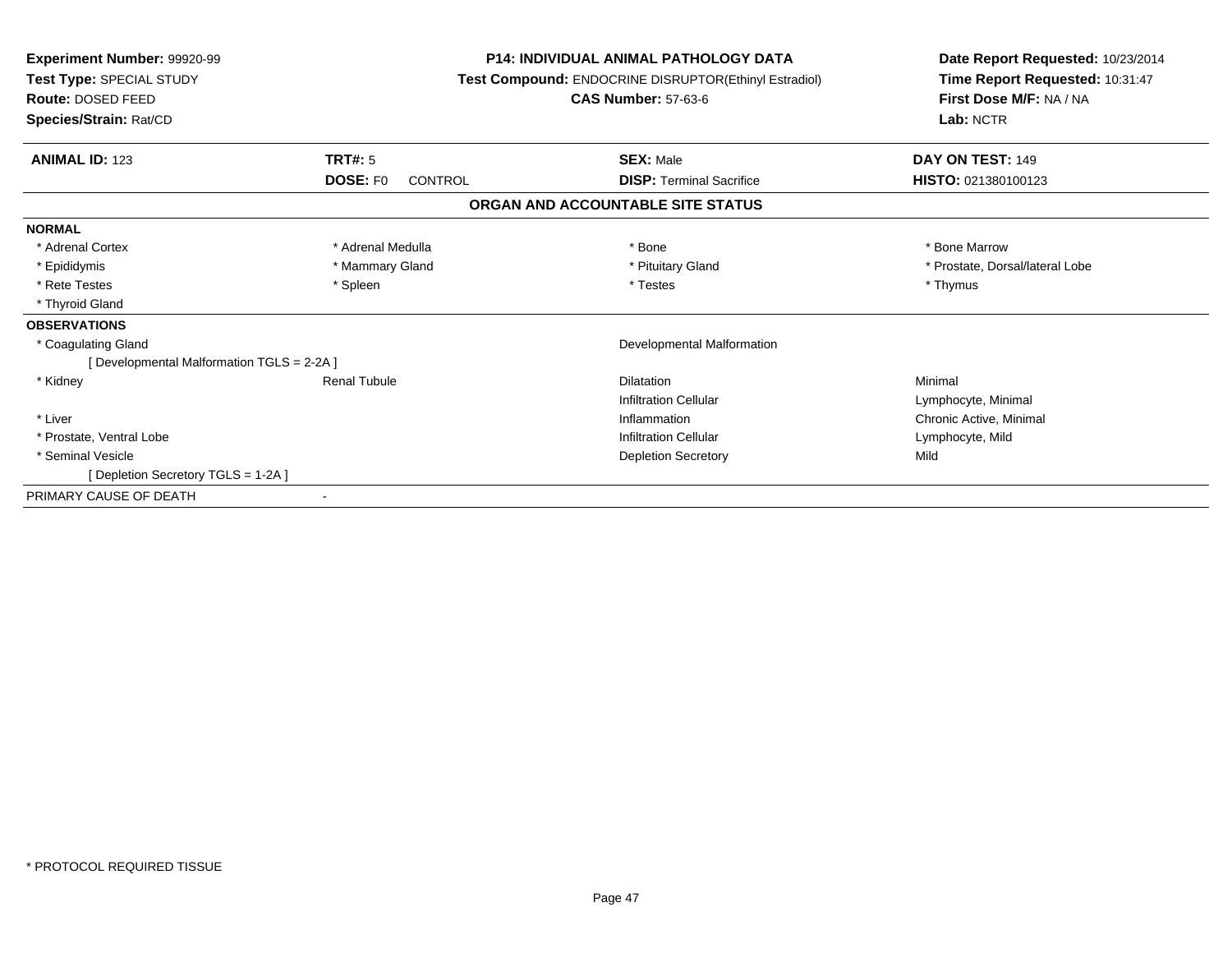| Experiment Number: 99920-99<br>Test Type: SPECIAL STUDY<br>Route: DOSED FEED |                     | <b>P14: INDIVIDUAL ANIMAL PATHOLOGY DATA</b>          | Date Report Requested: 10/23/2014<br>Time Report Requested: 10:31:47<br>First Dose M/F: NA / NA |
|------------------------------------------------------------------------------|---------------------|-------------------------------------------------------|-------------------------------------------------------------------------------------------------|
|                                                                              |                     | Test Compound: ENDOCRINE DISRUPTOR(Ethinyl Estradiol) |                                                                                                 |
|                                                                              |                     | <b>CAS Number: 57-63-6</b>                            |                                                                                                 |
| Species/Strain: Rat/CD                                                       |                     |                                                       | Lab: NCTR                                                                                       |
| <b>ANIMAL ID: 124</b>                                                        | <b>TRT#: 6</b>      | <b>SEX: Male</b>                                      | DAY ON TEST: 149                                                                                |
|                                                                              | DOSE: F0<br>2.0 PPB | <b>DISP: Terminal Sacrifice</b>                       | HISTO: 021380100124                                                                             |
|                                                                              |                     | ORGAN AND ACCOUNTABLE SITE STATUS                     |                                                                                                 |
| <b>NORMAL</b>                                                                |                     |                                                       |                                                                                                 |
| * Epididymis                                                                 | * Mammary Gland     | * Prostate, Dorsal/lateral Lobe                       | * Rete Testes                                                                                   |
| * Testes                                                                     |                     |                                                       |                                                                                                 |
| <b>OBSERVATIONS</b>                                                          |                     |                                                       |                                                                                                 |
| * Coagulating Gland                                                          | <b>Bilateral</b>    | Developmental Malformation                            |                                                                                                 |
| [ Developmental Malformation TGLS = 5-2 ]                                    |                     |                                                       |                                                                                                 |
| * Epididymis                                                                 |                     |                                                       |                                                                                                 |
| Note: TGL 2 - NST                                                            |                     |                                                       |                                                                                                 |
| * Kidney                                                                     | <b>Renal Tubule</b> | Degeneration                                          | Minimal                                                                                         |
|                                                                              | Interstitium        | Fibrosis                                              | Mild                                                                                            |
|                                                                              |                     | <b>Infiltration Cellular</b>                          | Lymphocyte, Mild                                                                                |
|                                                                              | <b>Renal Tubule</b> | Regeneration                                          | Minimal                                                                                         |
| [Degeneration TGLS = 3-4]                                                    |                     |                                                       |                                                                                                 |
| [Fibrosis TGLS = $3-4$ ]                                                     |                     |                                                       |                                                                                                 |
| [ Infiltration Cellular TGLS = 3-4 ]                                         |                     |                                                       |                                                                                                 |
| [ Regeneration TGLS = 3-4 ]                                                  |                     |                                                       |                                                                                                 |
| * Prostate, Ventral Lobe                                                     |                     | <b>Infiltration Cellular</b>                          | Lymphocyte, Mild                                                                                |
| * Seminal Vesicle                                                            |                     | <b>Depletion Secretory</b>                            | Moderate                                                                                        |
| [ Depletion Secretory TGLS = 4-2 ]                                           |                     |                                                       |                                                                                                 |
| * Testes                                                                     |                     |                                                       |                                                                                                 |
| Note: TGL 1 - NST                                                            |                     |                                                       |                                                                                                 |
| PRIMARY CAUSE OF DEATH                                                       |                     |                                                       |                                                                                                 |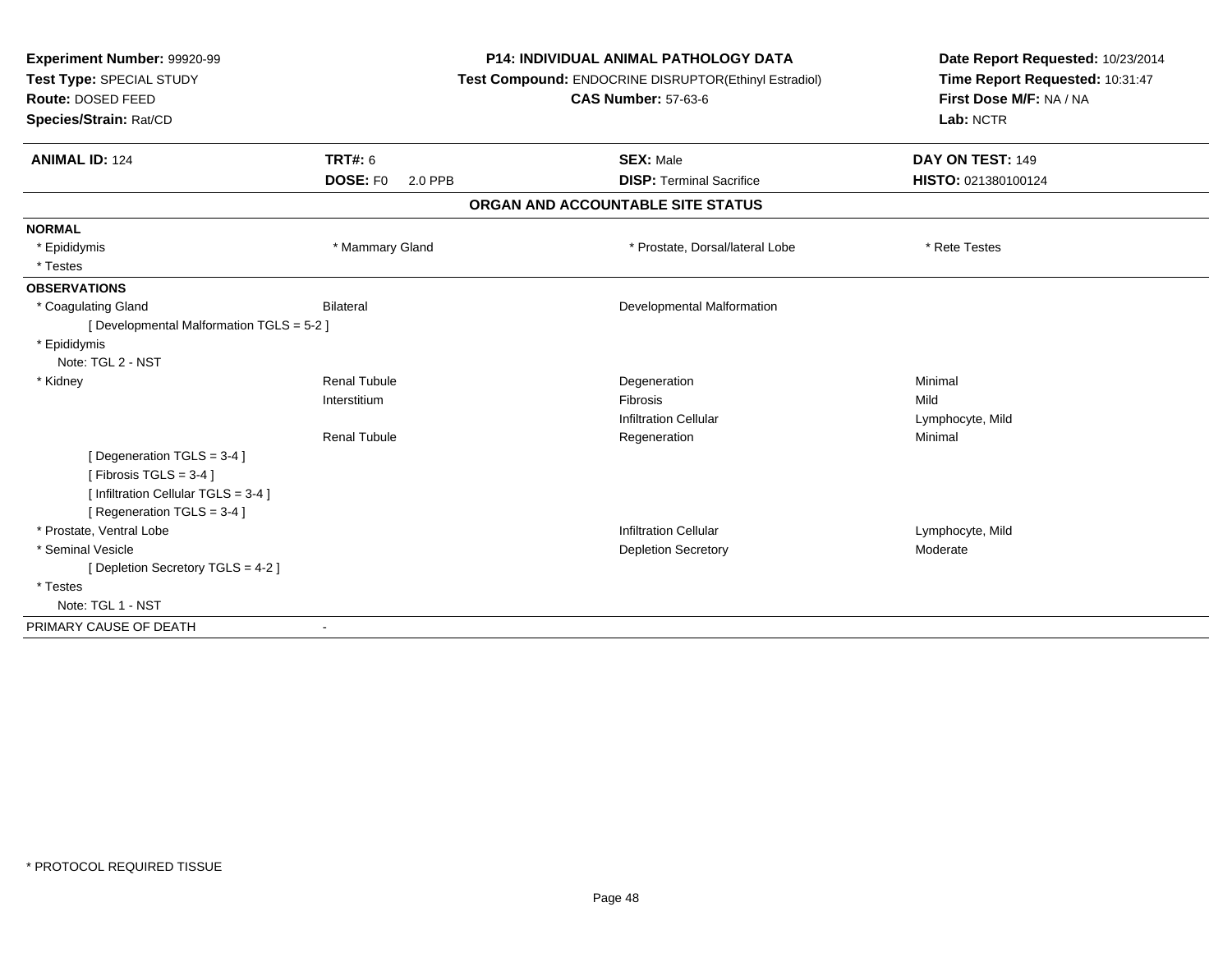| Experiment Number: 99920-99<br>Test Type: SPECIAL STUDY<br>Route: DOSED FEED<br>Species/Strain: Rat/CD |                            | <b>P14: INDIVIDUAL ANIMAL PATHOLOGY DATA</b><br><b>Test Compound: ENDOCRINE DISRUPTOR(Ethinyl Estradiol)</b><br><b>CAS Number: 57-63-6</b> | Date Report Requested: 10/23/2014<br>Time Report Requested: 10:31:47<br>First Dose M/F: NA / NA<br>Lab: NCTR |
|--------------------------------------------------------------------------------------------------------|----------------------------|--------------------------------------------------------------------------------------------------------------------------------------------|--------------------------------------------------------------------------------------------------------------|
| <b>ANIMAL ID: 125</b>                                                                                  | TRT#: 6                    | <b>SEX: Male</b>                                                                                                                           | DAY ON TEST: 149                                                                                             |
|                                                                                                        | <b>DOSE: FO</b><br>2.0 PPB | <b>DISP:</b> Terminal Sacrifice                                                                                                            | <b>HISTO: 021380100125</b>                                                                                   |
|                                                                                                        |                            | ORGAN AND ACCOUNTABLE SITE STATUS                                                                                                          |                                                                                                              |
| <b>NORMAL</b>                                                                                          |                            |                                                                                                                                            |                                                                                                              |
| * Coagulating Gland                                                                                    | * Epididymis               | * Prostate, Dorsal/lateral Lobe                                                                                                            | * Rete Testes                                                                                                |
| * Seminal Vesicle                                                                                      | * Testes                   |                                                                                                                                            |                                                                                                              |
| <b>INSUFFICIENT TISSUE</b>                                                                             |                            |                                                                                                                                            |                                                                                                              |
| * Mammary Gland                                                                                        |                            |                                                                                                                                            |                                                                                                              |
| <b>OBSERVATIONS</b>                                                                                    |                            |                                                                                                                                            |                                                                                                              |
| * Mammary GI                                                                                           |                            |                                                                                                                                            |                                                                                                              |
| Note: No RC/WT attempt per pathologist                                                                 |                            |                                                                                                                                            |                                                                                                              |
| * Prostate, Ventral Lobe                                                                               |                            | <b>Infiltration Cellular</b>                                                                                                               | Lymphocyte, Minimal                                                                                          |
| PRIMARY CAUSE OF DEATH                                                                                 |                            |                                                                                                                                            |                                                                                                              |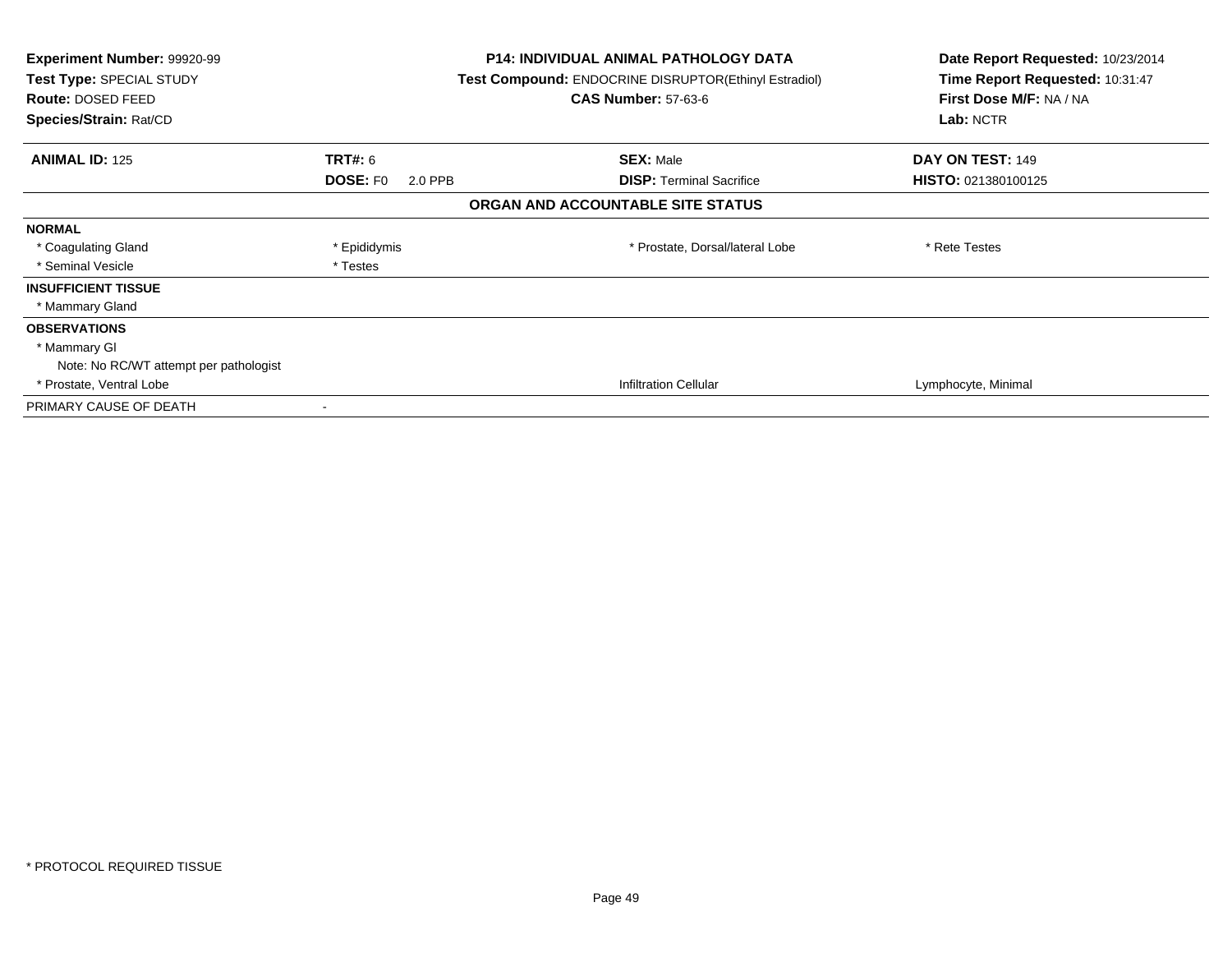| <b>Experiment Number: 99920-99</b><br>Test Type: SPECIAL STUDY<br>Route: DOSED FEED<br>Species/Strain: Rat/CD | <b>P14: INDIVIDUAL ANIMAL PATHOLOGY DATA</b><br><b>Test Compound: ENDOCRINE DISRUPTOR(Ethinyl Estradiol)</b><br><b>CAS Number: 57-63-6</b> |                                   | Date Report Requested: 10/23/2014<br>Time Report Requested: 10:31:47<br>First Dose M/F: NA / NA<br>Lab: NCTR |
|---------------------------------------------------------------------------------------------------------------|--------------------------------------------------------------------------------------------------------------------------------------------|-----------------------------------|--------------------------------------------------------------------------------------------------------------|
| <b>ANIMAL ID: 126</b>                                                                                         | <b>TRT#: 6</b>                                                                                                                             | <b>SEX: Male</b>                  | DAY ON TEST: 149                                                                                             |
|                                                                                                               | <b>DOSE: FO</b><br>2.0 PPB                                                                                                                 | <b>DISP:</b> Terminal Sacrifice   | HISTO: 021380100126                                                                                          |
|                                                                                                               |                                                                                                                                            | ORGAN AND ACCOUNTABLE SITE STATUS |                                                                                                              |
| <b>NORMAL</b>                                                                                                 |                                                                                                                                            |                                   |                                                                                                              |
| * Epididymis                                                                                                  | * Mammary Gland                                                                                                                            | * Prostate, Dorsal/lateral Lobe   | * Prostate, Ventral Lobe                                                                                     |
| * Rete Testes                                                                                                 | * Testes                                                                                                                                   |                                   |                                                                                                              |
| <b>OBSERVATIONS</b>                                                                                           |                                                                                                                                            |                                   |                                                                                                              |
| * Coagulating Gland                                                                                           |                                                                                                                                            | Developmental Malformation        |                                                                                                              |
| [Developmental Malformation TGLS = 2-2A]                                                                      |                                                                                                                                            |                                   |                                                                                                              |
| * Seminal Vesicle                                                                                             |                                                                                                                                            | <b>Depletion Secretory</b>        | Mild                                                                                                         |
| [Depletion Secretory TGLS = 3-2A]                                                                             |                                                                                                                                            |                                   |                                                                                                              |
| * Skin                                                                                                        |                                                                                                                                            | Hyperkeratosis                    | Minimal                                                                                                      |
|                                                                                                               | Epidermis                                                                                                                                  | Hyperplasia                       | Mild                                                                                                         |
| [Hyperkeratosis TGLS = 1-9]                                                                                   |                                                                                                                                            |                                   |                                                                                                              |
| [Hyperplasia TGLS = 1-9]                                                                                      |                                                                                                                                            |                                   |                                                                                                              |
| PRIMARY CAUSE OF DEATH                                                                                        |                                                                                                                                            |                                   |                                                                                                              |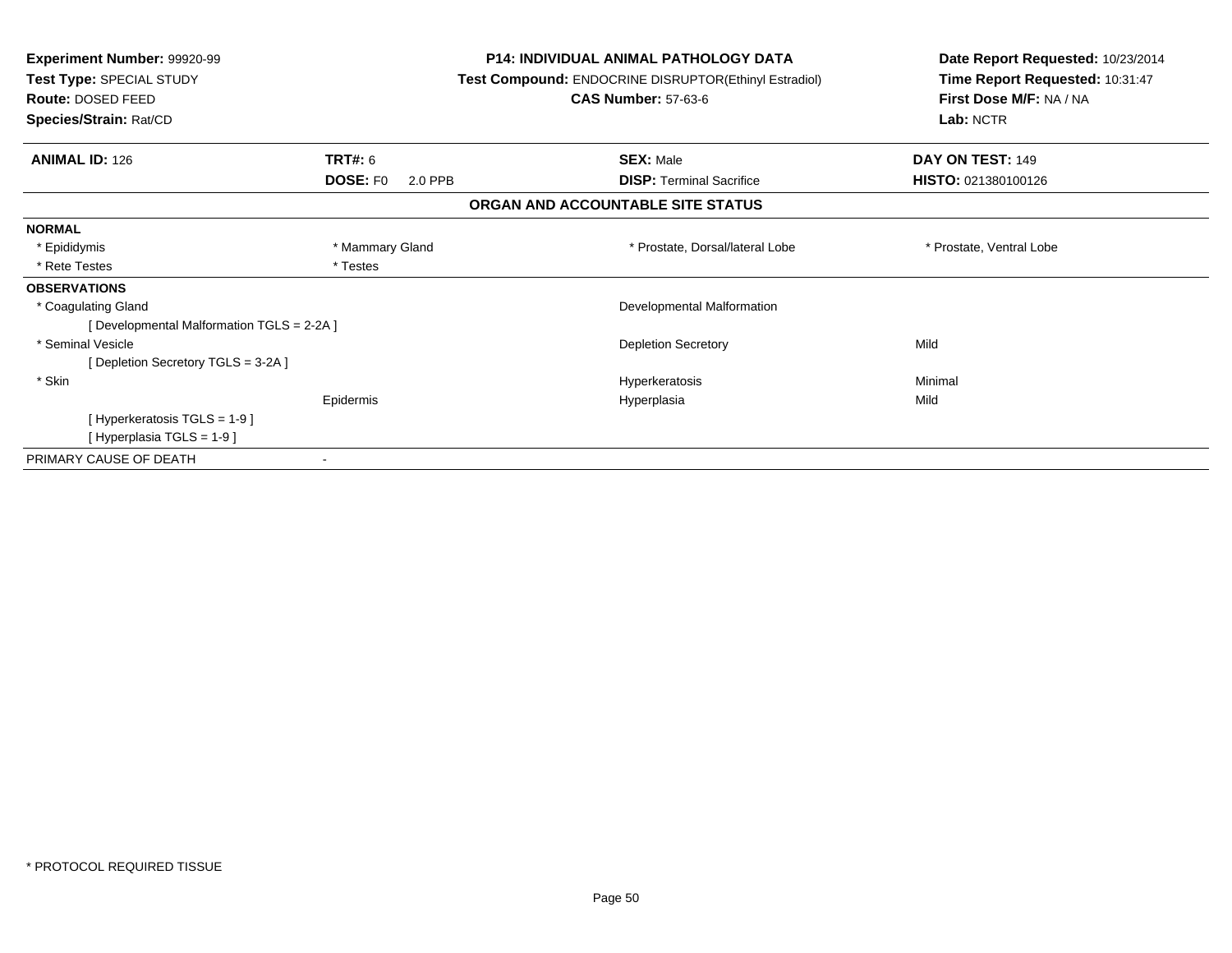| Experiment Number: 99920-99<br>Test Type: SPECIAL STUDY<br><b>Route: DOSED FEED</b><br>Species/Strain: Rat/CD |                            | <b>P14: INDIVIDUAL ANIMAL PATHOLOGY DATA</b><br>Test Compound: ENDOCRINE DISRUPTOR(Ethinyl Estradiol)<br><b>CAS Number: 57-63-6</b> | Date Report Requested: 10/23/2014<br>Time Report Requested: 10:31:47<br>First Dose M/F: NA / NA<br>Lab: NCTR |
|---------------------------------------------------------------------------------------------------------------|----------------------------|-------------------------------------------------------------------------------------------------------------------------------------|--------------------------------------------------------------------------------------------------------------|
|                                                                                                               |                            |                                                                                                                                     |                                                                                                              |
| <b>ANIMAL ID: 127</b>                                                                                         | <b>TRT#: 6</b>             | <b>SEX: Male</b>                                                                                                                    | DAY ON TEST: 149                                                                                             |
|                                                                                                               | <b>DOSE: FO</b><br>2.0 PPB | <b>DISP:</b> Terminal Sacrifice                                                                                                     | HISTO: 021380100127                                                                                          |
|                                                                                                               |                            | ORGAN AND ACCOUNTABLE SITE STATUS                                                                                                   |                                                                                                              |
| <b>NORMAL</b>                                                                                                 |                            |                                                                                                                                     |                                                                                                              |
| * Epididymis                                                                                                  | * Mammary Gland            | * Prostate, Dorsal/lateral Lobe                                                                                                     | * Seminal Vesicle                                                                                            |
| * Testes                                                                                                      |                            |                                                                                                                                     |                                                                                                              |
| <b>INSUFFICIENT TISSUE</b>                                                                                    |                            |                                                                                                                                     |                                                                                                              |
| * Rete Testes                                                                                                 |                            |                                                                                                                                     |                                                                                                              |
| <b>OBSERVATIONS</b>                                                                                           |                            |                                                                                                                                     |                                                                                                              |
| * Coagulating Gland                                                                                           |                            | Developmental Malformation                                                                                                          |                                                                                                              |
| [ Developmental Malformation TGLS = 1-2A ]                                                                    |                            |                                                                                                                                     |                                                                                                              |
| * Prostate, Ventral Lobe                                                                                      |                            | <b>Infiltration Cellular</b>                                                                                                        | Lymphocyte, Minimal                                                                                          |
| * Rete Testes                                                                                                 |                            |                                                                                                                                     |                                                                                                              |
| Note: No RC/WT attempt per pathologist                                                                        |                            |                                                                                                                                     |                                                                                                              |
| PRIMARY CAUSE OF DEATH                                                                                        |                            |                                                                                                                                     |                                                                                                              |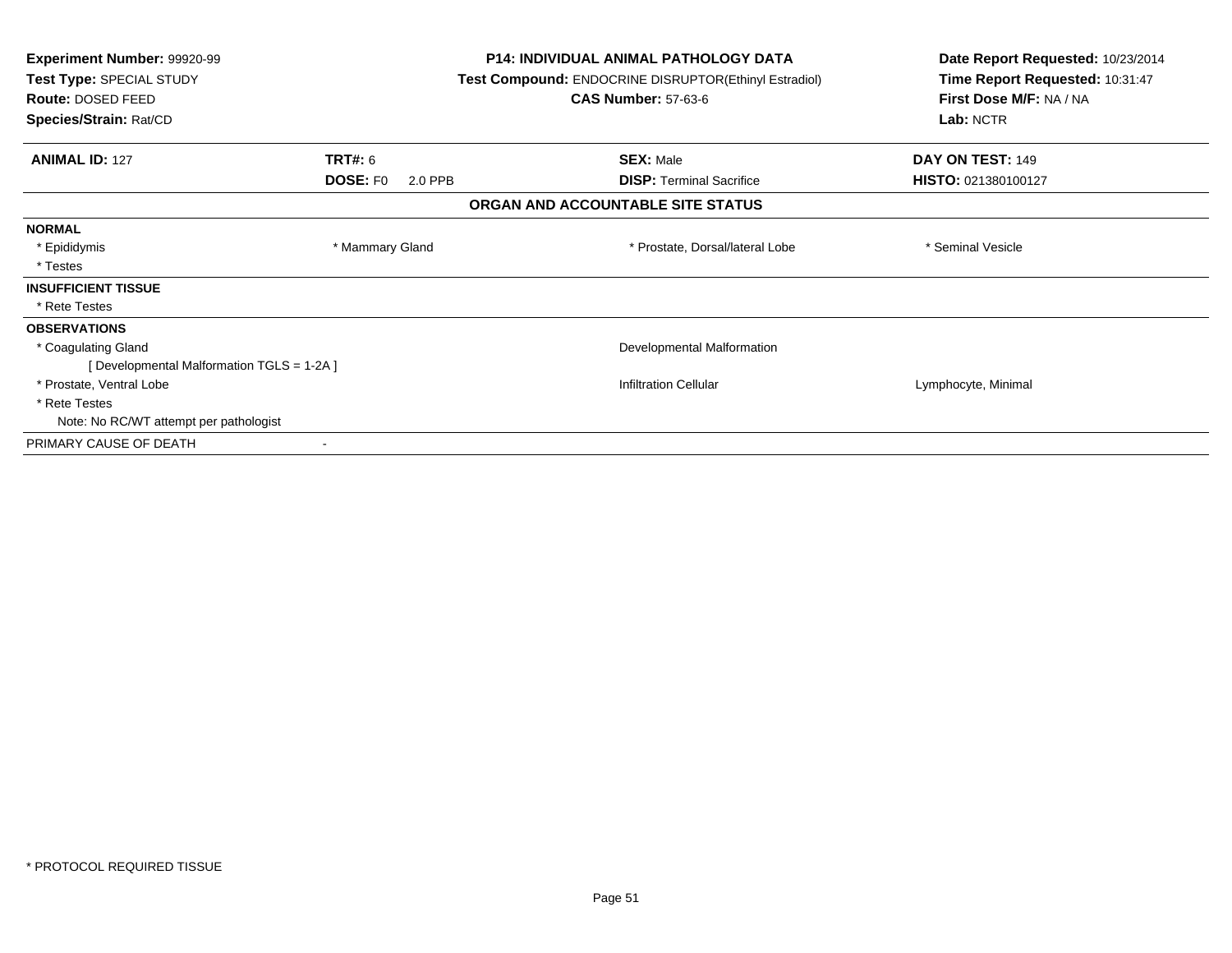| Experiment Number: 99920-99<br><b>Test Type: SPECIAL STUDY</b><br>Route: DOSED FEED<br>Species/Strain: Rat/CD |                            | <b>P14: INDIVIDUAL ANIMAL PATHOLOGY DATA</b><br>Test Compound: ENDOCRINE DISRUPTOR(Ethinyl Estradiol)<br><b>CAS Number: 57-63-6</b> | Date Report Requested: 10/23/2014<br>Time Report Requested: 10:31:47<br>First Dose M/F: NA / NA<br>Lab: NCTR |
|---------------------------------------------------------------------------------------------------------------|----------------------------|-------------------------------------------------------------------------------------------------------------------------------------|--------------------------------------------------------------------------------------------------------------|
| <b>ANIMAL ID: 128</b>                                                                                         | <b>TRT#:</b> 6             | <b>SEX: Male</b>                                                                                                                    | DAY ON TEST: 149                                                                                             |
|                                                                                                               | <b>DOSE: FO</b><br>2.0 PPB | <b>DISP:</b> Terminal Sacrifice                                                                                                     | HISTO: 021380100128                                                                                          |
|                                                                                                               |                            | ORGAN AND ACCOUNTABLE SITE STATUS                                                                                                   |                                                                                                              |
| <b>NORMAL</b>                                                                                                 |                            |                                                                                                                                     |                                                                                                              |
| * Coagulating Gland                                                                                           | * Epididymis               | * Rete Testes                                                                                                                       | * Seminal Vesicle                                                                                            |
| * Testes                                                                                                      |                            |                                                                                                                                     |                                                                                                              |
| <b>OBSERVATIONS</b>                                                                                           |                            |                                                                                                                                     |                                                                                                              |
| * Mammary Gland                                                                                               | Alveolus                   | Hyperplasia                                                                                                                         | Mild                                                                                                         |
| * Prostate, Dorsal/Lateral Lobe                                                                               |                            | <b>Infiltration Cellular</b>                                                                                                        | Lymphocyte, Mild                                                                                             |
| * Prostate, Ventral Lobe                                                                                      |                            | <b>Infiltration Cellular</b>                                                                                                        | Lymphocyte, Mild                                                                                             |
| PRIMARY CAUSE OF DEATH                                                                                        |                            |                                                                                                                                     |                                                                                                              |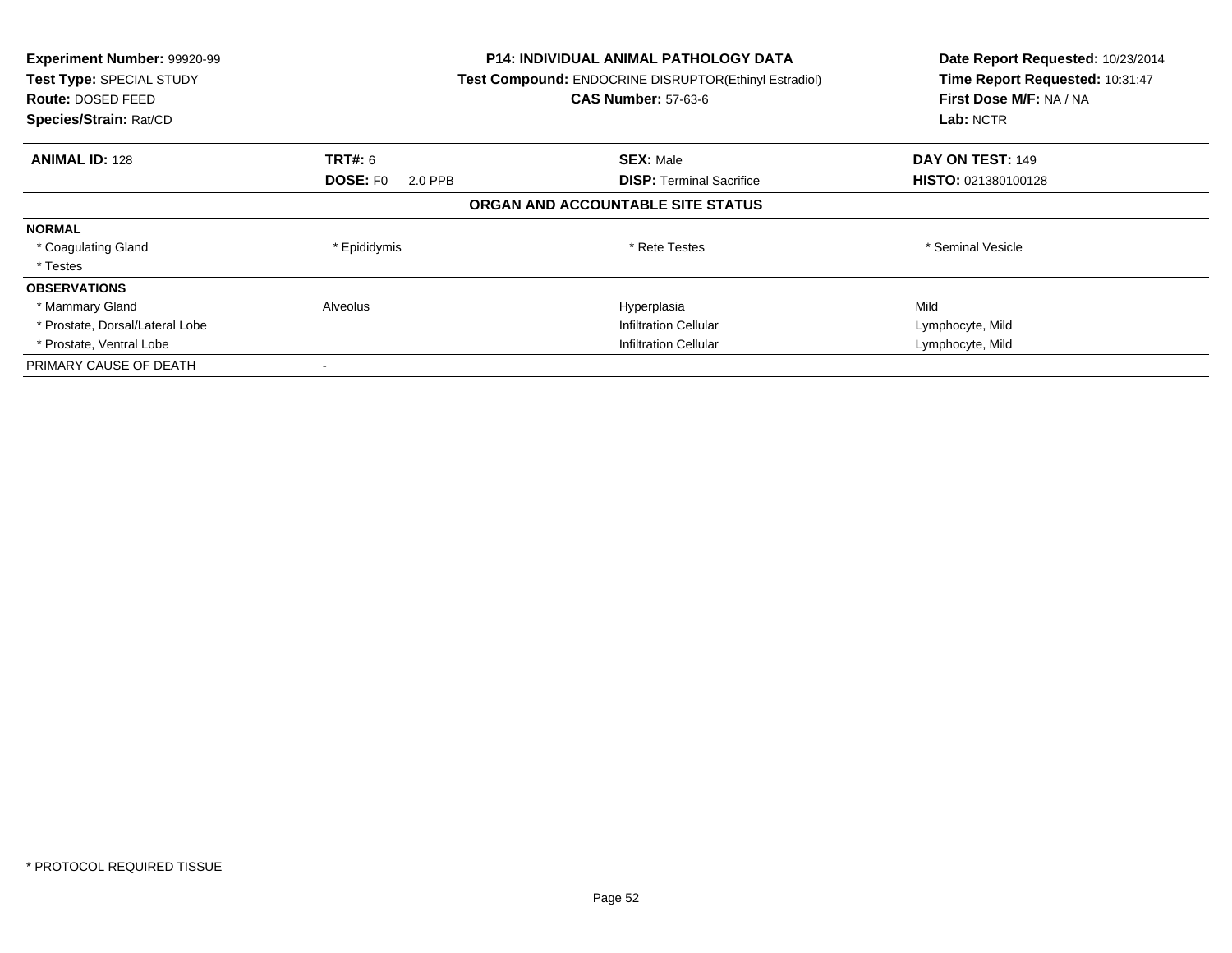| Experiment Number: 99920-99<br>Test Type: SPECIAL STUDY<br><b>Route: DOSED FEED</b> |                           | P14: INDIVIDUAL ANIMAL PATHOLOGY DATA<br>Test Compound: ENDOCRINE DISRUPTOR(Ethinyl Estradiol)<br><b>CAS Number: 57-63-6</b> | Date Report Requested: 10/23/2014<br>Time Report Requested: 10:31:47<br>First Dose M/F: NA / NA |
|-------------------------------------------------------------------------------------|---------------------------|------------------------------------------------------------------------------------------------------------------------------|-------------------------------------------------------------------------------------------------|
| Species/Strain: Rat/CD                                                              |                           |                                                                                                                              | Lab: NCTR                                                                                       |
| <b>ANIMAL ID: 129</b>                                                               | <b>TRT#: 7</b>            | <b>SEX: Male</b>                                                                                                             | DAY ON TEST: 149                                                                                |
|                                                                                     | <b>DOSE: FO</b><br>10 PPB | <b>DISP:</b> Terminal Sacrifice                                                                                              | <b>HISTO: 021380100129</b>                                                                      |
|                                                                                     |                           | ORGAN AND ACCOUNTABLE SITE STATUS                                                                                            |                                                                                                 |
| <b>NORMAL</b>                                                                       |                           |                                                                                                                              |                                                                                                 |
| * Coagulating Gland                                                                 | * Epididymis              | * Mammary Gland                                                                                                              | * Prostate, Ventral Lobe                                                                        |
| * Rete Testes                                                                       | * Seminal Vesicle         | * Testes                                                                                                                     |                                                                                                 |
| <b>OBSERVATIONS</b>                                                                 |                           |                                                                                                                              |                                                                                                 |
| * Prostate, Dorsal/Lateral Lobe                                                     |                           | Inflammation                                                                                                                 | Suppurative, Minimal                                                                            |
| PRIMARY CAUSE OF DEATH                                                              |                           |                                                                                                                              |                                                                                                 |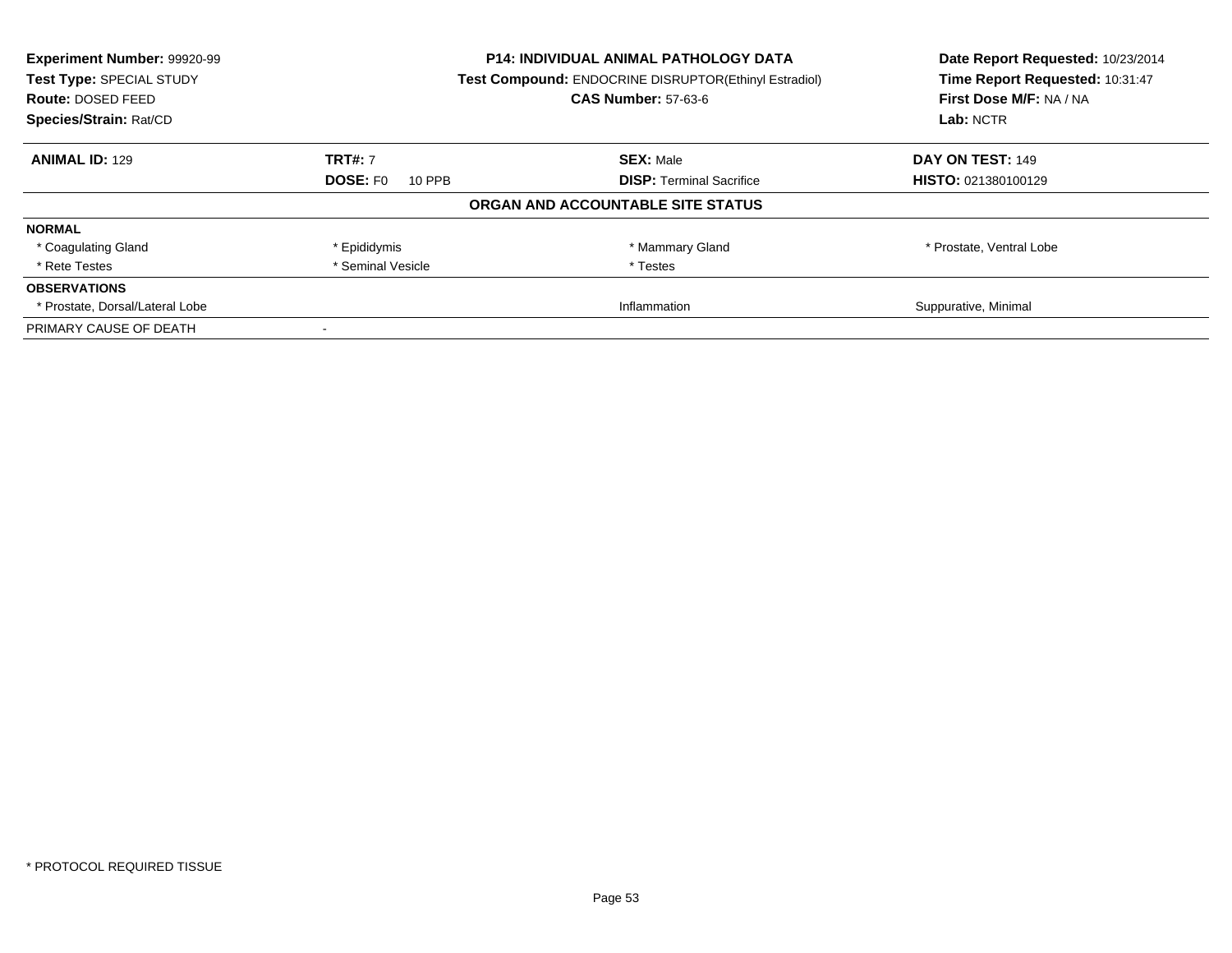| <b>Experiment Number: 99920-99</b><br>Test Type: SPECIAL STUDY<br><b>Route: DOSED FEED</b> |                           | <b>P14: INDIVIDUAL ANIMAL PATHOLOGY DATA</b><br><b>Test Compound: ENDOCRINE DISRUPTOR(Ethinyl Estradiol)</b><br><b>CAS Number: 57-63-6</b> | Date Report Requested: 10/23/2014<br>Time Report Requested: 10:31:47<br>First Dose M/F: NA / NA |
|--------------------------------------------------------------------------------------------|---------------------------|--------------------------------------------------------------------------------------------------------------------------------------------|-------------------------------------------------------------------------------------------------|
| Species/Strain: Rat/CD                                                                     |                           |                                                                                                                                            | Lab: NCTR                                                                                       |
| <b>ANIMAL ID: 130</b>                                                                      | <b>TRT#: 7</b>            | <b>SEX: Male</b>                                                                                                                           | DAY ON TEST: 149                                                                                |
|                                                                                            | <b>DOSE: FO</b><br>10 PPB | <b>DISP:</b> Terminal Sacrifice                                                                                                            | <b>HISTO: 021380100130</b>                                                                      |
|                                                                                            |                           | ORGAN AND ACCOUNTABLE SITE STATUS                                                                                                          |                                                                                                 |
| <b>NORMAL</b>                                                                              |                           |                                                                                                                                            |                                                                                                 |
| * Coagulating Gland                                                                        | * Epididymis              | * Mammary Gland                                                                                                                            | * Rete Testes                                                                                   |
| * Seminal Vesicle                                                                          | * Testes                  |                                                                                                                                            |                                                                                                 |
| <b>OBSERVATIONS</b>                                                                        |                           |                                                                                                                                            |                                                                                                 |
| <b>Preputial Gland</b>                                                                     | Duct                      | <b>Dilatation</b>                                                                                                                          | Minimal                                                                                         |
|                                                                                            |                           | <b>Infiltration Cellular</b>                                                                                                               | Lymphocyte, Minimal                                                                             |
| [ Dilatation TGLS = $1-2A$ ]                                                               |                           |                                                                                                                                            |                                                                                                 |
| [Infiltration Cellular TGLS = 1-2A]                                                        |                           |                                                                                                                                            |                                                                                                 |
| * Prostate, Dorsal/Lateral Lobe                                                            |                           | <b>Infiltration Cellular</b>                                                                                                               | Lymphocyte, Minimal                                                                             |
| * Prostate, Ventral Lobe                                                                   |                           | <b>Infiltration Cellular</b>                                                                                                               | Lymphocyte, Mild                                                                                |
| PRIMARY CAUSE OF DEATH                                                                     |                           |                                                                                                                                            |                                                                                                 |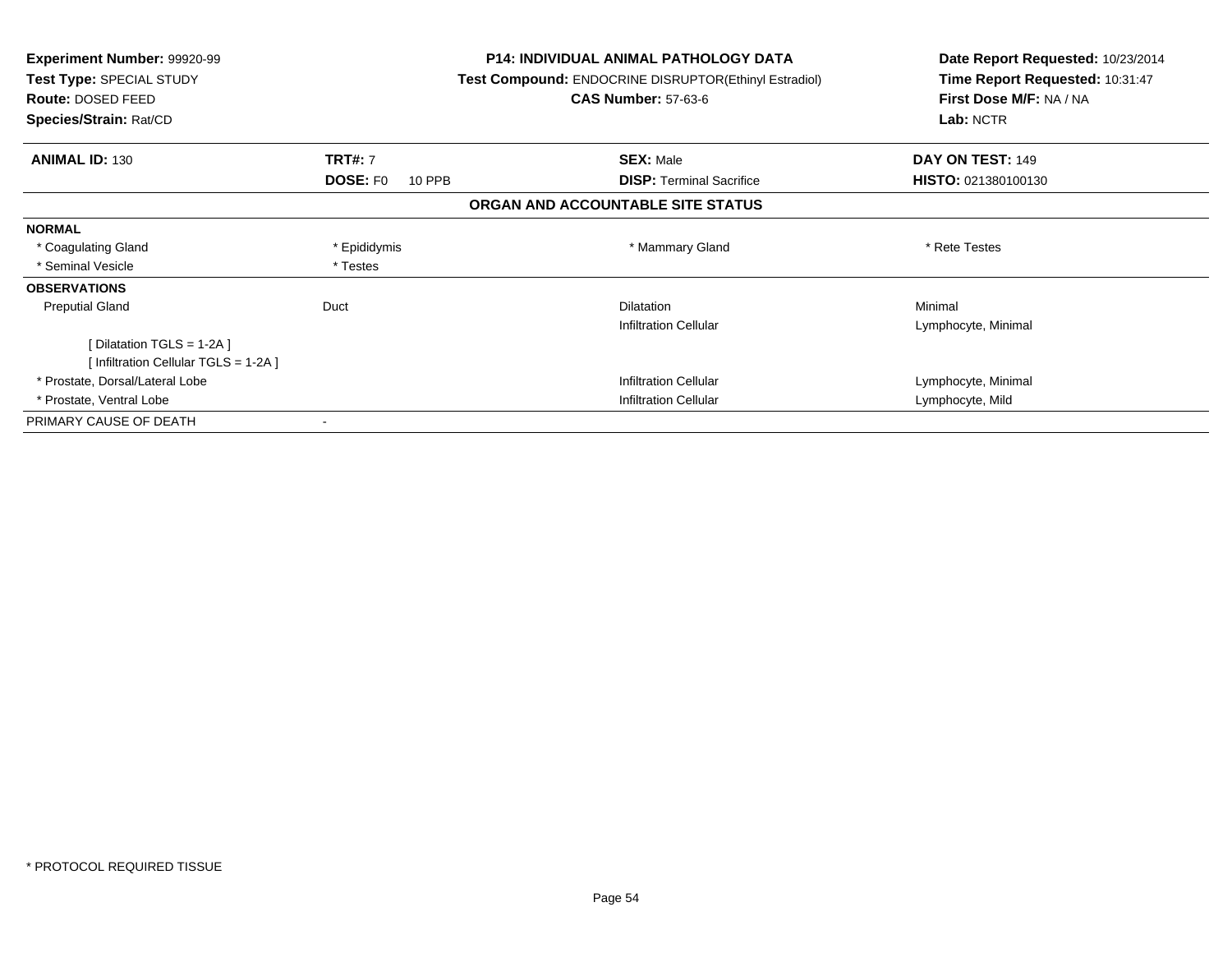| Experiment Number: 99920-99 | <b>P14: INDIVIDUAL ANIMAL PATHOLOGY DATA</b><br><b>Test Compound: ENDOCRINE DISRUPTOR(Ethinyl Estradiol)</b> |                                   | Date Report Requested: 10/23/2014 |
|-----------------------------|--------------------------------------------------------------------------------------------------------------|-----------------------------------|-----------------------------------|
| Test Type: SPECIAL STUDY    |                                                                                                              |                                   | Time Report Requested: 10:31:47   |
| Route: DOSED FEED           |                                                                                                              | <b>CAS Number: 57-63-6</b>        | First Dose M/F: NA / NA           |
| Species/Strain: Rat/CD      |                                                                                                              |                                   | Lab: NCTR                         |
| <b>ANIMAL ID: 131</b>       | <b>TRT#: 7</b>                                                                                               | <b>SEX: Male</b>                  | DAY ON TEST: 149                  |
|                             | <b>DOSE: FO</b><br>10 PPB                                                                                    | <b>DISP: Terminal Sacrifice</b>   | HISTO: 021380100131               |
|                             |                                                                                                              | ORGAN AND ACCOUNTABLE SITE STATUS |                                   |
| <b>NORMAL</b>               |                                                                                                              |                                   |                                   |
| * Coagulating Gland         | * Epididymis                                                                                                 | * Mammary Gland                   | * Prostate, Dorsal/lateral Lobe   |
| * Prostate, Ventral Lobe    | * Rete Testes                                                                                                | * Seminal Vesicle                 |                                   |
| <b>OBSERVATIONS</b>         |                                                                                                              |                                   |                                   |
| * Testes                    | Seminif Tub                                                                                                  | Degeneration                      | Mild                              |
| PRIMARY CAUSE OF DEATH      |                                                                                                              |                                   |                                   |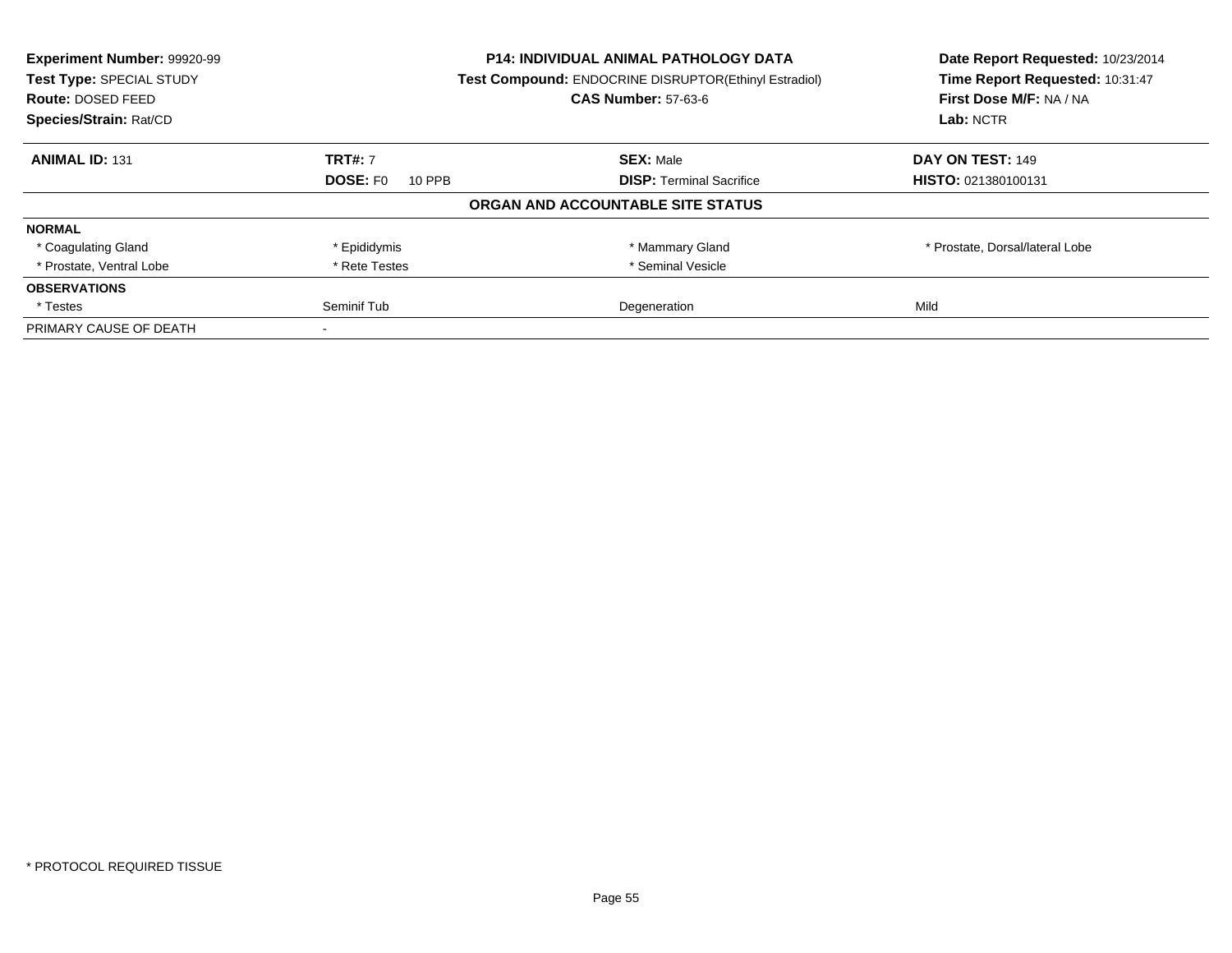| Experiment Number: 99920-99<br>Test Type: SPECIAL STUDY<br><b>Route: DOSED FEED</b><br>Species/Strain: Rat/CD |                           | <b>P14: INDIVIDUAL ANIMAL PATHOLOGY DATA</b><br>Test Compound: ENDOCRINE DISRUPTOR(Ethinyl Estradiol)<br><b>CAS Number: 57-63-6</b> | Date Report Requested: 10/23/2014<br>Time Report Requested: 10:31:47<br>First Dose M/F: NA / NA<br>Lab: NCTR |
|---------------------------------------------------------------------------------------------------------------|---------------------------|-------------------------------------------------------------------------------------------------------------------------------------|--------------------------------------------------------------------------------------------------------------|
| <b>ANIMAL ID: 132</b>                                                                                         | <b>TRT#: 7</b>            | <b>SEX: Male</b>                                                                                                                    | DAY ON TEST: 149                                                                                             |
|                                                                                                               | <b>DOSE: FO</b><br>10 PPB | <b>DISP:</b> Terminal Sacrifice                                                                                                     | <b>HISTO: 021380100132</b>                                                                                   |
|                                                                                                               |                           | ORGAN AND ACCOUNTABLE SITE STATUS                                                                                                   |                                                                                                              |
| <b>NORMAL</b>                                                                                                 |                           |                                                                                                                                     |                                                                                                              |
| * Coagulating Gland                                                                                           | * Epididymis              | * Prostate, Dorsal/lateral Lobe                                                                                                     | * Rete Testes                                                                                                |
| * Seminal Vesicle                                                                                             |                           |                                                                                                                                     |                                                                                                              |
| <b>OBSERVATIONS</b>                                                                                           |                           |                                                                                                                                     |                                                                                                              |
| * Mammary Gland                                                                                               | Alveolus                  | Hyperplasia                                                                                                                         | Mild                                                                                                         |
| * Prostate, Ventral Lobe                                                                                      |                           | <b>Infiltration Cellular</b>                                                                                                        | Lymphocyte, Minimal                                                                                          |
| * Testes                                                                                                      | Seminif Tub               | Degeneration                                                                                                                        | Minimal                                                                                                      |
| PRIMARY CAUSE OF DEATH                                                                                        |                           |                                                                                                                                     |                                                                                                              |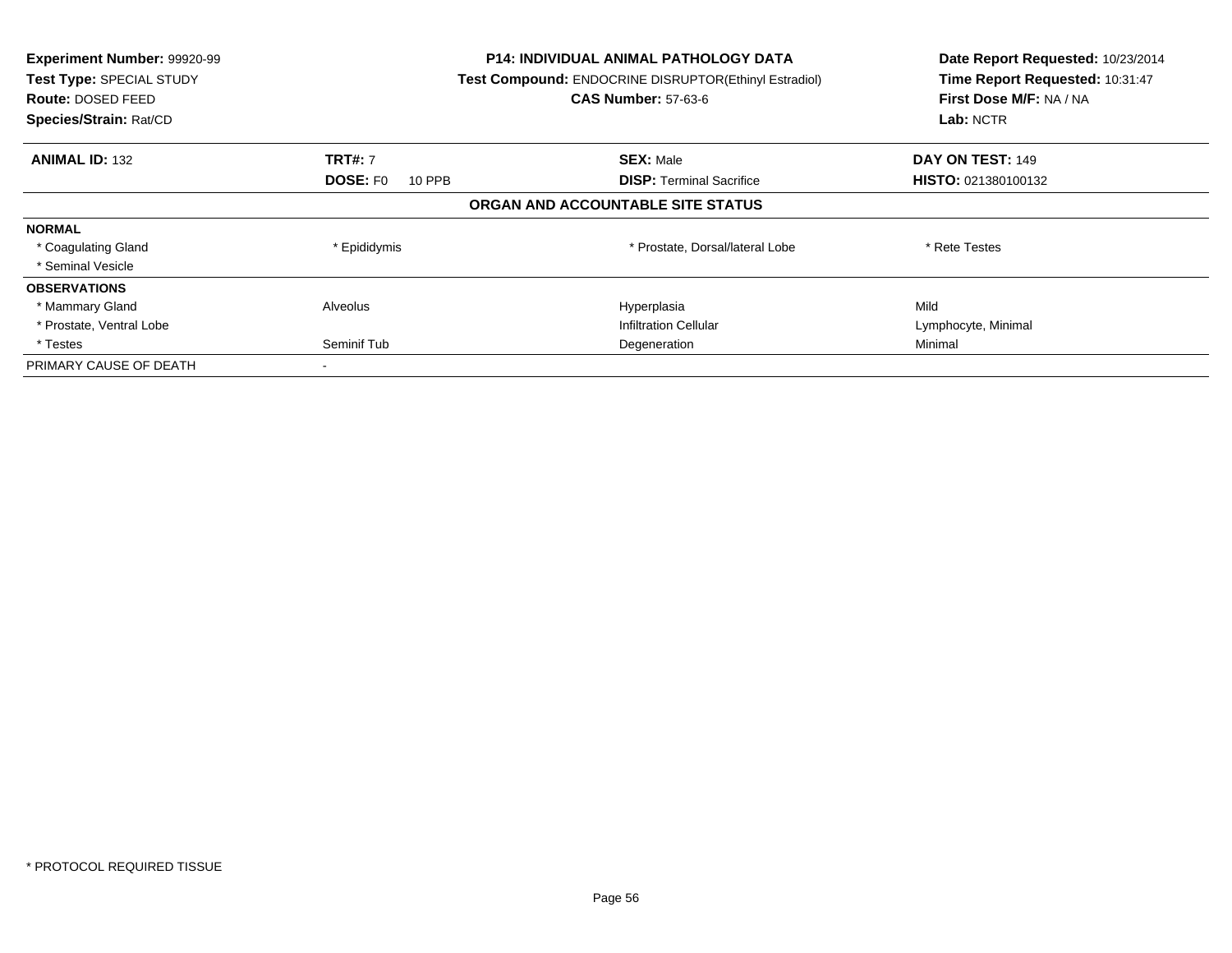| Experiment Number: 99920-99<br>Test Type: SPECIAL STUDY<br><b>Route: DOSED FEED</b><br>Species/Strain: Rat/CD |                           | <b>P14: INDIVIDUAL ANIMAL PATHOLOGY DATA</b><br>Test Compound: ENDOCRINE DISRUPTOR(Ethinyl Estradiol)<br><b>CAS Number: 57-63-6</b> | Date Report Requested: 10/23/2014<br>Time Report Requested: 10:31:47<br>First Dose M/F: NA / NA<br>Lab: NCTR |
|---------------------------------------------------------------------------------------------------------------|---------------------------|-------------------------------------------------------------------------------------------------------------------------------------|--------------------------------------------------------------------------------------------------------------|
| <b>ANIMAL ID: 133</b>                                                                                         | <b>TRT#: 7</b>            | <b>SEX: Male</b>                                                                                                                    | DAY ON TEST: 149                                                                                             |
|                                                                                                               | <b>DOSE: FO</b><br>10 PPB | <b>DISP: Terminal Sacrifice</b>                                                                                                     | <b>HISTO: 021380100133</b>                                                                                   |
|                                                                                                               |                           | ORGAN AND ACCOUNTABLE SITE STATUS                                                                                                   |                                                                                                              |
| <b>NORMAL</b>                                                                                                 |                           |                                                                                                                                     |                                                                                                              |
| * Coagulating Gland                                                                                           | * Epididymis              | * Rete Testes                                                                                                                       | * Seminal Vesicle                                                                                            |
| * Testes                                                                                                      |                           |                                                                                                                                     |                                                                                                              |
| <b>OBSERVATIONS</b>                                                                                           |                           |                                                                                                                                     |                                                                                                              |
| * Mammary Gland                                                                                               | Alveolus                  | Hyperplasia                                                                                                                         | Moderate                                                                                                     |
| * Prostate, Dorsal/Lateral Lobe                                                                               |                           | Inflammation                                                                                                                        | Suppurative, Mild                                                                                            |
| * Prostate, Ventral Lobe                                                                                      |                           | <b>Infiltration Cellular</b>                                                                                                        | Lymphocyte, Minimal                                                                                          |
| PRIMARY CAUSE OF DEATH                                                                                        |                           |                                                                                                                                     |                                                                                                              |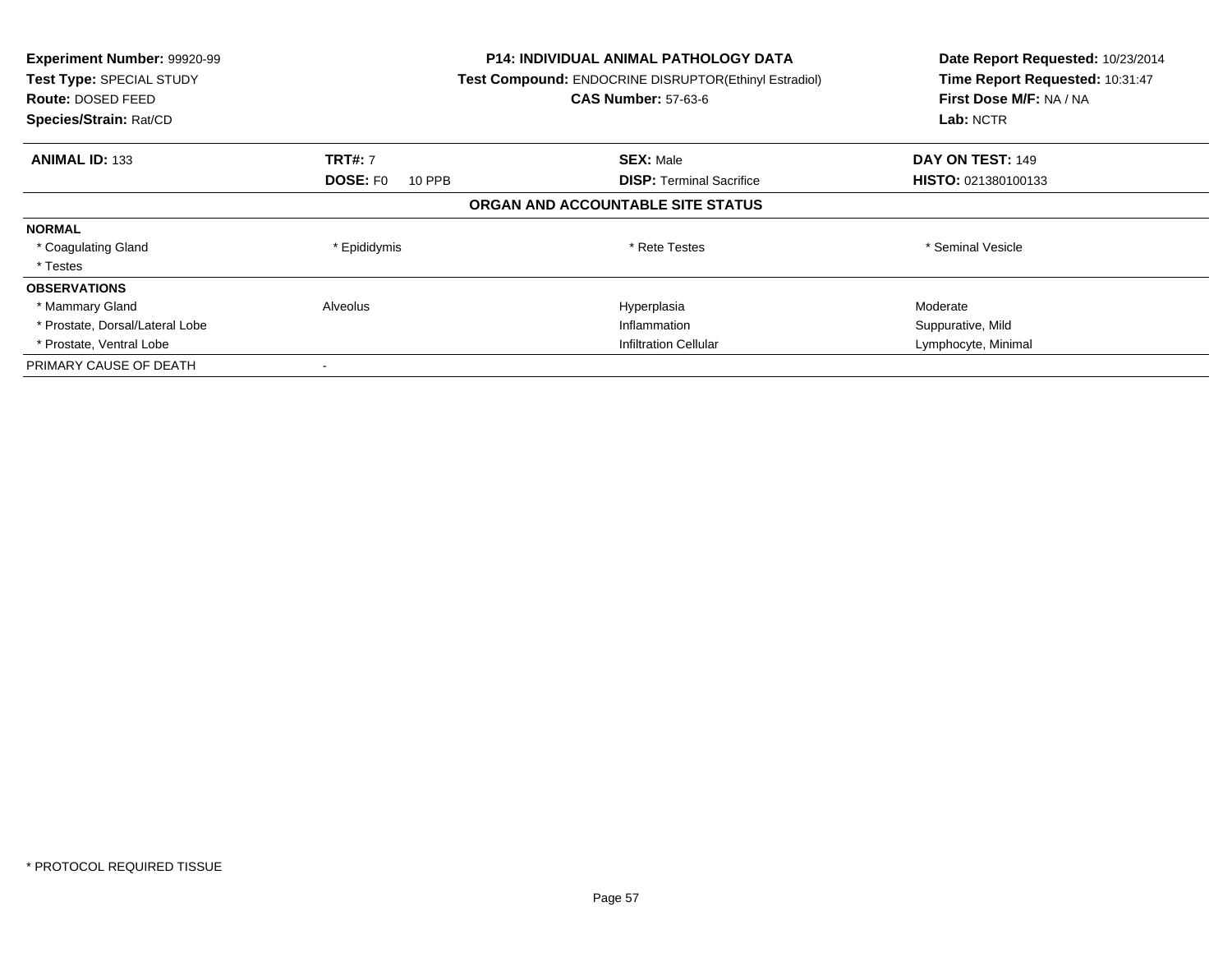| Experiment Number: 99920-99<br>Test Type: SPECIAL STUDY<br>Route: DOSED FEED |                                  | <b>P14: INDIVIDUAL ANIMAL PATHOLOGY DATA</b><br>Test Compound: ENDOCRINE DISRUPTOR(Ethinyl Estradiol)<br><b>CAS Number: 57-63-6</b> | Date Report Requested: 10/23/2014<br>Time Report Requested: 10:31:47<br>First Dose M/F: NA / NA |  |
|------------------------------------------------------------------------------|----------------------------------|-------------------------------------------------------------------------------------------------------------------------------------|-------------------------------------------------------------------------------------------------|--|
| Species/Strain: Rat/CD                                                       |                                  |                                                                                                                                     | Lab: NCTR                                                                                       |  |
| <b>ANIMAL ID: 134</b>                                                        | <b>TRT#: 8</b>                   | <b>SEX: Male</b>                                                                                                                    | DAY ON TEST: 149                                                                                |  |
|                                                                              | <b>DOSE: FO</b><br><b>50 PPB</b> | <b>DISP: Terminal Sacrifice</b>                                                                                                     | HISTO: 021380100134                                                                             |  |
|                                                                              |                                  | ORGAN AND ACCOUNTABLE SITE STATUS                                                                                                   |                                                                                                 |  |
| <b>NORMAL</b>                                                                |                                  |                                                                                                                                     |                                                                                                 |  |
| * Adrenal Cortex                                                             | * Adrenal Medulla                | * Bone                                                                                                                              | * Bone Marrow                                                                                   |  |
| * Epididymis                                                                 | * Pituitary Gland                | * Rete Testes                                                                                                                       | * Testes                                                                                        |  |
| * Thymus                                                                     | * Thyroid Gland                  |                                                                                                                                     |                                                                                                 |  |
| <b>OBSERVATIONS</b>                                                          |                                  |                                                                                                                                     |                                                                                                 |  |
| * Coagulating Gland                                                          |                                  | Developmental Malformation                                                                                                          |                                                                                                 |  |
| [Developmental Malformation TGLS = 2-2A]                                     |                                  |                                                                                                                                     |                                                                                                 |  |
| * Kidney                                                                     |                                  | <b>Infiltration Cellular</b>                                                                                                        | Lymphocyte, Minimal                                                                             |  |
| * Liver                                                                      |                                  | <b>Infiltration Cellular</b>                                                                                                        | Lymphocyte, Minimal                                                                             |  |
| * Mammary Gland                                                              | Alveolus                         | Hyperplasia                                                                                                                         | Mild                                                                                            |  |
| * Prostate, Dorsal/Lateral Lobe                                              |                                  | Inflammation                                                                                                                        | Suppurative, Mild                                                                               |  |
| * Prostate, Ventral Lobe                                                     |                                  | <b>Infiltration Cellular</b>                                                                                                        | Lymphocyte, Mild                                                                                |  |
| * Seminal Vesicle                                                            |                                  | <b>Depletion Secretory</b>                                                                                                          | Marked                                                                                          |  |
| [Depletion Secretory TGLS = 1-2A]                                            |                                  |                                                                                                                                     |                                                                                                 |  |
| * Spleen                                                                     |                                  | Pigmentation                                                                                                                        | Minimal                                                                                         |  |
| PRIMARY CAUSE OF DEATH                                                       |                                  |                                                                                                                                     |                                                                                                 |  |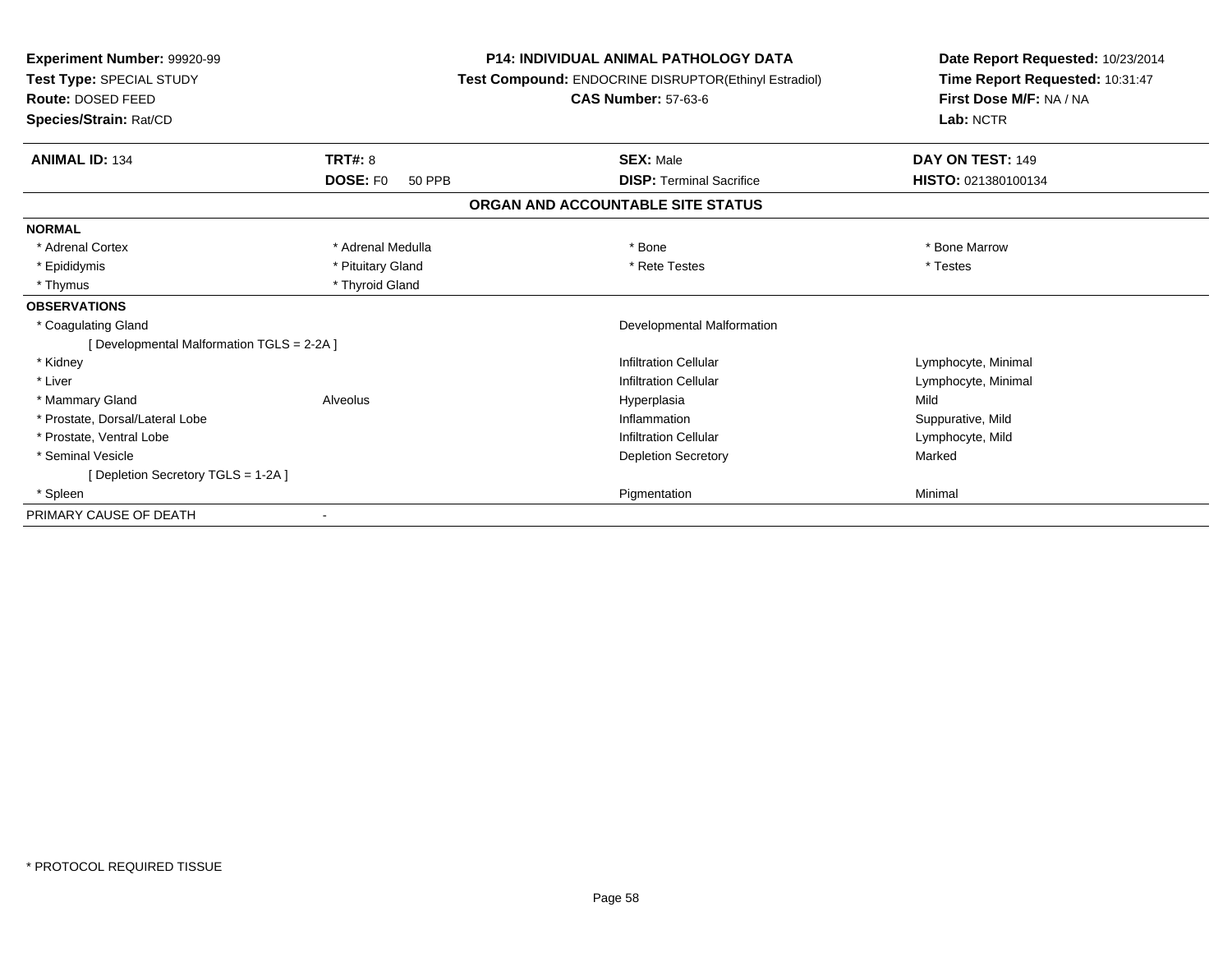| Experiment Number: 99920-99<br>Test Type: SPECIAL STUDY<br>Route: DOSED FEED<br>Species/Strain: Rat/CD |                           | <b>P14: INDIVIDUAL ANIMAL PATHOLOGY DATA</b><br>Test Compound: ENDOCRINE DISRUPTOR(Ethinyl Estradiol)<br><b>CAS Number: 57-63-6</b> | Date Report Requested: 10/23/2014<br>Time Report Requested: 10:31:47<br>First Dose M/F: NA / NA<br>Lab: NCTR |  |
|--------------------------------------------------------------------------------------------------------|---------------------------|-------------------------------------------------------------------------------------------------------------------------------------|--------------------------------------------------------------------------------------------------------------|--|
| <b>ANIMAL ID: 135</b>                                                                                  | TRT#: 8                   | <b>SEX: Male</b>                                                                                                                    | DAY ON TEST: 149                                                                                             |  |
|                                                                                                        | <b>DOSE: FO</b><br>50 PPB | <b>DISP: Terminal Sacrifice</b>                                                                                                     | HISTO: 021380100135                                                                                          |  |
|                                                                                                        |                           | ORGAN AND ACCOUNTABLE SITE STATUS                                                                                                   |                                                                                                              |  |
| <b>NORMAL</b>                                                                                          |                           |                                                                                                                                     |                                                                                                              |  |
| * Adrenal Cortex                                                                                       | * Adrenal Medulla         | * Bone                                                                                                                              | * Bone Marrow                                                                                                |  |
| * Epididymis                                                                                           | * Liver                   | * Mammary Gland                                                                                                                     | * Pituitary Gland                                                                                            |  |
| * Rete Testes                                                                                          | * Seminal Vesicle         | * Testes                                                                                                                            | * Thymus                                                                                                     |  |
| * Thyroid Gland                                                                                        |                           |                                                                                                                                     |                                                                                                              |  |
| <b>MISSING</b>                                                                                         |                           |                                                                                                                                     |                                                                                                              |  |
| * Coagulating Gland                                                                                    |                           |                                                                                                                                     |                                                                                                              |  |
| <b>OBSERVATIONS</b>                                                                                    |                           |                                                                                                                                     |                                                                                                              |  |
| * Coagulat GI                                                                                          |                           |                                                                                                                                     |                                                                                                              |  |
| Note: No RC/WT attempt per pathologist                                                                 |                           |                                                                                                                                     |                                                                                                              |  |
| * Kidney                                                                                               | <b>Renal Tubule</b>       | Dilatation                                                                                                                          | Minimal                                                                                                      |  |
|                                                                                                        |                           | <b>Infiltration Cellular</b>                                                                                                        | Lymphocyte, Minimal                                                                                          |  |
| * Prostate, Dorsal/Lateral Lobe                                                                        |                           | Inflammation                                                                                                                        | Suppurative, Minimal                                                                                         |  |
| * Prostate, Ventral Lobe                                                                               |                           | <b>Infiltration Cellular</b>                                                                                                        | Lymphocyte, Moderate                                                                                         |  |
| * Spleen                                                                                               |                           | Pigmentation                                                                                                                        | Minimal                                                                                                      |  |
| PRIMARY CAUSE OF DEATH                                                                                 |                           |                                                                                                                                     |                                                                                                              |  |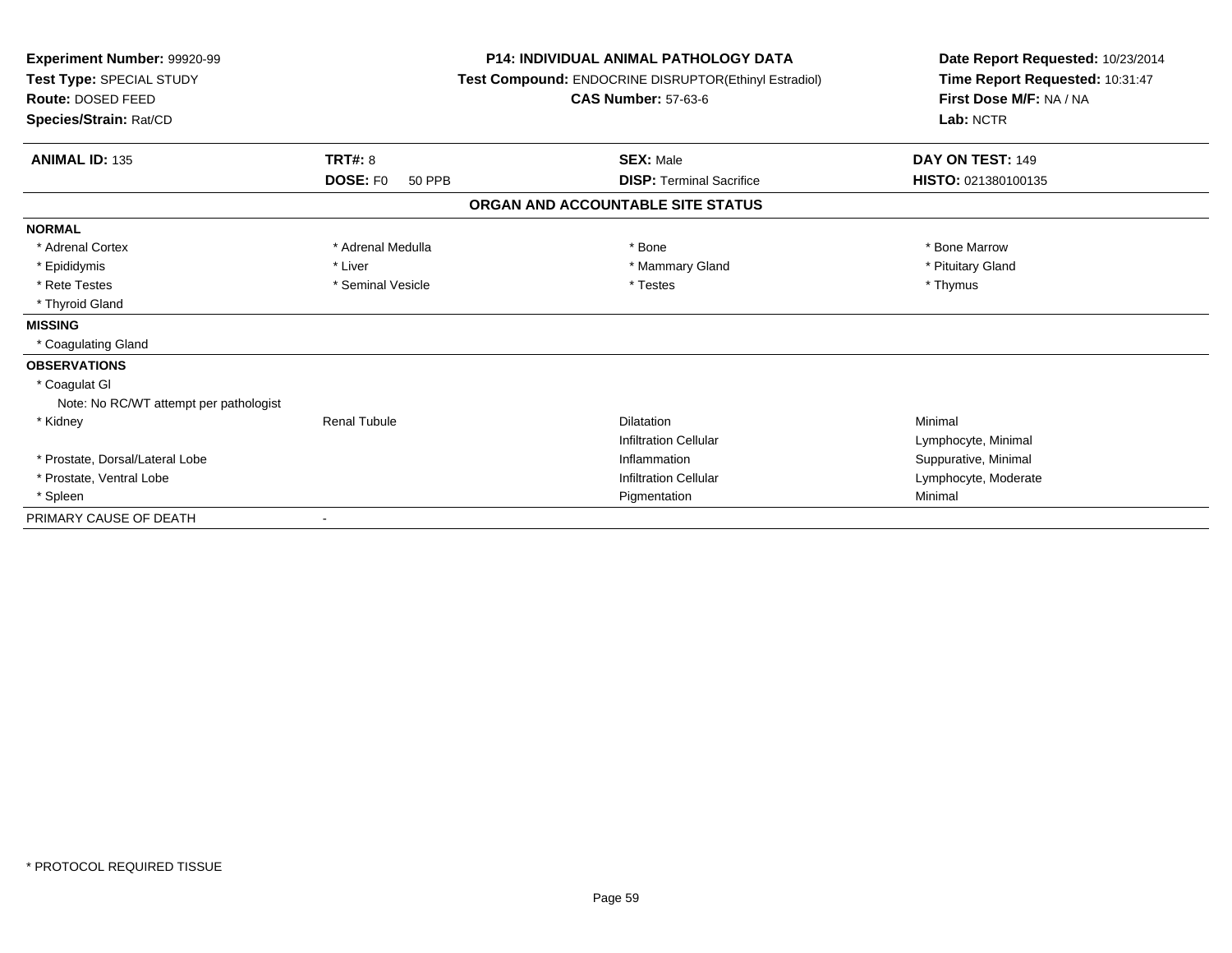| <b>Experiment Number: 99920-99</b><br>Test Type: SPECIAL STUDY<br>Route: DOSED FEED<br>Species/Strain: Rat/CD |                                  | <b>P14: INDIVIDUAL ANIMAL PATHOLOGY DATA</b><br>Test Compound: ENDOCRINE DISRUPTOR(Ethinyl Estradiol)<br><b>CAS Number: 57-63-6</b> | Date Report Requested: 10/23/2014<br>Time Report Requested: 10:31:47<br>First Dose M/F: NA / NA<br>Lab: NCTR |  |
|---------------------------------------------------------------------------------------------------------------|----------------------------------|-------------------------------------------------------------------------------------------------------------------------------------|--------------------------------------------------------------------------------------------------------------|--|
|                                                                                                               |                                  |                                                                                                                                     |                                                                                                              |  |
| <b>ANIMAL ID: 136</b>                                                                                         | <b>TRT#: 8</b>                   | <b>SEX: Male</b>                                                                                                                    | DAY ON TEST: 149                                                                                             |  |
|                                                                                                               | <b>DOSE: FO</b><br><b>50 PPB</b> | <b>DISP:</b> Terminal Sacrifice                                                                                                     | HISTO: 021380100136                                                                                          |  |
|                                                                                                               |                                  | ORGAN AND ACCOUNTABLE SITE STATUS                                                                                                   |                                                                                                              |  |
| <b>NORMAL</b>                                                                                                 |                                  |                                                                                                                                     |                                                                                                              |  |
| * Adrenal Cortex                                                                                              | * Adrenal Medulla                | * Bone                                                                                                                              | * Bone Marrow                                                                                                |  |
| * Coagulating Gland                                                                                           | * Epididymis                     | * Kidney                                                                                                                            | * Mammary Gland                                                                                              |  |
| * Pituitary Gland                                                                                             | * Prostate, Dorsal/lateral Lobe  | * Prostate, Ventral Lobe                                                                                                            | * Rete Testes                                                                                                |  |
| * Seminal Vesicle                                                                                             | * Testes                         | * Thymus                                                                                                                            |                                                                                                              |  |
| <b>OBSERVATIONS</b>                                                                                           |                                  |                                                                                                                                     |                                                                                                              |  |
| * Coagulat GI                                                                                                 |                                  |                                                                                                                                     |                                                                                                              |  |
| Note: TGL 1 - NCL                                                                                             |                                  |                                                                                                                                     |                                                                                                              |  |
| * Liver                                                                                                       |                                  | <b>Infiltration Cellular</b>                                                                                                        | Lymphocyte, Minimal                                                                                          |  |
| * Spleen                                                                                                      |                                  | Pigmentation                                                                                                                        | Minimal                                                                                                      |  |
| * Thyroid Gland                                                                                               |                                  | Cyst                                                                                                                                | Squamous                                                                                                     |  |
| PRIMARY CAUSE OF DEATH                                                                                        |                                  |                                                                                                                                     |                                                                                                              |  |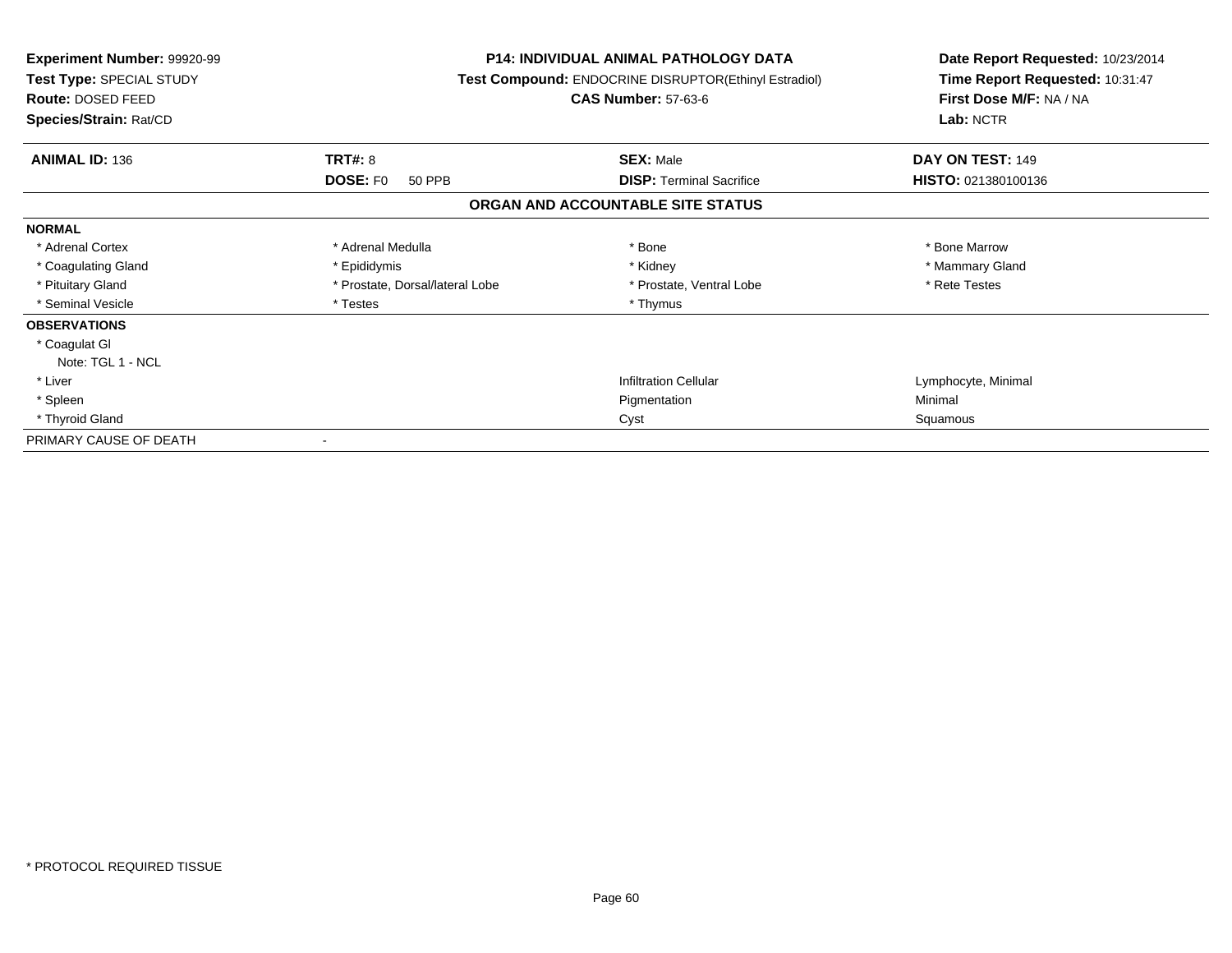| Experiment Number: 99920-99<br>Test Type: SPECIAL STUDY |                                  | <b>P14: INDIVIDUAL ANIMAL PATHOLOGY DATA</b><br>Test Compound: ENDOCRINE DISRUPTOR(Ethinyl Estradiol) | Date Report Requested: 10/23/2014<br>Time Report Requested: 10:31:47 |
|---------------------------------------------------------|----------------------------------|-------------------------------------------------------------------------------------------------------|----------------------------------------------------------------------|
| Route: DOSED FEED                                       |                                  | <b>CAS Number: 57-63-6</b>                                                                            | First Dose M/F: NA / NA                                              |
| Species/Strain: Rat/CD                                  |                                  |                                                                                                       | Lab: NCTR                                                            |
| <b>ANIMAL ID: 137</b>                                   | <b>TRT#: 8</b>                   | <b>SEX: Male</b>                                                                                      | DAY ON TEST: 149                                                     |
|                                                         | <b>DOSE: FO</b><br><b>50 PPB</b> | <b>DISP: Terminal Sacrifice</b>                                                                       | HISTO: 021380100137                                                  |
|                                                         |                                  | ORGAN AND ACCOUNTABLE SITE STATUS                                                                     |                                                                      |
| <b>NORMAL</b>                                           |                                  |                                                                                                       |                                                                      |
| * Adrenal Cortex                                        | * Adrenal Medulla                | * Bone                                                                                                | * Bone Marrow                                                        |
| * Epididymis                                            | * Liver                          | * Pituitary Gland                                                                                     | * Prostate, Dorsal/lateral Lobe                                      |
| * Rete Testes                                           | * Seminal Vesicle                | * Spleen                                                                                              | * Testes                                                             |
| * Thymus                                                |                                  |                                                                                                       |                                                                      |
| <b>OBSERVATIONS</b>                                     |                                  |                                                                                                       |                                                                      |
| * Coagulating Gland                                     |                                  | Developmental Malformation                                                                            |                                                                      |
| [ Developmental Malformation TGLS = 1-2A ]              |                                  |                                                                                                       |                                                                      |
| * Kidney                                                |                                  | <b>Hyaline Droplet</b>                                                                                | Minimal                                                              |
|                                                         |                                  | Infiltration Cellular                                                                                 | Lymphocyte, Mild                                                     |
|                                                         | <b>Renal Tubule</b>              | Regeneration                                                                                          | Minimal                                                              |
| * Mammary Gland                                         | Alveolus                         | Hyperplasia                                                                                           | Mild                                                                 |
| * Prostate, Ventral Lobe                                |                                  | <b>Infiltration Cellular</b>                                                                          | Lymphocyte, Minimal                                                  |
| Note: TGL 2 - NCL                                       |                                  |                                                                                                       |                                                                      |
| * Thyroid Gland                                         |                                  | Cyst                                                                                                  | Squamous, Multiple                                                   |
| PRIMARY CAUSE OF DEATH                                  |                                  |                                                                                                       |                                                                      |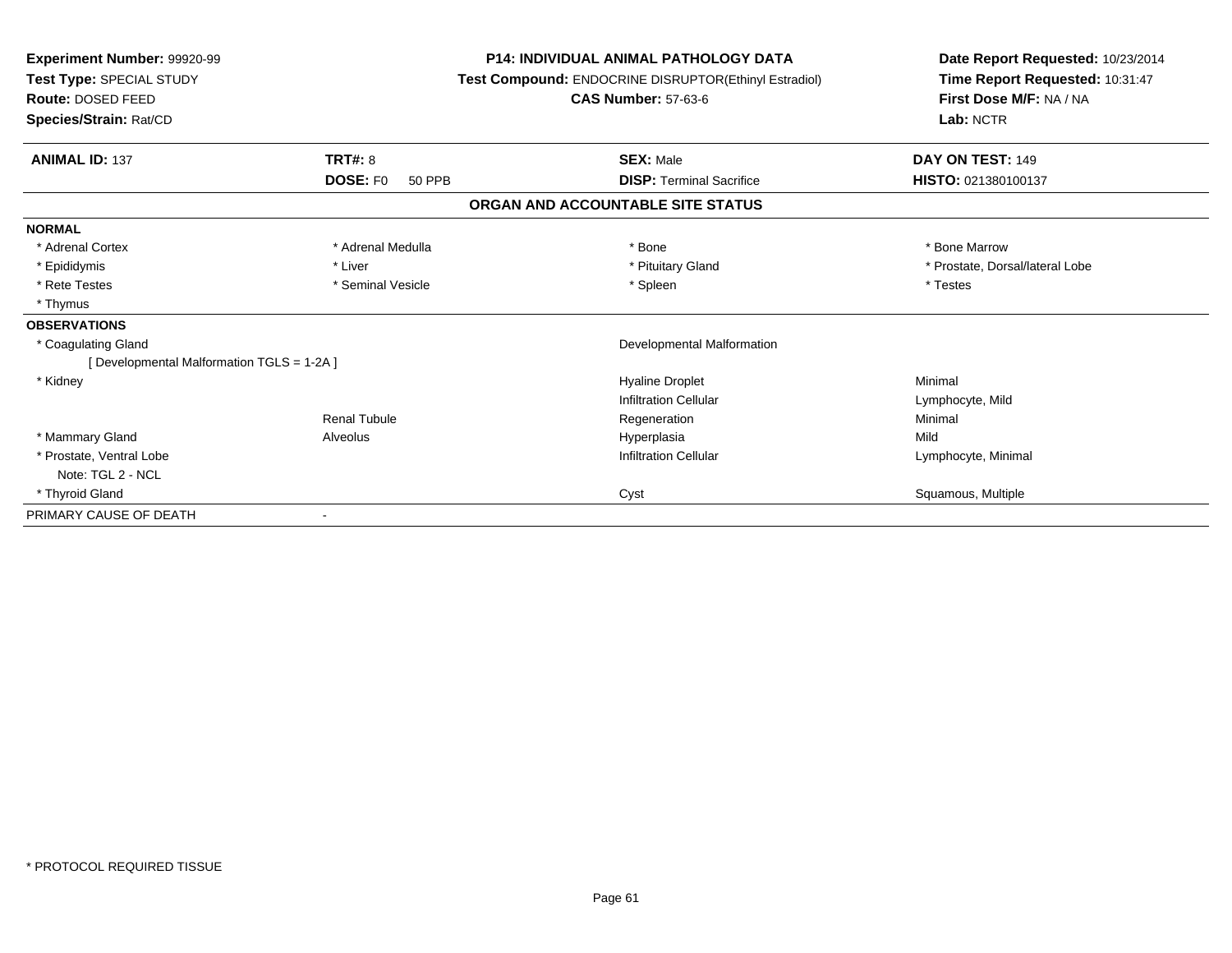| Experiment Number: 99920-99<br>Test Type: SPECIAL STUDY<br>Route: DOSED FEED |                           | <b>P14: INDIVIDUAL ANIMAL PATHOLOGY DATA</b><br>Test Compound: ENDOCRINE DISRUPTOR(Ethinyl Estradiol)<br><b>CAS Number: 57-63-6</b> | Date Report Requested: 10/23/2014<br>Time Report Requested: 10:31:47<br>First Dose M/F: NA / NA<br>Lab: NCTR |  |
|------------------------------------------------------------------------------|---------------------------|-------------------------------------------------------------------------------------------------------------------------------------|--------------------------------------------------------------------------------------------------------------|--|
| Species/Strain: Rat/CD                                                       |                           |                                                                                                                                     |                                                                                                              |  |
| <b>ANIMAL ID: 138</b>                                                        | <b>TRT#: 8</b>            | <b>SEX: Male</b>                                                                                                                    | DAY ON TEST: 149                                                                                             |  |
|                                                                              | DOSE: F0<br><b>50 PPB</b> | <b>DISP: Terminal Sacrifice</b>                                                                                                     | HISTO: 021380100138                                                                                          |  |
|                                                                              |                           | ORGAN AND ACCOUNTABLE SITE STATUS                                                                                                   |                                                                                                              |  |
| <b>NORMAL</b>                                                                |                           |                                                                                                                                     |                                                                                                              |  |
| * Adrenal Cortex                                                             | * Adrenal Medulla         | * Bone                                                                                                                              | * Bone Marrow                                                                                                |  |
| * Coagulating Gland                                                          | * Epididymis              | * Liver                                                                                                                             | * Pituitary Gland                                                                                            |  |
| * Prostate, Dorsal/lateral Lobe                                              | * Rete Testes             | * Seminal Vesicle                                                                                                                   | * Testes                                                                                                     |  |
| * Thymus                                                                     | * Thyroid Gland           |                                                                                                                                     |                                                                                                              |  |
| <b>OBSERVATIONS</b>                                                          |                           |                                                                                                                                     |                                                                                                              |  |
| * Coagulat GI                                                                |                           |                                                                                                                                     |                                                                                                              |  |
| Note: TGL 1 - NCL                                                            |                           |                                                                                                                                     |                                                                                                              |  |
| * Kidney                                                                     | Cortex                    | Cyst                                                                                                                                |                                                                                                              |  |
|                                                                              | <b>Renal Tubule</b>       | <b>Dilatation</b>                                                                                                                   | Minimal                                                                                                      |  |
|                                                                              |                           | <b>Infiltration Cellular</b>                                                                                                        | Lymphocyte, Minimal                                                                                          |  |
|                                                                              | <b>Renal Tubule</b>       | Mineralization                                                                                                                      | Minimal                                                                                                      |  |
|                                                                              | <b>Renal Tubule</b>       | Regeneration                                                                                                                        | Minimal                                                                                                      |  |
| * Mammary Gland                                                              | Alveolus                  | Hyperplasia                                                                                                                         | Mild                                                                                                         |  |
| * Prostate, Ventral Lobe                                                     |                           | <b>Infiltration Cellular</b>                                                                                                        | Lymphocyte, Minimal                                                                                          |  |
| * Spleen                                                                     |                           | Pigmentation                                                                                                                        | Minimal                                                                                                      |  |
| PRIMARY CAUSE OF DEATH                                                       |                           |                                                                                                                                     |                                                                                                              |  |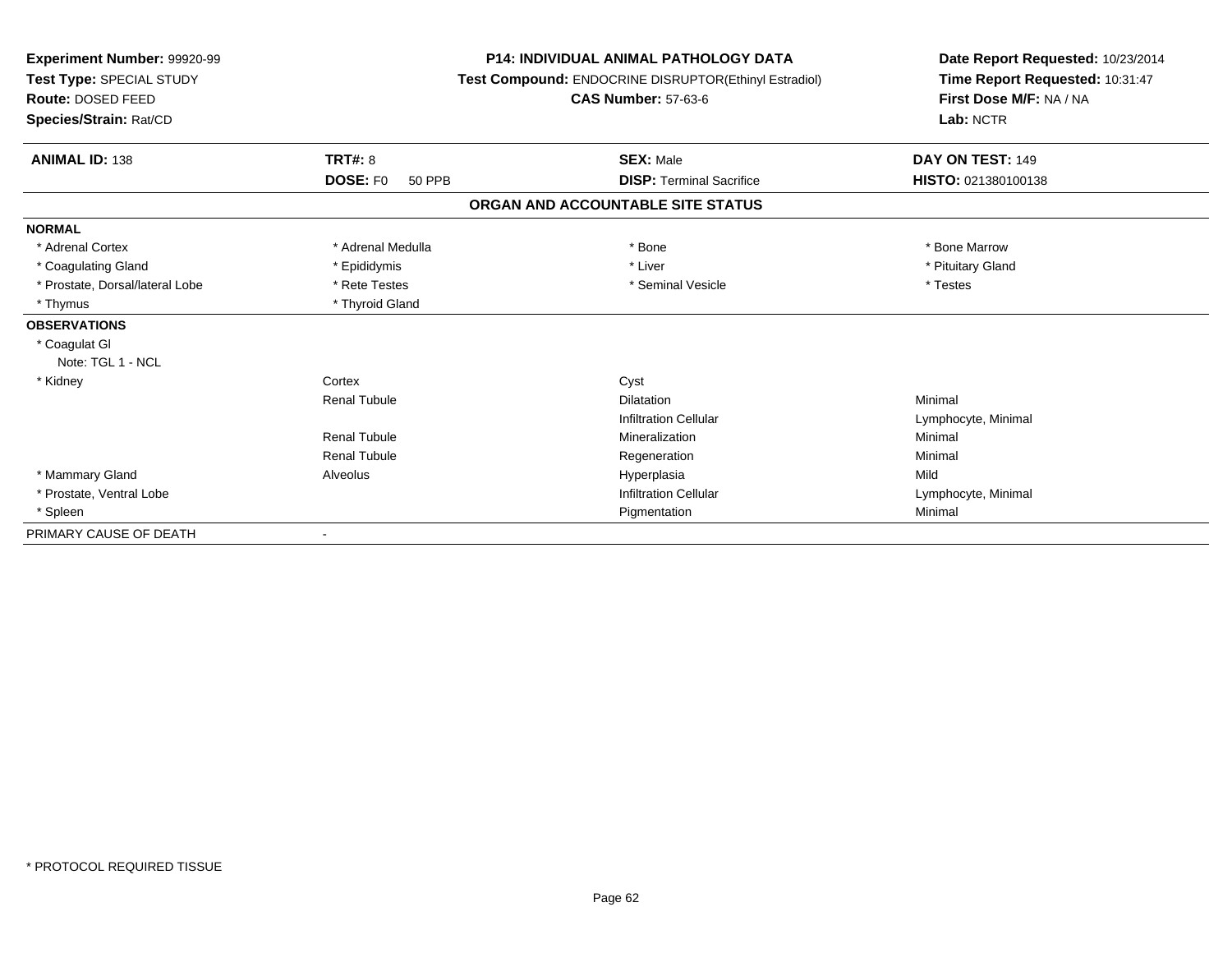| Experiment Number: 99920-99<br>Test Type: SPECIAL STUDY |                     | <b>P14: INDIVIDUAL ANIMAL PATHOLOGY DATA</b><br>Test Compound: ENDOCRINE DISRUPTOR(Ethinyl Estradiol) | Date Report Requested: 10/23/2014<br>Time Report Requested: 10:31:47 |
|---------------------------------------------------------|---------------------|-------------------------------------------------------------------------------------------------------|----------------------------------------------------------------------|
| Route: DOSED FEED                                       |                     | <b>CAS Number: 57-63-6</b>                                                                            | First Dose M/F: NA / NA                                              |
| Species/Strain: Rat/CD                                  |                     |                                                                                                       | Lab: NCTR                                                            |
| <b>ANIMAL ID: 159</b>                                   | TRT#: 5             | <b>SEX: Male</b>                                                                                      | DAY ON TEST: 150                                                     |
|                                                         | DOSE: F0<br>CONTROL | <b>DISP: Terminal Sacrifice</b>                                                                       | HISTO: 021380100159                                                  |
|                                                         |                     | ORGAN AND ACCOUNTABLE SITE STATUS                                                                     |                                                                      |
| <b>NORMAL</b>                                           |                     |                                                                                                       |                                                                      |
| * Adrenal Cortex                                        | * Adrenal Medulla   | * Bone                                                                                                | * Bone Marrow                                                        |
| * Kidney                                                | * Pituitary Gland   | * Prostate, Dorsal/lateral Lobe                                                                       | * Seminal Vesicle                                                    |
| * Spleen                                                | * Thymus            | * Thyroid Gland                                                                                       |                                                                      |
| <b>INSUFFICIENT TISSUE</b>                              |                     |                                                                                                       |                                                                      |
| * Mammary Gland                                         |                     |                                                                                                       |                                                                      |
| <b>OBSERVATIONS</b>                                     |                     |                                                                                                       |                                                                      |
| * Coagulating Gland                                     |                     | Developmental Malformation                                                                            |                                                                      |
| [ Developmental Malformation TGLS = 3-2A ]              |                     |                                                                                                       |                                                                      |
| * Epididymis                                            |                     | Atrophy                                                                                               | Marked                                                               |
|                                                         |                     | Hypospermia                                                                                           | Marked                                                               |
|                                                         |                     | <b>Infiltration Cellular</b>                                                                          | Lymphocyte, Minimal                                                  |
| [Atrophy TGLS = $2-2$ ]                                 |                     |                                                                                                       |                                                                      |
| * Liver                                                 |                     | <b>Infiltration Cellular</b>                                                                          | Lymphocyte, Minimal                                                  |
| * Mammary GI                                            |                     |                                                                                                       |                                                                      |
| Note: No RC/WT attempt per pathologist                  |                     |                                                                                                       |                                                                      |
| * Prostate, Ventral Lobe                                |                     | <b>Infiltration Cellular</b>                                                                          | Lymphocyte, Minimal                                                  |
| * Rete Testes                                           |                     | <b>Dilatation</b>                                                                                     | Moderate                                                             |
| * Testes                                                | Seminif Tub         | Degeneration                                                                                          | Marked                                                               |
| Note: TGL 1 - NST (Right testis frozen at necropsy)     |                     |                                                                                                       |                                                                      |
| PRIMARY CAUSE OF DEATH                                  |                     |                                                                                                       |                                                                      |
|                                                         |                     |                                                                                                       |                                                                      |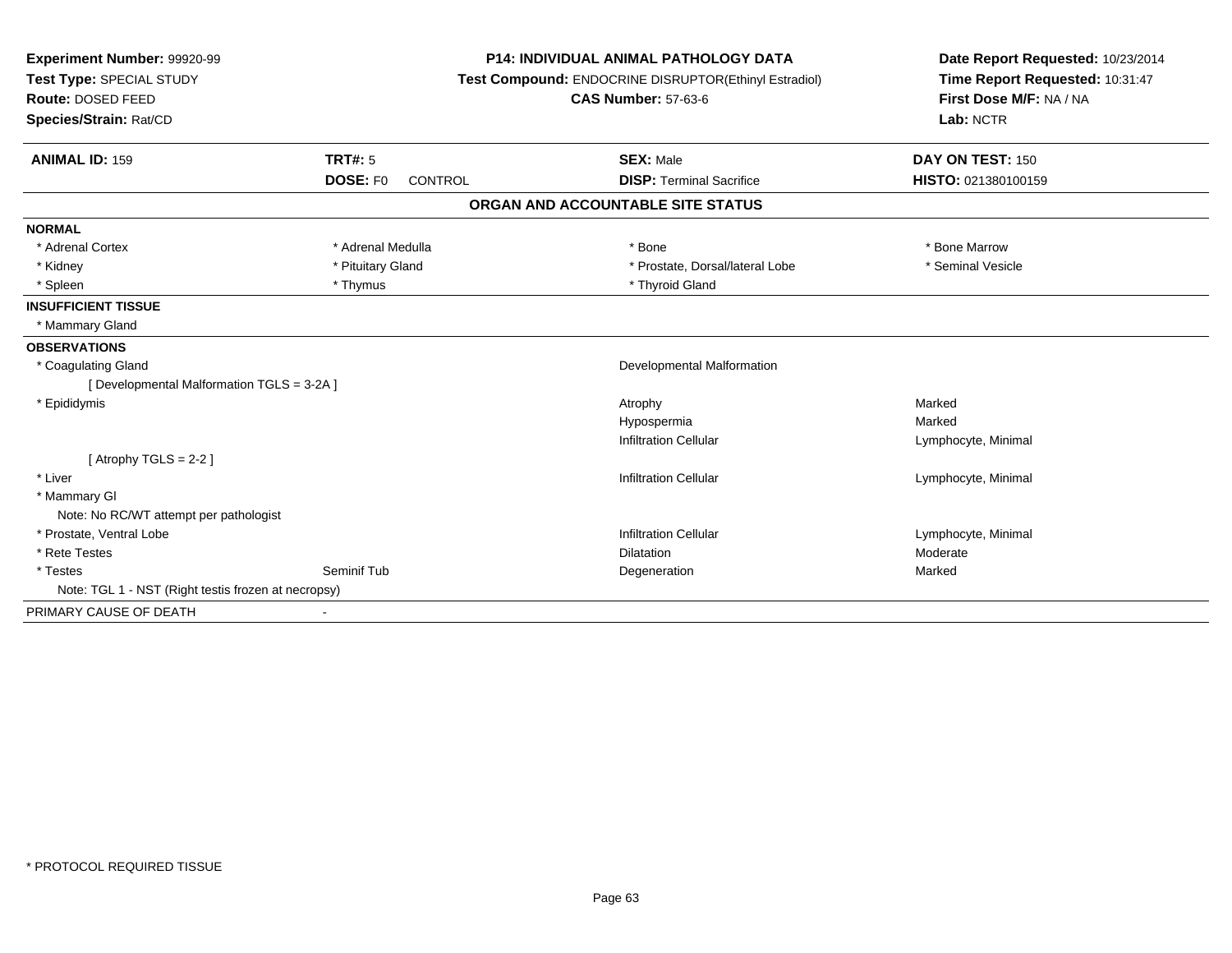| Experiment Number: 99920-99<br>Test Type: SPECIAL STUDY<br>Route: DOSED FEED<br>Species/Strain: Rat/CD |                            | <b>P14: INDIVIDUAL ANIMAL PATHOLOGY DATA</b><br>Test Compound: ENDOCRINE DISRUPTOR(Ethinyl Estradiol)<br><b>CAS Number: 57-63-6</b> | Date Report Requested: 10/23/2014<br>Time Report Requested: 10:31:47<br>First Dose M/F: NA / NA<br>Lab: NCTR |  |
|--------------------------------------------------------------------------------------------------------|----------------------------|-------------------------------------------------------------------------------------------------------------------------------------|--------------------------------------------------------------------------------------------------------------|--|
| <b>ANIMAL ID: 160</b>                                                                                  | <b>TRT#: 5</b>             | <b>SEX: Male</b>                                                                                                                    | DAY ON TEST: 150                                                                                             |  |
|                                                                                                        | DOSE: F0<br><b>CONTROL</b> | <b>DISP: Terminal Sacrifice</b>                                                                                                     | HISTO: 021380100160                                                                                          |  |
|                                                                                                        |                            | ORGAN AND ACCOUNTABLE SITE STATUS                                                                                                   |                                                                                                              |  |
| <b>NORMAL</b>                                                                                          |                            |                                                                                                                                     |                                                                                                              |  |
| * Adrenal Cortex                                                                                       | * Bone                     | * Bone Marrow                                                                                                                       | * Epididymis                                                                                                 |  |
| * Mammary Gland                                                                                        | * Pituitary Gland          | * Rete Testes                                                                                                                       | * Seminal Vesicle                                                                                            |  |
| * Spleen                                                                                               | * Testes                   | * Thymus                                                                                                                            | * Thyroid Gland                                                                                              |  |
| <b>MISSING</b>                                                                                         |                            |                                                                                                                                     |                                                                                                              |  |
| * Adrenal Medulla                                                                                      |                            |                                                                                                                                     |                                                                                                              |  |
| <b>OBSERVATIONS</b>                                                                                    |                            |                                                                                                                                     |                                                                                                              |  |
| * Adren Medulla                                                                                        |                            |                                                                                                                                     |                                                                                                              |  |
| Note: Recut / Reembed Attempted                                                                        |                            |                                                                                                                                     |                                                                                                              |  |
| * Coagulating Gland                                                                                    | Bilateral                  | <b>Developmental Malformation</b>                                                                                                   |                                                                                                              |  |
| [ Developmental Malformation TGLS = 1-2A ]                                                             |                            |                                                                                                                                     |                                                                                                              |  |
| * Kidney                                                                                               |                            | <b>Infiltration Cellular</b>                                                                                                        | Lymphocyte, Minimal                                                                                          |  |
| * Liver                                                                                                |                            | <b>Infiltration Cellular</b>                                                                                                        | Lymphocyte, Minimal                                                                                          |  |
| * Prostate, Dorsal/Lateral Lobe                                                                        |                            | Inflammation                                                                                                                        | Suppurative, Minimal                                                                                         |  |
| * Prostate, Ventral Lobe                                                                               |                            | <b>Infiltration Cellular</b>                                                                                                        | Lymphocyte, Mild                                                                                             |  |
| * Sem Ves                                                                                              |                            |                                                                                                                                     |                                                                                                              |  |
| Note: TGL 2 - NCL                                                                                      |                            |                                                                                                                                     |                                                                                                              |  |
| PRIMARY CAUSE OF DEATH                                                                                 |                            |                                                                                                                                     |                                                                                                              |  |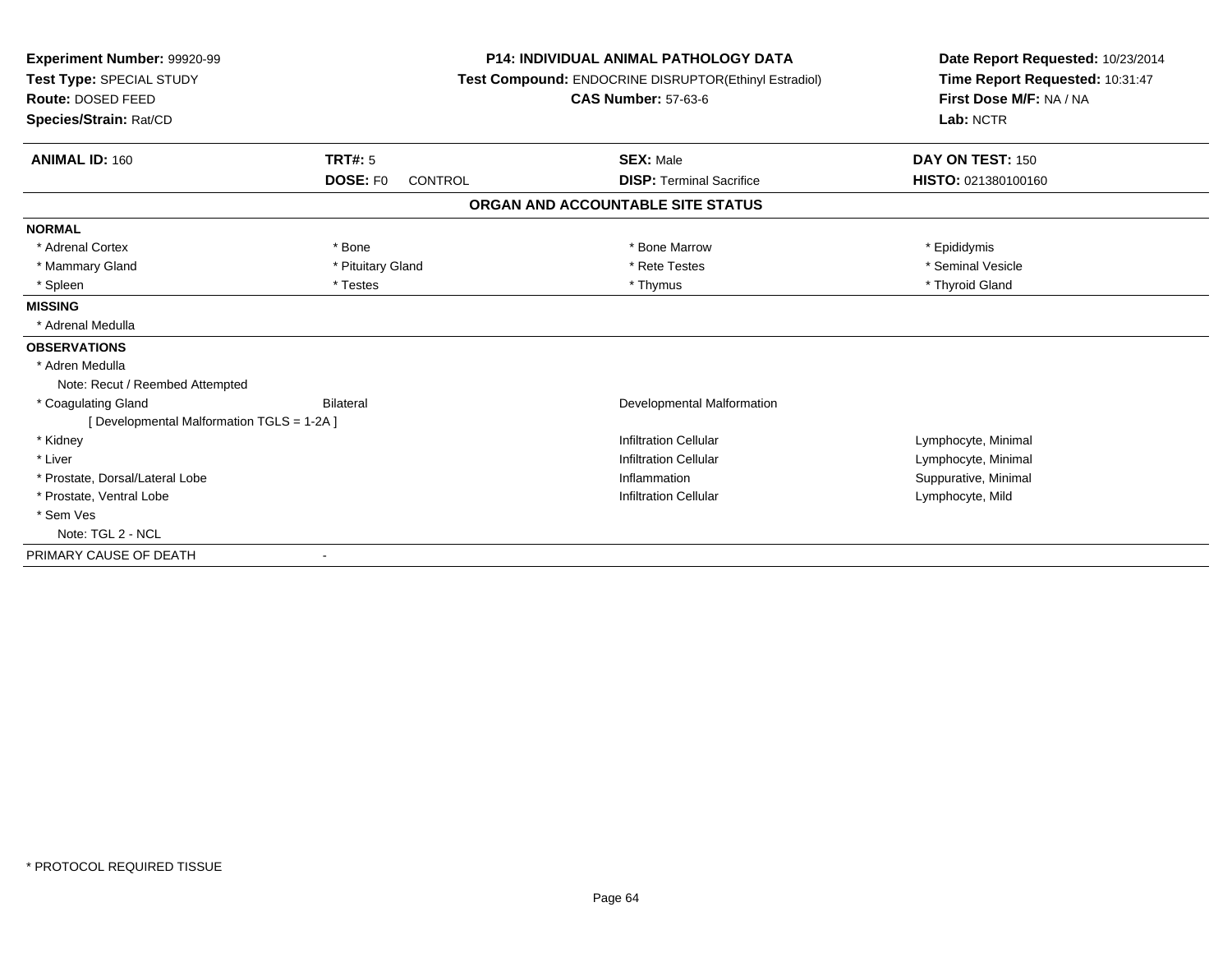| <b>Experiment Number: 99920-99</b><br>Test Type: SPECIAL STUDY<br>Route: DOSED FEED<br>Species/Strain: Rat/CD | <b>P14: INDIVIDUAL ANIMAL PATHOLOGY DATA</b><br>Test Compound: ENDOCRINE DISRUPTOR(Ethinyl Estradiol)<br><b>CAS Number: 57-63-6</b> |                                   | Date Report Requested: 10/23/2014<br>Time Report Requested: 10:31:47<br>First Dose M/F: NA / NA<br>Lab: NCTR |
|---------------------------------------------------------------------------------------------------------------|-------------------------------------------------------------------------------------------------------------------------------------|-----------------------------------|--------------------------------------------------------------------------------------------------------------|
| <b>ANIMAL ID: 161</b>                                                                                         | TRT#: 5                                                                                                                             | <b>SEX: Male</b>                  | DAY ON TEST: 150                                                                                             |
|                                                                                                               | <b>DOSE: FO</b><br>CONTROL                                                                                                          | <b>DISP:</b> Terminal Sacrifice   | HISTO: 021380100161                                                                                          |
|                                                                                                               |                                                                                                                                     | ORGAN AND ACCOUNTABLE SITE STATUS |                                                                                                              |
| <b>NORMAL</b>                                                                                                 |                                                                                                                                     |                                   |                                                                                                              |
| * Adrenal Cortex                                                                                              | * Adrenal Medulla                                                                                                                   | * Bone                            | * Bone Marrow                                                                                                |
| * Coagulating Gland                                                                                           | * Epididymis                                                                                                                        | * Liver                           | * Mammary Gland                                                                                              |
| * Pituitary Gland                                                                                             | * Prostate, Dorsal/lateral Lobe                                                                                                     | * Rete Testes                     | * Seminal Vesicle                                                                                            |
| * Thymus                                                                                                      | * Thyroid Gland                                                                                                                     |                                   |                                                                                                              |
| <b>OBSERVATIONS</b>                                                                                           |                                                                                                                                     |                                   |                                                                                                              |
| * Kidney                                                                                                      |                                                                                                                                     | <b>Infiltration Cellular</b>      | Lymphocyte, Minimal                                                                                          |
| * Prostate, Ventral Lobe                                                                                      |                                                                                                                                     | <b>Infiltration Cellular</b>      | Lymphocyte, Minimal                                                                                          |
| * Spleen                                                                                                      |                                                                                                                                     | Pigmentation                      | Mild                                                                                                         |
| * Testes                                                                                                      | Seminif Tub                                                                                                                         | Degeneration                      | Minimal                                                                                                      |
| PRIMARY CAUSE OF DEATH                                                                                        |                                                                                                                                     |                                   |                                                                                                              |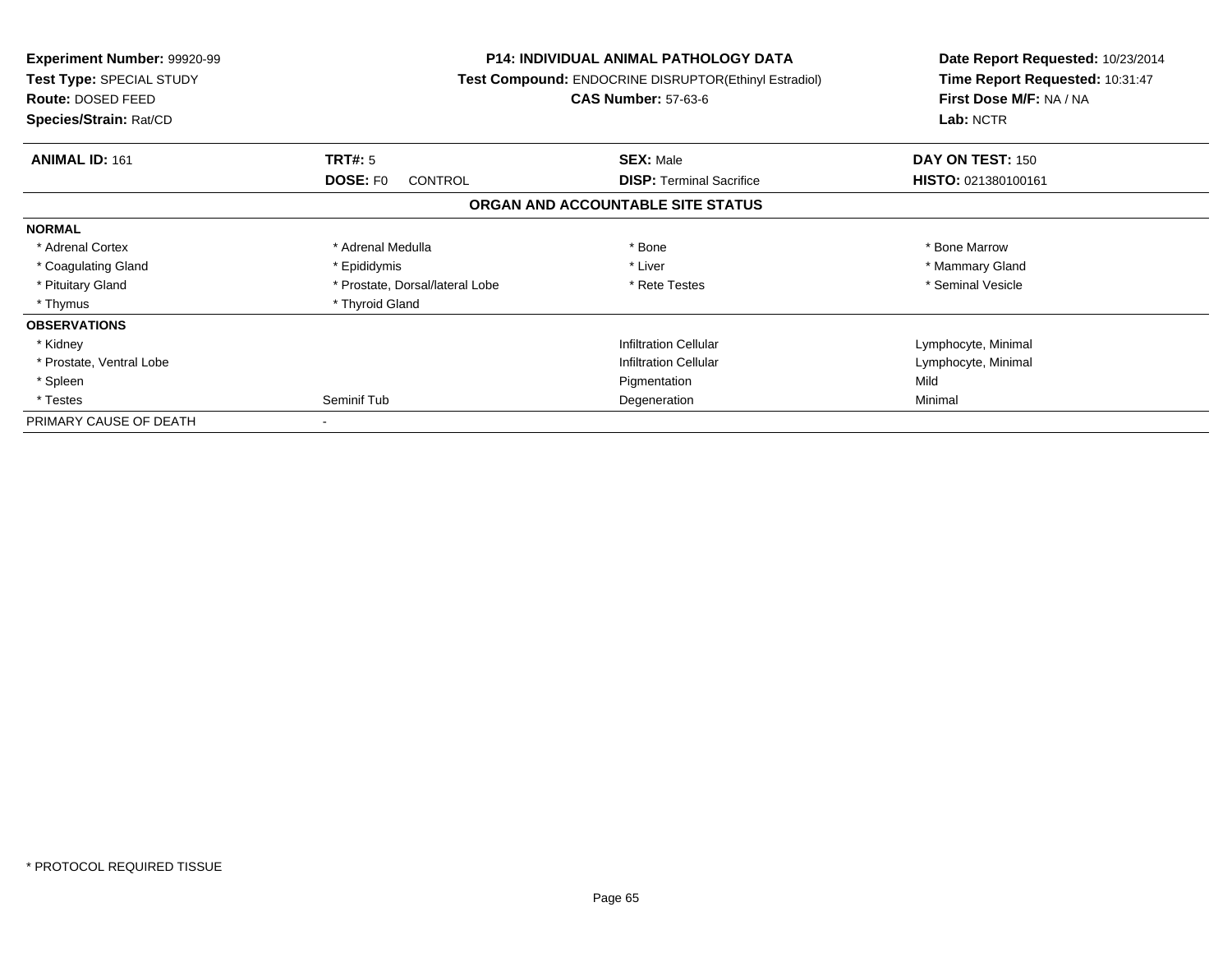| <b>Experiment Number: 99920-99</b><br><b>Test Type: SPECIAL STUDY</b><br><b>Route: DOSED FEED</b> |                                   | <b>P14: INDIVIDUAL ANIMAL PATHOLOGY DATA</b><br>Test Compound: ENDOCRINE DISRUPTOR(Ethinyl Estradiol)<br><b>CAS Number: 57-63-6</b> | Date Report Requested: 10/23/2014<br>Time Report Requested: 10:31:47<br>First Dose M/F: NA / NA<br>Lab: NCTR |  |
|---------------------------------------------------------------------------------------------------|-----------------------------------|-------------------------------------------------------------------------------------------------------------------------------------|--------------------------------------------------------------------------------------------------------------|--|
| Species/Strain: Rat/CD                                                                            |                                   |                                                                                                                                     |                                                                                                              |  |
| <b>ANIMAL ID: 162</b>                                                                             | <b>TRT#: 5</b>                    | <b>SEX: Male</b>                                                                                                                    | DAY ON TEST: 150                                                                                             |  |
|                                                                                                   | <b>DOSE: FO</b><br><b>CONTROL</b> | <b>DISP:</b> Terminal Sacrifice                                                                                                     | HISTO: 021380100162                                                                                          |  |
|                                                                                                   |                                   | ORGAN AND ACCOUNTABLE SITE STATUS                                                                                                   |                                                                                                              |  |
| <b>NORMAL</b>                                                                                     |                                   |                                                                                                                                     |                                                                                                              |  |
| * Adrenal Cortex                                                                                  | * Adrenal Medulla                 | * Bone                                                                                                                              | * Bone Marrow                                                                                                |  |
| * Epididymis                                                                                      | * Liver                           | * Pituitary Gland                                                                                                                   | * Prostate, Dorsal/lateral Lobe                                                                              |  |
| * Prostate, Ventral Lobe                                                                          | * Rete Testes                     | * Seminal Vesicle                                                                                                                   | * Spleen                                                                                                     |  |
| * Testes                                                                                          | * Thymus                          | * Thyroid Gland                                                                                                                     |                                                                                                              |  |
| <b>OBSERVATIONS</b>                                                                               |                                   |                                                                                                                                     |                                                                                                              |  |
| * Coagulating Gland                                                                               |                                   | Developmental Malformation                                                                                                          |                                                                                                              |  |
| * Kidney                                                                                          | <b>Renal Tubule</b>               | Degeneration                                                                                                                        | Minimal                                                                                                      |  |
|                                                                                                   |                                   | <b>Infiltration Cellular</b>                                                                                                        | Lymphocyte, Minimal                                                                                          |  |
|                                                                                                   | <b>Renal Tubule</b>               | Mineralization                                                                                                                      | Minimal                                                                                                      |  |
| * Mammary Gland                                                                                   | Duct                              | Hyperplasia                                                                                                                         | Minimal                                                                                                      |  |
| PRIMARY CAUSE OF DEATH                                                                            |                                   |                                                                                                                                     |                                                                                                              |  |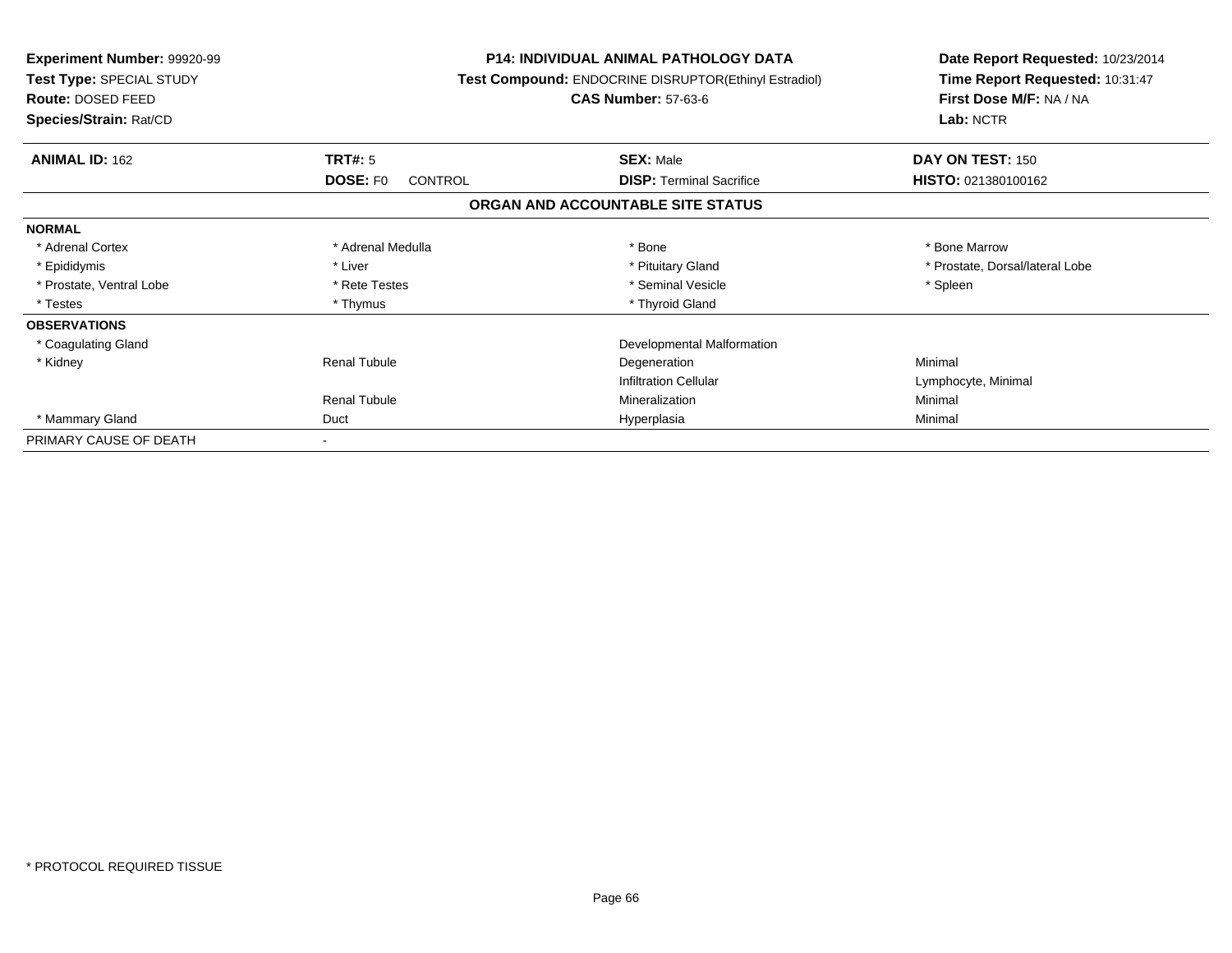| <b>Experiment Number: 99920-99</b><br>Test Type: SPECIAL STUDY<br>Route: DOSED FEED |                            | <b>P14: INDIVIDUAL ANIMAL PATHOLOGY DATA</b><br>Test Compound: ENDOCRINE DISRUPTOR(Ethinyl Estradiol)<br><b>CAS Number: 57-63-6</b> | Date Report Requested: 10/23/2014<br>Time Report Requested: 10:31:47<br>First Dose M/F: NA / NA |  |
|-------------------------------------------------------------------------------------|----------------------------|-------------------------------------------------------------------------------------------------------------------------------------|-------------------------------------------------------------------------------------------------|--|
| Species/Strain: Rat/CD                                                              |                            |                                                                                                                                     | Lab: NCTR                                                                                       |  |
| <b>ANIMAL ID: 163</b>                                                               | <b>TRT#: 5</b>             | <b>SEX: Male</b>                                                                                                                    | DAY ON TEST: 150                                                                                |  |
|                                                                                     | <b>DOSE: FO</b><br>CONTROL | <b>DISP:</b> Terminal Sacrifice                                                                                                     | <b>HISTO: 021380100163</b>                                                                      |  |
|                                                                                     |                            | ORGAN AND ACCOUNTABLE SITE STATUS                                                                                                   |                                                                                                 |  |
| <b>NORMAL</b>                                                                       |                            |                                                                                                                                     |                                                                                                 |  |
| * Adrenal Cortex                                                                    | * Adrenal Medulla          | * Bone                                                                                                                              | * Bone Marrow                                                                                   |  |
| * Epididymis                                                                        | * Mammary Gland            | * Pituitary Gland                                                                                                                   | * Prostate, Dorsal/lateral Lobe                                                                 |  |
| * Prostate, Ventral Lobe                                                            | * Rete Testes              | * Seminal Vesicle                                                                                                                   | * Spleen                                                                                        |  |
| * Testes                                                                            | * Thymus                   | * Thyroid Gland                                                                                                                     |                                                                                                 |  |
| <b>OBSERVATIONS</b>                                                                 |                            |                                                                                                                                     |                                                                                                 |  |
| * Coagulating Gland                                                                 | Bilateral                  | Developmental Malformation                                                                                                          |                                                                                                 |  |
| [Developmental Malformation TGLS = 1-2A ]                                           |                            |                                                                                                                                     |                                                                                                 |  |
| * Kidney                                                                            |                            | <b>Infiltration Cellular</b>                                                                                                        | Lymphocyte, Minimal                                                                             |  |
|                                                                                     | <b>Renal Tubule</b>        | Regeneration                                                                                                                        | Minimal                                                                                         |  |
| * Liver                                                                             |                            | Inflammation                                                                                                                        | Chronic Active, Minimal                                                                         |  |
| PRIMARY CAUSE OF DEATH                                                              |                            |                                                                                                                                     |                                                                                                 |  |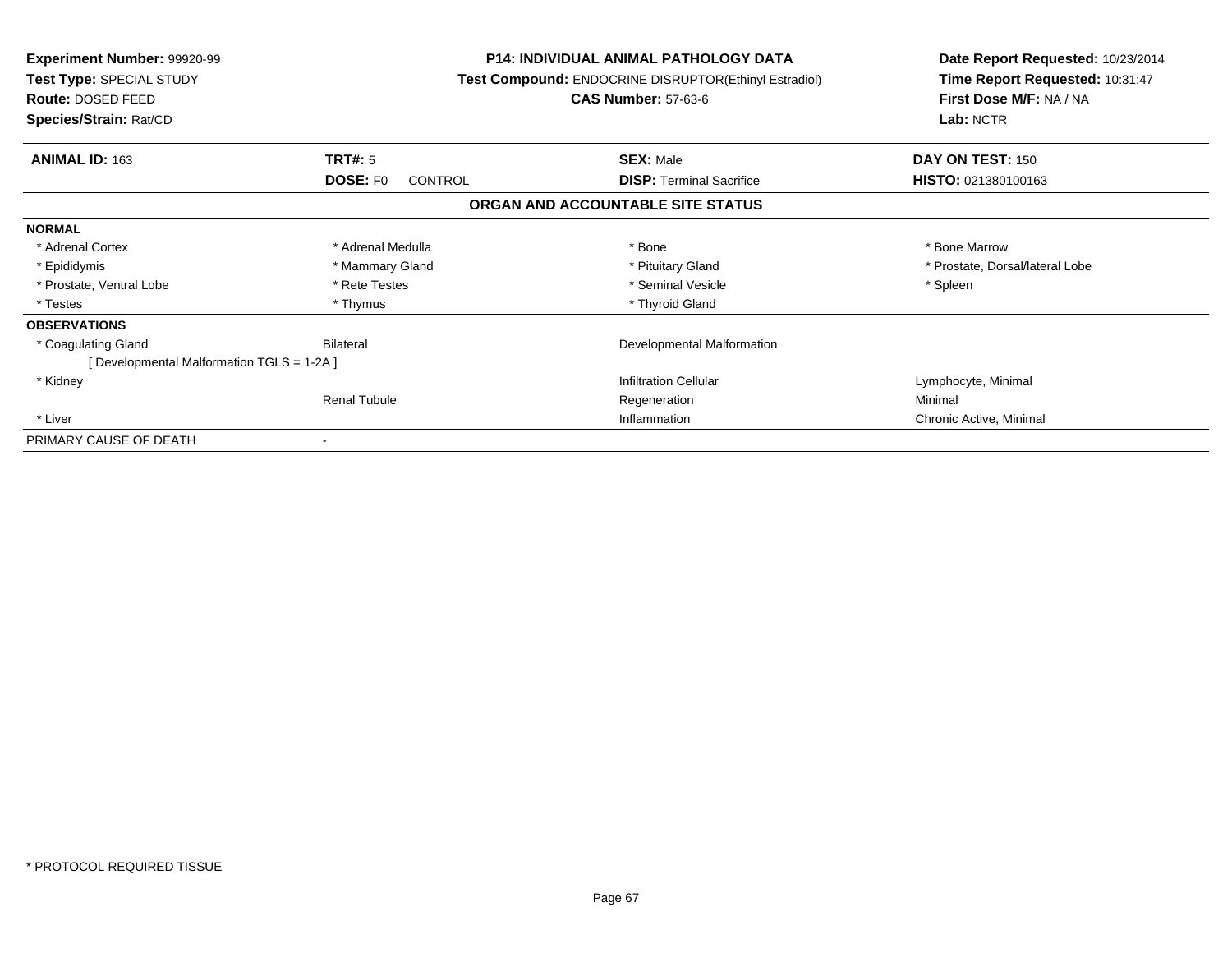| <b>Experiment Number: 99920-99</b><br>Test Type: SPECIAL STUDY<br><b>Route: DOSED FEED</b><br>Species/Strain: Rat/CD |                                              | <b>P14: INDIVIDUAL ANIMAL PATHOLOGY DATA</b><br>Test Compound: ENDOCRINE DISRUPTOR(Ethinyl Estradiol)<br><b>CAS Number: 57-63-6</b> | Date Report Requested: 10/23/2014<br>Time Report Requested: 10:31:47<br>First Dose M/F: NA / NA<br>Lab: NCTR |  |
|----------------------------------------------------------------------------------------------------------------------|----------------------------------------------|-------------------------------------------------------------------------------------------------------------------------------------|--------------------------------------------------------------------------------------------------------------|--|
|                                                                                                                      |                                              |                                                                                                                                     |                                                                                                              |  |
| <b>ANIMAL ID: 164</b>                                                                                                | <b>TRT#: 6</b><br><b>DOSE: FO</b><br>2.0 PPB | <b>SEX: Male</b><br><b>DISP:</b> Terminal Sacrifice                                                                                 | DAY ON TEST: 150<br><b>HISTO: 021380100164</b>                                                               |  |
|                                                                                                                      |                                              | ORGAN AND ACCOUNTABLE SITE STATUS                                                                                                   |                                                                                                              |  |
| <b>NORMAL</b>                                                                                                        |                                              |                                                                                                                                     |                                                                                                              |  |
| * Coagulating Gland                                                                                                  | * Epididymis                                 | * Mammary Gland                                                                                                                     | * Prostate, Dorsal/lateral Lobe                                                                              |  |
| * Prostate, Ventral Lobe                                                                                             | * Rete Testes                                | * Seminal Vesicle                                                                                                                   | * Testes                                                                                                     |  |
| <b>OBSERVATIONS</b>                                                                                                  |                                              |                                                                                                                                     |                                                                                                              |  |
| <b>Preputial Gland</b>                                                                                               | Duct                                         | <b>Dilatation</b>                                                                                                                   | Mild                                                                                                         |  |
|                                                                                                                      |                                              | Inflammation                                                                                                                        | Suppurative, Minimal                                                                                         |  |
| [ Dilatation TGLS = $1-2A$ ]                                                                                         |                                              |                                                                                                                                     |                                                                                                              |  |
| [Inflammation TGLS = 1-2A]                                                                                           |                                              |                                                                                                                                     |                                                                                                              |  |
| PRIMARY CAUSE OF DEATH                                                                                               |                                              |                                                                                                                                     |                                                                                                              |  |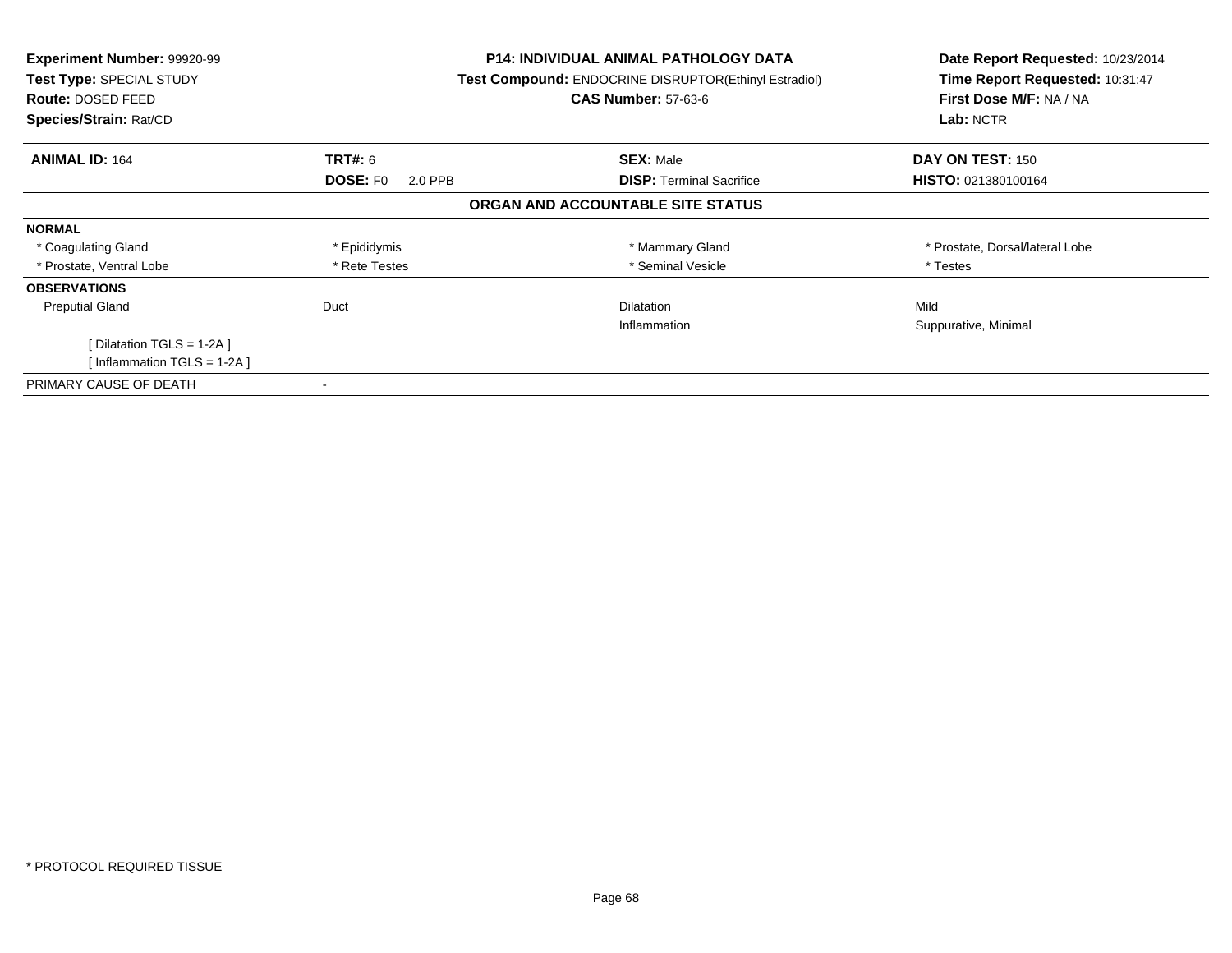| <b>Experiment Number: 99920-99</b><br>Test Type: SPECIAL STUDY<br>Route: DOSED FEED<br>Species/Strain: Rat/CD |                                 | <b>P14: INDIVIDUAL ANIMAL PATHOLOGY DATA</b><br><b>Test Compound: ENDOCRINE DISRUPTOR(Ethinyl Estradiol)</b><br><b>CAS Number: 57-63-6</b> | Date Report Requested: 10/23/2014<br>Time Report Requested: 10:31:47<br>First Dose M/F: NA / NA<br>Lab: NCTR |
|---------------------------------------------------------------------------------------------------------------|---------------------------------|--------------------------------------------------------------------------------------------------------------------------------------------|--------------------------------------------------------------------------------------------------------------|
| <b>ANIMAL ID: 165</b>                                                                                         | TRT#: 6                         | <b>SEX: Male</b>                                                                                                                           | DAY ON TEST: 150                                                                                             |
|                                                                                                               | <b>DOSE: FO</b><br>2.0 PPB      | <b>DISP:</b> Terminal Sacrifice                                                                                                            | HISTO: 021380100165                                                                                          |
|                                                                                                               |                                 | ORGAN AND ACCOUNTABLE SITE STATUS                                                                                                          |                                                                                                              |
| <b>NORMAL</b>                                                                                                 |                                 |                                                                                                                                            |                                                                                                              |
| * Epididymis                                                                                                  | * Prostate, Dorsal/lateral Lobe | * Rete Testes                                                                                                                              | * Seminal Vesicle                                                                                            |
| * Testes                                                                                                      |                                 |                                                                                                                                            |                                                                                                              |
| <b>OBSERVATIONS</b>                                                                                           |                                 |                                                                                                                                            |                                                                                                              |
| * Coagulating Gland                                                                                           |                                 | Developmental Malformation                                                                                                                 |                                                                                                              |
| [Developmental Malformation TGLS = 2-2A]                                                                      |                                 |                                                                                                                                            |                                                                                                              |
| * Mammary Gland                                                                                               | Alveolus                        | Hyperplasia                                                                                                                                | Mild                                                                                                         |
| <b>Preputial Gland</b>                                                                                        |                                 | Inflammation                                                                                                                               | Suppurative, Mild                                                                                            |
| [Inflammation TGLS = $1-2$ ]                                                                                  |                                 |                                                                                                                                            |                                                                                                              |
| * Prostate, Ventral Lobe                                                                                      |                                 | <b>Infiltration Cellular</b>                                                                                                               | Lymphocyte, Mild                                                                                             |
| PRIMARY CAUSE OF DEATH                                                                                        |                                 |                                                                                                                                            |                                                                                                              |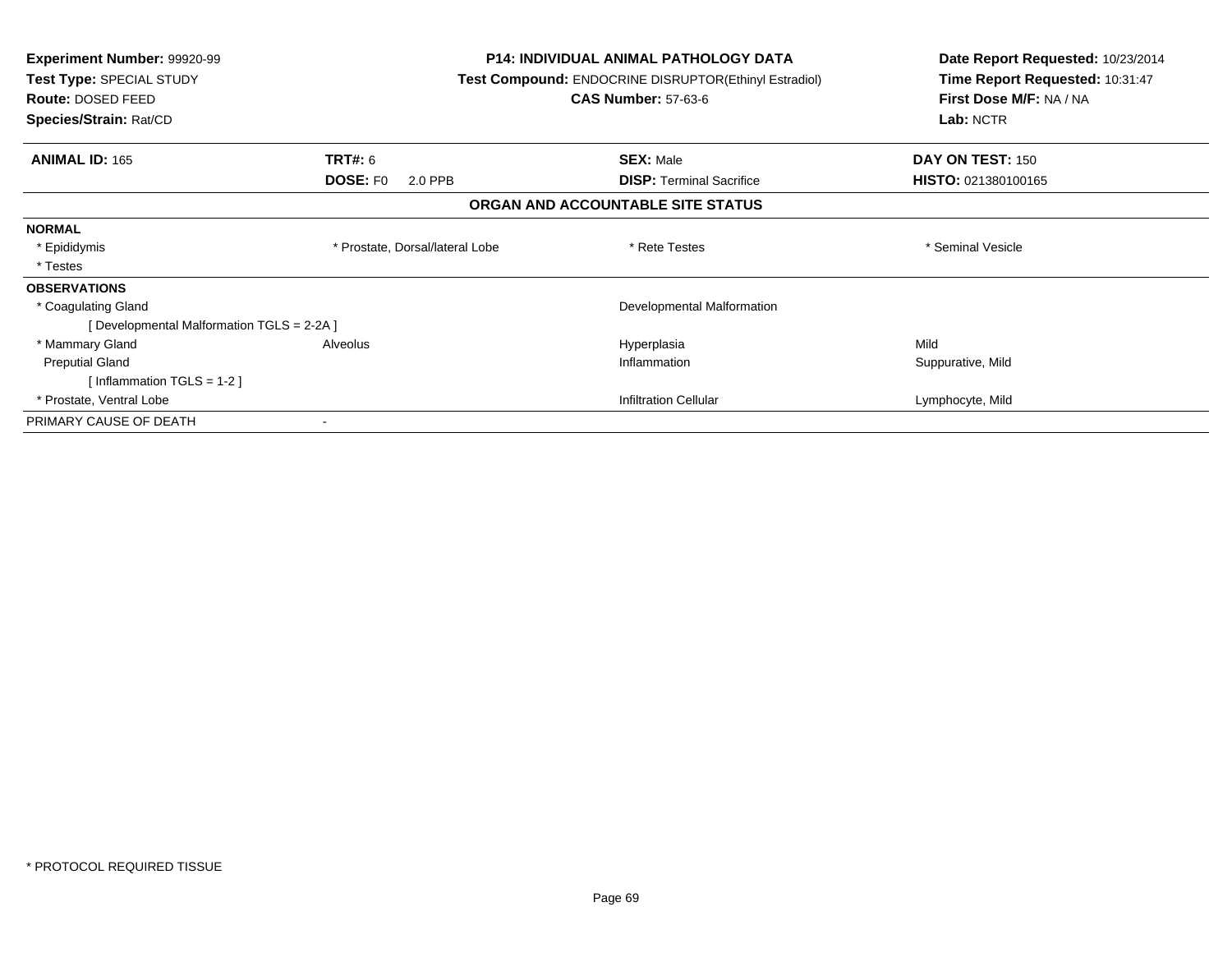| Experiment Number: 99920-99<br><b>Test Type: SPECIAL STUDY</b><br>Route: DOSED FEED<br>Species/Strain: Rat/CD |                            | <b>P14: INDIVIDUAL ANIMAL PATHOLOGY DATA</b><br>Test Compound: ENDOCRINE DISRUPTOR(Ethinyl Estradiol)<br><b>CAS Number: 57-63-6</b> | Date Report Requested: 10/23/2014<br>Time Report Requested: 10:31:47<br>First Dose M/F: NA / NA<br>Lab: NCTR |
|---------------------------------------------------------------------------------------------------------------|----------------------------|-------------------------------------------------------------------------------------------------------------------------------------|--------------------------------------------------------------------------------------------------------------|
| <b>ANIMAL ID: 166</b>                                                                                         | <b>TRT#:</b> 6             | <b>SEX: Male</b>                                                                                                                    | DAY ON TEST: 150                                                                                             |
|                                                                                                               | <b>DOSE: FO</b><br>2.0 PPB | <b>DISP:</b> Terminal Sacrifice                                                                                                     | HISTO: 021380100166                                                                                          |
|                                                                                                               |                            | ORGAN AND ACCOUNTABLE SITE STATUS                                                                                                   |                                                                                                              |
| <b>NORMAL</b>                                                                                                 |                            |                                                                                                                                     |                                                                                                              |
| * Coagulating Gland                                                                                           | * Epididymis               | * Mammary Gland                                                                                                                     | * Seminal Vesicle                                                                                            |
| * Testes                                                                                                      |                            |                                                                                                                                     |                                                                                                              |
| <b>OBSERVATIONS</b>                                                                                           |                            |                                                                                                                                     |                                                                                                              |
| * Prostate, Dorsal/Lateral Lobe                                                                               |                            | Inflammation                                                                                                                        | Suppurative, Minimal                                                                                         |
| * Prostate, Ventral Lobe                                                                                      |                            | <b>Infiltration Cellular</b>                                                                                                        | Lymphocyte, Minimal                                                                                          |
| * Rete Testes                                                                                                 | <b>Dilatation</b>          |                                                                                                                                     | Mild                                                                                                         |
| PRIMARY CAUSE OF DEATH                                                                                        |                            |                                                                                                                                     |                                                                                                              |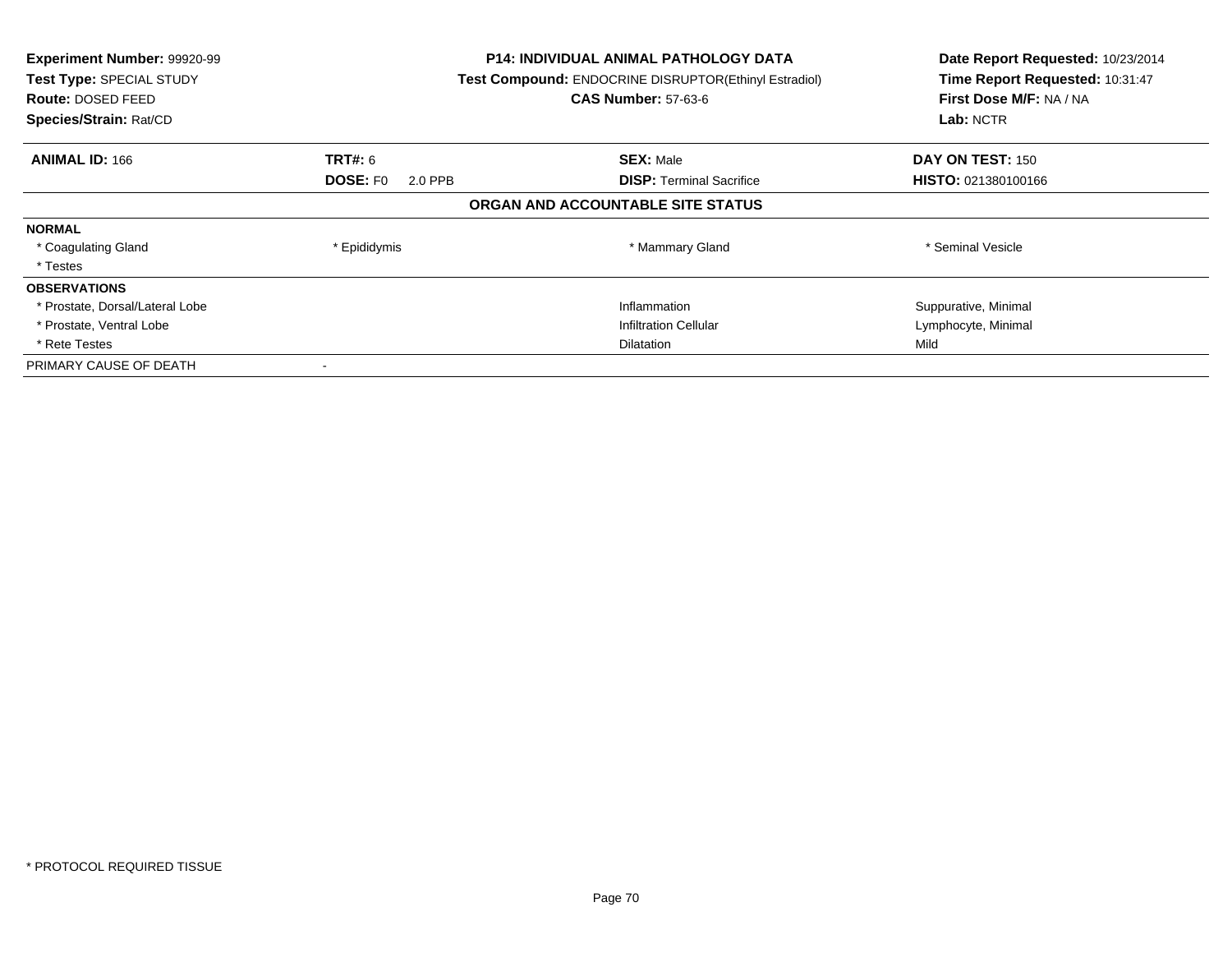| Experiment Number: 99920-99<br>Test Type: SPECIAL STUDY<br><b>Route: DOSED FEED</b><br>Species/Strain: Rat/CD |                            | P14: INDIVIDUAL ANIMAL PATHOLOGY DATA<br><b>Test Compound: ENDOCRINE DISRUPTOR(Ethinyl Estradiol)</b><br><b>CAS Number: 57-63-6</b> | Date Report Requested: 10/23/2014<br>Time Report Requested: 10:31:47<br>First Dose M/F: NA / NA<br>Lab: NCTR |
|---------------------------------------------------------------------------------------------------------------|----------------------------|-------------------------------------------------------------------------------------------------------------------------------------|--------------------------------------------------------------------------------------------------------------|
| <b>ANIMAL ID: 167</b>                                                                                         | <b>TRT#:</b> 6             | <b>SEX: Male</b>                                                                                                                    | DAY ON TEST: 150                                                                                             |
|                                                                                                               | <b>DOSE: FO</b><br>2.0 PPB | <b>DISP:</b> Terminal Sacrifice                                                                                                     | <b>HISTO: 021380100167</b>                                                                                   |
|                                                                                                               |                            | ORGAN AND ACCOUNTABLE SITE STATUS                                                                                                   |                                                                                                              |
| <b>NORMAL</b>                                                                                                 |                            |                                                                                                                                     |                                                                                                              |
| * Epididymis                                                                                                  | * Mammary Gland            | * Prostate, Dorsal/lateral Lobe                                                                                                     | * Prostate, Ventral Lobe                                                                                     |
| * Rete Testes                                                                                                 | * Seminal Vesicle          | * Testes                                                                                                                            |                                                                                                              |
| <b>OBSERVATIONS</b>                                                                                           |                            |                                                                                                                                     |                                                                                                              |
| * Coagulating Gland                                                                                           |                            | Developmental Malformation                                                                                                          |                                                                                                              |
| [ Developmental Malformation TGLS = 1-2A ]                                                                    |                            |                                                                                                                                     |                                                                                                              |
| PRIMARY CAUSE OF DEATH                                                                                        |                            |                                                                                                                                     |                                                                                                              |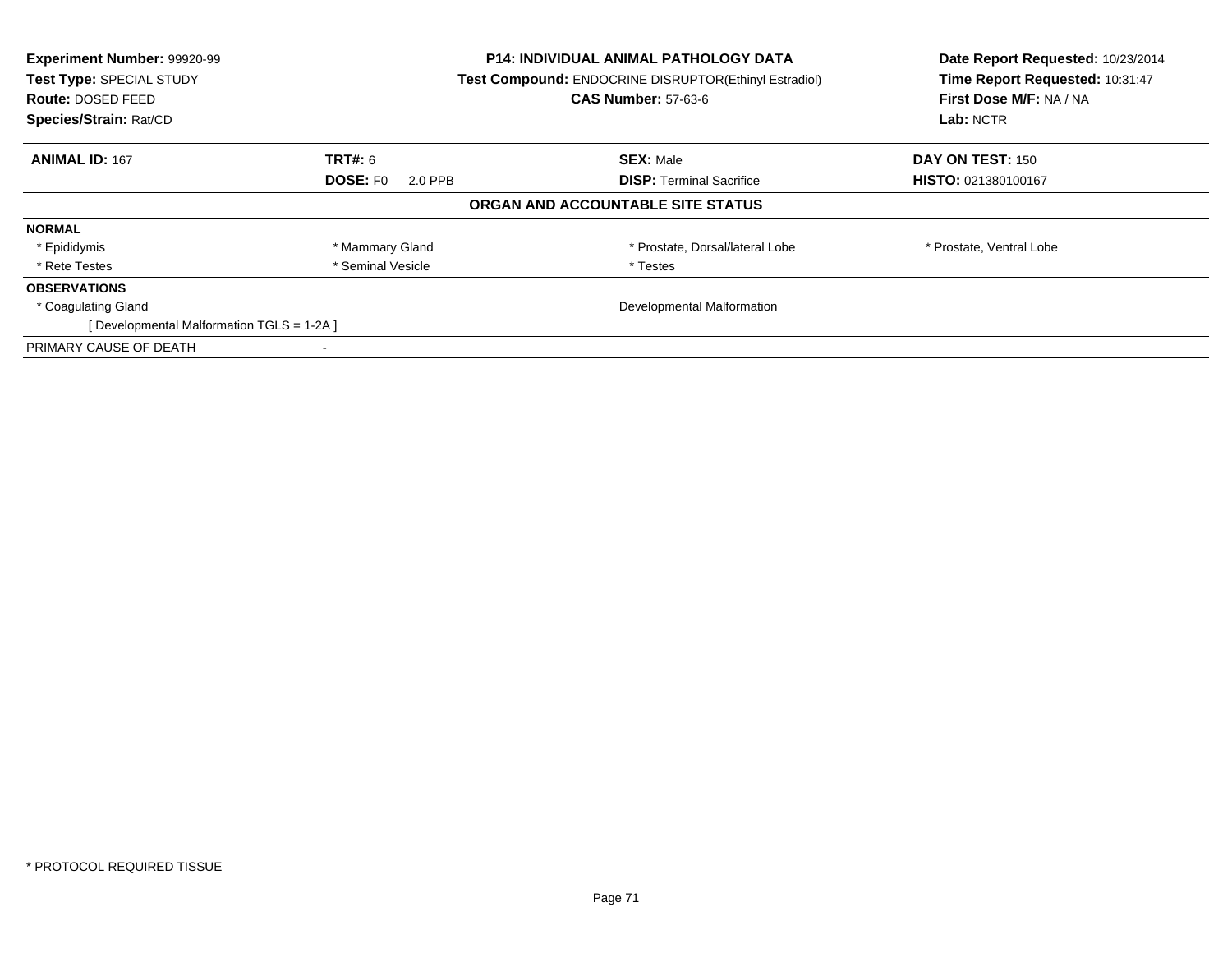| Experiment Number: 99920-99 | <b>P14: INDIVIDUAL ANIMAL PATHOLOGY DATA</b> |                                                       | Date Report Requested: 10/23/2014 |
|-----------------------------|----------------------------------------------|-------------------------------------------------------|-----------------------------------|
| Test Type: SPECIAL STUDY    |                                              | Test Compound: ENDOCRINE DISRUPTOR(Ethinyl Estradiol) |                                   |
| <b>Route: DOSED FEED</b>    |                                              | <b>CAS Number: 57-63-6</b>                            | First Dose M/F: NA / NA           |
| Species/Strain: Rat/CD      |                                              |                                                       | Lab: NCTR                         |
| <b>ANIMAL ID: 168</b>       | <b>TRT#: 6</b>                               | <b>SEX: Male</b>                                      | DAY ON TEST: 150                  |
|                             | <b>DOSE: FO</b><br>2.0 PPB                   | <b>DISP:</b> Terminal Sacrifice                       | HISTO: 021380100168               |
|                             |                                              | ORGAN AND ACCOUNTABLE SITE STATUS                     |                                   |
| <b>NORMAL</b>               |                                              |                                                       |                                   |
| * Coagulating Gland         | * Epididymis                                 | * Mammary Gland                                       | * Prostate, Dorsal/lateral Lobe   |
| * Rete Testes               | * Seminal Vesicle                            | * Testes                                              |                                   |
| <b>OBSERVATIONS</b>         |                                              |                                                       |                                   |
| * Prostate, Ventral Lobe    |                                              | <b>Infiltration Cellular</b>                          | Lymphocyte, Mild                  |
| PRIMARY CAUSE OF DEATH      |                                              |                                                       |                                   |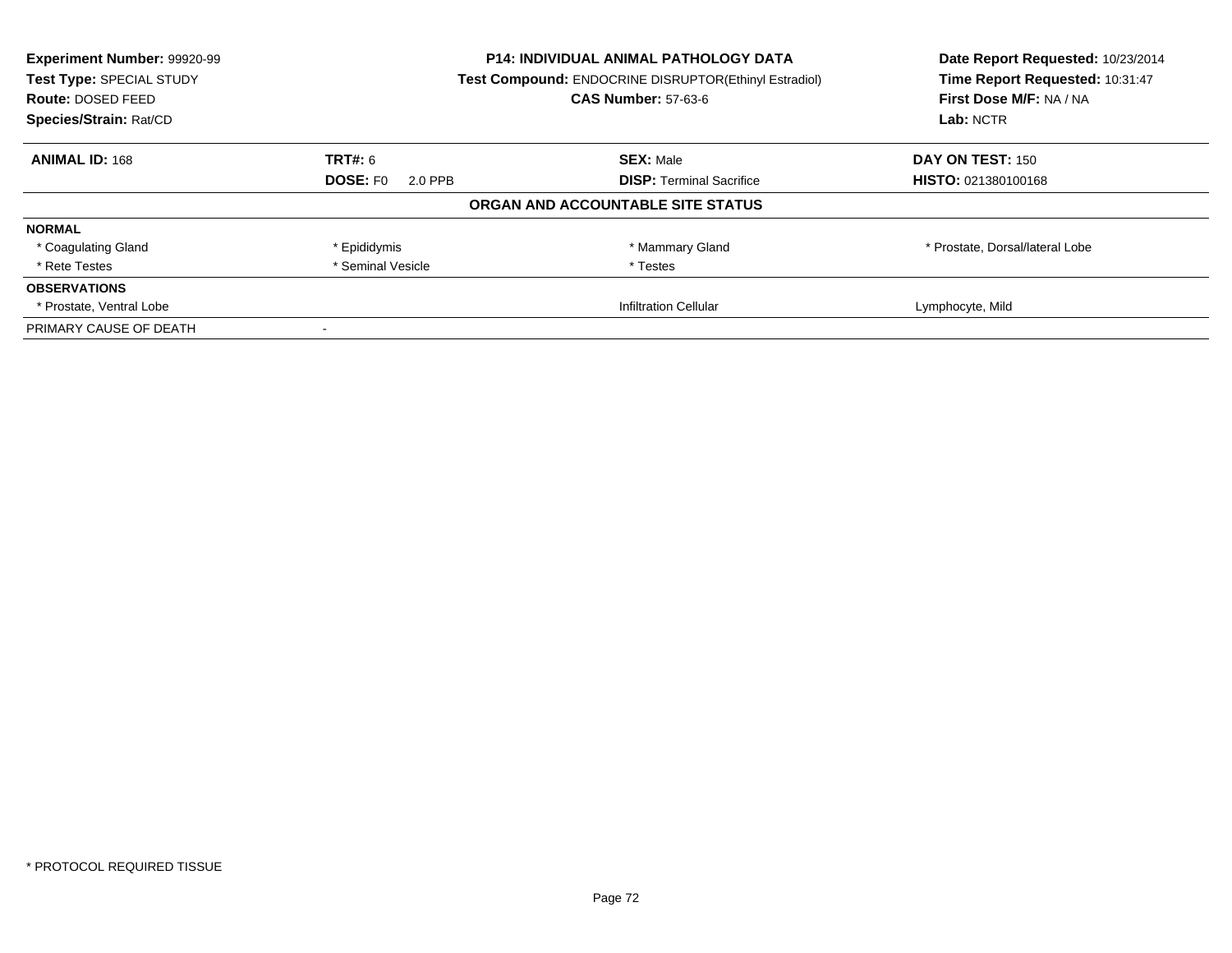| <b>Experiment Number: 99920-99</b><br>Test Type: SPECIAL STUDY<br>Route: DOSED FEED<br>Species/Strain: Rat/CD |                           | <b>P14: INDIVIDUAL ANIMAL PATHOLOGY DATA</b><br>Test Compound: ENDOCRINE DISRUPTOR(Ethinyl Estradiol)<br><b>CAS Number: 57-63-6</b> |                                 | Date Report Requested: 10/23/2014<br>Time Report Requested: 10:31:47<br>First Dose M/F: NA / NA<br>Lab: NCTR |
|---------------------------------------------------------------------------------------------------------------|---------------------------|-------------------------------------------------------------------------------------------------------------------------------------|---------------------------------|--------------------------------------------------------------------------------------------------------------|
| <b>ANIMAL ID: 169</b>                                                                                         | <b>TRT#: 7</b>            |                                                                                                                                     | <b>SEX: Male</b>                | DAY ON TEST: 150                                                                                             |
|                                                                                                               | <b>DOSE: FO</b><br>10 PPB |                                                                                                                                     | <b>DISP:</b> Terminal Sacrifice | HISTO: 021380100169                                                                                          |
|                                                                                                               |                           | ORGAN AND ACCOUNTABLE SITE STATUS                                                                                                   |                                 |                                                                                                              |
| <b>NORMAL</b>                                                                                                 |                           |                                                                                                                                     |                                 |                                                                                                              |
| * Coagulating Gland                                                                                           | * Epididymis              |                                                                                                                                     | * Prostate, Dorsal/lateral Lobe | * Seminal Vesicle                                                                                            |
| * Testes                                                                                                      |                           |                                                                                                                                     |                                 |                                                                                                              |
| <b>INSUFFICIENT TISSUE</b>                                                                                    |                           |                                                                                                                                     |                                 |                                                                                                              |
| * Rete Testes                                                                                                 |                           |                                                                                                                                     |                                 |                                                                                                              |
| <b>OBSERVATIONS</b>                                                                                           |                           |                                                                                                                                     |                                 |                                                                                                              |
| * Mammary Gland                                                                                               | Alveolus                  |                                                                                                                                     | Hyperplasia                     | Moderate                                                                                                     |
| * Prostate, Ventral Lobe                                                                                      |                           |                                                                                                                                     | <b>Infiltration Cellular</b>    | Lymphocyte, Minimal                                                                                          |
| * Rete Testes                                                                                                 |                           |                                                                                                                                     |                                 |                                                                                                              |
| Note: No RC/WT attempt per pathologist                                                                        |                           |                                                                                                                                     |                                 |                                                                                                              |
| PRIMARY CAUSE OF DEATH                                                                                        |                           |                                                                                                                                     |                                 |                                                                                                              |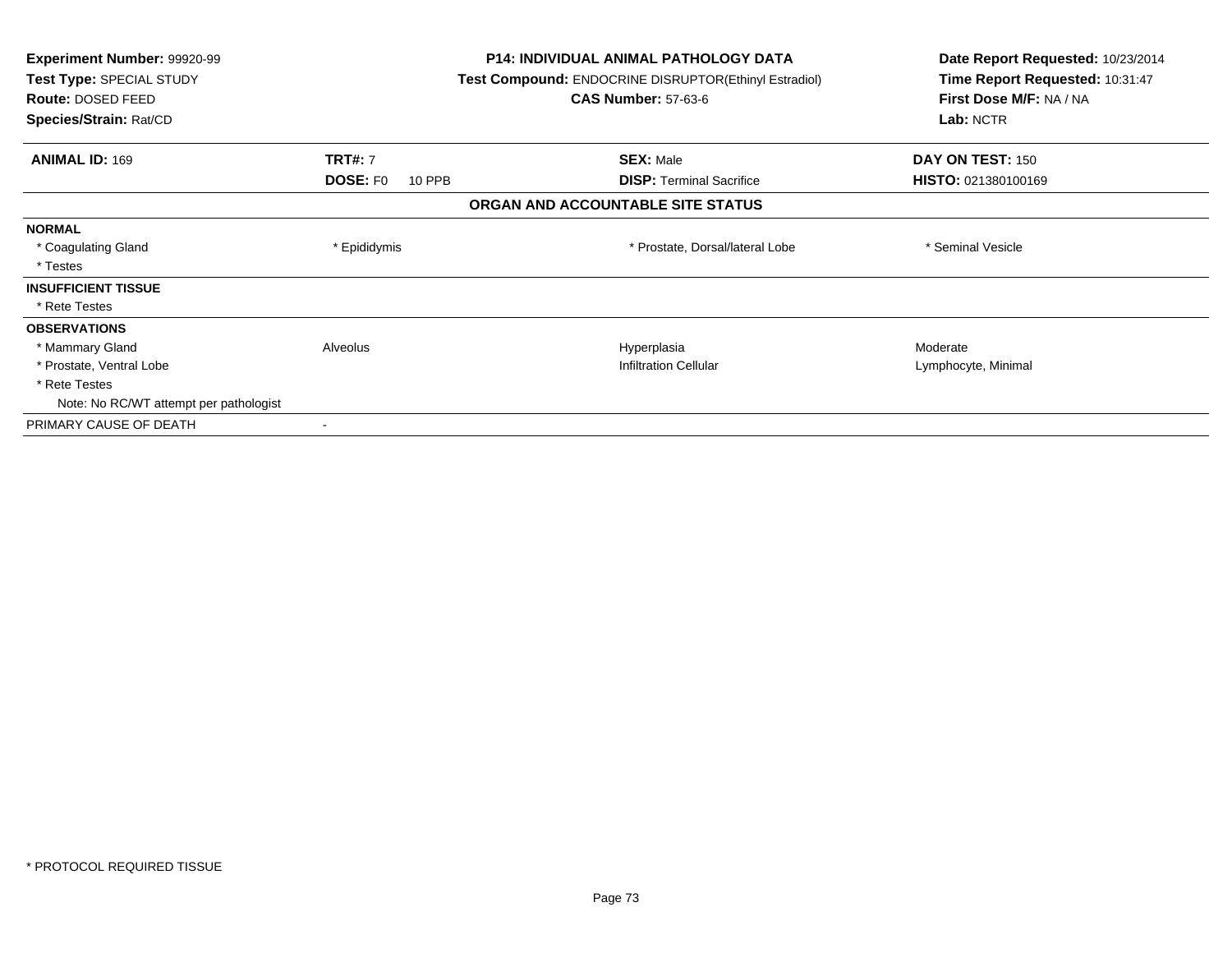| Experiment Number: 99920-99<br>Test Type: SPECIAL STUDY<br>Route: DOSED FEED<br>Species/Strain: Rat/CD | <b>P14: INDIVIDUAL ANIMAL PATHOLOGY DATA</b><br>Test Compound: ENDOCRINE DISRUPTOR(Ethinyl Estradiol)<br><b>CAS Number: 57-63-6</b> |                                   | Date Report Requested: 10/23/2014<br>Time Report Requested: 10:31:47<br>First Dose M/F: NA / NA<br>Lab: NCTR |
|--------------------------------------------------------------------------------------------------------|-------------------------------------------------------------------------------------------------------------------------------------|-----------------------------------|--------------------------------------------------------------------------------------------------------------|
| <b>ANIMAL ID: 170</b>                                                                                  | <b>TRT#: 7</b>                                                                                                                      | <b>SEX: Male</b>                  | DAY ON TEST: 150                                                                                             |
|                                                                                                        | <b>DOSE: FO</b><br>10 PPB                                                                                                           | <b>DISP:</b> Terminal Sacrifice   | HISTO: 021380100170                                                                                          |
|                                                                                                        |                                                                                                                                     | ORGAN AND ACCOUNTABLE SITE STATUS |                                                                                                              |
| <b>NORMAL</b>                                                                                          |                                                                                                                                     |                                   |                                                                                                              |
| * Epididymis                                                                                           | * Prostate, Dorsal/lateral Lobe                                                                                                     | * Rete Testes                     | * Seminal Vesicle                                                                                            |
| * Testes                                                                                               |                                                                                                                                     |                                   |                                                                                                              |
| <b>OBSERVATIONS</b>                                                                                    |                                                                                                                                     |                                   |                                                                                                              |
| * Coagulating Gland                                                                                    |                                                                                                                                     | Developmental Malformation        |                                                                                                              |
| * Mammary Gland                                                                                        | Alveolus                                                                                                                            | <b>Dilatation</b>                 | Mild                                                                                                         |
| * Prostate, Ventral Lobe                                                                               |                                                                                                                                     | <b>Infiltration Cellular</b>      | Lymphocyte, Minimal                                                                                          |
| PRIMARY CAUSE OF DEATH                                                                                 |                                                                                                                                     |                                   |                                                                                                              |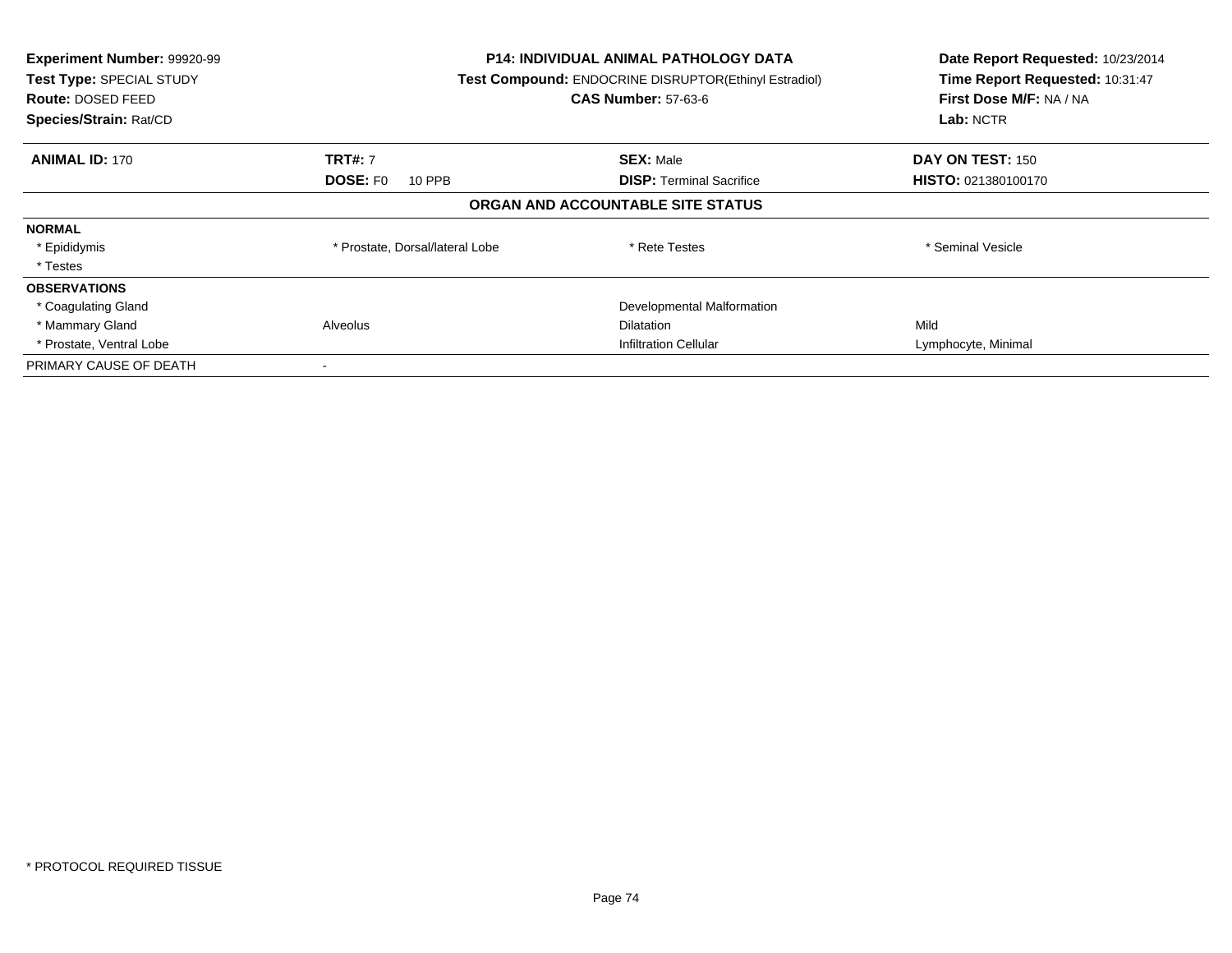| Experiment Number: 99920-99<br>Test Type: SPECIAL STUDY<br>Route: DOSED FEED<br>Species/Strain: Rat/CD |                           | <b>P14: INDIVIDUAL ANIMAL PATHOLOGY DATA</b><br>Test Compound: ENDOCRINE DISRUPTOR(Ethinyl Estradiol)<br><b>CAS Number: 57-63-6</b> | Date Report Requested: 10/23/2014<br>Time Report Requested: 10:31:47<br>First Dose M/F: NA / NA<br>Lab: NCTR |
|--------------------------------------------------------------------------------------------------------|---------------------------|-------------------------------------------------------------------------------------------------------------------------------------|--------------------------------------------------------------------------------------------------------------|
| <b>ANIMAL ID: 171</b>                                                                                  | <b>TRT#: 7</b>            | <b>SEX: Male</b>                                                                                                                    | DAY ON TEST: 150                                                                                             |
|                                                                                                        | <b>DOSE: FO</b><br>10 PPB | <b>DISP:</b> Terminal Sacrifice                                                                                                     | HISTO: 021380100171                                                                                          |
|                                                                                                        |                           | ORGAN AND ACCOUNTABLE SITE STATUS                                                                                                   |                                                                                                              |
| <b>NORMAL</b>                                                                                          |                           |                                                                                                                                     |                                                                                                              |
| * Epididymis                                                                                           | * Mammary Gland           | * Prostate, Dorsal/lateral Lobe                                                                                                     | * Rete Testes                                                                                                |
| * Seminal Vesicle                                                                                      | * Testes                  |                                                                                                                                     |                                                                                                              |
| <b>OBSERVATIONS</b>                                                                                    |                           |                                                                                                                                     |                                                                                                              |
| * Coagulating Gland                                                                                    |                           | Developmental Malformation                                                                                                          |                                                                                                              |
| [Developmental Malformation TGLS = 1-2A ]                                                              |                           |                                                                                                                                     |                                                                                                              |
| * Prostate, Ventral Lobe                                                                               |                           | <b>Infiltration Cellular</b>                                                                                                        | Lymphocyte, Mild                                                                                             |
| PRIMARY CAUSE OF DEATH                                                                                 |                           |                                                                                                                                     |                                                                                                              |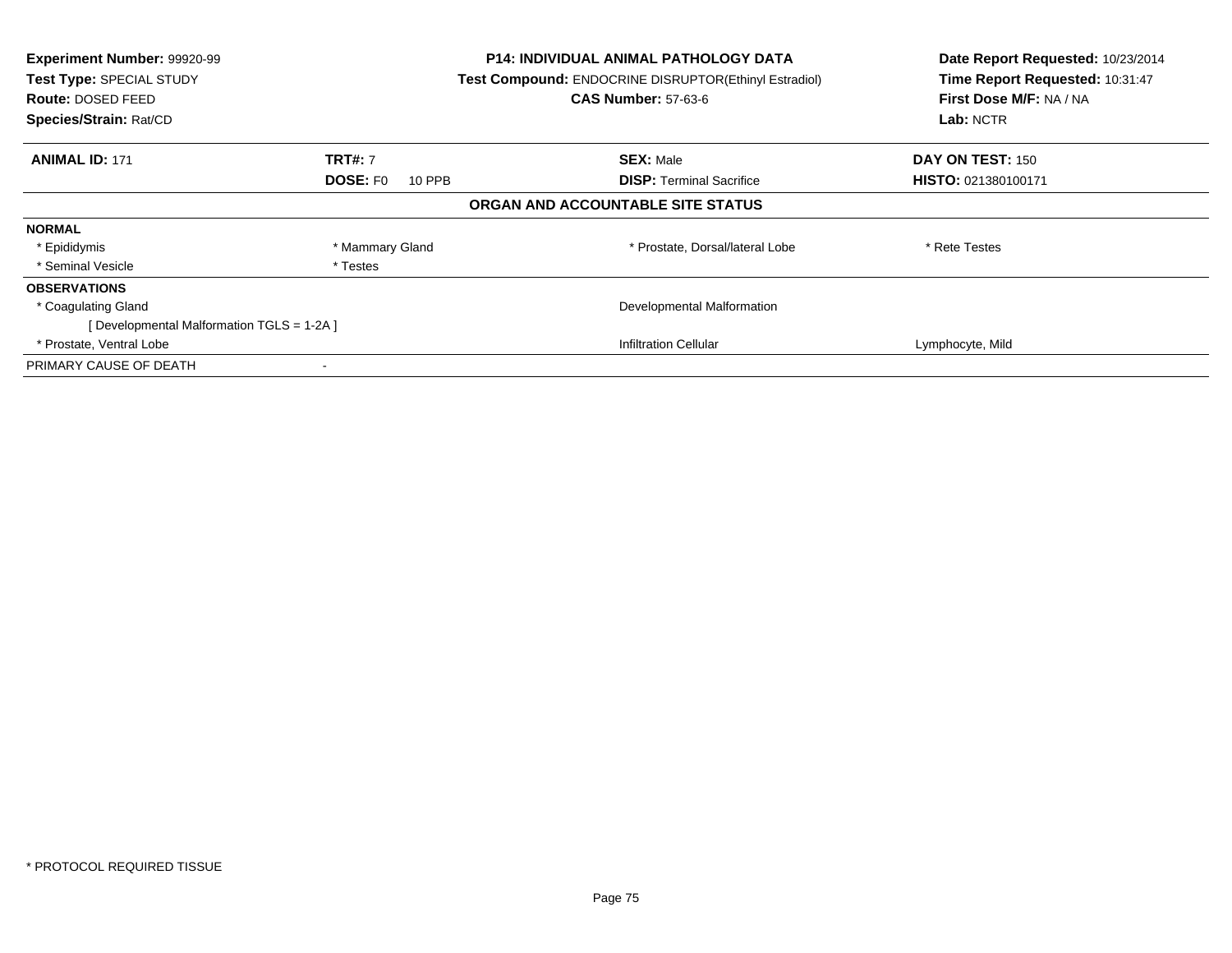| <b>Experiment Number: 99920-99</b><br>Test Type: SPECIAL STUDY<br>Route: DOSED FEED<br>Species/Strain: Rat/CD |                           | <b>P14: INDIVIDUAL ANIMAL PATHOLOGY DATA</b><br><b>Test Compound: ENDOCRINE DISRUPTOR(Ethinyl Estradiol)</b><br><b>CAS Number: 57-63-6</b> | Date Report Requested: 10/23/2014<br>Time Report Requested: 10:31:47<br>First Dose M/F: NA / NA<br>Lab: NCTR |
|---------------------------------------------------------------------------------------------------------------|---------------------------|--------------------------------------------------------------------------------------------------------------------------------------------|--------------------------------------------------------------------------------------------------------------|
| <b>ANIMAL ID: 172</b>                                                                                         | <b>TRT#: 7</b>            | <b>SEX: Male</b>                                                                                                                           | DAY ON TEST: 150                                                                                             |
|                                                                                                               | <b>DOSE: FO</b><br>10 PPB | <b>DISP:</b> Terminal Sacrifice                                                                                                            | <b>HISTO: 021380100172</b>                                                                                   |
|                                                                                                               |                           | ORGAN AND ACCOUNTABLE SITE STATUS                                                                                                          |                                                                                                              |
| <b>NORMAL</b>                                                                                                 |                           |                                                                                                                                            |                                                                                                              |
| * Coagulating Gland                                                                                           | * Epididymis              | * Mammary Gland                                                                                                                            | * Prostate, Dorsal/lateral Lobe                                                                              |
| * Rete Testes                                                                                                 | * Seminal Vesicle         | * Testes                                                                                                                                   |                                                                                                              |
| <b>OBSERVATIONS</b>                                                                                           |                           |                                                                                                                                            |                                                                                                              |
| <b>Preputial Gland</b>                                                                                        | Duct                      | <b>Dilatation</b><br>Inflammation                                                                                                          | Mild<br>Suppurative, Marked                                                                                  |
| [ Dilatation TGLS = 1-2A ]                                                                                    |                           |                                                                                                                                            |                                                                                                              |
| [Inflammation TGLS = 1-2A]                                                                                    |                           |                                                                                                                                            |                                                                                                              |
| * Prostate, Ventral Lobe                                                                                      |                           | <b>Infiltration Cellular</b>                                                                                                               | Lymphocyte, Minimal                                                                                          |
| PRIMARY CAUSE OF DEATH                                                                                        |                           |                                                                                                                                            |                                                                                                              |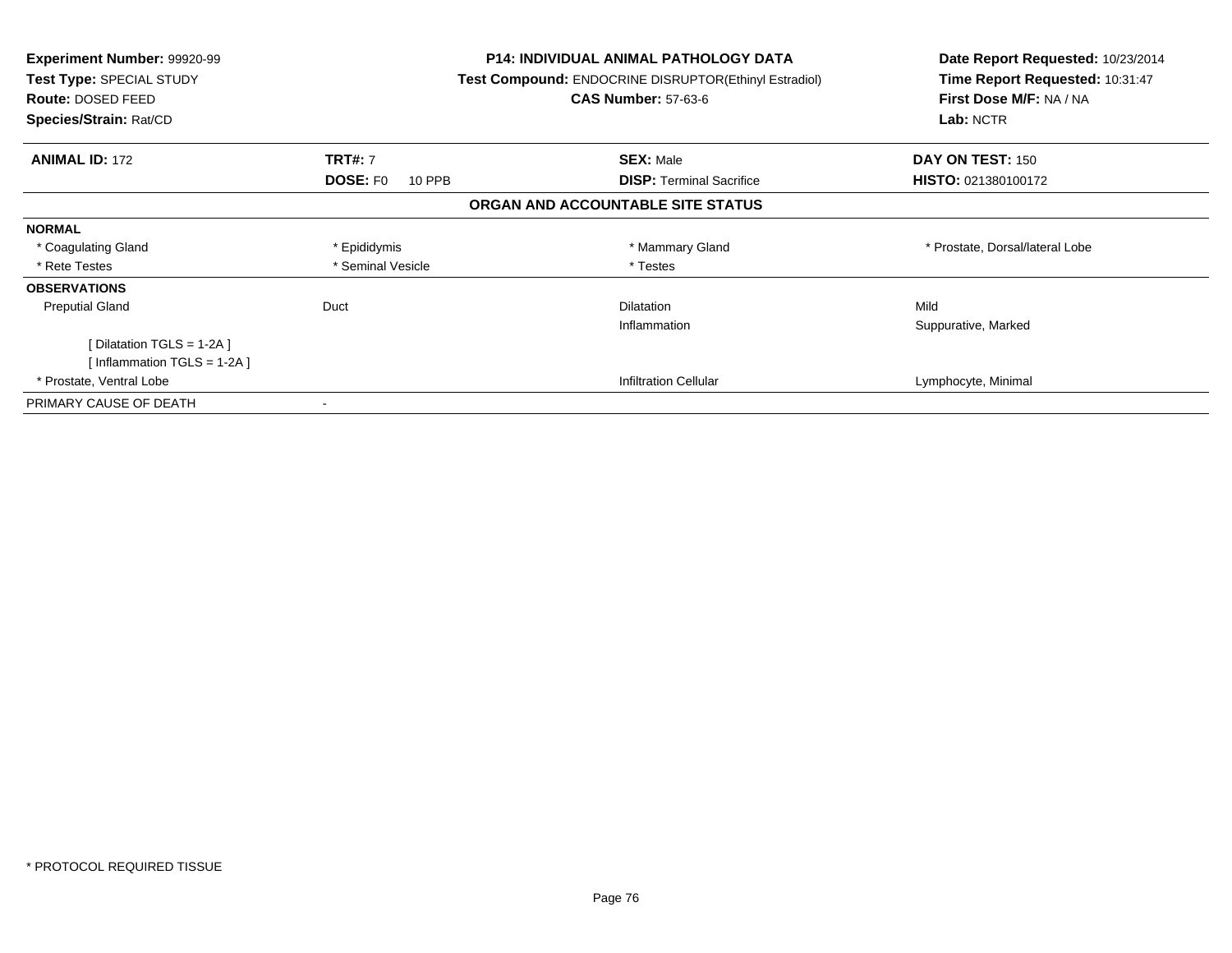| <b>Experiment Number: 99920-99</b><br>Test Type: SPECIAL STUDY<br><b>Route: DOSED FEED</b><br>Species/Strain: Rat/CD |                           | <b>P14: INDIVIDUAL ANIMAL PATHOLOGY DATA</b><br><b>Test Compound: ENDOCRINE DISRUPTOR(Ethinyl Estradiol)</b><br><b>CAS Number: 57-63-6</b> | Date Report Requested: 10/23/2014<br>Time Report Requested: 10:31:47<br>First Dose M/F: NA / NA<br>Lab: NCTR |
|----------------------------------------------------------------------------------------------------------------------|---------------------------|--------------------------------------------------------------------------------------------------------------------------------------------|--------------------------------------------------------------------------------------------------------------|
| <b>ANIMAL ID: 173</b>                                                                                                | <b>TRT#: 7</b>            | <b>SEX: Male</b>                                                                                                                           | DAY ON TEST: 150                                                                                             |
|                                                                                                                      | <b>DOSE: FO</b><br>10 PPB | <b>DISP:</b> Terminal Sacrifice                                                                                                            | <b>HISTO: 021380100173</b>                                                                                   |
|                                                                                                                      |                           | ORGAN AND ACCOUNTABLE SITE STATUS                                                                                                          |                                                                                                              |
| <b>NORMAL</b>                                                                                                        |                           |                                                                                                                                            |                                                                                                              |
| * Epididymis                                                                                                         | * Rete Testes             | * Seminal Vesicle                                                                                                                          | * Testes                                                                                                     |
| <b>OBSERVATIONS</b>                                                                                                  |                           |                                                                                                                                            |                                                                                                              |
| * Coagulating Gland                                                                                                  |                           | Developmental Malformation                                                                                                                 |                                                                                                              |
| [ Developmental Malformation TGLS = 1-2A ]                                                                           |                           |                                                                                                                                            |                                                                                                              |
| * Mammary Gland                                                                                                      | Duct                      | Hyperplasia                                                                                                                                | Minimal                                                                                                      |
| * Prostate, Dorsal/Lateral Lobe                                                                                      |                           | Inflammation                                                                                                                               | Suppurative, Mild                                                                                            |
| * Prostate, Ventral Lobe                                                                                             |                           | Infiltration Cellular                                                                                                                      | Lymphocyte, Mild                                                                                             |
| PRIMARY CAUSE OF DEATH                                                                                               |                           |                                                                                                                                            |                                                                                                              |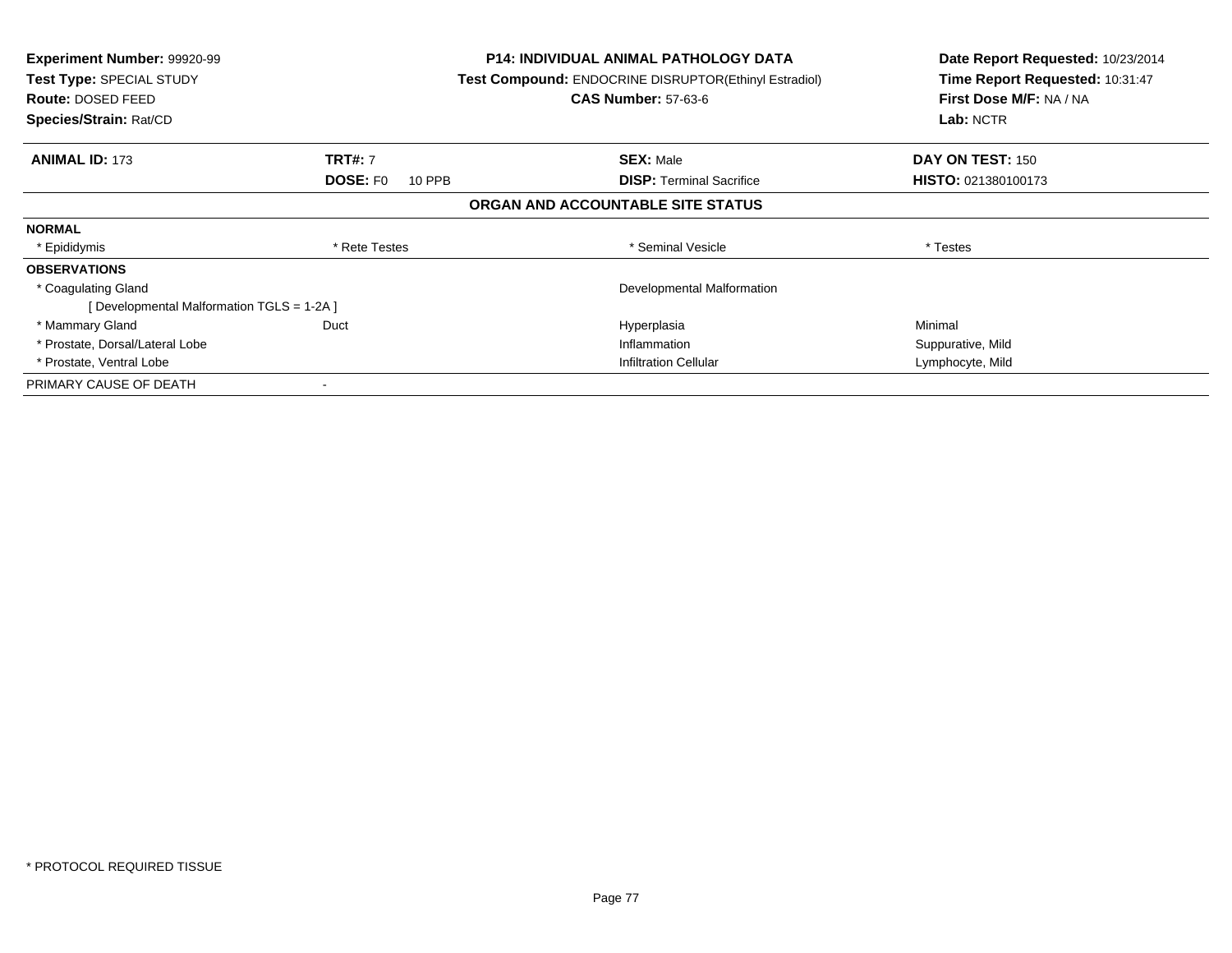| <b>Experiment Number: 99920-99</b><br>Test Type: SPECIAL STUDY<br>Route: DOSED FEED<br>Species/Strain: Rat/CD |                           | <b>P14: INDIVIDUAL ANIMAL PATHOLOGY DATA</b><br>Test Compound: ENDOCRINE DISRUPTOR(Ethinyl Estradiol)<br><b>CAS Number: 57-63-6</b> | Date Report Requested: 10/23/2014<br>Time Report Requested: 10:31:47<br>First Dose M/F: NA / NA<br>Lab: NCTR |
|---------------------------------------------------------------------------------------------------------------|---------------------------|-------------------------------------------------------------------------------------------------------------------------------------|--------------------------------------------------------------------------------------------------------------|
| <b>ANIMAL ID: 174</b>                                                                                         | TRT#: 8                   | <b>SEX: Male</b>                                                                                                                    | DAY ON TEST: 150                                                                                             |
|                                                                                                               | <b>DOSE: FO</b><br>50 PPB | <b>DISP: Terminal Sacrifice</b>                                                                                                     | HISTO: 021380100174                                                                                          |
|                                                                                                               |                           | ORGAN AND ACCOUNTABLE SITE STATUS                                                                                                   |                                                                                                              |
| <b>NORMAL</b>                                                                                                 |                           |                                                                                                                                     |                                                                                                              |
| * Adrenal Cortex                                                                                              | * Adrenal Medulla         | * Bone                                                                                                                              | * Bone Marrow                                                                                                |
| * Coagulating Gland                                                                                           | * Epididymis              | * Liver                                                                                                                             | * Pituitary Gland                                                                                            |
| * Rete Testes                                                                                                 | * Seminal Vesicle         | * Spleen                                                                                                                            | * Testes                                                                                                     |
| * Thymus                                                                                                      | * Thyroid Gland           |                                                                                                                                     |                                                                                                              |
| <b>OBSERVATIONS</b>                                                                                           |                           |                                                                                                                                     |                                                                                                              |
| * Kidney                                                                                                      |                           | <b>Infiltration Cellular</b>                                                                                                        | Lymphocyte, Minimal                                                                                          |
| * Mammary Gland                                                                                               | Duct                      | Hyperplasia                                                                                                                         | Minimal                                                                                                      |
| * Prostate, Dorsal/Lateral Lobe                                                                               |                           | Inflammation                                                                                                                        | Suppurative, Mild                                                                                            |
| * Prostate, Ventral Lobe                                                                                      |                           | <b>Infiltration Cellular</b>                                                                                                        | Lymphocyte, Minimal                                                                                          |
| PRIMARY CAUSE OF DEATH                                                                                        |                           |                                                                                                                                     |                                                                                                              |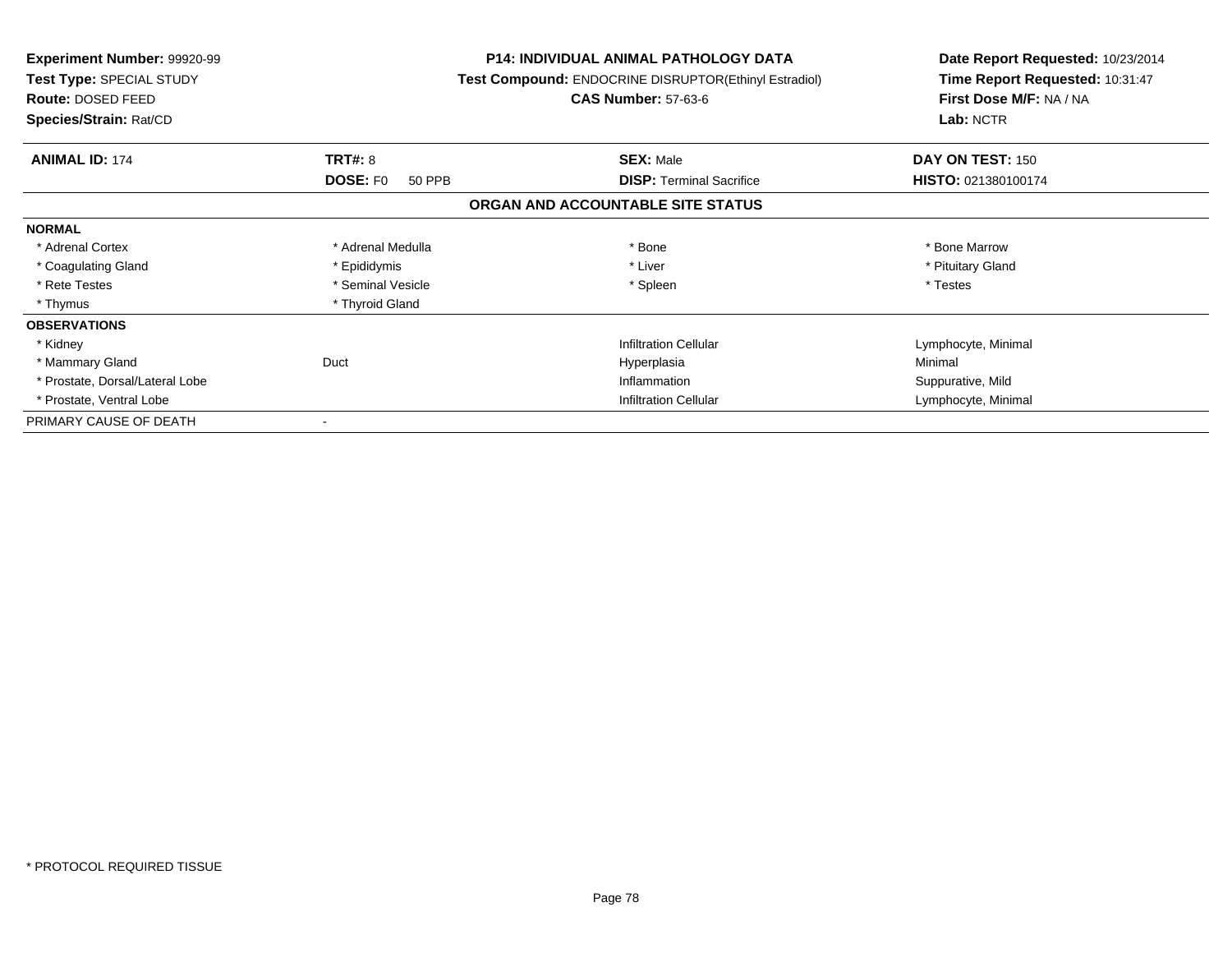| <b>Experiment Number: 99920-99</b><br>Test Type: SPECIAL STUDY<br>Route: DOSED FEED<br>Species/Strain: Rat/CD |                    | <b>P14: INDIVIDUAL ANIMAL PATHOLOGY DATA</b><br>Test Compound: ENDOCRINE DISRUPTOR(Ethinyl Estradiol)<br><b>CAS Number: 57-63-6</b> | Date Report Requested: 10/23/2014<br>Time Report Requested: 10:31:47<br>First Dose M/F: NA / NA<br>Lab: NCTR |
|---------------------------------------------------------------------------------------------------------------|--------------------|-------------------------------------------------------------------------------------------------------------------------------------|--------------------------------------------------------------------------------------------------------------|
|                                                                                                               |                    |                                                                                                                                     |                                                                                                              |
| <b>ANIMAL ID: 175</b>                                                                                         | <b>TRT#: 8</b>     | <b>SEX: Male</b>                                                                                                                    | DAY ON TEST: 150                                                                                             |
|                                                                                                               | DOSE: FO<br>50 PPB | <b>DISP: Terminal Sacrifice</b>                                                                                                     | HISTO: 021380100175                                                                                          |
|                                                                                                               |                    | ORGAN AND ACCOUNTABLE SITE STATUS                                                                                                   |                                                                                                              |
| <b>NORMAL</b>                                                                                                 |                    |                                                                                                                                     |                                                                                                              |
| * Adrenal Cortex                                                                                              | * Adrenal Medulla  | * Bone                                                                                                                              | * Bone Marrow                                                                                                |
| * Coagulating Gland                                                                                           | * Epididymis       | * Mammary Gland                                                                                                                     | * Pituitary Gland                                                                                            |
| * Prostate, Dorsal/lateral Lobe                                                                               | * Rete Testes      | * Seminal Vesicle                                                                                                                   | * Testes                                                                                                     |
| * Thymus                                                                                                      | * Thyroid Gland    |                                                                                                                                     |                                                                                                              |
| <b>OBSERVATIONS</b>                                                                                           |                    |                                                                                                                                     |                                                                                                              |
| * Kidney                                                                                                      |                    | <b>Hyaline Droplet</b>                                                                                                              | Minimal                                                                                                      |
|                                                                                                               |                    | Infiltration Cellular                                                                                                               | Lymphocyte, Minimal                                                                                          |
| * Liver                                                                                                       |                    | <b>Infiltration Cellular</b>                                                                                                        | Lymphocyte, Minimal                                                                                          |
| * Prostate, Ventral Lobe                                                                                      |                    | <b>Infiltration Cellular</b>                                                                                                        | Lymphocyte, Minimal                                                                                          |
| * Spleen                                                                                                      |                    | Hyperplasia                                                                                                                         | Lymphoid, Minimal                                                                                            |
| PRIMARY CAUSE OF DEATH                                                                                        |                    |                                                                                                                                     |                                                                                                              |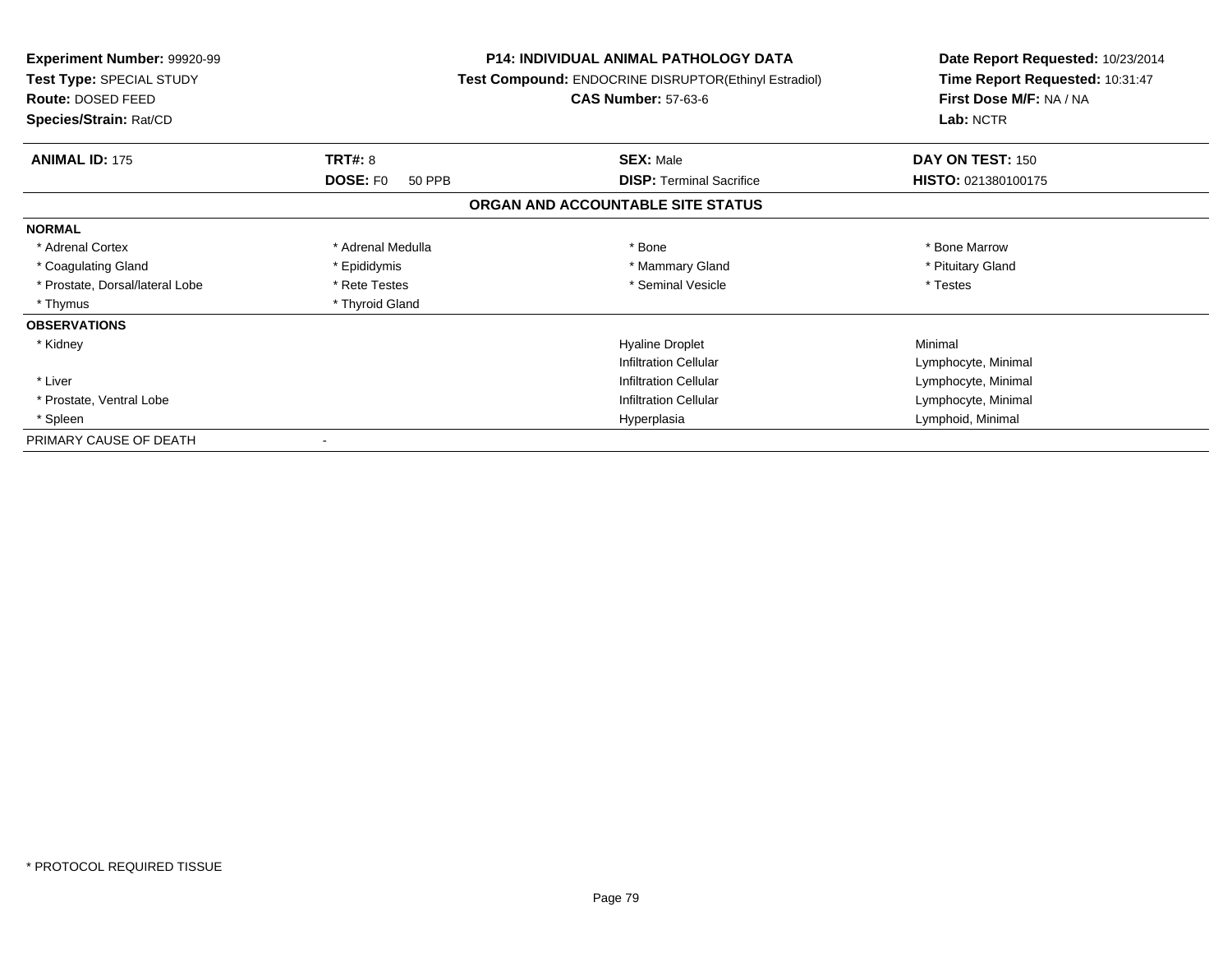| <b>Experiment Number: 99920-99</b><br>Test Type: SPECIAL STUDY<br>Route: DOSED FEED<br>Species/Strain: Rat/CD |                           | <b>P14: INDIVIDUAL ANIMAL PATHOLOGY DATA</b><br>Test Compound: ENDOCRINE DISRUPTOR(Ethinyl Estradiol)<br><b>CAS Number: 57-63-6</b> | Date Report Requested: 10/23/2014<br>Time Report Requested: 10:31:47<br>First Dose M/F: NA / NA<br>Lab: NCTR |
|---------------------------------------------------------------------------------------------------------------|---------------------------|-------------------------------------------------------------------------------------------------------------------------------------|--------------------------------------------------------------------------------------------------------------|
|                                                                                                               |                           |                                                                                                                                     |                                                                                                              |
| <b>ANIMAL ID: 176</b>                                                                                         | <b>TRT#: 8</b>            | <b>SEX: Male</b>                                                                                                                    | DAY ON TEST: 150                                                                                             |
|                                                                                                               | <b>DOSE: FO</b><br>50 PPB | <b>DISP:</b> Terminal Sacrifice                                                                                                     | HISTO: 021380100176                                                                                          |
|                                                                                                               |                           | ORGAN AND ACCOUNTABLE SITE STATUS                                                                                                   |                                                                                                              |
| <b>NORMAL</b>                                                                                                 |                           |                                                                                                                                     |                                                                                                              |
| * Adrenal Cortex                                                                                              | * Adrenal Medulla         | * Bone                                                                                                                              | * Bone Marrow                                                                                                |
| * Coagulating Gland                                                                                           | * Epididymis              | * Mammary Gland                                                                                                                     | * Pituitary Gland                                                                                            |
| * Prostate, Dorsal/lateral Lobe                                                                               | * Rete Testes             | * Seminal Vesicle                                                                                                                   | * Spleen                                                                                                     |
| * Testes                                                                                                      | * Thymus                  |                                                                                                                                     |                                                                                                              |
| <b>OBSERVATIONS</b>                                                                                           |                           |                                                                                                                                     |                                                                                                              |
| * Kidney                                                                                                      |                           | <b>Infiltration Cellular</b>                                                                                                        | Lymphocyte, Minimal                                                                                          |
|                                                                                                               | <b>Renal Tubule</b>       | Regeneration                                                                                                                        | Minimal                                                                                                      |
| * Liver                                                                                                       |                           | <b>Infiltration Cellular</b>                                                                                                        | Lymphocyte, Minimal                                                                                          |
| * Prostate, Ventral Lobe                                                                                      |                           | <b>Infiltration Cellular</b>                                                                                                        | Lymphocyte, Minimal                                                                                          |
| * Thyroid Gland                                                                                               |                           | Cyst                                                                                                                                | Squamous                                                                                                     |
| PRIMARY CAUSE OF DEATH                                                                                        |                           |                                                                                                                                     |                                                                                                              |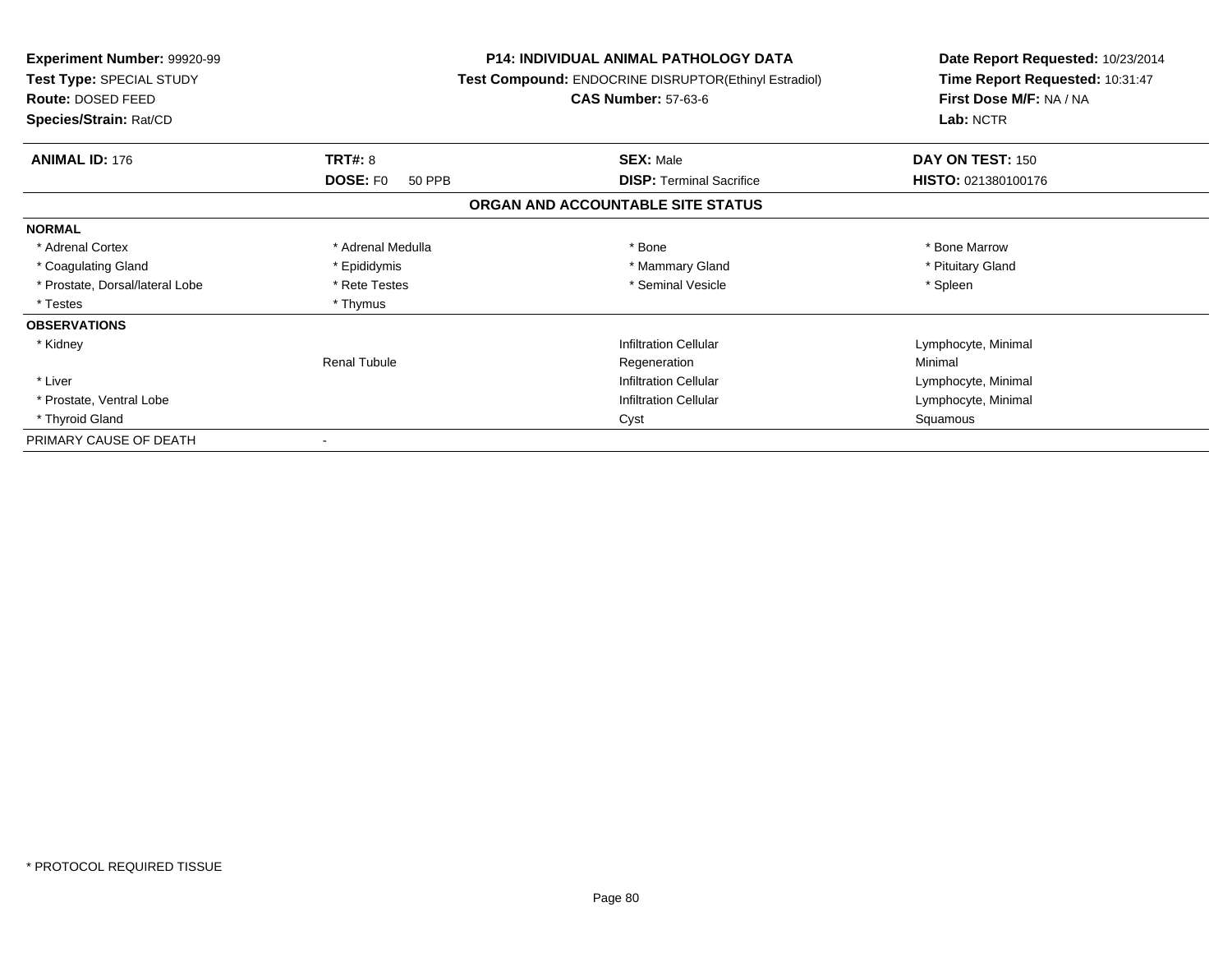| Experiment Number: 99920-99<br>Test Type: SPECIAL STUDY<br>Route: DOSED FEED<br>Species/Strain: Rat/CD |                           | <b>P14: INDIVIDUAL ANIMAL PATHOLOGY DATA</b><br>Test Compound: ENDOCRINE DISRUPTOR(Ethinyl Estradiol)<br><b>CAS Number: 57-63-6</b> | Date Report Requested: 10/23/2014<br>Time Report Requested: 10:31:47<br>First Dose M/F: NA / NA<br>Lab: NCTR |  |
|--------------------------------------------------------------------------------------------------------|---------------------------|-------------------------------------------------------------------------------------------------------------------------------------|--------------------------------------------------------------------------------------------------------------|--|
| <b>ANIMAL ID: 177</b>                                                                                  | <b>TRT#: 8</b>            | <b>SEX: Male</b>                                                                                                                    | DAY ON TEST: 150                                                                                             |  |
|                                                                                                        | <b>DOSE: FO</b><br>50 PPB | <b>DISP: Terminal Sacrifice</b>                                                                                                     | HISTO: 021380100177                                                                                          |  |
|                                                                                                        |                           | ORGAN AND ACCOUNTABLE SITE STATUS                                                                                                   |                                                                                                              |  |
| <b>NORMAL</b>                                                                                          |                           |                                                                                                                                     |                                                                                                              |  |
| * Adrenal Cortex                                                                                       | * Adrenal Medulla         | * Bone                                                                                                                              | * Bone Marrow                                                                                                |  |
| * Coagulating Gland                                                                                    | * Epididymis              | * Pituitary Gland                                                                                                                   | * Prostate, Dorsal/lateral Lobe                                                                              |  |
| * Rete Testes                                                                                          | * Spleen                  | * Testes                                                                                                                            | * Thymus                                                                                                     |  |
| * Thyroid Gland                                                                                        |                           |                                                                                                                                     |                                                                                                              |  |
| <b>OBSERVATIONS</b>                                                                                    |                           |                                                                                                                                     |                                                                                                              |  |
| * Kidney                                                                                               |                           | <b>Hyaline Droplet</b>                                                                                                              | Minimal                                                                                                      |  |
|                                                                                                        |                           | Infiltration Cellular                                                                                                               | Lymphocyte, Minimal                                                                                          |  |
|                                                                                                        | <b>Renal Tubule</b>       | Regeneration                                                                                                                        | Minimal                                                                                                      |  |
| * Liver                                                                                                |                           | Infiltration Cellular                                                                                                               | Lymphocyte, Minimal                                                                                          |  |
| * Mammary Gland                                                                                        | Alveolus                  | Hyperplasia                                                                                                                         | Minimal                                                                                                      |  |
| * Prostate, Ventral Lobe                                                                               |                           | <b>Infiltration Cellular</b>                                                                                                        | Lymphocyte, Mild                                                                                             |  |
| * Seminal Vesicle                                                                                      |                           | <b>Depletion Secretory</b>                                                                                                          | Marked                                                                                                       |  |
| [ Depletion Secretory TGLS = 1-2A ]                                                                    |                           |                                                                                                                                     |                                                                                                              |  |
| PRIMARY CAUSE OF DEATH                                                                                 | $\sim$                    |                                                                                                                                     |                                                                                                              |  |
|                                                                                                        |                           |                                                                                                                                     |                                                                                                              |  |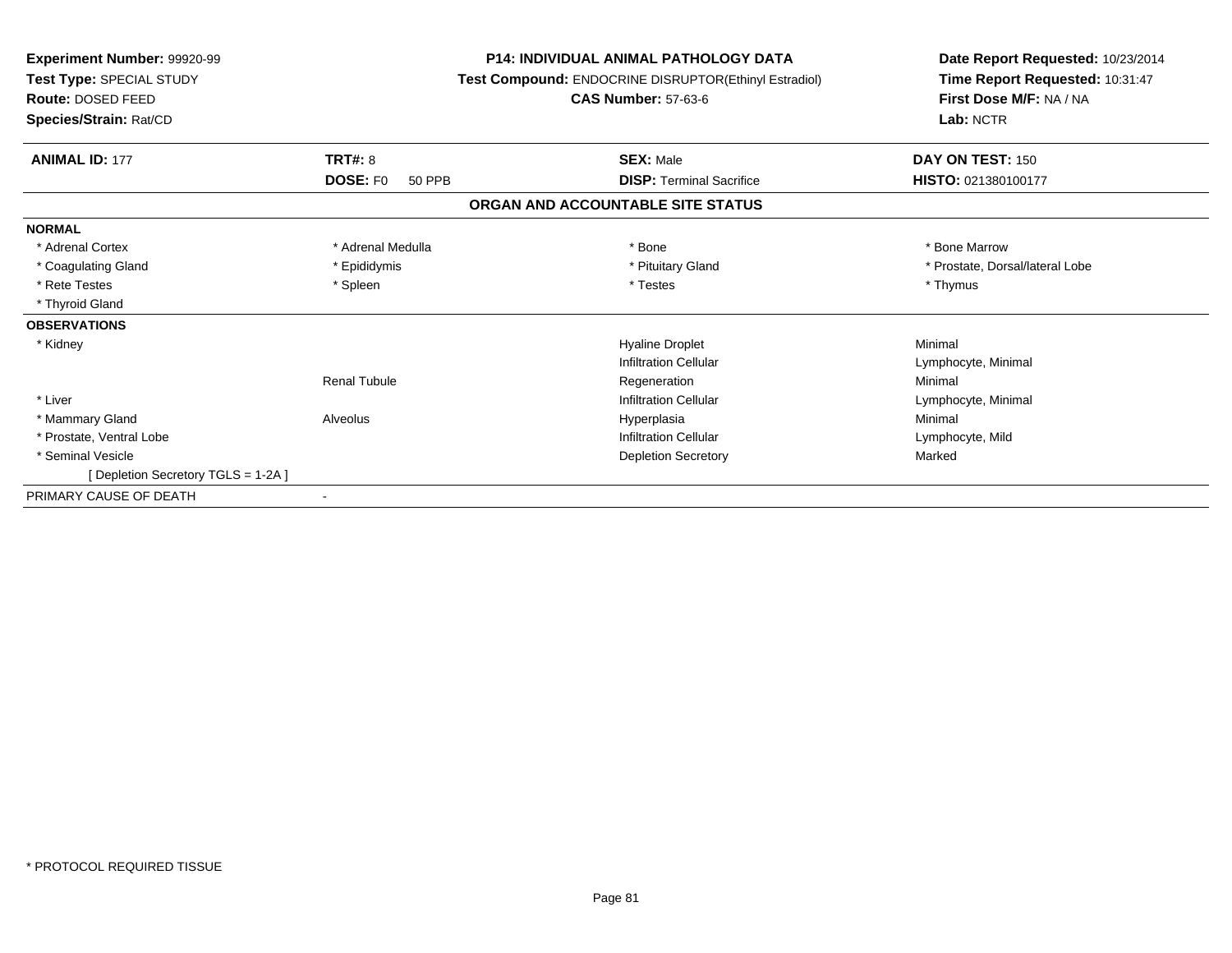| Experiment Number: 99920-99<br>Test Type: SPECIAL STUDY<br>Route: DOSED FEED<br>Species/Strain: Rat/CD |                                  | <b>P14: INDIVIDUAL ANIMAL PATHOLOGY DATA</b><br>Test Compound: ENDOCRINE DISRUPTOR(Ethinyl Estradiol)<br><b>CAS Number: 57-63-6</b> | Date Report Requested: 10/23/2014<br>Time Report Requested: 10:31:47<br>First Dose M/F: NA / NA<br>Lab: NCTR |  |
|--------------------------------------------------------------------------------------------------------|----------------------------------|-------------------------------------------------------------------------------------------------------------------------------------|--------------------------------------------------------------------------------------------------------------|--|
| <b>ANIMAL ID: 178</b>                                                                                  | <b>TRT#: 8</b>                   | <b>SEX: Male</b>                                                                                                                    | DAY ON TEST: 150                                                                                             |  |
|                                                                                                        | <b>DOSE: FO</b><br><b>50 PPB</b> | <b>DISP: Terminal Sacrifice</b>                                                                                                     | HISTO: 021380100178                                                                                          |  |
|                                                                                                        |                                  | ORGAN AND ACCOUNTABLE SITE STATUS                                                                                                   |                                                                                                              |  |
| <b>NORMAL</b>                                                                                          |                                  |                                                                                                                                     |                                                                                                              |  |
| * Adrenal Cortex                                                                                       | * Adrenal Medulla                | * Bone                                                                                                                              | * Bone Marrow                                                                                                |  |
| * Epididymis                                                                                           | * Mammary Gland                  | * Pituitary Gland                                                                                                                   | * Prostate, Dorsal/lateral Lobe                                                                              |  |
| * Rete Testes                                                                                          | * Seminal Vesicle                | * Testes                                                                                                                            | * Thymus                                                                                                     |  |
| * Thyroid Gland                                                                                        |                                  |                                                                                                                                     |                                                                                                              |  |
| <b>OBSERVATIONS</b>                                                                                    |                                  |                                                                                                                                     |                                                                                                              |  |
| * Coagulating Gland                                                                                    |                                  | <b>Developmental Malformation</b>                                                                                                   |                                                                                                              |  |
| [ Developmental Malformation TGLS = 2-2A ]                                                             |                                  |                                                                                                                                     |                                                                                                              |  |
| * Kidney                                                                                               |                                  | <b>Hyaline Droplet</b>                                                                                                              | Minimal                                                                                                      |  |
| * Liver                                                                                                |                                  | <b>Infiltration Cellular</b>                                                                                                        | Lymphocyte, Minimal                                                                                          |  |
| <b>Preputial Gland</b>                                                                                 |                                  | Inflammation                                                                                                                        | Suppurative, Marked                                                                                          |  |
| [Inflammation TGLS = $1-2A$ ]                                                                          |                                  |                                                                                                                                     |                                                                                                              |  |
| * Prostate, Ventral Lobe                                                                               |                                  | <b>Infiltration Cellular</b>                                                                                                        | Lymphocyte, Minimal                                                                                          |  |
| * Spleen                                                                                               |                                  | Pigmentation                                                                                                                        | Minimal                                                                                                      |  |
| PRIMARY CAUSE OF DEATH                                                                                 |                                  |                                                                                                                                     |                                                                                                              |  |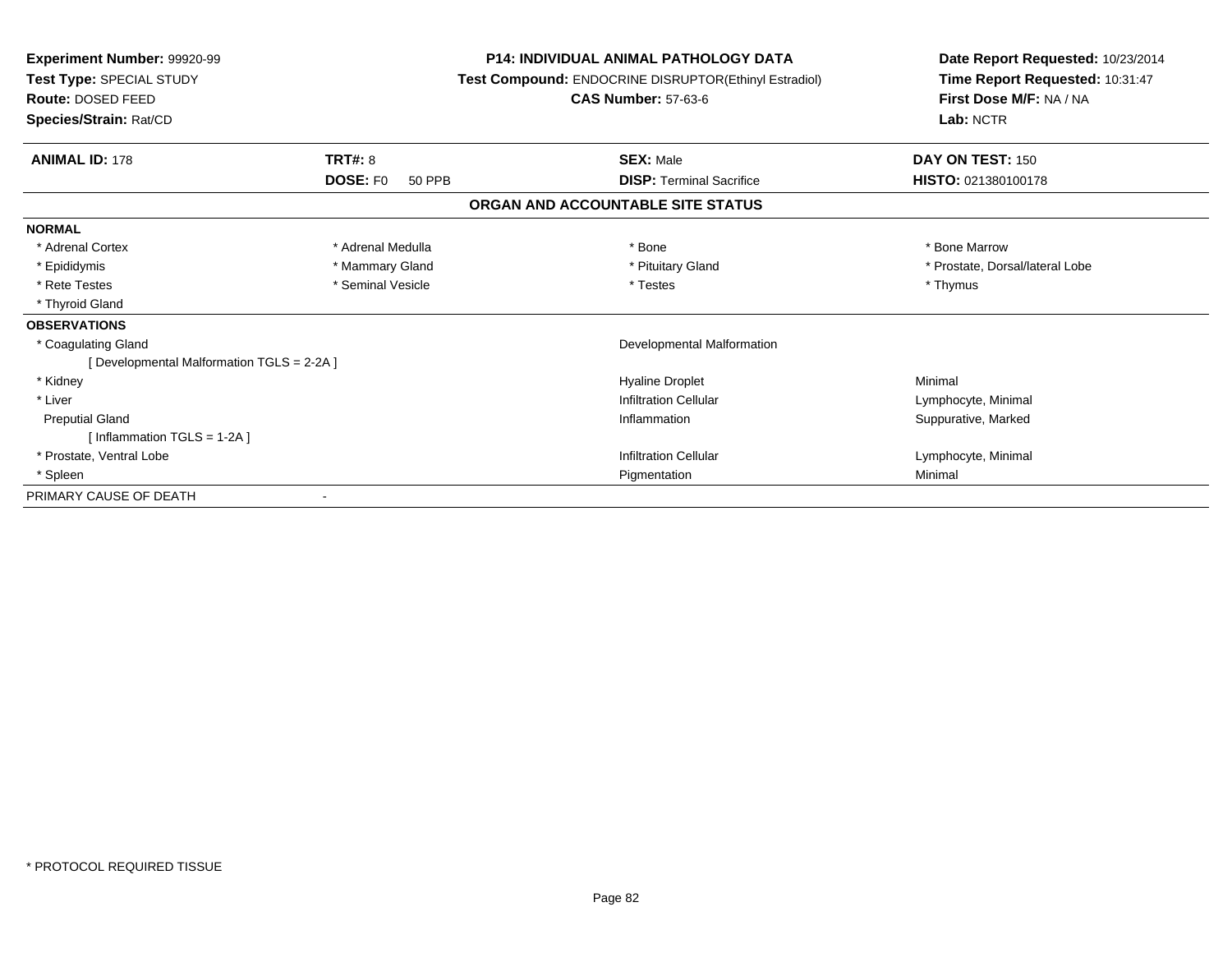| <b>Experiment Number: 99920-99</b><br>Test Type: SPECIAL STUDY<br>Route: DOSED FEED<br>Species/Strain: Rat/CD |                            | <b>P14: INDIVIDUAL ANIMAL PATHOLOGY DATA</b><br>Test Compound: ENDOCRINE DISRUPTOR(Ethinyl Estradiol)<br><b>CAS Number: 57-63-6</b> | Date Report Requested: 10/23/2014<br>Time Report Requested: 10:31:47<br>First Dose M/F: NA / NA<br>Lab: NCTR |
|---------------------------------------------------------------------------------------------------------------|----------------------------|-------------------------------------------------------------------------------------------------------------------------------------|--------------------------------------------------------------------------------------------------------------|
| <b>ANIMAL ID: 199</b>                                                                                         | <b>TRT#:</b> 5             | <b>SEX: Male</b>                                                                                                                    | DAY ON TEST: 153                                                                                             |
|                                                                                                               | <b>DOSE: FO</b><br>CONTROL | <b>DISP:</b> Terminal Sacrifice                                                                                                     | HISTO: 021380100199                                                                                          |
|                                                                                                               |                            | ORGAN AND ACCOUNTABLE SITE STATUS                                                                                                   |                                                                                                              |
| <b>NORMAL</b>                                                                                                 |                            |                                                                                                                                     |                                                                                                              |
| * Adrenal Cortex                                                                                              | * Adrenal Medulla          | * Bone                                                                                                                              | * Bone Marrow                                                                                                |
| * Coagulating Gland                                                                                           | * Epididymis               | * Mammary Gland                                                                                                                     | * Pituitary Gland                                                                                            |
| * Prostate, Dorsal/lateral Lobe                                                                               | * Rete Testes              | * Seminal Vesicle                                                                                                                   | * Spleen                                                                                                     |
| * Testes                                                                                                      | * Thymus                   |                                                                                                                                     |                                                                                                              |
| <b>OBSERVATIONS</b>                                                                                           |                            |                                                                                                                                     |                                                                                                              |
| * Kidney                                                                                                      | <b>Renal Tubule</b>        | Regeneration                                                                                                                        | Minimal                                                                                                      |
| * Liver                                                                                                       |                            | Hepatodiaphragmatic Nodule                                                                                                          |                                                                                                              |
|                                                                                                               |                            | <b>Infiltration Cellular</b>                                                                                                        | Lymphocyte, Minimal                                                                                          |
| [ Hepatodiaphragmatic Nodule TGLS = 1-5 ]                                                                     |                            |                                                                                                                                     |                                                                                                              |
| * Prostate, Ventral Lobe                                                                                      |                            | <b>Infiltration Cellular</b>                                                                                                        | Lymphocyte, Minimal                                                                                          |
| * Thyroid Gland                                                                                               |                            | Cyst                                                                                                                                | Squamous                                                                                                     |
| PRIMARY CAUSE OF DEATH                                                                                        |                            |                                                                                                                                     |                                                                                                              |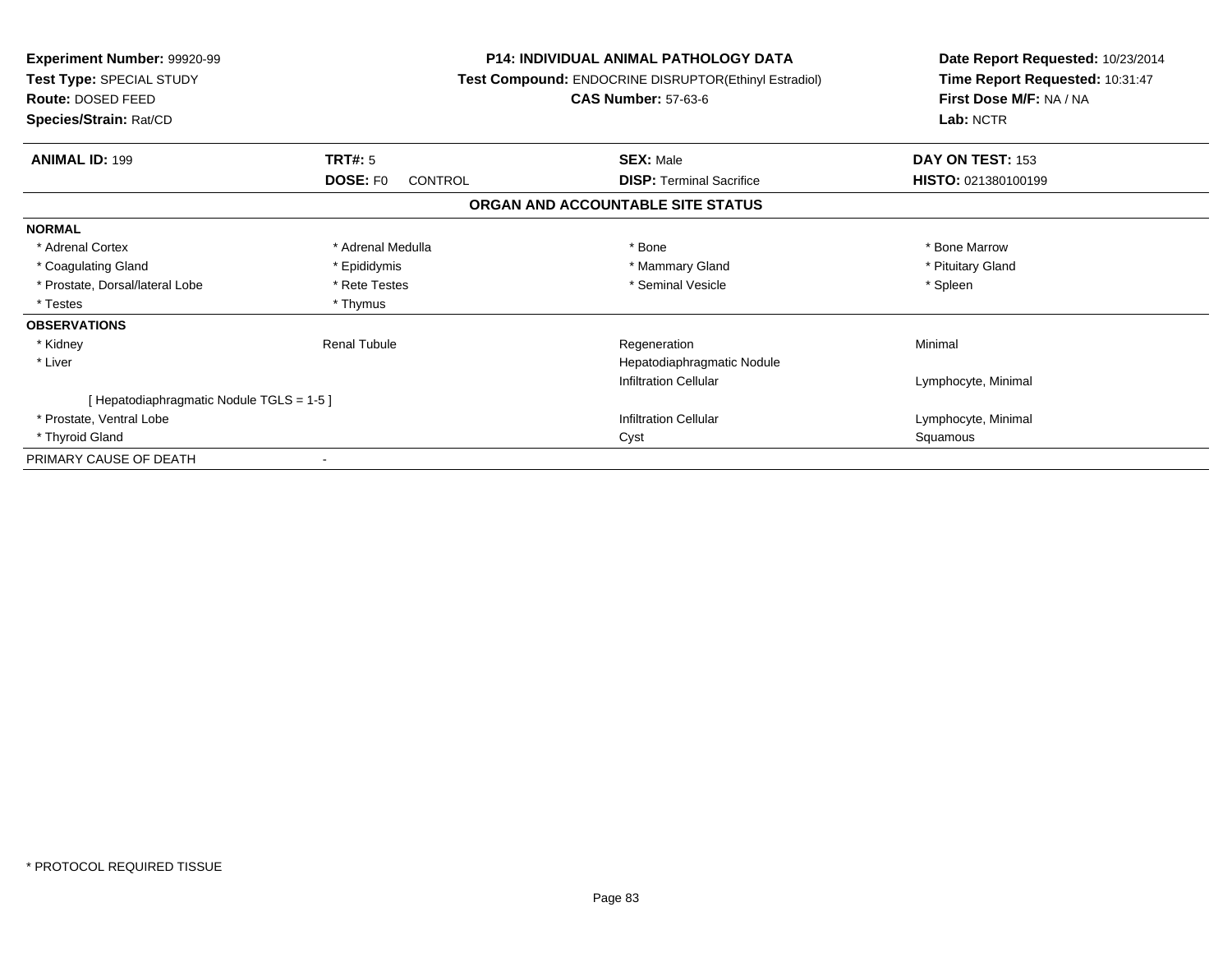| <b>Experiment Number: 99920-99</b><br>Test Type: SPECIAL STUDY<br><b>Route: DOSED FEED</b> | <b>P14: INDIVIDUAL ANIMAL PATHOLOGY DATA</b><br>Test Compound: ENDOCRINE DISRUPTOR(Ethinyl Estradiol)<br><b>CAS Number: 57-63-6</b> |                                   | Date Report Requested: 10/23/2014<br>Time Report Requested: 10:31:47<br>First Dose M/F: NA / NA |
|--------------------------------------------------------------------------------------------|-------------------------------------------------------------------------------------------------------------------------------------|-----------------------------------|-------------------------------------------------------------------------------------------------|
| Species/Strain: Rat/CD                                                                     |                                                                                                                                     |                                   | Lab: NCTR                                                                                       |
| <b>ANIMAL ID: 200</b>                                                                      | <b>TRT#: 5</b>                                                                                                                      | <b>SEX: Male</b>                  | DAY ON TEST: 153                                                                                |
|                                                                                            | <b>DOSE: FO</b><br><b>CONTROL</b>                                                                                                   | <b>DISP: Terminal Sacrifice</b>   | HISTO: 021380100200                                                                             |
|                                                                                            |                                                                                                                                     | ORGAN AND ACCOUNTABLE SITE STATUS |                                                                                                 |
| <b>NORMAL</b>                                                                              |                                                                                                                                     |                                   |                                                                                                 |
| * Adrenal Cortex                                                                           | * Adrenal Medulla                                                                                                                   | * Bone                            | * Bone Marrow                                                                                   |
| * Coagulating Gland                                                                        | * Epididymis                                                                                                                        | * Mammary Gland                   | * Pituitary Gland                                                                               |
| * Prostate, Dorsal/lateral Lobe                                                            | * Rete Testes                                                                                                                       | * Seminal Vesicle                 | * Spleen                                                                                        |
| * Testes                                                                                   | * Thymus                                                                                                                            | * Thyroid Gland                   |                                                                                                 |
| <b>OBSERVATIONS</b>                                                                        |                                                                                                                                     |                                   |                                                                                                 |
| * Kidney                                                                                   | Interstitium                                                                                                                        | Fibrosis                          | Minimal                                                                                         |
|                                                                                            |                                                                                                                                     | <b>Infiltration Cellular</b>      | Lymphocyte, Mild                                                                                |
|                                                                                            | <b>Renal Tubule</b>                                                                                                                 | Regeneration                      | Minimal                                                                                         |
| * Liver                                                                                    |                                                                                                                                     | <b>Infiltration Cellular</b>      | Lymphocyte, Minimal                                                                             |
| * Prostate, Ventral Lobe                                                                   |                                                                                                                                     | <b>Infiltration Cellular</b>      | Lymphocyte, Mild                                                                                |
| PRIMARY CAUSE OF DEATH                                                                     |                                                                                                                                     |                                   |                                                                                                 |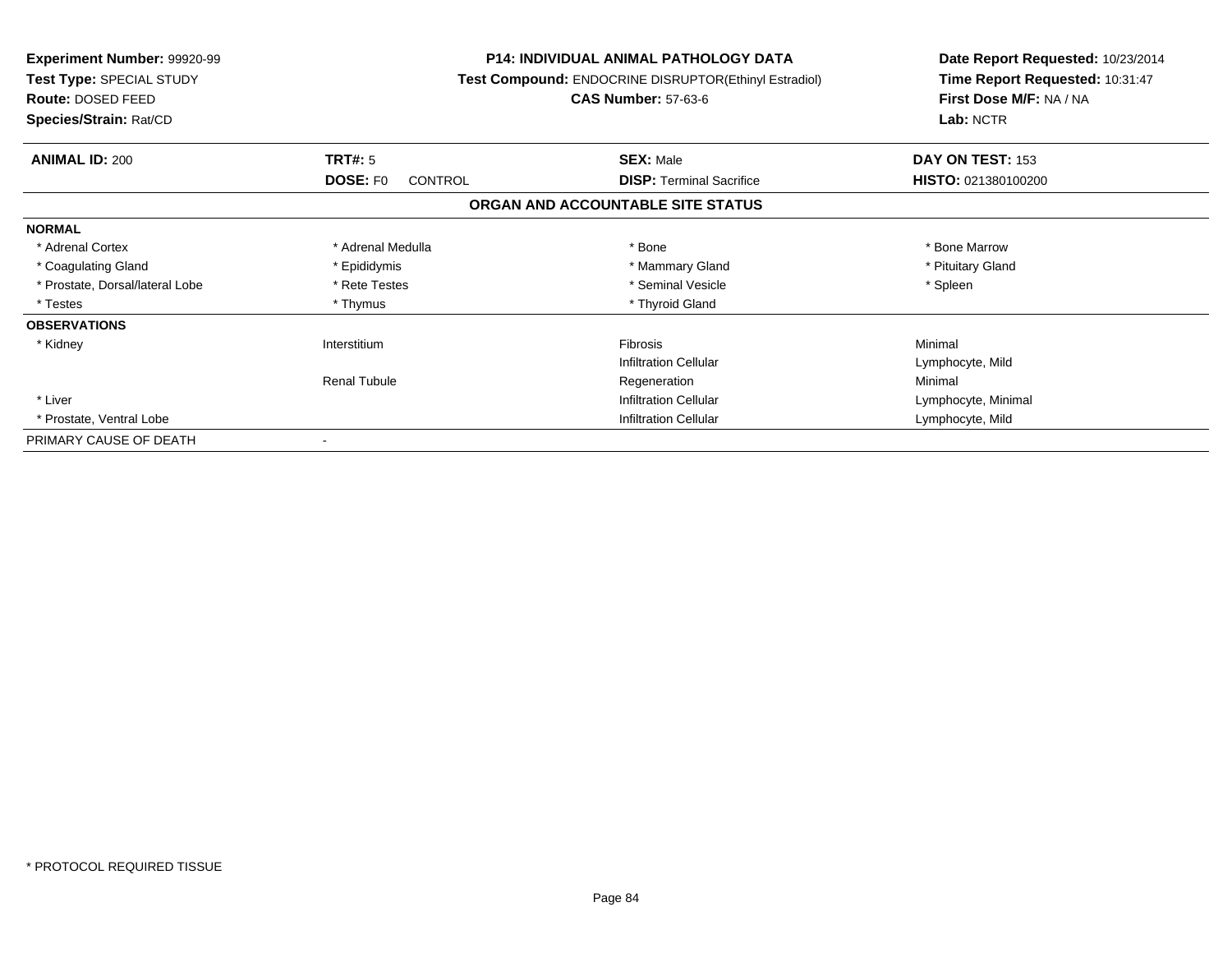| <b>Experiment Number: 99920-99</b><br>Test Type: SPECIAL STUDY<br>Route: DOSED FEED<br>Species/Strain: Rat/CD |                                   | <b>P14: INDIVIDUAL ANIMAL PATHOLOGY DATA</b><br>Test Compound: ENDOCRINE DISRUPTOR(Ethinyl Estradiol)<br><b>CAS Number: 57-63-6</b> | Date Report Requested: 10/23/2014<br>Time Report Requested: 10:31:47<br>First Dose M/F: NA / NA<br>Lab: NCTR |
|---------------------------------------------------------------------------------------------------------------|-----------------------------------|-------------------------------------------------------------------------------------------------------------------------------------|--------------------------------------------------------------------------------------------------------------|
| <b>ANIMAL ID: 201</b>                                                                                         | <b>TRT#: 5</b>                    | <b>SEX: Male</b>                                                                                                                    | DAY ON TEST: 153                                                                                             |
|                                                                                                               | <b>DOSE: FO</b><br><b>CONTROL</b> | <b>DISP:</b> Terminal Sacrifice                                                                                                     | HISTO: 021380100201                                                                                          |
|                                                                                                               |                                   | ORGAN AND ACCOUNTABLE SITE STATUS                                                                                                   |                                                                                                              |
| <b>NORMAL</b>                                                                                                 |                                   |                                                                                                                                     |                                                                                                              |
| * Adrenal Cortex                                                                                              | * Adrenal Medulla                 | * Bone                                                                                                                              | * Bone Marrow                                                                                                |
| * Epididymis                                                                                                  | * Liver                           | * Mammary Gland                                                                                                                     | * Pituitary Gland                                                                                            |
| * Prostate, Dorsal/lateral Lobe                                                                               | * Rete Testes                     | * Seminal Vesicle                                                                                                                   | * Spleen                                                                                                     |
| * Thymus                                                                                                      | * Thyroid Gland                   |                                                                                                                                     |                                                                                                              |
| <b>OBSERVATIONS</b>                                                                                           |                                   |                                                                                                                                     |                                                                                                              |
| * Coagulating Gland                                                                                           |                                   | Developmental Malformation                                                                                                          |                                                                                                              |
| [Developmental Malformation TGLS = 1-2A]                                                                      |                                   |                                                                                                                                     |                                                                                                              |
| * Kidney                                                                                                      |                                   | <b>Hyaline Droplet</b>                                                                                                              | Minimal                                                                                                      |
|                                                                                                               | <b>Renal Tubule</b>               | Regeneration                                                                                                                        | Minimal                                                                                                      |
| * Prostate, Ventral Lobe                                                                                      |                                   | <b>Infiltration Cellular</b>                                                                                                        | Lymphocyte, Mild                                                                                             |
| * Testes                                                                                                      | Seminif Tub                       | Degeneration                                                                                                                        | Minimal                                                                                                      |
| PRIMARY CAUSE OF DEATH                                                                                        |                                   |                                                                                                                                     |                                                                                                              |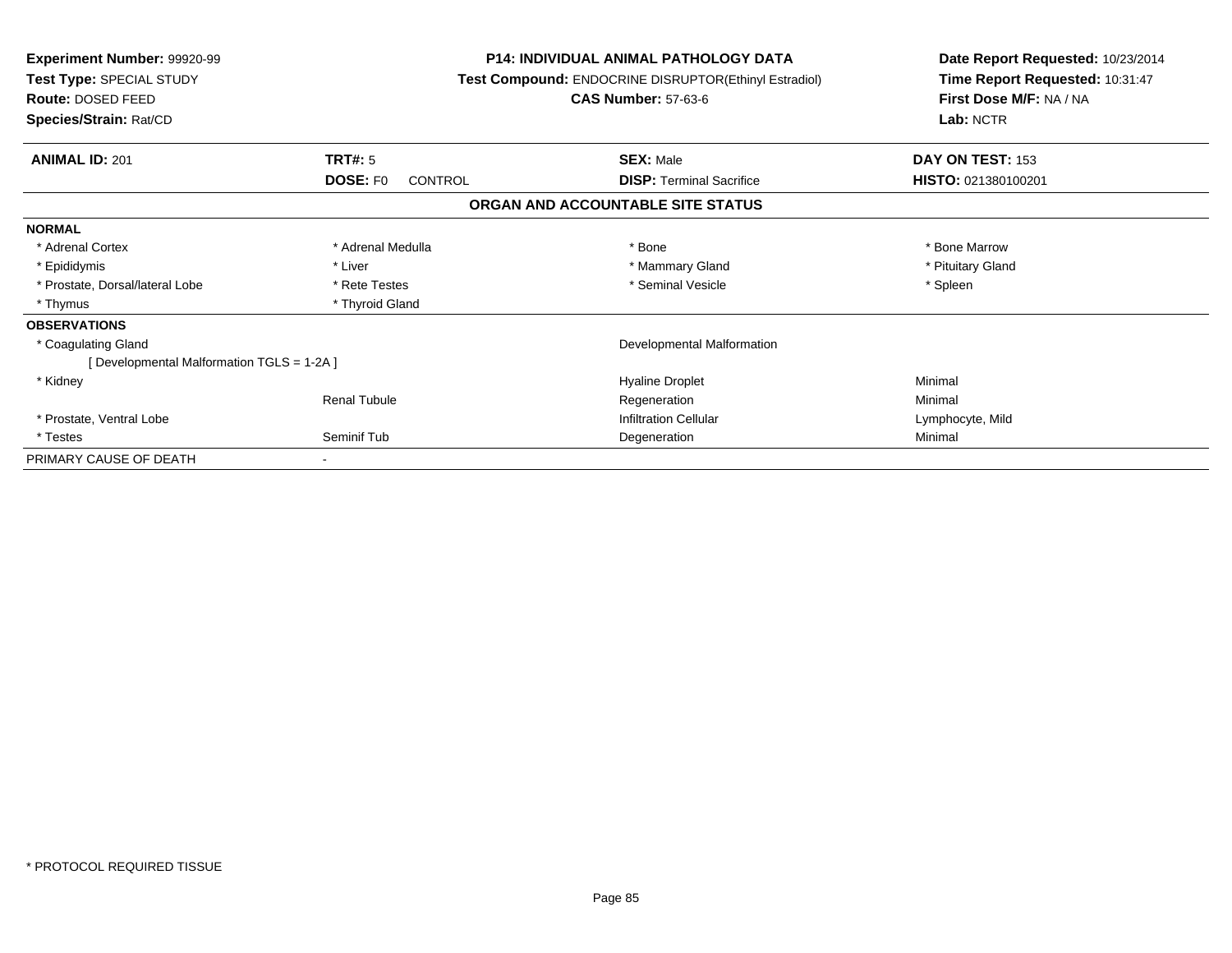| <b>Experiment Number: 99920-99</b><br>Test Type: SPECIAL STUDY<br>Route: DOSED FEED<br>Species/Strain: Rat/CD |                                   | <b>P14: INDIVIDUAL ANIMAL PATHOLOGY DATA</b><br><b>Test Compound: ENDOCRINE DISRUPTOR(Ethinyl Estradiol)</b><br><b>CAS Number: 57-63-6</b> |                     |
|---------------------------------------------------------------------------------------------------------------|-----------------------------------|--------------------------------------------------------------------------------------------------------------------------------------------|---------------------|
| <b>ANIMAL ID: 202</b>                                                                                         | TRT#: 5                           | <b>SEX: Male</b>                                                                                                                           | DAY ON TEST: 153    |
|                                                                                                               | <b>DOSE: FO</b><br><b>CONTROL</b> | <b>DISP:</b> Terminal Sacrifice                                                                                                            | HISTO: 021380100202 |
|                                                                                                               |                                   | ORGAN AND ACCOUNTABLE SITE STATUS                                                                                                          |                     |
| <b>NORMAL</b>                                                                                                 |                                   |                                                                                                                                            |                     |
| * Adrenal Cortex                                                                                              | * Adrenal Medulla                 | * Bone                                                                                                                                     | * Bone Marrow       |
| * Coagulating Gland                                                                                           | * Epididymis                      | * Kidney                                                                                                                                   | * Mammary Gland     |
| * Pituitary Gland                                                                                             | * Prostate, Dorsal/lateral Lobe   | * Rete Testes                                                                                                                              | * Seminal Vesicle   |
| * Spleen                                                                                                      | * Thymus                          |                                                                                                                                            |                     |
| <b>OBSERVATIONS</b>                                                                                           |                                   |                                                                                                                                            |                     |
| * Liver                                                                                                       |                                   | <b>Infiltration Cellular</b>                                                                                                               | Lymphocyte, Minimal |
| * Prostate, Ventral Lobe                                                                                      |                                   | <b>Infiltration Cellular</b>                                                                                                               | Lymphocyte, Mild    |
| * Testes                                                                                                      | Seminif Tub                       | Degeneration                                                                                                                               | Minimal             |
| * Thyroid Gland                                                                                               | Cyst                              |                                                                                                                                            | Squamous            |
| PRIMARY CAUSE OF DEATH                                                                                        |                                   |                                                                                                                                            |                     |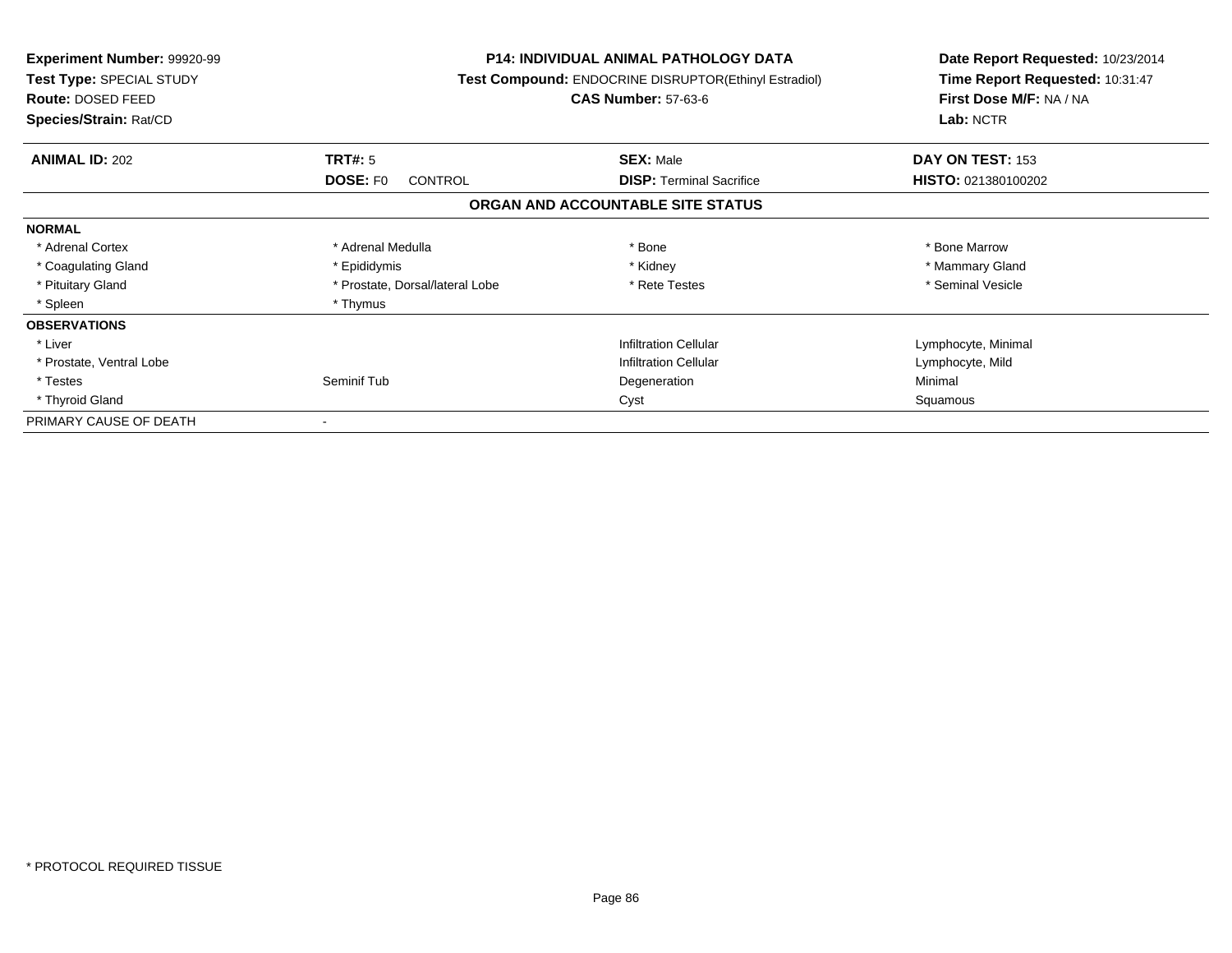| Experiment Number: 99920-99<br>Test Type: SPECIAL STUDY<br>Route: DOSED FEED<br>Species/Strain: Rat/CD |                                   | <b>P14: INDIVIDUAL ANIMAL PATHOLOGY DATA</b><br>Test Compound: ENDOCRINE DISRUPTOR(Ethinyl Estradiol)<br><b>CAS Number: 57-63-6</b> | Date Report Requested: 10/23/2014<br>Time Report Requested: 10:31:47<br>First Dose M/F: NA / NA<br>Lab: NCTR |  |
|--------------------------------------------------------------------------------------------------------|-----------------------------------|-------------------------------------------------------------------------------------------------------------------------------------|--------------------------------------------------------------------------------------------------------------|--|
|                                                                                                        |                                   |                                                                                                                                     |                                                                                                              |  |
| <b>ANIMAL ID: 203</b>                                                                                  | TRT#: 5                           | <b>SEX: Male</b>                                                                                                                    | DAY ON TEST: 153                                                                                             |  |
|                                                                                                        | <b>DOSE: FO</b><br><b>CONTROL</b> | <b>DISP: Terminal Sacrifice</b>                                                                                                     | HISTO: 021380100203                                                                                          |  |
|                                                                                                        |                                   | ORGAN AND ACCOUNTABLE SITE STATUS                                                                                                   |                                                                                                              |  |
| <b>NORMAL</b>                                                                                          |                                   |                                                                                                                                     |                                                                                                              |  |
| * Adrenal Cortex                                                                                       | * Adrenal Medulla                 | * Bone                                                                                                                              | * Bone Marrow                                                                                                |  |
| * Epididymis                                                                                           | * Liver                           | * Mammary Gland                                                                                                                     | * Pituitary Gland                                                                                            |  |
| * Prostate, Dorsal/lateral Lobe                                                                        | * Rete Testes                     | * Seminal Vesicle                                                                                                                   | * Spleen                                                                                                     |  |
| * Testes                                                                                               | * Thymus                          |                                                                                                                                     |                                                                                                              |  |
| <b>OBSERVATIONS</b>                                                                                    |                                   |                                                                                                                                     |                                                                                                              |  |
| * Coagulating Gland                                                                                    | <b>Bilateral</b>                  | Developmental Malformation                                                                                                          |                                                                                                              |  |
| [ Developmental Malformation TGLS = 1-2A ]                                                             |                                   |                                                                                                                                     |                                                                                                              |  |
| * Kidney                                                                                               | <b>Renal Tubule</b>               | <b>Dilatation</b>                                                                                                                   | Mild                                                                                                         |  |
|                                                                                                        | Interstitium                      | <b>Fibrosis</b>                                                                                                                     | Minimal                                                                                                      |  |
|                                                                                                        |                                   | <b>Infiltration Cellular</b>                                                                                                        | Lymphocyte, Mild                                                                                             |  |
|                                                                                                        | <b>Renal Tubule</b>               | Regeneration                                                                                                                        | Minimal                                                                                                      |  |
| * Prostate, Ventral Lobe                                                                               |                                   | <b>Infiltration Cellular</b>                                                                                                        | Lymphocyte, Minimal                                                                                          |  |
| * Thyroid Gland                                                                                        |                                   | Cyst                                                                                                                                | Squamous                                                                                                     |  |
| PRIMARY CAUSE OF DEATH                                                                                 |                                   |                                                                                                                                     |                                                                                                              |  |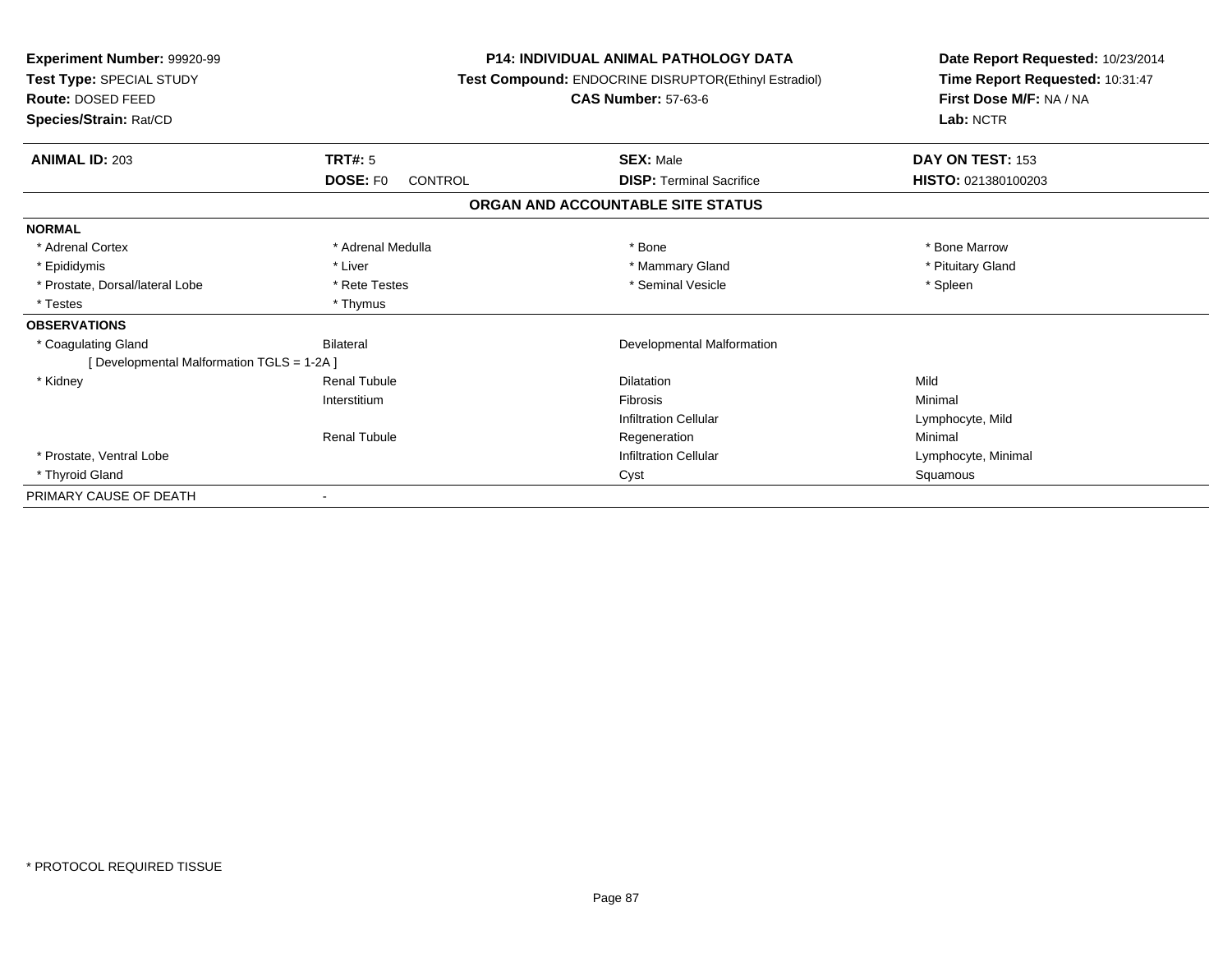| Experiment Number: 99920-99 | <b>P14: INDIVIDUAL ANIMAL PATHOLOGY DATA</b> |                                                       | Date Report Requested: 10/23/2014 |
|-----------------------------|----------------------------------------------|-------------------------------------------------------|-----------------------------------|
| Test Type: SPECIAL STUDY    |                                              | Test Compound: ENDOCRINE DISRUPTOR(Ethinyl Estradiol) | Time Report Requested: 10:31:47   |
| <b>Route: DOSED FEED</b>    |                                              | <b>CAS Number: 57-63-6</b>                            | First Dose M/F: NA / NA           |
| Species/Strain: Rat/CD      |                                              |                                                       | Lab: NCTR                         |
| <b>ANIMAL ID: 204</b>       | TRT#: 6                                      | <b>SEX: Male</b>                                      | DAY ON TEST: 153                  |
|                             | DOSE: F0<br>2.0 PPB                          | <b>DISP:</b> Terminal Sacrifice                       | HISTO: 021380100204               |
|                             |                                              | ORGAN AND ACCOUNTABLE SITE STATUS                     |                                   |
| <b>NORMAL</b>               |                                              |                                                       |                                   |
| * Coagulating Gland         | * Mammary Gland                              | * Prostate, Dorsal/lateral Lobe                       | * Prostate, Ventral Lobe          |
| * Rete Testes               | * Seminal Vesicle                            | * Testes                                              |                                   |
| <b>OBSERVATIONS</b>         |                                              |                                                       |                                   |
| * Epididymis                |                                              | <b>Infiltration Cellular</b>                          | Lymphocyte, Minimal               |
| PRIMARY CAUSE OF DEATH      |                                              |                                                       |                                   |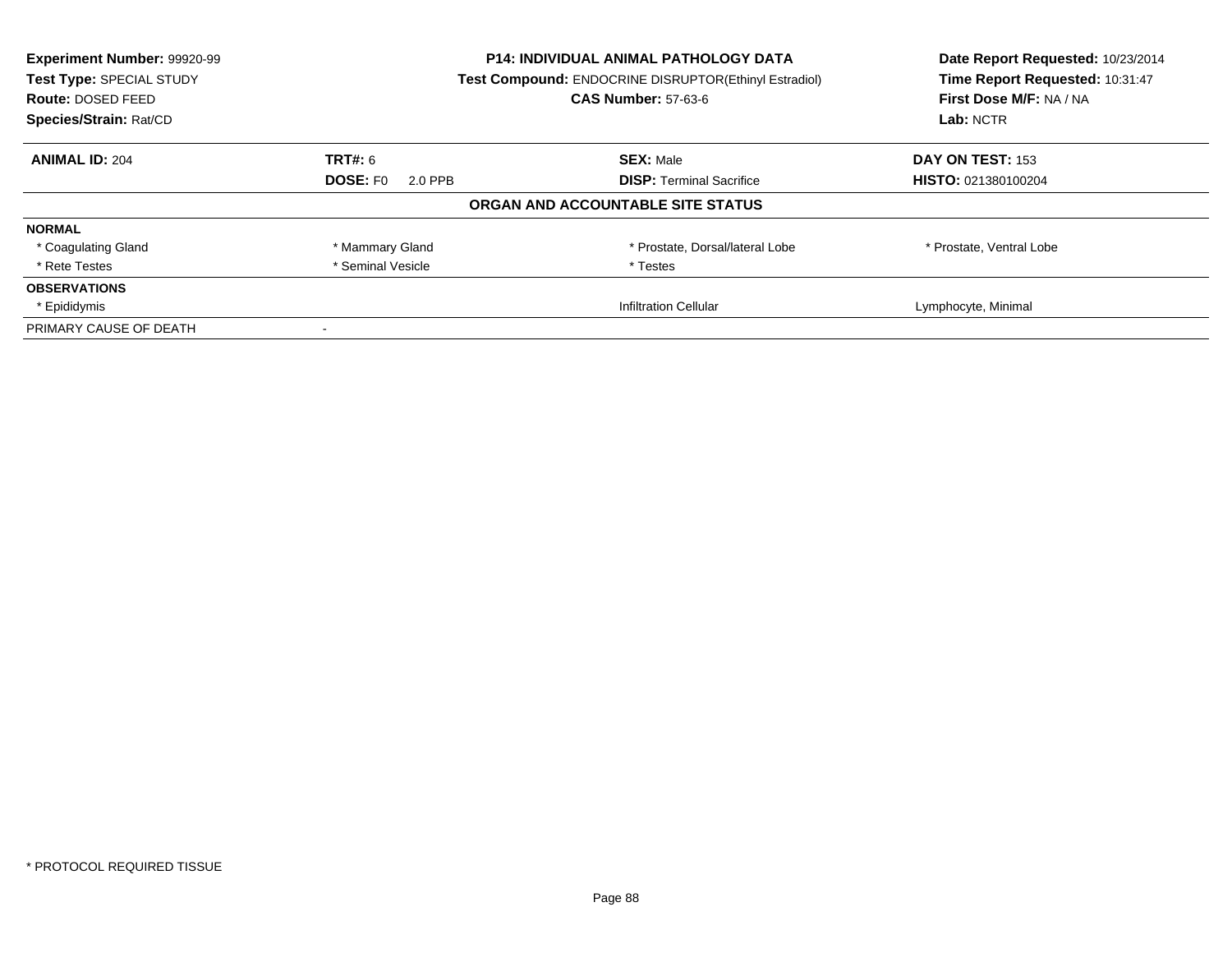| <b>Experiment Number: 99920-99</b><br>Test Type: SPECIAL STUDY<br><b>Route: DOSED FEED</b><br>Species/Strain: Rat/CD |                                 | <b>P14: INDIVIDUAL ANIMAL PATHOLOGY DATA</b><br><b>Test Compound: ENDOCRINE DISRUPTOR(Ethinyl Estradiol)</b><br><b>CAS Number: 57-63-6</b> |                                   | Date Report Requested: 10/23/2014<br>Time Report Requested: 10:31:47<br>First Dose M/F: NA / NA<br>Lab: NCTR |
|----------------------------------------------------------------------------------------------------------------------|---------------------------------|--------------------------------------------------------------------------------------------------------------------------------------------|-----------------------------------|--------------------------------------------------------------------------------------------------------------|
| <b>ANIMAL ID: 205</b>                                                                                                | <b>TRT#: 6</b>                  |                                                                                                                                            | <b>SEX: Male</b>                  | DAY ON TEST: 153                                                                                             |
|                                                                                                                      | DOSE: F <sub>0</sub><br>2.0 PPB |                                                                                                                                            | <b>DISP:</b> Terminal Sacrifice   | HISTO: 021380100205                                                                                          |
|                                                                                                                      |                                 |                                                                                                                                            | ORGAN AND ACCOUNTABLE SITE STATUS |                                                                                                              |
| <b>NORMAL</b>                                                                                                        |                                 |                                                                                                                                            |                                   |                                                                                                              |
| * Coagulating Gland                                                                                                  | * Mammary Gland                 |                                                                                                                                            | * Prostate, Dorsal/lateral Lobe   | * Seminal Vesicle                                                                                            |
| <b>INSUFFICIENT TISSUE</b>                                                                                           |                                 |                                                                                                                                            |                                   |                                                                                                              |
| * Rete Testes                                                                                                        |                                 |                                                                                                                                            |                                   |                                                                                                              |
| <b>OBSERVATIONS</b>                                                                                                  |                                 |                                                                                                                                            |                                   |                                                                                                              |
| * Epididymis                                                                                                         |                                 |                                                                                                                                            | <b>Infiltration Cellular</b>      | Lymphocyte, Minimal                                                                                          |
| * Prostate, Ventral Lobe                                                                                             |                                 |                                                                                                                                            | <b>Infiltration Cellular</b>      | Lymphocyte, Mild                                                                                             |
| * Rete Testes                                                                                                        |                                 |                                                                                                                                            |                                   |                                                                                                              |
| Note: No RC/WT attempt per pathologist                                                                               |                                 |                                                                                                                                            |                                   |                                                                                                              |
| * Testes                                                                                                             | Seminif Tub                     |                                                                                                                                            | Degeneration                      | Minimal                                                                                                      |
| PRIMARY CAUSE OF DEATH                                                                                               |                                 |                                                                                                                                            |                                   |                                                                                                              |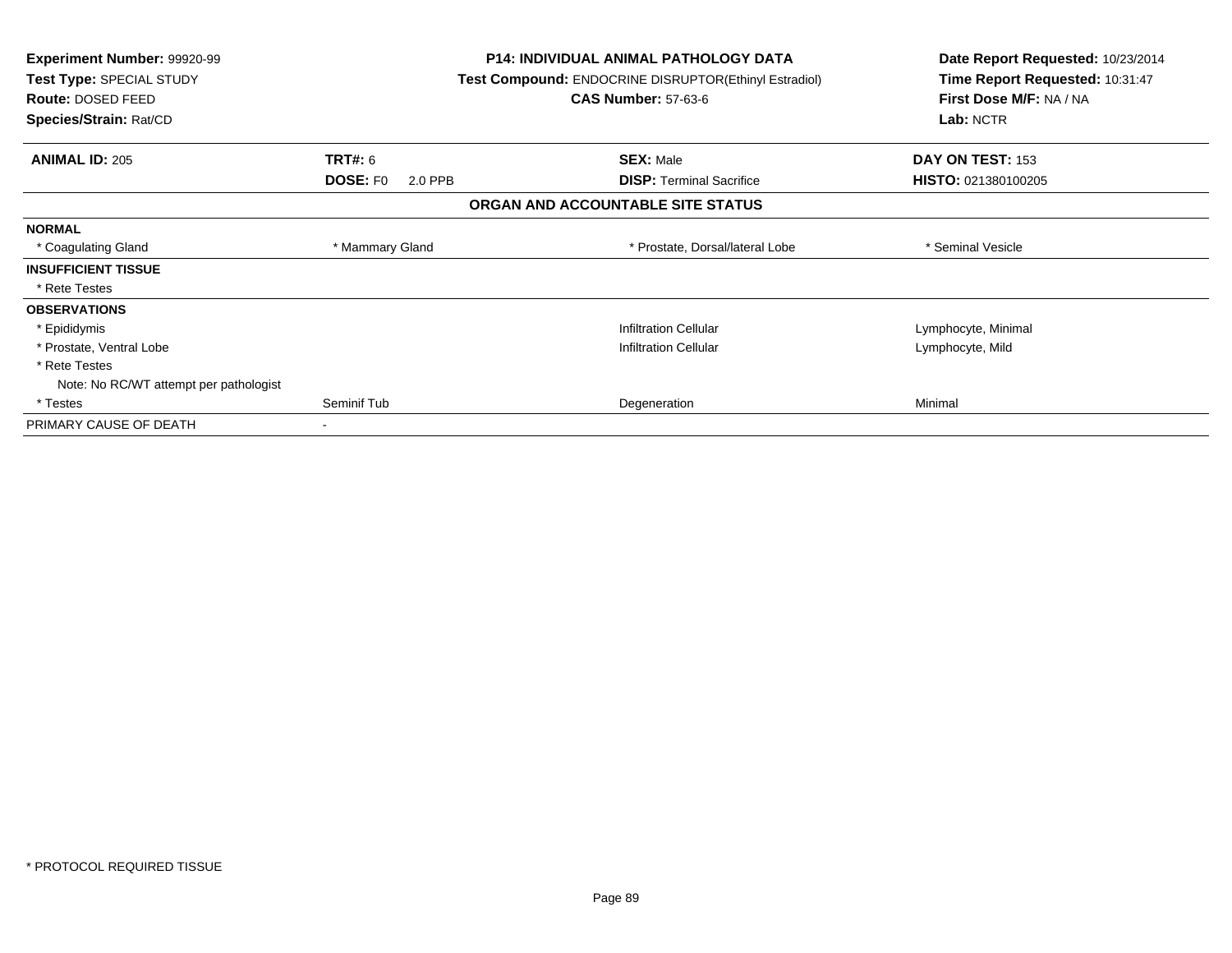| <b>Experiment Number: 99920-99</b><br>Test Type: SPECIAL STUDY | <b>P14: INDIVIDUAL ANIMAL PATHOLOGY DATA</b><br><b>Test Compound: ENDOCRINE DISRUPTOR(Ethinyl Estradiol)</b> |                                   | Date Report Requested: 10/23/2014<br>Time Report Requested: 10:31:47 |
|----------------------------------------------------------------|--------------------------------------------------------------------------------------------------------------|-----------------------------------|----------------------------------------------------------------------|
| <b>Route: DOSED FEED</b>                                       |                                                                                                              | <b>CAS Number: 57-63-6</b>        | First Dose M/F: NA / NA                                              |
| Species/Strain: Rat/CD                                         |                                                                                                              |                                   | Lab: NCTR                                                            |
| <b>ANIMAL ID: 206</b>                                          | TRT#: 6                                                                                                      | <b>SEX: Male</b>                  | DAY ON TEST: 153                                                     |
|                                                                | <b>DOSE: FO</b><br>2.0 PPB                                                                                   | <b>DISP:</b> Terminal Sacrifice   | <b>HISTO: 021380100206</b>                                           |
|                                                                |                                                                                                              | ORGAN AND ACCOUNTABLE SITE STATUS |                                                                      |
| <b>NORMAL</b>                                                  |                                                                                                              |                                   |                                                                      |
| * Coagulating Gland                                            | * Epididymis                                                                                                 | * Mammary Gland                   | * Prostate, Dorsal/lateral Lobe                                      |
| * Prostate, Ventral Lobe                                       | * Seminal Vesicle<br>* Rete Testes                                                                           |                                   | * Testes                                                             |
| PRIMARY CAUSE OF DEATH                                         |                                                                                                              |                                   |                                                                      |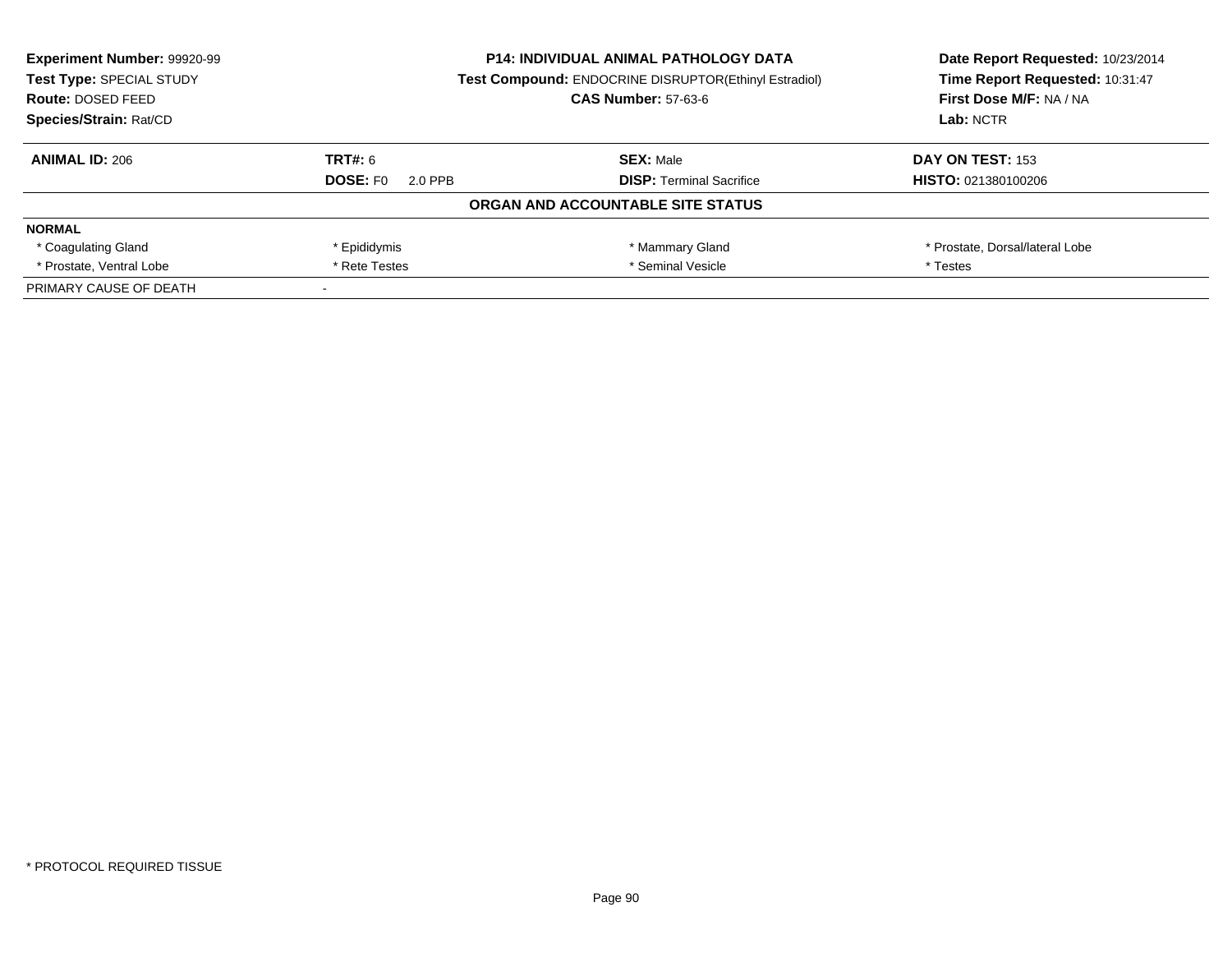| Experiment Number: 99920-99<br>Test Type: SPECIAL STUDY<br>Route: DOSED FEED<br>Species/Strain: Rat/CD |                            | <b>P14: INDIVIDUAL ANIMAL PATHOLOGY DATA</b><br><b>Test Compound: ENDOCRINE DISRUPTOR(Ethinyl Estradiol)</b><br><b>CAS Number: 57-63-6</b> | Date Report Requested: 10/23/2014<br>Time Report Requested: 10:31:47<br>First Dose M/F: NA / NA<br>Lab: NCTR |
|--------------------------------------------------------------------------------------------------------|----------------------------|--------------------------------------------------------------------------------------------------------------------------------------------|--------------------------------------------------------------------------------------------------------------|
| <b>ANIMAL ID: 207</b>                                                                                  | <b>TRT#:</b> 6             | <b>SEX: Male</b>                                                                                                                           | DAY ON TEST: 153                                                                                             |
|                                                                                                        | <b>DOSE: FO</b><br>2.0 PPB | <b>DISP:</b> Terminal Sacrifice                                                                                                            | <b>HISTO: 021380100207</b>                                                                                   |
|                                                                                                        |                            | ORGAN AND ACCOUNTABLE SITE STATUS                                                                                                          |                                                                                                              |
| <b>NORMAL</b>                                                                                          |                            |                                                                                                                                            |                                                                                                              |
| * Coagulating Gland                                                                                    | * Epididymis               | * Kidney                                                                                                                                   | * Mammary Gland                                                                                              |
| * Prostate, Dorsal/lateral Lobe                                                                        | * Rete Testes              | * Seminal Vesicle                                                                                                                          | * Testes                                                                                                     |
| <b>OBSERVATIONS</b>                                                                                    |                            |                                                                                                                                            |                                                                                                              |
| * Kidney                                                                                               |                            |                                                                                                                                            |                                                                                                              |
| Note: TGL 2 - NCL                                                                                      |                            |                                                                                                                                            |                                                                                                              |
| * Liver                                                                                                | Developmental Malformation |                                                                                                                                            |                                                                                                              |
| [Developmental Malformation TGLS = 1-5 ]                                                               |                            |                                                                                                                                            |                                                                                                              |
| * Prostate, Ventral Lobe                                                                               |                            | <b>Infiltration Cellular</b>                                                                                                               | Lymphocyte, Mild                                                                                             |
| PRIMARY CAUSE OF DEATH                                                                                 |                            |                                                                                                                                            |                                                                                                              |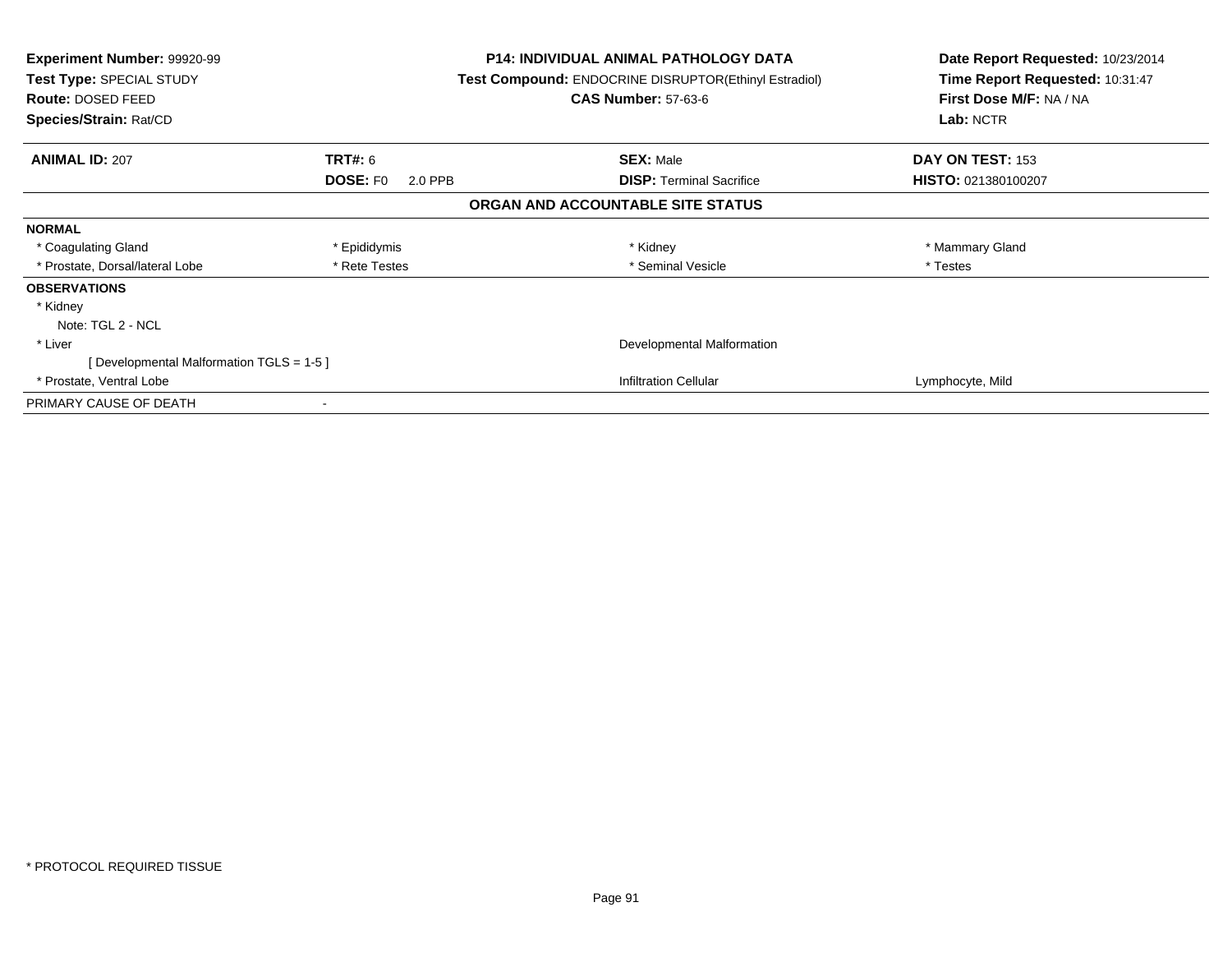| <b>Experiment Number: 99920-99</b><br>Test Type: SPECIAL STUDY<br><b>Route: DOSED FEED</b><br>Species/Strain: Rat/CD |                            | <b>P14: INDIVIDUAL ANIMAL PATHOLOGY DATA</b><br><b>Test Compound: ENDOCRINE DISRUPTOR(Ethinyl Estradiol)</b><br><b>CAS Number: 57-63-6</b> | Date Report Requested: 10/23/2014<br>Time Report Requested: 10:31:47<br>First Dose M/F: NA / NA<br>Lab: NCTR |
|----------------------------------------------------------------------------------------------------------------------|----------------------------|--------------------------------------------------------------------------------------------------------------------------------------------|--------------------------------------------------------------------------------------------------------------|
| <b>ANIMAL ID: 208</b>                                                                                                | TRT#: 6                    | <b>SEX: Male</b>                                                                                                                           | DAY ON TEST: 153                                                                                             |
|                                                                                                                      | <b>DOSE: FO</b><br>2.0 PPB | <b>DISP:</b> Terminal Sacrifice                                                                                                            | HISTO: 021380100208                                                                                          |
|                                                                                                                      |                            | ORGAN AND ACCOUNTABLE SITE STATUS                                                                                                          |                                                                                                              |
| <b>NORMAL</b>                                                                                                        |                            |                                                                                                                                            |                                                                                                              |
| * Coagulating Gland                                                                                                  | * Epididymis               | * Mammary Gland                                                                                                                            | * Prostate, Dorsal/lateral Lobe                                                                              |
| * Rete Testes                                                                                                        | * Seminal Vesicle          | * Testes                                                                                                                                   |                                                                                                              |
| <b>OBSERVATIONS</b>                                                                                                  |                            |                                                                                                                                            |                                                                                                              |
| * Kidney                                                                                                             | Renal Tubule               | Degeneration                                                                                                                               | Mild                                                                                                         |
|                                                                                                                      | <b>Renal Tubule</b>        | <b>Dilatation</b>                                                                                                                          | Marked                                                                                                       |
|                                                                                                                      |                            | <b>Infiltration Cellular</b>                                                                                                               | Lymphocyte, Mild                                                                                             |
|                                                                                                                      | <b>Renal Tubule</b>        | Regeneration                                                                                                                               | Minimal                                                                                                      |
| [Dilatation TGLS = 1-4 ]                                                                                             |                            |                                                                                                                                            |                                                                                                              |
| * Prostate, Ventral Lobe                                                                                             |                            | <b>Infiltration Cellular</b>                                                                                                               | Lymphocyte, Minimal                                                                                          |
| PRIMARY CAUSE OF DEATH                                                                                               |                            |                                                                                                                                            |                                                                                                              |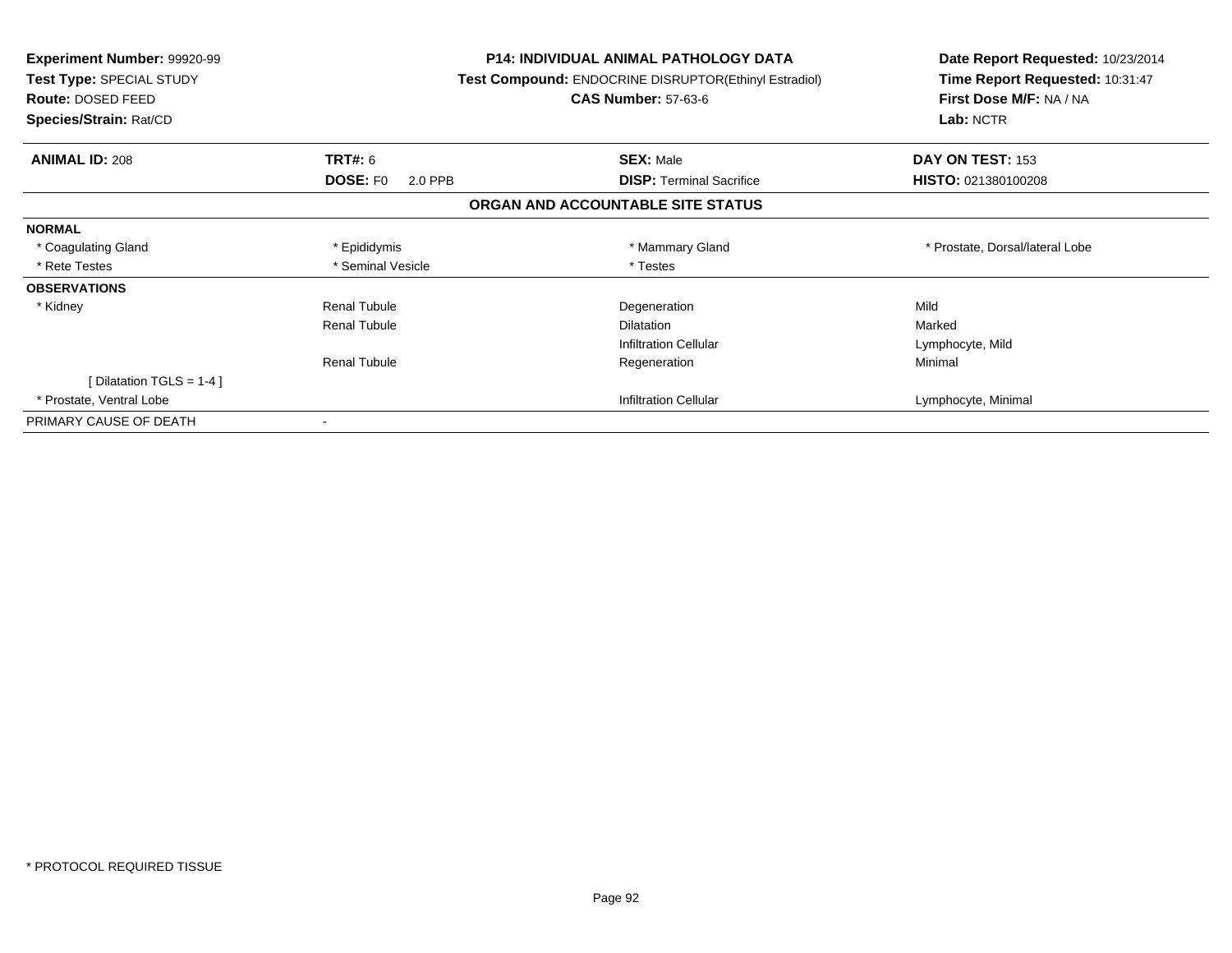| Experiment Number: 99920-99<br>Test Type: SPECIAL STUDY<br><b>Route: DOSED FEED</b><br>Species/Strain: Rat/CD |                           | <b>P14: INDIVIDUAL ANIMAL PATHOLOGY DATA</b><br><b>Test Compound: ENDOCRINE DISRUPTOR(Ethinyl Estradiol)</b><br><b>CAS Number: 57-63-6</b> | Date Report Requested: 10/23/2014<br>Time Report Requested: 10:31:47<br>First Dose M/F: NA / NA<br>Lab: NCTR |
|---------------------------------------------------------------------------------------------------------------|---------------------------|--------------------------------------------------------------------------------------------------------------------------------------------|--------------------------------------------------------------------------------------------------------------|
| <b>ANIMAL ID: 209</b>                                                                                         | <b>TRT#: 7</b>            | <b>SEX: Male</b>                                                                                                                           | DAY ON TEST: 153                                                                                             |
|                                                                                                               | <b>DOSE: FO</b><br>10 PPB | <b>DISP:</b> Terminal Sacrifice                                                                                                            | HISTO: 021380100209                                                                                          |
|                                                                                                               |                           | ORGAN AND ACCOUNTABLE SITE STATUS                                                                                                          |                                                                                                              |
| <b>NORMAL</b>                                                                                                 |                           |                                                                                                                                            |                                                                                                              |
| * Coagulating Gland                                                                                           | * Epididymis              | * Prostate, Dorsal/lateral Lobe                                                                                                            | * Rete Testes                                                                                                |
| * Seminal Vesicle                                                                                             | * Testes                  |                                                                                                                                            |                                                                                                              |
| <b>OBSERVATIONS</b>                                                                                           |                           |                                                                                                                                            |                                                                                                              |
| * Mammary Gland                                                                                               | Alveolus                  | Hyperplasia                                                                                                                                | Minimal                                                                                                      |
| * Prostate, Ventral Lobe                                                                                      |                           | <b>Infiltration Cellular</b>                                                                                                               | Lymphocyte, Minimal                                                                                          |
| PRIMARY CAUSE OF DEATH                                                                                        |                           |                                                                                                                                            |                                                                                                              |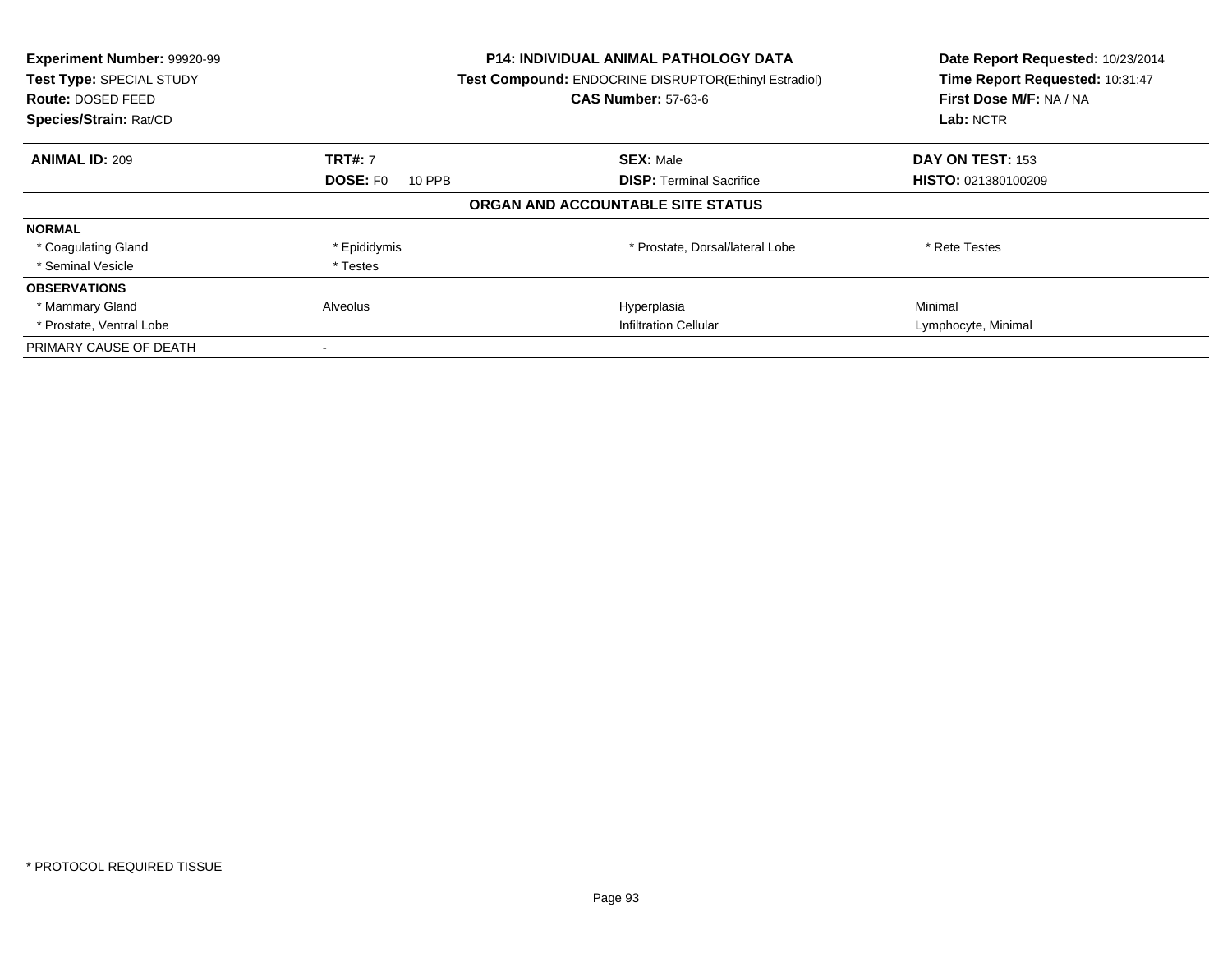| <b>Experiment Number: 99920-99</b><br>Test Type: SPECIAL STUDY<br>Route: DOSED FEED<br>Species/Strain: Rat/CD |                           | <b>P14: INDIVIDUAL ANIMAL PATHOLOGY DATA</b><br><b>Test Compound: ENDOCRINE DISRUPTOR(Ethinyl Estradiol)</b><br><b>CAS Number: 57-63-6</b> | Date Report Requested: 10/23/2014<br>Time Report Requested: 10:31:47<br>First Dose M/F: NA / NA<br>Lab: NCTR |
|---------------------------------------------------------------------------------------------------------------|---------------------------|--------------------------------------------------------------------------------------------------------------------------------------------|--------------------------------------------------------------------------------------------------------------|
|                                                                                                               |                           |                                                                                                                                            |                                                                                                              |
| <b>ANIMAL ID: 210</b>                                                                                         | <b>TRT#: 7</b>            | <b>SEX: Male</b>                                                                                                                           | DAY ON TEST: 153                                                                                             |
|                                                                                                               | <b>DOSE: FO</b><br>10 PPB | <b>DISP: Terminal Sacrifice</b>                                                                                                            | HISTO: 021380100210                                                                                          |
|                                                                                                               |                           | ORGAN AND ACCOUNTABLE SITE STATUS                                                                                                          |                                                                                                              |
| <b>NORMAL</b>                                                                                                 |                           |                                                                                                                                            |                                                                                                              |
| * Epididymis                                                                                                  | * Mammary Gland           | * Rete Testes                                                                                                                              | * Seminal Vesicle                                                                                            |
| * Testes                                                                                                      |                           |                                                                                                                                            |                                                                                                              |
| <b>OBSERVATIONS</b>                                                                                           |                           |                                                                                                                                            |                                                                                                              |
| * Coagulating Gland                                                                                           |                           | Developmental Malformation                                                                                                                 |                                                                                                              |
| [ Developmental Malformation TGLS = 2-2 ]                                                                     |                           |                                                                                                                                            |                                                                                                              |
| <b>Preputial Gland</b>                                                                                        |                           | Inflammation                                                                                                                               | Suppurative, Marked                                                                                          |
| [Inflammation TGLS = $1-2$ ]                                                                                  |                           |                                                                                                                                            |                                                                                                              |
| * Prostate, Dorsal/Lateral Lobe                                                                               |                           | <b>Infiltration Cellular</b>                                                                                                               | Lymphocyte, Minimal                                                                                          |
| * Prostate, Ventral Lobe                                                                                      |                           | <b>Infiltration Cellular</b>                                                                                                               | Lymphocyte, Minimal                                                                                          |
| PRIMARY CAUSE OF DEATH                                                                                        |                           |                                                                                                                                            |                                                                                                              |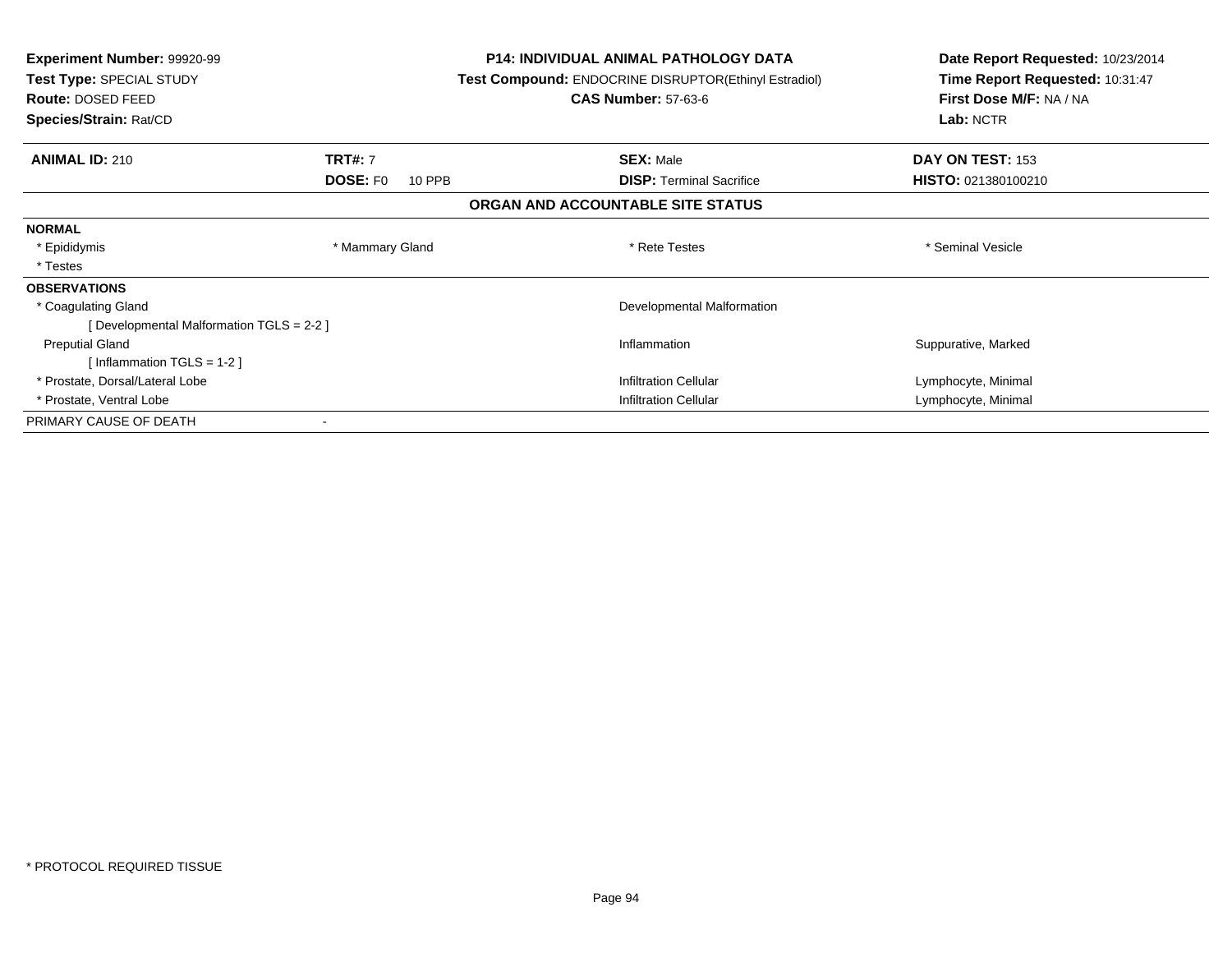| <b>Experiment Number: 99920-99</b><br>Test Type: SPECIAL STUDY<br><b>Route: DOSED FEED</b> |                           | <b>P14: INDIVIDUAL ANIMAL PATHOLOGY DATA</b><br><b>Test Compound: ENDOCRINE DISRUPTOR(Ethinyl Estradiol)</b><br><b>CAS Number: 57-63-6</b> | Date Report Requested: 10/23/2014<br>Time Report Requested: 10:31:47<br>First Dose M/F: NA / NA |
|--------------------------------------------------------------------------------------------|---------------------------|--------------------------------------------------------------------------------------------------------------------------------------------|-------------------------------------------------------------------------------------------------|
| Species/Strain: Rat/CD                                                                     |                           |                                                                                                                                            | Lab: NCTR                                                                                       |
| <b>ANIMAL ID: 211</b>                                                                      | <b>TRT#: 7</b>            | <b>SEX: Male</b>                                                                                                                           | DAY ON TEST: 153                                                                                |
|                                                                                            | <b>DOSE: FO</b><br>10 PPB | <b>DISP: Terminal Sacrifice</b>                                                                                                            | HISTO: 021380100211                                                                             |
|                                                                                            |                           | ORGAN AND ACCOUNTABLE SITE STATUS                                                                                                          |                                                                                                 |
| <b>NORMAL</b>                                                                              |                           |                                                                                                                                            |                                                                                                 |
| * Epididymis                                                                               | * Mammary Gland           | * Seminal Vesicle                                                                                                                          |                                                                                                 |
| <b>OBSERVATIONS</b>                                                                        |                           |                                                                                                                                            |                                                                                                 |
| * Coagulating Gland                                                                        |                           | Developmental Malformation                                                                                                                 |                                                                                                 |
| [ Developmental Malformation TGLS = 3-2 ]                                                  |                           |                                                                                                                                            |                                                                                                 |
| * Liver                                                                                    |                           | Hepatodiaphragmatic Nodule                                                                                                                 |                                                                                                 |
| [ Hepatodiaphragmatic Nodule TGLS = 1-5 ]                                                  |                           |                                                                                                                                            |                                                                                                 |
| * Prostate, Dorsal/Lateral Lobe                                                            |                           | <b>Infiltration Cellular</b>                                                                                                               | Lymphocyte, Minimal                                                                             |
| * Prostate, Ventral Lobe                                                                   |                           | <b>Infiltration Cellular</b>                                                                                                               | Lymphocyte, Mild                                                                                |
| * Rete Testes                                                                              |                           | <b>Dilatation</b>                                                                                                                          | Marked                                                                                          |
| * Testes                                                                                   | Seminif Tub               | Degeneration                                                                                                                               | Marked                                                                                          |
| [Degeneration TGLS = 2-7A]                                                                 |                           |                                                                                                                                            |                                                                                                 |
| PRIMARY CAUSE OF DEATH                                                                     |                           |                                                                                                                                            |                                                                                                 |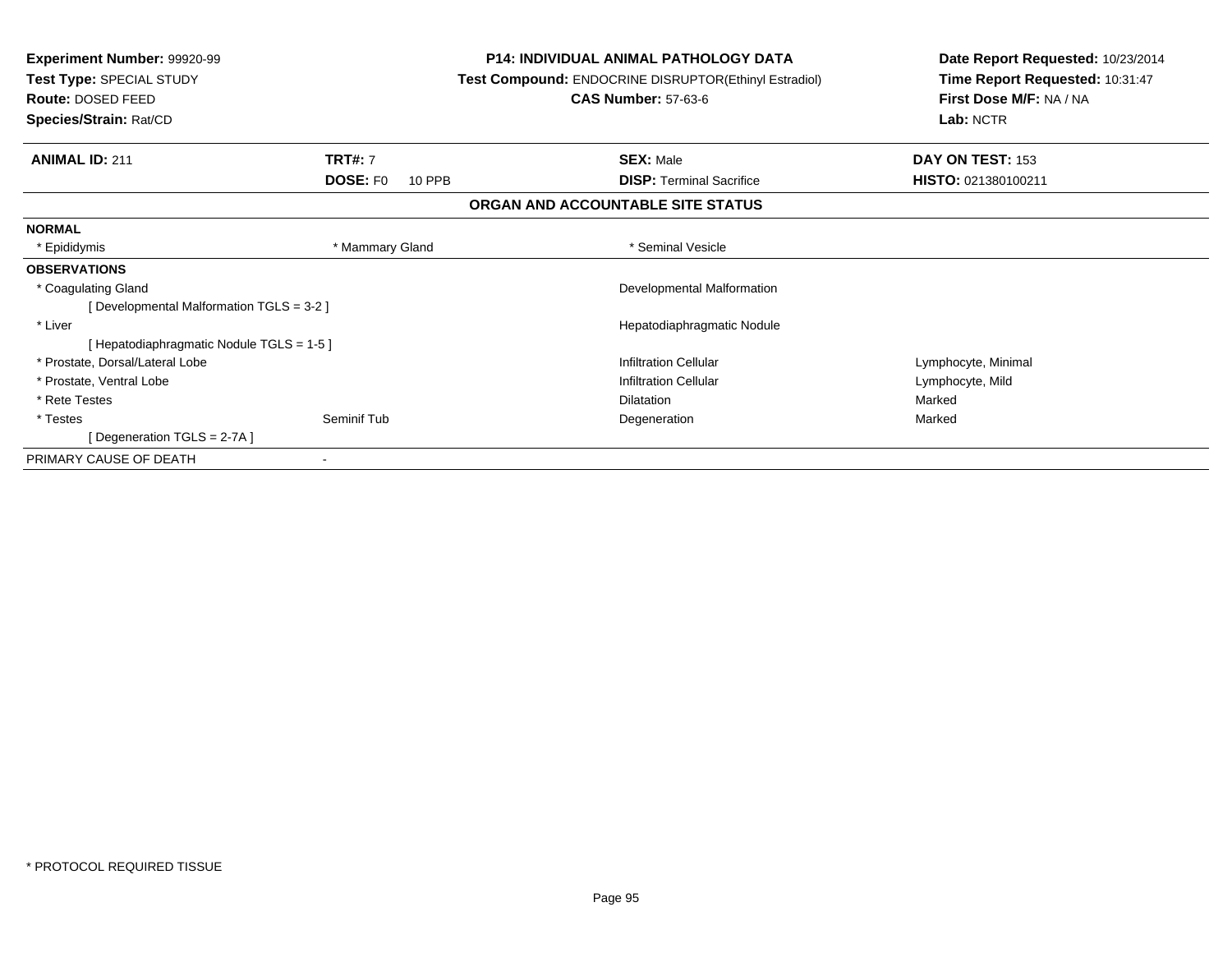| Experiment Number: 99920-99<br>Test Type: SPECIAL STUDY | <b>P14: INDIVIDUAL ANIMAL PATHOLOGY DATA</b><br>Test Compound: ENDOCRINE DISRUPTOR(Ethinyl Estradiol) |                                   | Date Report Requested: 10/23/2014<br>Time Report Requested: 10:31:47 |
|---------------------------------------------------------|-------------------------------------------------------------------------------------------------------|-----------------------------------|----------------------------------------------------------------------|
| Route: DOSED FEED                                       |                                                                                                       | <b>CAS Number: 57-63-6</b>        | First Dose M/F: NA / NA                                              |
| Species/Strain: Rat/CD                                  |                                                                                                       |                                   | Lab: NCTR                                                            |
| <b>ANIMAL ID: 212</b>                                   | <b>TRT#: 7</b>                                                                                        | <b>SEX: Male</b>                  | DAY ON TEST: 153                                                     |
|                                                         | <b>DOSE: FO</b><br>10 PPB                                                                             | <b>DISP:</b> Terminal Sacrifice   | HISTO: 021380100212                                                  |
|                                                         |                                                                                                       | ORGAN AND ACCOUNTABLE SITE STATUS |                                                                      |
| <b>NORMAL</b>                                           |                                                                                                       |                                   |                                                                      |
| * Coagulating Gland                                     | * Epididymis                                                                                          | * Mammary Gland                   | * Prostate, Dorsal/lateral Lobe                                      |
| * Prostate, Ventral Lobe                                | * Rete Testes                                                                                         | * Seminal Vesicle                 |                                                                      |
| <b>OBSERVATIONS</b>                                     |                                                                                                       |                                   |                                                                      |
| * Testes                                                | Seminif Tub                                                                                           | Degeneration                      | Minimal                                                              |
| PRIMARY CAUSE OF DEATH                                  |                                                                                                       |                                   |                                                                      |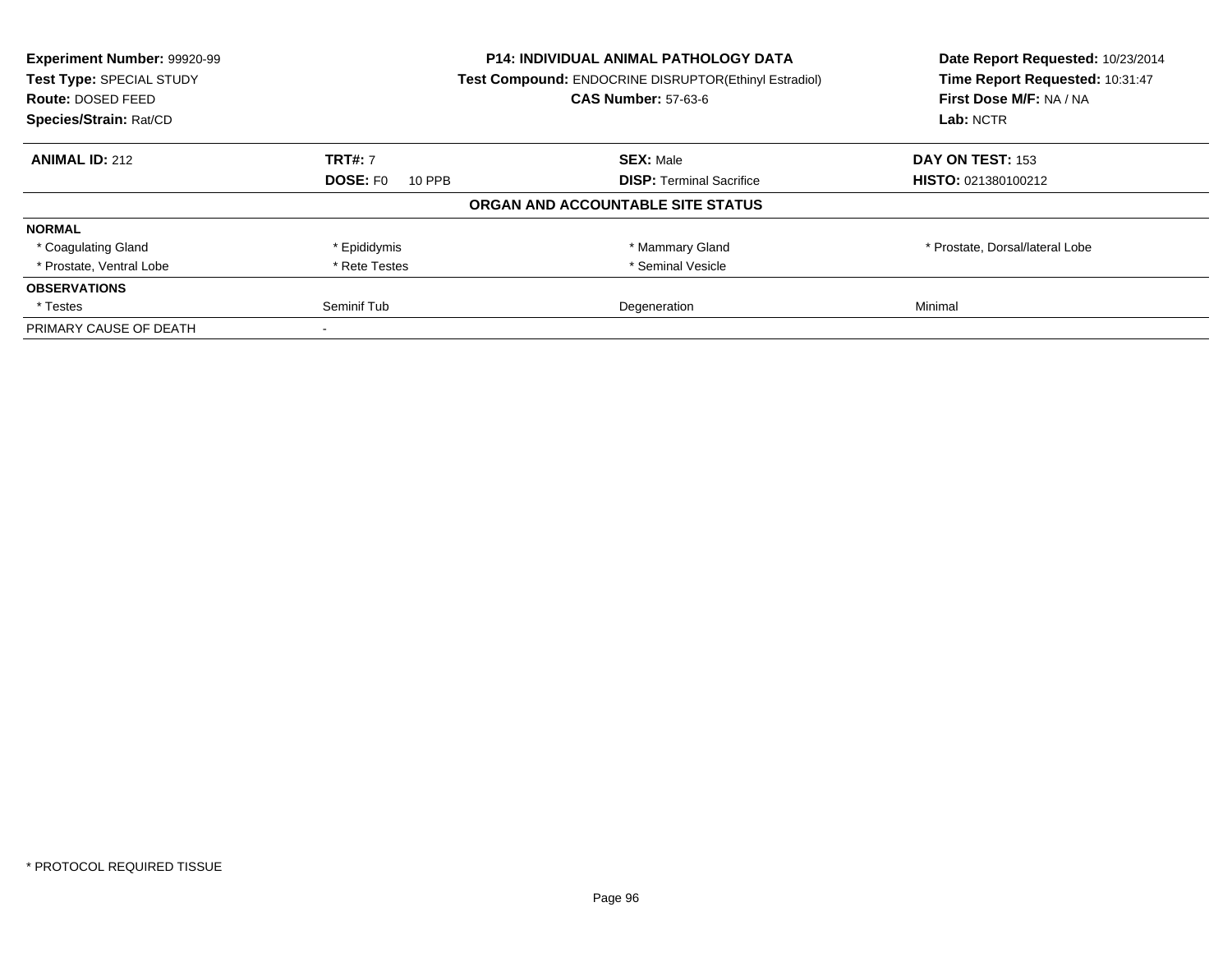| <b>Experiment Number: 99920-99</b><br>Test Type: SPECIAL STUDY<br><b>Route: DOSED FEED</b><br>Species/Strain: Rat/CD |                           | <b>P14: INDIVIDUAL ANIMAL PATHOLOGY DATA</b><br>Test Compound: ENDOCRINE DISRUPTOR(Ethinyl Estradiol)<br><b>CAS Number: 57-63-6</b> | Date Report Requested: 10/23/2014<br>Time Report Requested: 10:31:47<br>First Dose M/F: NA / NA<br>Lab: NCTR |
|----------------------------------------------------------------------------------------------------------------------|---------------------------|-------------------------------------------------------------------------------------------------------------------------------------|--------------------------------------------------------------------------------------------------------------|
| <b>ANIMAL ID: 213</b>                                                                                                | <b>TRT#: 7</b>            | <b>SEX: Male</b>                                                                                                                    | DAY ON TEST: 153                                                                                             |
|                                                                                                                      | <b>DOSE: FO</b><br>10 PPB | <b>DISP: Terminal Sacrifice</b>                                                                                                     | <b>HISTO: 021380100213</b>                                                                                   |
|                                                                                                                      |                           | ORGAN AND ACCOUNTABLE SITE STATUS                                                                                                   |                                                                                                              |
| <b>NORMAL</b>                                                                                                        |                           |                                                                                                                                     |                                                                                                              |
| * Epididymis                                                                                                         | * Mammary Gland           | * Prostate, Dorsal/lateral Lobe                                                                                                     | * Rete Testes                                                                                                |
| * Seminal Vesicle                                                                                                    |                           |                                                                                                                                     |                                                                                                              |
| <b>OBSERVATIONS</b>                                                                                                  |                           |                                                                                                                                     |                                                                                                              |
| * Coagulating Gland                                                                                                  |                           | Developmental Malformation                                                                                                          |                                                                                                              |
| [Developmental Malformation TGLS = 1-2 ]                                                                             |                           |                                                                                                                                     |                                                                                                              |
| * Prostate, Ventral Lobe                                                                                             |                           | <b>Infiltration Cellular</b>                                                                                                        | Lymphocyte, Mild                                                                                             |
| * Testes                                                                                                             | Seminif Tub               | Degeneration                                                                                                                        | Mild                                                                                                         |
| PRIMARY CAUSE OF DEATH                                                                                               |                           |                                                                                                                                     |                                                                                                              |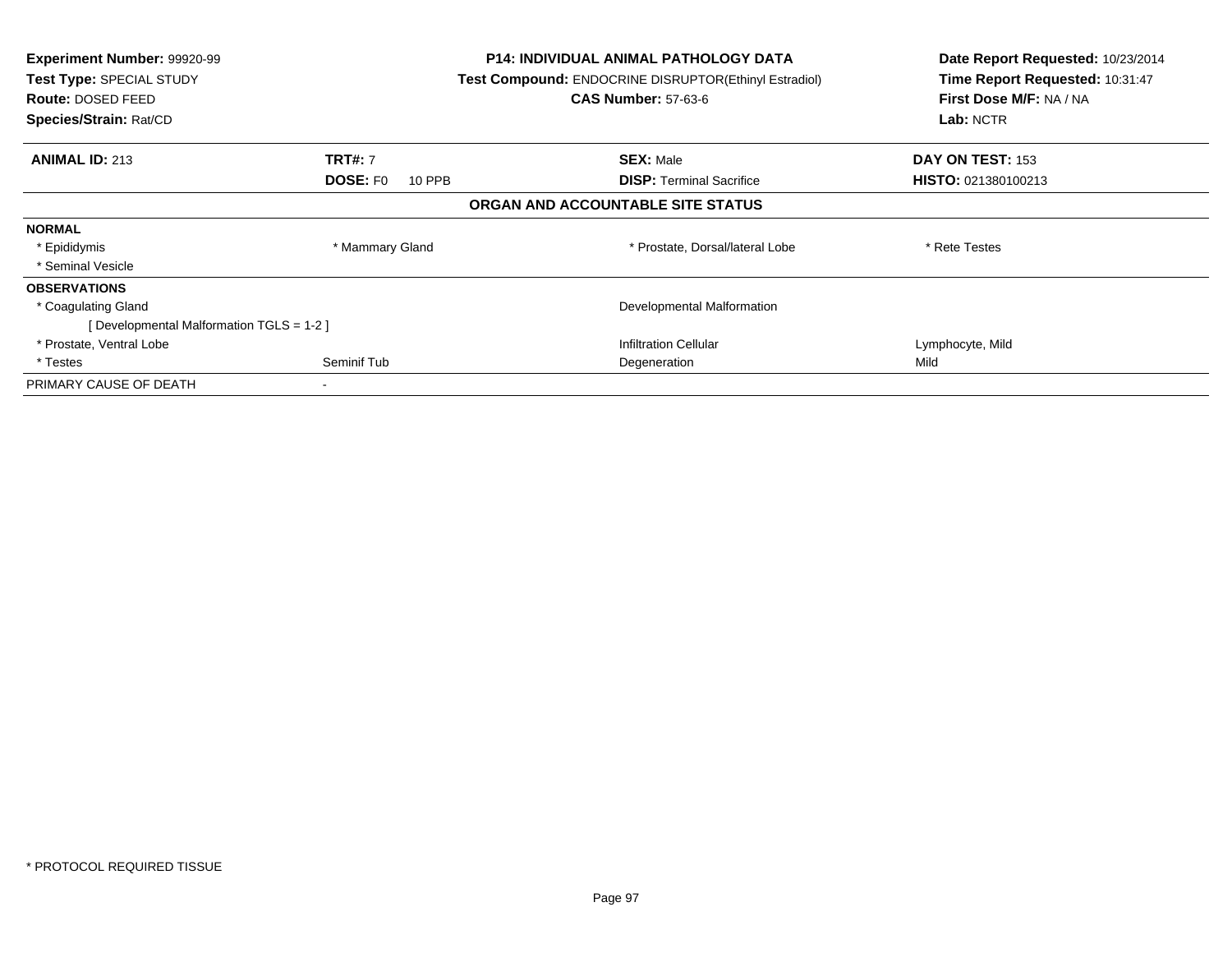| Experiment Number: 99920-99<br>Test Type: SPECIAL STUDY<br>Route: DOSED FEED<br>Species/Strain: Rat/CD |                           | <b>P14: INDIVIDUAL ANIMAL PATHOLOGY DATA</b><br>Test Compound: ENDOCRINE DISRUPTOR(Ethinyl Estradiol)<br><b>CAS Number: 57-63-6</b> | Date Report Requested: 10/23/2014<br>Time Report Requested: 10:31:47<br>First Dose M/F: NA / NA<br>Lab: NCTR |  |
|--------------------------------------------------------------------------------------------------------|---------------------------|-------------------------------------------------------------------------------------------------------------------------------------|--------------------------------------------------------------------------------------------------------------|--|
| <b>ANIMAL ID: 214</b>                                                                                  | TRT#: 8                   | <b>SEX: Male</b>                                                                                                                    | DAY ON TEST: 153                                                                                             |  |
|                                                                                                        | <b>DOSE: FO</b><br>50 PPB | <b>DISP: Terminal Sacrifice</b>                                                                                                     | HISTO: 021380100214                                                                                          |  |
|                                                                                                        |                           | ORGAN AND ACCOUNTABLE SITE STATUS                                                                                                   |                                                                                                              |  |
| <b>NORMAL</b>                                                                                          |                           |                                                                                                                                     |                                                                                                              |  |
| * Adrenal Cortex                                                                                       | * Adrenal Medulla         | * Bone                                                                                                                              | * Bone Marrow                                                                                                |  |
| * Epididymis                                                                                           | * Kidney                  | * Pituitary Gland                                                                                                                   | * Prostate, Dorsal/lateral Lobe                                                                              |  |
| * Seminal Vesicle                                                                                      | * Spleen                  | * Testes                                                                                                                            | * Thymus                                                                                                     |  |
| * Thyroid Gland                                                                                        |                           |                                                                                                                                     |                                                                                                              |  |
| <b>INSUFFICIENT TISSUE</b>                                                                             |                           |                                                                                                                                     |                                                                                                              |  |
| * Rete Testes                                                                                          |                           |                                                                                                                                     |                                                                                                              |  |
| <b>OBSERVATIONS</b>                                                                                    |                           |                                                                                                                                     |                                                                                                              |  |
| * Coagulating Gland                                                                                    |                           | <b>Developmental Malformation</b>                                                                                                   |                                                                                                              |  |
| [ Developmental Malformation TGLS = 1-2 ]                                                              |                           |                                                                                                                                     |                                                                                                              |  |
| * Liver                                                                                                |                           | Inflammation                                                                                                                        | Chronic Active, Minimal                                                                                      |  |
| * Mammary Gland                                                                                        | Alveolus                  | Hyperplasia                                                                                                                         | Mild                                                                                                         |  |
| * Prostate, Ventral Lobe                                                                               |                           | <b>Infiltration Cellular</b>                                                                                                        | Lymphocyte, Mild                                                                                             |  |
| * Rete Testes                                                                                          |                           |                                                                                                                                     |                                                                                                              |  |
| Note: No RC/WT attempt per pathologist                                                                 |                           |                                                                                                                                     |                                                                                                              |  |
| PRIMARY CAUSE OF DEATH                                                                                 |                           |                                                                                                                                     |                                                                                                              |  |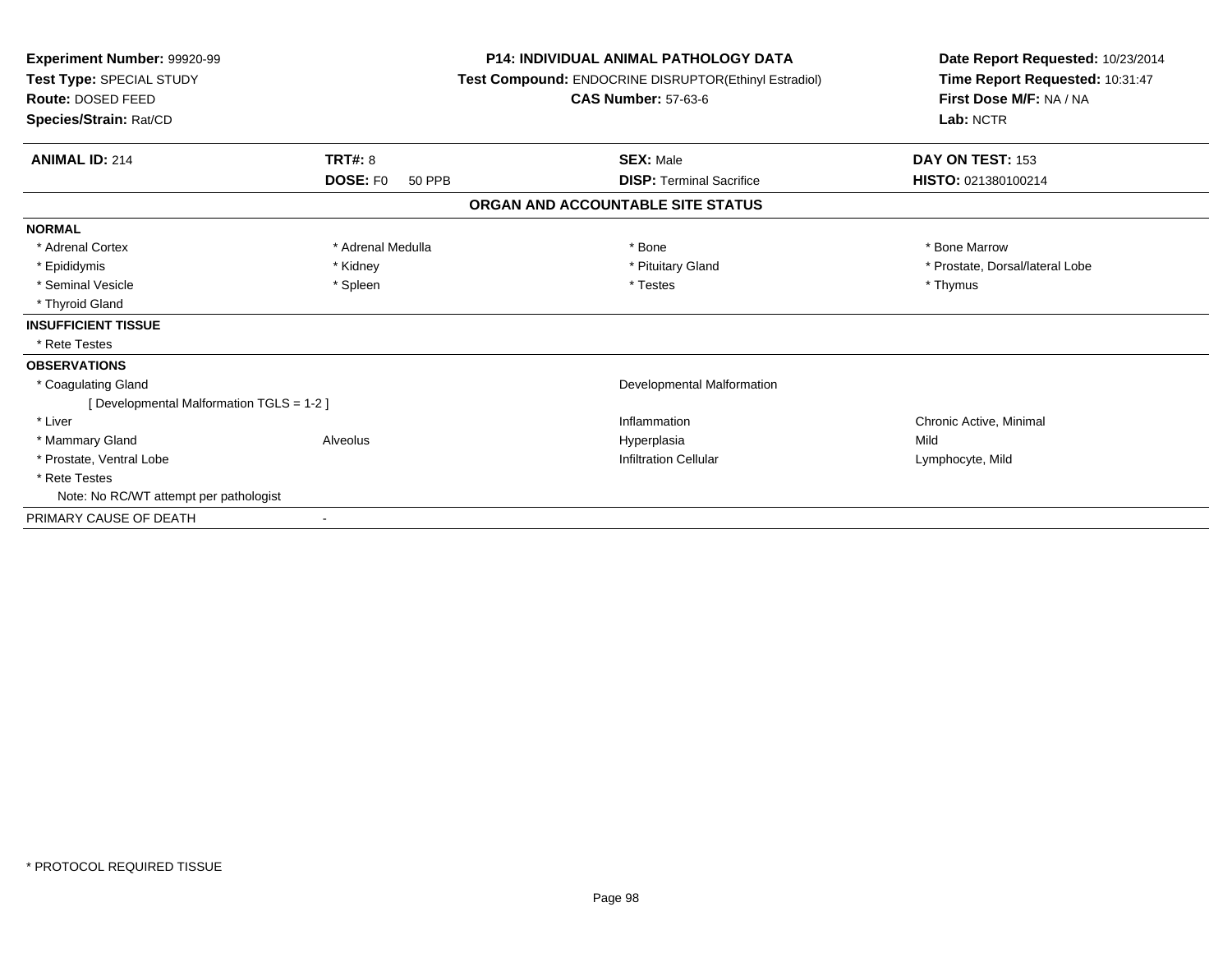| <b>Experiment Number: 99920-99</b><br>Test Type: SPECIAL STUDY<br>Route: DOSED FEED<br>Species/Strain: Rat/CD |                              | <b>P14: INDIVIDUAL ANIMAL PATHOLOGY DATA</b><br>Test Compound: ENDOCRINE DISRUPTOR(Ethinyl Estradiol)<br><b>CAS Number: 57-63-6</b> | Date Report Requested: 10/23/2014<br>Time Report Requested: 10:31:47<br>First Dose M/F: NA / NA<br>Lab: NCTR |
|---------------------------------------------------------------------------------------------------------------|------------------------------|-------------------------------------------------------------------------------------------------------------------------------------|--------------------------------------------------------------------------------------------------------------|
| <b>ANIMAL ID: 215</b>                                                                                         | TRT#: 8                      | <b>SEX: Male</b>                                                                                                                    | DAY ON TEST: 153                                                                                             |
|                                                                                                               | <b>DOSE: FO</b><br>50 PPB    | <b>DISP:</b> Terminal Sacrifice                                                                                                     | HISTO: 021380100215                                                                                          |
|                                                                                                               |                              | ORGAN AND ACCOUNTABLE SITE STATUS                                                                                                   |                                                                                                              |
| <b>NORMAL</b>                                                                                                 |                              |                                                                                                                                     |                                                                                                              |
| * Adrenal Cortex                                                                                              | * Adrenal Medulla            | * Bone                                                                                                                              | * Bone Marrow                                                                                                |
| * Coagulating Gland                                                                                           | * Epididymis                 | * Mammary Gland                                                                                                                     | * Pituitary Gland                                                                                            |
| * Prostate, Dorsal/lateral Lobe                                                                               | * Rete Testes                | * Seminal Vesicle                                                                                                                   | * Spleen                                                                                                     |
| * Testes                                                                                                      | * Thymus                     | * Thyroid Gland                                                                                                                     |                                                                                                              |
| <b>OBSERVATIONS</b>                                                                                           |                              |                                                                                                                                     |                                                                                                              |
| * Kidney                                                                                                      | <b>Renal Tubule</b>          | Degeneration                                                                                                                        | Minimal                                                                                                      |
|                                                                                                               |                              | <b>Infiltration Cellular</b>                                                                                                        | Lymphocyte, Minimal                                                                                          |
| * Liver                                                                                                       |                              | Inflammation                                                                                                                        | Chronic Active, Minimal                                                                                      |
| * Prostate, Ventral Lobe                                                                                      | <b>Infiltration Cellular</b> |                                                                                                                                     | Lymphocyte, Mild                                                                                             |
| PRIMARY CAUSE OF DEATH                                                                                        |                              |                                                                                                                                     |                                                                                                              |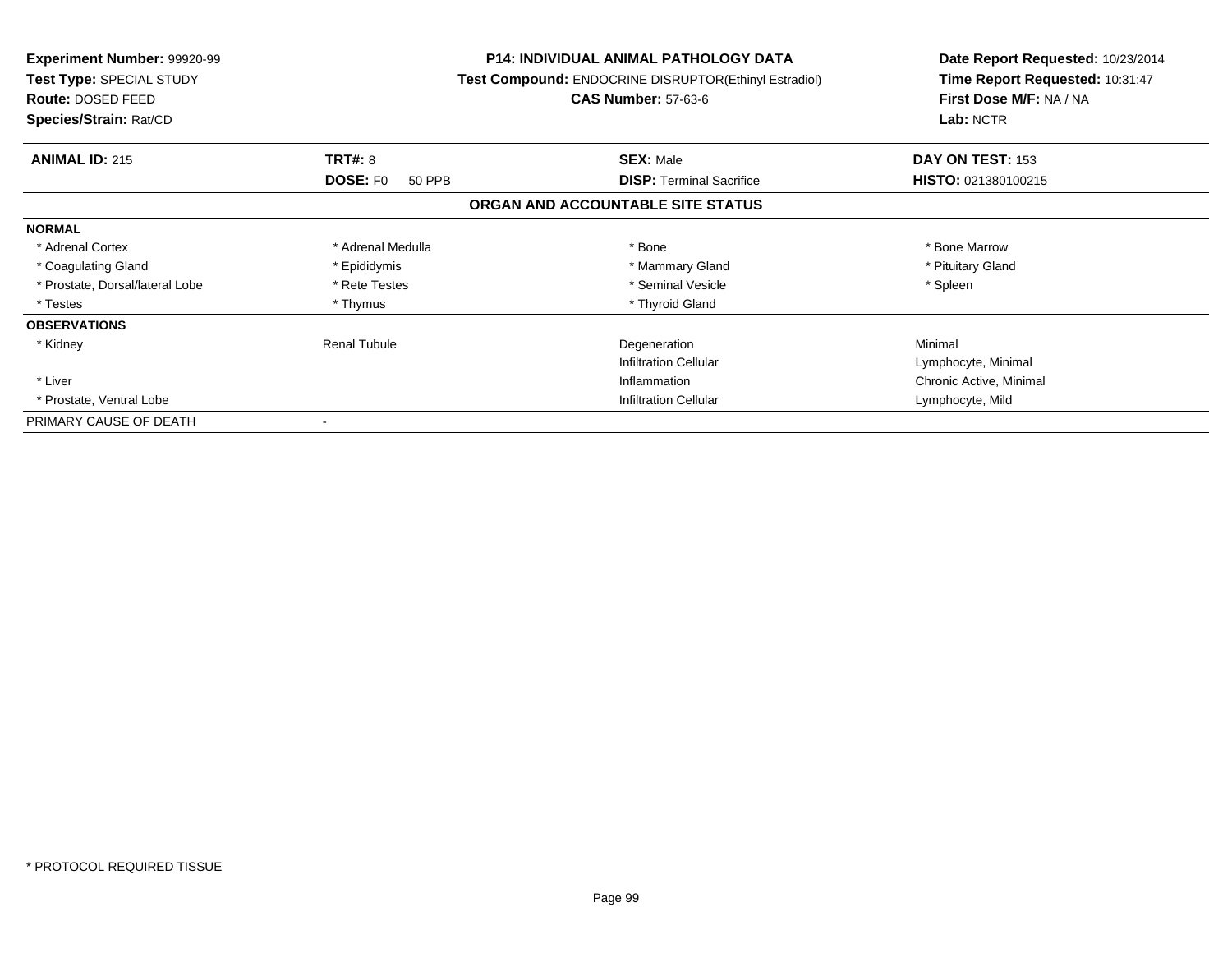| Experiment Number: 99920-99<br>Test Type: SPECIAL STUDY<br>Route: DOSED FEED<br>Species/Strain: Rat/CD |                           | <b>P14: INDIVIDUAL ANIMAL PATHOLOGY DATA</b><br>Test Compound: ENDOCRINE DISRUPTOR(Ethinyl Estradiol)<br><b>CAS Number: 57-63-6</b> | Date Report Requested: 10/23/2014<br>Time Report Requested: 10:31:47<br>First Dose M/F: NA / NA<br>Lab: NCTR |
|--------------------------------------------------------------------------------------------------------|---------------------------|-------------------------------------------------------------------------------------------------------------------------------------|--------------------------------------------------------------------------------------------------------------|
| <b>ANIMAL ID: 216</b>                                                                                  | <b>TRT#: 8</b>            | <b>SEX: Male</b>                                                                                                                    | DAY ON TEST: 153                                                                                             |
|                                                                                                        | <b>DOSE: FO</b><br>50 PPB | <b>DISP: Terminal Sacrifice</b>                                                                                                     | HISTO: 021380100216                                                                                          |
|                                                                                                        |                           | ORGAN AND ACCOUNTABLE SITE STATUS                                                                                                   |                                                                                                              |
| <b>NORMAL</b>                                                                                          |                           |                                                                                                                                     |                                                                                                              |
| * Adrenal Cortex                                                                                       | * Adrenal Medulla         | * Bone                                                                                                                              | * Bone Marrow                                                                                                |
| * Epididymis                                                                                           | * Liver                   | * Pituitary Gland                                                                                                                   | * Prostate, Ventral Lobe                                                                                     |
| * Rete Testes                                                                                          | * Seminal Vesicle         | * Testes                                                                                                                            | * Thymus                                                                                                     |
| * Thyroid Gland                                                                                        |                           |                                                                                                                                     |                                                                                                              |
| <b>OBSERVATIONS</b>                                                                                    |                           |                                                                                                                                     |                                                                                                              |
| * Coagulating Gland                                                                                    |                           | <b>Developmental Malformation</b>                                                                                                   |                                                                                                              |
| [ Developmental Malformation TGLS = 2-2 ]                                                              |                           |                                                                                                                                     |                                                                                                              |
| * Kidney                                                                                               | <b>Renal Tubule</b>       | Dilatation                                                                                                                          | Minimal                                                                                                      |
|                                                                                                        |                           | <b>Hyaline Droplet</b>                                                                                                              | Minimal                                                                                                      |
|                                                                                                        |                           | <b>Infiltration Cellular</b>                                                                                                        | Lymphocyte, Minimal                                                                                          |
|                                                                                                        | <b>Renal Tubule</b>       | Regeneration                                                                                                                        | Minimal                                                                                                      |
| * Mammary Gland                                                                                        | Alveolus                  | Hyperplasia                                                                                                                         | Moderate                                                                                                     |
| <b>Preputial Gland</b>                                                                                 | Duct                      | Dilatation                                                                                                                          | Mild                                                                                                         |
| [ Dilatation TGLS = 1-2 ]                                                                              |                           |                                                                                                                                     |                                                                                                              |
| * Prostate, Dorsal/Lateral Lobe                                                                        |                           | Inflammation                                                                                                                        | Suppurative, Moderate                                                                                        |
| * Spleen                                                                                               |                           | Pigmentation                                                                                                                        | Minimal                                                                                                      |
| PRIMARY CAUSE OF DEATH                                                                                 |                           |                                                                                                                                     |                                                                                                              |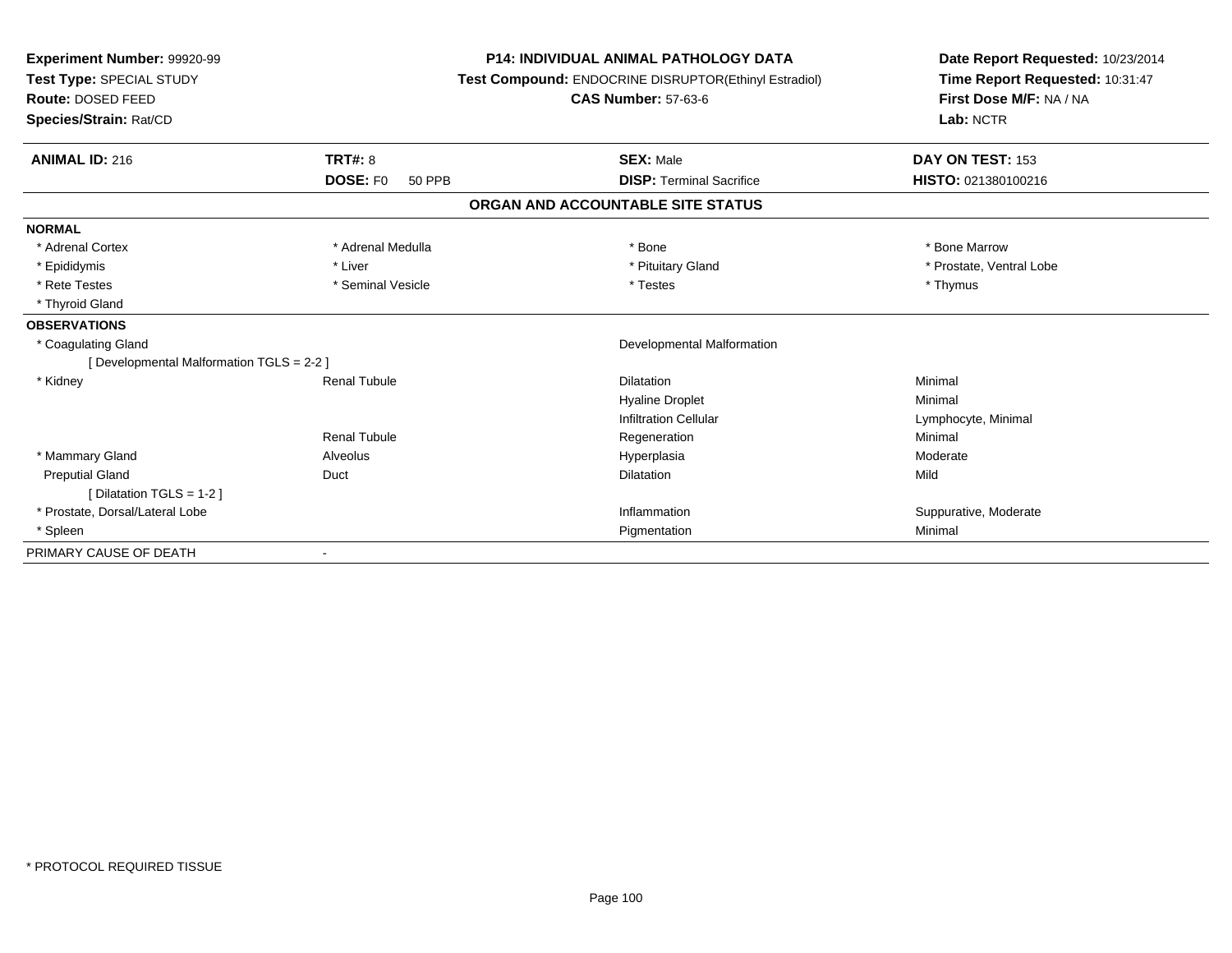| <b>Experiment Number: 99920-99</b><br>Test Type: SPECIAL STUDY<br>Route: DOSED FEED<br>Species/Strain: Rat/CD |                                 | <b>P14: INDIVIDUAL ANIMAL PATHOLOGY DATA</b><br><b>Test Compound: ENDOCRINE DISRUPTOR(Ethinyl Estradiol)</b><br><b>CAS Number: 57-63-6</b> | Date Report Requested: 10/23/2014<br>Time Report Requested: 10:31:47<br>First Dose M/F: NA / NA<br>Lab: NCTR |  |
|---------------------------------------------------------------------------------------------------------------|---------------------------------|--------------------------------------------------------------------------------------------------------------------------------------------|--------------------------------------------------------------------------------------------------------------|--|
| <b>ANIMAL ID: 217</b>                                                                                         | <b>TRT#: 8</b>                  | <b>SEX: Male</b>                                                                                                                           | DAY ON TEST: 153                                                                                             |  |
|                                                                                                               | DOSE: FO<br>50 PPB              | <b>DISP: Terminal Sacrifice</b>                                                                                                            | HISTO: 021380100217                                                                                          |  |
|                                                                                                               |                                 | ORGAN AND ACCOUNTABLE SITE STATUS                                                                                                          |                                                                                                              |  |
| <b>NORMAL</b>                                                                                                 |                                 |                                                                                                                                            |                                                                                                              |  |
| * Adrenal Cortex                                                                                              | * Adrenal Medulla               | * Bone                                                                                                                                     | * Bone Marrow                                                                                                |  |
| * Pituitary Gland                                                                                             | * Prostate, Dorsal/lateral Lobe | * Rete Testes                                                                                                                              | * Seminal Vesicle                                                                                            |  |
| * Spleen                                                                                                      | * Testes                        | * Thymus                                                                                                                                   | * Thyroid Gland                                                                                              |  |
| <b>OBSERVATIONS</b>                                                                                           |                                 |                                                                                                                                            |                                                                                                              |  |
| * Coagulating Gland                                                                                           |                                 | Developmental Malformation                                                                                                                 |                                                                                                              |  |
| [ Developmental Malformation TGLS = 1-2 ]                                                                     |                                 |                                                                                                                                            |                                                                                                              |  |
| * Epididymis                                                                                                  |                                 | <b>Infiltration Cellular</b>                                                                                                               | Lymphocyte, Minimal                                                                                          |  |
| * Kidney                                                                                                      | Cortex                          | Cyst                                                                                                                                       |                                                                                                              |  |
|                                                                                                               | <b>Renal Tubule</b>             | <b>Dilatation</b>                                                                                                                          | Mild                                                                                                         |  |
|                                                                                                               |                                 | <b>Infiltration Cellular</b>                                                                                                               | Lymphocyte, Minimal                                                                                          |  |
|                                                                                                               | <b>Renal Tubule</b>             | Regeneration                                                                                                                               | Mild                                                                                                         |  |
| $Cyst TGLS = 2-4$                                                                                             |                                 |                                                                                                                                            |                                                                                                              |  |
| * Liver                                                                                                       |                                 | <b>Basophilic Focus</b>                                                                                                                    |                                                                                                              |  |
|                                                                                                               |                                 | <b>Infiltration Cellular</b>                                                                                                               | Lymphocyte, Minimal                                                                                          |  |
| * Mammary Gland                                                                                               | Alveolus                        | Hyperplasia                                                                                                                                | Minimal                                                                                                      |  |
| * Prostate, Ventral Lobe                                                                                      |                                 | <b>Infiltration Cellular</b>                                                                                                               | Lymphocyte, Minimal                                                                                          |  |
| PRIMARY CAUSE OF DEATH                                                                                        |                                 |                                                                                                                                            |                                                                                                              |  |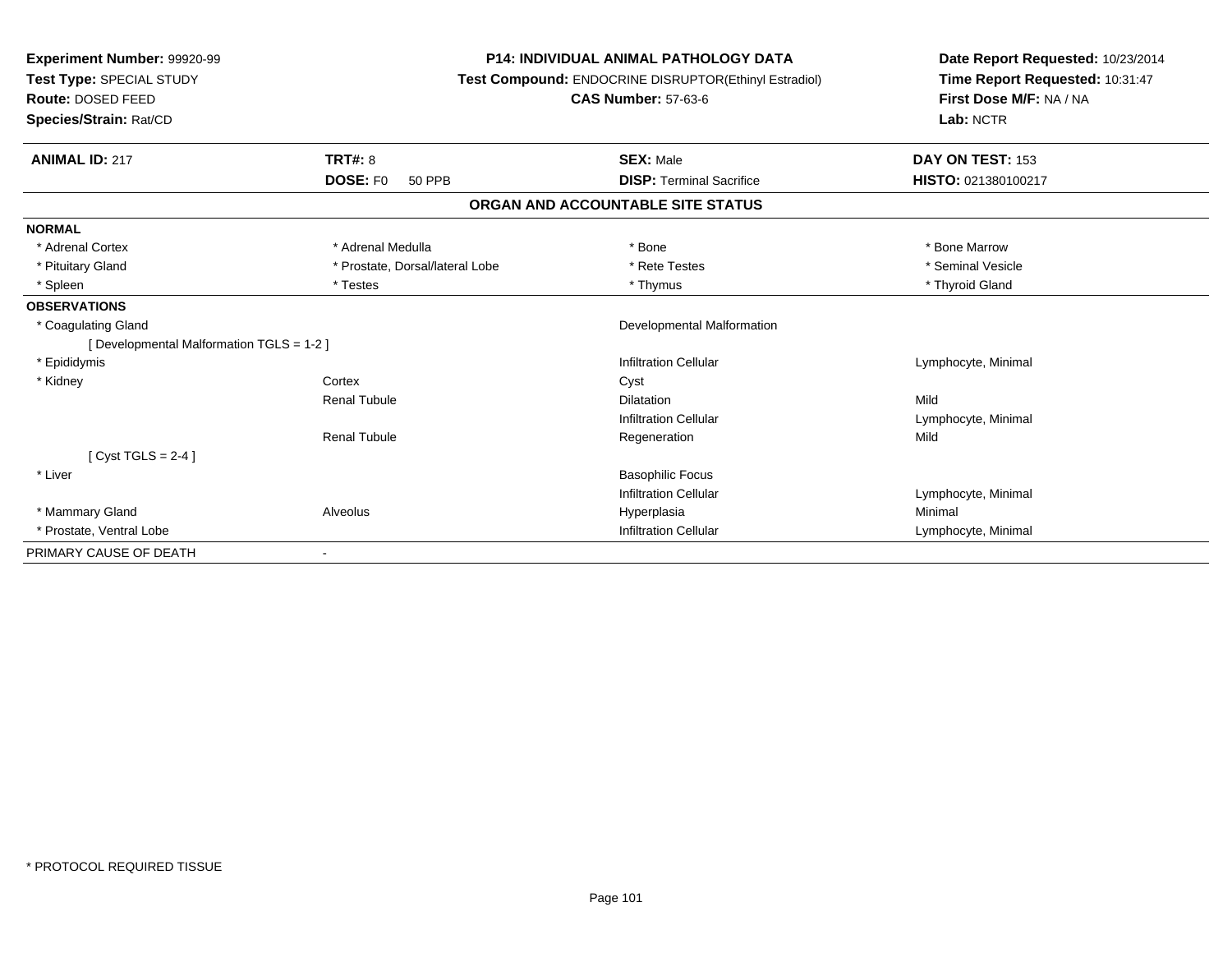| <b>Experiment Number: 99920-99</b><br>Test Type: SPECIAL STUDY<br>Route: DOSED FEED<br>Species/Strain: Rat/CD |                           | <b>P14: INDIVIDUAL ANIMAL PATHOLOGY DATA</b><br>Test Compound: ENDOCRINE DISRUPTOR(Ethinyl Estradiol)<br><b>CAS Number: 57-63-6</b> | Date Report Requested: 10/23/2014<br>Time Report Requested: 10:31:47<br>First Dose M/F: NA / NA<br>Lab: NCTR |
|---------------------------------------------------------------------------------------------------------------|---------------------------|-------------------------------------------------------------------------------------------------------------------------------------|--------------------------------------------------------------------------------------------------------------|
| <b>ANIMAL ID: 218</b>                                                                                         | <b>TRT#: 8</b>            | <b>SEX: Male</b>                                                                                                                    | DAY ON TEST: 153                                                                                             |
|                                                                                                               | <b>DOSE: FO</b><br>50 PPB | <b>DISP:</b> Terminal Sacrifice                                                                                                     | HISTO: 021380100218                                                                                          |
|                                                                                                               |                           | ORGAN AND ACCOUNTABLE SITE STATUS                                                                                                   |                                                                                                              |
| <b>NORMAL</b>                                                                                                 |                           |                                                                                                                                     |                                                                                                              |
| * Adrenal Cortex                                                                                              | * Adrenal Medulla         | * Bone                                                                                                                              | * Bone Marrow                                                                                                |
| * Coagulating Gland                                                                                           | * Epididymis              | * Kidney                                                                                                                            | * Pituitary Gland                                                                                            |
| * Prostate, Dorsal/lateral Lobe                                                                               | * Rete Testes             | * Seminal Vesicle                                                                                                                   | * Spleen                                                                                                     |
| * Testes                                                                                                      | * Thymus                  | * Thyroid Gland                                                                                                                     |                                                                                                              |
| <b>OBSERVATIONS</b>                                                                                           |                           |                                                                                                                                     |                                                                                                              |
| * Liver                                                                                                       |                           | Inflammation                                                                                                                        | Chronic Active, Minimal                                                                                      |
| * Mammary Gland                                                                                               | Alveolus                  | Hyperplasia                                                                                                                         | Minimal                                                                                                      |
| * Prostate, Ventral Lobe                                                                                      |                           | <b>Infiltration Cellular</b>                                                                                                        | Lymphocyte, Mild                                                                                             |
| PRIMARY CAUSE OF DEATH                                                                                        |                           |                                                                                                                                     |                                                                                                              |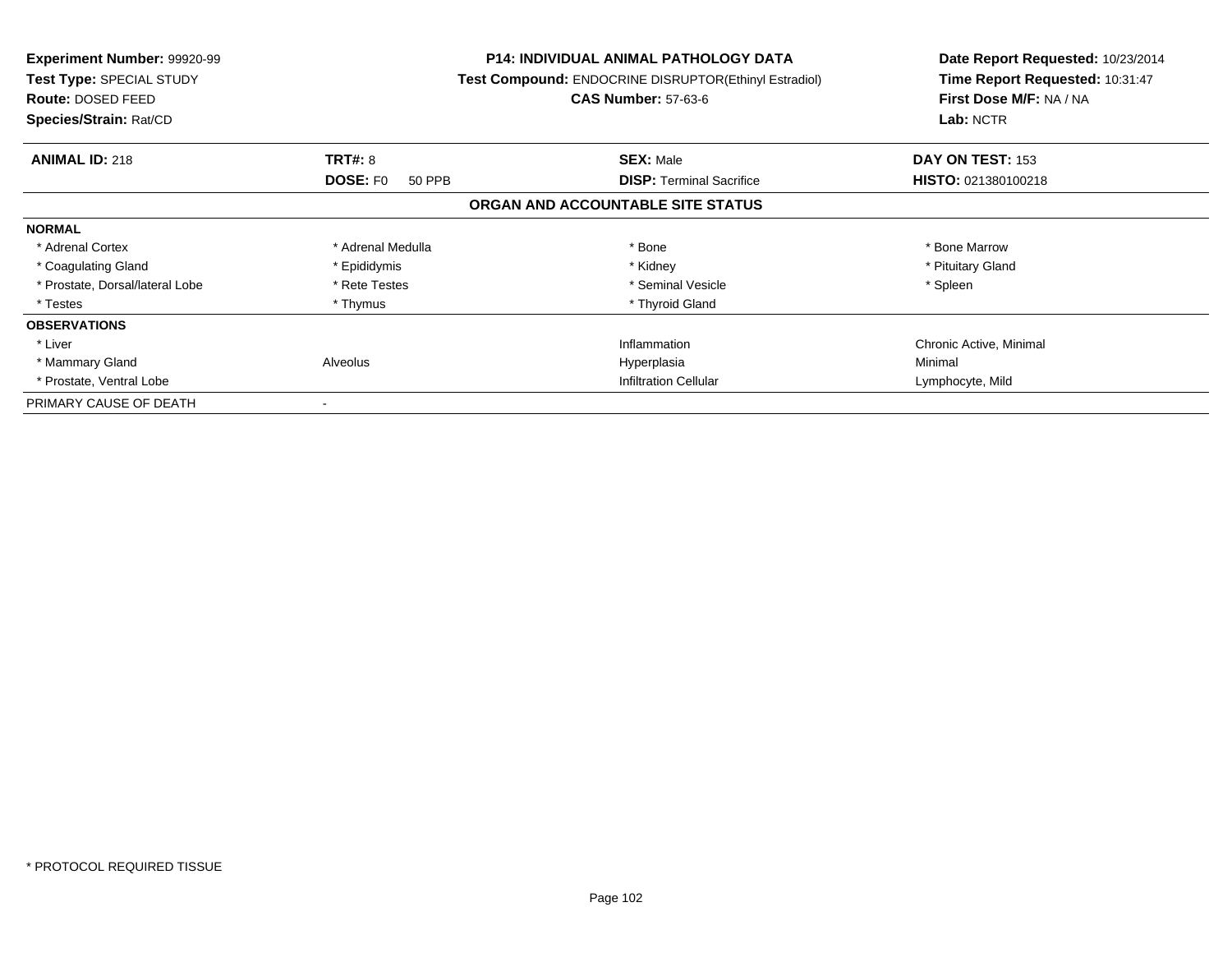| <b>Experiment Number: 99920-99</b><br>Test Type: SPECIAL STUDY<br>Route: DOSED FEED<br>Species/Strain: Rat/CD |                                   | <b>P14: INDIVIDUAL ANIMAL PATHOLOGY DATA</b><br>Test Compound: ENDOCRINE DISRUPTOR(Ethinyl Estradiol)<br><b>CAS Number: 57-63-6</b> | Date Report Requested: 10/23/2014<br>Time Report Requested: 10:31:47<br>First Dose M/F: NA / NA<br>Lab: NCTR |
|---------------------------------------------------------------------------------------------------------------|-----------------------------------|-------------------------------------------------------------------------------------------------------------------------------------|--------------------------------------------------------------------------------------------------------------|
| <b>ANIMAL ID: 18</b>                                                                                          | <b>TRT#: 1</b>                    | <b>SEX: Female</b>                                                                                                                  | DAY ON TEST: 140                                                                                             |
|                                                                                                               | <b>DOSE: FO</b><br><b>CONTROL</b> | <b>DISP:</b> Terminal Sacrifice                                                                                                     | HISTO: 021380100018                                                                                          |
|                                                                                                               |                                   | ORGAN AND ACCOUNTABLE SITE STATUS                                                                                                   |                                                                                                              |
| <b>NORMAL</b>                                                                                                 |                                   |                                                                                                                                     |                                                                                                              |
| * Adrenal Cortex                                                                                              | * Adrenal Medulla                 | * Bone                                                                                                                              | * Bone Marrow                                                                                                |
| * Kidney                                                                                                      | * Liver                           | * Mammary Gland                                                                                                                     | * Oviduct                                                                                                    |
| * Pituitary Gland                                                                                             | * Spleen                          | * Thymus                                                                                                                            | * Thyroid Gland                                                                                              |
| <b>OBSERVATIONS</b>                                                                                           |                                   |                                                                                                                                     |                                                                                                              |
| * Ovary                                                                                                       |                                   | Proestrus                                                                                                                           |                                                                                                              |
| * Uterus                                                                                                      | Proestrus                         |                                                                                                                                     |                                                                                                              |
| * Vagina                                                                                                      | Proestrus                         |                                                                                                                                     |                                                                                                              |
| Note: late                                                                                                    |                                   |                                                                                                                                     |                                                                                                              |
| PRIMARY CAUSE OF DEATH                                                                                        |                                   |                                                                                                                                     |                                                                                                              |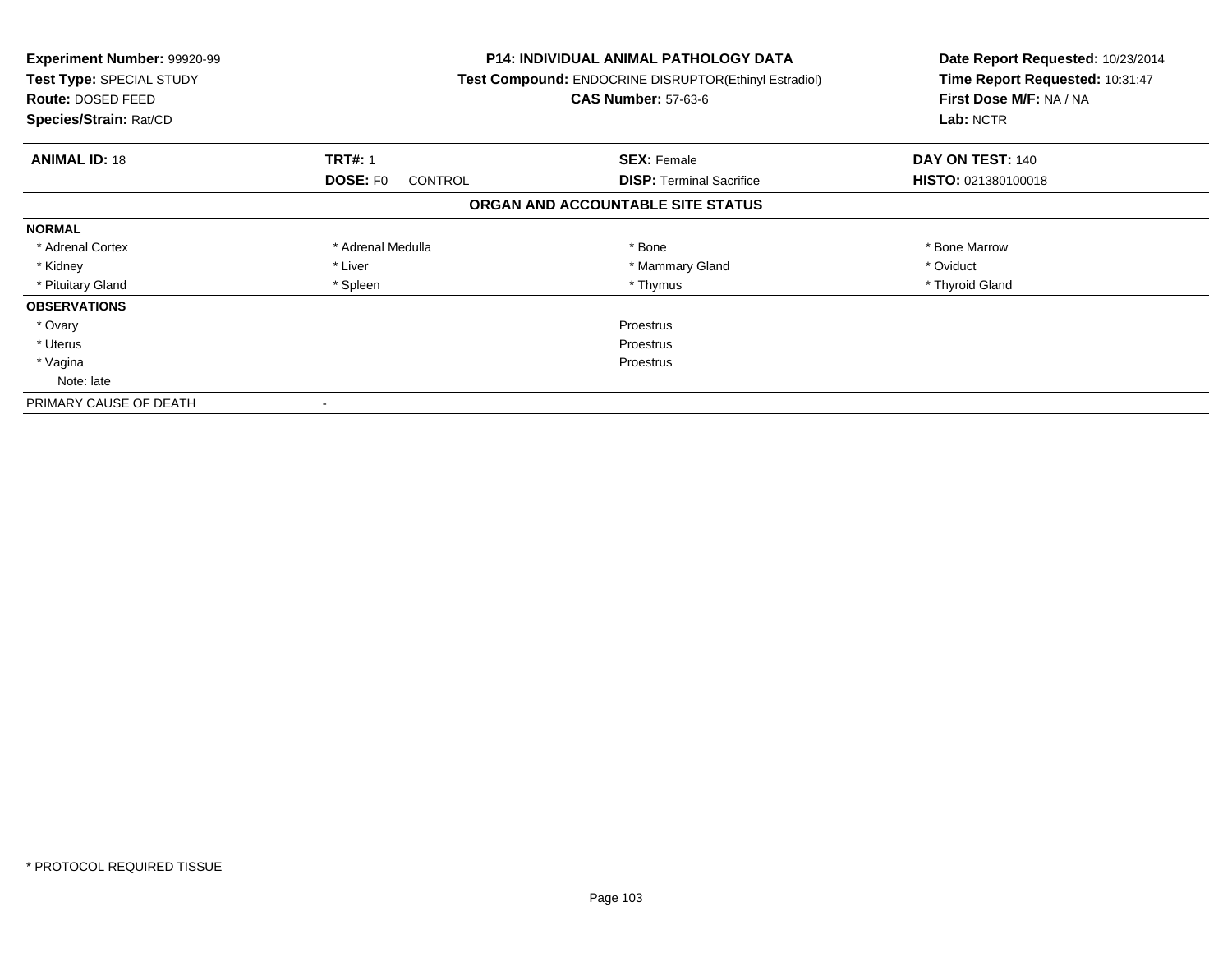| Experiment Number: 99920-99<br>Test Type: SPECIAL STUDY<br><b>Route: DOSED FEED</b><br>Species/Strain: Rat/CD |                            | <b>P14: INDIVIDUAL ANIMAL PATHOLOGY DATA</b><br>Test Compound: ENDOCRINE DISRUPTOR(Ethinyl Estradiol)<br><b>CAS Number: 57-63-6</b> | Date Report Requested: 10/23/2014<br>Time Report Requested: 10:31:47<br>First Dose M/F: NA / NA<br>Lab: NCTR |
|---------------------------------------------------------------------------------------------------------------|----------------------------|-------------------------------------------------------------------------------------------------------------------------------------|--------------------------------------------------------------------------------------------------------------|
| <b>ANIMAL ID: 19</b>                                                                                          | <b>TRT#: 1</b>             | <b>SEX: Female</b>                                                                                                                  | DAY ON TEST: 140                                                                                             |
|                                                                                                               | <b>DOSE: FO</b><br>CONTROL | <b>DISP:</b> Terminal Sacrifice                                                                                                     | HISTO: 021380100019                                                                                          |
|                                                                                                               |                            | ORGAN AND ACCOUNTABLE SITE STATUS                                                                                                   |                                                                                                              |
| <b>NORMAL</b>                                                                                                 |                            |                                                                                                                                     |                                                                                                              |
| * Adrenal Cortex                                                                                              | * Adrenal Medulla          | * Bone                                                                                                                              | * Bone Marrow                                                                                                |
| * Kidney                                                                                                      | * Liver                    | * Mammary Gland                                                                                                                     | * Oviduct                                                                                                    |
| * Pituitary Gland                                                                                             | * Spleen                   | * Thymus                                                                                                                            | * Thyroid Gland                                                                                              |
| <b>OBSERVATIONS</b>                                                                                           |                            |                                                                                                                                     |                                                                                                              |
| * Ovary                                                                                                       |                            | Metestrus                                                                                                                           |                                                                                                              |
| * Uterus                                                                                                      | Metestrus                  |                                                                                                                                     |                                                                                                              |
| * Vagina                                                                                                      | Metestrus                  |                                                                                                                                     |                                                                                                              |
| PRIMARY CAUSE OF DEATH                                                                                        |                            |                                                                                                                                     |                                                                                                              |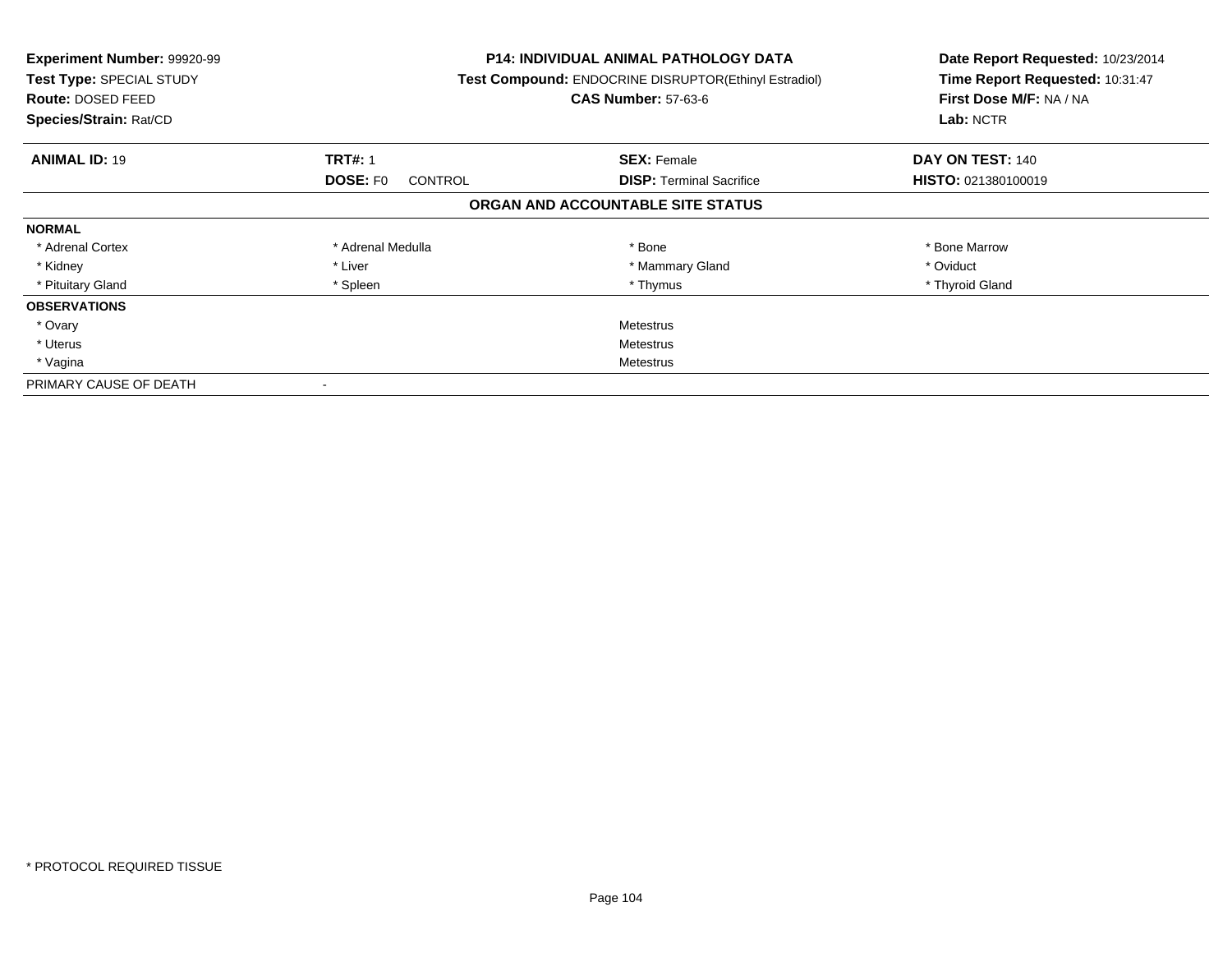| Experiment Number: 99920-99<br>Test Type: SPECIAL STUDY<br>Route: DOSED FEED<br>Species/Strain: Rat/CD |                            | <b>P14: INDIVIDUAL ANIMAL PATHOLOGY DATA</b><br>Test Compound: ENDOCRINE DISRUPTOR(Ethinyl Estradiol)<br><b>CAS Number: 57-63-6</b> | Date Report Requested: 10/23/2014<br>Time Report Requested: 10:31:47<br>First Dose M/F: NA / NA<br>Lab: NCTR |
|--------------------------------------------------------------------------------------------------------|----------------------------|-------------------------------------------------------------------------------------------------------------------------------------|--------------------------------------------------------------------------------------------------------------|
| <b>ANIMAL ID: 20</b>                                                                                   | <b>TRT#: 2</b>             | <b>SEX: Female</b>                                                                                                                  | DAY ON TEST: 140                                                                                             |
|                                                                                                        | <b>DOSE: FO</b><br>2.0 PPB | <b>DISP:</b> Terminal Sacrifice                                                                                                     | HISTO: 021380100020                                                                                          |
|                                                                                                        |                            | ORGAN AND ACCOUNTABLE SITE STATUS                                                                                                   |                                                                                                              |
| <b>NORMAL</b>                                                                                          |                            |                                                                                                                                     |                                                                                                              |
| * Mammary Gland                                                                                        | * Oviduct                  |                                                                                                                                     |                                                                                                              |
| <b>OBSERVATIONS</b>                                                                                    |                            |                                                                                                                                     |                                                                                                              |
| * Kidney                                                                                               | <b>Renal Tubule</b>        | Mineralization                                                                                                                      | Minimal                                                                                                      |
| * Ovary                                                                                                |                            | <b>Diestrus</b>                                                                                                                     |                                                                                                              |
| * Uterus                                                                                               |                            | <b>Diestrus</b>                                                                                                                     |                                                                                                              |
| * Vagina                                                                                               |                            | Diestrus                                                                                                                            |                                                                                                              |
| PRIMARY CAUSE OF DEATH                                                                                 |                            |                                                                                                                                     |                                                                                                              |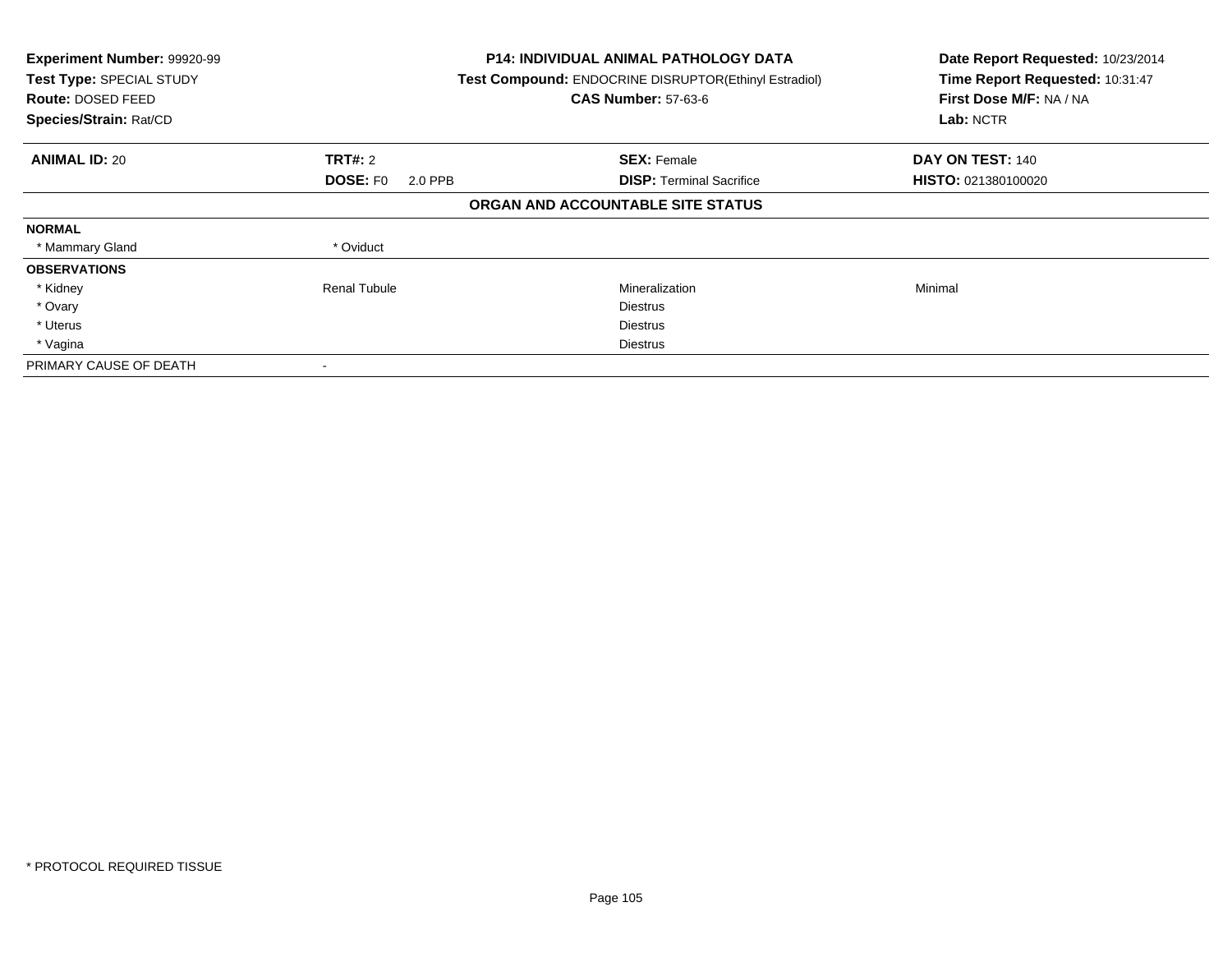| Experiment Number: 99920-99<br>Test Type: SPECIAL STUDY | <b>P14: INDIVIDUAL ANIMAL PATHOLOGY DATA</b><br>Test Compound: ENDOCRINE DISRUPTOR(Ethinyl Estradiol) |                                   | Date Report Requested: 10/23/2014<br>Time Report Requested: 10:31:47 |  |
|---------------------------------------------------------|-------------------------------------------------------------------------------------------------------|-----------------------------------|----------------------------------------------------------------------|--|
| Route: DOSED FEED                                       |                                                                                                       | <b>CAS Number: 57-63-6</b>        | First Dose M/F: NA / NA                                              |  |
| Species/Strain: Rat/CD                                  |                                                                                                       |                                   | Lab: NCTR                                                            |  |
| <b>ANIMAL ID: 21</b>                                    | <b>TRT#: 1</b>                                                                                        | <b>SEX: Female</b>                | DAY ON TEST: 140                                                     |  |
|                                                         | DOSE: F0<br><b>CONTROL</b>                                                                            | <b>DISP: Terminal Sacrifice</b>   | HISTO: 021380100021                                                  |  |
|                                                         |                                                                                                       | ORGAN AND ACCOUNTABLE SITE STATUS |                                                                      |  |
| <b>NORMAL</b>                                           |                                                                                                       |                                   |                                                                      |  |
| * Adrenal Cortex                                        | * Adrenal Medulla                                                                                     | * Bone                            | * Bone Marrow                                                        |  |
| * Mammary Gland                                         | * Oviduct                                                                                             | * Pituitary Gland                 | * Spleen                                                             |  |
| * Thymus                                                | * Thyroid Gland                                                                                       |                                   |                                                                      |  |
| <b>OBSERVATIONS</b>                                     |                                                                                                       |                                   |                                                                      |  |
| * Kidney                                                | Cortex                                                                                                | Cyst                              |                                                                      |  |
|                                                         | <b>Renal Tubule</b>                                                                                   | Mineralization                    | Minimal                                                              |  |
| * Liver                                                 |                                                                                                       | Developmental Malformation        |                                                                      |  |
| [Developmental Malformation TGLS = 1-5]                 |                                                                                                       |                                   |                                                                      |  |
| * Ovary                                                 |                                                                                                       | <b>Diestrus</b>                   |                                                                      |  |
| * Pituitary Gl                                          |                                                                                                       |                                   |                                                                      |  |
| Note: TGL 3 - NST                                       |                                                                                                       |                                   |                                                                      |  |
| * Uterus                                                |                                                                                                       | <b>Diestrus</b>                   |                                                                      |  |
| * Vagina                                                |                                                                                                       | <b>Diestrus</b>                   |                                                                      |  |
| PRIMARY CAUSE OF DEATH                                  | $\blacksquare$                                                                                        |                                   |                                                                      |  |
| Animal Note: TGL 2 - NST (Brain, deformity)             |                                                                                                       |                                   |                                                                      |  |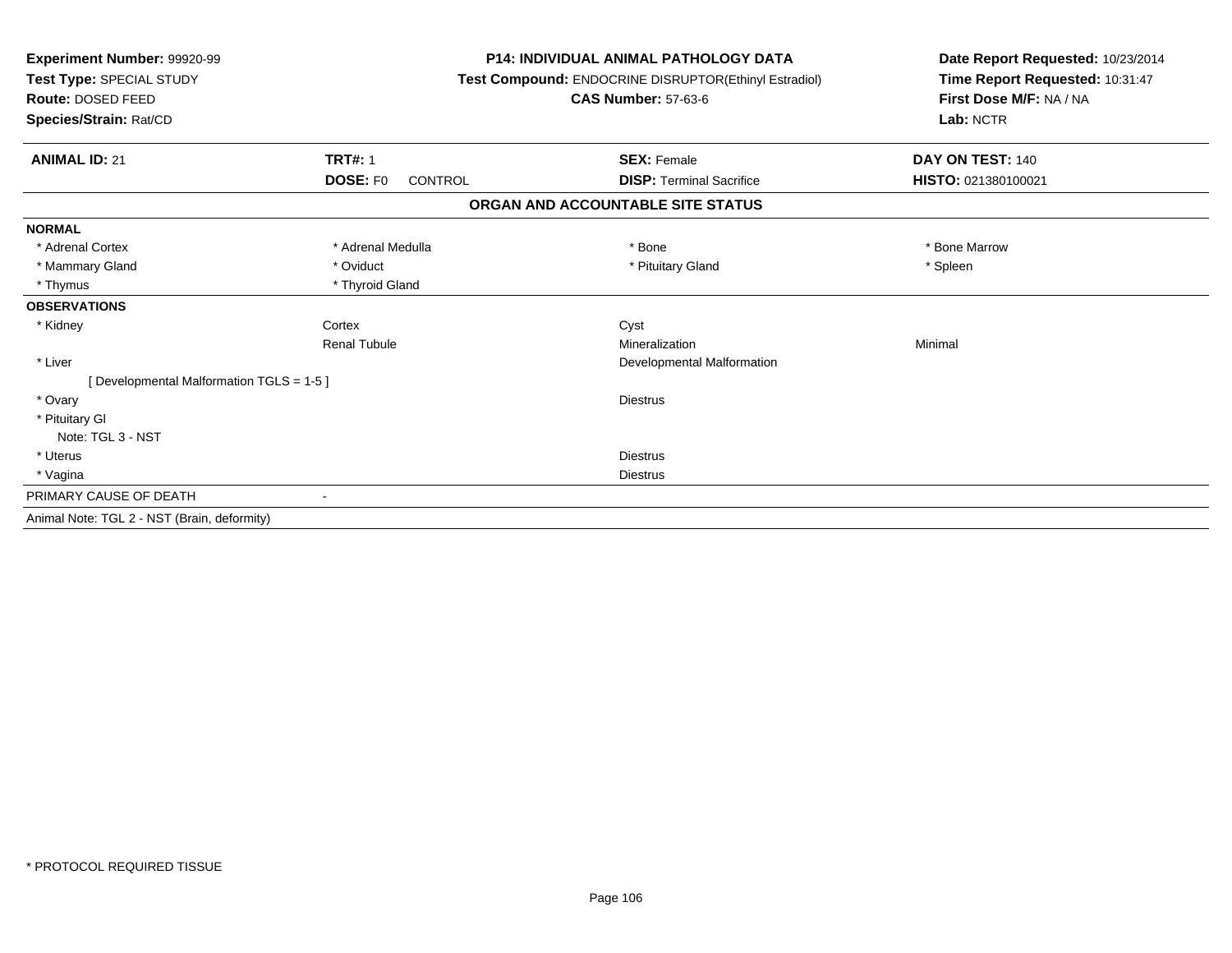| Experiment Number: 99920-99<br>Test Type: SPECIAL STUDY<br><b>Route: DOSED FEED</b><br>Species/Strain: Rat/CD |                                   | <b>P14: INDIVIDUAL ANIMAL PATHOLOGY DATA</b><br>Test Compound: ENDOCRINE DISRUPTOR(Ethinyl Estradiol)<br><b>CAS Number: 57-63-6</b> | Date Report Requested: 10/23/2014<br>Time Report Requested: 10:31:47<br>First Dose M/F: NA / NA<br>Lab: NCTR |
|---------------------------------------------------------------------------------------------------------------|-----------------------------------|-------------------------------------------------------------------------------------------------------------------------------------|--------------------------------------------------------------------------------------------------------------|
| <b>ANIMAL ID: 22</b>                                                                                          | <b>TRT#: 1</b>                    | <b>SEX: Female</b>                                                                                                                  | DAY ON TEST: 140                                                                                             |
|                                                                                                               | <b>DOSE: FO</b><br><b>CONTROL</b> | <b>DISP:</b> Terminal Sacrifice                                                                                                     | HISTO: 021380100022                                                                                          |
|                                                                                                               |                                   | ORGAN AND ACCOUNTABLE SITE STATUS                                                                                                   |                                                                                                              |
| <b>NORMAL</b>                                                                                                 |                                   |                                                                                                                                     |                                                                                                              |
| * Adrenal Cortex                                                                                              | * Adrenal Medulla                 | * Bone                                                                                                                              | * Bone Marrow                                                                                                |
| * Kidney                                                                                                      | * Liver                           | * Mammary Gland                                                                                                                     | * Oviduct                                                                                                    |
| * Pituitary Gland                                                                                             | * Spleen                          | * Thymus                                                                                                                            | * Thyroid Gland                                                                                              |
| <b>OBSERVATIONS</b>                                                                                           |                                   |                                                                                                                                     |                                                                                                              |
| * Ovary                                                                                                       |                                   | <b>Diestrus</b>                                                                                                                     |                                                                                                              |
| * Uterus                                                                                                      | <b>Diestrus</b>                   |                                                                                                                                     |                                                                                                              |
| * Vagina                                                                                                      | Diestrus                          |                                                                                                                                     |                                                                                                              |
| PRIMARY CAUSE OF DEATH                                                                                        |                                   |                                                                                                                                     |                                                                                                              |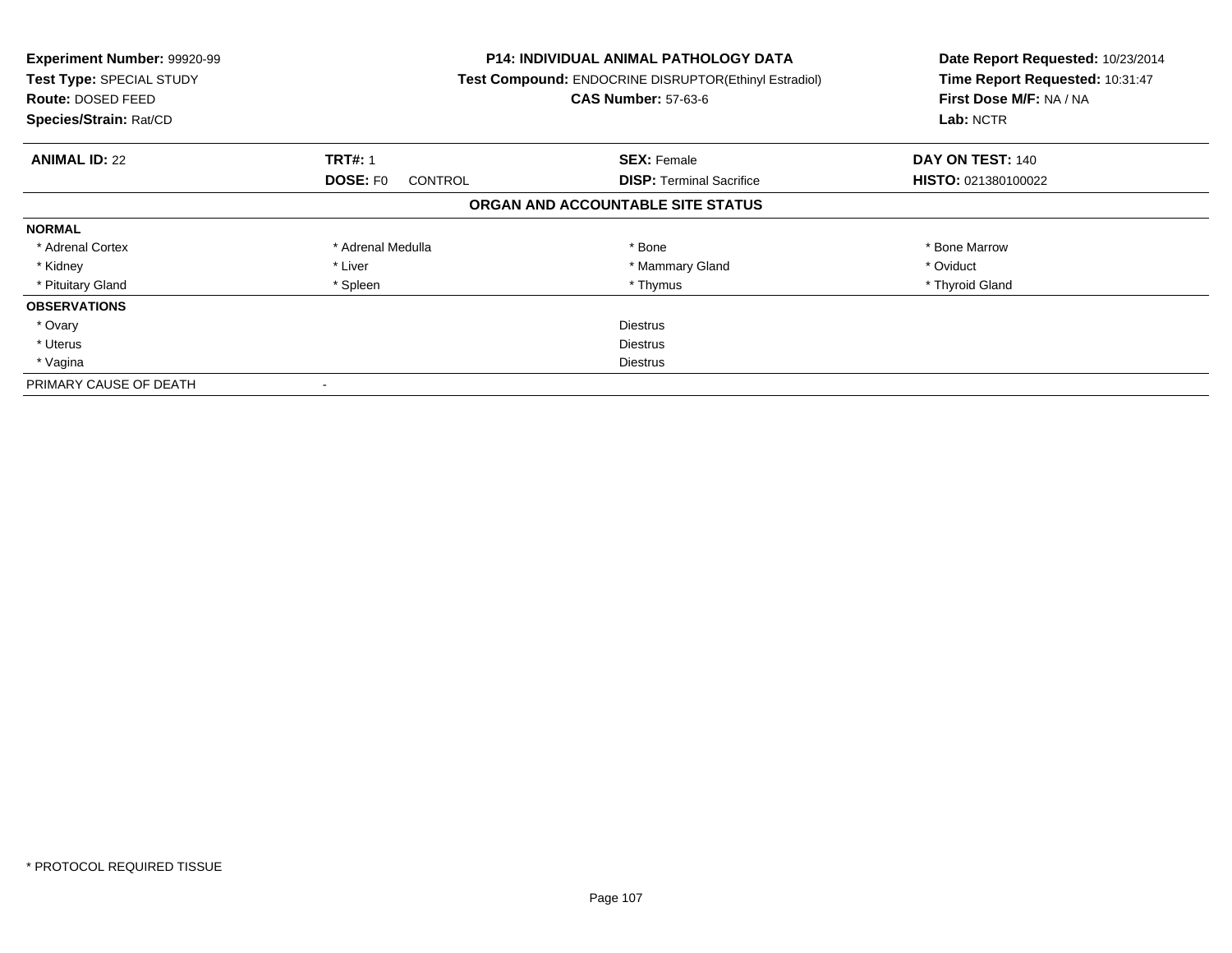| <b>Experiment Number: 99920-99</b><br>Test Type: SPECIAL STUDY<br>Route: DOSED FEED<br>Species/Strain: Rat/CD |                                   | <b>P14: INDIVIDUAL ANIMAL PATHOLOGY DATA</b><br>Test Compound: ENDOCRINE DISRUPTOR(Ethinyl Estradiol)<br><b>CAS Number: 57-63-6</b> | Date Report Requested: 10/23/2014<br>Time Report Requested: 10:31:47<br>First Dose M/F: NA / NA<br>Lab: NCTR |
|---------------------------------------------------------------------------------------------------------------|-----------------------------------|-------------------------------------------------------------------------------------------------------------------------------------|--------------------------------------------------------------------------------------------------------------|
| <b>ANIMAL ID: 23</b>                                                                                          | <b>TRT#: 1</b>                    | <b>SEX: Female</b>                                                                                                                  | DAY ON TEST: 140                                                                                             |
|                                                                                                               | <b>DOSE: FO</b><br><b>CONTROL</b> | <b>DISP:</b> Terminal Sacrifice                                                                                                     | HISTO: 021380100023                                                                                          |
|                                                                                                               |                                   | ORGAN AND ACCOUNTABLE SITE STATUS                                                                                                   |                                                                                                              |
| <b>NORMAL</b>                                                                                                 |                                   |                                                                                                                                     |                                                                                                              |
| * Adrenal Cortex                                                                                              | * Adrenal Medulla                 | * Bone                                                                                                                              | * Bone Marrow                                                                                                |
| * Kidney                                                                                                      | * Liver                           | * Mammary Gland                                                                                                                     | * Oviduct                                                                                                    |
| * Pituitary Gland                                                                                             | * Spleen                          | * Thymus                                                                                                                            | * Thyroid Gland                                                                                              |
| <b>OBSERVATIONS</b>                                                                                           |                                   |                                                                                                                                     |                                                                                                              |
| * Ovary                                                                                                       |                                   | Proestrus                                                                                                                           |                                                                                                              |
| * Uterus                                                                                                      |                                   | Proestrus                                                                                                                           |                                                                                                              |
| Note: TGL 1 is normal proestrus                                                                               |                                   |                                                                                                                                     |                                                                                                              |
| Note: TGL 1 - NCL                                                                                             |                                   |                                                                                                                                     |                                                                                                              |
| * Vagina                                                                                                      | Proestrus                         |                                                                                                                                     |                                                                                                              |
| PRIMARY CAUSE OF DEATH                                                                                        |                                   |                                                                                                                                     |                                                                                                              |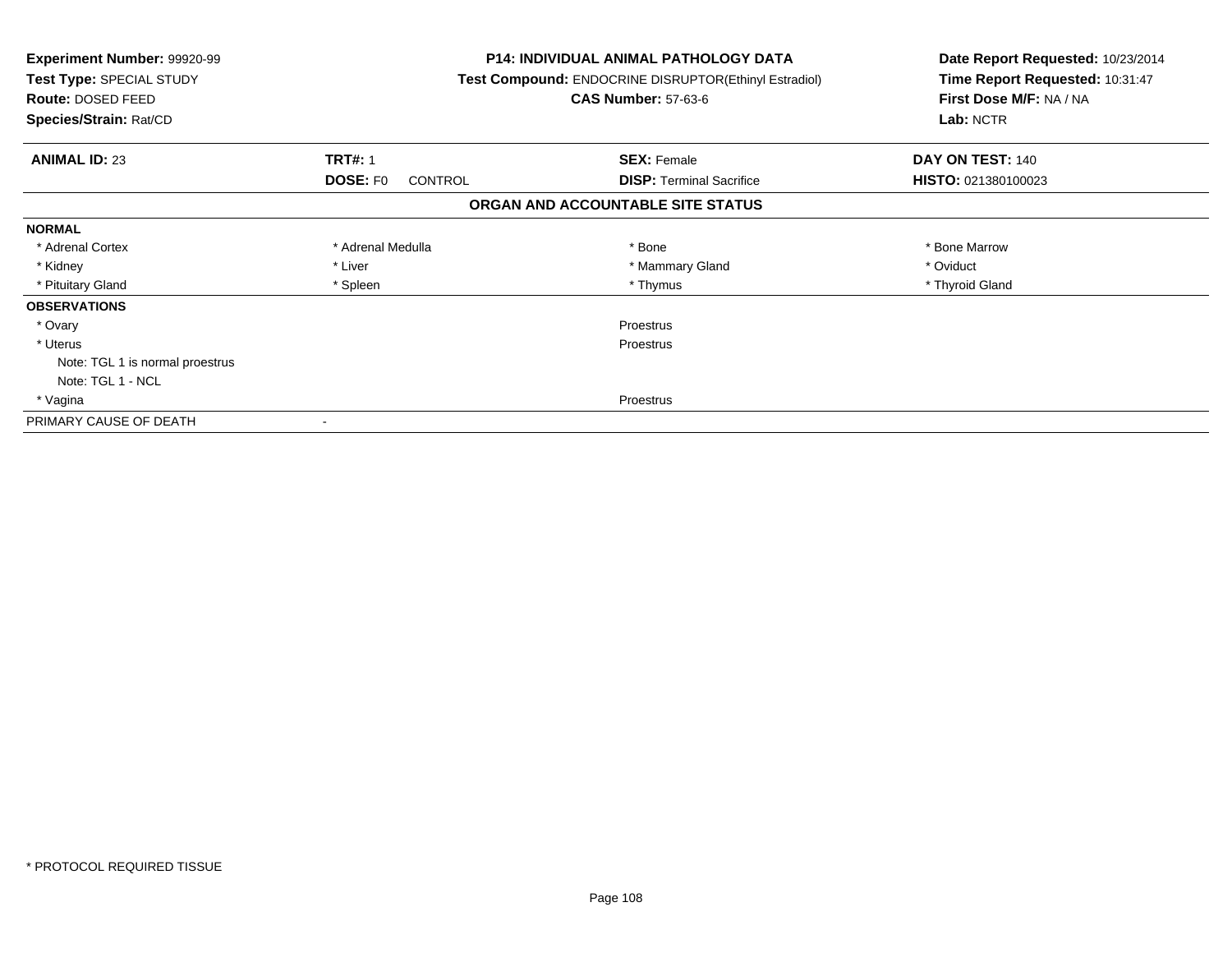| Experiment Number: 99920-99<br>Test Type: SPECIAL STUDY<br><b>Route: DOSED FEED</b><br>Species/Strain: Rat/CD |                            | <b>P14: INDIVIDUAL ANIMAL PATHOLOGY DATA</b><br><b>Test Compound: ENDOCRINE DISRUPTOR(Ethinyl Estradiol)</b><br><b>CAS Number: 57-63-6</b> | Date Report Requested: 10/23/2014<br>Time Report Requested: 10:31:47<br>First Dose M/F: NA / NA<br>Lab: NCTR |
|---------------------------------------------------------------------------------------------------------------|----------------------------|--------------------------------------------------------------------------------------------------------------------------------------------|--------------------------------------------------------------------------------------------------------------|
| <b>ANIMAL ID: 24</b>                                                                                          | <b>TRT#: 2</b>             | <b>SEX: Female</b>                                                                                                                         | DAY ON TEST: 140                                                                                             |
|                                                                                                               | <b>DOSE: FO</b><br>2.0 PPB | <b>DISP:</b> Terminal Sacrifice                                                                                                            | HISTO: 021380100024                                                                                          |
|                                                                                                               |                            | ORGAN AND ACCOUNTABLE SITE STATUS                                                                                                          |                                                                                                              |
| <b>NORMAL</b>                                                                                                 |                            |                                                                                                                                            |                                                                                                              |
| * Kidney                                                                                                      | * Mammary Gland            | * Oviduct                                                                                                                                  |                                                                                                              |
| <b>OBSERVATIONS</b>                                                                                           |                            |                                                                                                                                            |                                                                                                              |
| * Ovary                                                                                                       |                            | <b>Diestrus</b>                                                                                                                            |                                                                                                              |
| * Uterus                                                                                                      |                            | <b>Diestrus</b>                                                                                                                            |                                                                                                              |
| * Vagina                                                                                                      |                            | Diestrus                                                                                                                                   |                                                                                                              |
| PRIMARY CAUSE OF DEATH                                                                                        |                            |                                                                                                                                            |                                                                                                              |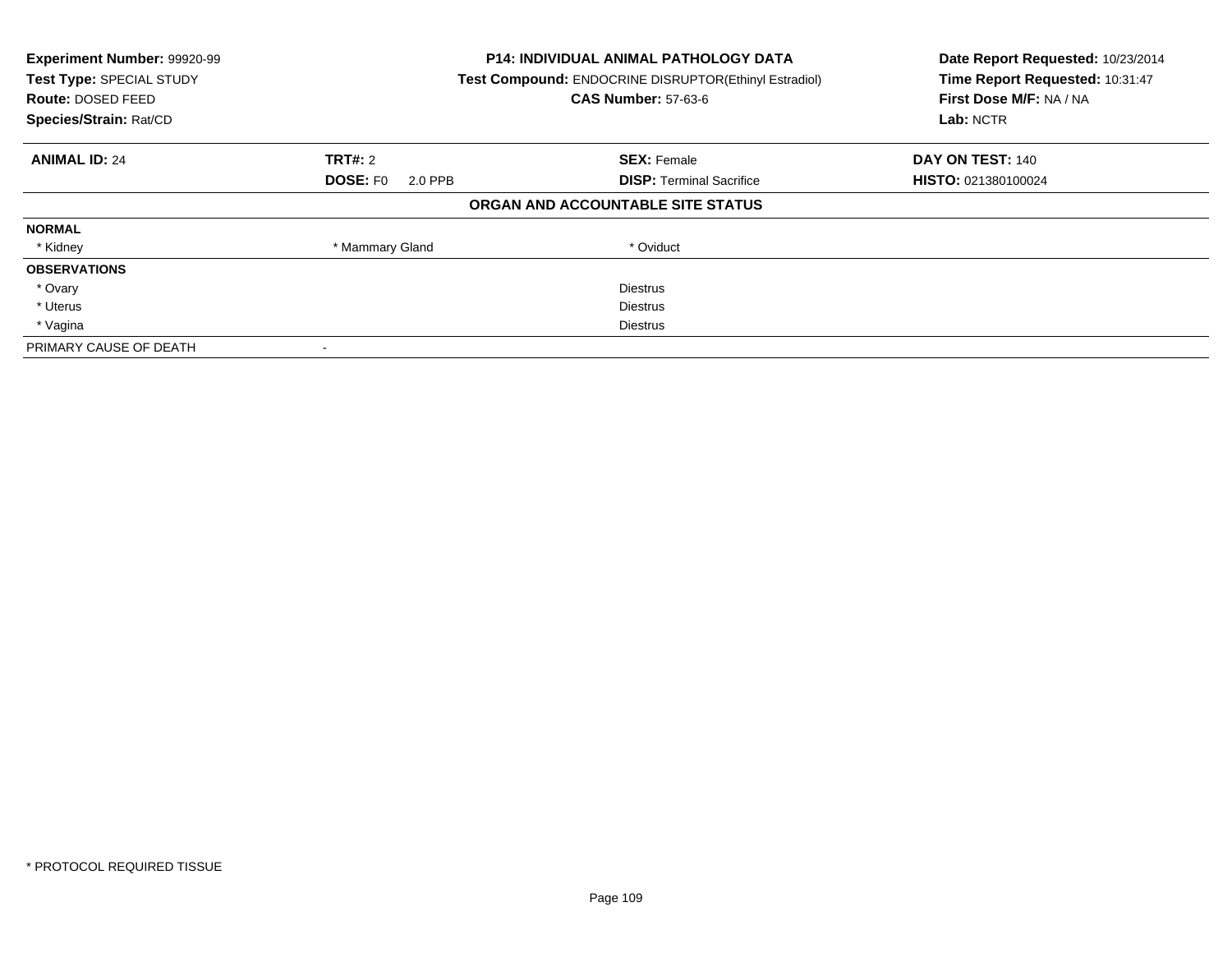| <b>Experiment Number: 99920-99</b><br>Test Type: SPECIAL STUDY<br>Route: DOSED FEED<br>Species/Strain: Rat/CD |                            | <b>P14: INDIVIDUAL ANIMAL PATHOLOGY DATA</b><br><b>Test Compound: ENDOCRINE DISRUPTOR(Ethinyl Estradiol)</b><br><b>CAS Number: 57-63-6</b> | Date Report Requested: 10/23/2014<br>Time Report Requested: 10:31:47<br>First Dose M/F: NA / NA<br>Lab: NCTR |
|---------------------------------------------------------------------------------------------------------------|----------------------------|--------------------------------------------------------------------------------------------------------------------------------------------|--------------------------------------------------------------------------------------------------------------|
| <b>ANIMAL ID: 25</b>                                                                                          | <b>TRT#: 2</b>             | <b>SEX: Female</b>                                                                                                                         | DAY ON TEST: 140                                                                                             |
|                                                                                                               | <b>DOSE: FO</b><br>2.0 PPB | <b>DISP:</b> Terminal Sacrifice                                                                                                            | HISTO: 021380100025                                                                                          |
|                                                                                                               |                            | ORGAN AND ACCOUNTABLE SITE STATUS                                                                                                          |                                                                                                              |
| <b>NORMAL</b>                                                                                                 |                            |                                                                                                                                            |                                                                                                              |
| * Mammary Gland                                                                                               | * Oviduct                  |                                                                                                                                            |                                                                                                              |
| <b>OBSERVATIONS</b>                                                                                           |                            |                                                                                                                                            |                                                                                                              |
| * Kidney                                                                                                      | Cortex                     | Cyst                                                                                                                                       |                                                                                                              |
|                                                                                                               | <b>Renal Tubule</b>        | Mineralization                                                                                                                             | Minimal                                                                                                      |
| * Ovary                                                                                                       |                            | <b>Proestrus</b>                                                                                                                           |                                                                                                              |
| * Uterus                                                                                                      |                            | Diestrus                                                                                                                                   |                                                                                                              |
| * Vagina                                                                                                      |                            | Proestrus                                                                                                                                  |                                                                                                              |
| PRIMARY CAUSE OF DEATH                                                                                        | $\overline{\phantom{a}}$   |                                                                                                                                            |                                                                                                              |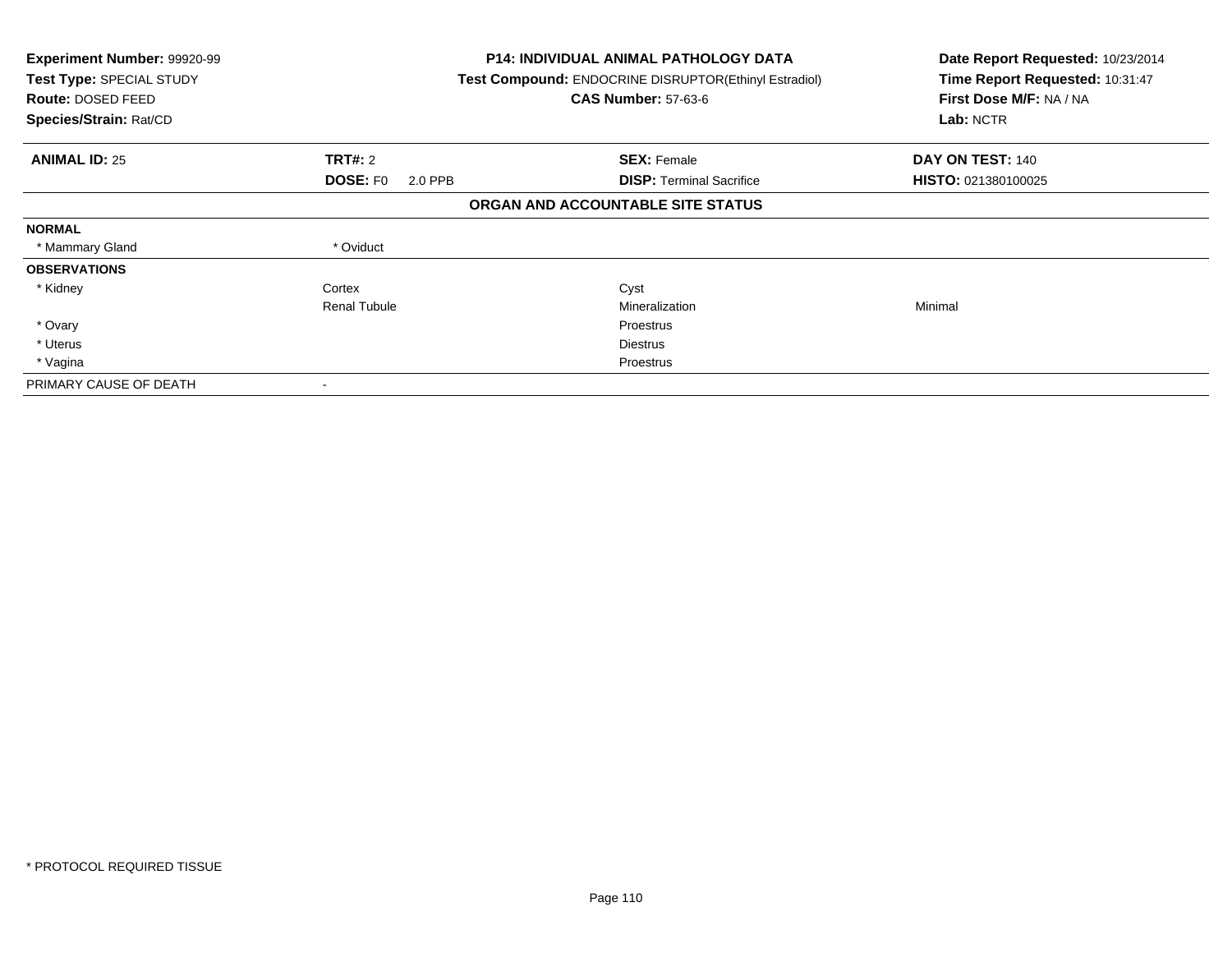| Experiment Number: 99920-99<br><b>Test Type: SPECIAL STUDY</b><br>Route: DOSED FEED<br>Species/Strain: Rat/CD |                            | <b>P14: INDIVIDUAL ANIMAL PATHOLOGY DATA</b><br><b>Test Compound: ENDOCRINE DISRUPTOR(Ethinyl Estradiol)</b><br><b>CAS Number: 57-63-6</b> | Date Report Requested: 10/23/2014<br>Time Report Requested: 10:31:47<br>First Dose M/F: NA / NA<br>Lab: NCTR |
|---------------------------------------------------------------------------------------------------------------|----------------------------|--------------------------------------------------------------------------------------------------------------------------------------------|--------------------------------------------------------------------------------------------------------------|
| <b>ANIMAL ID: 26</b>                                                                                          | <b>TRT#: 2</b>             | <b>SEX: Female</b>                                                                                                                         | DAY ON TEST: 140                                                                                             |
|                                                                                                               | <b>DOSE: FO</b><br>2.0 PPB | <b>DISP:</b> Terminal Sacrifice                                                                                                            | HISTO: 021380100026                                                                                          |
|                                                                                                               |                            | ORGAN AND ACCOUNTABLE SITE STATUS                                                                                                          |                                                                                                              |
| <b>NORMAL</b>                                                                                                 |                            |                                                                                                                                            |                                                                                                              |
| * Mammary Gland                                                                                               | * Oviduct                  | * Skin                                                                                                                                     |                                                                                                              |
| <b>OBSERVATIONS</b>                                                                                           |                            |                                                                                                                                            |                                                                                                              |
| * Kidney                                                                                                      | <b>Renal Tubule</b>        | Mineralization                                                                                                                             | Minimal                                                                                                      |
| * Ovary                                                                                                       |                            | Diestrus                                                                                                                                   |                                                                                                              |
| * Skin                                                                                                        |                            |                                                                                                                                            |                                                                                                              |
| Note: TGL 1 - NCL                                                                                             |                            |                                                                                                                                            |                                                                                                              |
| * Uterus                                                                                                      |                            | <b>Diestrus</b>                                                                                                                            |                                                                                                              |
| * Vagina                                                                                                      |                            | <b>Diestrus</b>                                                                                                                            |                                                                                                              |
| PRIMARY CAUSE OF DEATH                                                                                        |                            |                                                                                                                                            |                                                                                                              |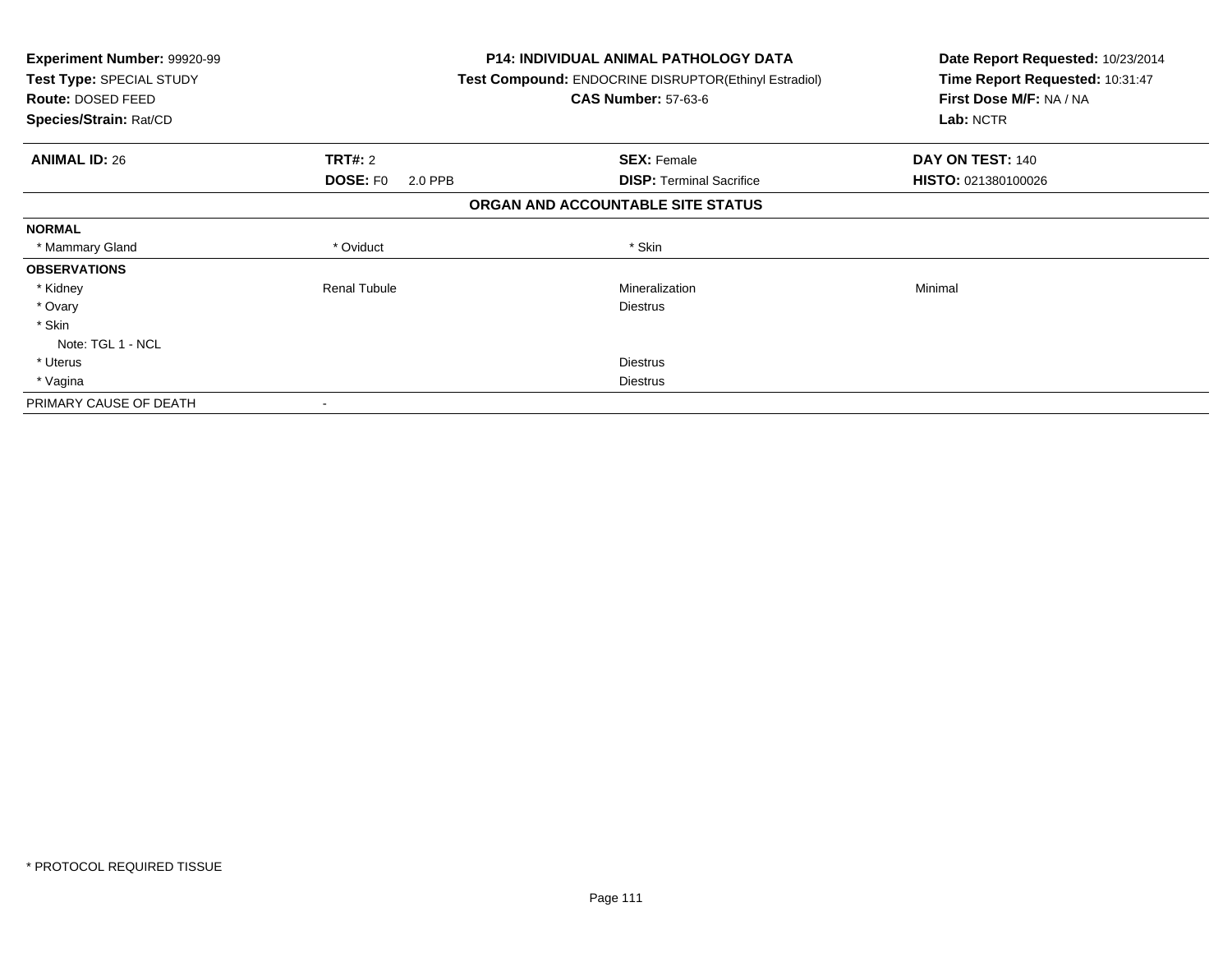| Experiment Number: 99920-99<br>Test Type: SPECIAL STUDY<br>Route: DOSED FEED<br>Species/Strain: Rat/CD | <b>P14: INDIVIDUAL ANIMAL PATHOLOGY DATA</b><br>Test Compound: ENDOCRINE DISRUPTOR(Ethinyl Estradiol)<br><b>CAS Number: 57-63-6</b> |                                   | Date Report Requested: 10/23/2014<br>Time Report Requested: 10:31:47<br>First Dose M/F: NA / NA<br>Lab: NCTR |
|--------------------------------------------------------------------------------------------------------|-------------------------------------------------------------------------------------------------------------------------------------|-----------------------------------|--------------------------------------------------------------------------------------------------------------|
| <b>ANIMAL ID: 27</b>                                                                                   | <b>TRT#: 2</b>                                                                                                                      | <b>SEX: Female</b>                | DAY ON TEST: 140                                                                                             |
|                                                                                                        | <b>DOSE: FO</b><br>2.0 PPB                                                                                                          | <b>DISP:</b> Terminal Sacrifice   | HISTO: 021380100027                                                                                          |
|                                                                                                        |                                                                                                                                     | ORGAN AND ACCOUNTABLE SITE STATUS |                                                                                                              |
| <b>NORMAL</b>                                                                                          |                                                                                                                                     |                                   |                                                                                                              |
| * Mammary Gland                                                                                        | * Oviduct                                                                                                                           |                                   |                                                                                                              |
| <b>OBSERVATIONS</b>                                                                                    |                                                                                                                                     |                                   |                                                                                                              |
| * Kidney                                                                                               | <b>Renal Tubule</b>                                                                                                                 | Mineralization                    | Moderate                                                                                                     |
| * Ovary                                                                                                |                                                                                                                                     | Estrus                            |                                                                                                              |
| * Uterus                                                                                               |                                                                                                                                     | Estrus                            |                                                                                                              |
| * Vagina                                                                                               |                                                                                                                                     | Estrus                            |                                                                                                              |
| PRIMARY CAUSE OF DEATH                                                                                 |                                                                                                                                     |                                   |                                                                                                              |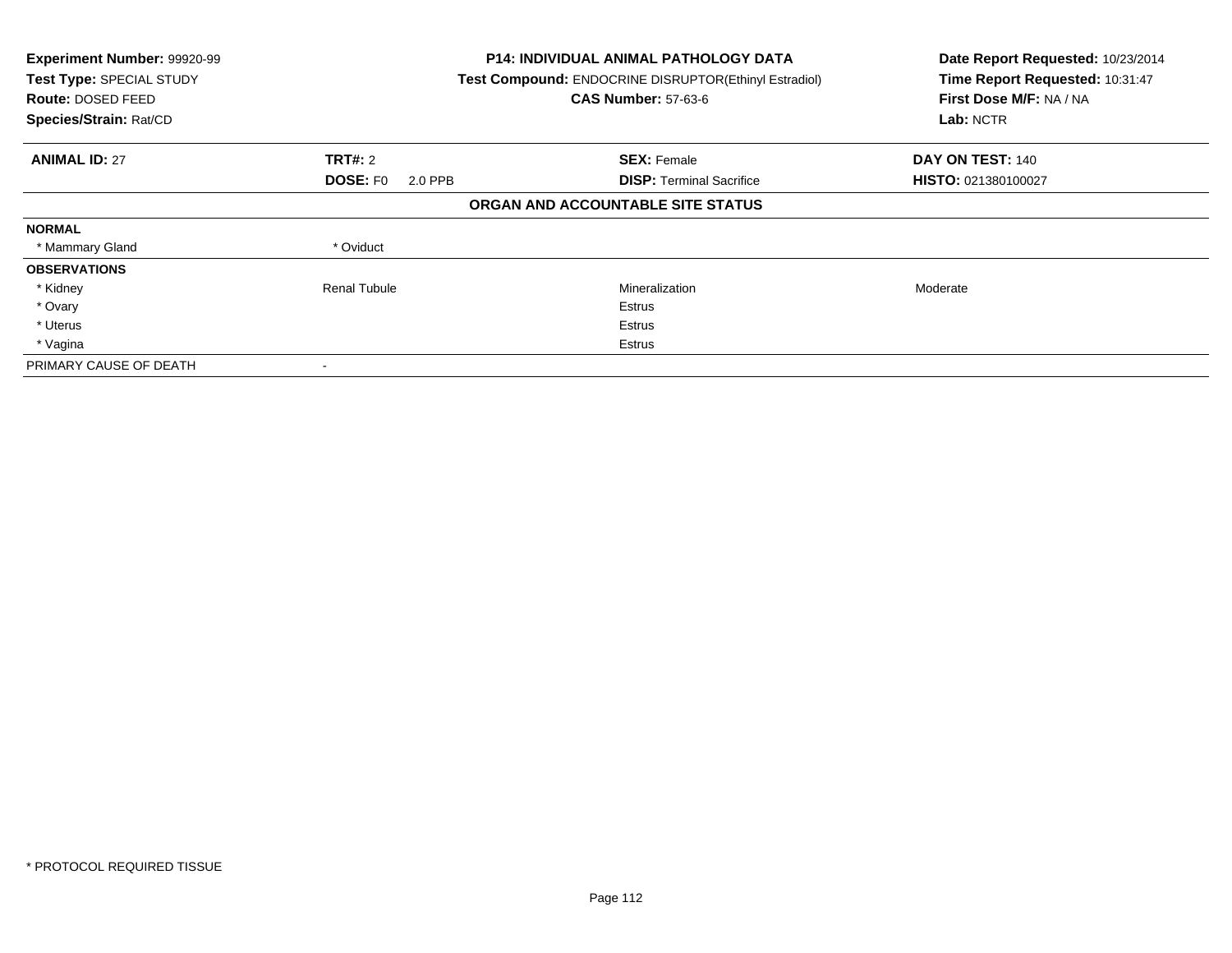| <b>Experiment Number: 99920-99</b><br>Test Type: SPECIAL STUDY<br>Route: DOSED FEED<br>Species/Strain: Rat/CD |                           | <b>P14: INDIVIDUAL ANIMAL PATHOLOGY DATA</b><br><b>Test Compound: ENDOCRINE DISRUPTOR(Ethinyl Estradiol)</b><br><b>CAS Number: 57-63-6</b> | Date Report Requested: 10/23/2014<br>Time Report Requested: 10:31:47<br>First Dose M/F: NA / NA<br>Lab: NCTR |
|---------------------------------------------------------------------------------------------------------------|---------------------------|--------------------------------------------------------------------------------------------------------------------------------------------|--------------------------------------------------------------------------------------------------------------|
| <b>ANIMAL ID: 28</b>                                                                                          | <b>TRT#: 3</b>            | <b>SEX: Female</b>                                                                                                                         | DAY ON TEST: 140                                                                                             |
|                                                                                                               | <b>DOSE: FO</b><br>10 PPB | <b>DISP:</b> Terminal Sacrifice                                                                                                            | HISTO: 021380100028                                                                                          |
|                                                                                                               |                           | ORGAN AND ACCOUNTABLE SITE STATUS                                                                                                          |                                                                                                              |
| <b>NORMAL</b>                                                                                                 |                           |                                                                                                                                            |                                                                                                              |
| * Mammary Gland                                                                                               | * Oviduct                 | * Skin                                                                                                                                     |                                                                                                              |
| <b>OBSERVATIONS</b>                                                                                           |                           |                                                                                                                                            |                                                                                                              |
| * Kidney                                                                                                      | <b>Renal Tubule</b>       | Mineralization                                                                                                                             | Minimal                                                                                                      |
| * Ovary                                                                                                       |                           | <b>Diestrus</b>                                                                                                                            |                                                                                                              |
| * Skin                                                                                                        |                           |                                                                                                                                            |                                                                                                              |
| Note: TGL 1 - NCL                                                                                             |                           |                                                                                                                                            |                                                                                                              |
| * Uterus                                                                                                      |                           | <b>Diestrus</b>                                                                                                                            |                                                                                                              |
| * Vagina                                                                                                      |                           | <b>Diestrus</b>                                                                                                                            |                                                                                                              |
| PRIMARY CAUSE OF DEATH                                                                                        | $\overline{\phantom{a}}$  |                                                                                                                                            |                                                                                                              |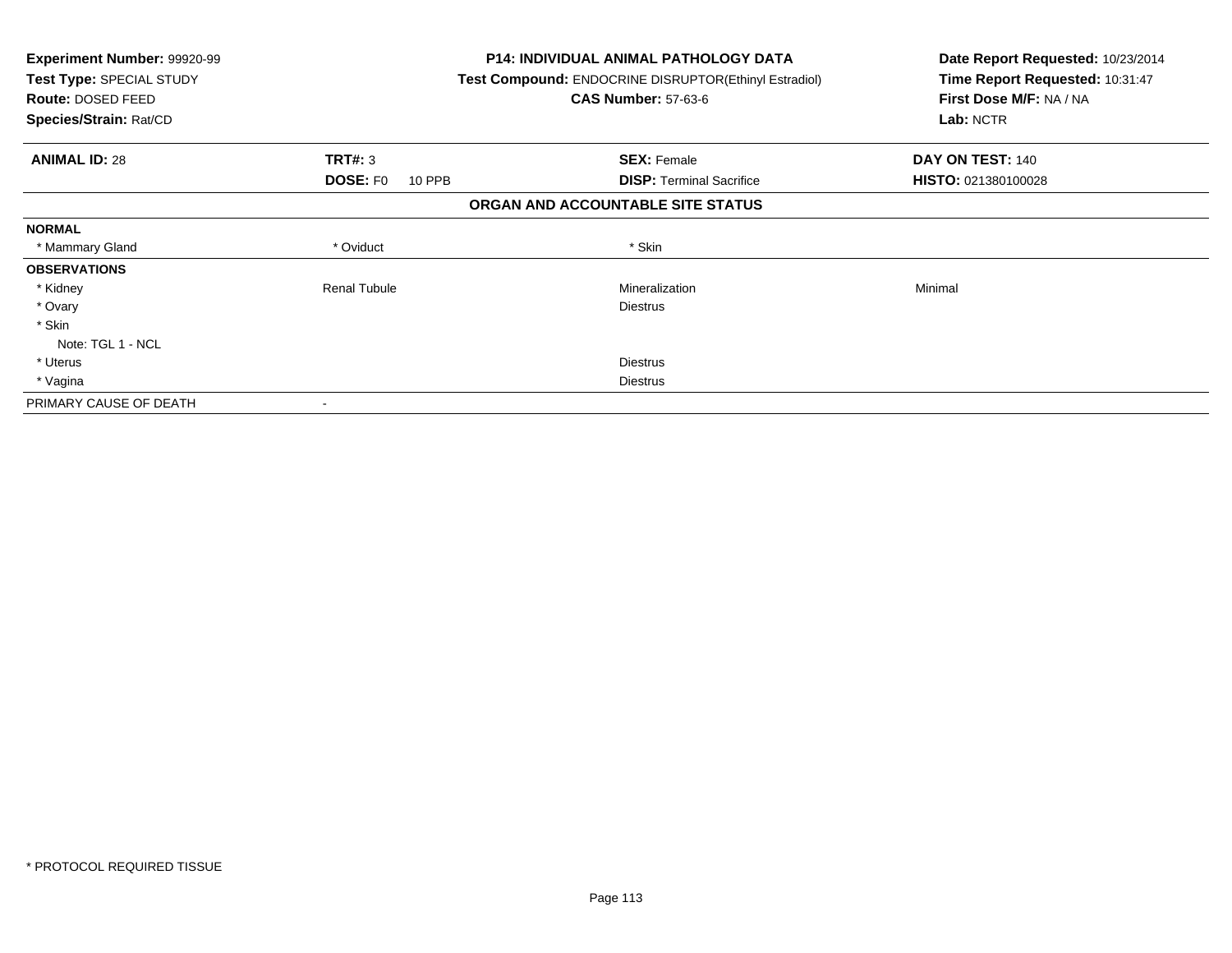| Experiment Number: 99920-99<br>Test Type: SPECIAL STUDY<br><b>Route: DOSED FEED</b><br>Species/Strain: Rat/CD |                           | <b>P14: INDIVIDUAL ANIMAL PATHOLOGY DATA</b><br>Test Compound: ENDOCRINE DISRUPTOR(Ethinyl Estradiol)<br><b>CAS Number: 57-63-6</b> | Date Report Requested: 10/23/2014<br>Time Report Requested: 10:31:47<br>First Dose M/F: NA / NA<br>Lab: NCTR |
|---------------------------------------------------------------------------------------------------------------|---------------------------|-------------------------------------------------------------------------------------------------------------------------------------|--------------------------------------------------------------------------------------------------------------|
| <b>ANIMAL ID: 29</b>                                                                                          | TRT#: 3                   | <b>SEX: Female</b>                                                                                                                  | DAY ON TEST: 140                                                                                             |
|                                                                                                               | <b>DOSE: FO</b><br>10 PPB | <b>DISP: Terminal Sacrifice</b>                                                                                                     | HISTO: 021380100029                                                                                          |
|                                                                                                               |                           | ORGAN AND ACCOUNTABLE SITE STATUS                                                                                                   |                                                                                                              |
| <b>NORMAL</b>                                                                                                 |                           |                                                                                                                                     |                                                                                                              |
| * Mammary Gland                                                                                               | * Oviduct                 |                                                                                                                                     |                                                                                                              |
| <b>OBSERVATIONS</b>                                                                                           |                           |                                                                                                                                     |                                                                                                              |
| * Kidney                                                                                                      | <b>Renal Tubule</b>       | Mineralization                                                                                                                      | Minimal                                                                                                      |
| * Ovary                                                                                                       |                           | <b>Diestrus</b>                                                                                                                     |                                                                                                              |
| Note: late                                                                                                    |                           |                                                                                                                                     |                                                                                                              |
| * Uterus                                                                                                      |                           | <b>Diestrus</b>                                                                                                                     |                                                                                                              |
| Note: late                                                                                                    |                           |                                                                                                                                     |                                                                                                              |
| * Vagina                                                                                                      |                           | <b>Diestrus</b>                                                                                                                     |                                                                                                              |
| Note: late                                                                                                    |                           |                                                                                                                                     |                                                                                                              |
| PRIMARY CAUSE OF DEATH                                                                                        |                           |                                                                                                                                     |                                                                                                              |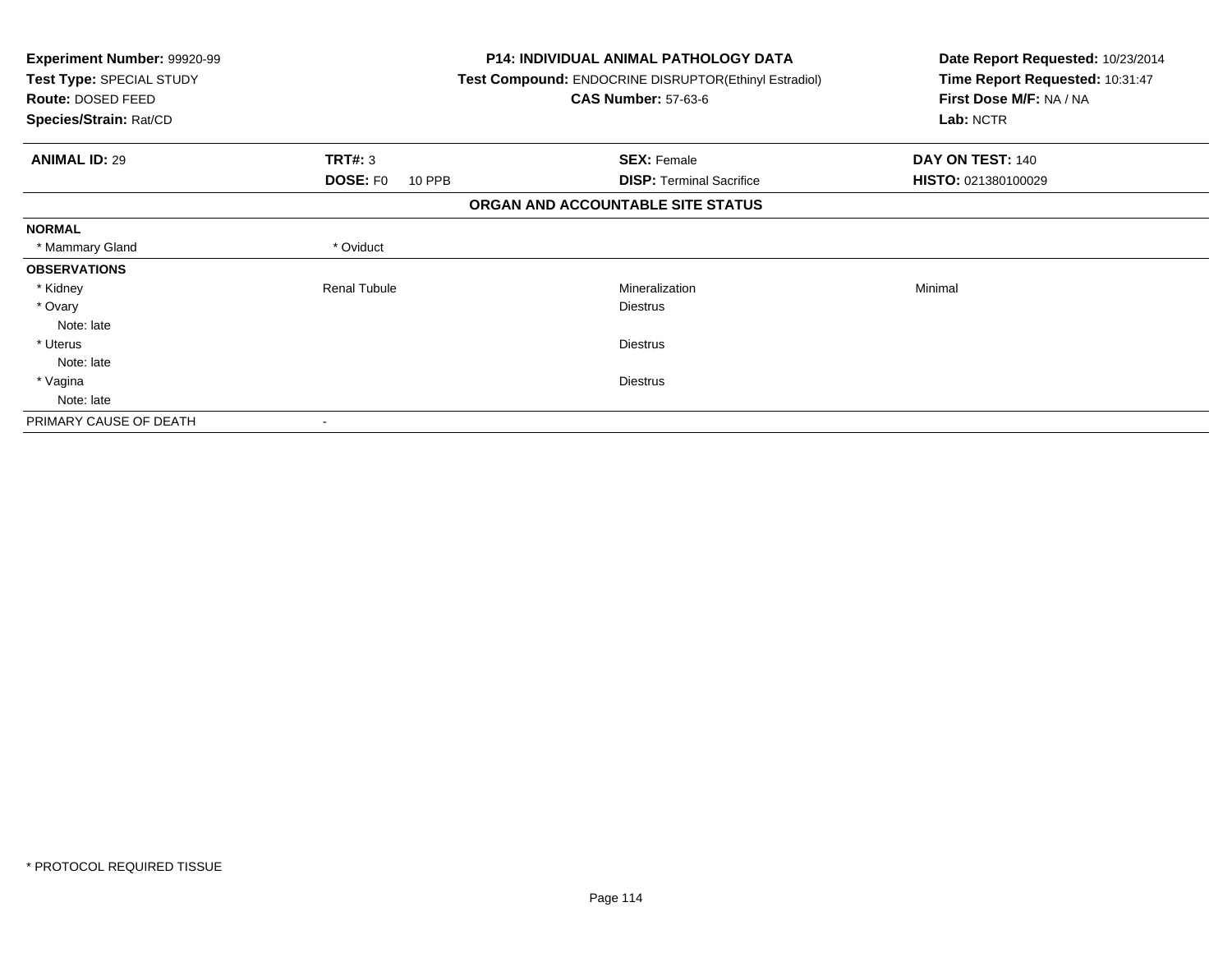| Experiment Number: 99920-99<br>Test Type: SPECIAL STUDY<br><b>Route: DOSED FEED</b><br>Species/Strain: Rat/CD |                           | <b>P14: INDIVIDUAL ANIMAL PATHOLOGY DATA</b><br>Test Compound: ENDOCRINE DISRUPTOR(Ethinyl Estradiol)<br><b>CAS Number: 57-63-6</b> | Date Report Requested: 10/23/2014<br>Time Report Requested: 10:31:47<br>First Dose M/F: NA / NA<br>Lab: NCTR |
|---------------------------------------------------------------------------------------------------------------|---------------------------|-------------------------------------------------------------------------------------------------------------------------------------|--------------------------------------------------------------------------------------------------------------|
| <b>ANIMAL ID: 30</b>                                                                                          | TRT#: 3                   | <b>SEX: Female</b>                                                                                                                  | DAY ON TEST: 140                                                                                             |
|                                                                                                               | <b>DOSE: FO</b><br>10 PPB | <b>DISP:</b> Terminal Sacrifice                                                                                                     | HISTO: 021380100030                                                                                          |
|                                                                                                               |                           | ORGAN AND ACCOUNTABLE SITE STATUS                                                                                                   |                                                                                                              |
| <b>NORMAL</b>                                                                                                 |                           |                                                                                                                                     |                                                                                                              |
| * Mammary Gland                                                                                               | * Oviduct                 |                                                                                                                                     |                                                                                                              |
| <b>OBSERVATIONS</b>                                                                                           |                           |                                                                                                                                     |                                                                                                              |
| * Kidney                                                                                                      | Renal Tubule              | Mineralization                                                                                                                      | Minimal                                                                                                      |
| * Ovary                                                                                                       |                           | Proestrus                                                                                                                           |                                                                                                              |
| * Uterus                                                                                                      |                           | Proestrus                                                                                                                           |                                                                                                              |
| * Vagina                                                                                                      |                           | Proestrus                                                                                                                           |                                                                                                              |
| PRIMARY CAUSE OF DEATH                                                                                        |                           |                                                                                                                                     |                                                                                                              |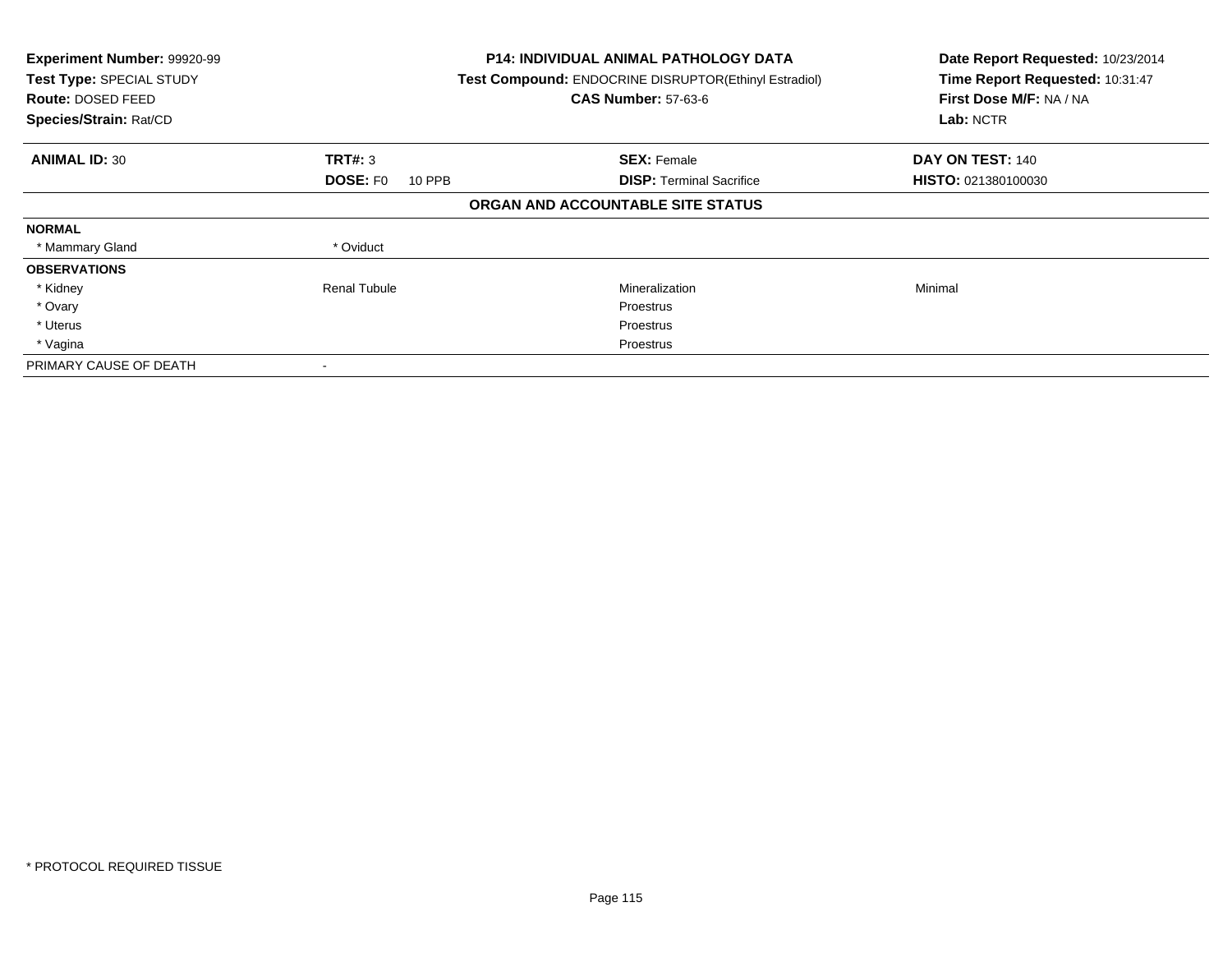| Experiment Number: 99920-99<br>Test Type: SPECIAL STUDY<br><b>Route: DOSED FEED</b><br>Species/Strain: Rat/CD |                           | <b>P14: INDIVIDUAL ANIMAL PATHOLOGY DATA</b><br>Test Compound: ENDOCRINE DISRUPTOR(Ethinyl Estradiol)<br><b>CAS Number: 57-63-6</b> | Date Report Requested: 10/23/2014<br>Time Report Requested: 10:31:47<br>First Dose M/F: NA / NA<br>Lab: NCTR |
|---------------------------------------------------------------------------------------------------------------|---------------------------|-------------------------------------------------------------------------------------------------------------------------------------|--------------------------------------------------------------------------------------------------------------|
| <b>ANIMAL ID: 31</b>                                                                                          | TRT#: 3                   | <b>SEX: Female</b>                                                                                                                  | DAY ON TEST: 140                                                                                             |
|                                                                                                               | <b>DOSE: FO</b><br>10 PPB | <b>DISP:</b> Terminal Sacrifice                                                                                                     | HISTO: 021380100031                                                                                          |
|                                                                                                               |                           | ORGAN AND ACCOUNTABLE SITE STATUS                                                                                                   |                                                                                                              |
| <b>NORMAL</b>                                                                                                 |                           |                                                                                                                                     |                                                                                                              |
| * Mammary Gland                                                                                               | * Oviduct                 |                                                                                                                                     |                                                                                                              |
| <b>OBSERVATIONS</b>                                                                                           |                           |                                                                                                                                     |                                                                                                              |
| * Kidney                                                                                                      | <b>Renal Tubule</b>       | Mineralization                                                                                                                      | Minimal                                                                                                      |
| * Ovary                                                                                                       |                           | Estrus                                                                                                                              |                                                                                                              |
| * Uterus                                                                                                      |                           | Estrus                                                                                                                              |                                                                                                              |
| * Vagina                                                                                                      |                           | Estrus                                                                                                                              |                                                                                                              |
| PRIMARY CAUSE OF DEATH                                                                                        |                           |                                                                                                                                     |                                                                                                              |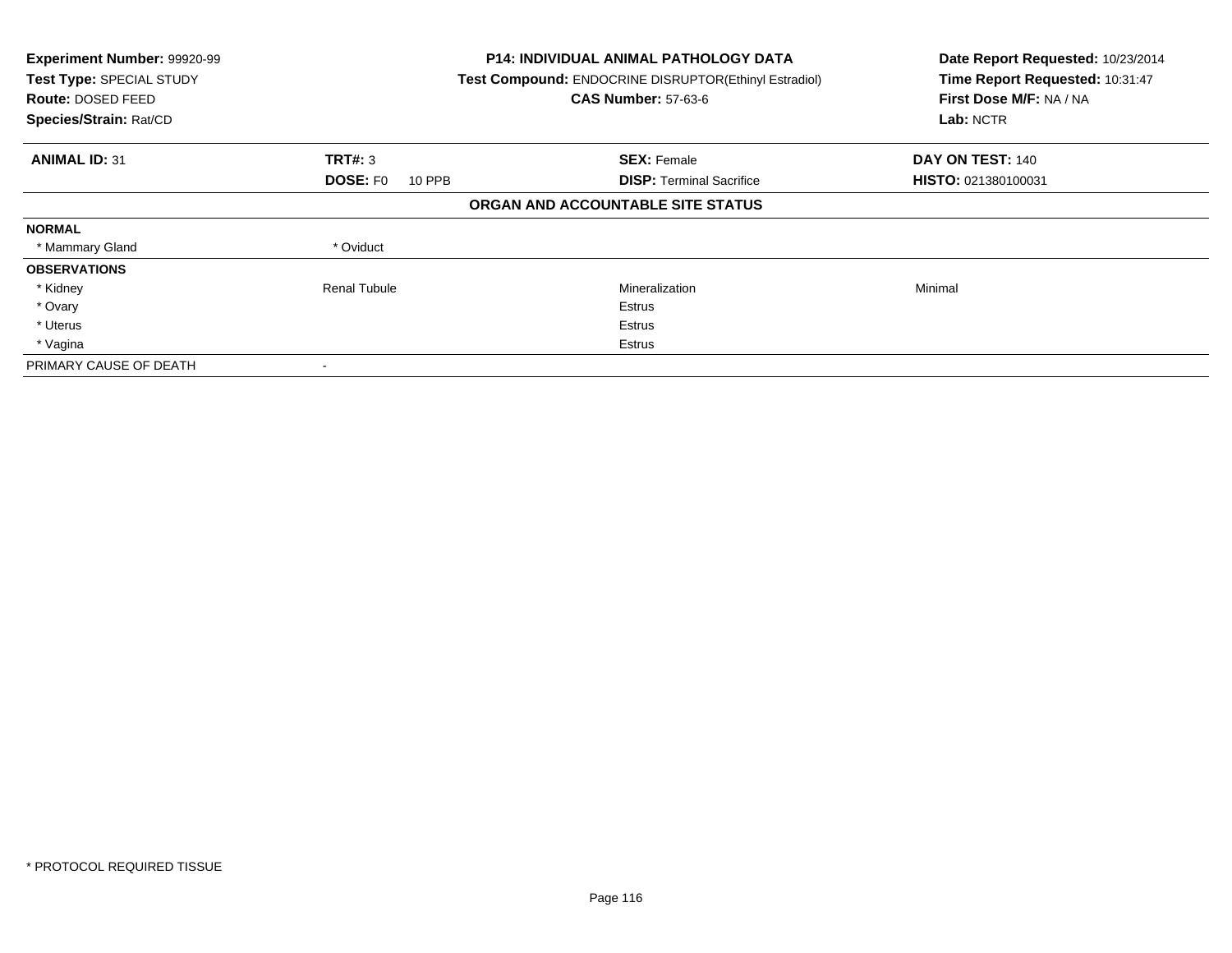| <b>Experiment Number: 99920-99</b><br>Test Type: SPECIAL STUDY<br><b>Route: DOSED FEED</b><br>Species/Strain: Rat/CD |                           | <b>P14: INDIVIDUAL ANIMAL PATHOLOGY DATA</b><br>Test Compound: ENDOCRINE DISRUPTOR(Ethinyl Estradiol)<br><b>CAS Number: 57-63-6</b> | Date Report Requested: 10/23/2014<br>Time Report Requested: 10:31:47<br>First Dose M/F: NA / NA<br>Lab: NCTR |
|----------------------------------------------------------------------------------------------------------------------|---------------------------|-------------------------------------------------------------------------------------------------------------------------------------|--------------------------------------------------------------------------------------------------------------|
| <b>ANIMAL ID: 32</b>                                                                                                 | TRT#: 3                   | <b>SEX: Female</b>                                                                                                                  | DAY ON TEST: 140                                                                                             |
|                                                                                                                      | <b>DOSE: FO</b><br>10 PPB | <b>DISP:</b> Terminal Sacrifice                                                                                                     | <b>HISTO: 021380100032</b>                                                                                   |
|                                                                                                                      |                           | ORGAN AND ACCOUNTABLE SITE STATUS                                                                                                   |                                                                                                              |
| <b>NORMAL</b>                                                                                                        |                           |                                                                                                                                     |                                                                                                              |
| * Kidney                                                                                                             | * Mammary Gland           | * Oviduct                                                                                                                           |                                                                                                              |
| <b>OBSERVATIONS</b>                                                                                                  |                           |                                                                                                                                     |                                                                                                              |
| * Liver                                                                                                              |                           | Developmental Malformation                                                                                                          |                                                                                                              |
| [Developmental Malformation TGLS = 1-5 ]                                                                             |                           |                                                                                                                                     |                                                                                                              |
| * Ovary                                                                                                              |                           | <b>Diestrus</b>                                                                                                                     |                                                                                                              |
| * Uterus                                                                                                             |                           | <b>Diestrus</b>                                                                                                                     |                                                                                                              |
| * Vagina                                                                                                             |                           | Diestrus                                                                                                                            |                                                                                                              |
| PRIMARY CAUSE OF DEATH                                                                                               |                           |                                                                                                                                     |                                                                                                              |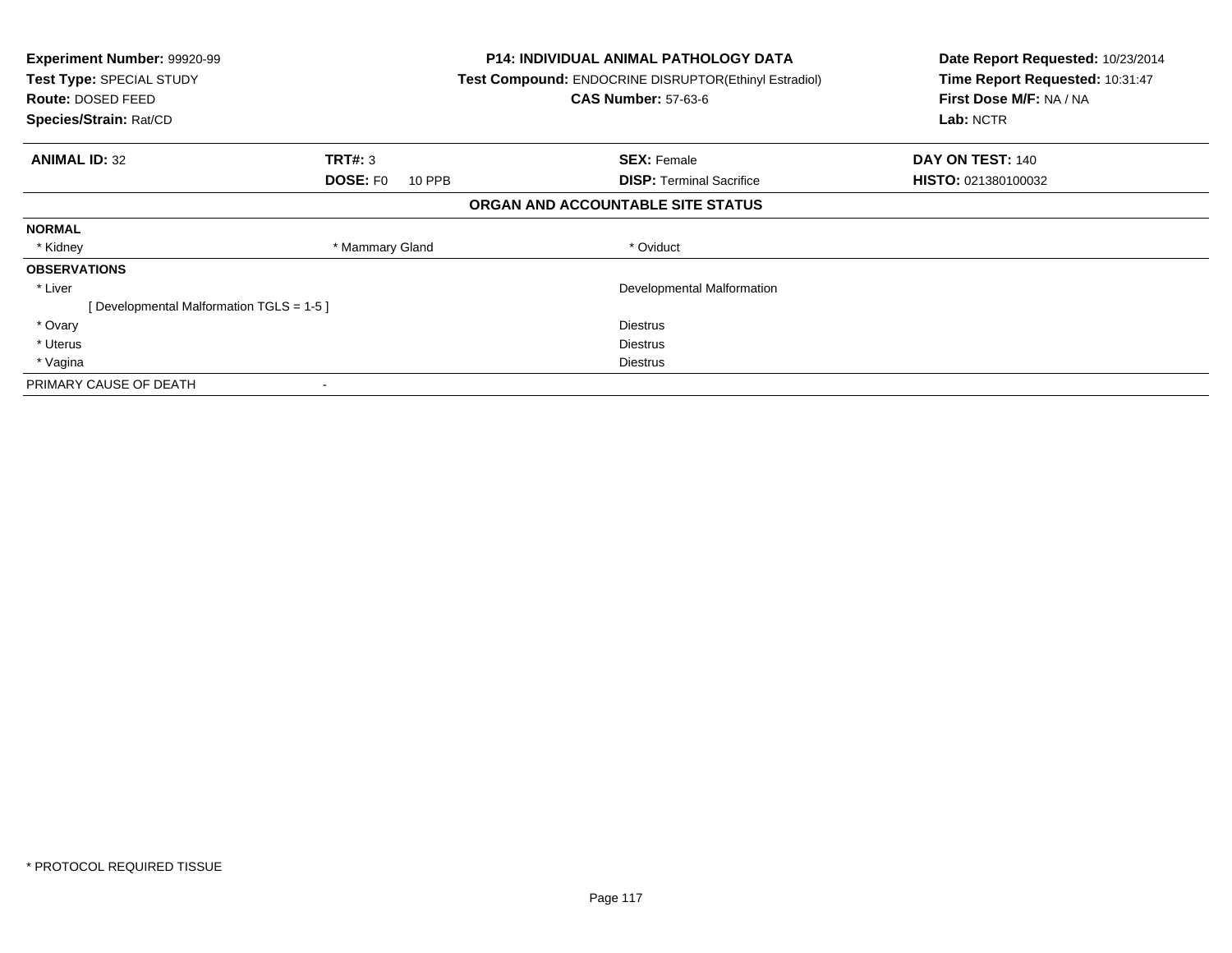| <b>Experiment Number: 99920-99</b><br>Test Type: SPECIAL STUDY<br><b>Route: DOSED FEED</b><br>Species/Strain: Rat/CD |                           | P14: INDIVIDUAL ANIMAL PATHOLOGY DATA<br>Test Compound: ENDOCRINE DISRUPTOR(Ethinyl Estradiol)<br><b>CAS Number: 57-63-6</b> | Date Report Requested: 10/23/2014<br>Time Report Requested: 10:31:47<br>First Dose M/F: NA / NA<br>Lab: NCTR |
|----------------------------------------------------------------------------------------------------------------------|---------------------------|------------------------------------------------------------------------------------------------------------------------------|--------------------------------------------------------------------------------------------------------------|
| <b>ANIMAL ID: 33</b>                                                                                                 | <b>TRT#: 4</b>            | <b>SEX: Female</b>                                                                                                           | DAY ON TEST: 140                                                                                             |
|                                                                                                                      | <b>DOSE: FO</b><br>50 PPB | <b>DISP:</b> Terminal Sacrifice                                                                                              | HISTO: 021380100033                                                                                          |
|                                                                                                                      |                           | ORGAN AND ACCOUNTABLE SITE STATUS                                                                                            |                                                                                                              |
| <b>NORMAL</b>                                                                                                        |                           |                                                                                                                              |                                                                                                              |
| * Adrenal Cortex                                                                                                     | * Adrenal Medulla         | * Bone                                                                                                                       | * Bone Marrow                                                                                                |
| * Kidney                                                                                                             | * Mammary Gland           | * Oviduct                                                                                                                    | * Pituitary Gland                                                                                            |
| * Spleen                                                                                                             | * Thymus                  | * Thyroid Gland                                                                                                              |                                                                                                              |
| <b>OBSERVATIONS</b>                                                                                                  |                           |                                                                                                                              |                                                                                                              |
| * Liver                                                                                                              |                           | Inflammation                                                                                                                 | Chronic Active, Minimal                                                                                      |
| * Ovary                                                                                                              |                           | Estrus                                                                                                                       |                                                                                                              |
| * Uterus                                                                                                             |                           | Estrus                                                                                                                       |                                                                                                              |
| * Vagina                                                                                                             |                           | Estrus                                                                                                                       |                                                                                                              |
| PRIMARY CAUSE OF DEATH                                                                                               |                           |                                                                                                                              |                                                                                                              |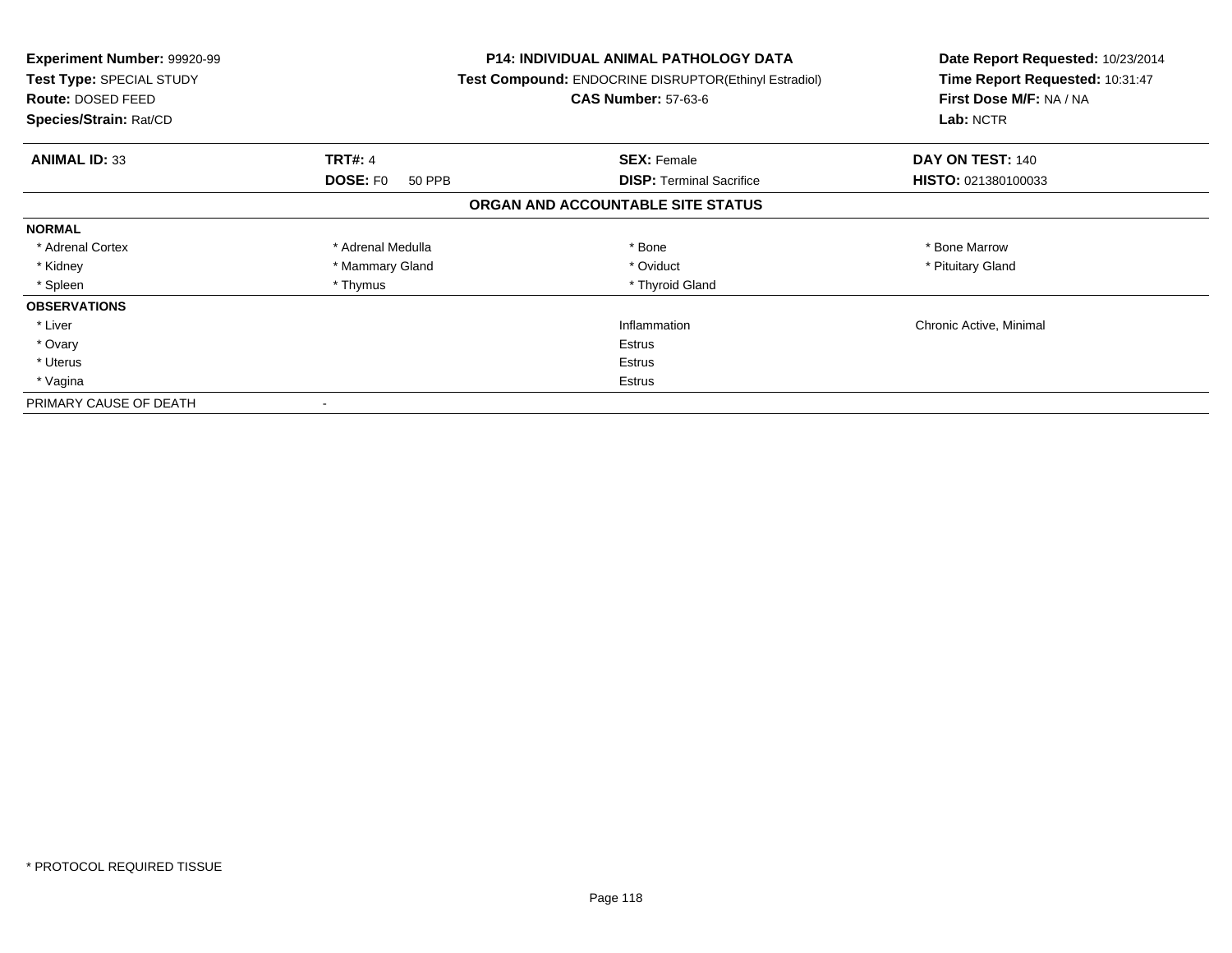| Experiment Number: 99920-99<br>Test Type: SPECIAL STUDY<br>Route: DOSED FEED |                                       | <b>P14: INDIVIDUAL ANIMAL PATHOLOGY DATA</b><br>Test Compound: ENDOCRINE DISRUPTOR(Ethinyl Estradiol)<br><b>CAS Number: 57-63-6</b> | Date Report Requested: 10/23/2014<br>Time Report Requested: 10:31:47<br>First Dose M/F: NA / NA |
|------------------------------------------------------------------------------|---------------------------------------|-------------------------------------------------------------------------------------------------------------------------------------|-------------------------------------------------------------------------------------------------|
| Species/Strain: Rat/CD                                                       |                                       |                                                                                                                                     | Lab: NCTR                                                                                       |
| <b>ANIMAL ID: 34</b>                                                         | <b>TRT#: 4</b>                        | <b>SEX: Female</b>                                                                                                                  | DAY ON TEST: 140                                                                                |
|                                                                              | DOSE: F <sub>0</sub><br><b>50 PPB</b> | <b>DISP: Terminal Sacrifice</b>                                                                                                     | HISTO: 021380100034                                                                             |
|                                                                              |                                       | ORGAN AND ACCOUNTABLE SITE STATUS                                                                                                   |                                                                                                 |
| <b>NORMAL</b>                                                                |                                       |                                                                                                                                     |                                                                                                 |
| * Adrenal Medulla                                                            | * Bone                                | * Bone Marrow                                                                                                                       | * Liver                                                                                         |
| * Mammary Gland                                                              | * Oviduct                             | * Pituitary Gland                                                                                                                   | * Thymus                                                                                        |
| * Thyroid Gland                                                              |                                       |                                                                                                                                     |                                                                                                 |
| <b>OBSERVATIONS</b>                                                          |                                       |                                                                                                                                     |                                                                                                 |
| * Adrenal Cortex                                                             | Unilateral                            | <b>Accessory Adrenal Cortical Nodule</b>                                                                                            |                                                                                                 |
| * Kidney                                                                     | <b>Renal Tubule</b>                   | Mineralization                                                                                                                      | Minimal                                                                                         |
| * Ovary                                                                      |                                       | Estrus                                                                                                                              |                                                                                                 |
| * Spleen                                                                     |                                       | Pigmentation                                                                                                                        | Mild                                                                                            |
| * Uterus                                                                     |                                       | Estrus                                                                                                                              |                                                                                                 |
| * Vagina                                                                     |                                       | <b>Estrus</b>                                                                                                                       |                                                                                                 |
| PRIMARY CAUSE OF DEATH                                                       |                                       |                                                                                                                                     |                                                                                                 |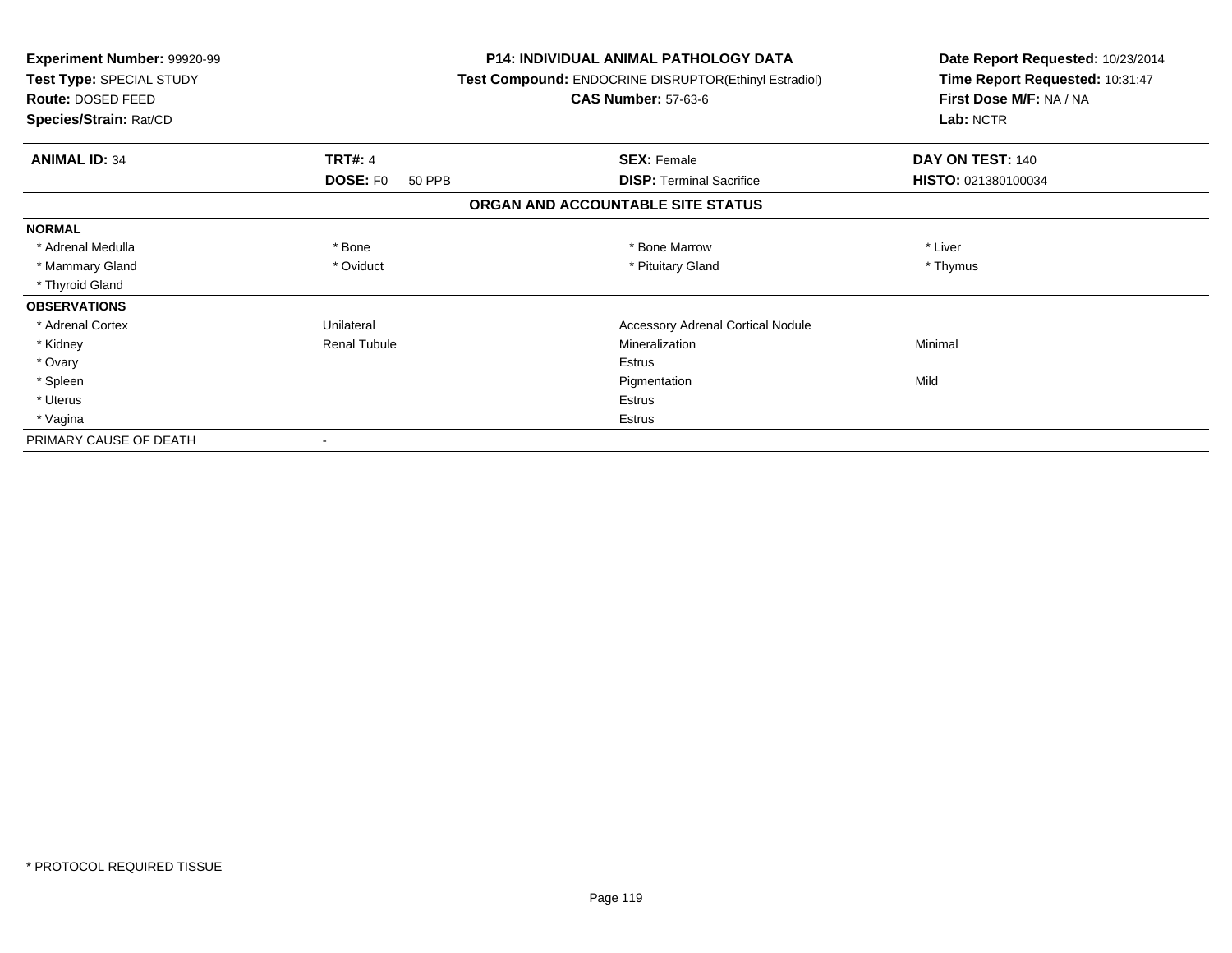| Experiment Number: 99920-99<br>Test Type: SPECIAL STUDY<br><b>Route: DOSED FEED</b><br>Species/Strain: Rat/CD |                                | <b>P14: INDIVIDUAL ANIMAL PATHOLOGY DATA</b><br><b>Test Compound: ENDOCRINE DISRUPTOR(Ethinyl Estradiol)</b><br><b>CAS Number: 57-63-6</b>      | Date Report Requested: 10/23/2014<br>Time Report Requested: 10:31:47<br>First Dose M/F: NA / NA<br>Lab: NCTR |
|---------------------------------------------------------------------------------------------------------------|--------------------------------|-------------------------------------------------------------------------------------------------------------------------------------------------|--------------------------------------------------------------------------------------------------------------|
| <b>ANIMAL ID: 35</b>                                                                                          | <b>TRT#: 4</b>                 | <b>SEX: Female</b>                                                                                                                              | DAY ON TEST: 140                                                                                             |
|                                                                                                               | DOSE: F <sub>0</sub><br>50 PPB | <b>DISP:</b> Terminal Sacrifice                                                                                                                 | HISTO: 021380100035                                                                                          |
|                                                                                                               |                                | ORGAN AND ACCOUNTABLE SITE STATUS                                                                                                               |                                                                                                              |
| <b>NORMAL</b>                                                                                                 |                                |                                                                                                                                                 |                                                                                                              |
| * Adrenal Cortex                                                                                              | * Adrenal Medulla              | * Bone                                                                                                                                          | * Bone Marrow                                                                                                |
| * Kidney                                                                                                      | * Liver                        | * Mammary Gland                                                                                                                                 | * Oviduct                                                                                                    |
| * Pituitary Gland                                                                                             | * Spleen                       | * Thymus                                                                                                                                        | * Thyroid Gland                                                                                              |
| <b>OBSERVATIONS</b>                                                                                           |                                |                                                                                                                                                 |                                                                                                              |
| * Liver                                                                                                       |                                |                                                                                                                                                 |                                                                                                              |
| Note: TGL 1 - NST                                                                                             |                                |                                                                                                                                                 |                                                                                                              |
| * Ovary                                                                                                       | Follicle                       | Cyst                                                                                                                                            | Multiple                                                                                                     |
|                                                                                                               | Corpus Luteum                  | Depletion                                                                                                                                       | Moderate                                                                                                     |
| * Uterus                                                                                                      |                                | Estrus                                                                                                                                          |                                                                                                              |
| * Vagina                                                                                                      | Epithelium                     | Hyperplasia                                                                                                                                     | Mild                                                                                                         |
| Note: Compatible with appearance of ovaries and uterus                                                        |                                |                                                                                                                                                 |                                                                                                              |
|                                                                                                               |                                | Note: Vaginal epithelium appears most like estrus, but multiple layers and lack of early cornification suggest influence of exogenous estrogen. |                                                                                                              |
| PRIMARY CAUSE OF DEATH                                                                                        |                                |                                                                                                                                                 |                                                                                                              |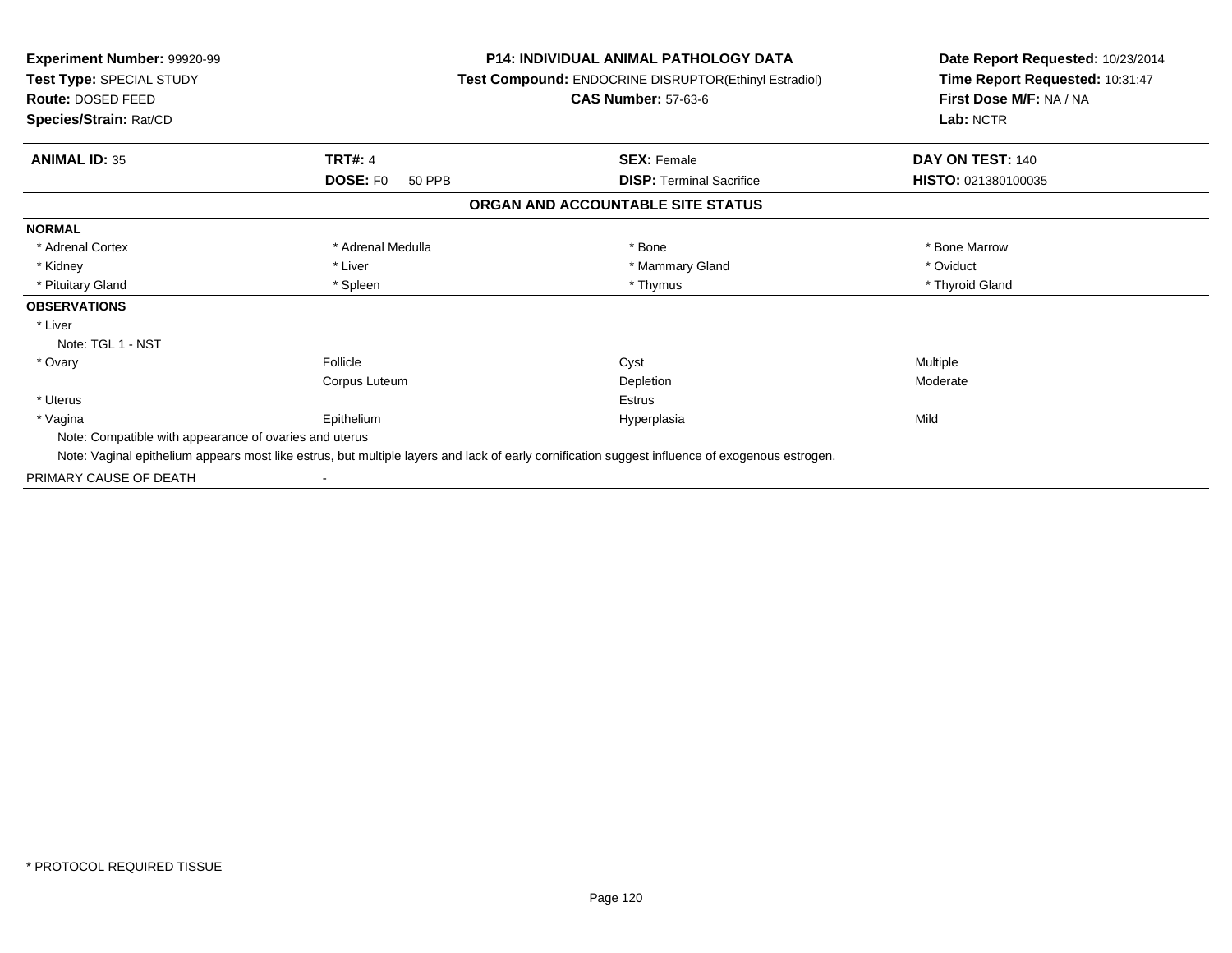| <b>Experiment Number: 99920-99</b><br>Test Type: SPECIAL STUDY<br>Route: DOSED FEED<br>Species/Strain: Rat/CD |                           | <b>P14: INDIVIDUAL ANIMAL PATHOLOGY DATA</b><br>Test Compound: ENDOCRINE DISRUPTOR(Ethinyl Estradiol)<br><b>CAS Number: 57-63-6</b> | Date Report Requested: 10/23/2014<br>Time Report Requested: 10:31:47<br>First Dose M/F: NA / NA<br>Lab: NCTR |
|---------------------------------------------------------------------------------------------------------------|---------------------------|-------------------------------------------------------------------------------------------------------------------------------------|--------------------------------------------------------------------------------------------------------------|
| <b>ANIMAL ID: 36</b>                                                                                          | <b>TRT#: 4</b>            | <b>SEX: Female</b>                                                                                                                  | DAY ON TEST: 140                                                                                             |
|                                                                                                               | <b>DOSE: FO</b><br>50 PPB | <b>DISP:</b> Terminal Sacrifice                                                                                                     | HISTO: 021380100036                                                                                          |
|                                                                                                               |                           | ORGAN AND ACCOUNTABLE SITE STATUS                                                                                                   |                                                                                                              |
| <b>NORMAL</b>                                                                                                 |                           |                                                                                                                                     |                                                                                                              |
| * Adrenal Cortex                                                                                              | * Adrenal Medulla         | * Bone                                                                                                                              | * Bone Marrow                                                                                                |
| * Liver                                                                                                       | * Mammary Gland           | * Oviduct                                                                                                                           | * Pituitary Gland                                                                                            |
| * Spleen                                                                                                      | * Thymus                  | * Thyroid Gland                                                                                                                     |                                                                                                              |
| <b>OBSERVATIONS</b>                                                                                           |                           |                                                                                                                                     |                                                                                                              |
| * Kidney                                                                                                      | Renal Tubule              | Mineralization                                                                                                                      | Mild                                                                                                         |
| * Ovary                                                                                                       |                           | Estrus                                                                                                                              |                                                                                                              |
| * Uterus                                                                                                      |                           | Estrus                                                                                                                              |                                                                                                              |
| * Vagina                                                                                                      |                           | Estrus                                                                                                                              |                                                                                                              |
| PRIMARY CAUSE OF DEATH                                                                                        |                           |                                                                                                                                     |                                                                                                              |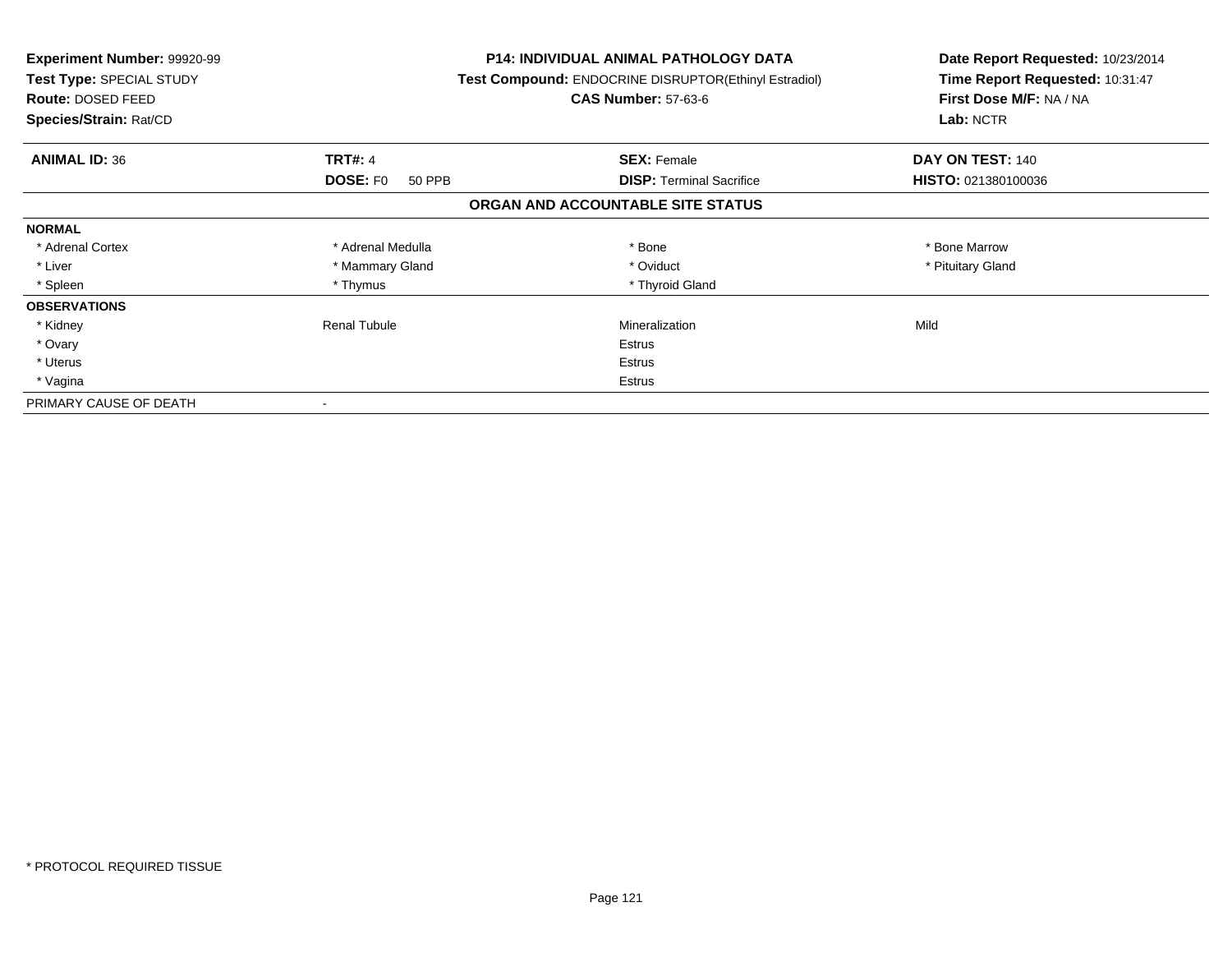| Experiment Number: 99920-99<br><b>Test Type: SPECIAL STUDY</b><br>Route: DOSED FEED<br>Species/Strain: Rat/CD |                           | <b>P14: INDIVIDUAL ANIMAL PATHOLOGY DATA</b><br>Test Compound: ENDOCRINE DISRUPTOR(Ethinyl Estradiol)<br><b>CAS Number: 57-63-6</b> | Date Report Requested: 10/23/2014<br>Time Report Requested: 10:31:47<br>First Dose M/F: NA / NA<br>Lab: NCTR |
|---------------------------------------------------------------------------------------------------------------|---------------------------|-------------------------------------------------------------------------------------------------------------------------------------|--------------------------------------------------------------------------------------------------------------|
| <b>ANIMAL ID: 37</b>                                                                                          | <b>TRT#: 4</b>            | <b>SEX: Female</b>                                                                                                                  | DAY ON TEST: 140                                                                                             |
|                                                                                                               | <b>DOSE: FO</b><br>50 PPB | <b>DISP: Terminal Sacrifice</b>                                                                                                     | HISTO: 021380100037                                                                                          |
|                                                                                                               |                           | ORGAN AND ACCOUNTABLE SITE STATUS                                                                                                   |                                                                                                              |
| <b>NORMAL</b>                                                                                                 |                           |                                                                                                                                     |                                                                                                              |
| * Adrenal Cortex                                                                                              | * Adrenal Medulla         | * Bone                                                                                                                              | * Bone Marrow                                                                                                |
| * Liver                                                                                                       | * Mammary Gland           | * Oviduct                                                                                                                           | * Pituitary Gland                                                                                            |
| * Spleen                                                                                                      | * Thymus                  | * Thyroid Gland                                                                                                                     |                                                                                                              |
| <b>OBSERVATIONS</b>                                                                                           |                           |                                                                                                                                     |                                                                                                              |
| * Kidney                                                                                                      | <b>Renal Tubule</b>       | Mineralization                                                                                                                      | Moderate                                                                                                     |
| * Ovary                                                                                                       |                           | <b>Estrus</b>                                                                                                                       |                                                                                                              |
| * Uterus                                                                                                      |                           | Estrus                                                                                                                              |                                                                                                              |
| * Vagina                                                                                                      |                           | Estrus                                                                                                                              |                                                                                                              |
| PRIMARY CAUSE OF DEATH                                                                                        |                           |                                                                                                                                     |                                                                                                              |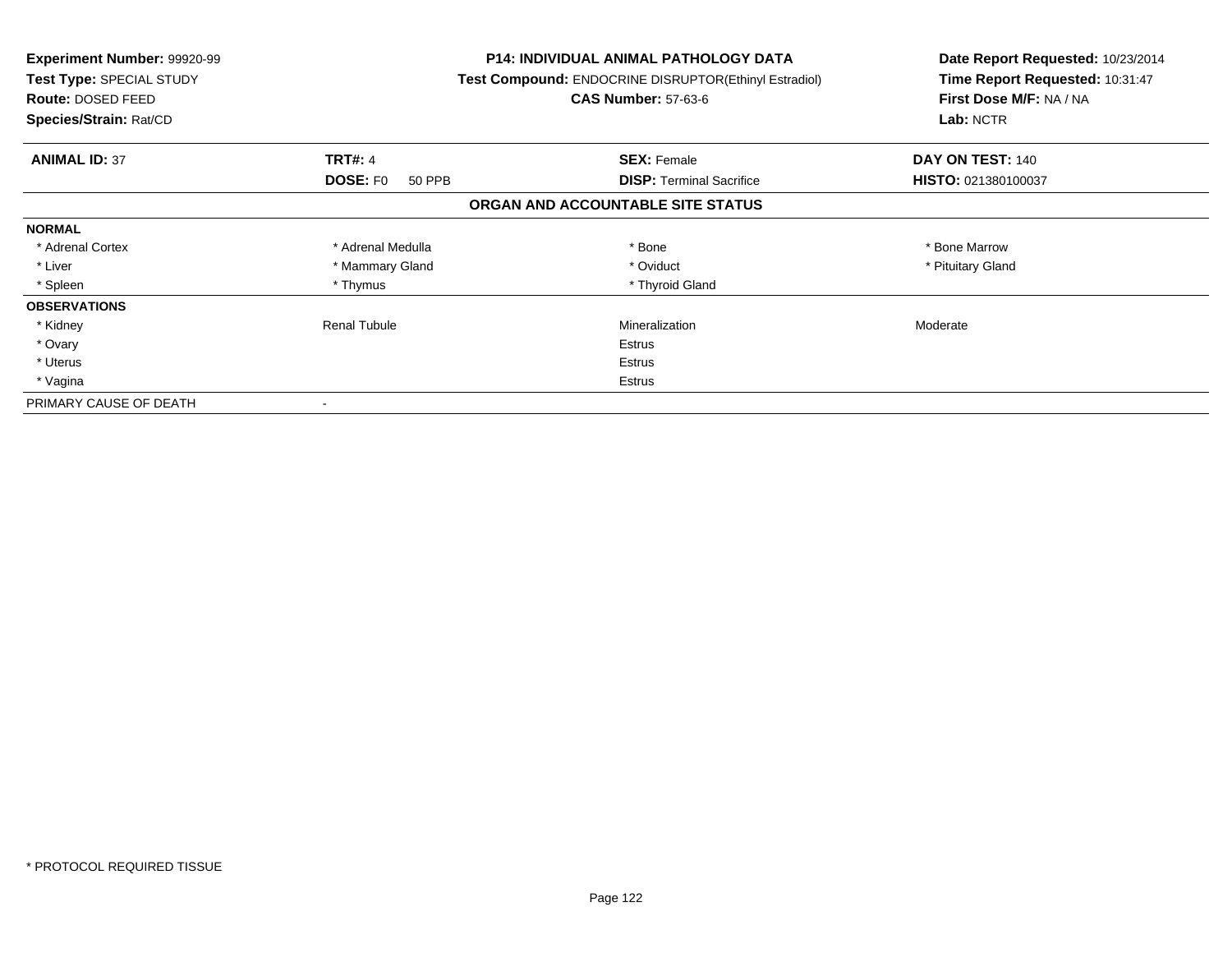| <b>Experiment Number: 99920-99</b><br>Test Type: SPECIAL STUDY<br>Route: DOSED FEED<br>Species/Strain: Rat/CD |                            | <b>P14: INDIVIDUAL ANIMAL PATHOLOGY DATA</b><br><b>Test Compound: ENDOCRINE DISRUPTOR(Ethinyl Estradiol)</b><br><b>CAS Number: 57-63-6</b> | Date Report Requested: 10/23/2014<br>Time Report Requested: 10:31:47<br>First Dose M/F: NA / NA<br>Lab: NCTR |
|---------------------------------------------------------------------------------------------------------------|----------------------------|--------------------------------------------------------------------------------------------------------------------------------------------|--------------------------------------------------------------------------------------------------------------|
| <b>ANIMAL ID: 58</b>                                                                                          | <b>TRT#: 1</b>             | <b>SEX: Female</b>                                                                                                                         | DAY ON TEST: 148                                                                                             |
|                                                                                                               | DOSE: F0<br><b>CONTROL</b> | <b>DISP:</b> Terminal Sacrifice                                                                                                            | HISTO: 021380100058                                                                                          |
|                                                                                                               |                            | ORGAN AND ACCOUNTABLE SITE STATUS                                                                                                          |                                                                                                              |
| <b>NORMAL</b>                                                                                                 |                            |                                                                                                                                            |                                                                                                              |
| * Adrenal Cortex                                                                                              | * Adrenal Medulla          | * Bone                                                                                                                                     | * Bone Marrow                                                                                                |
| * Liver                                                                                                       | * Mammary Gland            | * Oviduct                                                                                                                                  | * Pituitary Gland                                                                                            |
| * Spleen                                                                                                      | * Thymus                   | * Thyroid Gland                                                                                                                            |                                                                                                              |
| <b>OBSERVATIONS</b>                                                                                           |                            |                                                                                                                                            |                                                                                                              |
| * Kidney                                                                                                      | <b>Renal Tubule</b>        | Mineralization                                                                                                                             | Minimal                                                                                                      |
| * Ovary                                                                                                       | Corpus Luteum              | Cyst                                                                                                                                       |                                                                                                              |
|                                                                                                               |                            | <b>Diestrus</b>                                                                                                                            |                                                                                                              |
| * Uterus                                                                                                      |                            | Diestrus                                                                                                                                   |                                                                                                              |
| * Vagina                                                                                                      | Metestrus                  |                                                                                                                                            |                                                                                                              |
| PRIMARY CAUSE OF DEATH                                                                                        |                            |                                                                                                                                            |                                                                                                              |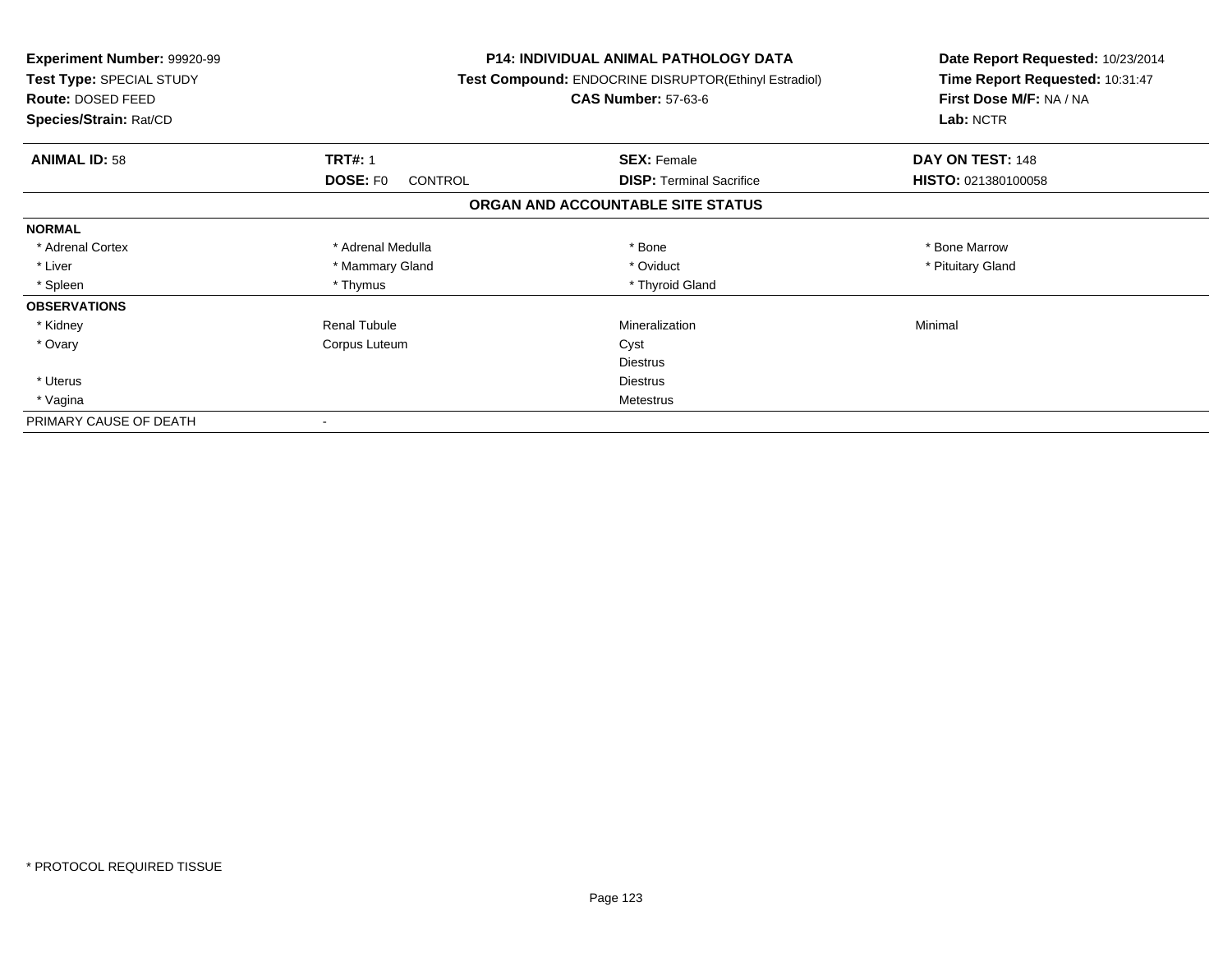| <b>Experiment Number: 99920-99</b><br>Test Type: SPECIAL STUDY<br>Route: DOSED FEED<br>Species/Strain: Rat/CD |                                   | <b>P14: INDIVIDUAL ANIMAL PATHOLOGY DATA</b><br>Test Compound: ENDOCRINE DISRUPTOR(Ethinyl Estradiol)<br><b>CAS Number: 57-63-6</b> | Date Report Requested: 10/23/2014<br>Time Report Requested: 10:31:47<br>First Dose M/F: NA / NA<br>Lab: NCTR |
|---------------------------------------------------------------------------------------------------------------|-----------------------------------|-------------------------------------------------------------------------------------------------------------------------------------|--------------------------------------------------------------------------------------------------------------|
| <b>ANIMAL ID: 59</b>                                                                                          | <b>TRT#: 1</b>                    | <b>SEX: Female</b>                                                                                                                  | DAY ON TEST: 148                                                                                             |
|                                                                                                               | <b>DOSE: FO</b><br><b>CONTROL</b> | <b>DISP:</b> Terminal Sacrifice                                                                                                     | <b>HISTO: 021380100059</b>                                                                                   |
|                                                                                                               |                                   | ORGAN AND ACCOUNTABLE SITE STATUS                                                                                                   |                                                                                                              |
| <b>NORMAL</b>                                                                                                 |                                   |                                                                                                                                     |                                                                                                              |
| * Adrenal Cortex                                                                                              | * Adrenal Medulla                 | * Bone                                                                                                                              | * Bone Marrow                                                                                                |
| * Mammary Gland                                                                                               | * Oviduct                         | * Pituitary Gland                                                                                                                   | * Spleen                                                                                                     |
| * Thymus                                                                                                      | * Thyroid Gland                   |                                                                                                                                     |                                                                                                              |
| <b>OBSERVATIONS</b>                                                                                           |                                   |                                                                                                                                     |                                                                                                              |
| * Kidney                                                                                                      | <b>Renal Tubule</b>               | Mineralization                                                                                                                      | Mild                                                                                                         |
| * Liver                                                                                                       |                                   | Inflammation                                                                                                                        | Chronic Active, Minimal                                                                                      |
| * Ovary                                                                                                       |                                   | <b>Estrus</b>                                                                                                                       |                                                                                                              |
| * Uterus                                                                                                      |                                   | <b>Estrus</b>                                                                                                                       |                                                                                                              |
| * Vagina                                                                                                      |                                   | Estrus                                                                                                                              |                                                                                                              |
| PRIMARY CAUSE OF DEATH                                                                                        |                                   |                                                                                                                                     |                                                                                                              |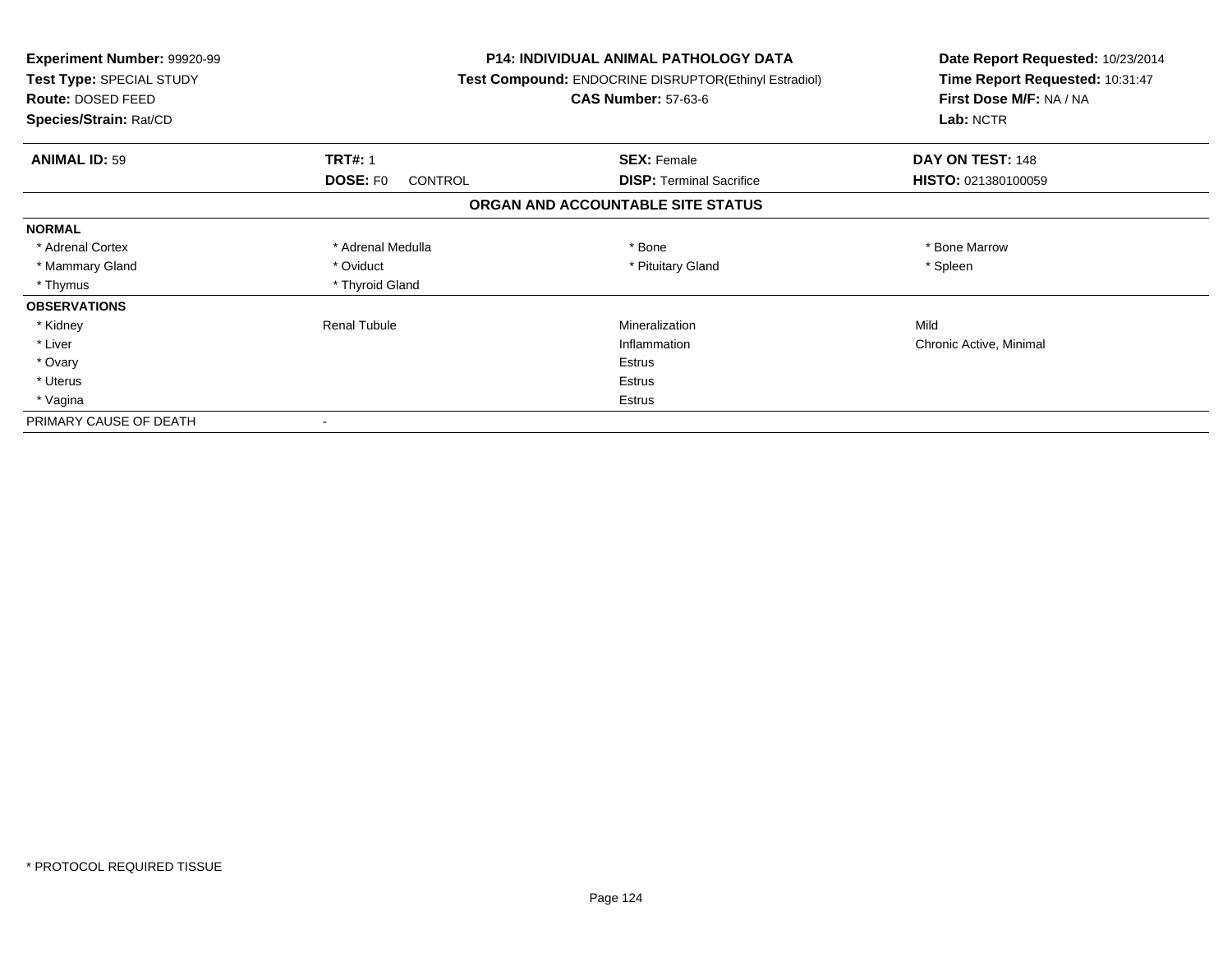| <b>Experiment Number: 99920-99</b><br>Test Type: SPECIAL STUDY<br><b>Route: DOSED FEED</b><br>Species/Strain: Rat/CD |                                   | P14: INDIVIDUAL ANIMAL PATHOLOGY DATA<br>Test Compound: ENDOCRINE DISRUPTOR(Ethinyl Estradiol)<br><b>CAS Number: 57-63-6</b> | Date Report Requested: 10/23/2014<br>Time Report Requested: 10:31:47<br>First Dose M/F: NA / NA<br>Lab: NCTR |
|----------------------------------------------------------------------------------------------------------------------|-----------------------------------|------------------------------------------------------------------------------------------------------------------------------|--------------------------------------------------------------------------------------------------------------|
| <b>ANIMAL ID: 60</b>                                                                                                 | <b>TRT#: 1</b>                    | <b>SEX: Female</b>                                                                                                           | DAY ON TEST: 148                                                                                             |
|                                                                                                                      | <b>DOSE: FO</b><br><b>CONTROL</b> | <b>DISP:</b> Terminal Sacrifice                                                                                              | HISTO: 021380100060                                                                                          |
|                                                                                                                      |                                   | ORGAN AND ACCOUNTABLE SITE STATUS                                                                                            |                                                                                                              |
| <b>NORMAL</b>                                                                                                        |                                   |                                                                                                                              |                                                                                                              |
| * Adrenal Cortex                                                                                                     | * Adrenal Medulla                 | * Bone                                                                                                                       | * Bone Marrow                                                                                                |
| * Liver                                                                                                              | * Mammary Gland                   | * Oviduct                                                                                                                    | * Pituitary Gland                                                                                            |
| * Spleen                                                                                                             | * Thymus                          | * Thyroid Gland                                                                                                              |                                                                                                              |
| <b>OBSERVATIONS</b>                                                                                                  |                                   |                                                                                                                              |                                                                                                              |
| * Kidney                                                                                                             | <b>Renal Tubule</b>               | Mineralization                                                                                                               | Minimal                                                                                                      |
| * Ovary                                                                                                              |                                   | Proestrus                                                                                                                    |                                                                                                              |
| * Uterus                                                                                                             |                                   | Proestrus                                                                                                                    |                                                                                                              |
| * Vagina                                                                                                             |                                   | Proestrus                                                                                                                    |                                                                                                              |
| PRIMARY CAUSE OF DEATH                                                                                               |                                   |                                                                                                                              |                                                                                                              |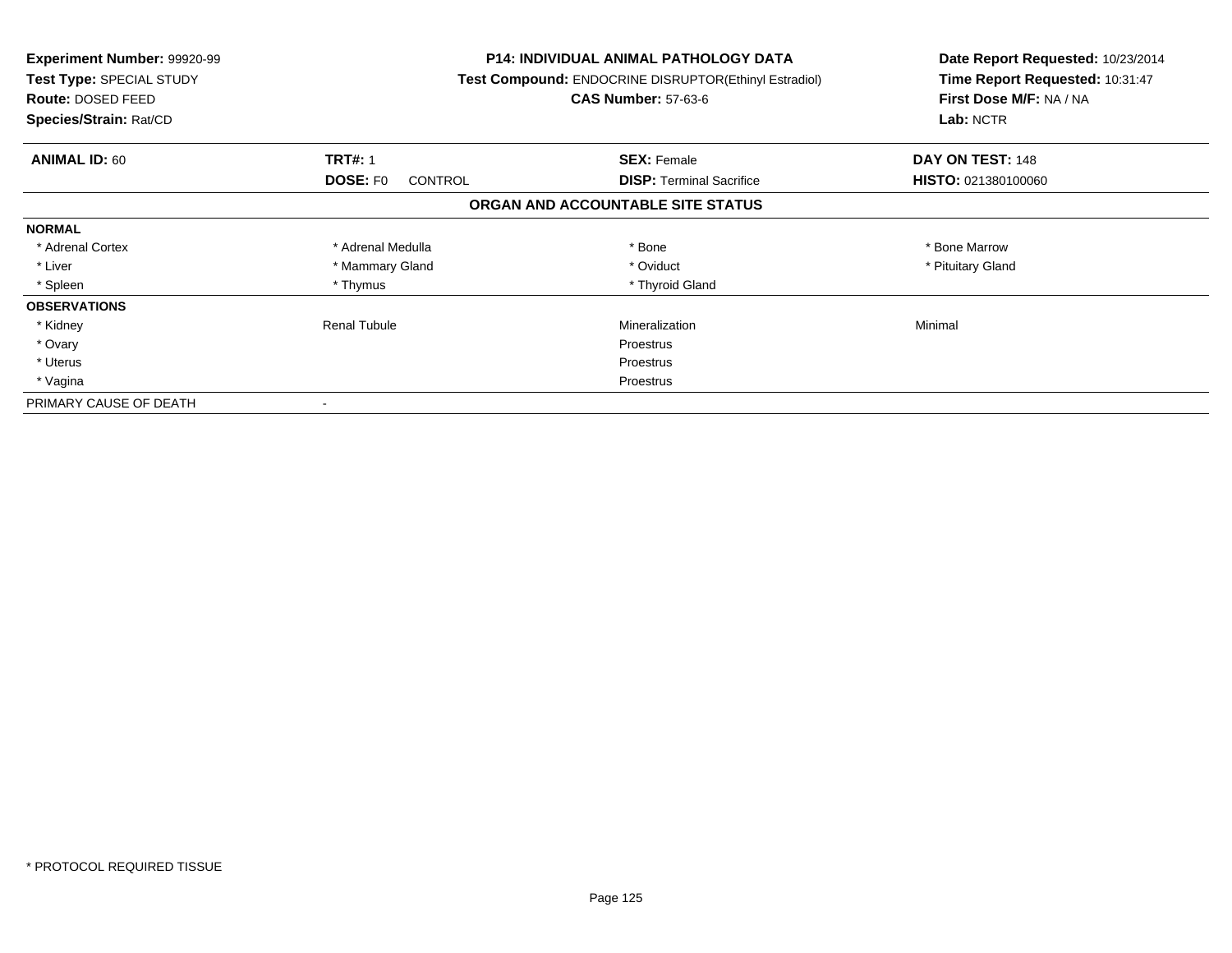| <b>Experiment Number: 99920-99</b><br>Test Type: SPECIAL STUDY<br>Route: DOSED FEED<br>Species/Strain: Rat/CD |                                   | P14: INDIVIDUAL ANIMAL PATHOLOGY DATA<br>Test Compound: ENDOCRINE DISRUPTOR(Ethinyl Estradiol)<br><b>CAS Number: 57-63-6</b> | Date Report Requested: 10/23/2014<br>Time Report Requested: 10:31:47<br>First Dose M/F: NA / NA<br>Lab: NCTR |
|---------------------------------------------------------------------------------------------------------------|-----------------------------------|------------------------------------------------------------------------------------------------------------------------------|--------------------------------------------------------------------------------------------------------------|
| <b>ANIMAL ID: 61</b>                                                                                          | <b>TRT#: 1</b>                    | <b>SEX: Female</b>                                                                                                           | DAY ON TEST: 148                                                                                             |
|                                                                                                               | <b>DOSE: FO</b><br><b>CONTROL</b> | <b>DISP:</b> Terminal Sacrifice                                                                                              | HISTO: 021380100061                                                                                          |
|                                                                                                               |                                   | ORGAN AND ACCOUNTABLE SITE STATUS                                                                                            |                                                                                                              |
| <b>NORMAL</b>                                                                                                 |                                   |                                                                                                                              |                                                                                                              |
| * Adrenal Cortex                                                                                              | * Adrenal Medulla                 | * Bone                                                                                                                       | * Bone Marrow                                                                                                |
| * Liver                                                                                                       | * Mammary Gland                   | * Oviduct                                                                                                                    | * Pituitary Gland                                                                                            |
| * Spleen                                                                                                      | * Thymus                          | * Thyroid Gland                                                                                                              |                                                                                                              |
| <b>OBSERVATIONS</b>                                                                                           |                                   |                                                                                                                              |                                                                                                              |
| * Kidney                                                                                                      | <b>Renal Tubule</b>               | Mineralization                                                                                                               | Marked                                                                                                       |
| * Ovary                                                                                                       |                                   | Estrus                                                                                                                       |                                                                                                              |
| * Uterus                                                                                                      |                                   | Estrus                                                                                                                       |                                                                                                              |
| * Vagina                                                                                                      |                                   | Estrus                                                                                                                       |                                                                                                              |
| PRIMARY CAUSE OF DEATH                                                                                        |                                   |                                                                                                                              |                                                                                                              |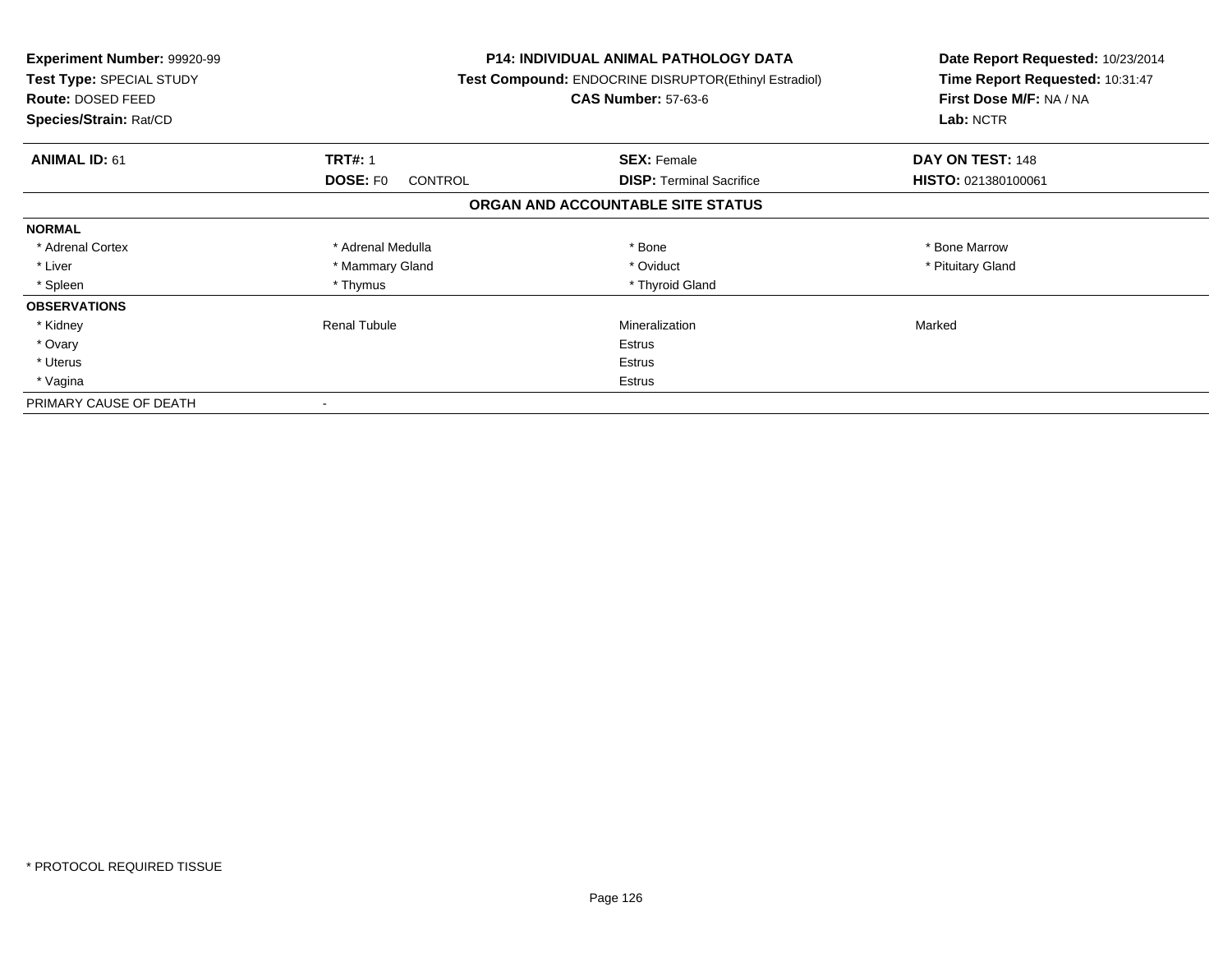| <b>Experiment Number: 99920-99</b><br>Test Type: SPECIAL STUDY<br><b>Route: DOSED FEED</b><br>Species/Strain: Rat/CD |                                   | P14: INDIVIDUAL ANIMAL PATHOLOGY DATA<br>Test Compound: ENDOCRINE DISRUPTOR(Ethinyl Estradiol)<br><b>CAS Number: 57-63-6</b> | Date Report Requested: 10/23/2014<br>Time Report Requested: 10:31:47<br>First Dose M/F: NA / NA<br>Lab: NCTR |
|----------------------------------------------------------------------------------------------------------------------|-----------------------------------|------------------------------------------------------------------------------------------------------------------------------|--------------------------------------------------------------------------------------------------------------|
| <b>ANIMAL ID: 62</b>                                                                                                 | <b>TRT#: 1</b>                    | <b>SEX: Female</b>                                                                                                           | DAY ON TEST: 148                                                                                             |
|                                                                                                                      | <b>DOSE: FO</b><br><b>CONTROL</b> | <b>DISP: Terminal Sacrifice</b>                                                                                              | HISTO: 021380100062                                                                                          |
|                                                                                                                      |                                   | ORGAN AND ACCOUNTABLE SITE STATUS                                                                                            |                                                                                                              |
| <b>NORMAL</b>                                                                                                        |                                   |                                                                                                                              |                                                                                                              |
| * Adrenal Cortex                                                                                                     | * Adrenal Medulla                 | * Bone                                                                                                                       | * Bone Marrow                                                                                                |
| * Mammary Gland                                                                                                      | * Oviduct                         | * Pituitary Gland                                                                                                            | * Spleen                                                                                                     |
| * Thymus                                                                                                             | * Thyroid Gland                   |                                                                                                                              |                                                                                                              |
| <b>OBSERVATIONS</b>                                                                                                  |                                   |                                                                                                                              |                                                                                                              |
| * Kidney                                                                                                             | <b>Renal Tubule</b>               | Mineralization                                                                                                               | Moderate                                                                                                     |
| * Liver                                                                                                              |                                   | Inflammation                                                                                                                 | Chronic Active, Minimal                                                                                      |
| * Ovary                                                                                                              |                                   | Estrus                                                                                                                       |                                                                                                              |
| * Pituitary Gl                                                                                                       |                                   |                                                                                                                              |                                                                                                              |
| Note: TGL 1 - NCL                                                                                                    |                                   |                                                                                                                              |                                                                                                              |
| * Uterus                                                                                                             |                                   | Estrus                                                                                                                       |                                                                                                              |
| * Vagina                                                                                                             |                                   | Estrus                                                                                                                       |                                                                                                              |
| PRIMARY CAUSE OF DEATH                                                                                               |                                   |                                                                                                                              |                                                                                                              |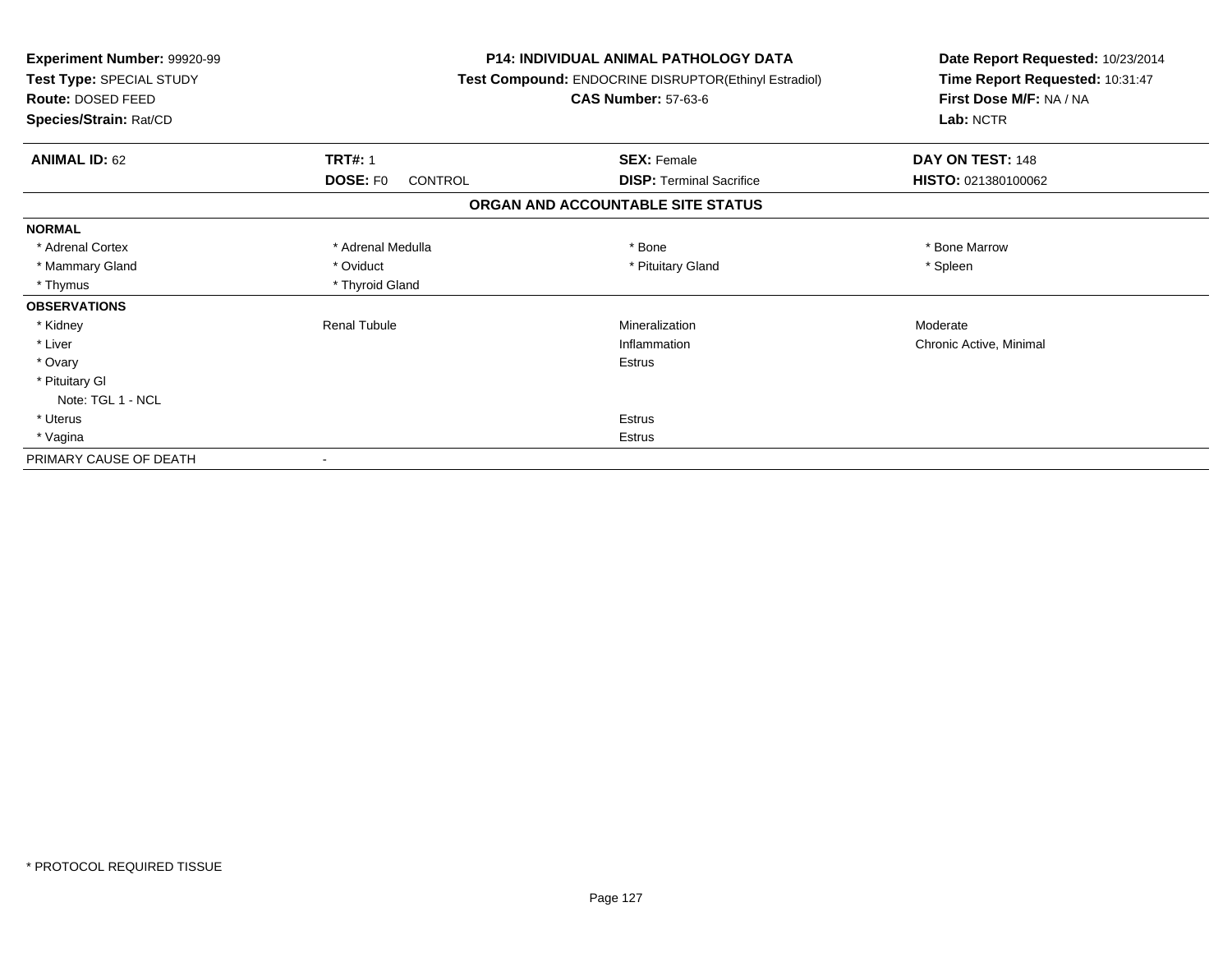| Experiment Number: 99920-99<br>Test Type: SPECIAL STUDY<br>Route: DOSED FEED<br>Species/Strain: Rat/CD |                            | <b>P14: INDIVIDUAL ANIMAL PATHOLOGY DATA</b><br>Test Compound: ENDOCRINE DISRUPTOR(Ethinyl Estradiol)<br><b>CAS Number: 57-63-6</b> | Date Report Requested: 10/23/2014<br>Time Report Requested: 10:31:47<br>First Dose M/F: NA / NA<br>Lab: NCTR |
|--------------------------------------------------------------------------------------------------------|----------------------------|-------------------------------------------------------------------------------------------------------------------------------------|--------------------------------------------------------------------------------------------------------------|
| <b>ANIMAL ID: 63</b>                                                                                   | <b>TRT#: 2</b>             | <b>SEX: Female</b>                                                                                                                  | DAY ON TEST: 148                                                                                             |
|                                                                                                        | <b>DOSE: FO</b><br>2.0 PPB | <b>DISP:</b> Terminal Sacrifice                                                                                                     | HISTO: 021380100063                                                                                          |
|                                                                                                        |                            | ORGAN AND ACCOUNTABLE SITE STATUS                                                                                                   |                                                                                                              |
| <b>NORMAL</b>                                                                                          |                            |                                                                                                                                     |                                                                                                              |
| * Mammary Gland                                                                                        | * Oviduct                  |                                                                                                                                     |                                                                                                              |
| <b>OBSERVATIONS</b>                                                                                    |                            |                                                                                                                                     |                                                                                                              |
| * Kidney                                                                                               | <b>Renal Tubule</b>        | Mineralization                                                                                                                      | Minimal                                                                                                      |
| * Ovary                                                                                                |                            | Estrus                                                                                                                              |                                                                                                              |
| * Uterus                                                                                               |                            | Estrus                                                                                                                              |                                                                                                              |
| * Vagina                                                                                               |                            | Estrus                                                                                                                              |                                                                                                              |
| PRIMARY CAUSE OF DEATH                                                                                 |                            |                                                                                                                                     |                                                                                                              |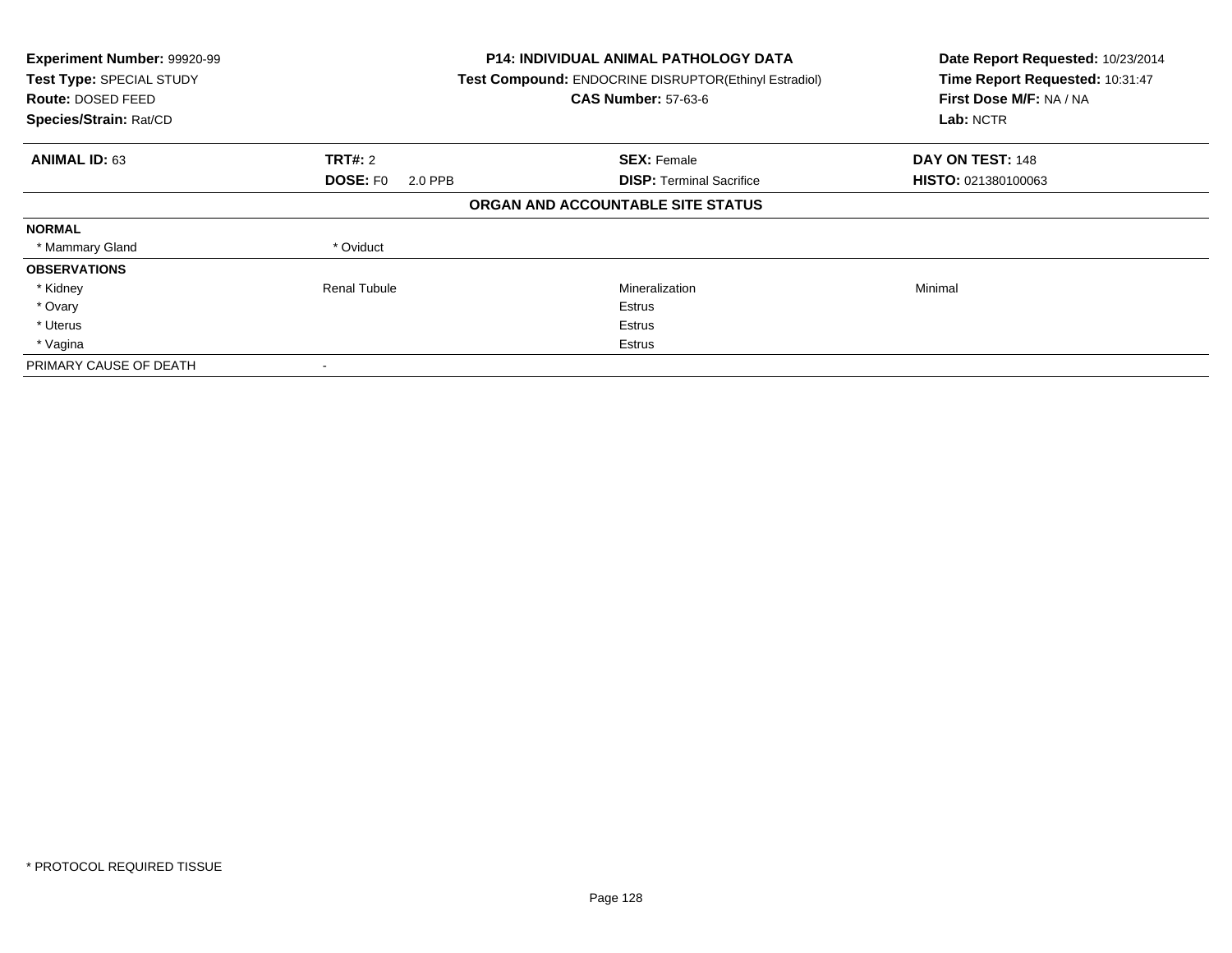| Experiment Number: 99920-99<br>Test Type: SPECIAL STUDY<br>Route: DOSED FEED<br>Species/Strain: Rat/CD |                            | <b>P14: INDIVIDUAL ANIMAL PATHOLOGY DATA</b><br>Test Compound: ENDOCRINE DISRUPTOR(Ethinyl Estradiol)<br><b>CAS Number: 57-63-6</b> | Date Report Requested: 10/23/2014<br>Time Report Requested: 10:31:47<br>First Dose M/F: NA / NA<br>Lab: NCTR |
|--------------------------------------------------------------------------------------------------------|----------------------------|-------------------------------------------------------------------------------------------------------------------------------------|--------------------------------------------------------------------------------------------------------------|
| <b>ANIMAL ID: 64</b>                                                                                   | <b>TRT#: 2</b>             | <b>SEX: Female</b>                                                                                                                  | DAY ON TEST: 148                                                                                             |
|                                                                                                        | <b>DOSE: FO</b><br>2.0 PPB | <b>DISP:</b> Terminal Sacrifice                                                                                                     | HISTO: 021380100064                                                                                          |
|                                                                                                        |                            | ORGAN AND ACCOUNTABLE SITE STATUS                                                                                                   |                                                                                                              |
| <b>NORMAL</b>                                                                                          |                            |                                                                                                                                     |                                                                                                              |
| * Mammary Gland                                                                                        | * Oviduct                  |                                                                                                                                     |                                                                                                              |
| <b>OBSERVATIONS</b>                                                                                    |                            |                                                                                                                                     |                                                                                                              |
| * Kidney                                                                                               | <b>Renal Tubule</b>        | Mineralization                                                                                                                      | Mild                                                                                                         |
| * Ovary                                                                                                |                            | Proestrus                                                                                                                           |                                                                                                              |
| * Uterus                                                                                               |                            | Proestrus                                                                                                                           |                                                                                                              |
| * Vagina                                                                                               |                            | Estrus                                                                                                                              |                                                                                                              |
| PRIMARY CAUSE OF DEATH                                                                                 |                            |                                                                                                                                     |                                                                                                              |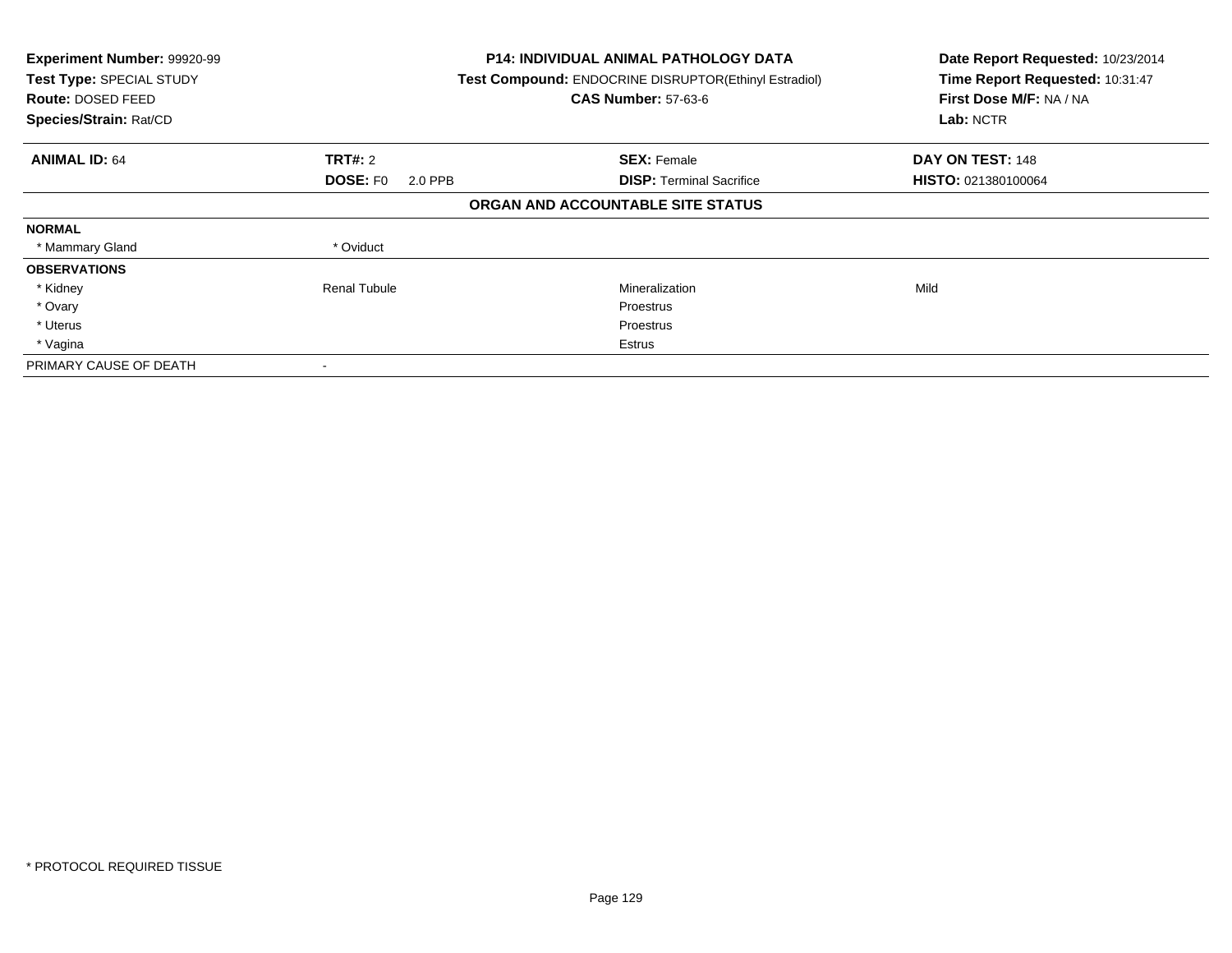| <b>Experiment Number: 99920-99</b><br>Test Type: SPECIAL STUDY<br>Route: DOSED FEED<br>Species/Strain: Rat/CD |                            | <b>P14: INDIVIDUAL ANIMAL PATHOLOGY DATA</b><br><b>Test Compound: ENDOCRINE DISRUPTOR(Ethinyl Estradiol)</b><br><b>CAS Number: 57-63-6</b> | Date Report Requested: 10/23/2014<br>Time Report Requested: 10:31:47<br>First Dose M/F: NA / NA<br>Lab: NCTR |
|---------------------------------------------------------------------------------------------------------------|----------------------------|--------------------------------------------------------------------------------------------------------------------------------------------|--------------------------------------------------------------------------------------------------------------|
| <b>ANIMAL ID: 65</b>                                                                                          | TRT#: 2                    | <b>SEX: Female</b>                                                                                                                         | DAY ON TEST: 148                                                                                             |
|                                                                                                               | <b>DOSE: FO</b><br>2.0 PPB | <b>DISP: Terminal Sacrifice</b>                                                                                                            | HISTO: 021380100065                                                                                          |
|                                                                                                               |                            | ORGAN AND ACCOUNTABLE SITE STATUS                                                                                                          |                                                                                                              |
| <b>NORMAL</b>                                                                                                 |                            |                                                                                                                                            |                                                                                                              |
| * Oviduct                                                                                                     |                            |                                                                                                                                            |                                                                                                              |
| <b>OBSERVATIONS</b>                                                                                           |                            |                                                                                                                                            |                                                                                                              |
| * Kidney                                                                                                      | <b>Renal Tubule</b>        | Degeneration                                                                                                                               | Focal, Marked                                                                                                |
|                                                                                                               |                            | Infarct                                                                                                                                    |                                                                                                              |
|                                                                                                               | <b>Renal Tubule</b>        | Mineralization                                                                                                                             | Minimal                                                                                                      |
| Note: Mineralization located on slide 4A                                                                      |                            |                                                                                                                                            |                                                                                                              |
| [Infarct TGLS = $1-4$ ]                                                                                       |                            |                                                                                                                                            |                                                                                                              |
| * Mammary Gland                                                                                               | Alveolus                   | Hyperplasia                                                                                                                                | Minimal                                                                                                      |
| * Ovary                                                                                                       |                            | <b>Metestrus</b>                                                                                                                           |                                                                                                              |
| * Uterus                                                                                                      |                            | <b>Metestrus</b>                                                                                                                           |                                                                                                              |
| * Vagina                                                                                                      |                            | <b>Metestrus</b>                                                                                                                           |                                                                                                              |
| PRIMARY CAUSE OF DEATH                                                                                        |                            |                                                                                                                                            |                                                                                                              |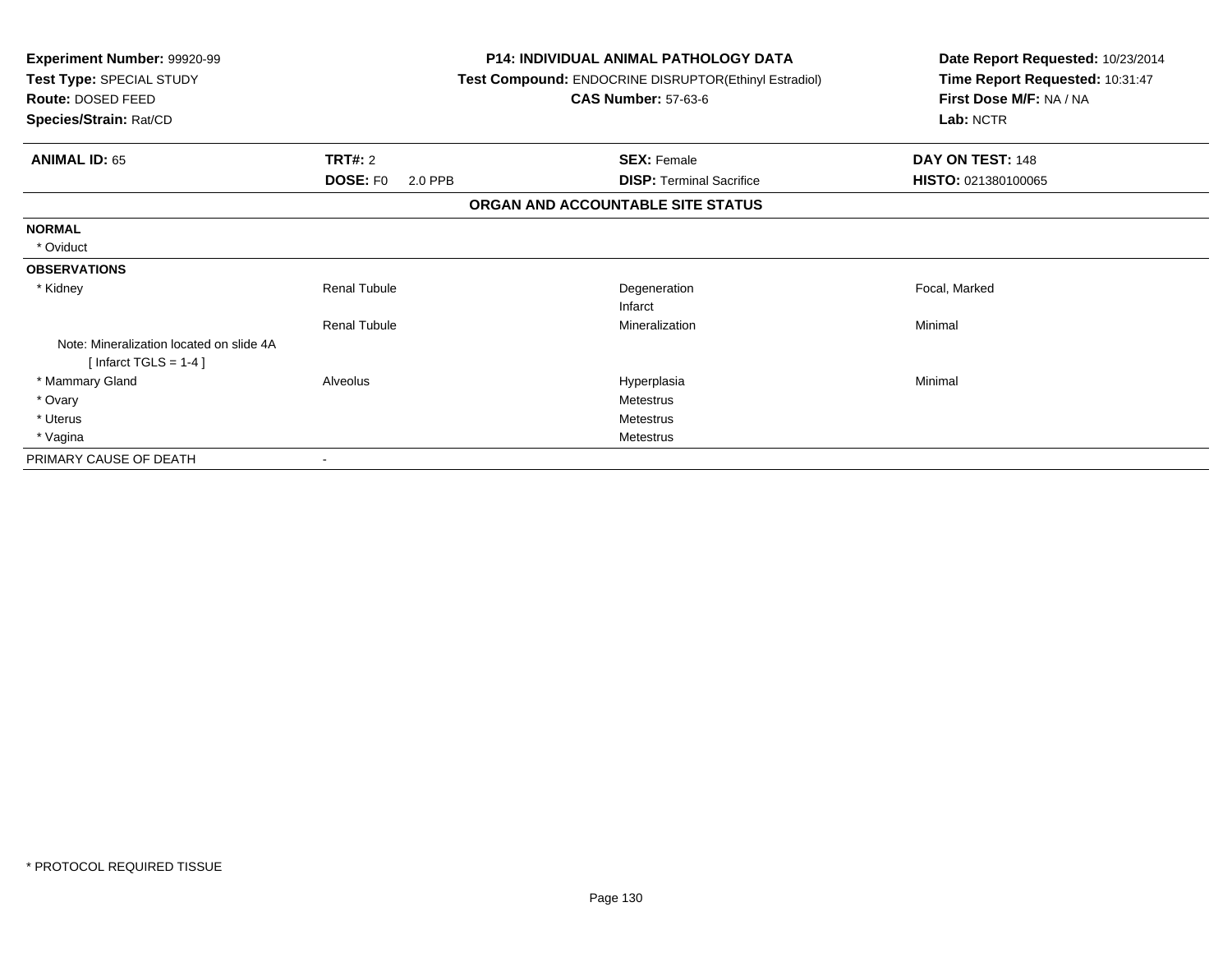| <b>Experiment Number: 99920-99</b><br>Test Type: SPECIAL STUDY<br>Route: DOSED FEED<br>Species/Strain: Rat/CD |                            | <b>P14: INDIVIDUAL ANIMAL PATHOLOGY DATA</b><br><b>Test Compound: ENDOCRINE DISRUPTOR(Ethinyl Estradiol)</b><br><b>CAS Number: 57-63-6</b> | Date Report Requested: 10/23/2014<br>Time Report Requested: 10:31:47<br>First Dose M/F: NA / NA<br>Lab: NCTR |
|---------------------------------------------------------------------------------------------------------------|----------------------------|--------------------------------------------------------------------------------------------------------------------------------------------|--------------------------------------------------------------------------------------------------------------|
| <b>ANIMAL ID: 66</b>                                                                                          | TRT#: 2                    | <b>SEX: Female</b>                                                                                                                         | DAY ON TEST: 148                                                                                             |
|                                                                                                               | <b>DOSE: FO</b><br>2.0 PPB | <b>DISP:</b> Terminal Sacrifice                                                                                                            | <b>HISTO: 021380100066</b>                                                                                   |
|                                                                                                               |                            | ORGAN AND ACCOUNTABLE SITE STATUS                                                                                                          |                                                                                                              |
| <b>NORMAL</b>                                                                                                 |                            |                                                                                                                                            |                                                                                                              |
| * Kidney                                                                                                      | * Mammary Gland            | * Oviduct                                                                                                                                  |                                                                                                              |
| <b>OBSERVATIONS</b>                                                                                           |                            |                                                                                                                                            |                                                                                                              |
| * Ovary                                                                                                       |                            | Proestrus                                                                                                                                  |                                                                                                              |
| * Uterus                                                                                                      |                            | Proestrus                                                                                                                                  |                                                                                                              |
| Note: TGL 1 is normal proestrus                                                                               |                            |                                                                                                                                            |                                                                                                              |
| Note: TGL 1 - NCL                                                                                             |                            |                                                                                                                                            |                                                                                                              |
| * Vagina                                                                                                      |                            | Proestrus                                                                                                                                  |                                                                                                              |
| PRIMARY CAUSE OF DEATH                                                                                        | $\,$                       |                                                                                                                                            |                                                                                                              |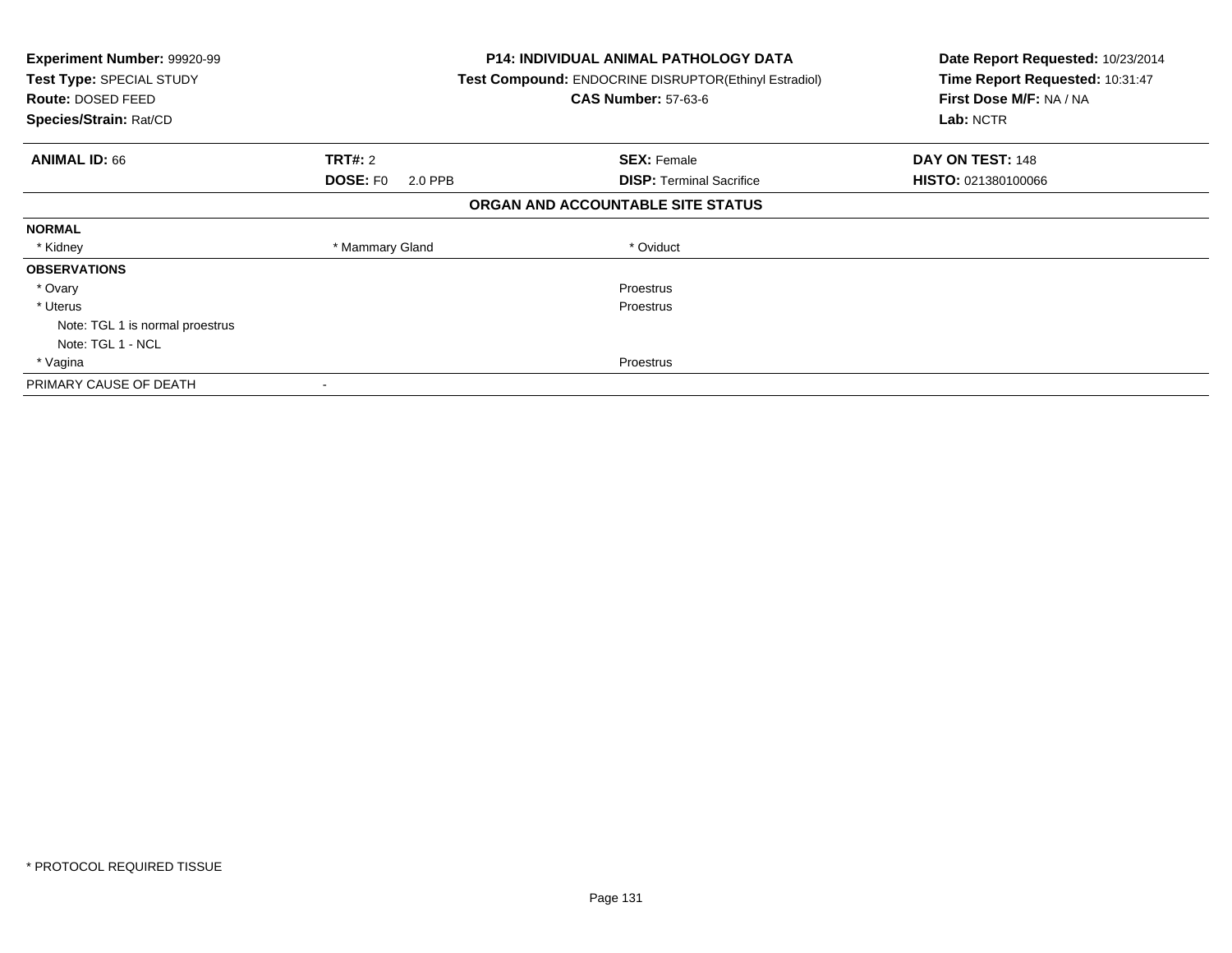| Experiment Number: 99920-99<br>Test Type: SPECIAL STUDY<br>Route: DOSED FEED<br>Species/Strain: Rat/CD |                            | <b>P14: INDIVIDUAL ANIMAL PATHOLOGY DATA</b><br>Test Compound: ENDOCRINE DISRUPTOR(Ethinyl Estradiol)<br><b>CAS Number: 57-63-6</b> | Date Report Requested: 10/23/2014<br>Time Report Requested: 10:31:47<br>First Dose M/F: NA / NA<br>Lab: NCTR |
|--------------------------------------------------------------------------------------------------------|----------------------------|-------------------------------------------------------------------------------------------------------------------------------------|--------------------------------------------------------------------------------------------------------------|
| <b>ANIMAL ID: 67</b>                                                                                   | <b>TRT#: 2</b>             | <b>SEX: Female</b>                                                                                                                  | DAY ON TEST: 148                                                                                             |
|                                                                                                        | <b>DOSE: FO</b><br>2.0 PPB | <b>DISP:</b> Terminal Sacrifice                                                                                                     | HISTO: 021380100067                                                                                          |
|                                                                                                        |                            | ORGAN AND ACCOUNTABLE SITE STATUS                                                                                                   |                                                                                                              |
| <b>NORMAL</b>                                                                                          |                            |                                                                                                                                     |                                                                                                              |
| * Mammary Gland                                                                                        | * Oviduct                  |                                                                                                                                     |                                                                                                              |
| <b>OBSERVATIONS</b>                                                                                    |                            |                                                                                                                                     |                                                                                                              |
| * Kidney                                                                                               | <b>Renal Tubule</b>        | Mineralization                                                                                                                      | Mild                                                                                                         |
| * Ovary                                                                                                |                            | Metestrus                                                                                                                           |                                                                                                              |
| * Uterus                                                                                               |                            | Metestrus                                                                                                                           |                                                                                                              |
| * Vagina                                                                                               |                            | Metestrus                                                                                                                           |                                                                                                              |
| PRIMARY CAUSE OF DEATH                                                                                 |                            |                                                                                                                                     |                                                                                                              |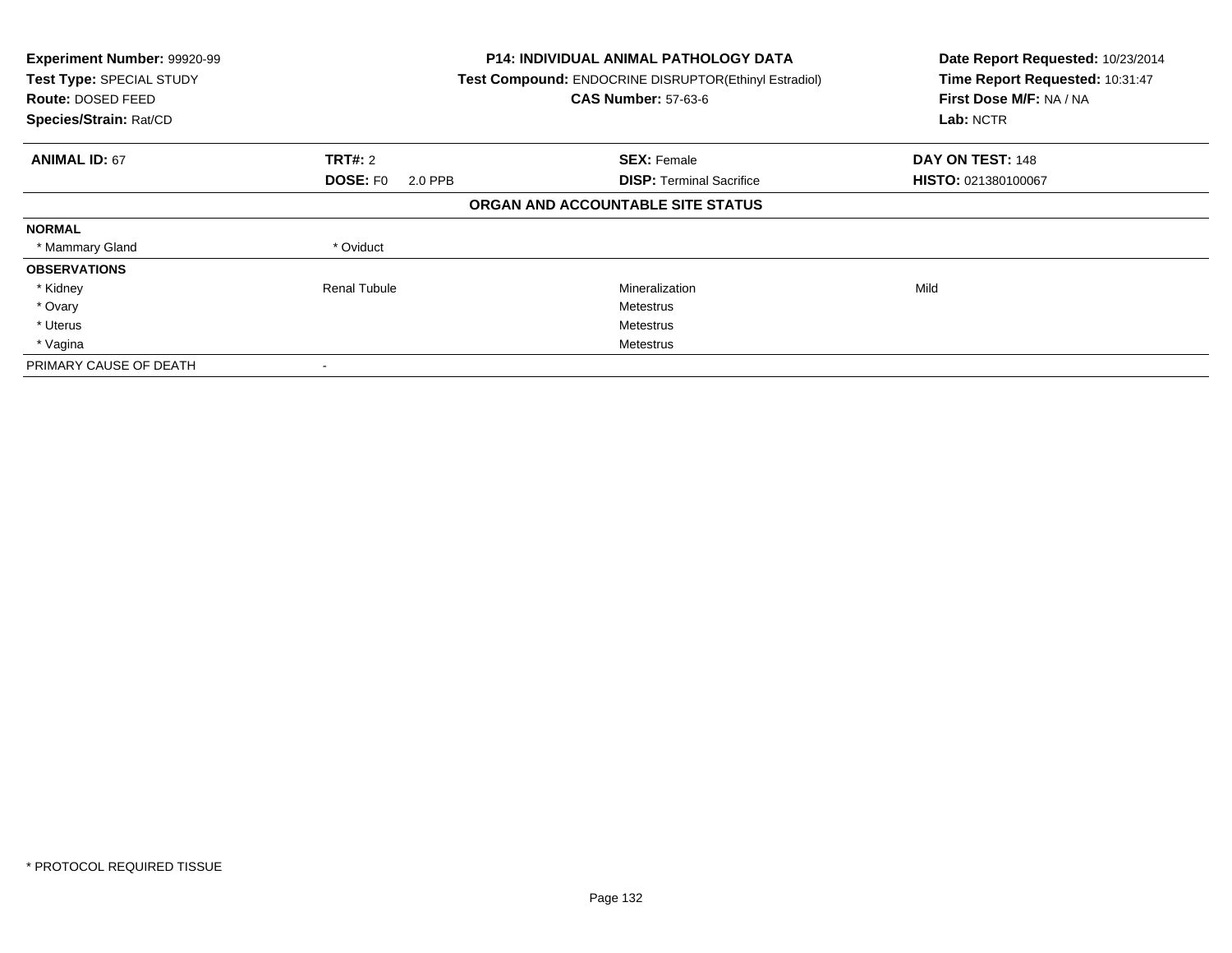| <b>Experiment Number: 99920-99</b><br>Test Type: SPECIAL STUDY<br>Route: DOSED FEED<br>Species/Strain: Rat/CD |                           | <b>P14: INDIVIDUAL ANIMAL PATHOLOGY DATA</b><br><b>Test Compound: ENDOCRINE DISRUPTOR (Ethinyl Estradiol)</b><br><b>CAS Number: 57-63-6</b> | Date Report Requested: 10/23/2014<br>Time Report Requested: 10:31:47<br>First Dose M/F: NA / NA<br>Lab: NCTR |
|---------------------------------------------------------------------------------------------------------------|---------------------------|---------------------------------------------------------------------------------------------------------------------------------------------|--------------------------------------------------------------------------------------------------------------|
| <b>ANIMAL ID: 68</b>                                                                                          | <b>TRT#: 3</b>            | <b>SEX: Female</b>                                                                                                                          | DAY ON TEST: 148                                                                                             |
|                                                                                                               | <b>DOSE: FO</b><br>10 PPB | <b>DISP:</b> Terminal Sacrifice                                                                                                             | <b>HISTO: 021380100068</b>                                                                                   |
|                                                                                                               |                           | ORGAN AND ACCOUNTABLE SITE STATUS                                                                                                           |                                                                                                              |
| <b>NORMAL</b>                                                                                                 |                           |                                                                                                                                             |                                                                                                              |
| * Mammary Gland                                                                                               | * Oviduct                 |                                                                                                                                             |                                                                                                              |
| <b>OBSERVATIONS</b>                                                                                           |                           |                                                                                                                                             |                                                                                                              |
| * Kidney                                                                                                      | <b>Renal Tubule</b>       | Mineralization                                                                                                                              | Minimal                                                                                                      |
| * Ovary                                                                                                       |                           | Metestrus                                                                                                                                   |                                                                                                              |
| * Uterus                                                                                                      |                           | Metestrus                                                                                                                                   |                                                                                                              |
| * Vagina                                                                                                      |                           | Metestrus                                                                                                                                   |                                                                                                              |
| Note: early                                                                                                   |                           |                                                                                                                                             |                                                                                                              |
| PRIMARY CAUSE OF DEATH                                                                                        | $\overline{\phantom{a}}$  |                                                                                                                                             |                                                                                                              |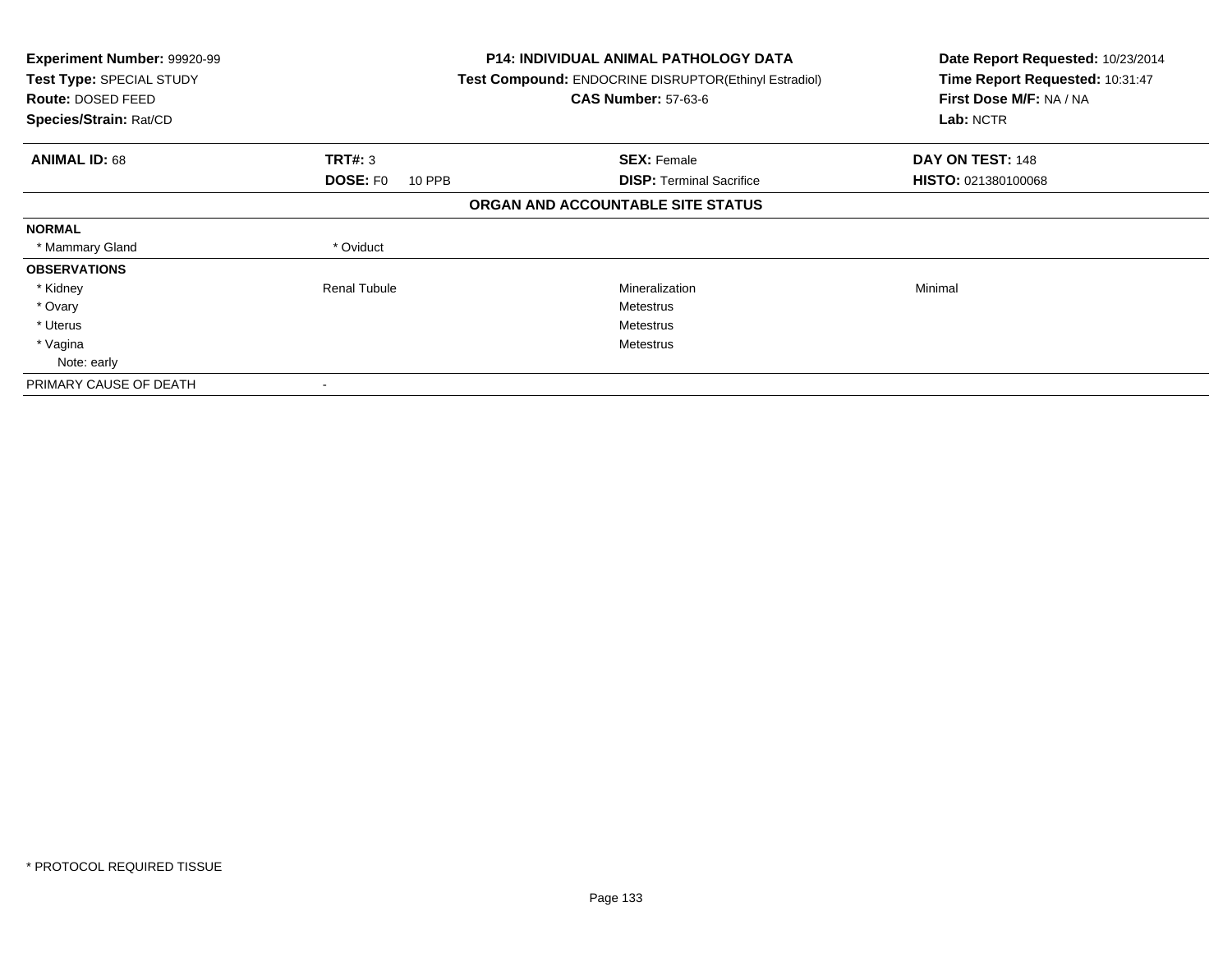| <b>Experiment Number: 99920-99</b><br>Test Type: SPECIAL STUDY<br>Route: DOSED FEED<br>Species/Strain: Rat/CD |                                  | <b>P14: INDIVIDUAL ANIMAL PATHOLOGY DATA</b><br><b>Test Compound: ENDOCRINE DISRUPTOR(Ethinyl Estradiol)</b><br><b>CAS Number: 57-63-6</b> | Date Report Requested: 10/23/2014<br>Time Report Requested: 10:31:47<br>First Dose M/F: NA / NA<br>Lab: NCTR |
|---------------------------------------------------------------------------------------------------------------|----------------------------------|--------------------------------------------------------------------------------------------------------------------------------------------|--------------------------------------------------------------------------------------------------------------|
| <b>ANIMAL ID: 69</b>                                                                                          | <b>TRT#: 3</b>                   | <b>SEX: Female</b>                                                                                                                         | DAY ON TEST: 148                                                                                             |
|                                                                                                               | <b>DOSE: FO</b><br><b>10 PPB</b> | <b>DISP:</b> Terminal Sacrifice                                                                                                            | <b>HISTO: 021380100069</b>                                                                                   |
|                                                                                                               |                                  | ORGAN AND ACCOUNTABLE SITE STATUS                                                                                                          |                                                                                                              |
| <b>NORMAL</b>                                                                                                 |                                  |                                                                                                                                            |                                                                                                              |
| * Mammary Gland                                                                                               | * Oviduct                        |                                                                                                                                            |                                                                                                              |
| <b>OBSERVATIONS</b>                                                                                           |                                  |                                                                                                                                            |                                                                                                              |
| * Kidney                                                                                                      | <b>Renal Tubule</b>              | Mineralization                                                                                                                             | Minimal                                                                                                      |
| * Ovary                                                                                                       |                                  | <b>Metestrus</b>                                                                                                                           |                                                                                                              |
| * Uterus                                                                                                      |                                  | <b>Metestrus</b>                                                                                                                           |                                                                                                              |
| Note: early                                                                                                   |                                  |                                                                                                                                            |                                                                                                              |
| * Vagina                                                                                                      |                                  | <b>Metestrus</b>                                                                                                                           |                                                                                                              |
| Note: early                                                                                                   |                                  |                                                                                                                                            |                                                                                                              |
| PRIMARY CAUSE OF DEATH                                                                                        |                                  |                                                                                                                                            |                                                                                                              |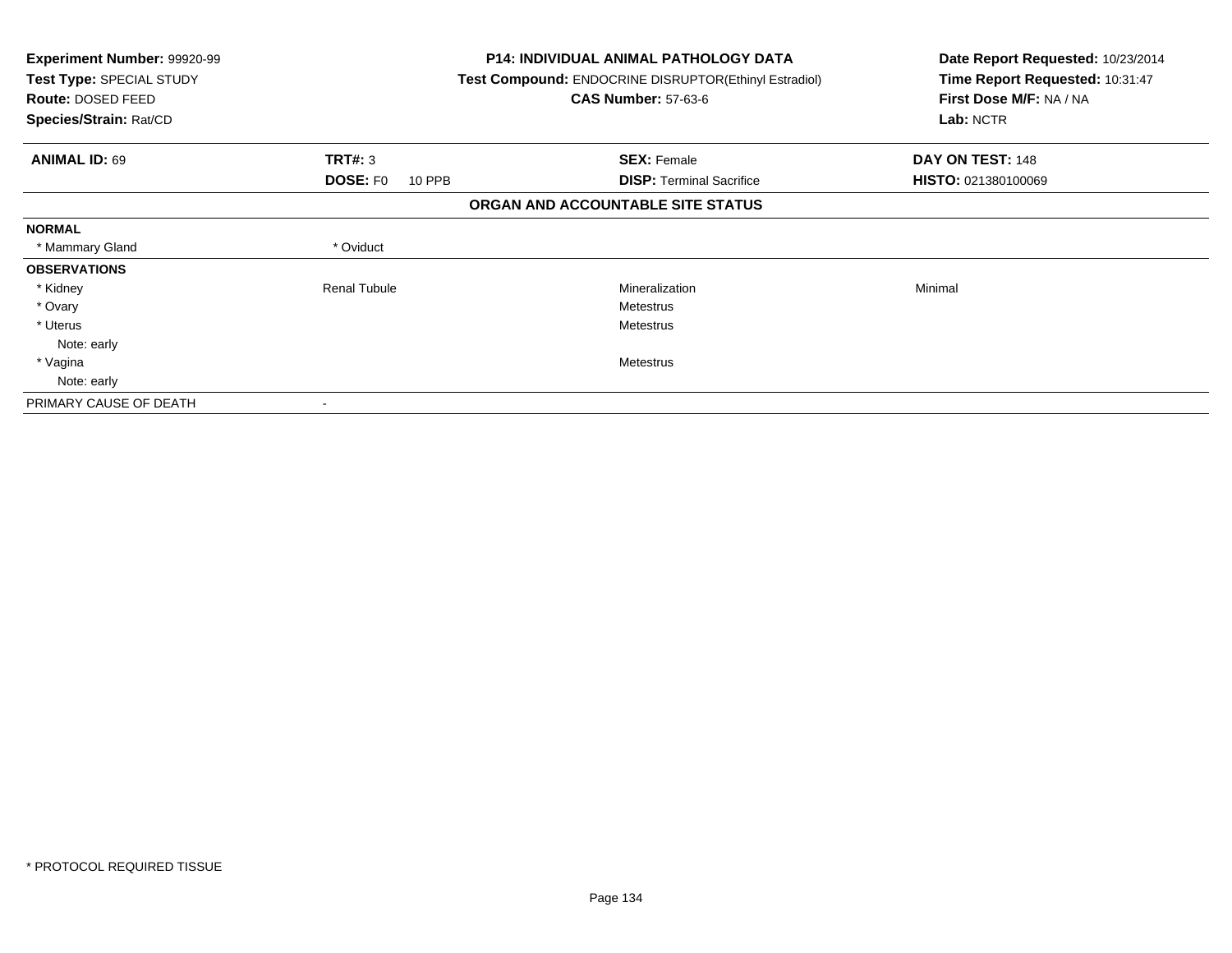| <b>Experiment Number: 99920-99</b><br>Test Type: SPECIAL STUDY<br>Route: DOSED FEED<br>Species/Strain: Rat/CD |                           | <b>P14: INDIVIDUAL ANIMAL PATHOLOGY DATA</b><br><b>Test Compound: ENDOCRINE DISRUPTOR(Ethinyl Estradiol)</b><br><b>CAS Number: 57-63-6</b> | Date Report Requested: 10/23/2014<br>Time Report Requested: 10:31:47<br>First Dose M/F: NA / NA<br>Lab: NCTR |
|---------------------------------------------------------------------------------------------------------------|---------------------------|--------------------------------------------------------------------------------------------------------------------------------------------|--------------------------------------------------------------------------------------------------------------|
| <b>ANIMAL ID: 70</b>                                                                                          | <b>TRT#: 3</b>            | <b>SEX: Female</b>                                                                                                                         | DAY ON TEST: 148                                                                                             |
|                                                                                                               | <b>DOSE: FO</b><br>10 PPB | <b>DISP:</b> Terminal Sacrifice                                                                                                            | <b>HISTO: 021380100070</b>                                                                                   |
|                                                                                                               |                           | ORGAN AND ACCOUNTABLE SITE STATUS                                                                                                          |                                                                                                              |
| <b>NORMAL</b>                                                                                                 |                           |                                                                                                                                            |                                                                                                              |
| * Mammary Gland                                                                                               | * Oviduct                 |                                                                                                                                            |                                                                                                              |
| <b>OBSERVATIONS</b>                                                                                           |                           |                                                                                                                                            |                                                                                                              |
| * Kidney                                                                                                      | <b>Renal Tubule</b>       | Mineralization                                                                                                                             | Minimal                                                                                                      |
| * Ovary                                                                                                       |                           | <b>Proestrus</b>                                                                                                                           |                                                                                                              |
| * Uterus                                                                                                      |                           | Proestrus                                                                                                                                  |                                                                                                              |
| Note: TGL 1 is normal proestrus                                                                               |                           |                                                                                                                                            |                                                                                                              |
| Note: TGL 1 - NCL                                                                                             |                           |                                                                                                                                            |                                                                                                              |
| * Vagina                                                                                                      |                           | Proestrus                                                                                                                                  |                                                                                                              |
| PRIMARY CAUSE OF DEATH                                                                                        |                           |                                                                                                                                            |                                                                                                              |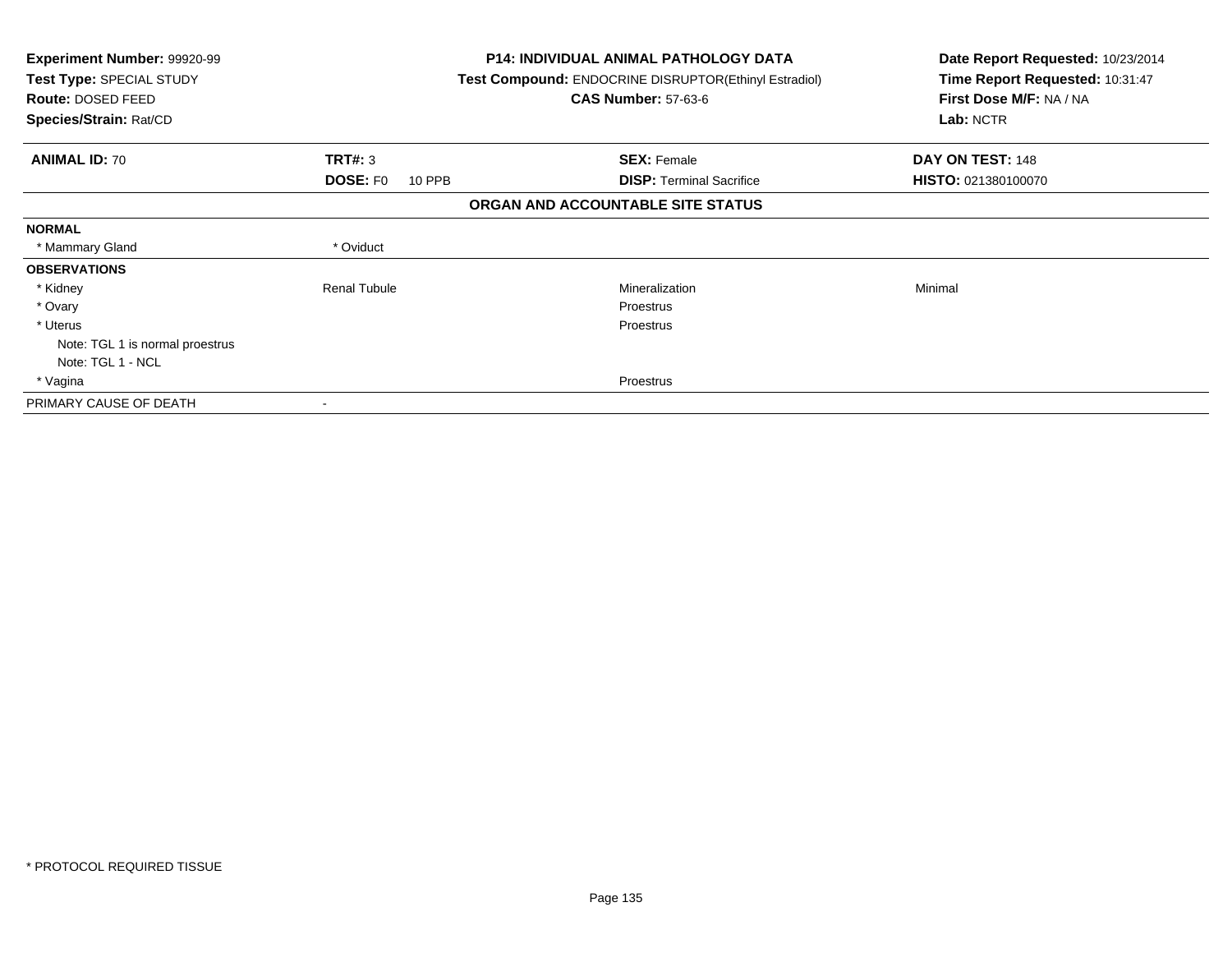| Experiment Number: 99920-99<br>Test Type: SPECIAL STUDY<br><b>Route: DOSED FEED</b><br>Species/Strain: Rat/CD |                           | <b>P14: INDIVIDUAL ANIMAL PATHOLOGY DATA</b><br>Test Compound: ENDOCRINE DISRUPTOR(Ethinyl Estradiol)<br><b>CAS Number: 57-63-6</b> | Date Report Requested: 10/23/2014<br>Time Report Requested: 10:31:47<br>First Dose M/F: NA / NA<br>Lab: NCTR |
|---------------------------------------------------------------------------------------------------------------|---------------------------|-------------------------------------------------------------------------------------------------------------------------------------|--------------------------------------------------------------------------------------------------------------|
| <b>ANIMAL ID: 71</b>                                                                                          | TRT#: 3                   | <b>SEX: Female</b>                                                                                                                  | DAY ON TEST: 148                                                                                             |
|                                                                                                               | <b>DOSE: FO</b><br>10 PPB | <b>DISP:</b> Terminal Sacrifice                                                                                                     | HISTO: 021380100071                                                                                          |
|                                                                                                               |                           | ORGAN AND ACCOUNTABLE SITE STATUS                                                                                                   |                                                                                                              |
| <b>NORMAL</b>                                                                                                 |                           |                                                                                                                                     |                                                                                                              |
| * Mammary Gland                                                                                               | * Oviduct                 |                                                                                                                                     |                                                                                                              |
| <b>OBSERVATIONS</b>                                                                                           |                           |                                                                                                                                     |                                                                                                              |
| * Kidney                                                                                                      | Renal Tubule              | Mineralization                                                                                                                      | Mild                                                                                                         |
| * Ovary                                                                                                       |                           | Estrus                                                                                                                              |                                                                                                              |
| * Uterus                                                                                                      |                           | Estrus                                                                                                                              |                                                                                                              |
| * Vagina                                                                                                      |                           | Estrus                                                                                                                              |                                                                                                              |
| PRIMARY CAUSE OF DEATH                                                                                        |                           |                                                                                                                                     |                                                                                                              |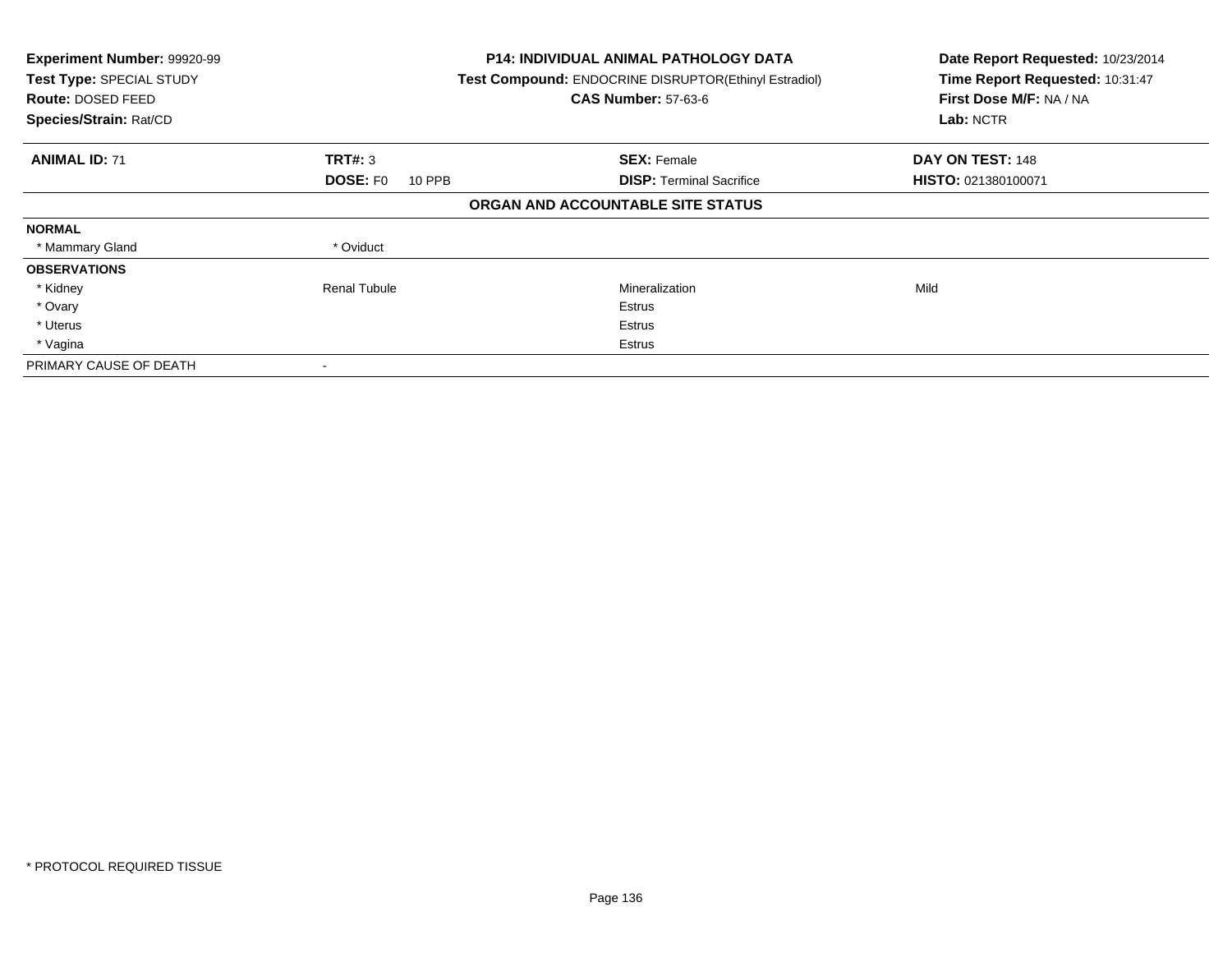| Experiment Number: 99920-99<br>Test Type: SPECIAL STUDY<br><b>Route: DOSED FEED</b><br>Species/Strain: Rat/CD |                           | <b>P14: INDIVIDUAL ANIMAL PATHOLOGY DATA</b><br>Test Compound: ENDOCRINE DISRUPTOR(Ethinyl Estradiol)<br><b>CAS Number: 57-63-6</b> | Date Report Requested: 10/23/2014<br>Time Report Requested: 10:31:47<br>First Dose M/F: NA / NA<br>Lab: NCTR |
|---------------------------------------------------------------------------------------------------------------|---------------------------|-------------------------------------------------------------------------------------------------------------------------------------|--------------------------------------------------------------------------------------------------------------|
| <b>ANIMAL ID: 72</b>                                                                                          | TRT#: 3                   | <b>SEX: Female</b>                                                                                                                  | DAY ON TEST: 148                                                                                             |
|                                                                                                               | <b>DOSE: FO</b><br>10 PPB | <b>DISP:</b> Terminal Sacrifice                                                                                                     | <b>HISTO: 021380100072</b>                                                                                   |
|                                                                                                               |                           | ORGAN AND ACCOUNTABLE SITE STATUS                                                                                                   |                                                                                                              |
| <b>NORMAL</b>                                                                                                 |                           |                                                                                                                                     |                                                                                                              |
| * Mammary Gland                                                                                               | * Oviduct                 |                                                                                                                                     |                                                                                                              |
| <b>OBSERVATIONS</b>                                                                                           |                           |                                                                                                                                     |                                                                                                              |
| * Kidney                                                                                                      | <b>Renal Tubule</b>       | Mineralization                                                                                                                      | Minimal                                                                                                      |
| * Ovary                                                                                                       |                           | Estrus                                                                                                                              |                                                                                                              |
| * Uterus                                                                                                      |                           | Estrus                                                                                                                              |                                                                                                              |
| * Vagina                                                                                                      |                           | Estrus                                                                                                                              |                                                                                                              |
| PRIMARY CAUSE OF DEATH                                                                                        |                           |                                                                                                                                     |                                                                                                              |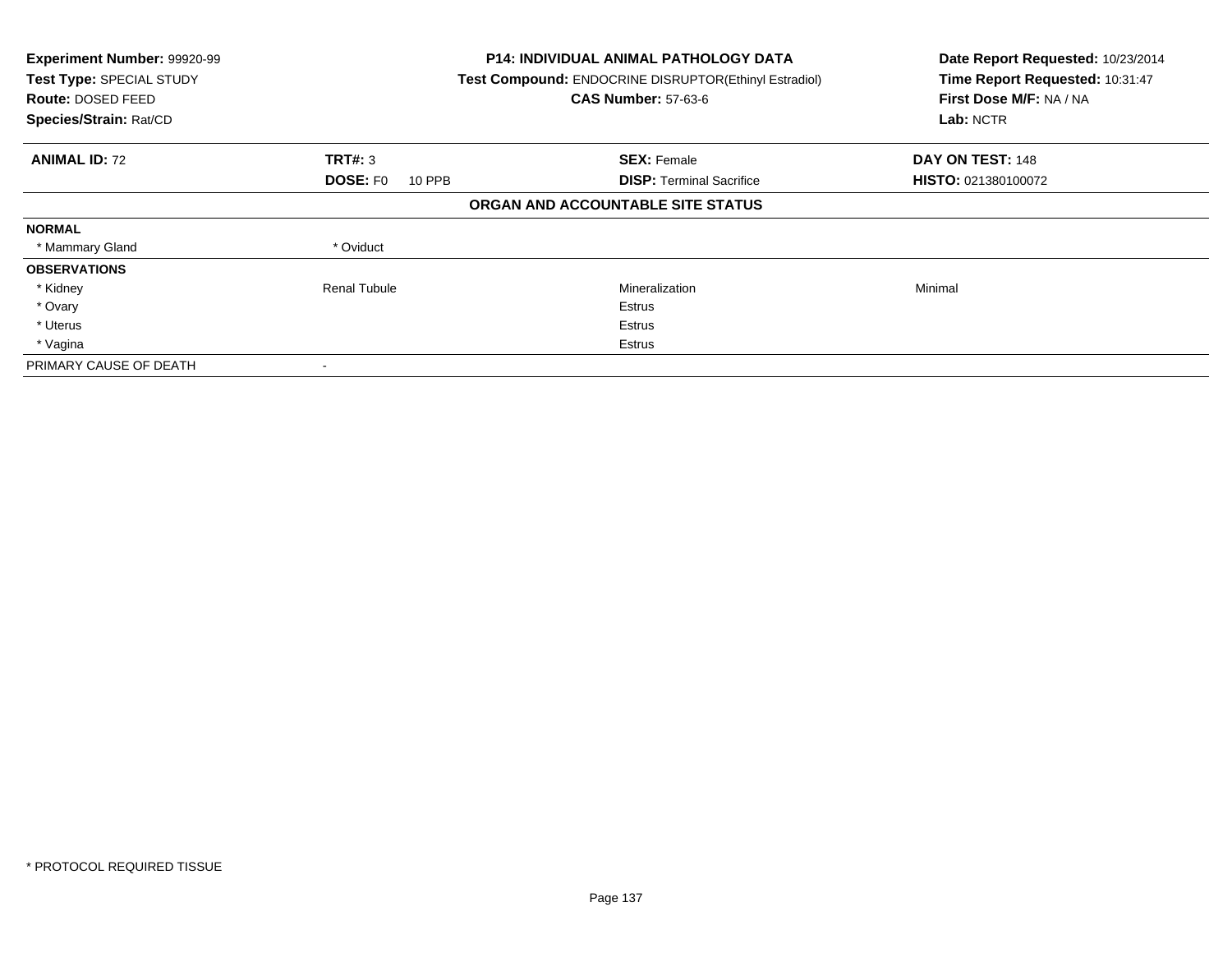| <b>Experiment Number: 99920-99</b><br>Test Type: SPECIAL STUDY<br>Route: DOSED FEED<br>Species/Strain: Rat/CD |                           | <b>P14: INDIVIDUAL ANIMAL PATHOLOGY DATA</b><br>Test Compound: ENDOCRINE DISRUPTOR(Ethinyl Estradiol)<br><b>CAS Number: 57-63-6</b> | Date Report Requested: 10/23/2014<br>Time Report Requested: 10:31:47<br>First Dose M/F: NA / NA<br>Lab: NCTR |
|---------------------------------------------------------------------------------------------------------------|---------------------------|-------------------------------------------------------------------------------------------------------------------------------------|--------------------------------------------------------------------------------------------------------------|
| <b>ANIMAL ID: 73</b>                                                                                          | <b>TRT#: 4</b>            | <b>SEX: Female</b>                                                                                                                  | DAY ON TEST: 148                                                                                             |
|                                                                                                               | <b>DOSE: FO</b><br>50 PPB | <b>DISP: Terminal Sacrifice</b>                                                                                                     | HISTO: 021380100073                                                                                          |
|                                                                                                               |                           | ORGAN AND ACCOUNTABLE SITE STATUS                                                                                                   |                                                                                                              |
| <b>NORMAL</b>                                                                                                 |                           |                                                                                                                                     |                                                                                                              |
| * Adrenal Cortex                                                                                              | * Adrenal Medulla         | * Bone                                                                                                                              | * Bone Marrow                                                                                                |
| * Liver                                                                                                       | * Mammary Gland           | * Oviduct                                                                                                                           | * Pituitary Gland                                                                                            |
| * Thymus                                                                                                      | * Thyroid Gland           |                                                                                                                                     |                                                                                                              |
| <b>OBSERVATIONS</b>                                                                                           |                           |                                                                                                                                     |                                                                                                              |
| * Kidney                                                                                                      | <b>Renal Tubule</b>       | Mineralization                                                                                                                      | Mild                                                                                                         |
|                                                                                                               |                           | Nephropathy                                                                                                                         | Minimal                                                                                                      |
| * Ovary                                                                                                       |                           | <b>Diestrus</b>                                                                                                                     |                                                                                                              |
| * Spleen                                                                                                      |                           | Pigmentation                                                                                                                        | Mild                                                                                                         |
| * Uterus                                                                                                      |                           | <b>Proestrus</b>                                                                                                                    |                                                                                                              |
| * Vagina                                                                                                      |                           | <b>Diestrus</b>                                                                                                                     |                                                                                                              |
| PRIMARY CAUSE OF DEATH                                                                                        |                           |                                                                                                                                     |                                                                                                              |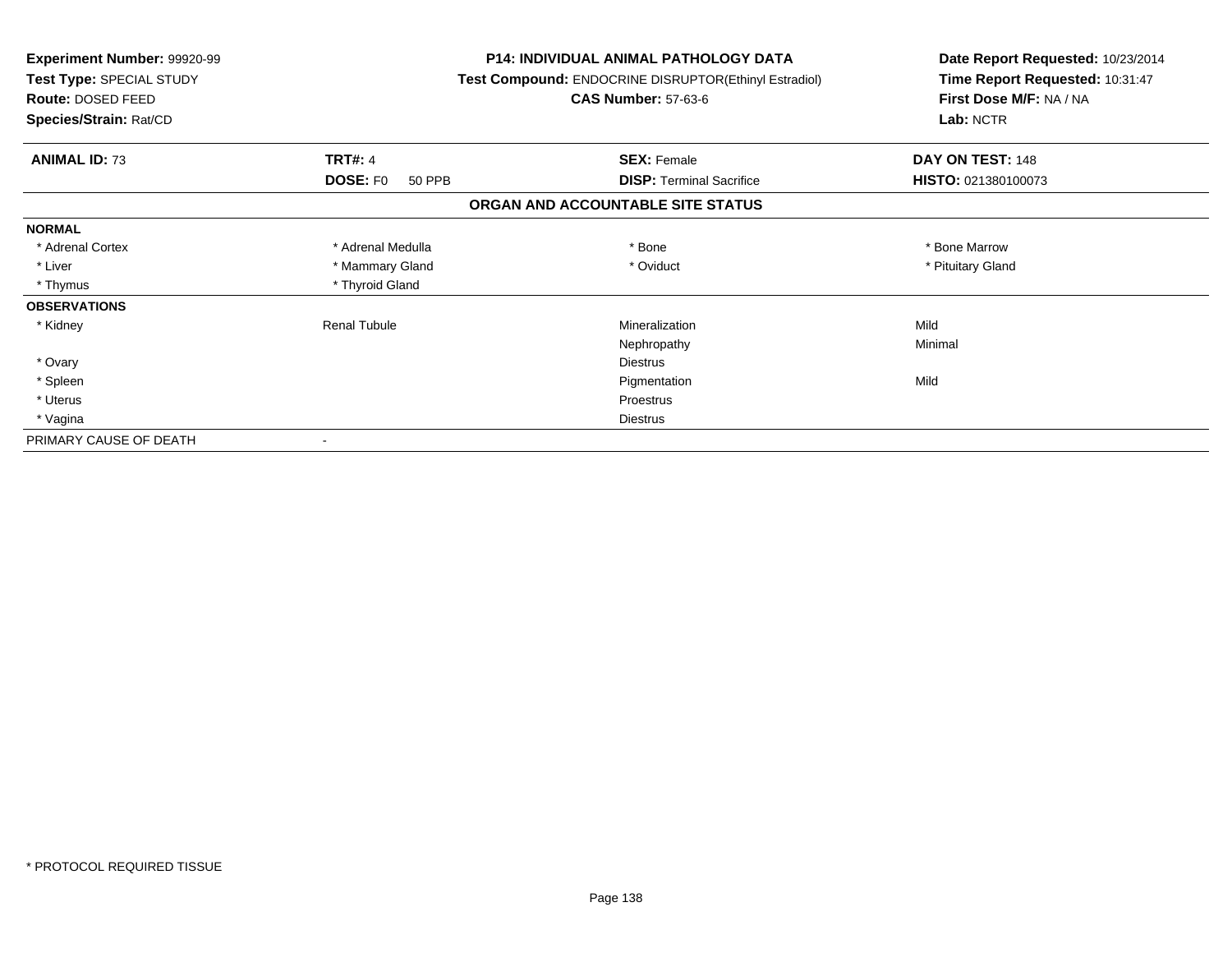| <b>Experiment Number: 99920-99</b><br>Test Type: SPECIAL STUDY<br>Route: DOSED FEED<br>Species/Strain: Rat/CD |                    | P14: INDIVIDUAL ANIMAL PATHOLOGY DATA<br>Test Compound: ENDOCRINE DISRUPTOR(Ethinyl Estradiol)<br><b>CAS Number: 57-63-6</b> | Date Report Requested: 10/23/2014<br>Time Report Requested: 10:31:47<br>First Dose M/F: NA / NA<br>Lab: NCTR |
|---------------------------------------------------------------------------------------------------------------|--------------------|------------------------------------------------------------------------------------------------------------------------------|--------------------------------------------------------------------------------------------------------------|
| <b>ANIMAL ID: 74</b>                                                                                          | <b>TRT#: 4</b>     | <b>SEX: Female</b>                                                                                                           | DAY ON TEST: 148                                                                                             |
|                                                                                                               | DOSE: F0<br>50 PPB | <b>DISP:</b> Terminal Sacrifice                                                                                              | HISTO: 021380100074                                                                                          |
|                                                                                                               |                    | ORGAN AND ACCOUNTABLE SITE STATUS                                                                                            |                                                                                                              |
| <b>NORMAL</b>                                                                                                 |                    |                                                                                                                              |                                                                                                              |
| * Adrenal Cortex                                                                                              | * Adrenal Medulla  | * Bone                                                                                                                       | * Bone Marrow                                                                                                |
| * Kidney                                                                                                      | * Liver            | * Oviduct                                                                                                                    | * Pituitary Gland                                                                                            |
| * Spleen                                                                                                      | * Thymus           | * Thyroid Gland                                                                                                              |                                                                                                              |
| <b>OBSERVATIONS</b>                                                                                           |                    |                                                                                                                              |                                                                                                              |
| * Mammary Gland                                                                                               | Alveolus           | Hyperplasia                                                                                                                  | Minimal                                                                                                      |
| * Ovary                                                                                                       |                    | <b>Diestrus</b>                                                                                                              |                                                                                                              |
| * Uterus                                                                                                      |                    | <b>Diestrus</b>                                                                                                              |                                                                                                              |
| * Vagina                                                                                                      |                    | <b>Diestrus</b>                                                                                                              |                                                                                                              |
| PRIMARY CAUSE OF DEATH                                                                                        |                    |                                                                                                                              |                                                                                                              |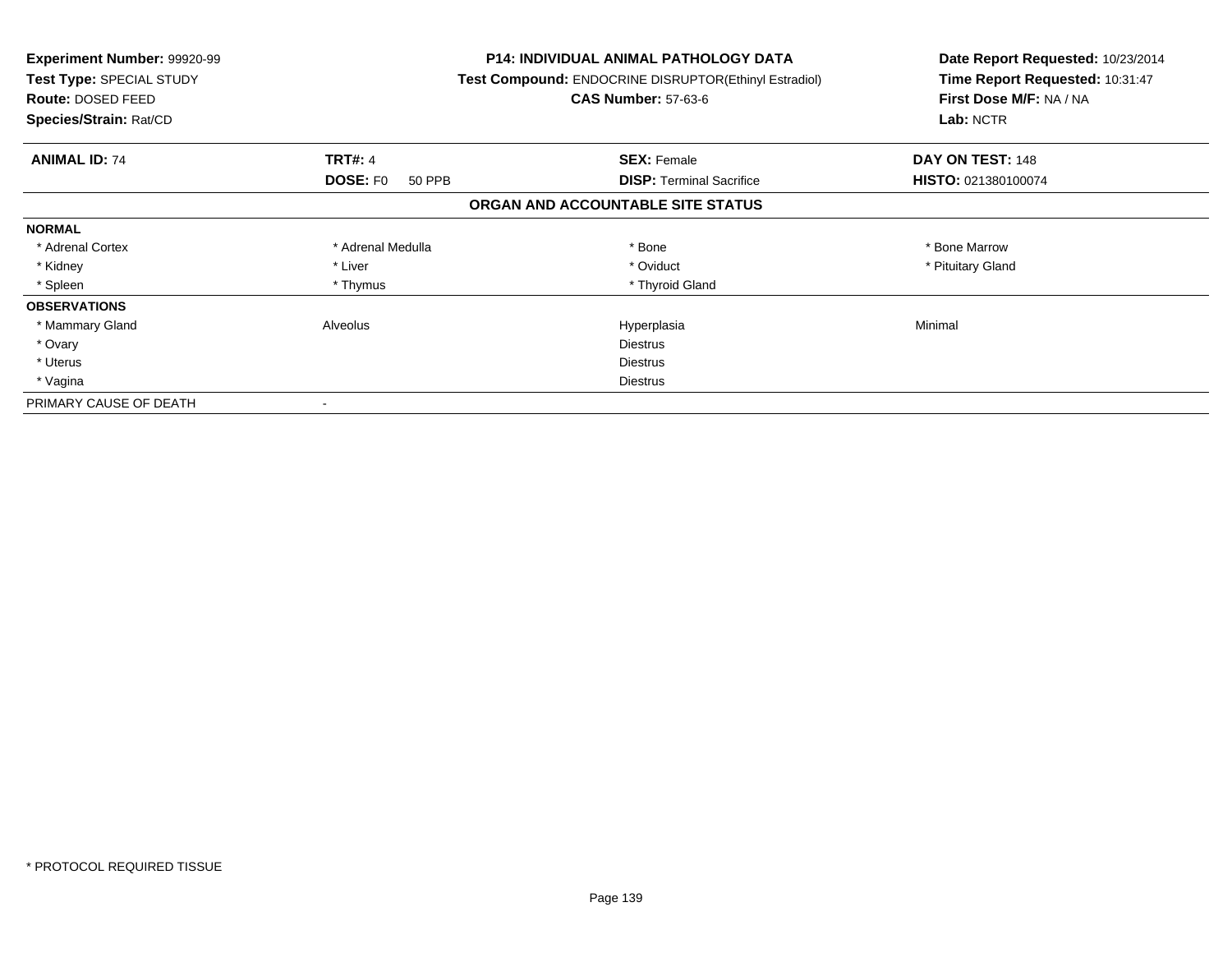| <b>Experiment Number: 99920-99</b><br>Test Type: SPECIAL STUDY<br>Route: DOSED FEED<br>Species/Strain: Rat/CD |                           | <b>P14: INDIVIDUAL ANIMAL PATHOLOGY DATA</b><br>Test Compound: ENDOCRINE DISRUPTOR(Ethinyl Estradiol)<br><b>CAS Number: 57-63-6</b> | Date Report Requested: 10/23/2014<br>Time Report Requested: 10:31:47<br>First Dose M/F: NA / NA<br>Lab: NCTR |
|---------------------------------------------------------------------------------------------------------------|---------------------------|-------------------------------------------------------------------------------------------------------------------------------------|--------------------------------------------------------------------------------------------------------------|
| <b>ANIMAL ID: 75</b>                                                                                          | <b>TRT#: 4</b>            | <b>SEX: Female</b>                                                                                                                  | DAY ON TEST: 148                                                                                             |
|                                                                                                               | <b>DOSE: FO</b><br>50 PPB | <b>DISP:</b> Terminal Sacrifice                                                                                                     | HISTO: 021380100075                                                                                          |
|                                                                                                               |                           | ORGAN AND ACCOUNTABLE SITE STATUS                                                                                                   |                                                                                                              |
| <b>NORMAL</b>                                                                                                 |                           |                                                                                                                                     |                                                                                                              |
| * Adrenal Cortex                                                                                              | * Adrenal Medulla         | * Bone                                                                                                                              | * Bone Marrow                                                                                                |
| * Liver                                                                                                       | * Mammary Gland           | * Oviduct                                                                                                                           | * Pituitary Gland                                                                                            |
| * Spleen                                                                                                      | * Thymus                  | * Thyroid Gland                                                                                                                     |                                                                                                              |
| <b>OBSERVATIONS</b>                                                                                           |                           |                                                                                                                                     |                                                                                                              |
| * Kidney                                                                                                      | Renal Tubule              | Mineralization                                                                                                                      | Minimal                                                                                                      |
| * Ovary                                                                                                       |                           | Estrus                                                                                                                              |                                                                                                              |
| * Uterus                                                                                                      |                           | Estrus                                                                                                                              |                                                                                                              |
| * Vagina                                                                                                      |                           | Estrus                                                                                                                              |                                                                                                              |
| PRIMARY CAUSE OF DEATH                                                                                        |                           |                                                                                                                                     |                                                                                                              |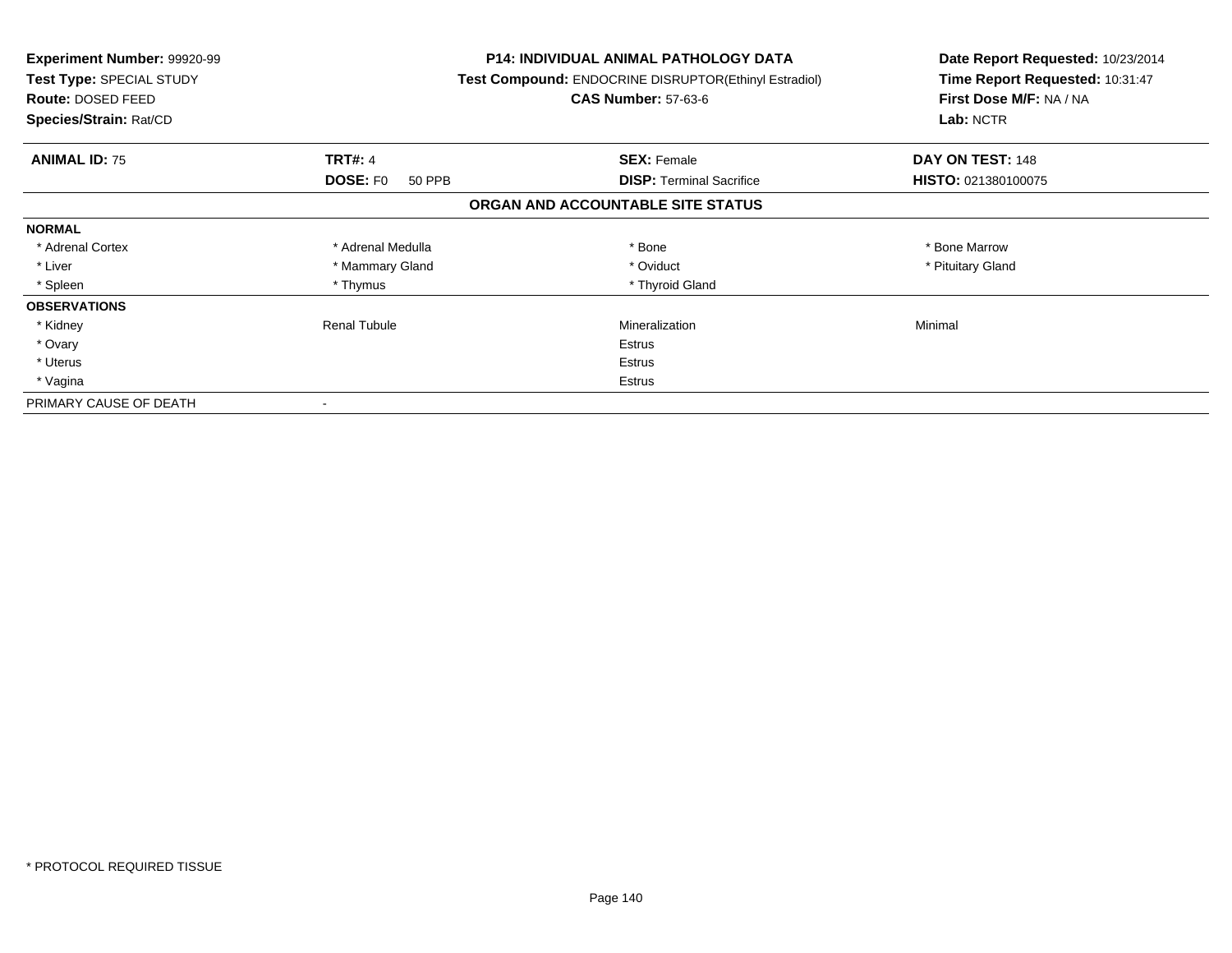| <b>Experiment Number: 99920-99</b><br>Test Type: SPECIAL STUDY<br>Route: DOSED FEED<br>Species/Strain: Rat/CD |                                             | <b>P14: INDIVIDUAL ANIMAL PATHOLOGY DATA</b><br>Test Compound: ENDOCRINE DISRUPTOR(Ethinyl Estradiol)<br><b>CAS Number: 57-63-6</b> | Date Report Requested: 10/23/2014<br>Time Report Requested: 10:31:47<br>First Dose M/F: NA / NA<br>Lab: NCTR |  |
|---------------------------------------------------------------------------------------------------------------|---------------------------------------------|-------------------------------------------------------------------------------------------------------------------------------------|--------------------------------------------------------------------------------------------------------------|--|
|                                                                                                               |                                             |                                                                                                                                     |                                                                                                              |  |
| <b>ANIMAL ID: 76</b>                                                                                          | <b>TRT#: 4</b><br><b>DOSE: FO</b><br>50 PPB | <b>SEX: Female</b><br><b>DISP: Terminal Sacrifice</b>                                                                               | DAY ON TEST: 148<br>HISTO: 021380100076                                                                      |  |
|                                                                                                               |                                             | ORGAN AND ACCOUNTABLE SITE STATUS                                                                                                   |                                                                                                              |  |
| <b>NORMAL</b>                                                                                                 |                                             |                                                                                                                                     |                                                                                                              |  |
| * Adrenal Cortex                                                                                              | * Adrenal Medulla                           | * Bone                                                                                                                              | * Bone Marrow                                                                                                |  |
| * Liver                                                                                                       | * Oviduct                                   | * Pituitary Gland                                                                                                                   | * Spleen                                                                                                     |  |
| * Thymus                                                                                                      | * Thyroid Gland                             |                                                                                                                                     |                                                                                                              |  |
| <b>OBSERVATIONS</b>                                                                                           |                                             |                                                                                                                                     |                                                                                                              |  |
| * Kidney                                                                                                      | <b>Renal Tubule</b>                         | Mineralization                                                                                                                      | Moderate                                                                                                     |  |
| * Mammary Gland                                                                                               | Alveolus                                    | Hyperplasia                                                                                                                         | Minimal                                                                                                      |  |
| * Ovary                                                                                                       |                                             | <b>Estrus</b>                                                                                                                       |                                                                                                              |  |
| * Uterus                                                                                                      |                                             | Estrus                                                                                                                              |                                                                                                              |  |
| * Vagina                                                                                                      |                                             | Estrus                                                                                                                              |                                                                                                              |  |
| PRIMARY CAUSE OF DEATH                                                                                        |                                             |                                                                                                                                     |                                                                                                              |  |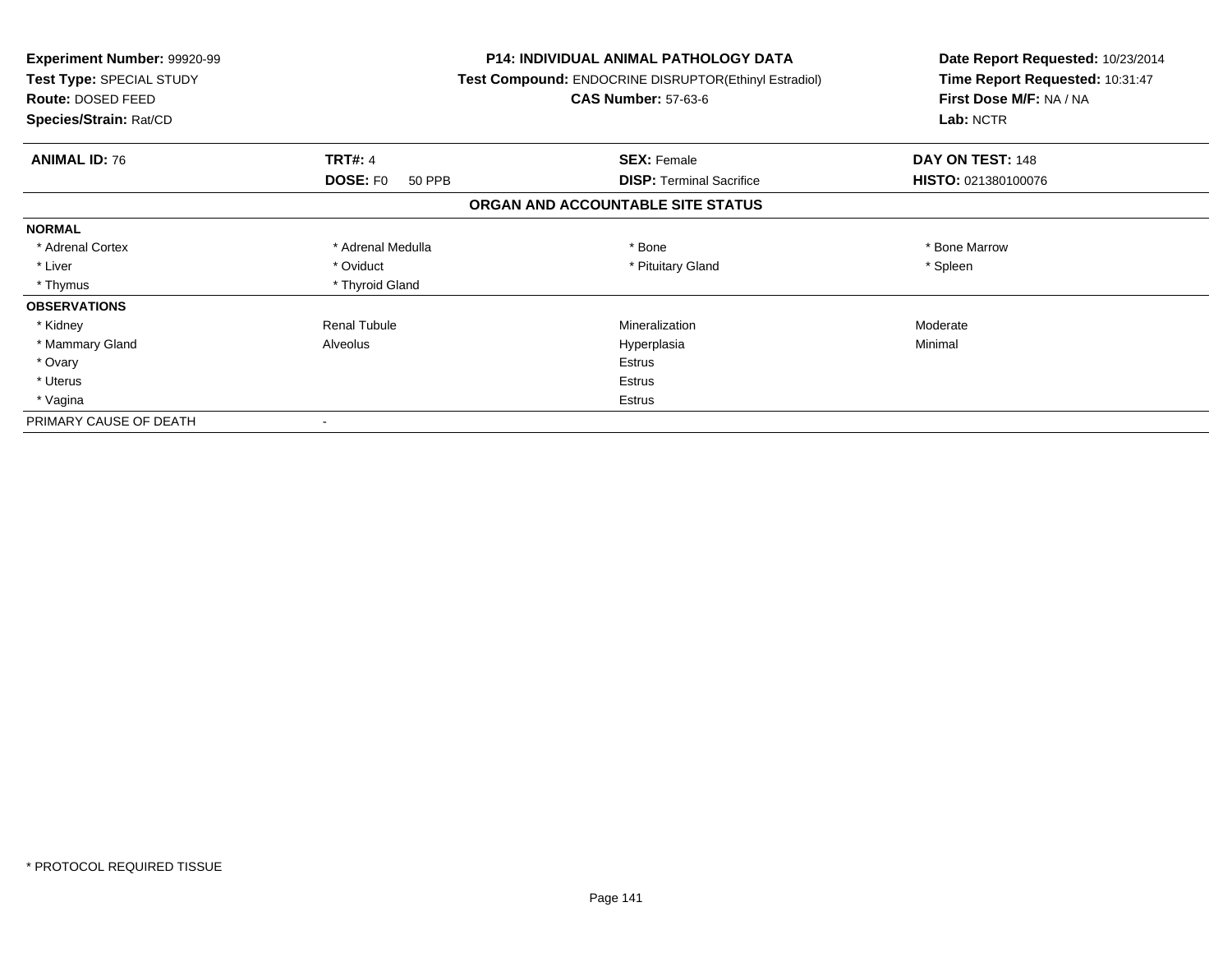| Experiment Number: 99920-99<br>Test Type: SPECIAL STUDY<br>Route: DOSED FEED<br>Species/Strain: Rat/CD |                           | <b>P14: INDIVIDUAL ANIMAL PATHOLOGY DATA</b><br><b>Test Compound: ENDOCRINE DISRUPTOR(Ethinyl Estradiol)</b><br><b>CAS Number: 57-63-6</b> | Date Report Requested: 10/23/2014<br>Time Report Requested: 10:31:47<br>First Dose M/F: NA / NA<br>Lab: NCTR |
|--------------------------------------------------------------------------------------------------------|---------------------------|--------------------------------------------------------------------------------------------------------------------------------------------|--------------------------------------------------------------------------------------------------------------|
| <b>ANIMAL ID: 77</b>                                                                                   | <b>TRT#: 4</b>            | <b>SEX: Female</b>                                                                                                                         | DAY ON TEST: 148                                                                                             |
|                                                                                                        | <b>DOSE: FO</b><br>50 PPB | <b>DISP:</b> Terminal Sacrifice                                                                                                            | HISTO: 021380100077                                                                                          |
|                                                                                                        |                           | ORGAN AND ACCOUNTABLE SITE STATUS                                                                                                          |                                                                                                              |
| <b>NORMAL</b>                                                                                          |                           |                                                                                                                                            |                                                                                                              |
| * Adrenal Cortex                                                                                       | * Adrenal Medulla         | * Bone                                                                                                                                     | * Bone Marrow                                                                                                |
| * Mammary Gland                                                                                        | * Oviduct                 | * Pituitary Gland                                                                                                                          | * Spleen                                                                                                     |
| * Thymus                                                                                               | * Thyroid Gland           |                                                                                                                                            |                                                                                                              |
| <b>OBSERVATIONS</b>                                                                                    |                           |                                                                                                                                            |                                                                                                              |
| * Kidney                                                                                               |                           | Nephropathy                                                                                                                                | Minimal                                                                                                      |
| * Liver                                                                                                |                           | Inflammation                                                                                                                               | Chronic Active, Minimal                                                                                      |
| * Ovary                                                                                                |                           | <b>Diestrus</b>                                                                                                                            |                                                                                                              |
| * Uterus                                                                                               |                           | <b>Diestrus</b>                                                                                                                            |                                                                                                              |
| * Vagina                                                                                               |                           | Diestrus                                                                                                                                   |                                                                                                              |
| PRIMARY CAUSE OF DEATH                                                                                 |                           |                                                                                                                                            |                                                                                                              |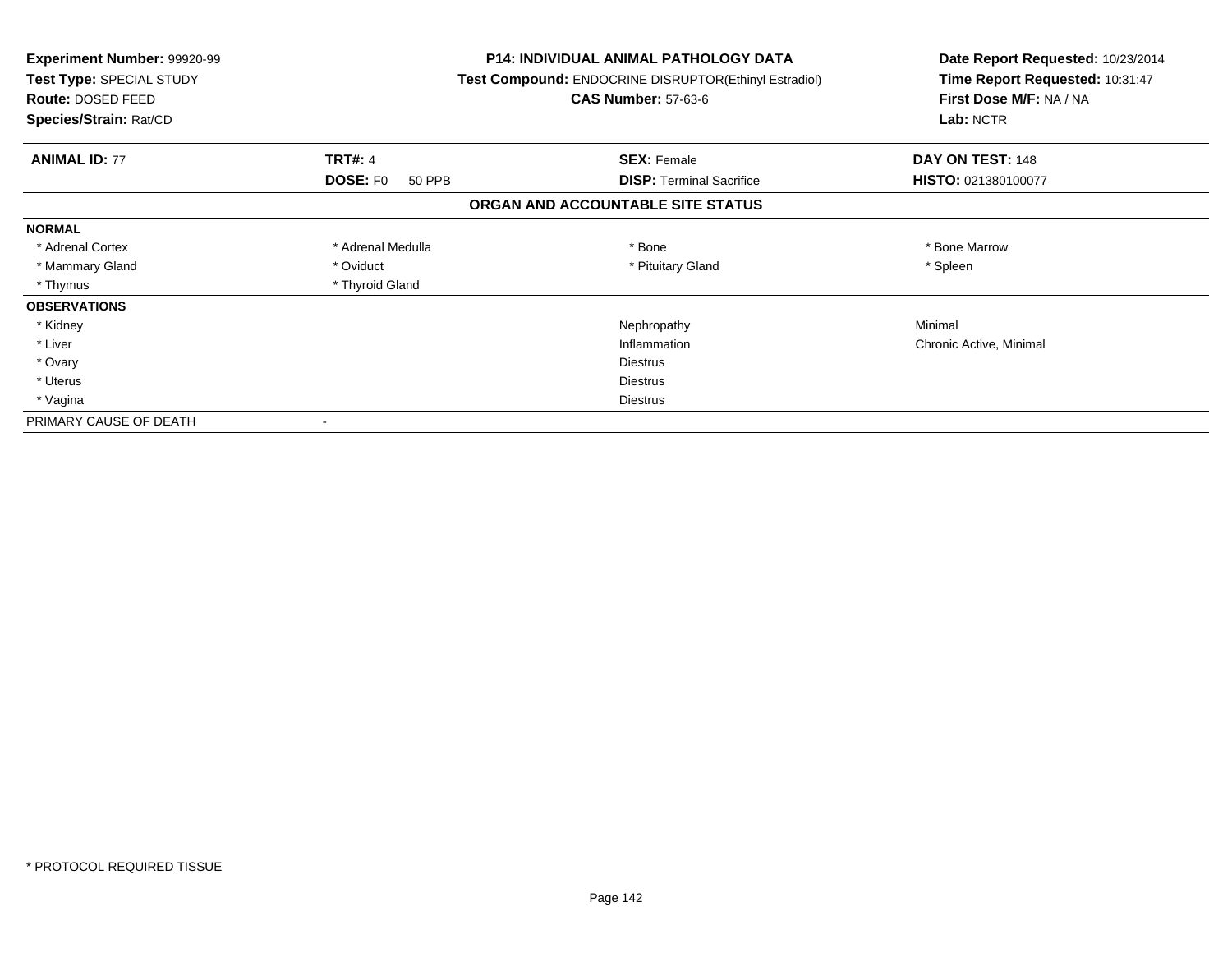| Experiment Number: 99920-99<br>Test Type: SPECIAL STUDY<br>Route: DOSED FEED |                                   | <b>P14: INDIVIDUAL ANIMAL PATHOLOGY DATA</b><br>Test Compound: ENDOCRINE DISRUPTOR(Ethinyl Estradiol)<br><b>CAS Number: 57-63-6</b> | Date Report Requested: 10/23/2014<br>Time Report Requested: 10:31:47<br>First Dose M/F: NA / NA<br>Lab: NCTR |
|------------------------------------------------------------------------------|-----------------------------------|-------------------------------------------------------------------------------------------------------------------------------------|--------------------------------------------------------------------------------------------------------------|
| Species/Strain: Rat/CD                                                       |                                   |                                                                                                                                     |                                                                                                              |
| <b>ANIMAL ID: 99</b>                                                         | <b>TRT#: 1</b>                    | <b>SEX: Female</b>                                                                                                                  | DAY ON TEST: 149                                                                                             |
|                                                                              | <b>DOSE: FO</b><br><b>CONTROL</b> | <b>DISP:</b> Terminal Sacrifice                                                                                                     | <b>HISTO: 021380100099</b>                                                                                   |
|                                                                              |                                   | ORGAN AND ACCOUNTABLE SITE STATUS                                                                                                   |                                                                                                              |
| <b>NORMAL</b>                                                                |                                   |                                                                                                                                     |                                                                                                              |
| * Adrenal Cortex                                                             | * Adrenal Medulla                 | * Bone                                                                                                                              | * Bone Marrow                                                                                                |
| * Mammary Gland                                                              | * Oviduct                         | * Pituitary Gland                                                                                                                   | * Spleen                                                                                                     |
| * Thymus                                                                     | * Thyroid Gland                   |                                                                                                                                     |                                                                                                              |
| <b>OBSERVATIONS</b>                                                          |                                   |                                                                                                                                     |                                                                                                              |
| * Kidney                                                                     | <b>Renal Tubule</b>               | Mineralization                                                                                                                      | Minimal                                                                                                      |
| * Liver                                                                      |                                   | Fatty Change                                                                                                                        | Focal, Mild                                                                                                  |
|                                                                              |                                   | Inflammation                                                                                                                        | Chronic Active, Minimal                                                                                      |
| [Fatty Change TGLS = $1-5$ ]                                                 |                                   |                                                                                                                                     |                                                                                                              |
| * Ovary                                                                      |                                   | <b>Diestrus</b>                                                                                                                     |                                                                                                              |
| * Uterus                                                                     |                                   | <b>Diestrus</b>                                                                                                                     |                                                                                                              |
| * Vagina                                                                     |                                   | <b>Diestrus</b>                                                                                                                     |                                                                                                              |
| PRIMARY CAUSE OF DEATH                                                       |                                   |                                                                                                                                     |                                                                                                              |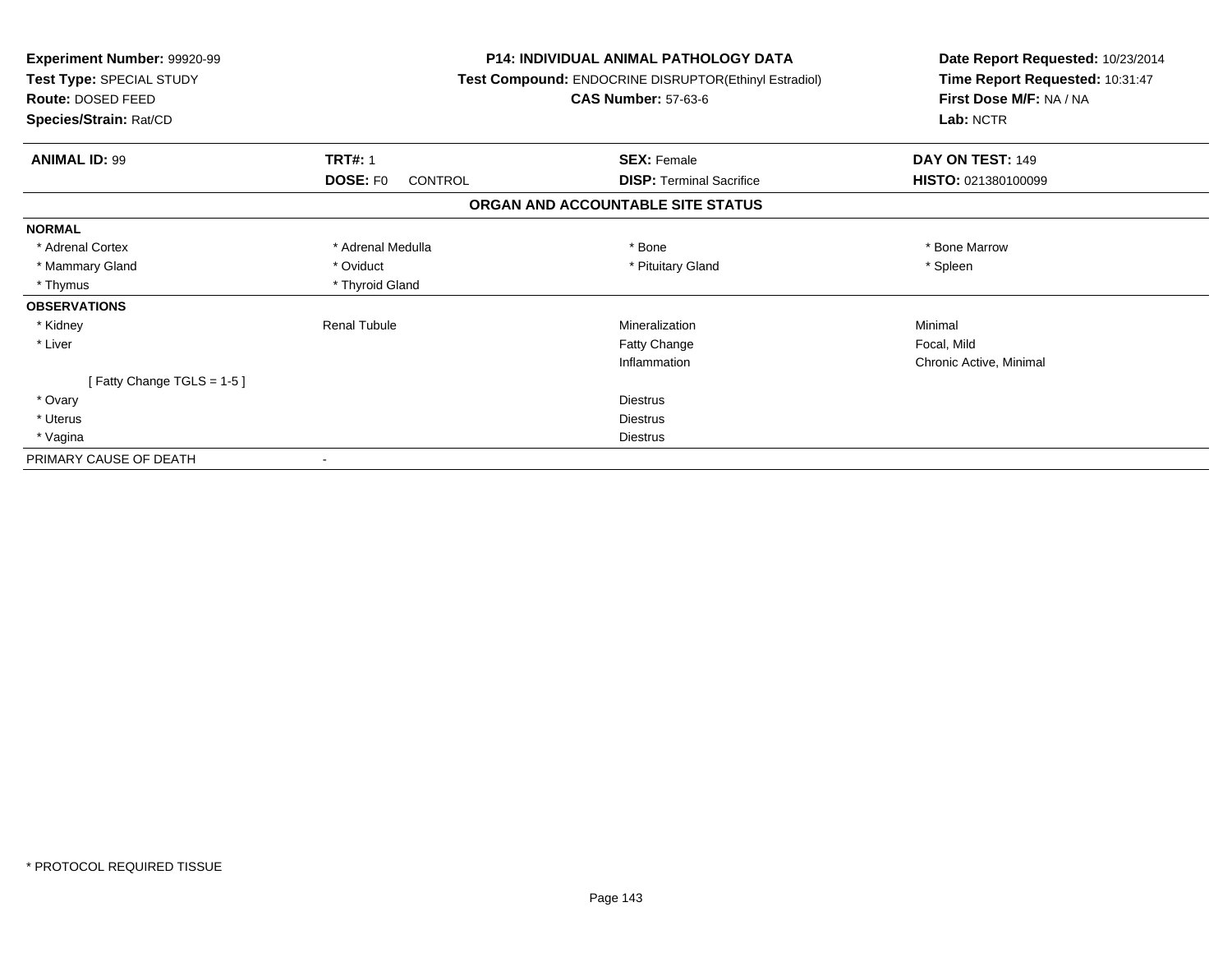| Experiment Number: 99920-99<br>Test Type: SPECIAL STUDY<br>Route: DOSED FEED<br>Species/Strain: Rat/CD |                     | <b>P14: INDIVIDUAL ANIMAL PATHOLOGY DATA</b><br>Test Compound: ENDOCRINE DISRUPTOR(Ethinyl Estradiol)<br><b>CAS Number: 57-63-6</b> | Date Report Requested: 10/23/2014<br>Time Report Requested: 10:31:47<br>First Dose M/F: NA / NA<br>Lab: NCTR |
|--------------------------------------------------------------------------------------------------------|---------------------|-------------------------------------------------------------------------------------------------------------------------------------|--------------------------------------------------------------------------------------------------------------|
| <b>ANIMAL ID: 100</b>                                                                                  | <b>TRT#: 1</b>      | <b>SEX: Female</b>                                                                                                                  | DAY ON TEST: 149                                                                                             |
|                                                                                                        | DOSE: FO<br>CONTROL | <b>DISP:</b> Terminal Sacrifice                                                                                                     | HISTO: 021380100100                                                                                          |
|                                                                                                        |                     | ORGAN AND ACCOUNTABLE SITE STATUS                                                                                                   |                                                                                                              |
| <b>NORMAL</b>                                                                                          |                     |                                                                                                                                     |                                                                                                              |
| * Adrenal Cortex                                                                                       | * Adrenal Medulla   | * Bone                                                                                                                              | * Bone Marrow                                                                                                |
| * Liver                                                                                                | * Mammary Gland     | * Oviduct                                                                                                                           | * Pituitary Gland                                                                                            |
| * Spleen                                                                                               | * Thymus            | * Thyroid Gland                                                                                                                     |                                                                                                              |
| <b>OBSERVATIONS</b>                                                                                    |                     |                                                                                                                                     |                                                                                                              |
| * Clitoral Gland                                                                                       |                     | <b>Distended</b>                                                                                                                    |                                                                                                              |
|                                                                                                        |                     | Inflammation                                                                                                                        | Chronic Active, Moderate                                                                                     |
| [Inflammation TGLS = $1-9$ ]                                                                           |                     |                                                                                                                                     |                                                                                                              |
| * Kidney                                                                                               | <b>Renal Tubule</b> | Mineralization                                                                                                                      | Minimal                                                                                                      |
| * Ovary                                                                                                |                     | <b>Diestrus</b>                                                                                                                     |                                                                                                              |
| * Uterus                                                                                               |                     | <b>Diestrus</b>                                                                                                                     |                                                                                                              |
| * Vagina                                                                                               |                     | <b>Diestrus</b>                                                                                                                     |                                                                                                              |
| PRIMARY CAUSE OF DEATH                                                                                 |                     |                                                                                                                                     |                                                                                                              |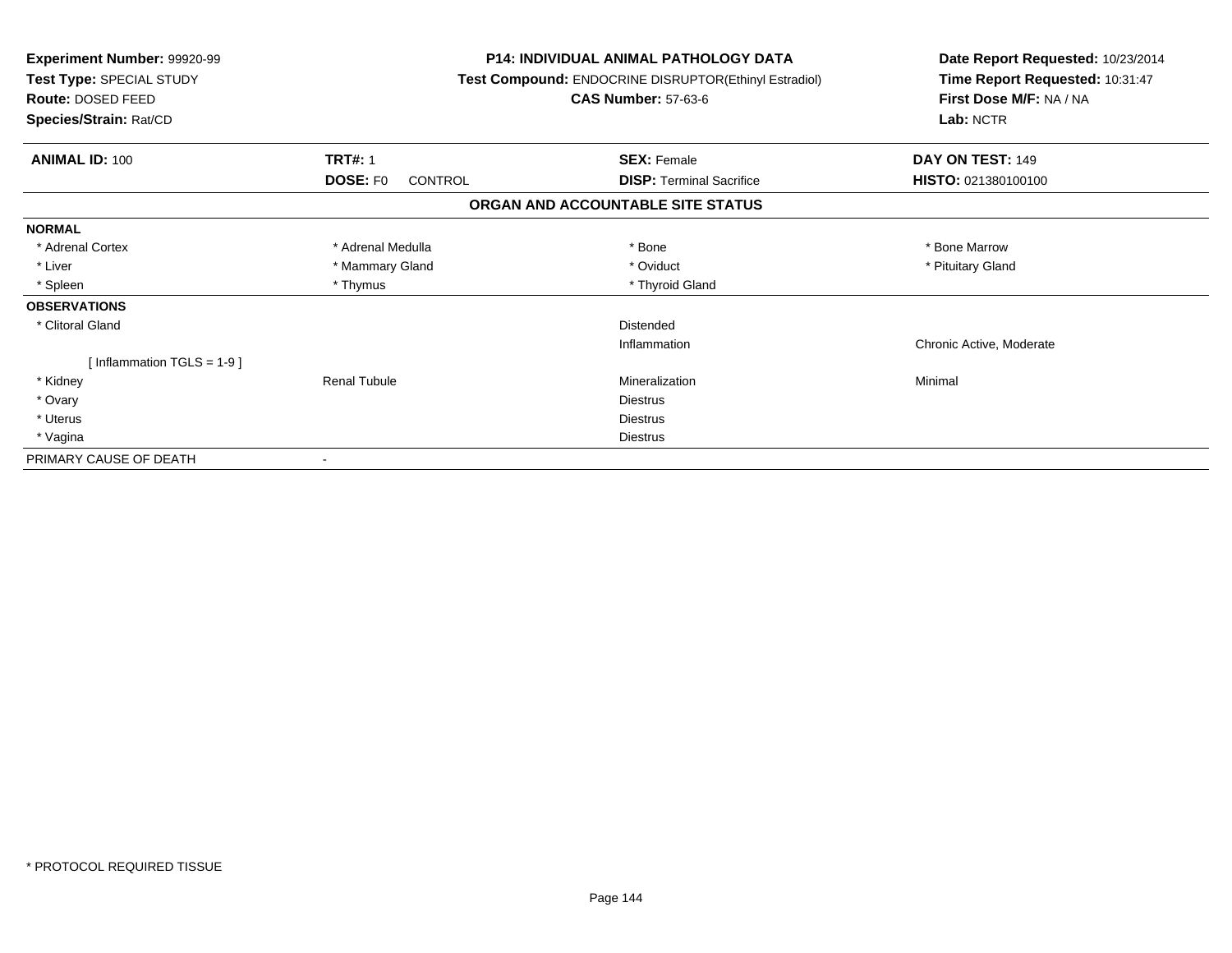| <b>Experiment Number: 99920-99</b><br>Test Type: SPECIAL STUDY<br>Route: DOSED FEED<br>Species/Strain: Rat/CD |                                   | <b>P14: INDIVIDUAL ANIMAL PATHOLOGY DATA</b><br>Test Compound: ENDOCRINE DISRUPTOR(Ethinyl Estradiol)<br><b>CAS Number: 57-63-6</b> | Date Report Requested: 10/23/2014<br>Time Report Requested: 10:31:47<br>First Dose M/F: NA / NA<br>Lab: NCTR |
|---------------------------------------------------------------------------------------------------------------|-----------------------------------|-------------------------------------------------------------------------------------------------------------------------------------|--------------------------------------------------------------------------------------------------------------|
| <b>ANIMAL ID: 101</b>                                                                                         | <b>TRT#: 1</b>                    | <b>SEX: Female</b>                                                                                                                  | DAY ON TEST: 149                                                                                             |
|                                                                                                               | <b>DOSE: FO</b><br><b>CONTROL</b> | <b>DISP:</b> Terminal Sacrifice                                                                                                     | HISTO: 021380100101                                                                                          |
|                                                                                                               |                                   | ORGAN AND ACCOUNTABLE SITE STATUS                                                                                                   |                                                                                                              |
| <b>NORMAL</b>                                                                                                 |                                   |                                                                                                                                     |                                                                                                              |
| * Adrenal Cortex                                                                                              | * Adrenal Medulla                 | * Bone                                                                                                                              | * Bone Marrow                                                                                                |
| * Liver                                                                                                       | * Mammary Gland                   | * Oviduct                                                                                                                           | * Pituitary Gland                                                                                            |
| * Spleen                                                                                                      | * Thymus                          | * Thyroid Gland                                                                                                                     |                                                                                                              |
| <b>OBSERVATIONS</b>                                                                                           |                                   |                                                                                                                                     |                                                                                                              |
| * Kidney                                                                                                      | <b>Renal Tubule</b>               | Mineralization                                                                                                                      | Marked                                                                                                       |
|                                                                                                               |                                   | Nephropathy                                                                                                                         | Minimal                                                                                                      |
| * Ovary                                                                                                       |                                   | Proestrus                                                                                                                           |                                                                                                              |
| * Uterus                                                                                                      |                                   | Proestrus                                                                                                                           |                                                                                                              |
| * Vagina                                                                                                      |                                   | Proestrus                                                                                                                           |                                                                                                              |
| PRIMARY CAUSE OF DEATH                                                                                        |                                   |                                                                                                                                     |                                                                                                              |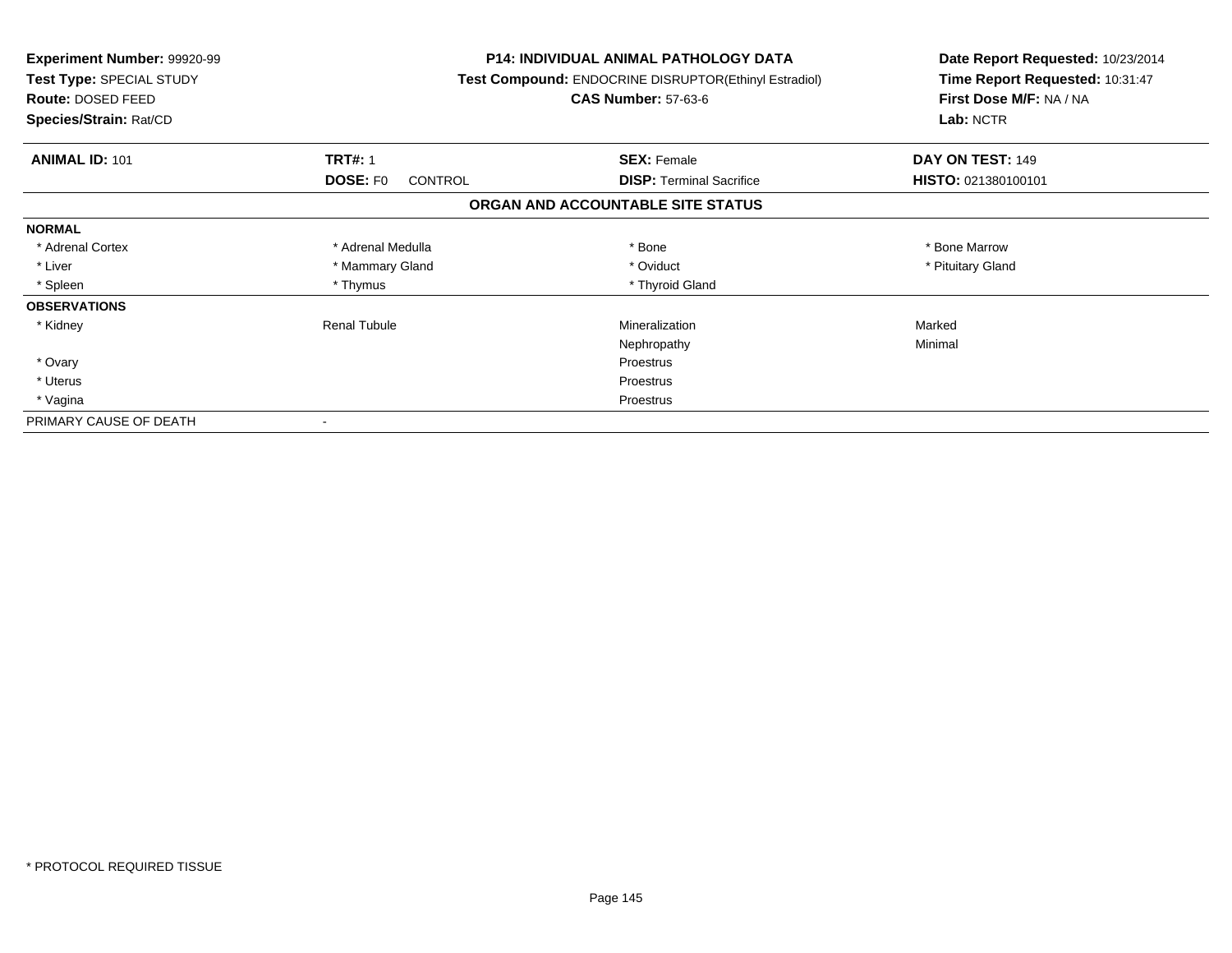| Experiment Number: 99920-99<br>Test Type: SPECIAL STUDY<br><b>Route: DOSED FEED</b><br>Species/Strain: Rat/CD |                            | <b>P14: INDIVIDUAL ANIMAL PATHOLOGY DATA</b><br>Test Compound: ENDOCRINE DISRUPTOR(Ethinyl Estradiol)<br><b>CAS Number: 57-63-6</b> | Date Report Requested: 10/23/2014<br>Time Report Requested: 10:31:47<br>First Dose M/F: NA / NA<br>Lab: NCTR |
|---------------------------------------------------------------------------------------------------------------|----------------------------|-------------------------------------------------------------------------------------------------------------------------------------|--------------------------------------------------------------------------------------------------------------|
| <b>ANIMAL ID: 102</b>                                                                                         | <b>TRT#: 1</b>             | <b>SEX: Female</b>                                                                                                                  | DAY ON TEST: 149                                                                                             |
|                                                                                                               | <b>DOSE: FO</b><br>CONTROL | <b>DISP: Terminal Sacrifice</b>                                                                                                     | HISTO: 021380100102                                                                                          |
|                                                                                                               |                            | ORGAN AND ACCOUNTABLE SITE STATUS                                                                                                   |                                                                                                              |
| <b>NORMAL</b>                                                                                                 |                            |                                                                                                                                     |                                                                                                              |
| * Adrenal Cortex                                                                                              | * Adrenal Medulla          | * Bone                                                                                                                              | * Bone Marrow                                                                                                |
| * Liver                                                                                                       | * Mammary Gland            | * Oviduct                                                                                                                           | * Pituitary Gland                                                                                            |
| * Spleen                                                                                                      | * Thymus                   | * Thyroid Gland                                                                                                                     |                                                                                                              |
| <b>OBSERVATIONS</b>                                                                                           |                            |                                                                                                                                     |                                                                                                              |
| * Clitoral Gland                                                                                              |                            | Distended                                                                                                                           |                                                                                                              |
|                                                                                                               |                            | Inflammation                                                                                                                        | Chronic Active, Moderate                                                                                     |
| [Distended TGLS = $1-9$ ]                                                                                     |                            |                                                                                                                                     |                                                                                                              |
| * Kidney                                                                                                      | <b>Renal Tubule</b>        | Mineralization                                                                                                                      | Minimal                                                                                                      |
| * Ovary                                                                                                       |                            | <b>Proestrus</b>                                                                                                                    |                                                                                                              |
| * Uterus                                                                                                      |                            | Proestrus                                                                                                                           |                                                                                                              |
| Note: TGL 2 - NCL                                                                                             |                            |                                                                                                                                     |                                                                                                              |
| Note: TGL 2 is normal proestrus                                                                               |                            |                                                                                                                                     |                                                                                                              |
| * Vagina                                                                                                      |                            | Proestrus                                                                                                                           |                                                                                                              |
| PRIMARY CAUSE OF DEATH                                                                                        |                            |                                                                                                                                     |                                                                                                              |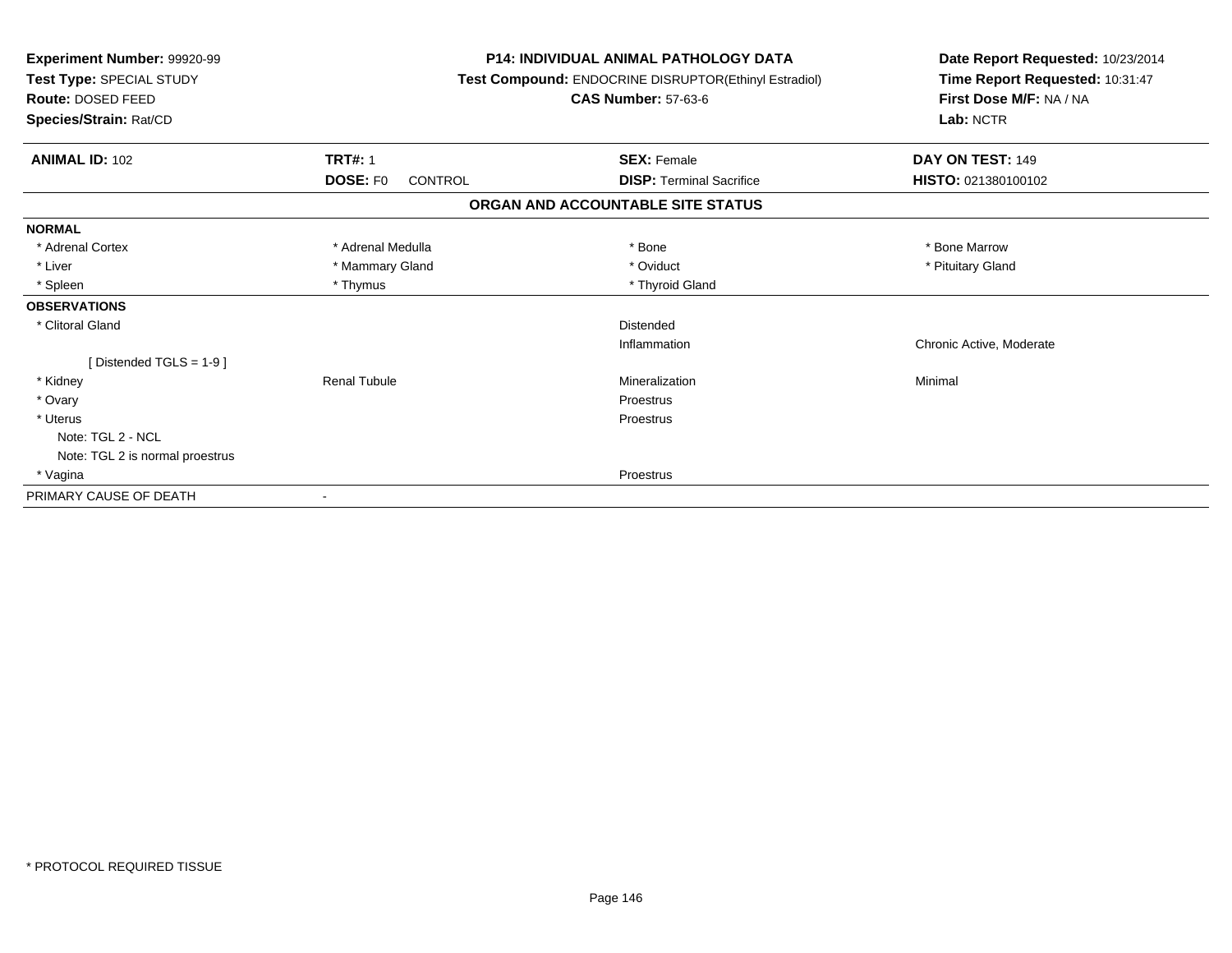| <b>Experiment Number: 99920-99</b><br>Test Type: SPECIAL STUDY<br><b>Route: DOSED FEED</b><br>Species/Strain: Rat/CD |                                   | P14: INDIVIDUAL ANIMAL PATHOLOGY DATA<br>Test Compound: ENDOCRINE DISRUPTOR(Ethinyl Estradiol)<br><b>CAS Number: 57-63-6</b> | Date Report Requested: 10/23/2014<br>Time Report Requested: 10:31:47<br>First Dose M/F: NA / NA<br>Lab: NCTR |
|----------------------------------------------------------------------------------------------------------------------|-----------------------------------|------------------------------------------------------------------------------------------------------------------------------|--------------------------------------------------------------------------------------------------------------|
| <b>ANIMAL ID: 103</b>                                                                                                | <b>TRT#: 1</b>                    | <b>SEX: Female</b>                                                                                                           | DAY ON TEST: 149                                                                                             |
|                                                                                                                      | <b>DOSE: FO</b><br><b>CONTROL</b> | <b>DISP:</b> Terminal Sacrifice                                                                                              | HISTO: 021380100103                                                                                          |
|                                                                                                                      |                                   | ORGAN AND ACCOUNTABLE SITE STATUS                                                                                            |                                                                                                              |
| <b>NORMAL</b>                                                                                                        |                                   |                                                                                                                              |                                                                                                              |
| * Adrenal Cortex                                                                                                     | * Adrenal Medulla                 | * Bone                                                                                                                       | * Bone Marrow                                                                                                |
| * Liver                                                                                                              | * Mammary Gland                   | * Oviduct                                                                                                                    | * Pituitary Gland                                                                                            |
| * Spleen                                                                                                             | * Thymus                          | * Thyroid Gland                                                                                                              |                                                                                                              |
| <b>OBSERVATIONS</b>                                                                                                  |                                   |                                                                                                                              |                                                                                                              |
| * Kidney                                                                                                             | <b>Renal Tubule</b>               | Mineralization                                                                                                               | Mild                                                                                                         |
| * Ovary                                                                                                              |                                   | <b>Diestrus</b>                                                                                                              |                                                                                                              |
| * Uterus                                                                                                             |                                   | <b>Diestrus</b>                                                                                                              |                                                                                                              |
| * Vagina                                                                                                             |                                   | Diestrus                                                                                                                     |                                                                                                              |
| PRIMARY CAUSE OF DEATH                                                                                               |                                   |                                                                                                                              |                                                                                                              |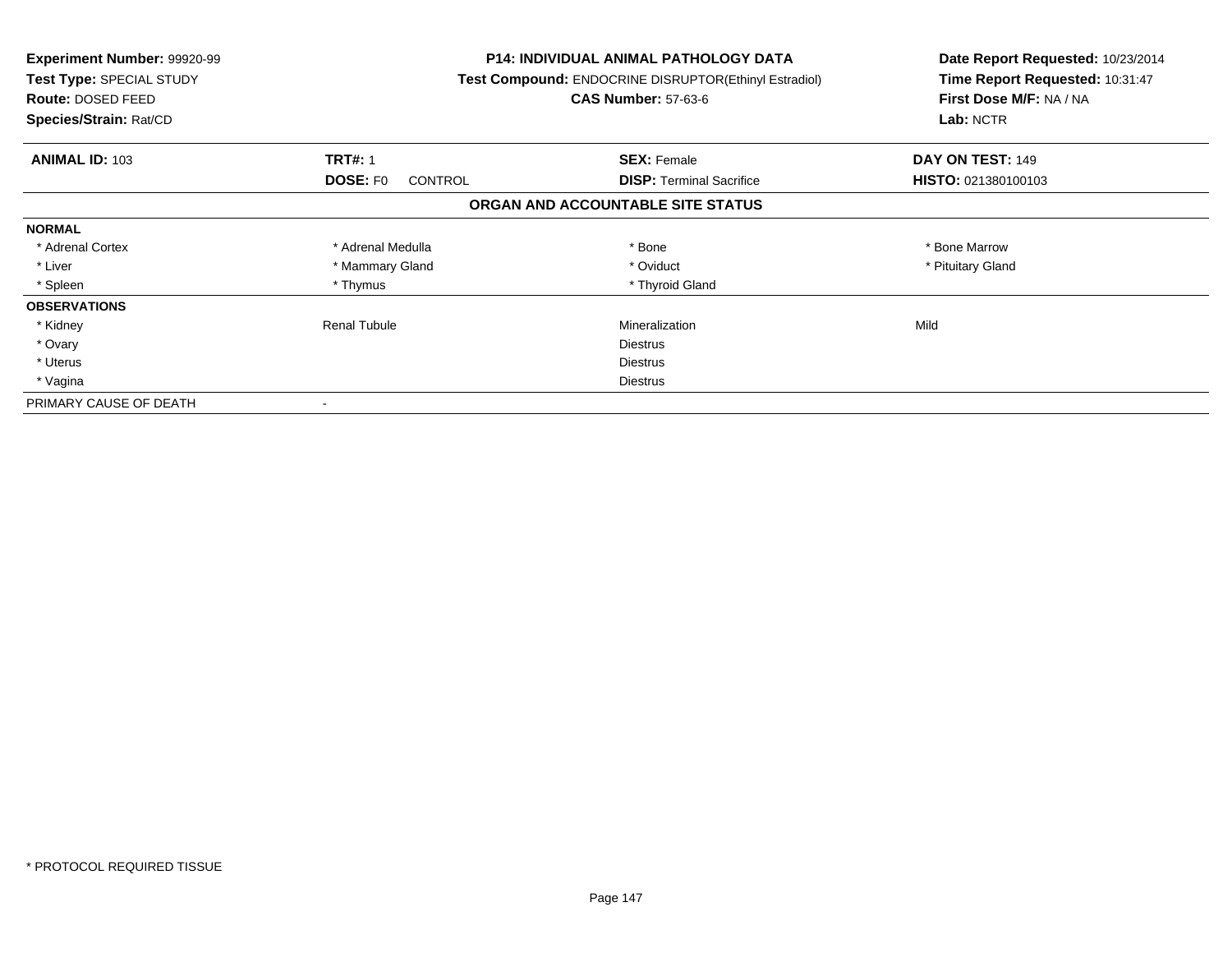| Experiment Number: 99920-99<br>Test Type: SPECIAL STUDY<br>Route: DOSED FEED<br>Species/Strain: Rat/CD |                            | <b>P14: INDIVIDUAL ANIMAL PATHOLOGY DATA</b><br>Test Compound: ENDOCRINE DISRUPTOR(Ethinyl Estradiol)<br><b>CAS Number: 57-63-6</b> | Date Report Requested: 10/23/2014<br>Time Report Requested: 10:31:47<br>First Dose M/F: NA / NA<br>Lab: NCTR |
|--------------------------------------------------------------------------------------------------------|----------------------------|-------------------------------------------------------------------------------------------------------------------------------------|--------------------------------------------------------------------------------------------------------------|
| <b>ANIMAL ID: 104</b>                                                                                  | <b>TRT#: 2</b>             | <b>SEX: Female</b>                                                                                                                  | DAY ON TEST: 149                                                                                             |
|                                                                                                        | <b>DOSE: FO</b><br>2.0 PPB | <b>DISP:</b> Terminal Sacrifice                                                                                                     | HISTO: 021380100104                                                                                          |
|                                                                                                        |                            | ORGAN AND ACCOUNTABLE SITE STATUS                                                                                                   |                                                                                                              |
| <b>NORMAL</b>                                                                                          |                            |                                                                                                                                     |                                                                                                              |
| * Mammary Gland                                                                                        | * Oviduct                  |                                                                                                                                     |                                                                                                              |
| <b>OBSERVATIONS</b>                                                                                    |                            |                                                                                                                                     |                                                                                                              |
| * Kidney                                                                                               | <b>Renal Tubule</b>        | Mineralization                                                                                                                      | Minimal                                                                                                      |
| * Ovary                                                                                                |                            | Estrus                                                                                                                              |                                                                                                              |
| * Uterus                                                                                               |                            | Estrus                                                                                                                              |                                                                                                              |
| * Vagina                                                                                               |                            | Metestrus                                                                                                                           |                                                                                                              |
| PRIMARY CAUSE OF DEATH                                                                                 |                            |                                                                                                                                     |                                                                                                              |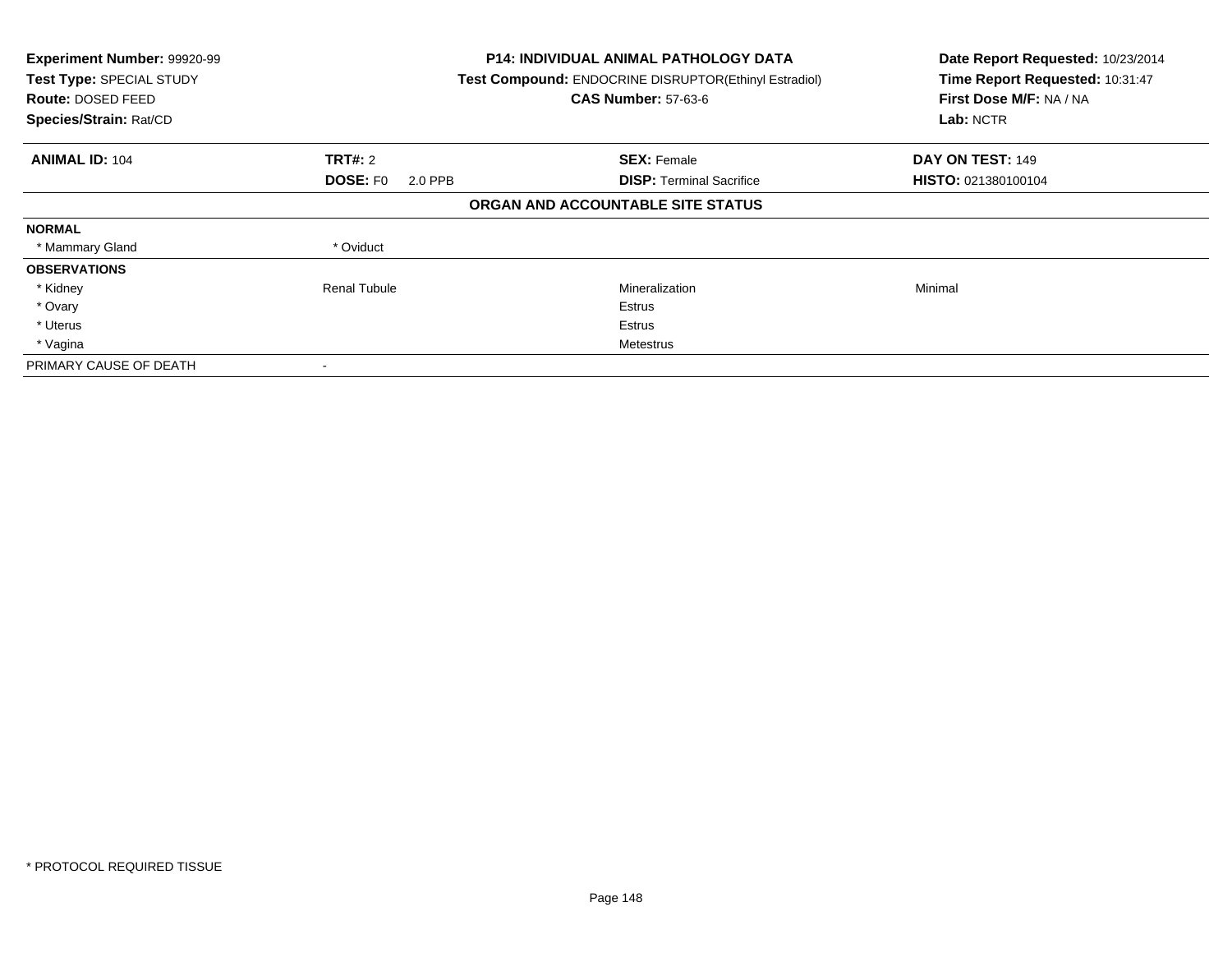| <b>Experiment Number: 99920-99</b><br>Test Type: SPECIAL STUDY<br><b>Route: DOSED FEED</b><br>Species/Strain: Rat/CD |                            | <b>P14: INDIVIDUAL ANIMAL PATHOLOGY DATA</b><br>Test Compound: ENDOCRINE DISRUPTOR(Ethinyl Estradiol)<br><b>CAS Number: 57-63-6</b> | Date Report Requested: 10/23/2014<br>Time Report Requested: 10:31:47<br>First Dose M/F: NA / NA<br>Lab: NCTR |
|----------------------------------------------------------------------------------------------------------------------|----------------------------|-------------------------------------------------------------------------------------------------------------------------------------|--------------------------------------------------------------------------------------------------------------|
| <b>ANIMAL ID: 105</b>                                                                                                | <b>TRT#: 2</b>             | <b>SEX: Female</b>                                                                                                                  | DAY ON TEST: 149                                                                                             |
|                                                                                                                      | <b>DOSE: FO</b><br>2.0 PPB | <b>DISP:</b> Terminal Sacrifice                                                                                                     | <b>HISTO: 021380100105</b>                                                                                   |
|                                                                                                                      |                            | ORGAN AND ACCOUNTABLE SITE STATUS                                                                                                   |                                                                                                              |
| <b>NORMAL</b>                                                                                                        |                            |                                                                                                                                     |                                                                                                              |
| * Mammary Gland                                                                                                      | * Oviduct                  |                                                                                                                                     |                                                                                                              |
| <b>OBSERVATIONS</b>                                                                                                  |                            |                                                                                                                                     |                                                                                                              |
| * Kidney                                                                                                             | <b>Renal Tubule</b>        | Mineralization                                                                                                                      | Minimal                                                                                                      |
| * Ovary                                                                                                              |                            | Proestrus                                                                                                                           |                                                                                                              |
| * Uterus                                                                                                             | <b>Endometrial GI</b>      | <b>Dilatation</b>                                                                                                                   | Moderate                                                                                                     |
|                                                                                                                      |                            | Proestrus                                                                                                                           |                                                                                                              |
| * Vagina                                                                                                             |                            | Proestrus                                                                                                                           |                                                                                                              |
| PRIMARY CAUSE OF DEATH                                                                                               | $\,$                       |                                                                                                                                     |                                                                                                              |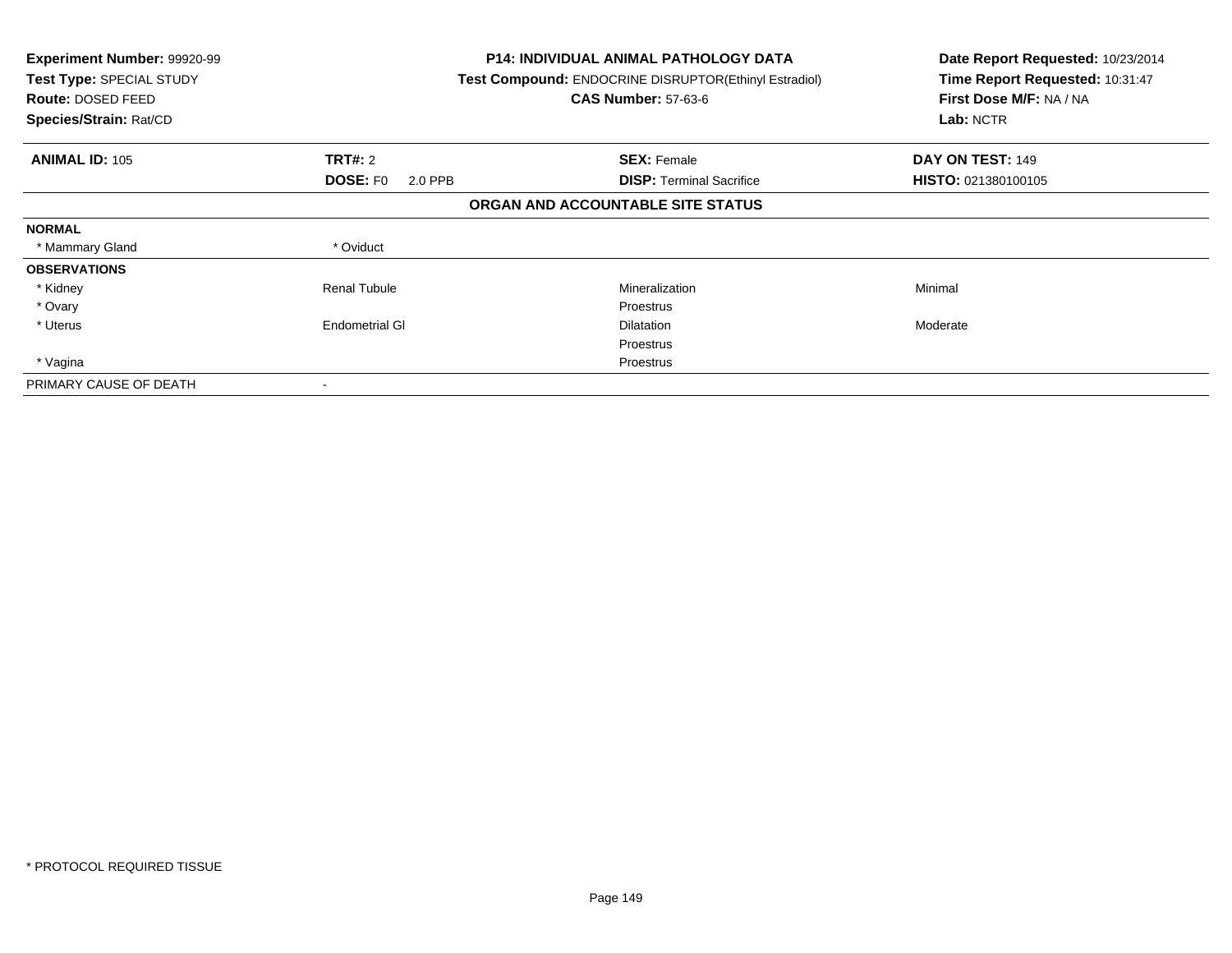| Experiment Number: 99920-99<br>Test Type: SPECIAL STUDY<br>Route: DOSED FEED<br>Species/Strain: Rat/CD |                            | <b>P14: INDIVIDUAL ANIMAL PATHOLOGY DATA</b><br>Test Compound: ENDOCRINE DISRUPTOR(Ethinyl Estradiol)<br><b>CAS Number: 57-63-6</b> | Date Report Requested: 10/23/2014<br>Time Report Requested: 10:31:47<br>First Dose M/F: NA / NA<br>Lab: NCTR |
|--------------------------------------------------------------------------------------------------------|----------------------------|-------------------------------------------------------------------------------------------------------------------------------------|--------------------------------------------------------------------------------------------------------------|
| <b>ANIMAL ID: 106</b>                                                                                  | <b>TRT#: 2</b>             | <b>SEX: Female</b>                                                                                                                  | DAY ON TEST: 149                                                                                             |
|                                                                                                        | <b>DOSE: FO</b><br>2.0 PPB | <b>DISP:</b> Terminal Sacrifice                                                                                                     | HISTO: 021380100106                                                                                          |
|                                                                                                        |                            | ORGAN AND ACCOUNTABLE SITE STATUS                                                                                                   |                                                                                                              |
| <b>NORMAL</b>                                                                                          |                            |                                                                                                                                     |                                                                                                              |
| * Mammary Gland                                                                                        | * Oviduct                  |                                                                                                                                     |                                                                                                              |
| <b>OBSERVATIONS</b>                                                                                    |                            |                                                                                                                                     |                                                                                                              |
| * Kidney                                                                                               | <b>Renal Tubule</b>        | Mineralization                                                                                                                      | Minimal                                                                                                      |
| * Ovary                                                                                                |                            | <b>Diestrus</b>                                                                                                                     |                                                                                                              |
| * Uterus                                                                                               |                            | <b>Diestrus</b>                                                                                                                     |                                                                                                              |
| * Vagina                                                                                               |                            | Diestrus                                                                                                                            |                                                                                                              |
| PRIMARY CAUSE OF DEATH                                                                                 |                            |                                                                                                                                     |                                                                                                              |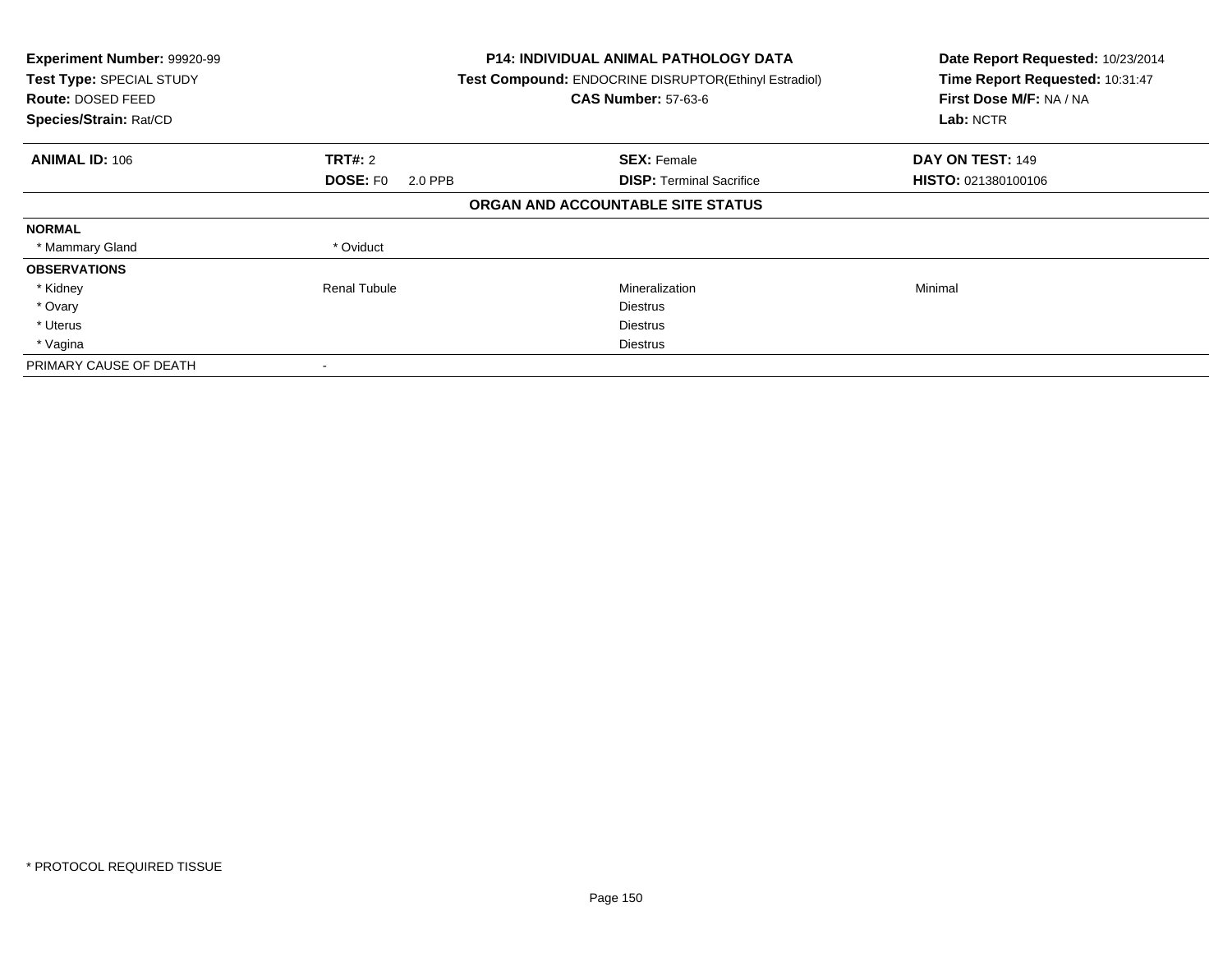| Experiment Number: 99920-99<br>Test Type: SPECIAL STUDY<br>Route: DOSED FEED<br>Species/Strain: Rat/CD |                            | <b>P14: INDIVIDUAL ANIMAL PATHOLOGY DATA</b><br>Test Compound: ENDOCRINE DISRUPTOR(Ethinyl Estradiol)<br><b>CAS Number: 57-63-6</b> | Date Report Requested: 10/23/2014<br>Time Report Requested: 10:31:47<br>First Dose M/F: NA / NA<br>Lab: NCTR |
|--------------------------------------------------------------------------------------------------------|----------------------------|-------------------------------------------------------------------------------------------------------------------------------------|--------------------------------------------------------------------------------------------------------------|
| <b>ANIMAL ID: 107</b>                                                                                  | <b>TRT#: 2</b>             | <b>SEX: Female</b>                                                                                                                  | DAY ON TEST: 149                                                                                             |
|                                                                                                        | <b>DOSE: FO</b><br>2.0 PPB | <b>DISP:</b> Terminal Sacrifice                                                                                                     | HISTO: 021380100107                                                                                          |
|                                                                                                        |                            | ORGAN AND ACCOUNTABLE SITE STATUS                                                                                                   |                                                                                                              |
| <b>NORMAL</b>                                                                                          |                            |                                                                                                                                     |                                                                                                              |
| * Mammary Gland                                                                                        | * Oviduct                  |                                                                                                                                     |                                                                                                              |
| <b>OBSERVATIONS</b>                                                                                    |                            |                                                                                                                                     |                                                                                                              |
| * Kidney                                                                                               | <b>Renal Tubule</b>        | Mineralization                                                                                                                      | Minimal                                                                                                      |
| * Ovary                                                                                                |                            | Estrus                                                                                                                              |                                                                                                              |
| * Uterus                                                                                               |                            | Estrus                                                                                                                              |                                                                                                              |
| * Vagina                                                                                               |                            | Estrus                                                                                                                              |                                                                                                              |
| PRIMARY CAUSE OF DEATH                                                                                 |                            |                                                                                                                                     |                                                                                                              |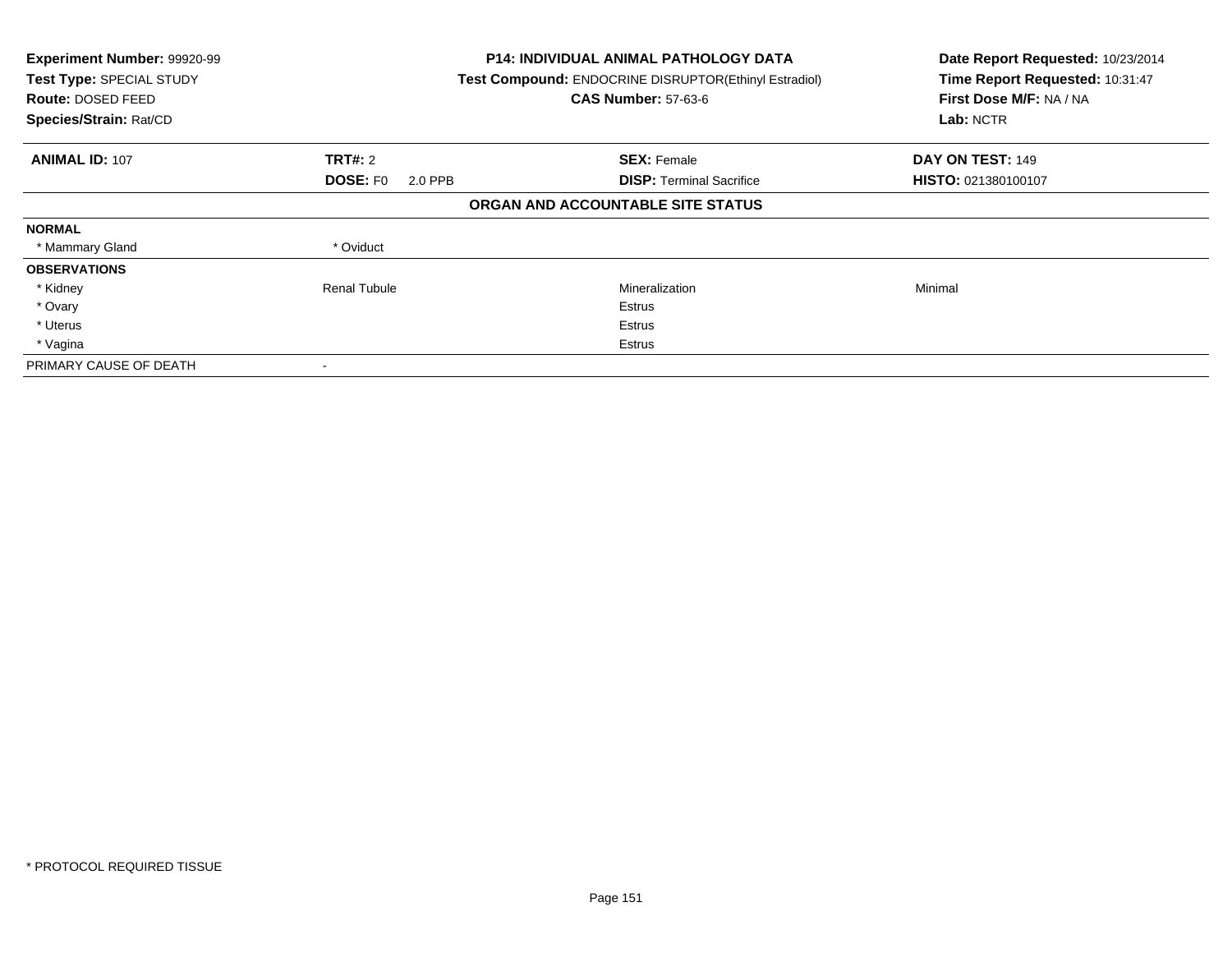| <b>Experiment Number: 99920-99</b><br>Test Type: SPECIAL STUDY<br><b>Route: DOSED FEED</b><br>Species/Strain: Rat/CD |                            | <b>P14: INDIVIDUAL ANIMAL PATHOLOGY DATA</b><br>Test Compound: ENDOCRINE DISRUPTOR(Ethinyl Estradiol)<br><b>CAS Number: 57-63-6</b> | Date Report Requested: 10/23/2014<br>Time Report Requested: 10:31:47<br>First Dose M/F: NA / NA<br>Lab: NCTR |
|----------------------------------------------------------------------------------------------------------------------|----------------------------|-------------------------------------------------------------------------------------------------------------------------------------|--------------------------------------------------------------------------------------------------------------|
| <b>ANIMAL ID: 108</b>                                                                                                | <b>TRT#:</b> 2             | <b>SEX: Female</b>                                                                                                                  | DAY ON TEST: 149                                                                                             |
|                                                                                                                      | <b>DOSE: FO</b><br>2.0 PPB | <b>DISP: Terminal Sacrifice</b>                                                                                                     | HISTO: 021380100108                                                                                          |
|                                                                                                                      |                            | ORGAN AND ACCOUNTABLE SITE STATUS                                                                                                   |                                                                                                              |
| <b>NORMAL</b>                                                                                                        |                            |                                                                                                                                     |                                                                                                              |
| * Mammary Gland                                                                                                      | * Oviduct                  |                                                                                                                                     |                                                                                                              |
| <b>OBSERVATIONS</b>                                                                                                  |                            |                                                                                                                                     |                                                                                                              |
| * Kidney                                                                                                             | <b>Renal Tubule</b>        | Mineralization                                                                                                                      | Minimal                                                                                                      |
| * Liver                                                                                                              |                            | Developmental Malformation                                                                                                          |                                                                                                              |
| [Developmental Malformation TGLS = 1-5]                                                                              |                            |                                                                                                                                     |                                                                                                              |
| * Ovary                                                                                                              |                            | <b>Diestrus</b>                                                                                                                     |                                                                                                              |
| * Uterus                                                                                                             |                            | <b>Diestrus</b>                                                                                                                     |                                                                                                              |
| * Vagina                                                                                                             |                            | Proestrus                                                                                                                           |                                                                                                              |
| PRIMARY CAUSE OF DEATH                                                                                               |                            |                                                                                                                                     |                                                                                                              |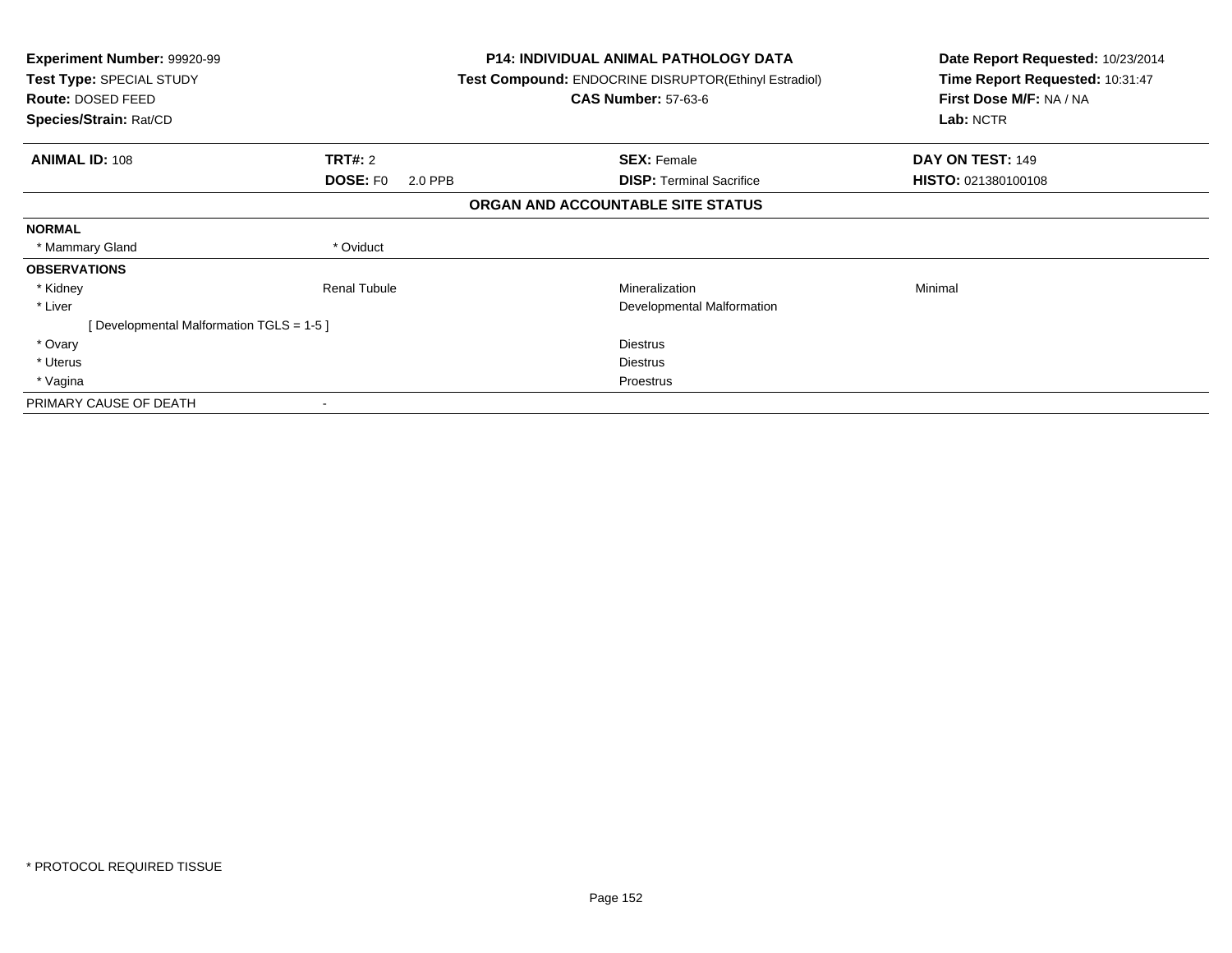| Experiment Number: 99920-99<br>Test Type: SPECIAL STUDY<br><b>Route: DOSED FEED</b><br>Species/Strain: Rat/CD |                           | <b>P14: INDIVIDUAL ANIMAL PATHOLOGY DATA</b><br>Test Compound: ENDOCRINE DISRUPTOR(Ethinyl Estradiol)<br><b>CAS Number: 57-63-6</b> | Date Report Requested: 10/23/2014<br>Time Report Requested: 10:31:47<br>First Dose M/F: NA / NA<br>Lab: NCTR |
|---------------------------------------------------------------------------------------------------------------|---------------------------|-------------------------------------------------------------------------------------------------------------------------------------|--------------------------------------------------------------------------------------------------------------|
| <b>ANIMAL ID: 109</b>                                                                                         | TRT#: 3                   | <b>SEX: Female</b>                                                                                                                  | DAY ON TEST: 149                                                                                             |
|                                                                                                               | <b>DOSE: FO</b><br>10 PPB | <b>DISP:</b> Terminal Sacrifice                                                                                                     | <b>HISTO: 021380100109</b>                                                                                   |
|                                                                                                               |                           | ORGAN AND ACCOUNTABLE SITE STATUS                                                                                                   |                                                                                                              |
| <b>NORMAL</b>                                                                                                 |                           |                                                                                                                                     |                                                                                                              |
| * Mammary Gland                                                                                               | * Oviduct                 |                                                                                                                                     |                                                                                                              |
| <b>OBSERVATIONS</b>                                                                                           |                           |                                                                                                                                     |                                                                                                              |
| * Kidney                                                                                                      | Renal Tubule              | Mineralization                                                                                                                      | Minimal                                                                                                      |
| * Ovary                                                                                                       |                           | Estrus                                                                                                                              |                                                                                                              |
| * Uterus                                                                                                      |                           | Estrus                                                                                                                              |                                                                                                              |
| * Vagina                                                                                                      |                           | Estrus                                                                                                                              |                                                                                                              |
| PRIMARY CAUSE OF DEATH                                                                                        |                           |                                                                                                                                     |                                                                                                              |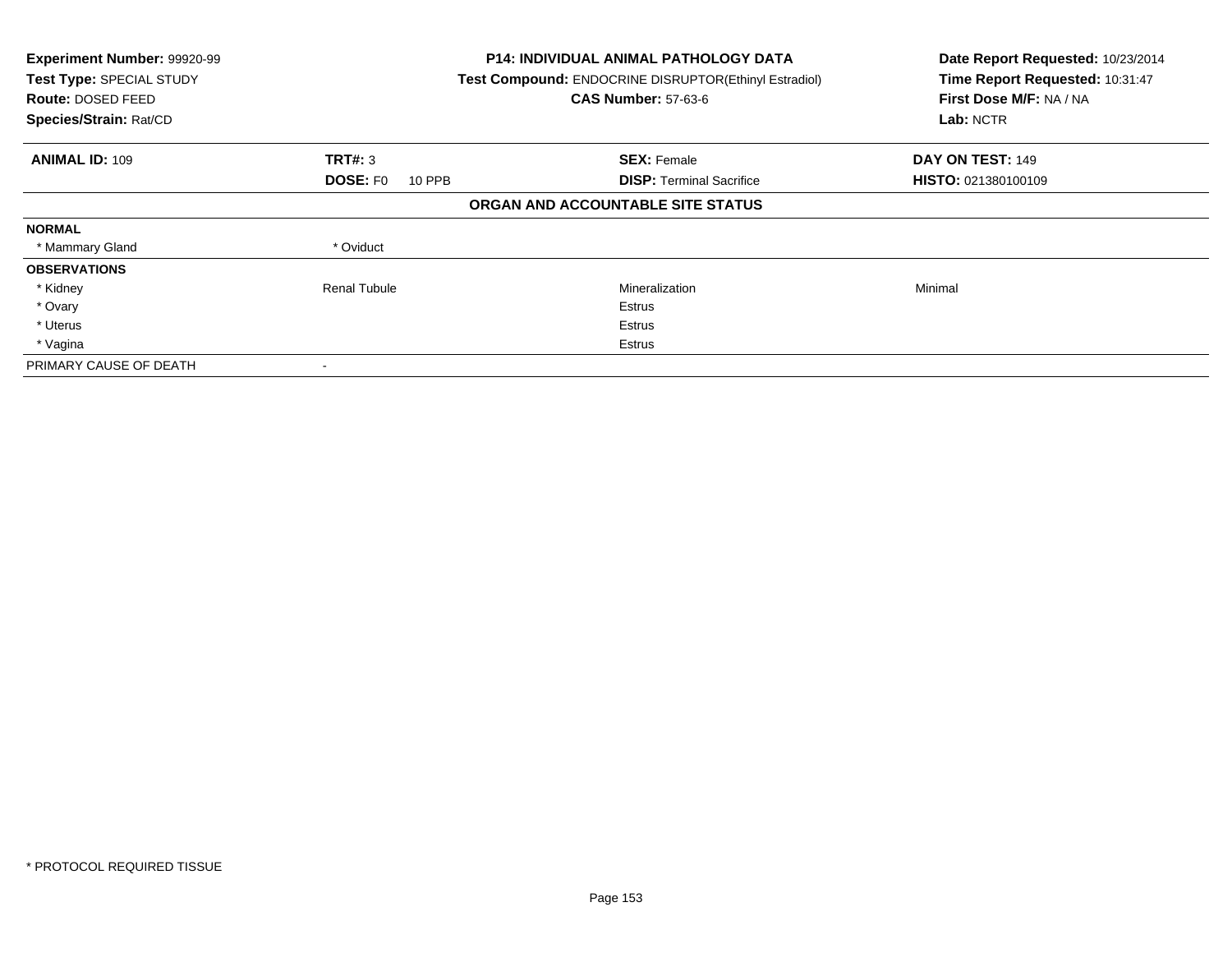| <b>Experiment Number: 99920-99</b><br>Test Type: SPECIAL STUDY<br>Route: DOSED FEED<br>Species/Strain: Rat/CD |                           | <b>P14: INDIVIDUAL ANIMAL PATHOLOGY DATA</b><br><b>Test Compound: ENDOCRINE DISRUPTOR(Ethinyl Estradiol)</b><br><b>CAS Number: 57-63-6</b> | Date Report Requested: 10/23/2014<br>Time Report Requested: 10:31:47<br>First Dose M/F: NA / NA<br>Lab: NCTR |
|---------------------------------------------------------------------------------------------------------------|---------------------------|--------------------------------------------------------------------------------------------------------------------------------------------|--------------------------------------------------------------------------------------------------------------|
| <b>ANIMAL ID: 110</b>                                                                                         | <b>TRT#: 3</b>            | <b>SEX: Female</b>                                                                                                                         | DAY ON TEST: 149                                                                                             |
|                                                                                                               | <b>DOSE: FO</b><br>10 PPB | <b>DISP:</b> Terminal Sacrifice                                                                                                            | HISTO: 021380100110                                                                                          |
|                                                                                                               |                           | ORGAN AND ACCOUNTABLE SITE STATUS                                                                                                          |                                                                                                              |
| <b>NORMAL</b>                                                                                                 |                           |                                                                                                                                            |                                                                                                              |
| * Oviduct                                                                                                     |                           |                                                                                                                                            |                                                                                                              |
| <b>OBSERVATIONS</b>                                                                                           |                           |                                                                                                                                            |                                                                                                              |
| * Kidney                                                                                                      | <b>Renal Tubule</b>       | <b>Dilatation</b>                                                                                                                          | Focal, Mild                                                                                                  |
|                                                                                                               | <b>Renal Tubule</b>       | Mineralization                                                                                                                             | Minimal                                                                                                      |
| * Mammary Gland                                                                                               | Alveolus                  | Hyperplasia                                                                                                                                | Minimal                                                                                                      |
| * Ovary                                                                                                       |                           | <b>Diestrus</b>                                                                                                                            |                                                                                                              |
| * Uterus                                                                                                      |                           | <b>Diestrus</b>                                                                                                                            |                                                                                                              |
| * Vagina                                                                                                      |                           | <b>Diestrus</b>                                                                                                                            |                                                                                                              |
| PRIMARY CAUSE OF DEATH                                                                                        |                           |                                                                                                                                            |                                                                                                              |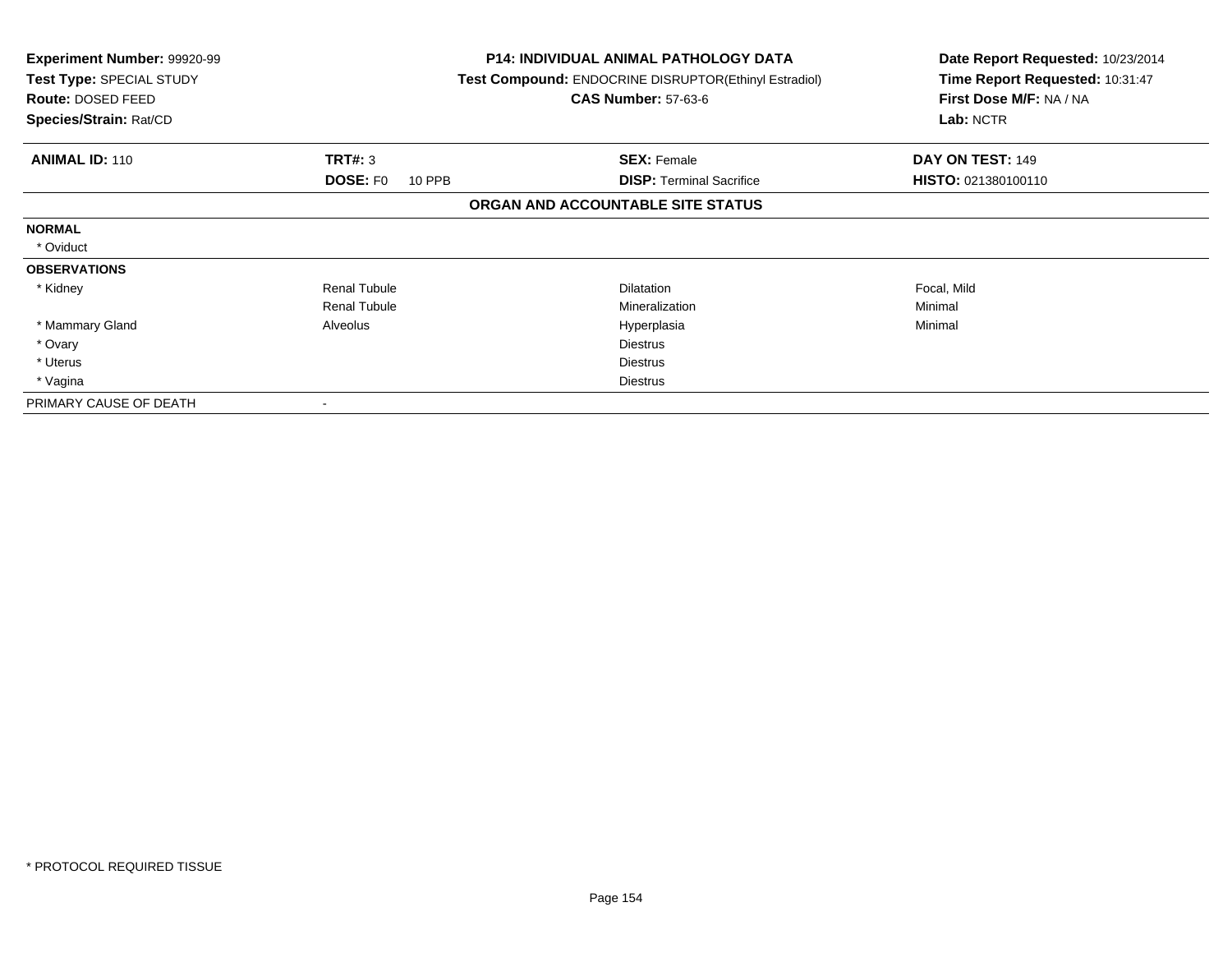| <b>Experiment Number: 99920-99</b><br>Test Type: SPECIAL STUDY<br><b>Route: DOSED FEED</b><br>Species/Strain: Rat/CD |                           | <b>P14: INDIVIDUAL ANIMAL PATHOLOGY DATA</b><br>Test Compound: ENDOCRINE DISRUPTOR(Ethinyl Estradiol)<br><b>CAS Number: 57-63-6</b> | Date Report Requested: 10/23/2014<br>Time Report Requested: 10:31:47<br>First Dose M/F: NA / NA<br>Lab: NCTR |
|----------------------------------------------------------------------------------------------------------------------|---------------------------|-------------------------------------------------------------------------------------------------------------------------------------|--------------------------------------------------------------------------------------------------------------|
| <b>ANIMAL ID: 111</b>                                                                                                | <b>TRT#: 3</b>            | <b>SEX: Female</b>                                                                                                                  | DAY ON TEST: 149                                                                                             |
|                                                                                                                      | <b>DOSE: FO</b><br>10 PPB | <b>DISP: Terminal Sacrifice</b>                                                                                                     | HISTO: 021380100111                                                                                          |
|                                                                                                                      |                           | ORGAN AND ACCOUNTABLE SITE STATUS                                                                                                   |                                                                                                              |
| <b>NORMAL</b>                                                                                                        |                           |                                                                                                                                     |                                                                                                              |
| * Oviduct                                                                                                            |                           |                                                                                                                                     |                                                                                                              |
| <b>OBSERVATIONS</b>                                                                                                  |                           |                                                                                                                                     |                                                                                                              |
| * Kidney                                                                                                             | <b>Renal Tubule</b>       | <b>Mineralization</b>                                                                                                               | Minimal                                                                                                      |
| * Mammary Gland                                                                                                      | Alveolus                  | Hyperplasia                                                                                                                         | Minimal                                                                                                      |
| * Ovary                                                                                                              |                           | Proestrus                                                                                                                           |                                                                                                              |
| * Uterus                                                                                                             |                           | Proestrus                                                                                                                           |                                                                                                              |
| * Vagina                                                                                                             |                           | Proestrus                                                                                                                           |                                                                                                              |
| PRIMARY CAUSE OF DEATH                                                                                               |                           |                                                                                                                                     |                                                                                                              |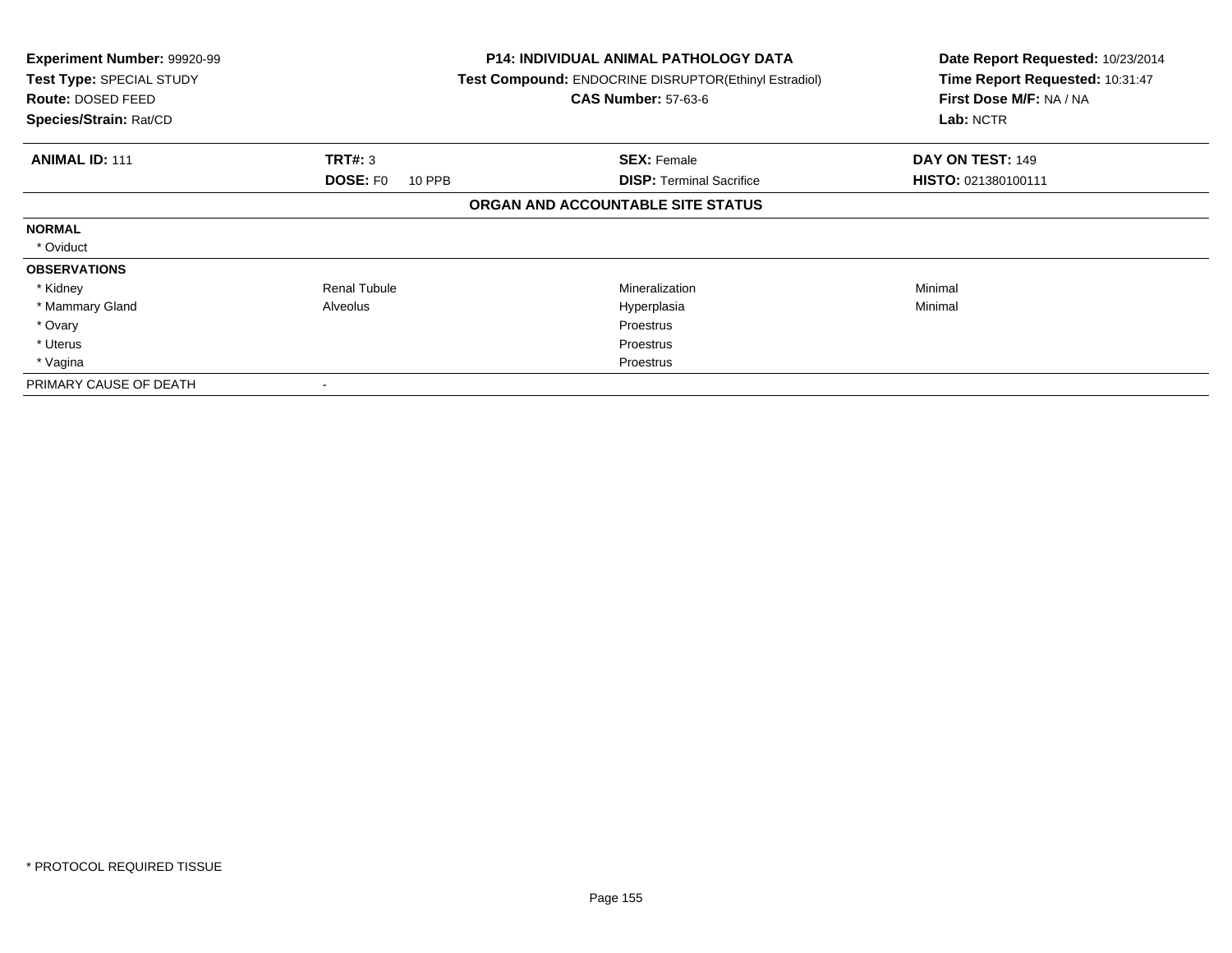| Experiment Number: 99920-99<br>Test Type: SPECIAL STUDY<br><b>Route: DOSED FEED</b><br>Species/Strain: Rat/CD |                           | <b>P14: INDIVIDUAL ANIMAL PATHOLOGY DATA</b><br>Test Compound: ENDOCRINE DISRUPTOR(Ethinyl Estradiol)<br><b>CAS Number: 57-63-6</b> | Date Report Requested: 10/23/2014<br>Time Report Requested: 10:31:47<br>First Dose M/F: NA / NA<br>Lab: NCTR |
|---------------------------------------------------------------------------------------------------------------|---------------------------|-------------------------------------------------------------------------------------------------------------------------------------|--------------------------------------------------------------------------------------------------------------|
| <b>ANIMAL ID: 112</b>                                                                                         | TRT#: 3                   | <b>SEX: Female</b>                                                                                                                  | DAY ON TEST: 149                                                                                             |
|                                                                                                               | <b>DOSE: FO</b><br>10 PPB | <b>DISP:</b> Terminal Sacrifice                                                                                                     | <b>HISTO: 021380100112</b>                                                                                   |
|                                                                                                               |                           | ORGAN AND ACCOUNTABLE SITE STATUS                                                                                                   |                                                                                                              |
| <b>NORMAL</b>                                                                                                 |                           |                                                                                                                                     |                                                                                                              |
| * Mammary Gland                                                                                               | * Oviduct                 |                                                                                                                                     |                                                                                                              |
| <b>OBSERVATIONS</b>                                                                                           |                           |                                                                                                                                     |                                                                                                              |
| * Kidney                                                                                                      | Renal Tubule              | Mineralization                                                                                                                      | Minimal                                                                                                      |
| * Ovary                                                                                                       |                           | <b>Diestrus</b>                                                                                                                     |                                                                                                              |
| * Uterus                                                                                                      |                           | <b>Diestrus</b>                                                                                                                     |                                                                                                              |
| * Vagina                                                                                                      |                           | Diestrus                                                                                                                            |                                                                                                              |
| PRIMARY CAUSE OF DEATH                                                                                        |                           |                                                                                                                                     |                                                                                                              |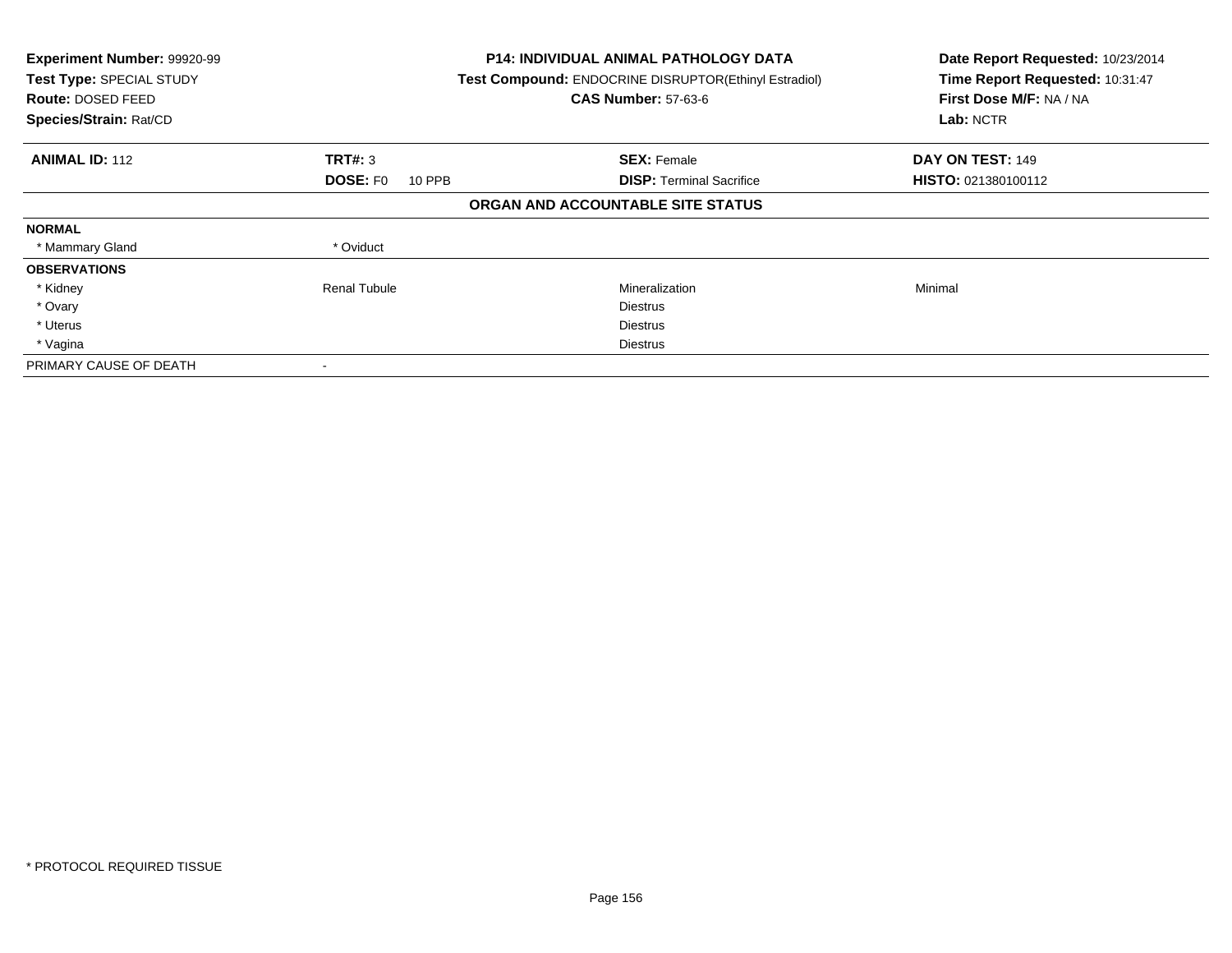| Experiment Number: 99920-99<br>Test Type: SPECIAL STUDY<br>Route: DOSED FEED<br>Species/Strain: Rat/CD |                                  | <b>P14: INDIVIDUAL ANIMAL PATHOLOGY DATA</b><br>Test Compound: ENDOCRINE DISRUPTOR(Ethinyl Estradiol)<br><b>CAS Number: 57-63-6</b> | Date Report Requested: 10/23/2014<br>Time Report Requested: 10:31:47<br>First Dose M/F: NA / NA<br>Lab: NCTR |
|--------------------------------------------------------------------------------------------------------|----------------------------------|-------------------------------------------------------------------------------------------------------------------------------------|--------------------------------------------------------------------------------------------------------------|
| <b>ANIMAL ID: 113</b>                                                                                  | TRT#: 3                          | <b>SEX: Female</b>                                                                                                                  | DAY ON TEST: 149                                                                                             |
|                                                                                                        | <b>DOSE: FO</b><br><b>10 PPB</b> | <b>DISP:</b> Terminal Sacrifice                                                                                                     | HISTO: 021380100113                                                                                          |
|                                                                                                        |                                  | ORGAN AND ACCOUNTABLE SITE STATUS                                                                                                   |                                                                                                              |
| <b>NORMAL</b>                                                                                          |                                  |                                                                                                                                     |                                                                                                              |
| * Mammary Gland                                                                                        | * Oviduct                        |                                                                                                                                     |                                                                                                              |
| <b>OBSERVATIONS</b>                                                                                    |                                  |                                                                                                                                     |                                                                                                              |
| * Kidney                                                                                               | <b>Renal Tubule</b>              | Mineralization                                                                                                                      | Mild                                                                                                         |
| * Ovary                                                                                                |                                  | <b>Diestrus</b>                                                                                                                     |                                                                                                              |
| * Uterus                                                                                               |                                  | <b>Diestrus</b>                                                                                                                     |                                                                                                              |
| * Vagina                                                                                               |                                  | Diestrus                                                                                                                            |                                                                                                              |
| PRIMARY CAUSE OF DEATH                                                                                 |                                  |                                                                                                                                     |                                                                                                              |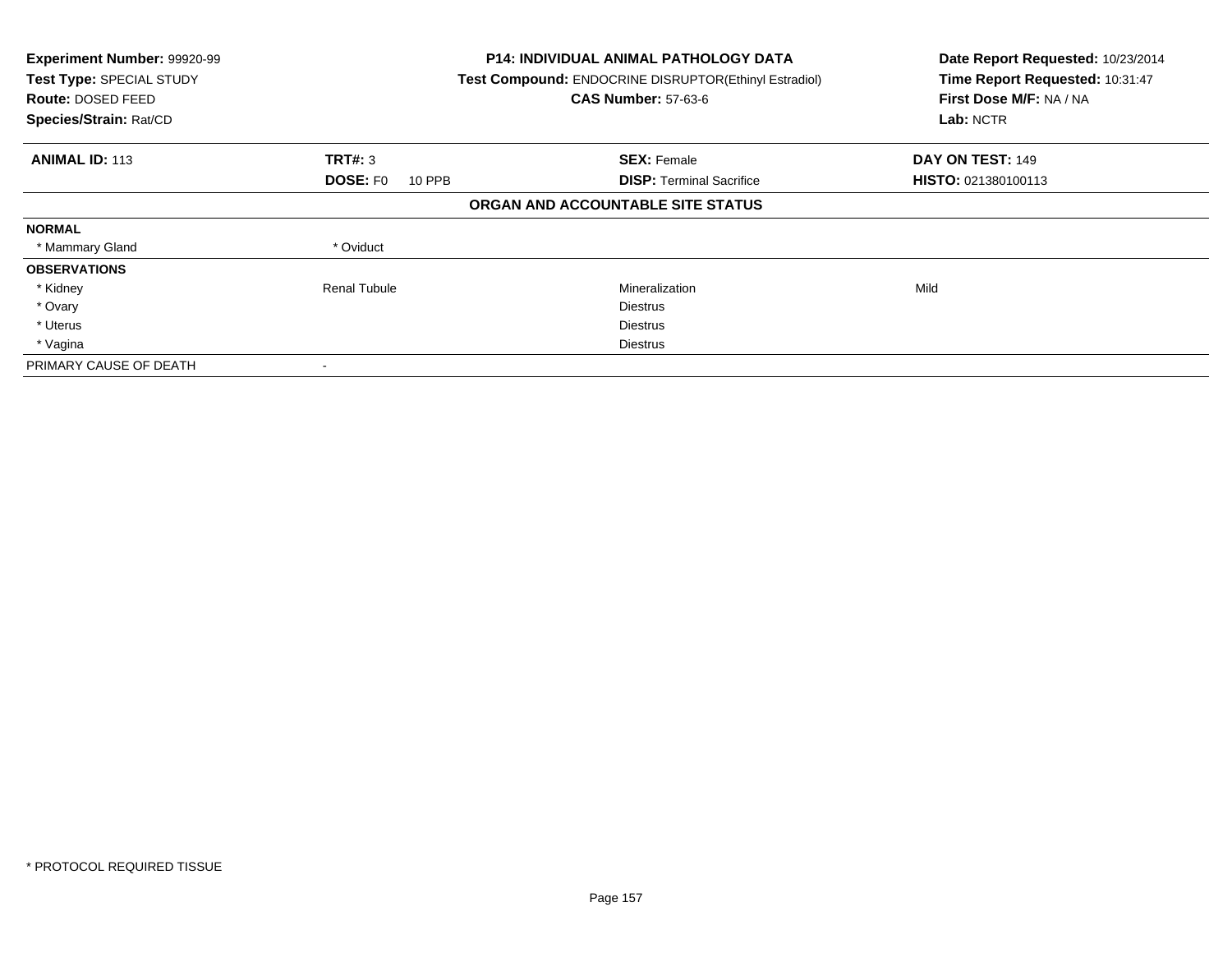| <b>Experiment Number: 99920-99</b><br>Test Type: SPECIAL STUDY<br><b>Route: DOSED FEED</b><br>Species/Strain: Rat/CD |                           | <b>P14: INDIVIDUAL ANIMAL PATHOLOGY DATA</b><br>Test Compound: ENDOCRINE DISRUPTOR(Ethinyl Estradiol)<br><b>CAS Number: 57-63-6</b> | Date Report Requested: 10/23/2014<br>Time Report Requested: 10:31:47<br>First Dose M/F: NA / NA<br>Lab: NCTR |
|----------------------------------------------------------------------------------------------------------------------|---------------------------|-------------------------------------------------------------------------------------------------------------------------------------|--------------------------------------------------------------------------------------------------------------|
| <b>ANIMAL ID: 114</b>                                                                                                | <b>TRT#: 4</b>            | <b>SEX: Female</b>                                                                                                                  | DAY ON TEST: 149                                                                                             |
|                                                                                                                      | <b>DOSE: FO</b><br>50 PPB | <b>DISP:</b> Terminal Sacrifice                                                                                                     | HISTO: 021380100114                                                                                          |
|                                                                                                                      |                           | ORGAN AND ACCOUNTABLE SITE STATUS                                                                                                   |                                                                                                              |
| <b>NORMAL</b>                                                                                                        |                           |                                                                                                                                     |                                                                                                              |
| * Adrenal Cortex                                                                                                     | * Adrenal Medulla         | * Bone                                                                                                                              | * Bone Marrow                                                                                                |
| * Liver                                                                                                              | * Mammary Gland           | * Oviduct                                                                                                                           | * Pituitary Gland                                                                                            |
| * Spleen                                                                                                             | * Thymus                  | * Thyroid Gland                                                                                                                     |                                                                                                              |
| <b>OBSERVATIONS</b>                                                                                                  |                           |                                                                                                                                     |                                                                                                              |
| * Kidney                                                                                                             | <b>Renal Tubule</b>       | Mineralization                                                                                                                      | Minimal                                                                                                      |
| * Ovary                                                                                                              |                           | Diestrus                                                                                                                            |                                                                                                              |
| * Uterus                                                                                                             |                           | Diestrus                                                                                                                            |                                                                                                              |
| * Vagina                                                                                                             |                           | Diestrus                                                                                                                            |                                                                                                              |
| PRIMARY CAUSE OF DEATH                                                                                               |                           |                                                                                                                                     |                                                                                                              |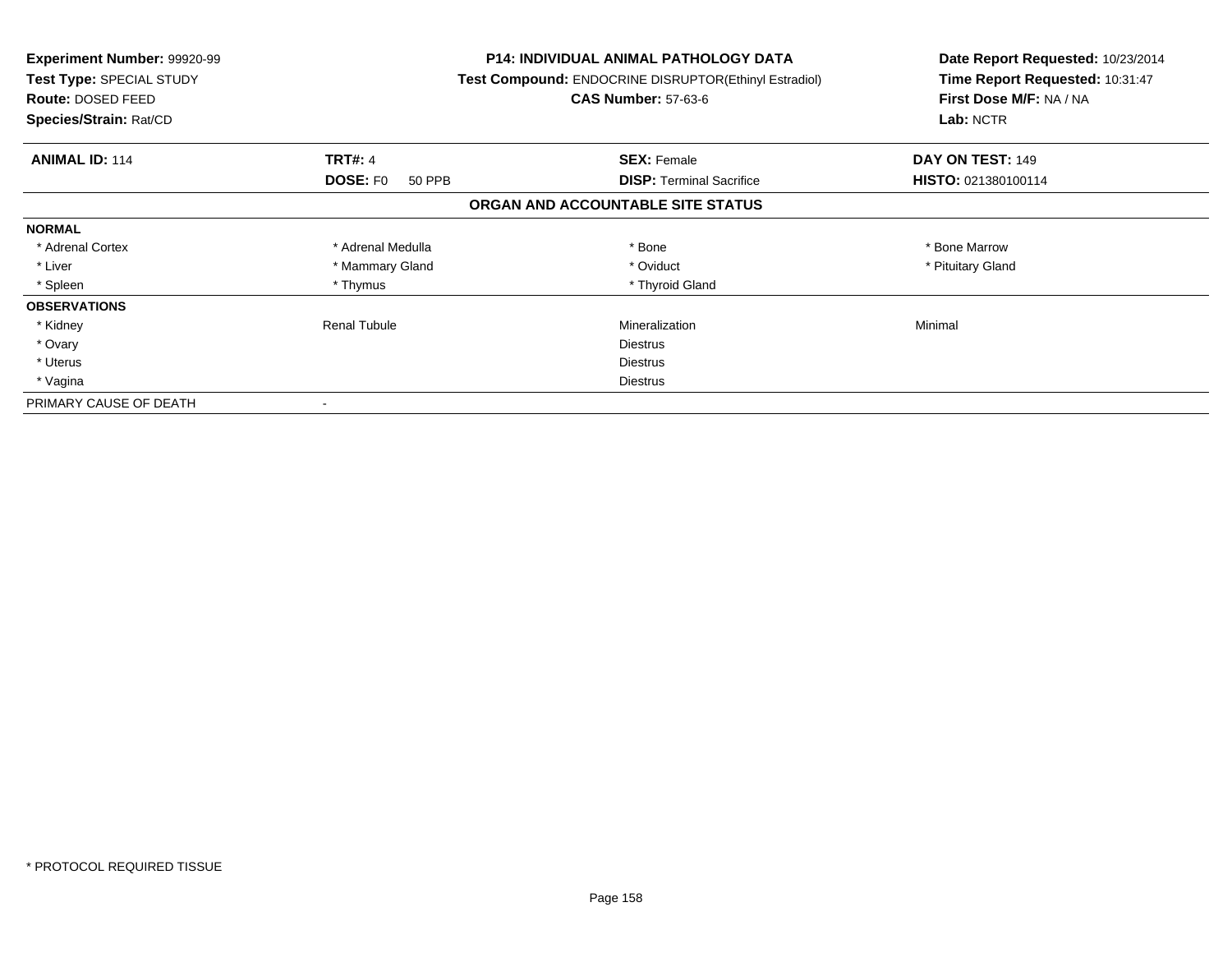| <b>Experiment Number: 99920-99</b><br>Test Type: SPECIAL STUDY<br><b>Route: DOSED FEED</b><br>Species/Strain: Rat/CD |                           | <b>P14: INDIVIDUAL ANIMAL PATHOLOGY DATA</b><br><b>Test Compound: ENDOCRINE DISRUPTOR(Ethinyl Estradiol)</b><br><b>CAS Number: 57-63-6</b> | Date Report Requested: 10/23/2014<br>Time Report Requested: 10:31:47<br>First Dose M/F: NA / NA<br>Lab: NCTR |
|----------------------------------------------------------------------------------------------------------------------|---------------------------|--------------------------------------------------------------------------------------------------------------------------------------------|--------------------------------------------------------------------------------------------------------------|
|                                                                                                                      |                           |                                                                                                                                            |                                                                                                              |
| <b>ANIMAL ID: 115</b>                                                                                                | <b>TRT#: 4</b>            | <b>SEX: Female</b>                                                                                                                         | DAY ON TEST: 149                                                                                             |
|                                                                                                                      | <b>DOSE: FO</b><br>50 PPB | <b>DISP: Terminal Sacrifice</b>                                                                                                            | HISTO: 021380100115                                                                                          |
|                                                                                                                      |                           | ORGAN AND ACCOUNTABLE SITE STATUS                                                                                                          |                                                                                                              |
| <b>NORMAL</b>                                                                                                        |                           |                                                                                                                                            |                                                                                                              |
| * Adrenal Cortex                                                                                                     | * Adrenal Medulla         | * Bone                                                                                                                                     | * Bone Marrow                                                                                                |
| * Liver                                                                                                              | * Oviduct                 | * Pituitary Gland                                                                                                                          | * Thymus                                                                                                     |
| * Thyroid Gland                                                                                                      |                           |                                                                                                                                            |                                                                                                              |
| <b>OBSERVATIONS</b>                                                                                                  |                           |                                                                                                                                            |                                                                                                              |
| * Kidney                                                                                                             | <b>Renal Tubule</b>       | Mineralization                                                                                                                             | Minimal                                                                                                      |
| * Mammary Gland                                                                                                      | Alveolus                  | Hyperplasia                                                                                                                                | Minimal                                                                                                      |
| * Ovary                                                                                                              |                           | <b>Diestrus</b>                                                                                                                            |                                                                                                              |
| * Spleen                                                                                                             |                           | Pigmentation                                                                                                                               | Mild                                                                                                         |
| * Uterus                                                                                                             |                           | Diestrus                                                                                                                                   |                                                                                                              |
| * Vagina                                                                                                             |                           | <b>Diestrus</b>                                                                                                                            |                                                                                                              |
| PRIMARY CAUSE OF DEATH                                                                                               |                           |                                                                                                                                            |                                                                                                              |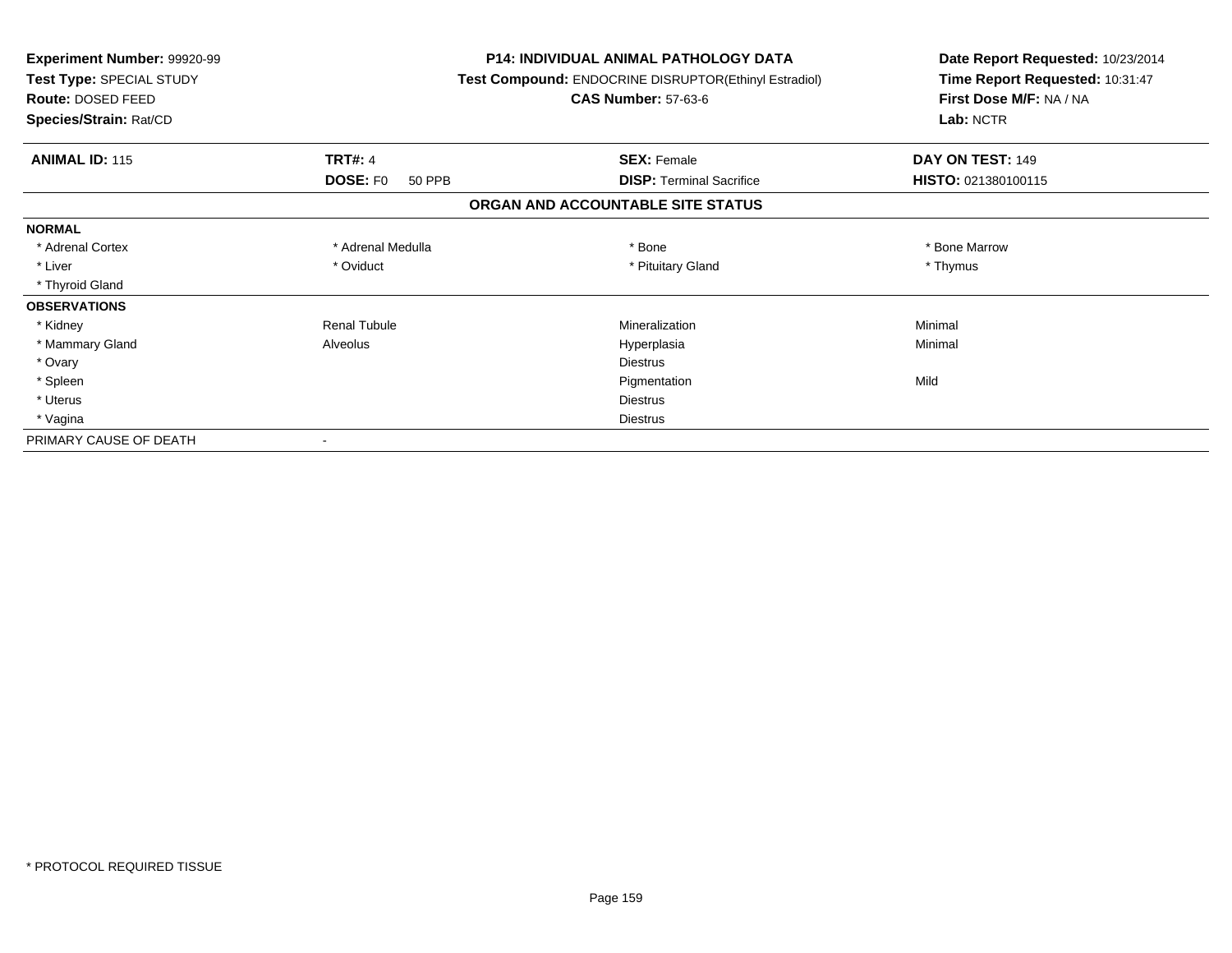| <b>Experiment Number: 99920-99</b><br>Test Type: SPECIAL STUDY<br>Route: DOSED FEED<br>Species/Strain: Rat/CD |                           | <b>P14: INDIVIDUAL ANIMAL PATHOLOGY DATA</b><br>Test Compound: ENDOCRINE DISRUPTOR(Ethinyl Estradiol)<br><b>CAS Number: 57-63-6</b> | Date Report Requested: 10/23/2014<br>Time Report Requested: 10:31:47<br>First Dose M/F: NA / NA<br>Lab: NCTR |
|---------------------------------------------------------------------------------------------------------------|---------------------------|-------------------------------------------------------------------------------------------------------------------------------------|--------------------------------------------------------------------------------------------------------------|
| <b>ANIMAL ID: 116</b>                                                                                         | <b>TRT#: 4</b>            | <b>SEX: Female</b>                                                                                                                  | DAY ON TEST: 149                                                                                             |
|                                                                                                               | <b>DOSE: FO</b><br>50 PPB | <b>DISP:</b> Terminal Sacrifice                                                                                                     | HISTO: 021380100116                                                                                          |
|                                                                                                               |                           | ORGAN AND ACCOUNTABLE SITE STATUS                                                                                                   |                                                                                                              |
| <b>NORMAL</b>                                                                                                 |                           |                                                                                                                                     |                                                                                                              |
| * Adrenal Cortex                                                                                              | * Adrenal Medulla         | * Bone                                                                                                                              | * Bone Marrow                                                                                                |
| * Liver                                                                                                       | * Mammary Gland           | * Oviduct                                                                                                                           | * Pituitary Gland                                                                                            |
| * Spleen                                                                                                      | * Thymus                  | * Thyroid Gland                                                                                                                     |                                                                                                              |
| <b>OBSERVATIONS</b>                                                                                           |                           |                                                                                                                                     |                                                                                                              |
| * Kidney                                                                                                      | Renal Tubule              | Mineralization                                                                                                                      | Mild                                                                                                         |
| * Ovary                                                                                                       |                           | <b>Diestrus</b>                                                                                                                     |                                                                                                              |
| * Uterus                                                                                                      |                           | Diestrus                                                                                                                            |                                                                                                              |
| * Vagina                                                                                                      |                           | Diestrus                                                                                                                            |                                                                                                              |
| PRIMARY CAUSE OF DEATH                                                                                        |                           |                                                                                                                                     |                                                                                                              |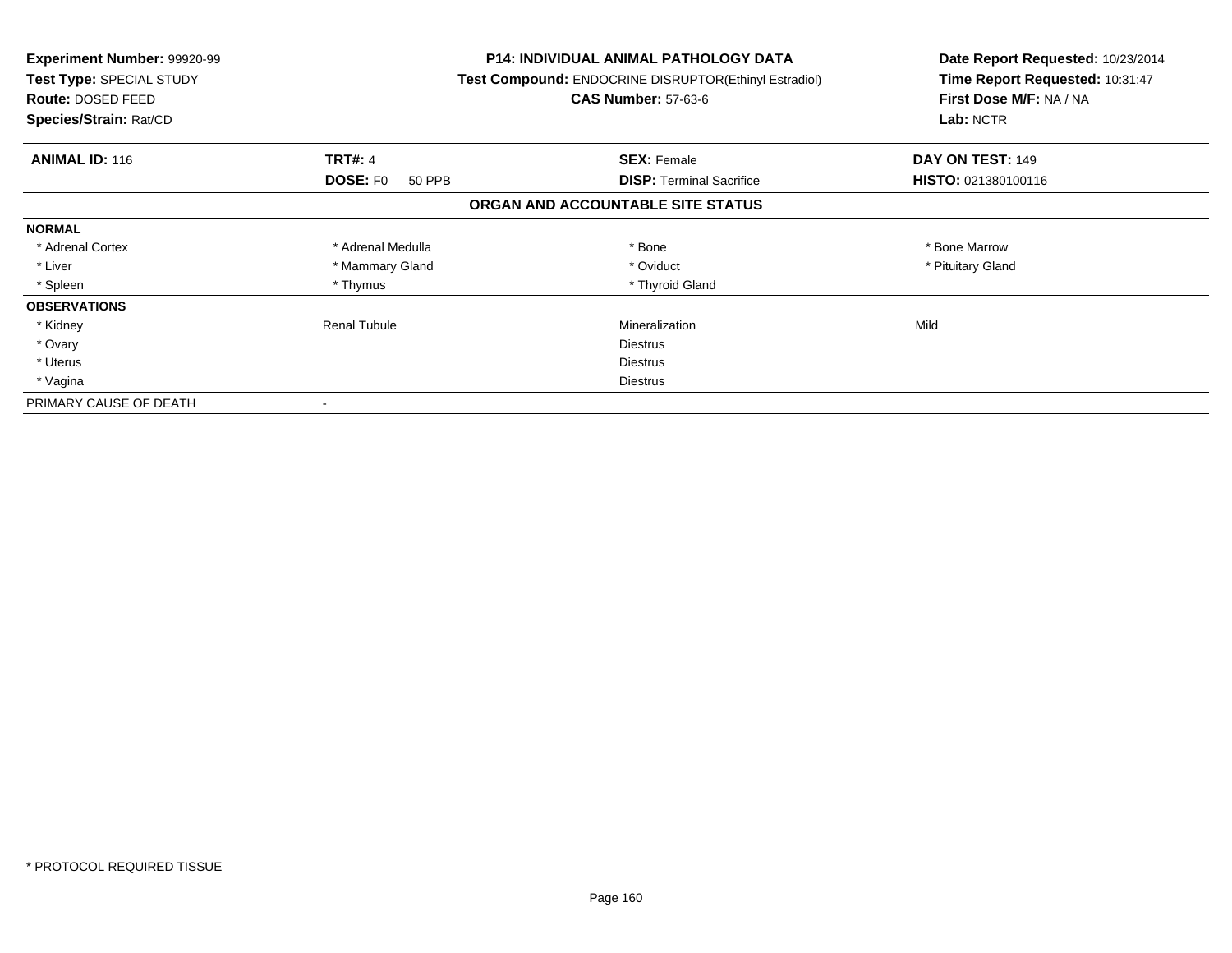| <b>Experiment Number: 99920-99</b><br>Test Type: SPECIAL STUDY<br>Route: DOSED FEED<br>Species/Strain: Rat/CD |                           | P14: INDIVIDUAL ANIMAL PATHOLOGY DATA<br>Test Compound: ENDOCRINE DISRUPTOR(Ethinyl Estradiol)<br><b>CAS Number: 57-63-6</b> | Date Report Requested: 10/23/2014<br>Time Report Requested: 10:31:47<br>First Dose M/F: NA / NA<br>Lab: NCTR |
|---------------------------------------------------------------------------------------------------------------|---------------------------|------------------------------------------------------------------------------------------------------------------------------|--------------------------------------------------------------------------------------------------------------|
| <b>ANIMAL ID: 117</b>                                                                                         | <b>TRT#: 4</b>            | <b>SEX: Female</b>                                                                                                           | DAY ON TEST: 149                                                                                             |
|                                                                                                               | <b>DOSE: FO</b><br>50 PPB | <b>DISP:</b> Terminal Sacrifice                                                                                              | HISTO: 021380100117                                                                                          |
|                                                                                                               |                           | ORGAN AND ACCOUNTABLE SITE STATUS                                                                                            |                                                                                                              |
| <b>NORMAL</b>                                                                                                 |                           |                                                                                                                              |                                                                                                              |
| * Adrenal Cortex                                                                                              | * Adrenal Medulla         | * Bone                                                                                                                       | * Bone Marrow                                                                                                |
| * Liver                                                                                                       | * Mammary Gland           | * Oviduct                                                                                                                    | * Pituitary Gland                                                                                            |
| * Spleen                                                                                                      | * Thymus                  | * Thyroid Gland                                                                                                              |                                                                                                              |
| <b>OBSERVATIONS</b>                                                                                           |                           |                                                                                                                              |                                                                                                              |
| * Kidney                                                                                                      | Renal Tubule              | Mineralization                                                                                                               | Minimal                                                                                                      |
| * Ovary                                                                                                       |                           | Proestrus                                                                                                                    |                                                                                                              |
| * Uterus                                                                                                      |                           | Proestrus                                                                                                                    |                                                                                                              |
| * Vagina                                                                                                      |                           | Proestrus                                                                                                                    |                                                                                                              |
| PRIMARY CAUSE OF DEATH                                                                                        |                           |                                                                                                                              |                                                                                                              |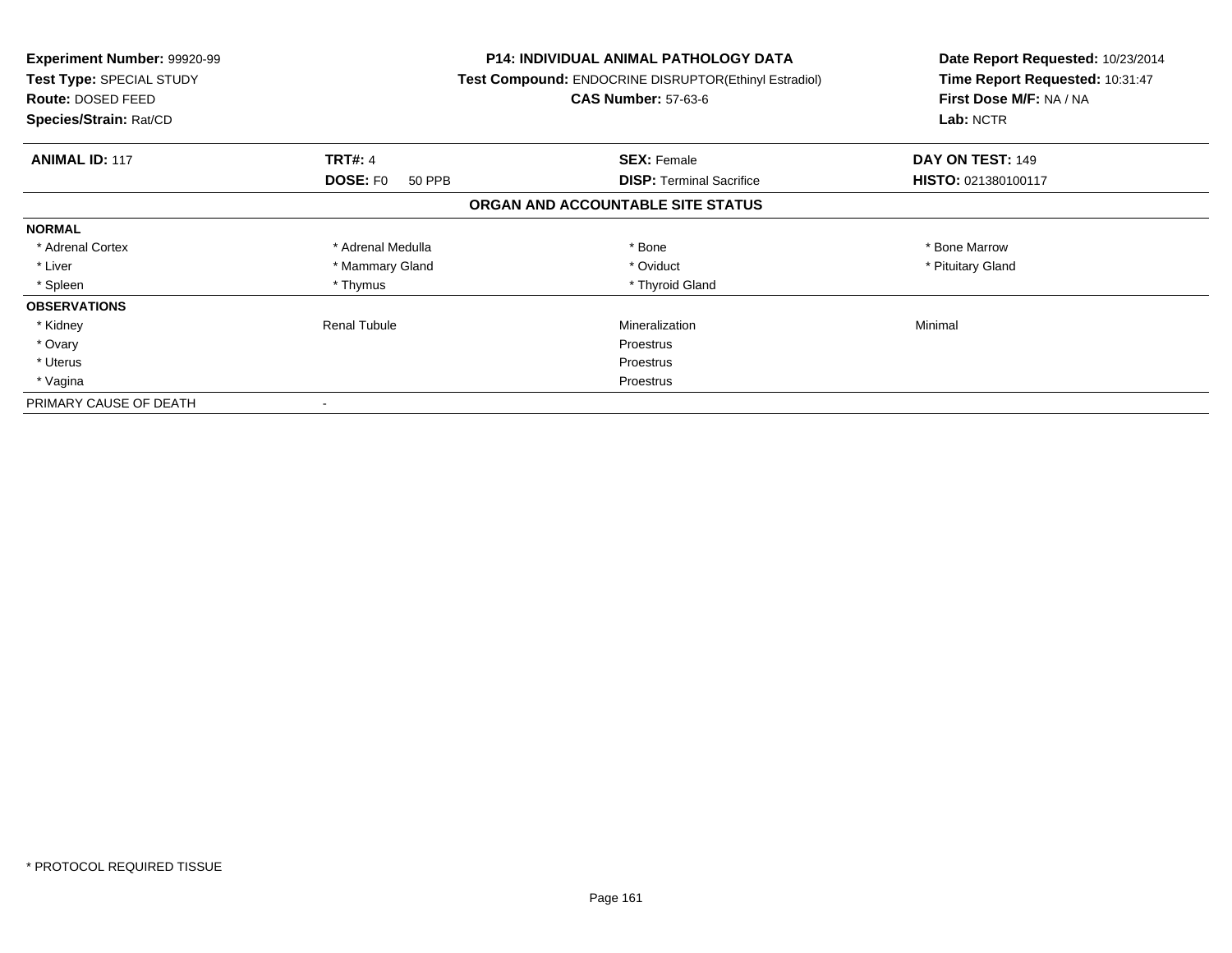| Experiment Number: 99920-99<br>Test Type: SPECIAL STUDY<br>Route: DOSED FEED<br>Species/Strain: Rat/CD | <b>P14: INDIVIDUAL ANIMAL PATHOLOGY DATA</b><br>Test Compound: ENDOCRINE DISRUPTOR(Ethinyl Estradiol)<br><b>CAS Number: 57-63-6</b> | Date Report Requested: 10/23/2014<br>Time Report Requested: 10:31:47<br>First Dose M/F: NA / NA<br>Lab: NCTR |  |
|--------------------------------------------------------------------------------------------------------|-------------------------------------------------------------------------------------------------------------------------------------|--------------------------------------------------------------------------------------------------------------|--|
|                                                                                                        |                                                                                                                                     |                                                                                                              |  |
| <b>ANIMAL ID: 118</b><br><b>TRT#: 4</b>                                                                | <b>SEX: Female</b>                                                                                                                  | DAY ON TEST: 149                                                                                             |  |
| <b>DOSE: FO</b><br>50 PPB                                                                              | <b>DISP:</b> Terminal Sacrifice                                                                                                     | HISTO: 021380100118                                                                                          |  |
|                                                                                                        | ORGAN AND ACCOUNTABLE SITE STATUS                                                                                                   |                                                                                                              |  |
| <b>NORMAL</b>                                                                                          |                                                                                                                                     |                                                                                                              |  |
| * Adrenal Cortex<br>* Adrenal Medulla                                                                  | * Bone                                                                                                                              | * Bone Marrow                                                                                                |  |
| * Liver<br>* Mammary Gland                                                                             | * Oviduct                                                                                                                           | * Pituitary Gland                                                                                            |  |
| * Thymus<br>* Thyroid Gland                                                                            |                                                                                                                                     |                                                                                                              |  |
| <b>OBSERVATIONS</b>                                                                                    |                                                                                                                                     |                                                                                                              |  |
| * Kidney<br><b>Renal Tubule</b>                                                                        | Mineralization                                                                                                                      | Minimal                                                                                                      |  |
| * Ovary                                                                                                | <b>Proestrus</b>                                                                                                                    |                                                                                                              |  |
| * Spleen                                                                                               | Pigmentation                                                                                                                        | Minimal                                                                                                      |  |
| * Uterus                                                                                               | Proestrus                                                                                                                           |                                                                                                              |  |
| Note: TGL 1 - NCL                                                                                      |                                                                                                                                     |                                                                                                              |  |
| Note: TGL 1 is normal proestrus                                                                        |                                                                                                                                     |                                                                                                              |  |
| * Vagina                                                                                               | <b>Proestrus</b>                                                                                                                    |                                                                                                              |  |
| PRIMARY CAUSE OF DEATH                                                                                 |                                                                                                                                     |                                                                                                              |  |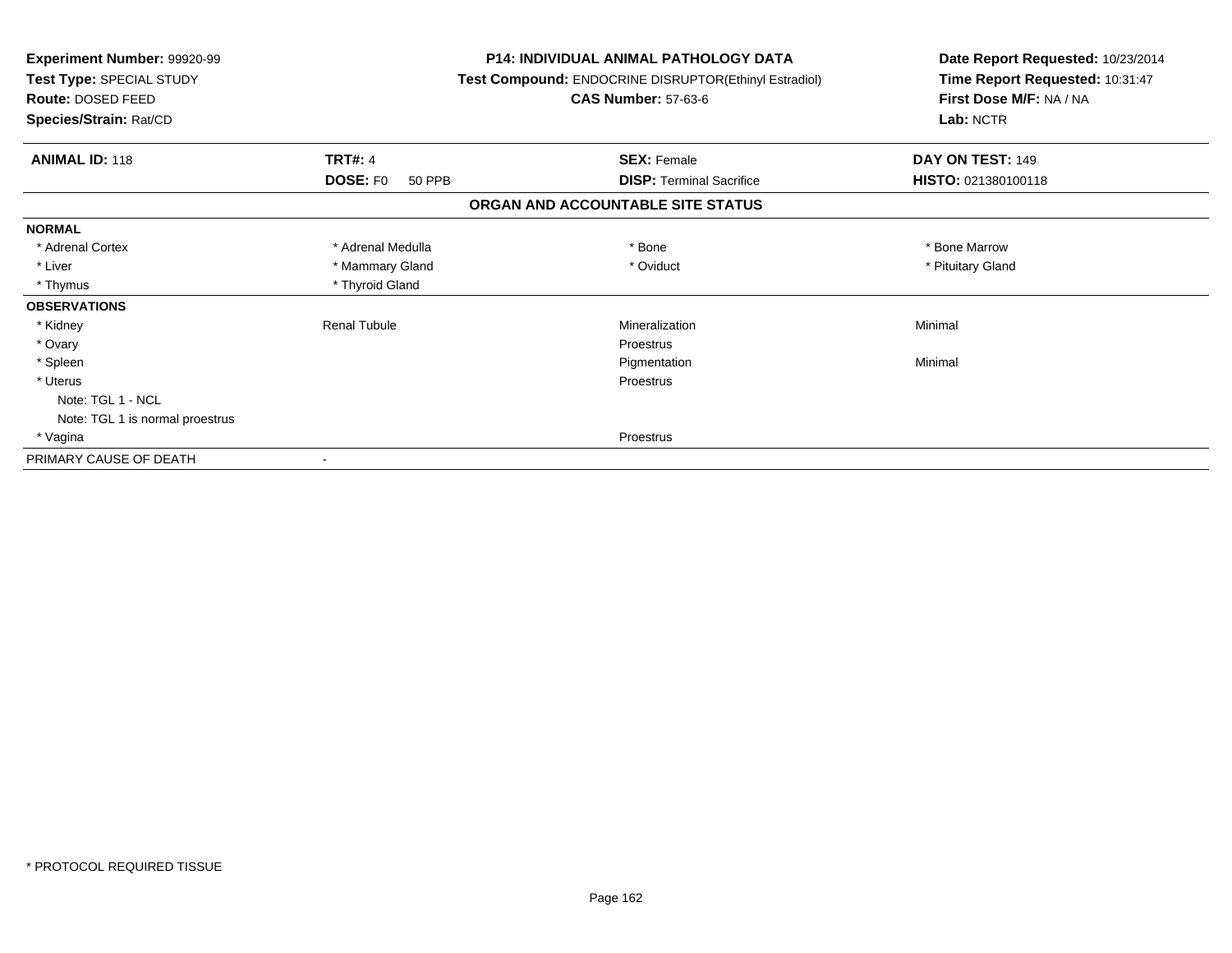| Experiment Number: 99920-99<br>Test Type: SPECIAL STUDY<br>Route: DOSED FEED<br>Species/Strain: Rat/CD |                            | <b>P14: INDIVIDUAL ANIMAL PATHOLOGY DATA</b><br>Test Compound: ENDOCRINE DISRUPTOR(Ethinyl Estradiol)<br><b>CAS Number: 57-63-6</b> | Date Report Requested: 10/23/2014<br>Time Report Requested: 10:31:47<br>First Dose M/F: NA / NA<br>Lab: NCTR |
|--------------------------------------------------------------------------------------------------------|----------------------------|-------------------------------------------------------------------------------------------------------------------------------------|--------------------------------------------------------------------------------------------------------------|
| <b>ANIMAL ID: 139</b>                                                                                  | <b>TRT#: 1</b>             | <b>SEX: Female</b>                                                                                                                  | DAY ON TEST: 150                                                                                             |
|                                                                                                        | <b>DOSE: FO</b><br>CONTROL | <b>DISP:</b> Terminal Sacrifice                                                                                                     | HISTO: 021380100139                                                                                          |
|                                                                                                        |                            | ORGAN AND ACCOUNTABLE SITE STATUS                                                                                                   |                                                                                                              |
| <b>NORMAL</b>                                                                                          |                            |                                                                                                                                     |                                                                                                              |
| * Adrenal Cortex                                                                                       | * Adrenal Medulla          | * Bone                                                                                                                              | * Bone Marrow                                                                                                |
| * Liver                                                                                                | * Mammary Gland            | * Oviduct                                                                                                                           | * Pituitary Gland                                                                                            |
| * Spleen                                                                                               | * Thymus                   | * Thyroid Gland                                                                                                                     |                                                                                                              |
| <b>OBSERVATIONS</b>                                                                                    |                            |                                                                                                                                     |                                                                                                              |
| * Kidney                                                                                               | Cortex                     | Cyst                                                                                                                                |                                                                                                              |
|                                                                                                        | <b>Renal Tubule</b>        | Mineralization                                                                                                                      | Minimal                                                                                                      |
| * Ovary                                                                                                |                            | <b>Estrus</b>                                                                                                                       |                                                                                                              |
| * Skin                                                                                                 |                            | Inflammation                                                                                                                        | Chronic, Focal, Moderate                                                                                     |
| [Inflammation TGLS = $1-9$ ]                                                                           |                            |                                                                                                                                     |                                                                                                              |
| * Uterus                                                                                               |                            | Estrus                                                                                                                              |                                                                                                              |
| * Vagina                                                                                               |                            | Estrus                                                                                                                              |                                                                                                              |
| PRIMARY CAUSE OF DEATH                                                                                 |                            |                                                                                                                                     |                                                                                                              |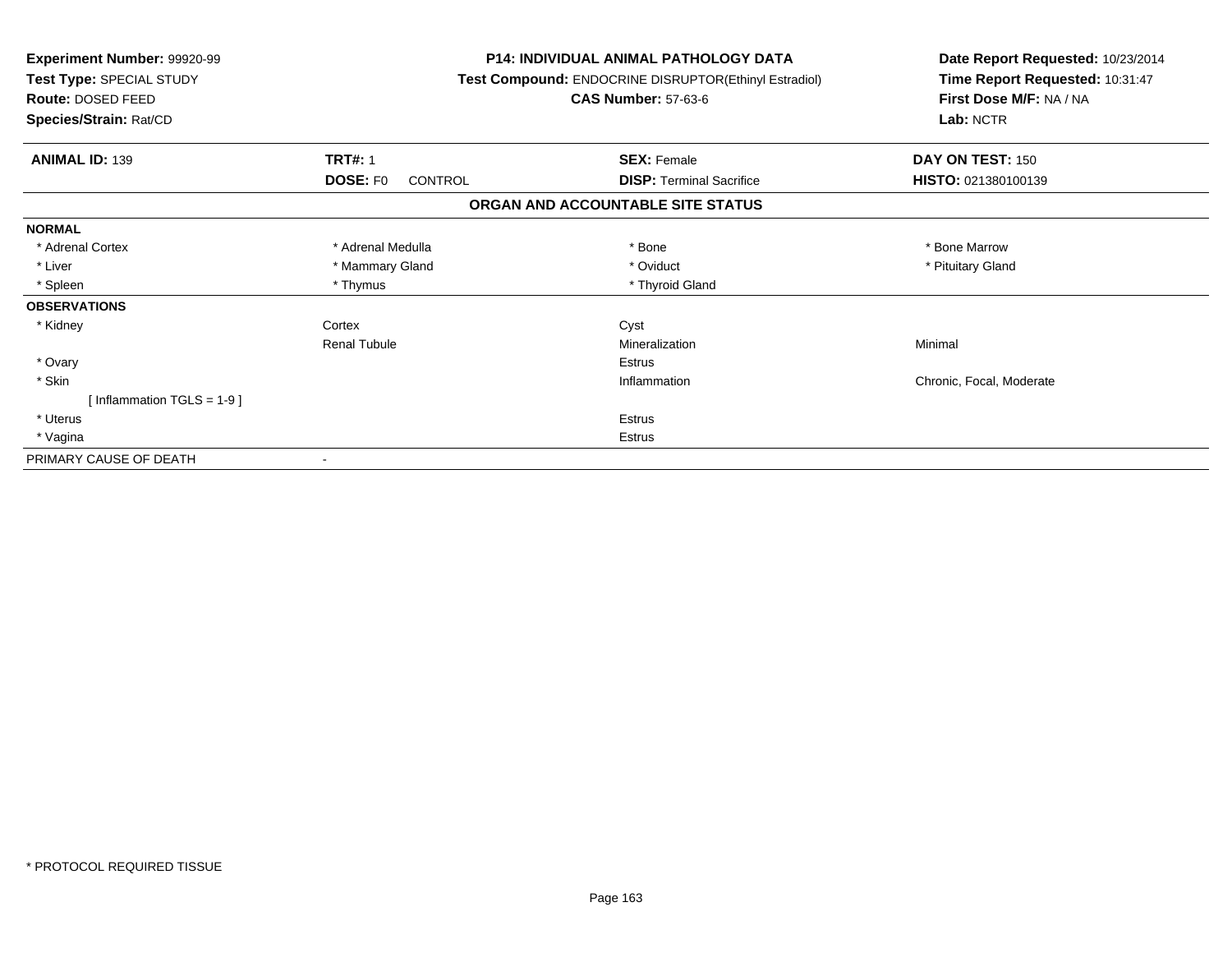| Experiment Number: 99920-99<br>Test Type: SPECIAL STUDY<br><b>Route: DOSED FEED</b><br>Species/Strain: Rat/CD |                                 | <b>P14: INDIVIDUAL ANIMAL PATHOLOGY DATA</b><br>Test Compound: ENDOCRINE DISRUPTOR(Ethinyl Estradiol)<br><b>CAS Number: 57-63-6</b> | Date Report Requested: 10/23/2014<br>Time Report Requested: 10:31:47<br>First Dose M/F: NA / NA<br>Lab: NCTR |
|---------------------------------------------------------------------------------------------------------------|---------------------------------|-------------------------------------------------------------------------------------------------------------------------------------|--------------------------------------------------------------------------------------------------------------|
| <b>ANIMAL ID: 140</b>                                                                                         | <b>TRT#: 1</b>                  | <b>SEX: Female</b>                                                                                                                  | DAY ON TEST: 150                                                                                             |
|                                                                                                               | DOSE: F <sub>0</sub><br>CONTROL | <b>DISP:</b> Terminal Sacrifice                                                                                                     | HISTO: 021380100140                                                                                          |
|                                                                                                               |                                 | ORGAN AND ACCOUNTABLE SITE STATUS                                                                                                   |                                                                                                              |
| <b>NORMAL</b>                                                                                                 |                                 |                                                                                                                                     |                                                                                                              |
| * Adrenal Cortex                                                                                              | * Adrenal Medulla               | * Bone                                                                                                                              | * Bone Marrow                                                                                                |
| * Mammary Gland                                                                                               | * Oviduct                       | * Spleen                                                                                                                            | * Thymus                                                                                                     |
| * Thyroid Gland                                                                                               |                                 |                                                                                                                                     |                                                                                                              |
| <b>OBSERVATIONS</b>                                                                                           |                                 |                                                                                                                                     |                                                                                                              |
| * Kidney                                                                                                      | <b>Renal Tubule</b>             | Mineralization                                                                                                                      | Minimal                                                                                                      |
| * Liver                                                                                                       |                                 | Developmental Malformation                                                                                                          |                                                                                                              |
| [Developmental Malformation TGLS = 1-5]                                                                       |                                 |                                                                                                                                     |                                                                                                              |
| * Ovary                                                                                                       |                                 | <b>Estrus</b>                                                                                                                       |                                                                                                              |
| * Pituitary Gland                                                                                             |                                 | Cyst                                                                                                                                |                                                                                                              |
| * Uterus                                                                                                      |                                 | <b>Estrus</b>                                                                                                                       |                                                                                                              |
| * Vagina                                                                                                      |                                 | Metestrus                                                                                                                           |                                                                                                              |
| PRIMARY CAUSE OF DEATH                                                                                        |                                 |                                                                                                                                     |                                                                                                              |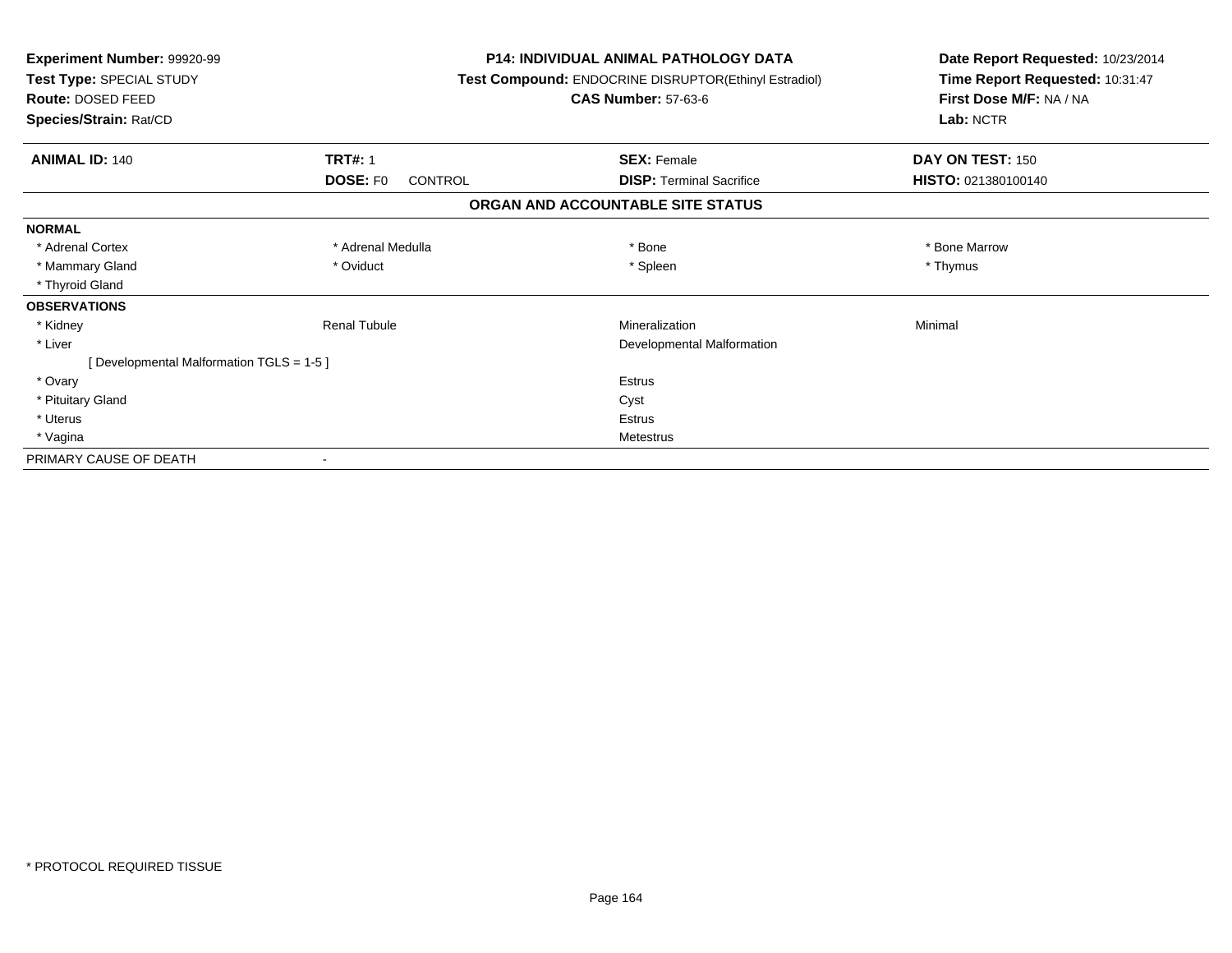| Experiment Number: 99920-99<br>Test Type: SPECIAL STUDY<br>Route: DOSED FEED<br>Species/Strain: Rat/CD |                            | <b>P14: INDIVIDUAL ANIMAL PATHOLOGY DATA</b><br>Test Compound: ENDOCRINE DISRUPTOR(Ethinyl Estradiol)<br><b>CAS Number: 57-63-6</b> | Date Report Requested: 10/23/2014<br>Time Report Requested: 10:31:47<br>First Dose M/F: NA / NA<br>Lab: NCTR |
|--------------------------------------------------------------------------------------------------------|----------------------------|-------------------------------------------------------------------------------------------------------------------------------------|--------------------------------------------------------------------------------------------------------------|
| <b>ANIMAL ID: 141</b>                                                                                  | <b>TRT#: 1</b>             | <b>SEX: Female</b>                                                                                                                  | DAY ON TEST: 150                                                                                             |
|                                                                                                        | <b>DOSE: FO</b><br>CONTROL | <b>DISP: Terminal Sacrifice</b>                                                                                                     | HISTO: 021380100141                                                                                          |
|                                                                                                        |                            | ORGAN AND ACCOUNTABLE SITE STATUS                                                                                                   |                                                                                                              |
| <b>NORMAL</b>                                                                                          |                            |                                                                                                                                     |                                                                                                              |
| * Adrenal Cortex                                                                                       | * Adrenal Medulla          | * Bone                                                                                                                              | * Bone Marrow                                                                                                |
| * Liver                                                                                                | * Mammary Gland            | * Oviduct                                                                                                                           | * Pituitary Gland                                                                                            |
| * Thymus                                                                                               | * Thyroid Gland            |                                                                                                                                     |                                                                                                              |
| <b>OBSERVATIONS</b>                                                                                    |                            |                                                                                                                                     |                                                                                                              |
| * Kidney                                                                                               | <b>Renal Tubule</b>        | Mineralization                                                                                                                      | Mild                                                                                                         |
| * Ovary                                                                                                |                            | <b>Metestrus</b>                                                                                                                    |                                                                                                              |
| * Spleen                                                                                               |                            | <b>Fibrosis</b>                                                                                                                     | Focal, Minimal                                                                                               |
|                                                                                                        |                            | Pigmentation                                                                                                                        | Minimal                                                                                                      |
| * Uterus                                                                                               |                            | <b>Metestrus</b>                                                                                                                    |                                                                                                              |
| * Vagina                                                                                               |                            | <b>Metestrus</b>                                                                                                                    |                                                                                                              |
| PRIMARY CAUSE OF DEATH                                                                                 |                            |                                                                                                                                     |                                                                                                              |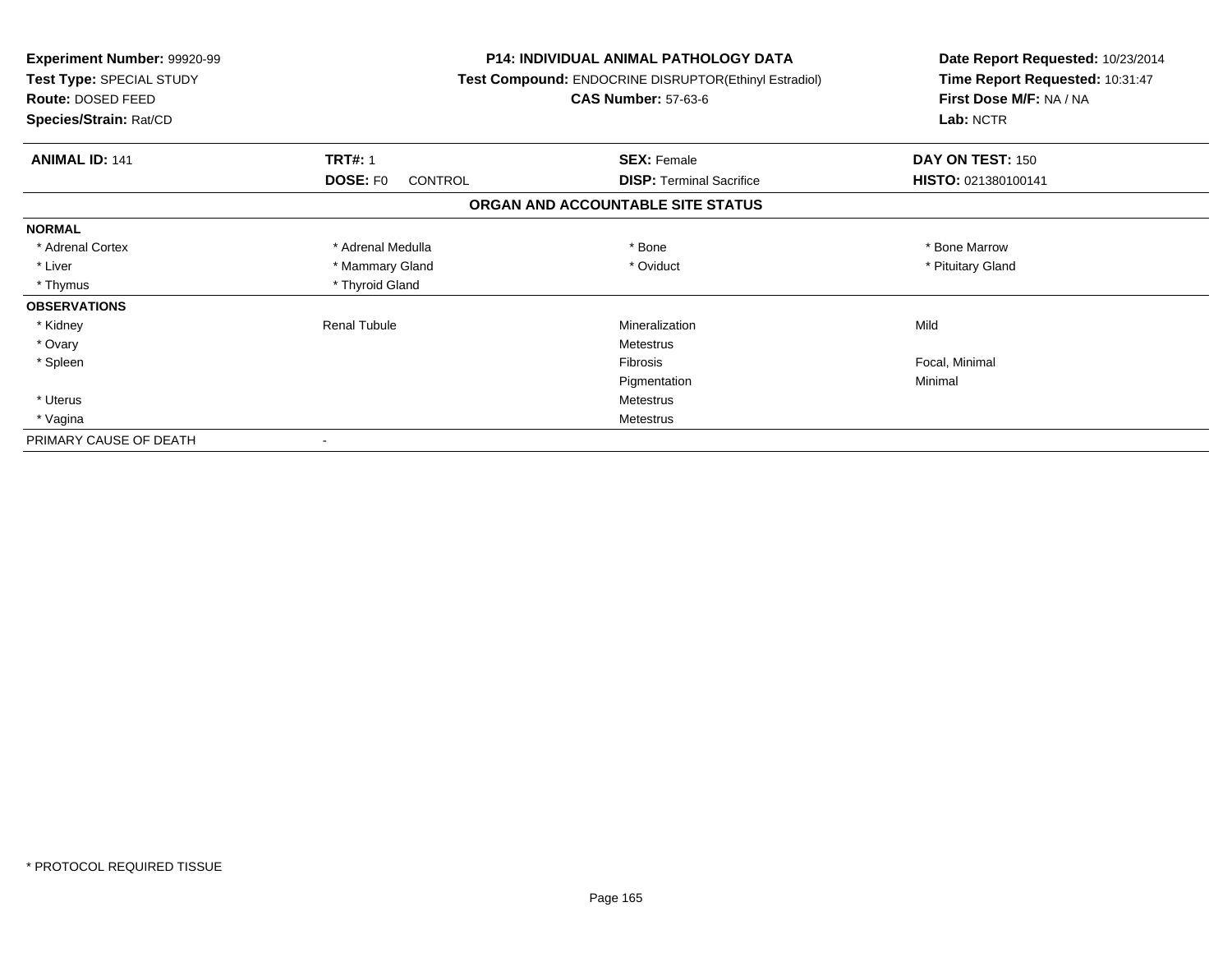| <b>Experiment Number: 99920-99</b><br>Test Type: SPECIAL STUDY<br><b>Route: DOSED FEED</b><br>Species/Strain: Rat/CD |                                   | <b>P14: INDIVIDUAL ANIMAL PATHOLOGY DATA</b><br>Test Compound: ENDOCRINE DISRUPTOR(Ethinyl Estradiol)<br><b>CAS Number: 57-63-6</b> | Date Report Requested: 10/23/2014<br>Time Report Requested: 10:31:47<br>First Dose M/F: NA / NA<br>Lab: NCTR |
|----------------------------------------------------------------------------------------------------------------------|-----------------------------------|-------------------------------------------------------------------------------------------------------------------------------------|--------------------------------------------------------------------------------------------------------------|
| <b>ANIMAL ID: 142</b>                                                                                                | <b>TRT#: 1</b>                    | <b>SEX: Female</b>                                                                                                                  | DAY ON TEST: 150                                                                                             |
|                                                                                                                      | <b>DOSE: FO</b><br><b>CONTROL</b> | <b>DISP:</b> Terminal Sacrifice                                                                                                     | HISTO: 021380100142                                                                                          |
|                                                                                                                      |                                   | ORGAN AND ACCOUNTABLE SITE STATUS                                                                                                   |                                                                                                              |
| <b>NORMAL</b>                                                                                                        |                                   |                                                                                                                                     |                                                                                                              |
| * Adrenal Cortex                                                                                                     | * Adrenal Medulla                 | * Bone                                                                                                                              | * Bone Marrow                                                                                                |
| * Liver                                                                                                              | * Mammary Gland                   | * Oviduct                                                                                                                           | * Pituitary Gland                                                                                            |
| * Spleen                                                                                                             | * Thymus                          | * Thyroid Gland                                                                                                                     |                                                                                                              |
| <b>OBSERVATIONS</b>                                                                                                  |                                   |                                                                                                                                     |                                                                                                              |
| * Kidney                                                                                                             | Renal Tubule                      | Mineralization                                                                                                                      | Minimal                                                                                                      |
| * Ovary                                                                                                              |                                   | Metestrus                                                                                                                           |                                                                                                              |
| * Uterus                                                                                                             |                                   | Metestrus                                                                                                                           |                                                                                                              |
| * Vagina                                                                                                             |                                   | Metestrus                                                                                                                           |                                                                                                              |
| PRIMARY CAUSE OF DEATH                                                                                               |                                   |                                                                                                                                     |                                                                                                              |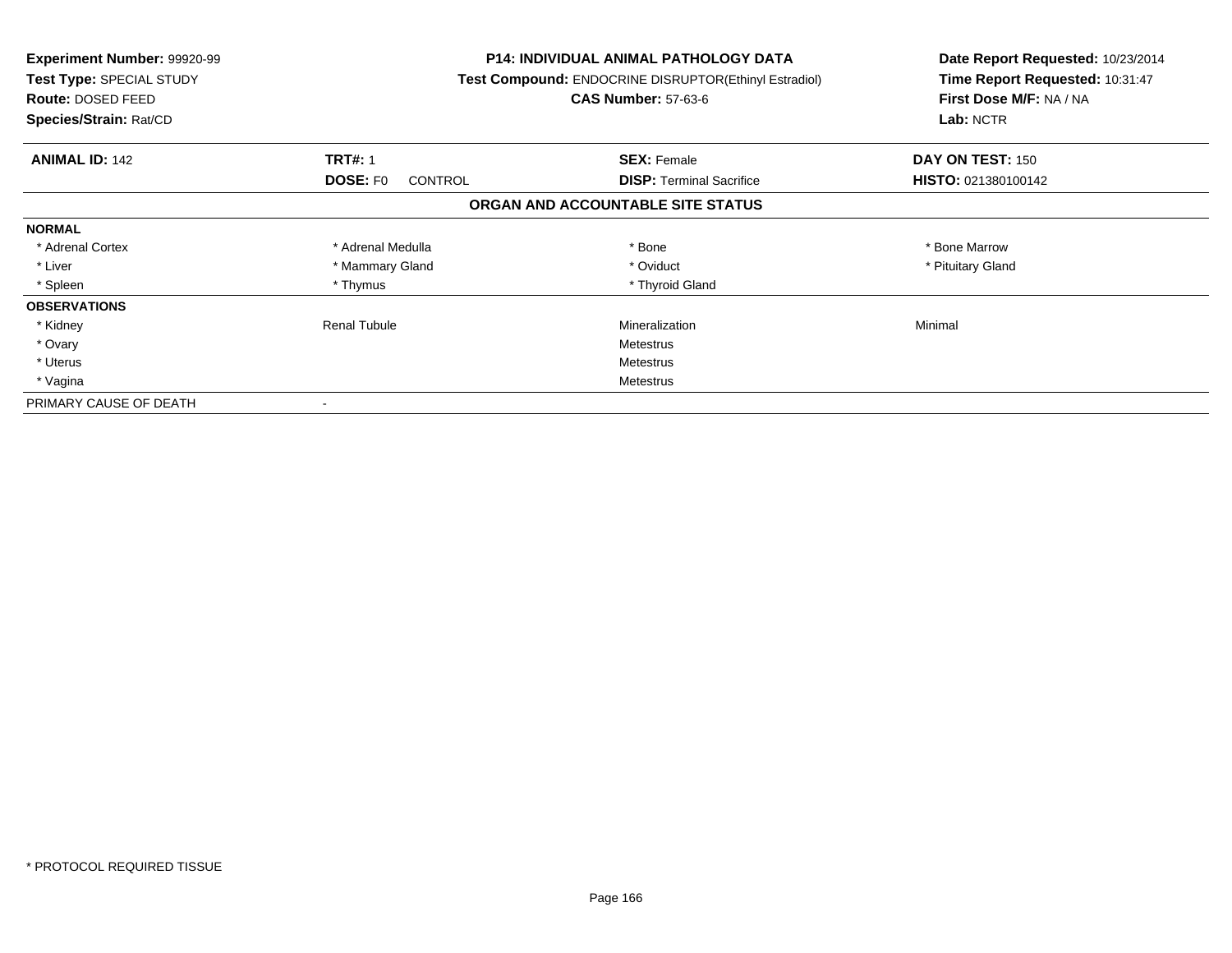| Experiment Number: 99920-99<br>Test Type: SPECIAL STUDY<br>Route: DOSED FEED |                            | <b>P14: INDIVIDUAL ANIMAL PATHOLOGY DATA</b><br>Test Compound: ENDOCRINE DISRUPTOR(Ethinyl Estradiol)<br><b>CAS Number: 57-63-6</b> |                     |
|------------------------------------------------------------------------------|----------------------------|-------------------------------------------------------------------------------------------------------------------------------------|---------------------|
| Species/Strain: Rat/CD                                                       |                            |                                                                                                                                     | Lab: NCTR           |
| <b>ANIMAL ID: 143</b>                                                        | <b>TRT#: 1</b>             | <b>SEX: Female</b>                                                                                                                  | DAY ON TEST: 150    |
|                                                                              | <b>DOSE: FO</b><br>CONTROL | <b>DISP: Terminal Sacrifice</b>                                                                                                     | HISTO: 021380100143 |
|                                                                              |                            | ORGAN AND ACCOUNTABLE SITE STATUS                                                                                                   |                     |
| <b>NORMAL</b>                                                                |                            |                                                                                                                                     |                     |
| * Adrenal Medulla                                                            | * Bone                     | * Bone Marrow                                                                                                                       | * Liver             |
| * Oviduct                                                                    | * Pituitary Gland          | * Spleen                                                                                                                            | * Thymus            |
| * Thyroid Gland                                                              |                            |                                                                                                                                     |                     |
| <b>OBSERVATIONS</b>                                                          |                            |                                                                                                                                     |                     |
| * Adrenal Cortex                                                             |                            | <b>Accessory Adrenal Cortical Nodule</b>                                                                                            |                     |
| * Kidney                                                                     |                            | Infarct                                                                                                                             |                     |
|                                                                              | <b>Renal Tubule</b>        | Mineralization                                                                                                                      | Minimal             |
| * Mammary Gland                                                              | Alveolus                   | Hyperplasia                                                                                                                         | Minimal             |
| * Ovary                                                                      |                            | Proestrus                                                                                                                           |                     |
| * Uterus                                                                     |                            | Proestrus                                                                                                                           |                     |
| * Vagina                                                                     |                            | Proestrus                                                                                                                           |                     |
| PRIMARY CAUSE OF DEATH                                                       |                            |                                                                                                                                     |                     |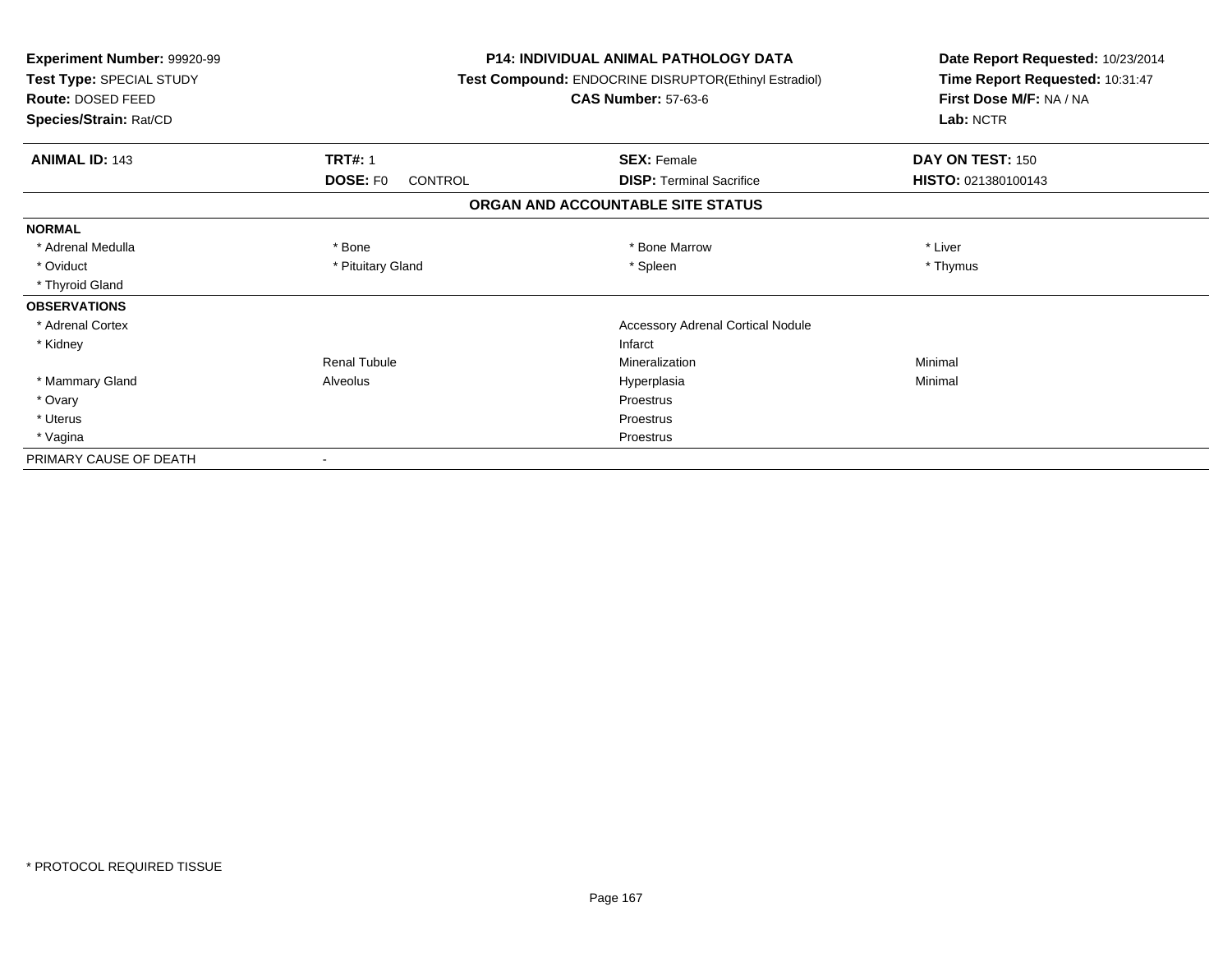| <b>Experiment Number: 99920-99</b><br>Test Type: SPECIAL STUDY<br>Route: DOSED FEED<br>Species/Strain: Rat/CD |                            | <b>P14: INDIVIDUAL ANIMAL PATHOLOGY DATA</b><br><b>Test Compound: ENDOCRINE DISRUPTOR (Ethinyl Estradiol)</b><br><b>CAS Number: 57-63-6</b> | Date Report Requested: 10/23/2014<br>Time Report Requested: 10:31:47<br>First Dose M/F: NA / NA<br>Lab: NCTR |
|---------------------------------------------------------------------------------------------------------------|----------------------------|---------------------------------------------------------------------------------------------------------------------------------------------|--------------------------------------------------------------------------------------------------------------|
| <b>ANIMAL ID: 144</b>                                                                                         | <b>TRT#: 2</b>             | <b>SEX: Female</b>                                                                                                                          | DAY ON TEST: 150                                                                                             |
|                                                                                                               | <b>DOSE: FO</b><br>2.0 PPB | <b>DISP:</b> Terminal Sacrifice                                                                                                             | HISTO: 021380100144                                                                                          |
|                                                                                                               |                            | ORGAN AND ACCOUNTABLE SITE STATUS                                                                                                           |                                                                                                              |
| <b>NORMAL</b>                                                                                                 |                            |                                                                                                                                             |                                                                                                              |
| * Kidney                                                                                                      | * Oviduct                  |                                                                                                                                             |                                                                                                              |
| <b>OBSERVATIONS</b>                                                                                           |                            |                                                                                                                                             |                                                                                                              |
| * Mammary Gland                                                                                               | Alveolus                   | Hyperplasia                                                                                                                                 | Mild                                                                                                         |
| * Ovary                                                                                                       |                            | Proestrus                                                                                                                                   |                                                                                                              |
| * Skin                                                                                                        |                            | Hyperkeratosis                                                                                                                              | Focal, Moderate                                                                                              |
| [ Hyperkeratosis TGLS = 1-9 ]                                                                                 |                            |                                                                                                                                             |                                                                                                              |
| * Uterus                                                                                                      |                            | Proestrus                                                                                                                                   |                                                                                                              |
| * Vagina                                                                                                      |                            | Proestrus                                                                                                                                   |                                                                                                              |
| PRIMARY CAUSE OF DEATH                                                                                        |                            |                                                                                                                                             |                                                                                                              |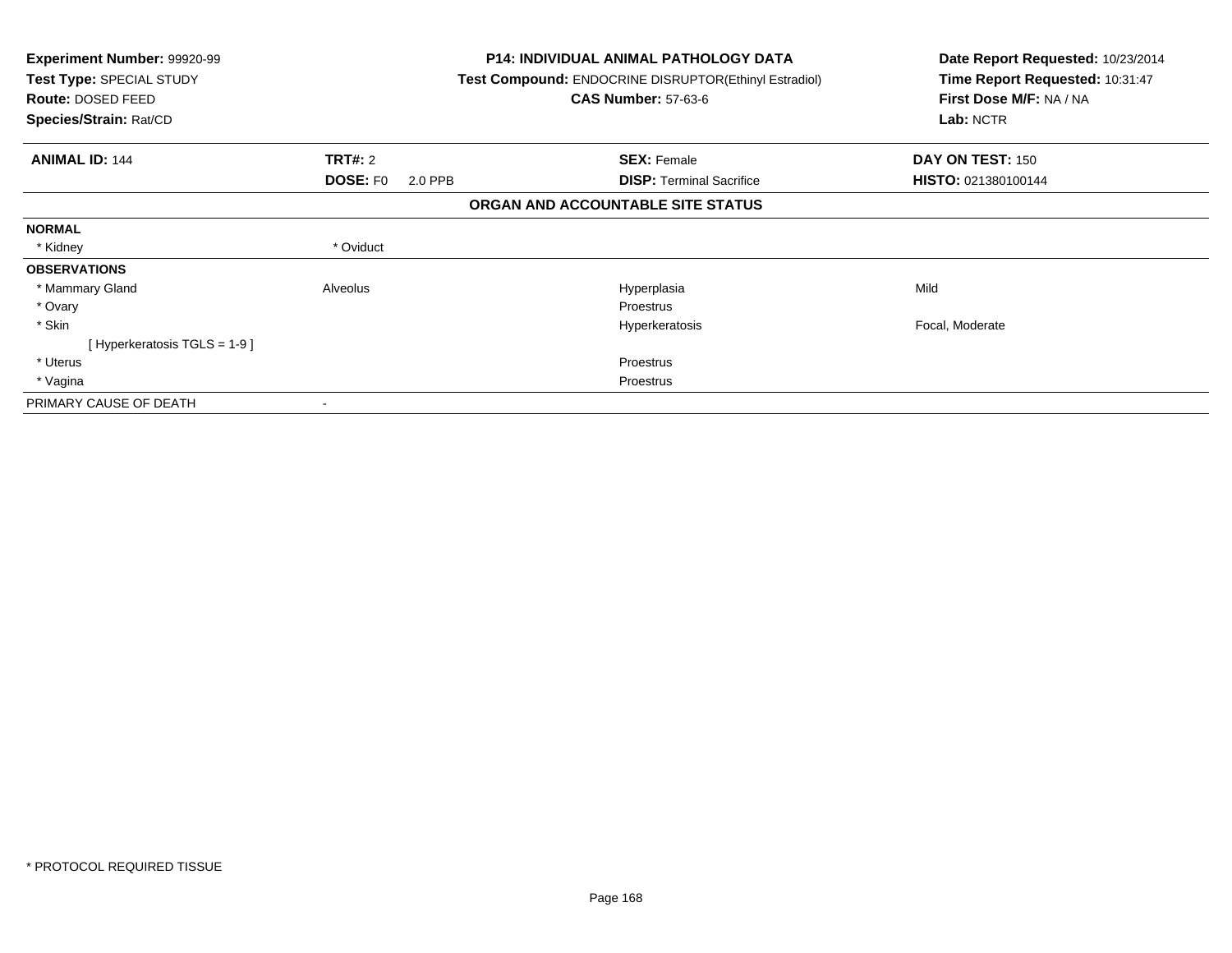| Experiment Number: 99920-99<br>Test Type: SPECIAL STUDY<br>Route: DOSED FEED<br>Species/Strain: Rat/CD |                            | <b>P14: INDIVIDUAL ANIMAL PATHOLOGY DATA</b><br>Test Compound: ENDOCRINE DISRUPTOR(Ethinyl Estradiol)<br><b>CAS Number: 57-63-6</b> | Date Report Requested: 10/23/2014<br>Time Report Requested: 10:31:47<br>First Dose M/F: NA / NA<br>Lab: NCTR |
|--------------------------------------------------------------------------------------------------------|----------------------------|-------------------------------------------------------------------------------------------------------------------------------------|--------------------------------------------------------------------------------------------------------------|
| <b>ANIMAL ID: 145</b>                                                                                  | <b>TRT#: 2</b>             | <b>SEX: Female</b>                                                                                                                  | DAY ON TEST: 150                                                                                             |
|                                                                                                        | <b>DOSE: FO</b><br>2.0 PPB | <b>DISP:</b> Terminal Sacrifice                                                                                                     | HISTO: 021380100145                                                                                          |
|                                                                                                        |                            | ORGAN AND ACCOUNTABLE SITE STATUS                                                                                                   |                                                                                                              |
| <b>NORMAL</b>                                                                                          |                            |                                                                                                                                     |                                                                                                              |
| * Mammary Gland                                                                                        | * Oviduct                  |                                                                                                                                     |                                                                                                              |
| <b>OBSERVATIONS</b>                                                                                    |                            |                                                                                                                                     |                                                                                                              |
| * Kidney                                                                                               | <b>Renal Tubule</b>        | Mineralization                                                                                                                      | Minimal                                                                                                      |
| * Ovary                                                                                                |                            | Estrus                                                                                                                              |                                                                                                              |
| * Uterus                                                                                               |                            | Estrus                                                                                                                              |                                                                                                              |
| * Vagina                                                                                               |                            | Estrus                                                                                                                              |                                                                                                              |
| PRIMARY CAUSE OF DEATH                                                                                 |                            |                                                                                                                                     |                                                                                                              |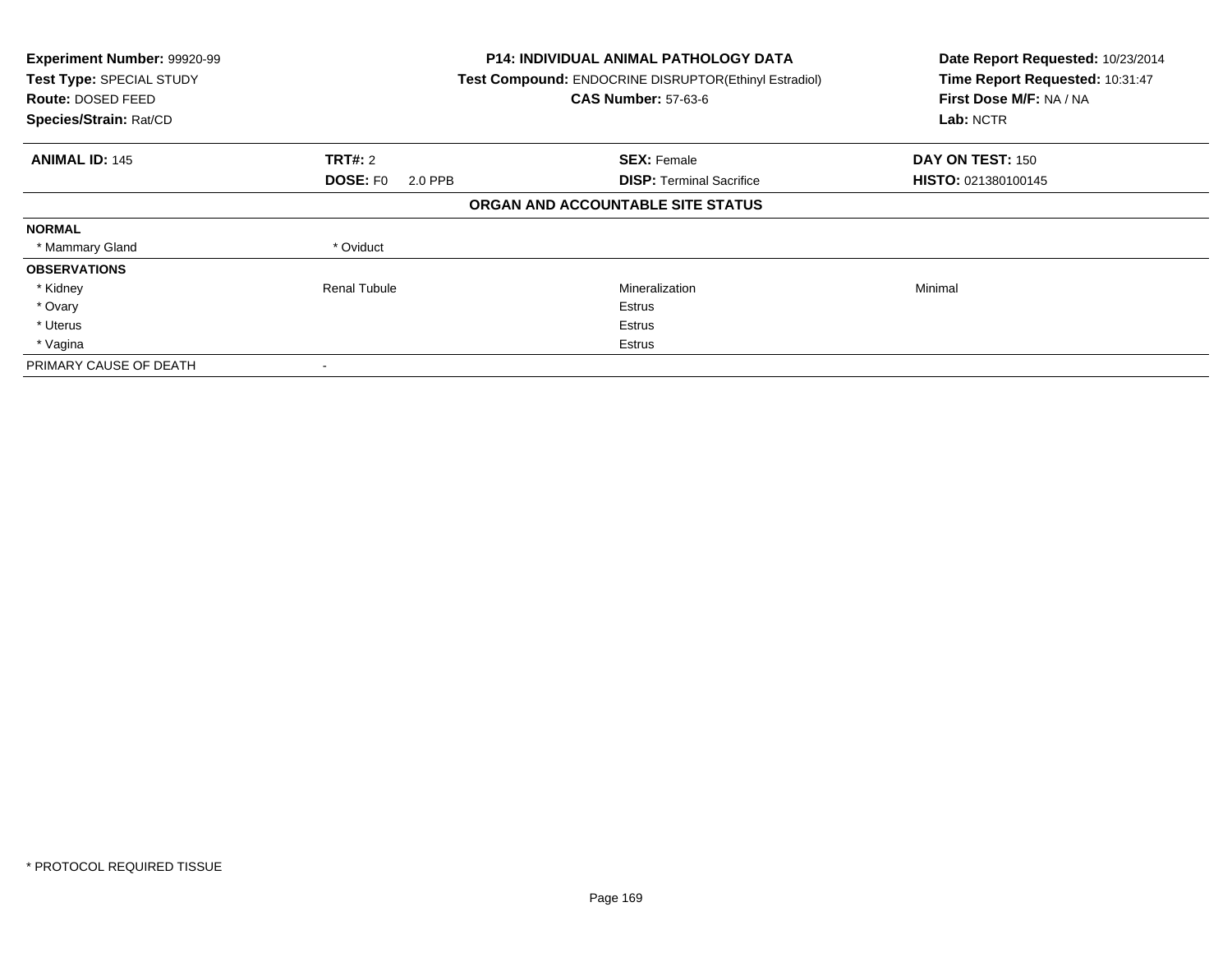| Experiment Number: 99920-99<br>Test Type: SPECIAL STUDY<br>Route: DOSED FEED<br>Species/Strain: Rat/CD |                            | <b>P14: INDIVIDUAL ANIMAL PATHOLOGY DATA</b><br>Test Compound: ENDOCRINE DISRUPTOR(Ethinyl Estradiol)<br><b>CAS Number: 57-63-6</b> | Date Report Requested: 10/23/2014<br>Time Report Requested: 10:31:47<br>First Dose M/F: NA / NA<br>Lab: NCTR |
|--------------------------------------------------------------------------------------------------------|----------------------------|-------------------------------------------------------------------------------------------------------------------------------------|--------------------------------------------------------------------------------------------------------------|
| <b>ANIMAL ID: 146</b>                                                                                  | <b>TRT#: 2</b>             | <b>SEX: Female</b>                                                                                                                  | DAY ON TEST: 150                                                                                             |
|                                                                                                        | <b>DOSE: FO</b><br>2.0 PPB | <b>DISP:</b> Terminal Sacrifice                                                                                                     | HISTO: 021380100146                                                                                          |
|                                                                                                        |                            | ORGAN AND ACCOUNTABLE SITE STATUS                                                                                                   |                                                                                                              |
| <b>NORMAL</b>                                                                                          |                            |                                                                                                                                     |                                                                                                              |
| * Mammary Gland                                                                                        | * Oviduct                  |                                                                                                                                     |                                                                                                              |
| <b>OBSERVATIONS</b>                                                                                    |                            |                                                                                                                                     |                                                                                                              |
| * Kidney                                                                                               | <b>Renal Tubule</b>        | Mineralization                                                                                                                      | Minimal                                                                                                      |
| * Ovary                                                                                                |                            | Estrus                                                                                                                              |                                                                                                              |
| * Uterus                                                                                               |                            | Estrus                                                                                                                              |                                                                                                              |
| * Vagina                                                                                               |                            | Estrus                                                                                                                              |                                                                                                              |
| PRIMARY CAUSE OF DEATH                                                                                 |                            |                                                                                                                                     |                                                                                                              |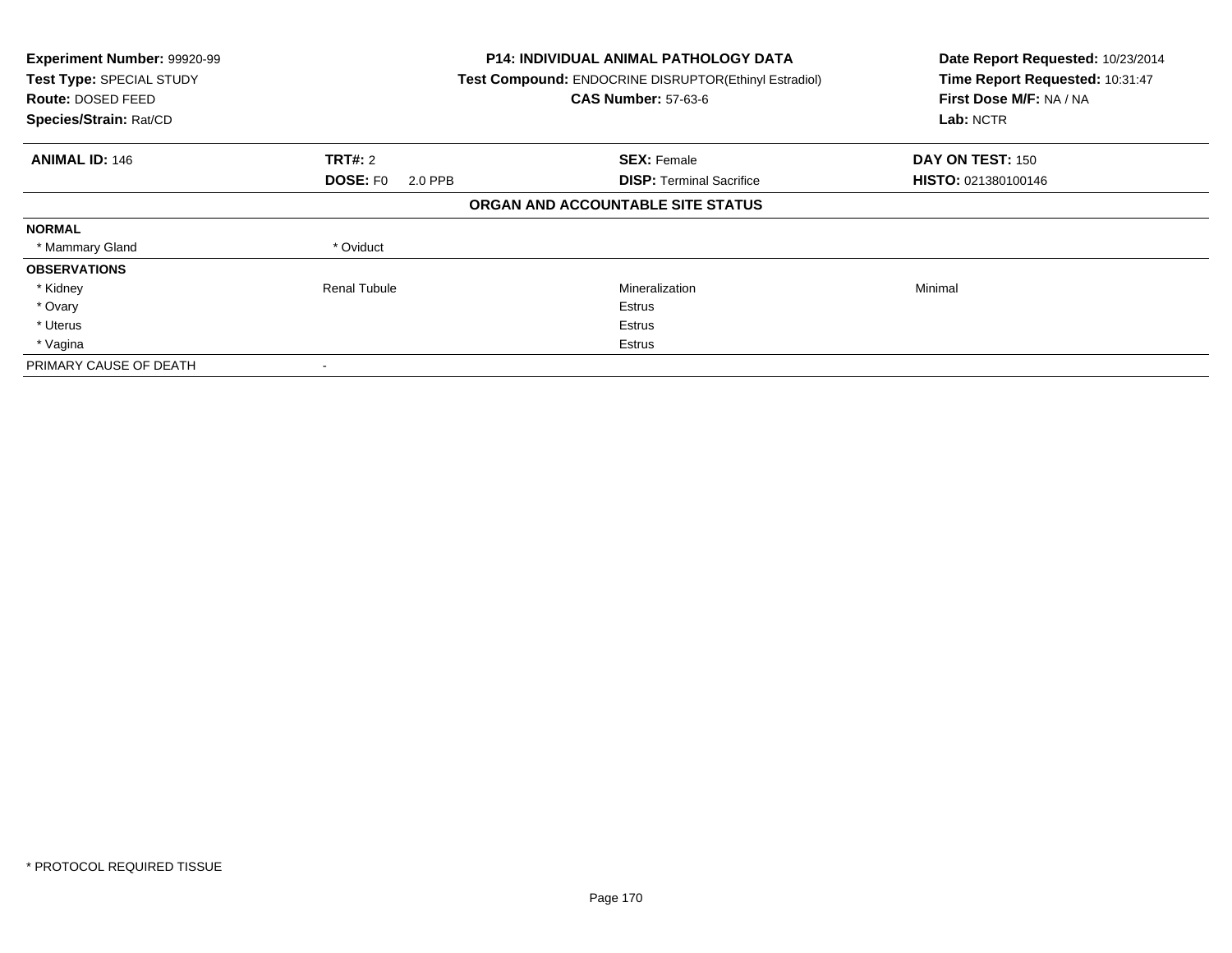| Experiment Number: 99920-99<br>Test Type: SPECIAL STUDY<br>Route: DOSED FEED<br>Species/Strain: Rat/CD |                            | <b>P14: INDIVIDUAL ANIMAL PATHOLOGY DATA</b><br><b>Test Compound: ENDOCRINE DISRUPTOR(Ethinyl Estradiol)</b><br><b>CAS Number: 57-63-6</b> | Date Report Requested: 10/23/2014<br>Time Report Requested: 10:31:47<br>First Dose M/F: NA / NA<br>Lab: NCTR |
|--------------------------------------------------------------------------------------------------------|----------------------------|--------------------------------------------------------------------------------------------------------------------------------------------|--------------------------------------------------------------------------------------------------------------|
| <b>ANIMAL ID: 147</b>                                                                                  | TRT#: 2                    | <b>SEX: Female</b>                                                                                                                         | DAY ON TEST: 150                                                                                             |
|                                                                                                        | <b>DOSE: FO</b><br>2.0 PPB | <b>DISP: Terminal Sacrifice</b>                                                                                                            | HISTO: 021380100147                                                                                          |
|                                                                                                        |                            | ORGAN AND ACCOUNTABLE SITE STATUS                                                                                                          |                                                                                                              |
| <b>NORMAL</b>                                                                                          |                            |                                                                                                                                            |                                                                                                              |
| * Mammary Gland                                                                                        | * Oviduct                  |                                                                                                                                            |                                                                                                              |
| <b>OBSERVATIONS</b>                                                                                    |                            |                                                                                                                                            |                                                                                                              |
| * Kidney                                                                                               | Cortex                     | Cyst                                                                                                                                       |                                                                                                              |
|                                                                                                        | <b>Renal Tubule</b>        | Mineralization                                                                                                                             | Moderate                                                                                                     |
| * Liver                                                                                                |                            | Hepatodiaphragmatic Nodule                                                                                                                 |                                                                                                              |
| [Hepatodiaphragmatic Nodule TGLS = 1-5]                                                                |                            |                                                                                                                                            |                                                                                                              |
| * Ovary                                                                                                |                            | <b>Metestrus</b>                                                                                                                           |                                                                                                              |
| * Uterus                                                                                               |                            | Metestrus                                                                                                                                  |                                                                                                              |
| * Vagina                                                                                               |                            | <b>Metestrus</b>                                                                                                                           |                                                                                                              |
| PRIMARY CAUSE OF DEATH                                                                                 |                            |                                                                                                                                            |                                                                                                              |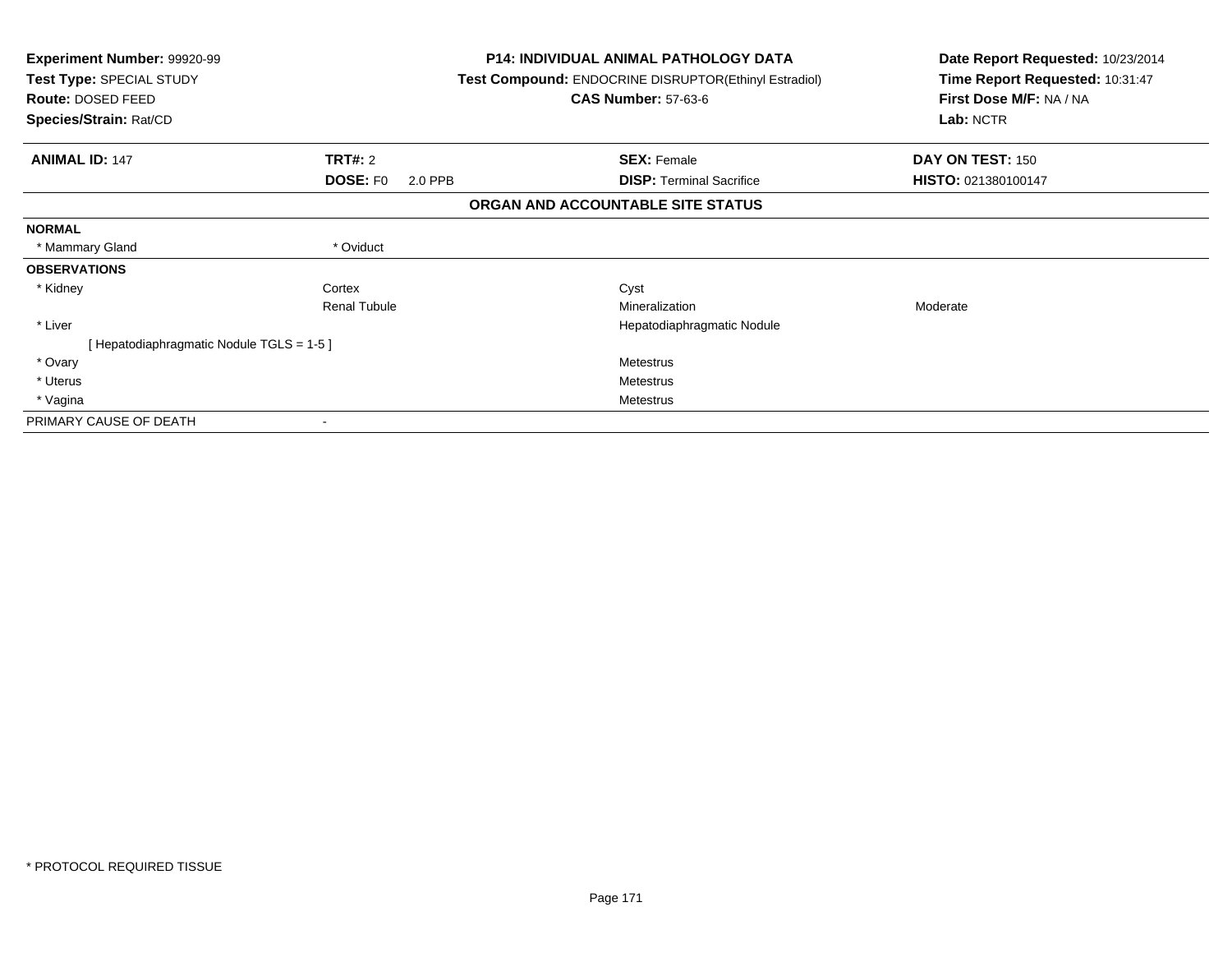| Experiment Number: 99920-99<br>Test Type: SPECIAL STUDY<br><b>Route: DOSED FEED</b><br>Species/Strain: Rat/CD |                            | <b>P14: INDIVIDUAL ANIMAL PATHOLOGY DATA</b><br>Test Compound: ENDOCRINE DISRUPTOR(Ethinyl Estradiol)<br><b>CAS Number: 57-63-6</b> | Date Report Requested: 10/23/2014<br>Time Report Requested: 10:31:47<br>First Dose M/F: NA / NA<br>Lab: NCTR |  |
|---------------------------------------------------------------------------------------------------------------|----------------------------|-------------------------------------------------------------------------------------------------------------------------------------|--------------------------------------------------------------------------------------------------------------|--|
| <b>ANIMAL ID: 148</b>                                                                                         | <b>TRT#: 2</b>             | <b>SEX: Female</b>                                                                                                                  | DAY ON TEST: 150                                                                                             |  |
|                                                                                                               | <b>DOSE: FO</b><br>2.0 PPB | <b>DISP: Terminal Sacrifice</b>                                                                                                     | HISTO: 021380100148                                                                                          |  |
|                                                                                                               |                            | ORGAN AND ACCOUNTABLE SITE STATUS                                                                                                   |                                                                                                              |  |
| <b>NORMAL</b>                                                                                                 |                            |                                                                                                                                     |                                                                                                              |  |
| * Oviduct                                                                                                     | * Skin                     |                                                                                                                                     |                                                                                                              |  |
| <b>OBSERVATIONS</b>                                                                                           |                            |                                                                                                                                     |                                                                                                              |  |
| * Clitoral Gland                                                                                              |                            | <b>Distended</b>                                                                                                                    |                                                                                                              |  |
|                                                                                                               |                            | Inflammation                                                                                                                        | Chronic Active, Marked                                                                                       |  |
| [Inflammation TGLS = 2-9A]                                                                                    |                            |                                                                                                                                     |                                                                                                              |  |
| * Kidney                                                                                                      | <b>Renal Tubule</b>        | Mineralization                                                                                                                      | Mild                                                                                                         |  |
| * Mammary Gland                                                                                               | Alveolus                   | Hyperplasia                                                                                                                         | Minimal                                                                                                      |  |
| * Ovary                                                                                                       |                            | Cyst                                                                                                                                |                                                                                                              |  |
|                                                                                                               |                            | Proestrus                                                                                                                           |                                                                                                              |  |
| [Cyst TGLS = $4-1$ ]                                                                                          |                            |                                                                                                                                     |                                                                                                              |  |
| * Skin                                                                                                        |                            |                                                                                                                                     |                                                                                                              |  |
| Note: TGL 1 - NCL                                                                                             |                            |                                                                                                                                     |                                                                                                              |  |
| * Uterus                                                                                                      |                            | Proestrus                                                                                                                           |                                                                                                              |  |
| Note: TGL 3 - NCL                                                                                             |                            |                                                                                                                                     |                                                                                                              |  |
| Note: TGL 3 is normal proestrus                                                                               |                            |                                                                                                                                     |                                                                                                              |  |
| * Vagina                                                                                                      |                            | Proestrus                                                                                                                           |                                                                                                              |  |
| PRIMARY CAUSE OF DEATH                                                                                        |                            |                                                                                                                                     |                                                                                                              |  |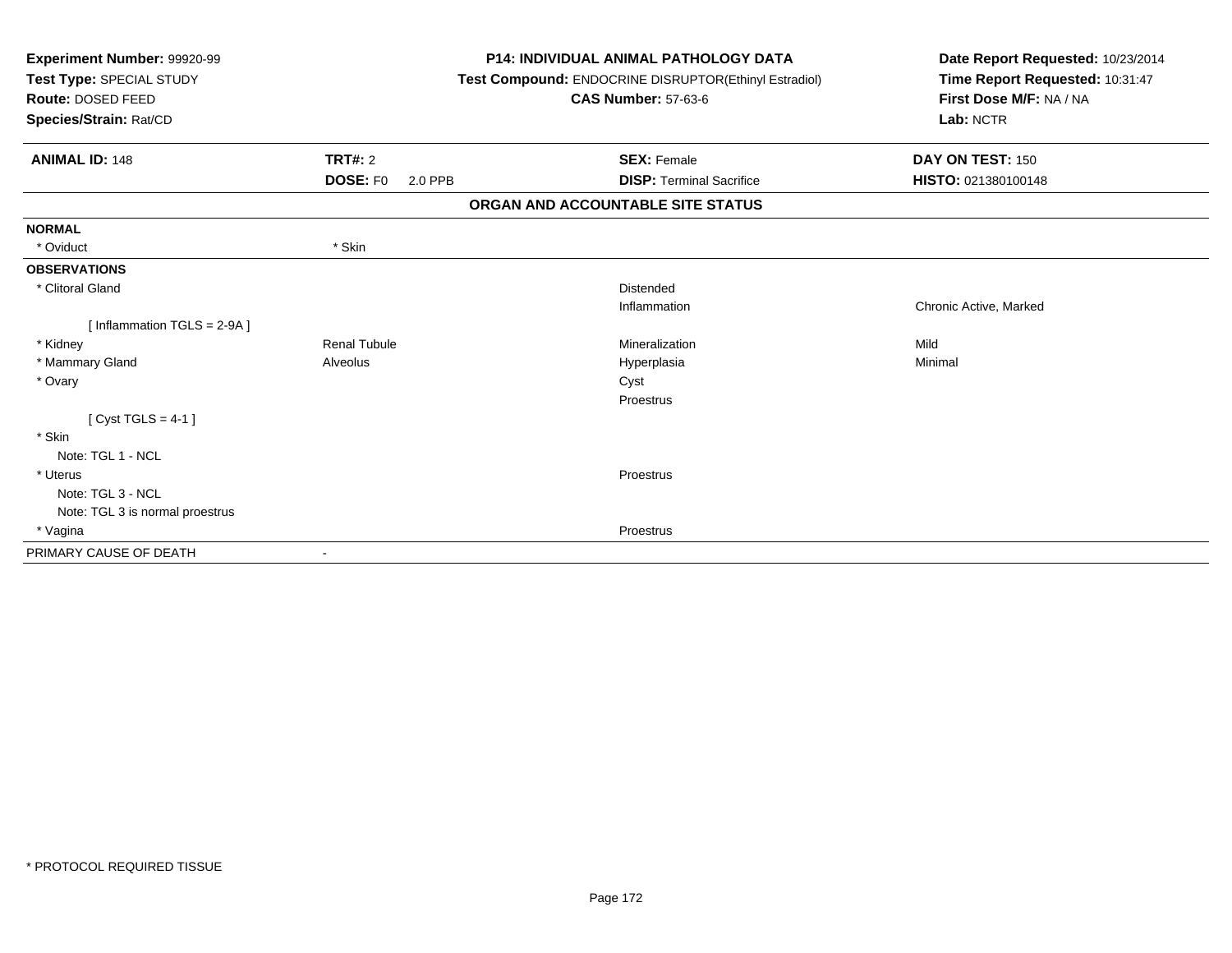| <b>Experiment Number: 99920-99</b><br>Test Type: SPECIAL STUDY<br>Route: DOSED FEED<br>Species/Strain: Rat/CD |                           | <b>P14: INDIVIDUAL ANIMAL PATHOLOGY DATA</b><br><b>Test Compound: ENDOCRINE DISRUPTOR(Ethinyl Estradiol)</b><br><b>CAS Number: 57-63-6</b> | Date Report Requested: 10/23/2014<br>Time Report Requested: 10:31:47<br>First Dose M/F: NA / NA<br>Lab: NCTR |
|---------------------------------------------------------------------------------------------------------------|---------------------------|--------------------------------------------------------------------------------------------------------------------------------------------|--------------------------------------------------------------------------------------------------------------|
| <b>ANIMAL ID: 149</b>                                                                                         | <b>TRT#: 3</b>            | <b>SEX: Female</b>                                                                                                                         | DAY ON TEST: 150                                                                                             |
|                                                                                                               | <b>DOSE: FO</b><br>10 PPB | <b>DISP:</b> Terminal Sacrifice                                                                                                            | HISTO: 021380100149                                                                                          |
|                                                                                                               |                           | ORGAN AND ACCOUNTABLE SITE STATUS                                                                                                          |                                                                                                              |
| <b>NORMAL</b>                                                                                                 |                           |                                                                                                                                            |                                                                                                              |
| * Mammary Gland                                                                                               | * Oviduct                 |                                                                                                                                            |                                                                                                              |
| <b>OBSERVATIONS</b>                                                                                           |                           |                                                                                                                                            |                                                                                                              |
| * Kidney                                                                                                      | <b>Renal Tubule</b>       | Mineralization                                                                                                                             | Minimal                                                                                                      |
| * Ovary                                                                                                       |                           | <b>Proestrus</b>                                                                                                                           |                                                                                                              |
| * Uterus                                                                                                      |                           | Proestrus                                                                                                                                  |                                                                                                              |
| Note: TGL 1 - NCL                                                                                             |                           |                                                                                                                                            |                                                                                                              |
| Note: TGL 1 is normal proestrus                                                                               |                           |                                                                                                                                            |                                                                                                              |
| * Vagina                                                                                                      |                           | Proestrus                                                                                                                                  |                                                                                                              |
| PRIMARY CAUSE OF DEATH                                                                                        |                           |                                                                                                                                            |                                                                                                              |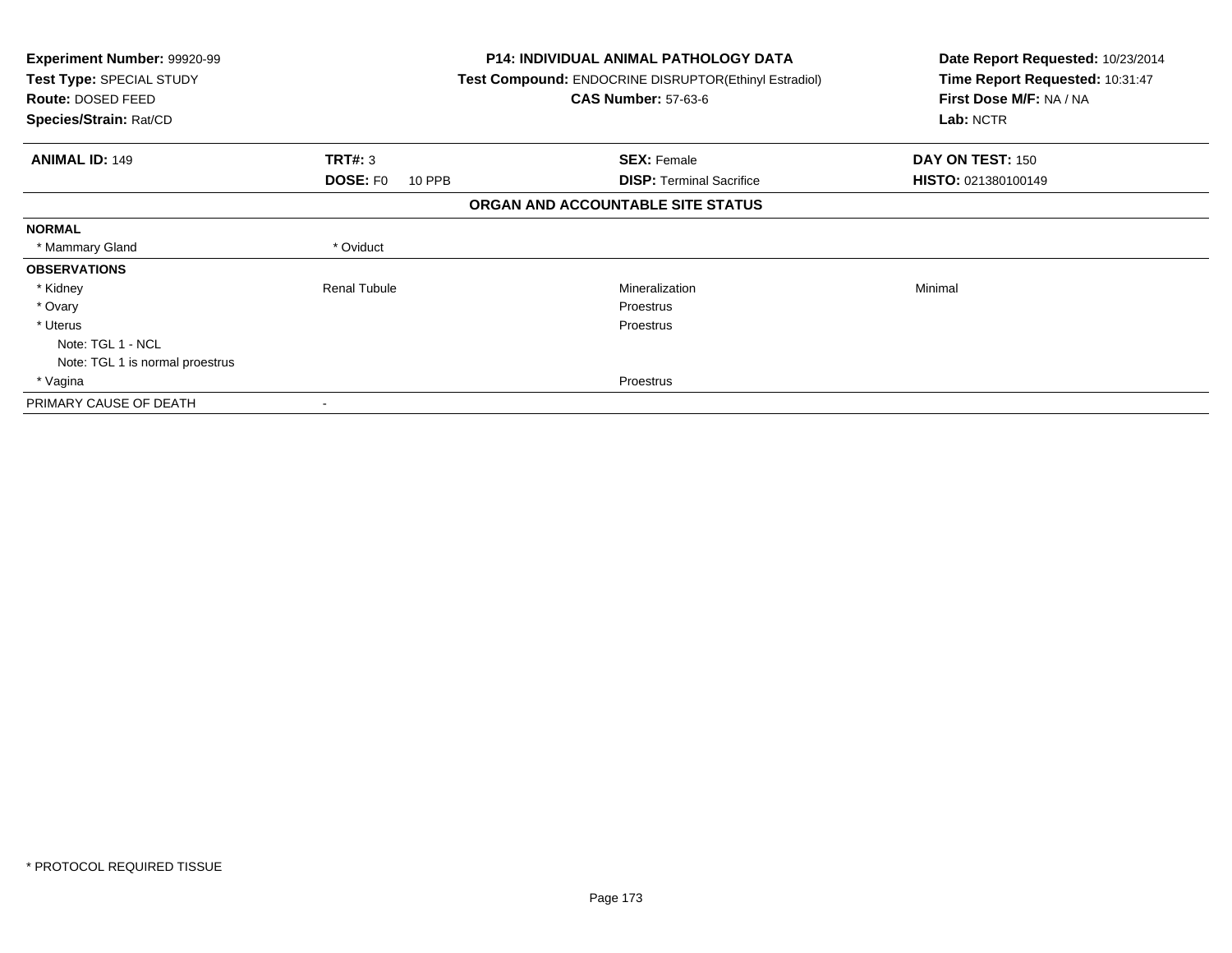| <b>Experiment Number: 99920-99</b><br>Test Type: SPECIAL STUDY<br><b>Route: DOSED FEED</b><br>Species/Strain: Rat/CD |                           | <b>P14: INDIVIDUAL ANIMAL PATHOLOGY DATA</b><br>Test Compound: ENDOCRINE DISRUPTOR(Ethinyl Estradiol)<br><b>CAS Number: 57-63-6</b> | Date Report Requested: 10/23/2014<br>Time Report Requested: 10:31:47<br>First Dose M/F: NA / NA<br>Lab: NCTR |
|----------------------------------------------------------------------------------------------------------------------|---------------------------|-------------------------------------------------------------------------------------------------------------------------------------|--------------------------------------------------------------------------------------------------------------|
| <b>ANIMAL ID: 150</b>                                                                                                | TRT#: 3                   | <b>SEX: Female</b>                                                                                                                  | DAY ON TEST: 150                                                                                             |
|                                                                                                                      | <b>DOSE: FO</b><br>10 PPB | <b>DISP:</b> Terminal Sacrifice                                                                                                     | <b>HISTO: 021380100150</b>                                                                                   |
|                                                                                                                      |                           | ORGAN AND ACCOUNTABLE SITE STATUS                                                                                                   |                                                                                                              |
| <b>NORMAL</b>                                                                                                        |                           |                                                                                                                                     |                                                                                                              |
| * Mammary Gland                                                                                                      | * Oviduct                 |                                                                                                                                     |                                                                                                              |
| <b>OBSERVATIONS</b>                                                                                                  |                           |                                                                                                                                     |                                                                                                              |
| * Kidney                                                                                                             | <b>Renal Tubule</b>       | Dilatation                                                                                                                          | Focal, Mild                                                                                                  |
|                                                                                                                      | <b>Renal Tubule</b>       | Mineralization                                                                                                                      | Minimal                                                                                                      |
| * Ovary                                                                                                              |                           | Proestrus                                                                                                                           |                                                                                                              |
| * Uterus                                                                                                             |                           | Proestrus                                                                                                                           |                                                                                                              |
| * Vagina                                                                                                             |                           | Proestrus                                                                                                                           |                                                                                                              |
| PRIMARY CAUSE OF DEATH                                                                                               |                           |                                                                                                                                     |                                                                                                              |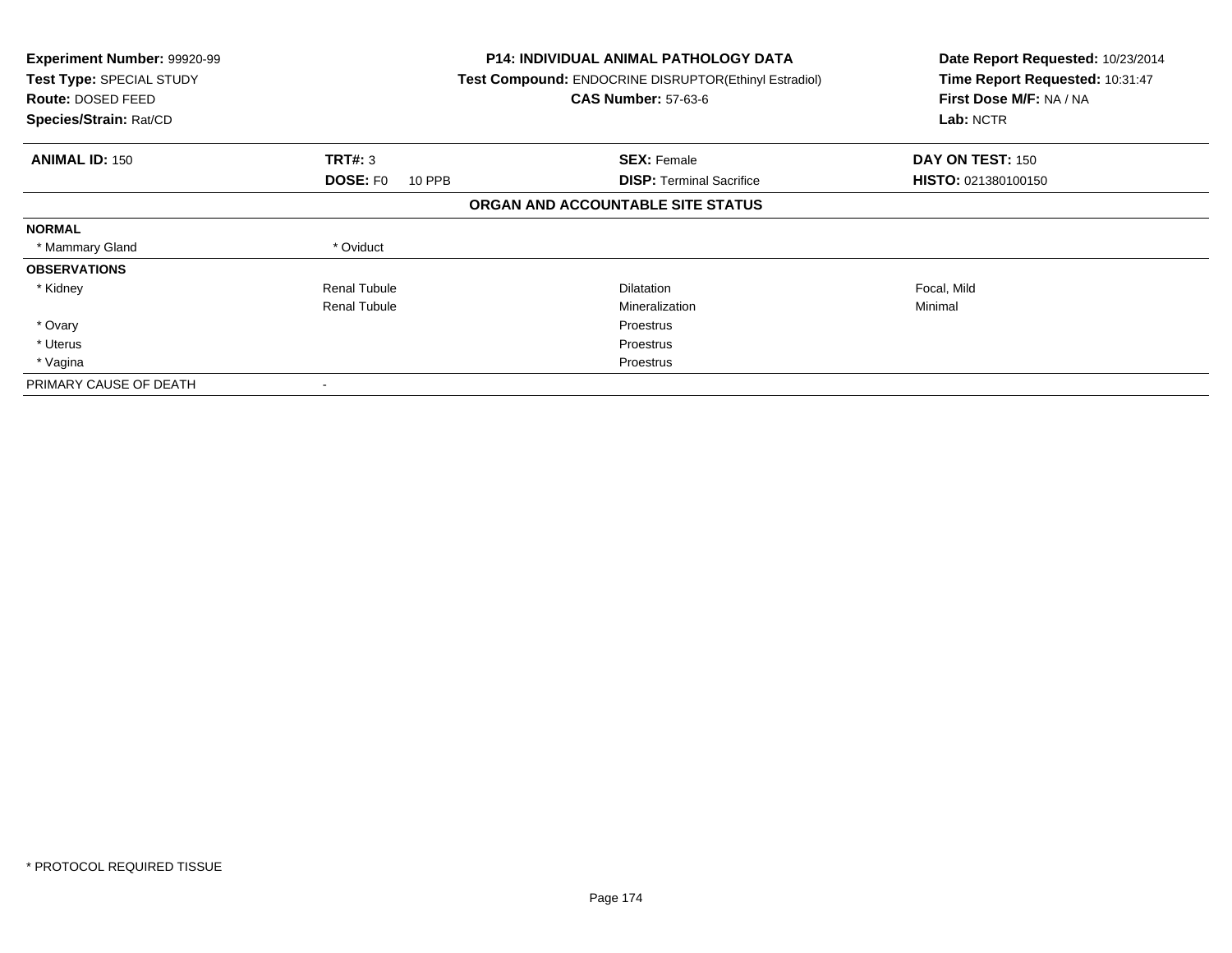| <b>Experiment Number: 99920-99</b><br>Test Type: SPECIAL STUDY<br>Route: DOSED FEED<br>Species/Strain: Rat/CD |                           | <b>P14: INDIVIDUAL ANIMAL PATHOLOGY DATA</b><br>Test Compound: ENDOCRINE DISRUPTOR(Ethinyl Estradiol)<br><b>CAS Number: 57-63-6</b> | Date Report Requested: 10/23/2014<br>Time Report Requested: 10:31:47<br>First Dose M/F: NA / NA<br>Lab: NCTR |
|---------------------------------------------------------------------------------------------------------------|---------------------------|-------------------------------------------------------------------------------------------------------------------------------------|--------------------------------------------------------------------------------------------------------------|
| <b>ANIMAL ID: 151</b>                                                                                         | TRT#: 3                   | <b>SEX: Female</b>                                                                                                                  | DAY ON TEST: 150                                                                                             |
|                                                                                                               | <b>DOSE: FO</b><br>10 PPB | <b>DISP: Terminal Sacrifice</b>                                                                                                     | HISTO: 021380100151                                                                                          |
|                                                                                                               |                           | ORGAN AND ACCOUNTABLE SITE STATUS                                                                                                   |                                                                                                              |
| <b>NORMAL</b>                                                                                                 |                           |                                                                                                                                     |                                                                                                              |
| * Mammary Gland                                                                                               | * Oviduct                 |                                                                                                                                     |                                                                                                              |
| <b>OBSERVATIONS</b>                                                                                           |                           |                                                                                                                                     |                                                                                                              |
| * Kidney                                                                                                      |                           | Infarct                                                                                                                             |                                                                                                              |
|                                                                                                               | <b>Renal Tubule</b>       | Mineralization                                                                                                                      | Minimal                                                                                                      |
| * Ovary                                                                                                       |                           | Metestrus                                                                                                                           |                                                                                                              |
| * Uterus                                                                                                      |                           | Metestrus                                                                                                                           |                                                                                                              |
| * Vagina                                                                                                      |                           | Metestrus                                                                                                                           |                                                                                                              |
| PRIMARY CAUSE OF DEATH                                                                                        |                           |                                                                                                                                     |                                                                                                              |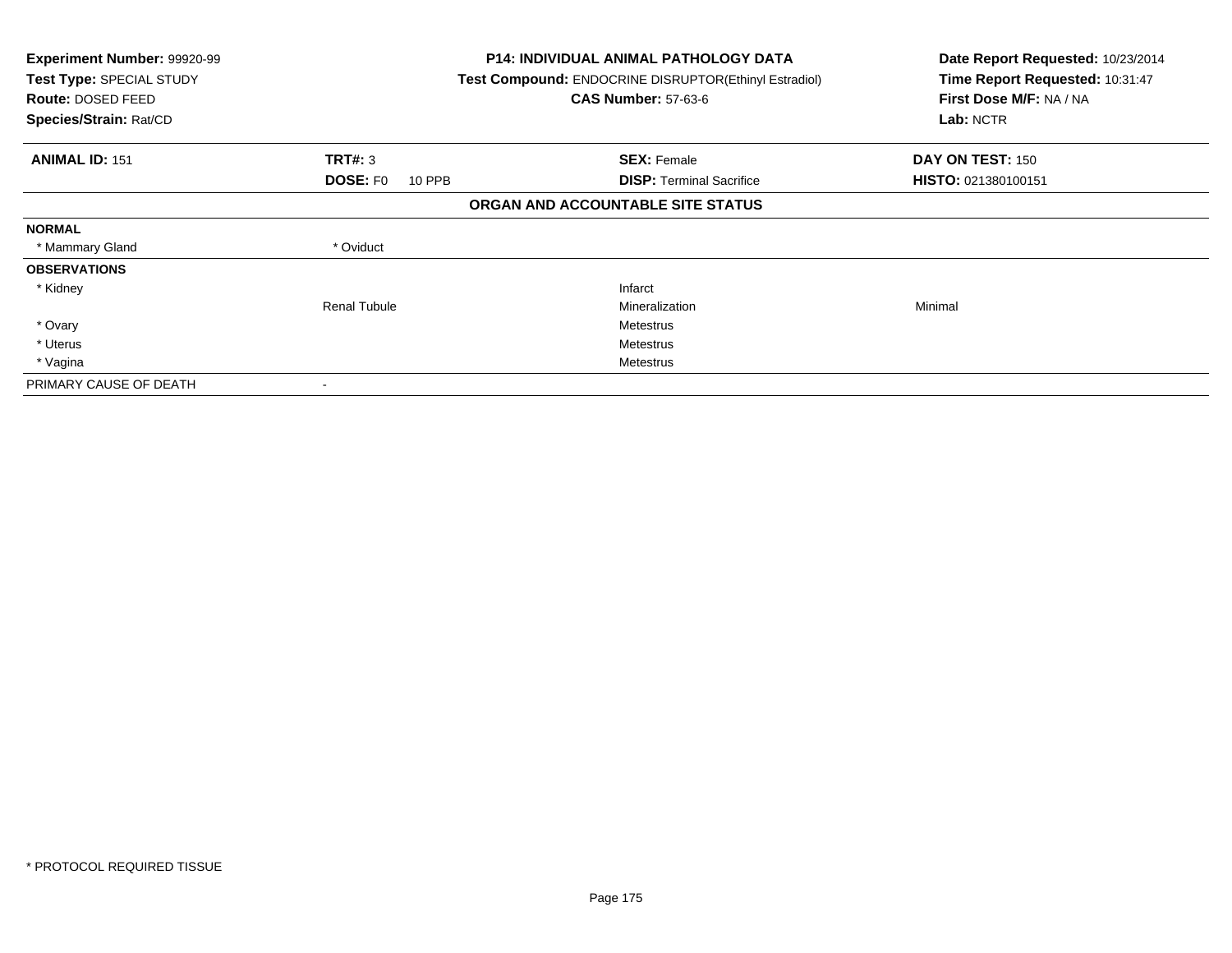| Experiment Number: 99920-99<br>Test Type: SPECIAL STUDY<br><b>Route: DOSED FEED</b><br>Species/Strain: Rat/CD |                           | <b>P14: INDIVIDUAL ANIMAL PATHOLOGY DATA</b><br>Test Compound: ENDOCRINE DISRUPTOR(Ethinyl Estradiol)<br><b>CAS Number: 57-63-6</b> | Date Report Requested: 10/23/2014<br>Time Report Requested: 10:31:47<br>First Dose M/F: NA / NA<br>Lab: NCTR |
|---------------------------------------------------------------------------------------------------------------|---------------------------|-------------------------------------------------------------------------------------------------------------------------------------|--------------------------------------------------------------------------------------------------------------|
| <b>ANIMAL ID: 152</b>                                                                                         | TRT#: 3                   | <b>SEX: Female</b>                                                                                                                  | DAY ON TEST: 150                                                                                             |
|                                                                                                               | <b>DOSE: FO</b><br>10 PPB | <b>DISP:</b> Terminal Sacrifice                                                                                                     | <b>HISTO: 021380100152</b>                                                                                   |
|                                                                                                               |                           | ORGAN AND ACCOUNTABLE SITE STATUS                                                                                                   |                                                                                                              |
| <b>NORMAL</b>                                                                                                 |                           |                                                                                                                                     |                                                                                                              |
| * Mammary Gland                                                                                               | * Oviduct                 |                                                                                                                                     |                                                                                                              |
| <b>OBSERVATIONS</b>                                                                                           |                           |                                                                                                                                     |                                                                                                              |
| * Kidney                                                                                                      | Renal Tubule              | Mineralization                                                                                                                      | Minimal                                                                                                      |
| * Ovary                                                                                                       |                           | Proestrus                                                                                                                           |                                                                                                              |
| * Uterus                                                                                                      |                           | <b>Diestrus</b>                                                                                                                     |                                                                                                              |
| * Vagina                                                                                                      |                           | Proestrus                                                                                                                           |                                                                                                              |
| PRIMARY CAUSE OF DEATH                                                                                        |                           |                                                                                                                                     |                                                                                                              |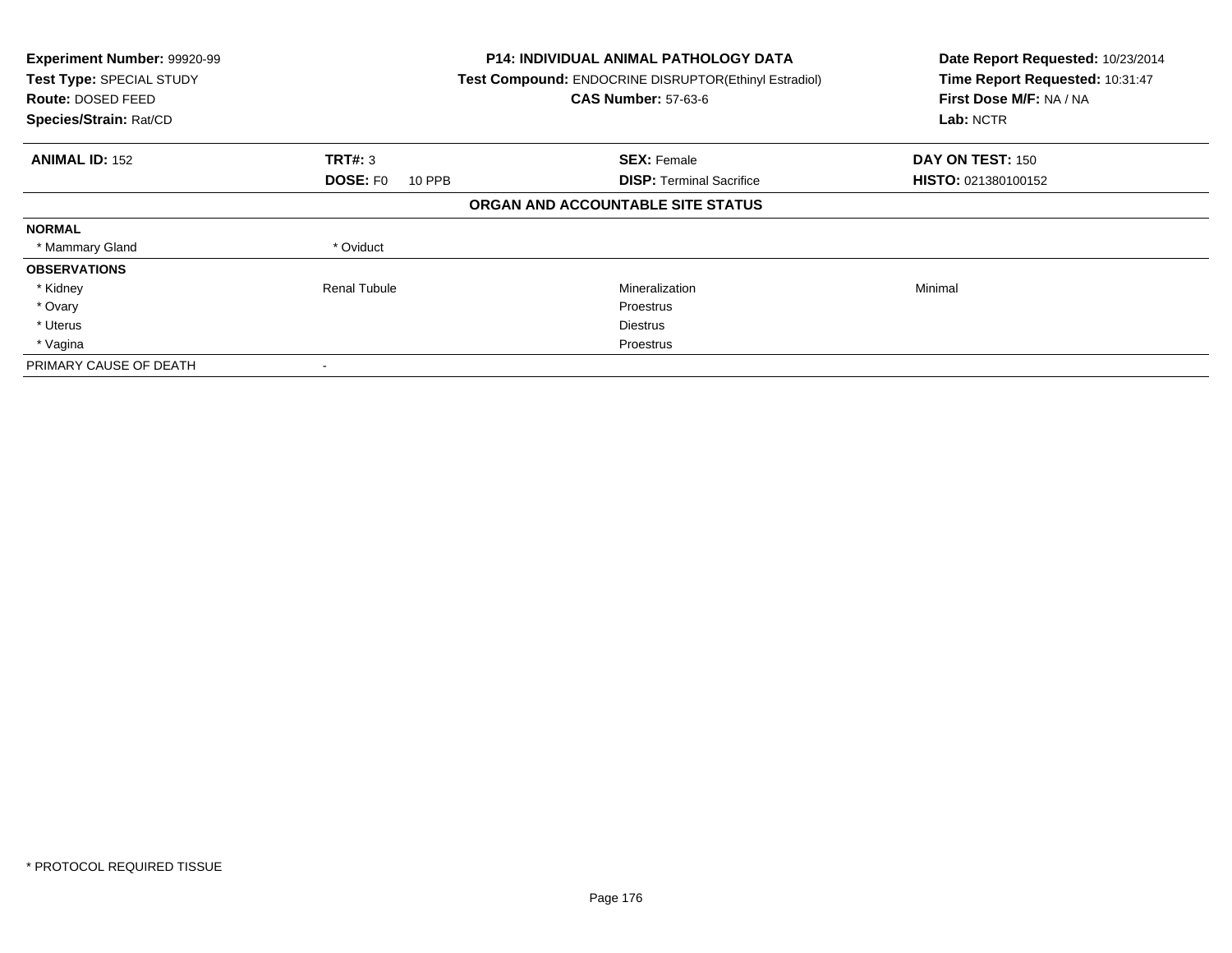| Experiment Number: 99920-99<br>Test Type: SPECIAL STUDY<br><b>Route: DOSED FEED</b><br>Species/Strain: Rat/CD |                           | <b>P14: INDIVIDUAL ANIMAL PATHOLOGY DATA</b><br>Test Compound: ENDOCRINE DISRUPTOR(Ethinyl Estradiol)<br><b>CAS Number: 57-63-6</b> | Date Report Requested: 10/23/2014<br>Time Report Requested: 10:31:47<br>First Dose M/F: NA / NA<br>Lab: NCTR |
|---------------------------------------------------------------------------------------------------------------|---------------------------|-------------------------------------------------------------------------------------------------------------------------------------|--------------------------------------------------------------------------------------------------------------|
| <b>ANIMAL ID: 153</b>                                                                                         | TRT#: 3                   | <b>SEX: Female</b>                                                                                                                  | DAY ON TEST: 150                                                                                             |
|                                                                                                               | <b>DOSE: FO</b><br>10 PPB | <b>DISP:</b> Terminal Sacrifice                                                                                                     | HISTO: 021380100153                                                                                          |
|                                                                                                               |                           | ORGAN AND ACCOUNTABLE SITE STATUS                                                                                                   |                                                                                                              |
| <b>NORMAL</b>                                                                                                 |                           |                                                                                                                                     |                                                                                                              |
| * Mammary Gland                                                                                               | * Oviduct                 |                                                                                                                                     |                                                                                                              |
| <b>OBSERVATIONS</b>                                                                                           |                           |                                                                                                                                     |                                                                                                              |
| * Kidney                                                                                                      | Renal Tubule              | Mineralization                                                                                                                      | Minimal                                                                                                      |
| * Ovary                                                                                                       |                           | Proestrus                                                                                                                           |                                                                                                              |
| * Uterus                                                                                                      |                           | Proestrus                                                                                                                           |                                                                                                              |
| * Vagina                                                                                                      |                           | Proestrus                                                                                                                           |                                                                                                              |
| PRIMARY CAUSE OF DEATH                                                                                        |                           |                                                                                                                                     |                                                                                                              |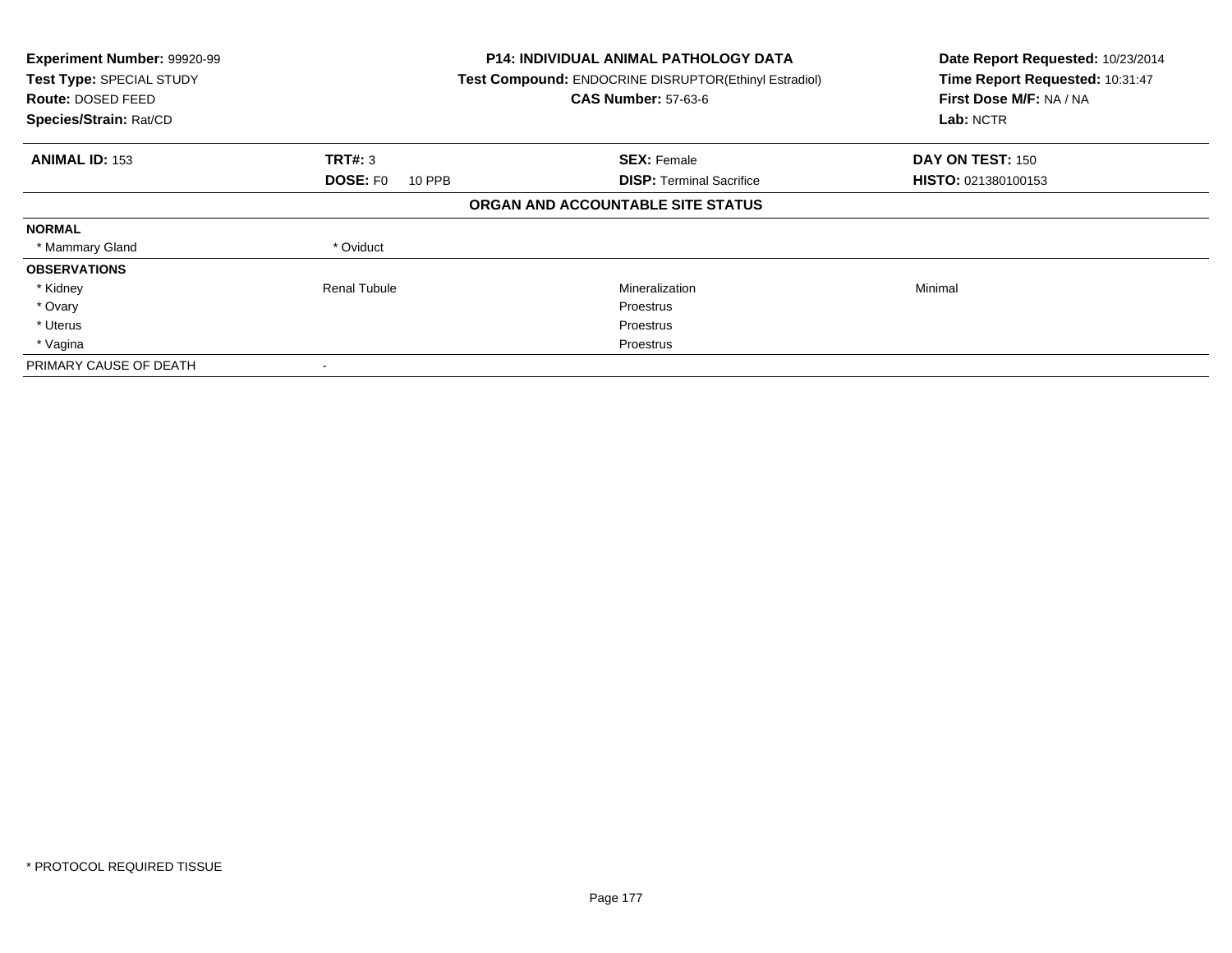| <b>Experiment Number: 99920-99</b><br>Test Type: SPECIAL STUDY<br>Route: DOSED FEED<br>Species/Strain: Rat/CD |                           | <b>P14: INDIVIDUAL ANIMAL PATHOLOGY DATA</b><br>Test Compound: ENDOCRINE DISRUPTOR(Ethinyl Estradiol)<br><b>CAS Number: 57-63-6</b> | Date Report Requested: 10/23/2014<br>Time Report Requested: 10:31:47<br>First Dose M/F: NA / NA<br>Lab: NCTR |
|---------------------------------------------------------------------------------------------------------------|---------------------------|-------------------------------------------------------------------------------------------------------------------------------------|--------------------------------------------------------------------------------------------------------------|
| <b>ANIMAL ID: 154</b>                                                                                         | <b>TRT#: 4</b>            | <b>SEX: Female</b>                                                                                                                  | DAY ON TEST: 150                                                                                             |
|                                                                                                               | <b>DOSE: FO</b><br>50 PPB | <b>DISP:</b> Terminal Sacrifice                                                                                                     | HISTO: 021380100154                                                                                          |
|                                                                                                               |                           | ORGAN AND ACCOUNTABLE SITE STATUS                                                                                                   |                                                                                                              |
| <b>NORMAL</b>                                                                                                 |                           |                                                                                                                                     |                                                                                                              |
| * Adrenal Cortex                                                                                              | * Adrenal Medulla         | * Bone                                                                                                                              | * Bone Marrow                                                                                                |
| * Liver                                                                                                       | * Oviduct                 | * Pituitary Gland                                                                                                                   | * Spleen                                                                                                     |
| * Thymus                                                                                                      | * Thyroid Gland           |                                                                                                                                     |                                                                                                              |
| <b>OBSERVATIONS</b>                                                                                           |                           |                                                                                                                                     |                                                                                                              |
| * Kidney                                                                                                      | <b>Renal Tubule</b>       | Mineralization                                                                                                                      | Minimal                                                                                                      |
| * Mammary Gland                                                                                               | Alveolus                  | Hyperplasia                                                                                                                         | Minimal                                                                                                      |
| * Ovary                                                                                                       |                           | Metestrus                                                                                                                           |                                                                                                              |
| * Uterus                                                                                                      |                           | Metestrus                                                                                                                           |                                                                                                              |
| * Vagina                                                                                                      |                           | Metestrus                                                                                                                           |                                                                                                              |
| PRIMARY CAUSE OF DEATH                                                                                        |                           |                                                                                                                                     |                                                                                                              |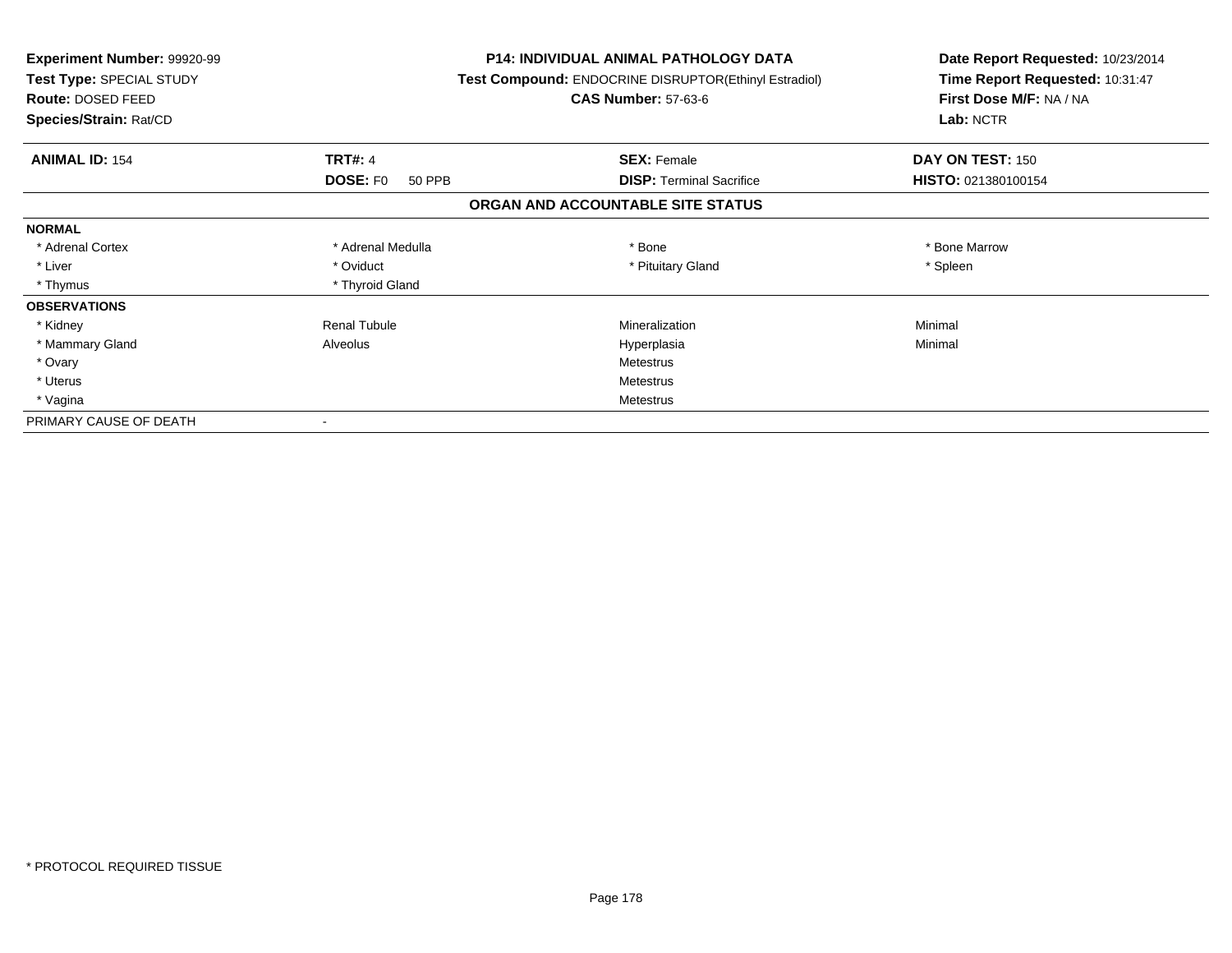| <b>Experiment Number: 99920-99</b><br>Test Type: SPECIAL STUDY<br>Route: DOSED FEED<br>Species/Strain: Rat/CD |                           | <b>P14: INDIVIDUAL ANIMAL PATHOLOGY DATA</b><br>Test Compound: ENDOCRINE DISRUPTOR(Ethinyl Estradiol)<br><b>CAS Number: 57-63-6</b> | Date Report Requested: 10/23/2014<br>Time Report Requested: 10:31:47<br>First Dose M/F: NA / NA<br>Lab: NCTR |
|---------------------------------------------------------------------------------------------------------------|---------------------------|-------------------------------------------------------------------------------------------------------------------------------------|--------------------------------------------------------------------------------------------------------------|
| <b>ANIMAL ID: 155</b>                                                                                         | <b>TRT#: 4</b>            | <b>SEX: Female</b>                                                                                                                  | DAY ON TEST: 150                                                                                             |
|                                                                                                               | <b>DOSE: FO</b><br>50 PPB | <b>DISP:</b> Terminal Sacrifice                                                                                                     | <b>HISTO: 021380100155</b>                                                                                   |
|                                                                                                               |                           | ORGAN AND ACCOUNTABLE SITE STATUS                                                                                                   |                                                                                                              |
| <b>NORMAL</b>                                                                                                 |                           |                                                                                                                                     |                                                                                                              |
| * Adrenal Cortex                                                                                              | * Adrenal Medulla         | * Bone                                                                                                                              | * Bone Marrow                                                                                                |
| * Kidney                                                                                                      | * Liver                   | * Mammary Gland                                                                                                                     | * Oviduct                                                                                                    |
| * Pituitary Gland                                                                                             | * Spleen                  | * Thymus                                                                                                                            | * Thyroid Gland                                                                                              |
| <b>OBSERVATIONS</b>                                                                                           |                           |                                                                                                                                     |                                                                                                              |
| * Ovary                                                                                                       |                           | Proestrus                                                                                                                           |                                                                                                              |
| * Uterus                                                                                                      | Proestrus                 |                                                                                                                                     |                                                                                                              |
| * Vagina                                                                                                      | Estrus                    |                                                                                                                                     |                                                                                                              |
| PRIMARY CAUSE OF DEATH                                                                                        |                           |                                                                                                                                     |                                                                                                              |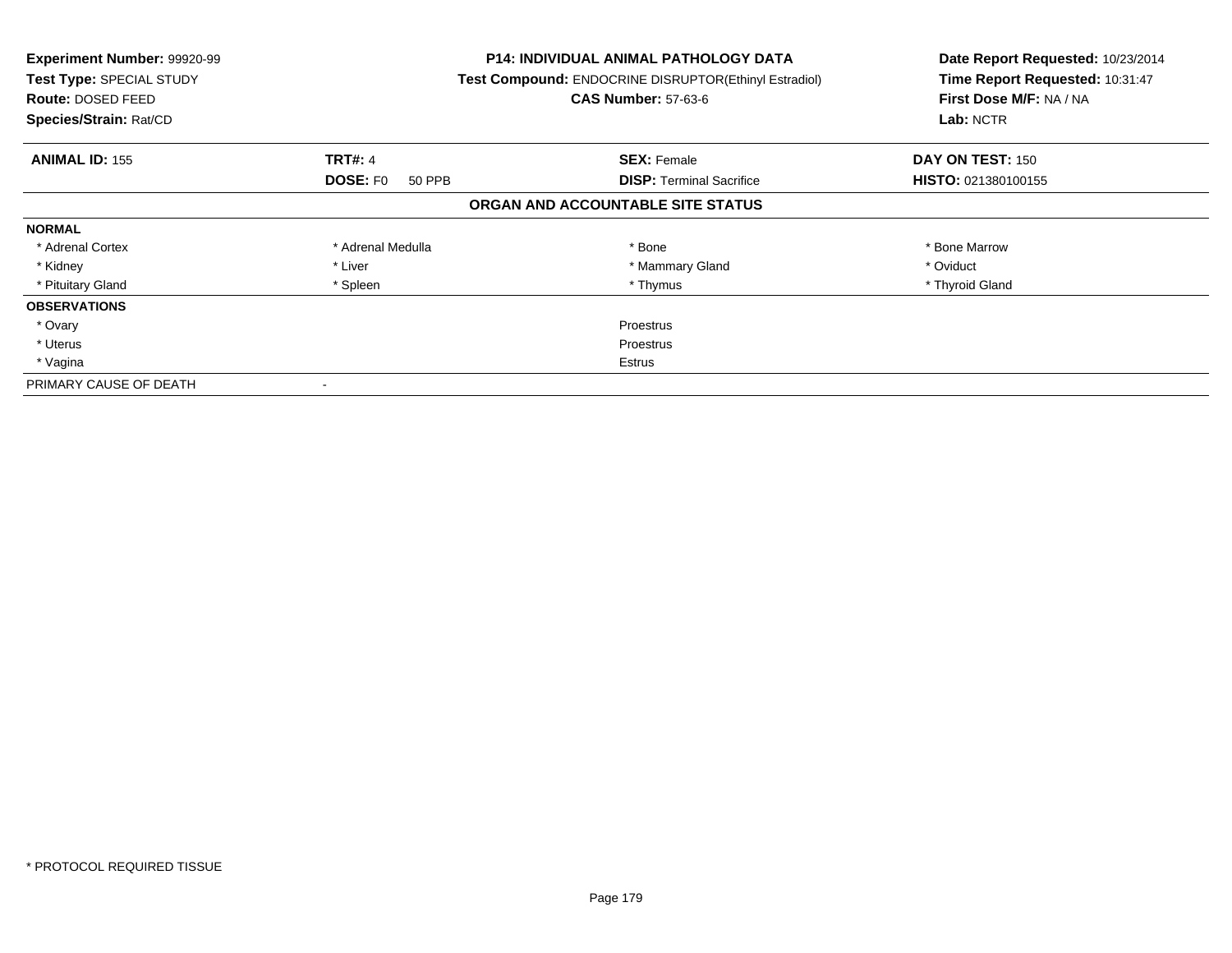| <b>Experiment Number: 99920-99</b><br>Test Type: SPECIAL STUDY<br><b>Route: DOSED FEED</b><br>Species/Strain: Rat/CD |                           | <b>P14: INDIVIDUAL ANIMAL PATHOLOGY DATA</b><br>Test Compound: ENDOCRINE DISRUPTOR(Ethinyl Estradiol)<br><b>CAS Number: 57-63-6</b> | Date Report Requested: 10/23/2014<br>Time Report Requested: 10:31:47<br>First Dose M/F: NA / NA<br>Lab: NCTR |
|----------------------------------------------------------------------------------------------------------------------|---------------------------|-------------------------------------------------------------------------------------------------------------------------------------|--------------------------------------------------------------------------------------------------------------|
| <b>ANIMAL ID: 156</b>                                                                                                | <b>TRT#: 4</b>            | <b>SEX: Female</b>                                                                                                                  | DAY ON TEST: 150                                                                                             |
|                                                                                                                      | <b>DOSE: FO</b><br>50 PPB | <b>DISP:</b> Terminal Sacrifice                                                                                                     | HISTO: 021380100156                                                                                          |
|                                                                                                                      |                           | ORGAN AND ACCOUNTABLE SITE STATUS                                                                                                   |                                                                                                              |
| <b>NORMAL</b>                                                                                                        |                           |                                                                                                                                     |                                                                                                              |
| * Adrenal Cortex                                                                                                     | * Adrenal Medulla         | * Bone                                                                                                                              | * Bone Marrow                                                                                                |
| * Liver                                                                                                              | * Mammary Gland           | * Oviduct                                                                                                                           | * Pituitary Gland                                                                                            |
| * Spleen                                                                                                             | * Thymus                  | * Thyroid Gland                                                                                                                     |                                                                                                              |
| <b>OBSERVATIONS</b>                                                                                                  |                           |                                                                                                                                     |                                                                                                              |
| * Kidney                                                                                                             | <b>Renal Tubule</b>       | Mineralization                                                                                                                      | Minimal                                                                                                      |
| * Ovary                                                                                                              |                           | Estrus                                                                                                                              |                                                                                                              |
| * Uterus                                                                                                             |                           | Estrus                                                                                                                              |                                                                                                              |
| * Vagina                                                                                                             |                           | Proestrus                                                                                                                           |                                                                                                              |
| PRIMARY CAUSE OF DEATH                                                                                               |                           |                                                                                                                                     |                                                                                                              |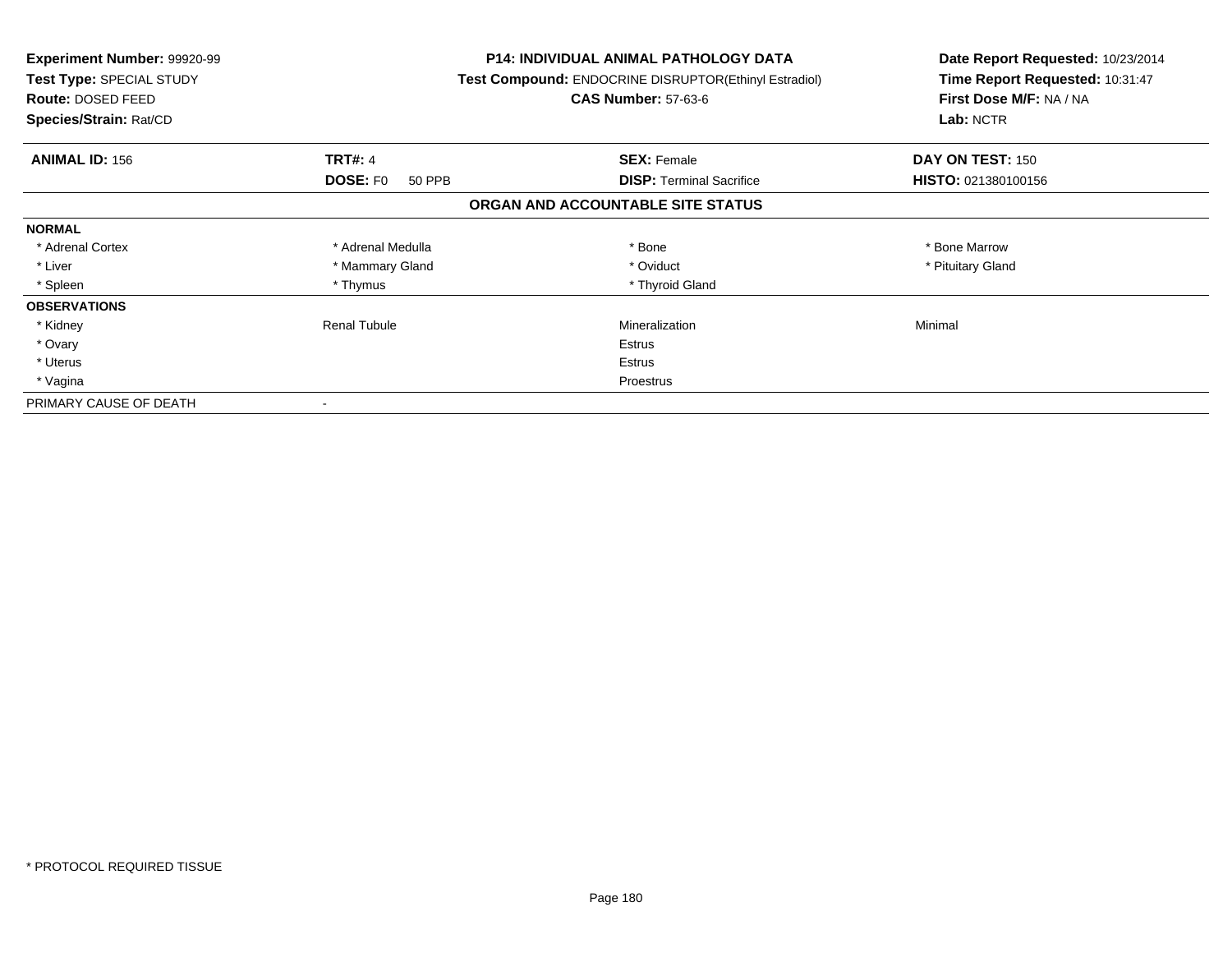| <b>Experiment Number: 99920-99</b><br>Test Type: SPECIAL STUDY<br>Route: DOSED FEED<br>Species/Strain: Rat/CD |                           | P14: INDIVIDUAL ANIMAL PATHOLOGY DATA<br>Test Compound: ENDOCRINE DISRUPTOR(Ethinyl Estradiol)<br><b>CAS Number: 57-63-6</b> | Date Report Requested: 10/23/2014<br>Time Report Requested: 10:31:47<br>First Dose M/F: NA / NA<br>Lab: NCTR |
|---------------------------------------------------------------------------------------------------------------|---------------------------|------------------------------------------------------------------------------------------------------------------------------|--------------------------------------------------------------------------------------------------------------|
| <b>ANIMAL ID: 157</b>                                                                                         | <b>TRT#: 4</b>            | <b>SEX: Female</b>                                                                                                           | DAY ON TEST: 150                                                                                             |
|                                                                                                               | <b>DOSE: FO</b><br>50 PPB | <b>DISP:</b> Terminal Sacrifice                                                                                              | HISTO: 021380100157                                                                                          |
|                                                                                                               |                           | ORGAN AND ACCOUNTABLE SITE STATUS                                                                                            |                                                                                                              |
| <b>NORMAL</b>                                                                                                 |                           |                                                                                                                              |                                                                                                              |
| * Adrenal Cortex                                                                                              | * Adrenal Medulla         | * Bone                                                                                                                       | * Bone Marrow                                                                                                |
| * Liver                                                                                                       | * Mammary Gland           | * Oviduct                                                                                                                    | * Pituitary Gland                                                                                            |
| * Spleen                                                                                                      | * Thymus                  | * Thyroid Gland                                                                                                              |                                                                                                              |
| <b>OBSERVATIONS</b>                                                                                           |                           |                                                                                                                              |                                                                                                              |
| * Kidney                                                                                                      | Renal Tubule              | Mineralization                                                                                                               | Mild                                                                                                         |
| * Ovary                                                                                                       |                           | Proestrus                                                                                                                    |                                                                                                              |
| * Uterus                                                                                                      |                           | Proestrus                                                                                                                    |                                                                                                              |
| * Vagina                                                                                                      |                           | Proestrus                                                                                                                    |                                                                                                              |
| PRIMARY CAUSE OF DEATH                                                                                        |                           |                                                                                                                              |                                                                                                              |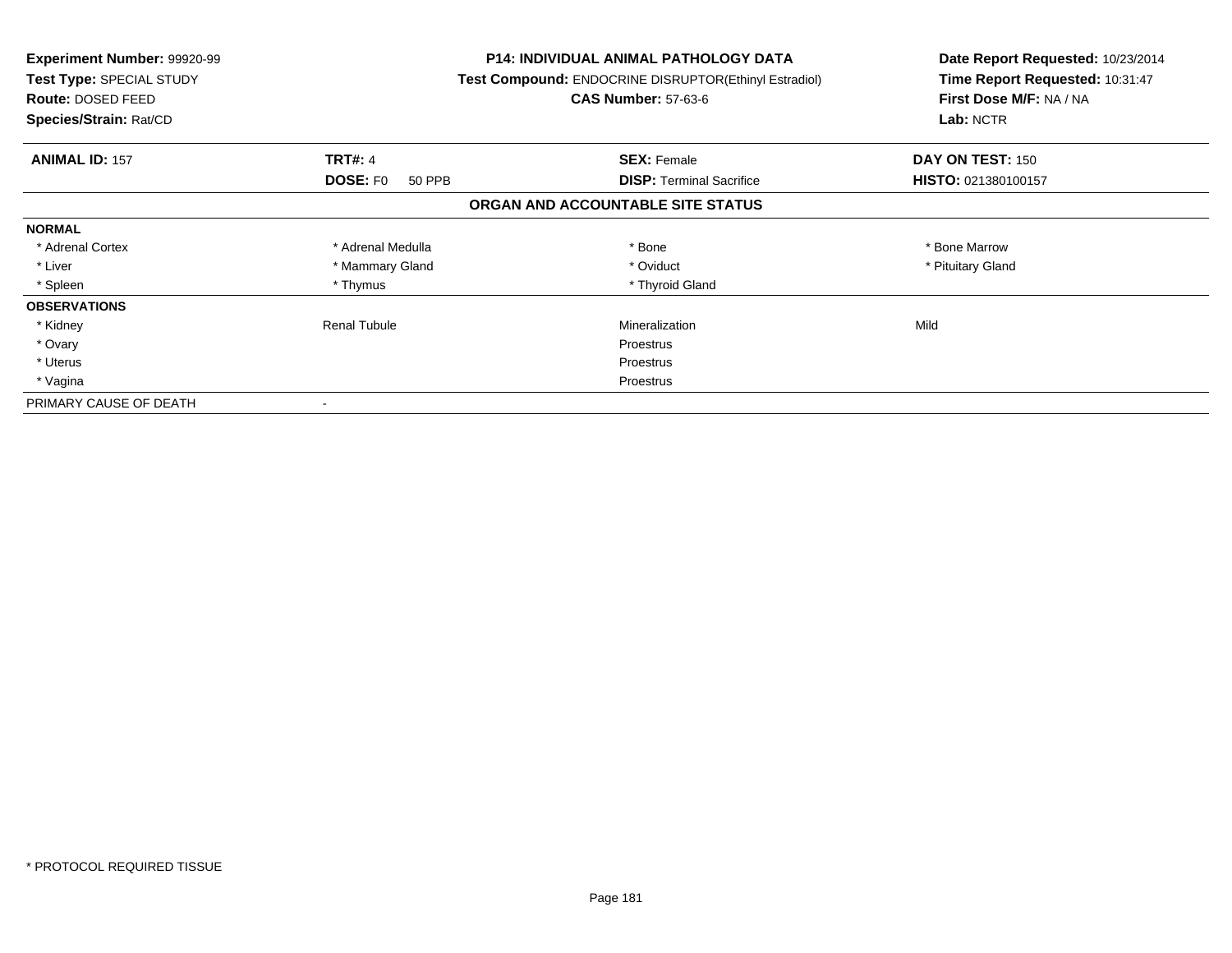| Experiment Number: 99920-99<br>Test Type: SPECIAL STUDY<br><b>Route: DOSED FEED</b><br>Species/Strain: Rat/CD |                           | <b>P14: INDIVIDUAL ANIMAL PATHOLOGY DATA</b><br>Test Compound: ENDOCRINE DISRUPTOR(Ethinyl Estradiol)<br><b>CAS Number: 57-63-6</b> | Date Report Requested: 10/23/2014<br>Time Report Requested: 10:31:47<br>First Dose M/F: NA / NA<br>Lab: NCTR |
|---------------------------------------------------------------------------------------------------------------|---------------------------|-------------------------------------------------------------------------------------------------------------------------------------|--------------------------------------------------------------------------------------------------------------|
| <b>ANIMAL ID: 158</b>                                                                                         | <b>TRT#: 4</b>            | <b>SEX: Female</b>                                                                                                                  | DAY ON TEST: 150                                                                                             |
|                                                                                                               | <b>DOSE: FO</b><br>50 PPB | <b>DISP:</b> Terminal Sacrifice                                                                                                     | HISTO: 021380100158                                                                                          |
|                                                                                                               |                           | ORGAN AND ACCOUNTABLE SITE STATUS                                                                                                   |                                                                                                              |
| <b>NORMAL</b>                                                                                                 |                           |                                                                                                                                     |                                                                                                              |
| * Adrenal Cortex                                                                                              | * Adrenal Medulla         | * Bone                                                                                                                              | * Bone Marrow                                                                                                |
| * Kidney                                                                                                      | * Liver                   | * Mammary Gland                                                                                                                     | * Oviduct                                                                                                    |
| * Pituitary Gland                                                                                             | * Spleen                  | * Thymus                                                                                                                            | * Thyroid Gland                                                                                              |
| <b>OBSERVATIONS</b>                                                                                           |                           |                                                                                                                                     |                                                                                                              |
| * Ovary                                                                                                       |                           | Proestrus                                                                                                                           |                                                                                                              |
| * Uterus                                                                                                      | Proestrus                 |                                                                                                                                     |                                                                                                              |
| * Vagina                                                                                                      | Estrus                    |                                                                                                                                     |                                                                                                              |
| PRIMARY CAUSE OF DEATH                                                                                        |                           |                                                                                                                                     |                                                                                                              |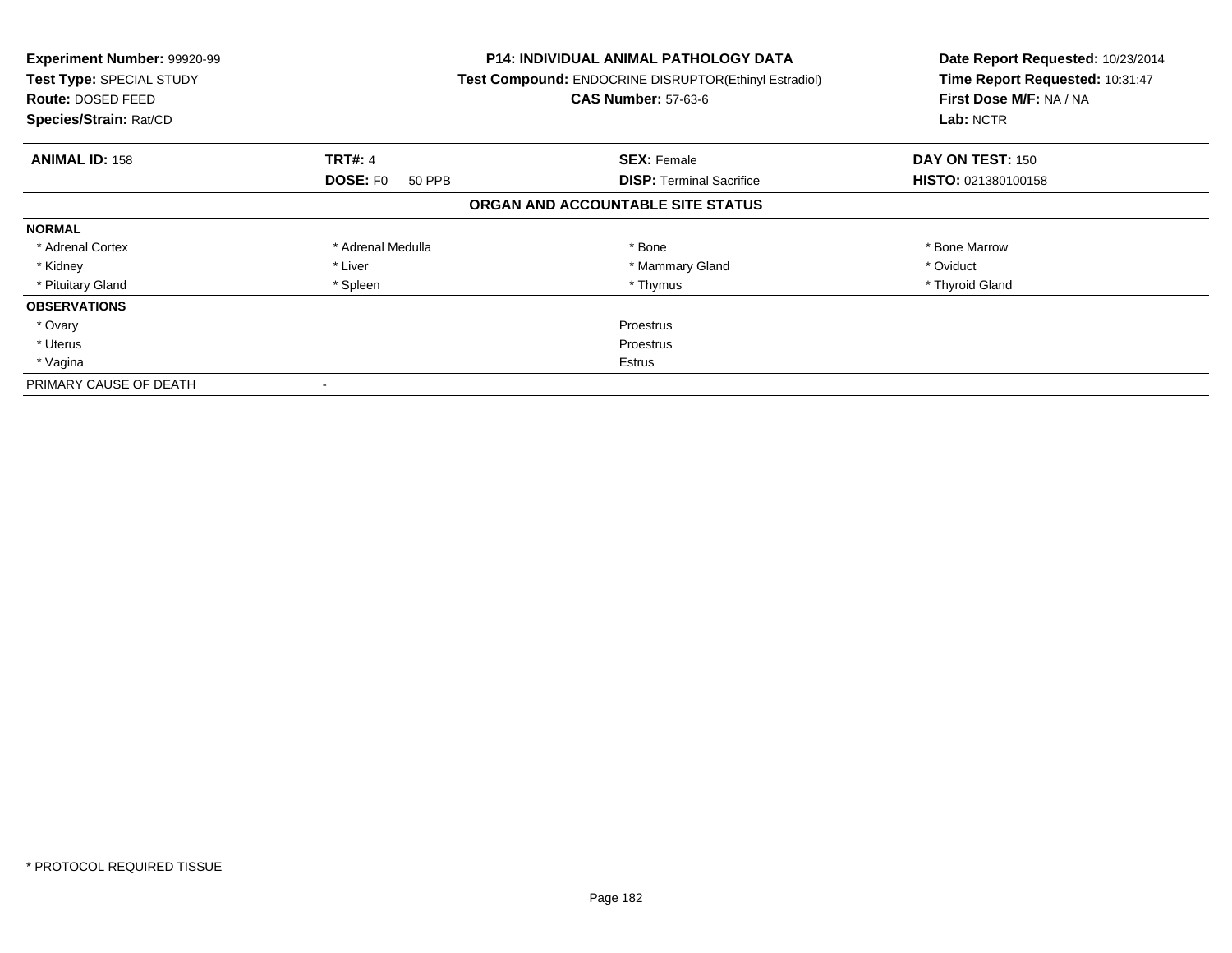| Experiment Number: 99920-99<br>Test Type: SPECIAL STUDY<br>Route: DOSED FEED<br>Species/Strain: Rat/CD |                                   | <b>P14: INDIVIDUAL ANIMAL PATHOLOGY DATA</b><br>Test Compound: ENDOCRINE DISRUPTOR(Ethinyl Estradiol)<br><b>CAS Number: 57-63-6</b> | Date Report Requested: 10/23/2014<br>Time Report Requested: 10:31:47<br>First Dose M/F: NA / NA<br>Lab: NCTR |
|--------------------------------------------------------------------------------------------------------|-----------------------------------|-------------------------------------------------------------------------------------------------------------------------------------|--------------------------------------------------------------------------------------------------------------|
| <b>ANIMAL ID: 179</b>                                                                                  | <b>TRT#: 1</b>                    | <b>SEX: Female</b>                                                                                                                  | DAY ON TEST: 153                                                                                             |
|                                                                                                        | <b>DOSE: FO</b><br><b>CONTROL</b> | <b>DISP: Terminal Sacrifice</b>                                                                                                     | HISTO: 021380100179                                                                                          |
|                                                                                                        |                                   | ORGAN AND ACCOUNTABLE SITE STATUS                                                                                                   |                                                                                                              |
| <b>NORMAL</b>                                                                                          |                                   |                                                                                                                                     |                                                                                                              |
| * Adrenal Cortex                                                                                       | * Adrenal Medulla                 | * Bone                                                                                                                              | * Bone Marrow                                                                                                |
| * Liver                                                                                                | * Mammary Gland                   | * Pituitary Gland                                                                                                                   | * Spleen                                                                                                     |
| * Thymus                                                                                               | * Thyroid Gland                   |                                                                                                                                     |                                                                                                              |
| <b>MISSING</b>                                                                                         |                                   |                                                                                                                                     |                                                                                                              |
| * Oviduct                                                                                              |                                   |                                                                                                                                     |                                                                                                              |
| <b>OBSERVATIONS</b>                                                                                    |                                   |                                                                                                                                     |                                                                                                              |
| * Kidney                                                                                               | <b>Renal Tubule</b>               | Mineralization                                                                                                                      | Mild                                                                                                         |
| * Ovary                                                                                                |                                   | <b>Diestrus</b>                                                                                                                     |                                                                                                              |
| * Oviduct                                                                                              |                                   |                                                                                                                                     |                                                                                                              |
| Note: No recut per pathologist                                                                         |                                   |                                                                                                                                     |                                                                                                              |
| * Uterus                                                                                               |                                   | <b>Diestrus</b>                                                                                                                     |                                                                                                              |
| * Vagina                                                                                               |                                   | <b>Diestrus</b>                                                                                                                     |                                                                                                              |
| PRIMARY CAUSE OF DEATH                                                                                 |                                   |                                                                                                                                     |                                                                                                              |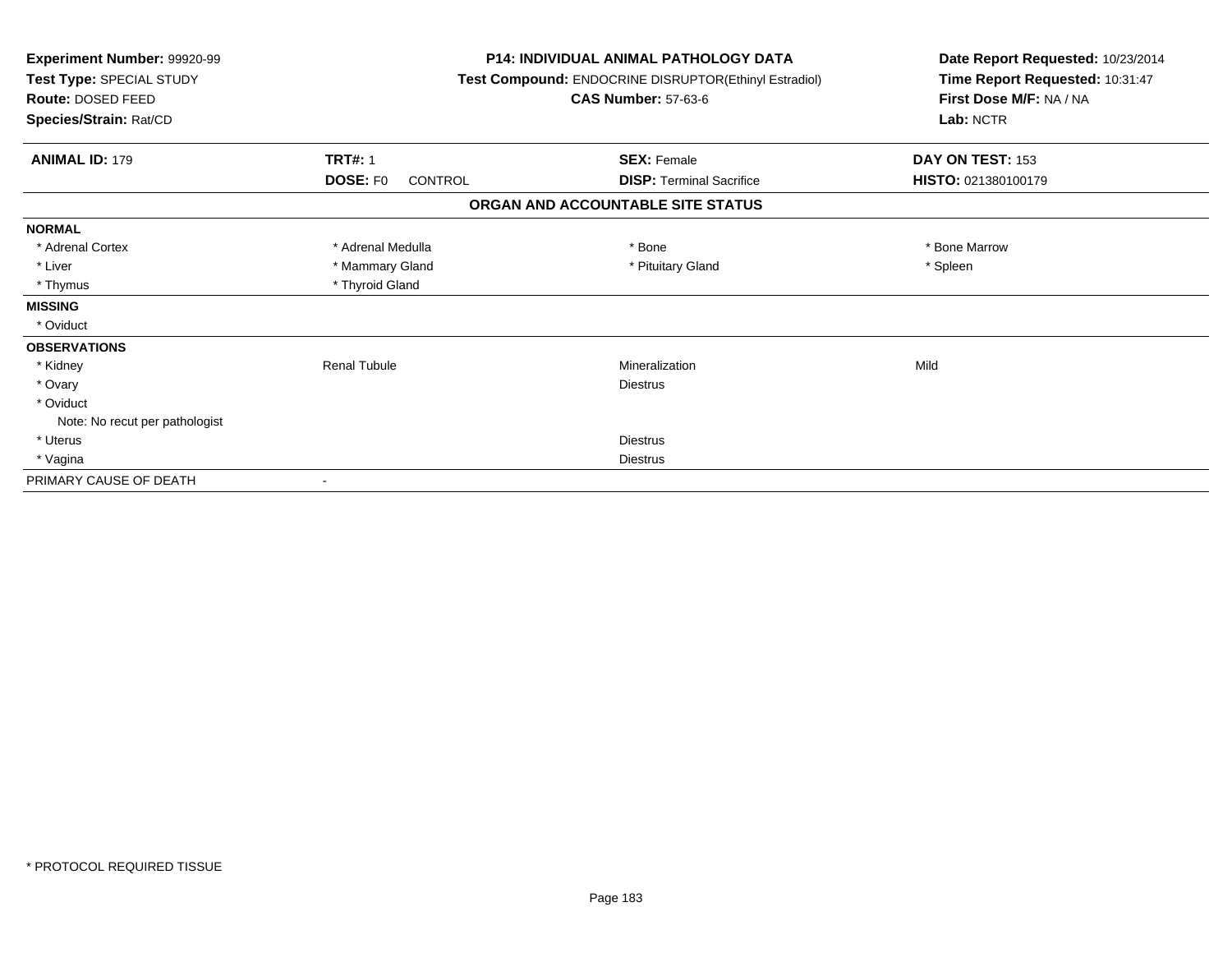| Experiment Number: 99920-99<br>Test Type: SPECIAL STUDY<br><b>Route: DOSED FEED</b><br>Species/Strain: Rat/CD |                     | <b>P14: INDIVIDUAL ANIMAL PATHOLOGY DATA</b><br>Test Compound: ENDOCRINE DISRUPTOR(Ethinyl Estradiol)<br><b>CAS Number: 57-63-6</b> | Date Report Requested: 10/23/2014<br>Time Report Requested: 10:31:47<br>First Dose M/F: NA / NA<br>Lab: NCTR |  |
|---------------------------------------------------------------------------------------------------------------|---------------------|-------------------------------------------------------------------------------------------------------------------------------------|--------------------------------------------------------------------------------------------------------------|--|
| <b>ANIMAL ID: 180</b>                                                                                         | <b>TRT#: 1</b>      | <b>SEX: Female</b>                                                                                                                  | DAY ON TEST: 153                                                                                             |  |
|                                                                                                               | DOSE: F0<br>CONTROL | <b>DISP: Terminal Sacrifice</b>                                                                                                     | HISTO: 021380100180                                                                                          |  |
|                                                                                                               |                     | ORGAN AND ACCOUNTABLE SITE STATUS                                                                                                   |                                                                                                              |  |
| <b>NORMAL</b>                                                                                                 |                     |                                                                                                                                     |                                                                                                              |  |
| * Adrenal Cortex                                                                                              | * Adrenal Medulla   | * Bone                                                                                                                              | * Bone Marrow                                                                                                |  |
| * Mammary Gland                                                                                               | * Oviduct           | * Pituitary Gland                                                                                                                   | * Skin                                                                                                       |  |
| * Spleen                                                                                                      | * Thymus            | * Thyroid Gland                                                                                                                     |                                                                                                              |  |
| <b>OBSERVATIONS</b>                                                                                           |                     |                                                                                                                                     |                                                                                                              |  |
| * Kidney                                                                                                      |                     | Nephropathy                                                                                                                         | Minimal                                                                                                      |  |
| * Liver                                                                                                       |                     | Developmental Malformation                                                                                                          |                                                                                                              |  |
| [Developmental Malformation TGLS = 2-5]                                                                       |                     |                                                                                                                                     |                                                                                                              |  |
| * Ovary                                                                                                       |                     | <b>Estrus</b>                                                                                                                       |                                                                                                              |  |
| * Skin                                                                                                        |                     |                                                                                                                                     |                                                                                                              |  |
| Note: TGL 1 - NCL                                                                                             |                     |                                                                                                                                     |                                                                                                              |  |
| * Uterus                                                                                                      |                     | Proestrus                                                                                                                           |                                                                                                              |  |
| Note: TGL 3 - NCL                                                                                             |                     |                                                                                                                                     |                                                                                                              |  |
| Note: TGL 3 is normal proestrus                                                                               |                     |                                                                                                                                     |                                                                                                              |  |
| * Vagina                                                                                                      |                     | <b>Estrus</b>                                                                                                                       |                                                                                                              |  |
| PRIMARY CAUSE OF DEATH                                                                                        |                     |                                                                                                                                     |                                                                                                              |  |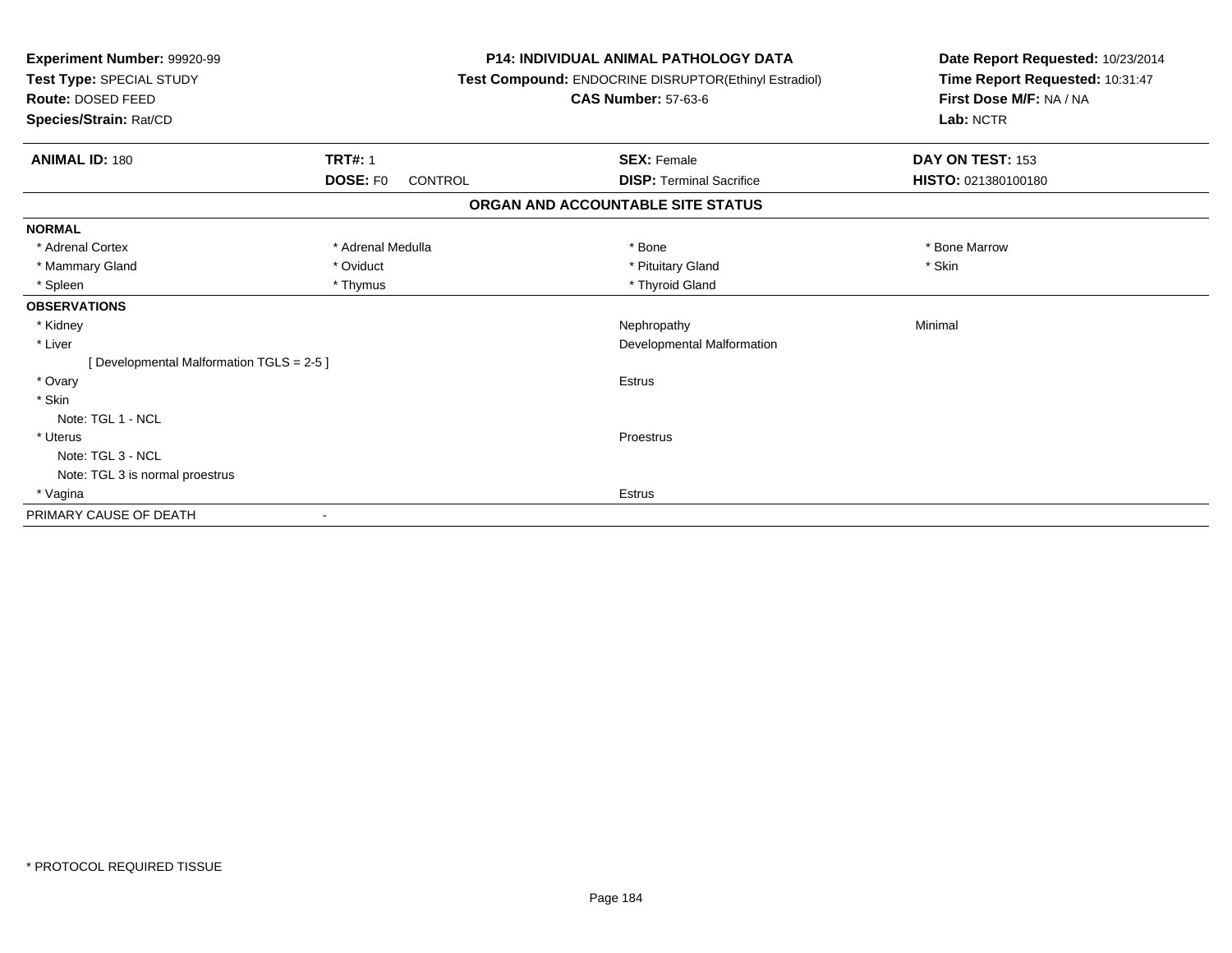| <b>Experiment Number: 99920-99</b><br>Test Type: SPECIAL STUDY<br>Route: DOSED FEED<br>Species/Strain: Rat/CD |                                   | <b>P14: INDIVIDUAL ANIMAL PATHOLOGY DATA</b><br>Test Compound: ENDOCRINE DISRUPTOR(Ethinyl Estradiol)<br><b>CAS Number: 57-63-6</b> | Date Report Requested: 10/23/2014<br>Time Report Requested: 10:31:47<br>First Dose M/F: NA / NA<br>Lab: NCTR |
|---------------------------------------------------------------------------------------------------------------|-----------------------------------|-------------------------------------------------------------------------------------------------------------------------------------|--------------------------------------------------------------------------------------------------------------|
| <b>ANIMAL ID: 181</b>                                                                                         | <b>TRT#: 1</b>                    | <b>SEX: Female</b>                                                                                                                  | DAY ON TEST: 153                                                                                             |
|                                                                                                               | <b>DOSE: FO</b><br><b>CONTROL</b> | <b>DISP:</b> Terminal Sacrifice                                                                                                     | HISTO: 021380100181                                                                                          |
|                                                                                                               |                                   | ORGAN AND ACCOUNTABLE SITE STATUS                                                                                                   |                                                                                                              |
| <b>NORMAL</b>                                                                                                 |                                   |                                                                                                                                     |                                                                                                              |
| * Adrenal Cortex                                                                                              | * Adrenal Medulla                 | * Bone                                                                                                                              | * Bone Marrow                                                                                                |
| * Liver                                                                                                       | * Mammary Gland                   | * Oviduct                                                                                                                           | * Pituitary Gland                                                                                            |
| * Thymus                                                                                                      | * Thyroid Gland                   |                                                                                                                                     |                                                                                                              |
| <b>OBSERVATIONS</b>                                                                                           |                                   |                                                                                                                                     |                                                                                                              |
| * Kidney                                                                                                      | <b>Renal Tubule</b>               | Mineralization                                                                                                                      | Mild                                                                                                         |
| * Ovary                                                                                                       |                                   | <b>Estrus</b>                                                                                                                       |                                                                                                              |
| * Spleen                                                                                                      |                                   | Pigmentation                                                                                                                        | Minimal                                                                                                      |
| * Uterus                                                                                                      |                                   | <b>Estrus</b>                                                                                                                       |                                                                                                              |
| * Vagina                                                                                                      |                                   | Estrus                                                                                                                              |                                                                                                              |
| PRIMARY CAUSE OF DEATH                                                                                        |                                   |                                                                                                                                     |                                                                                                              |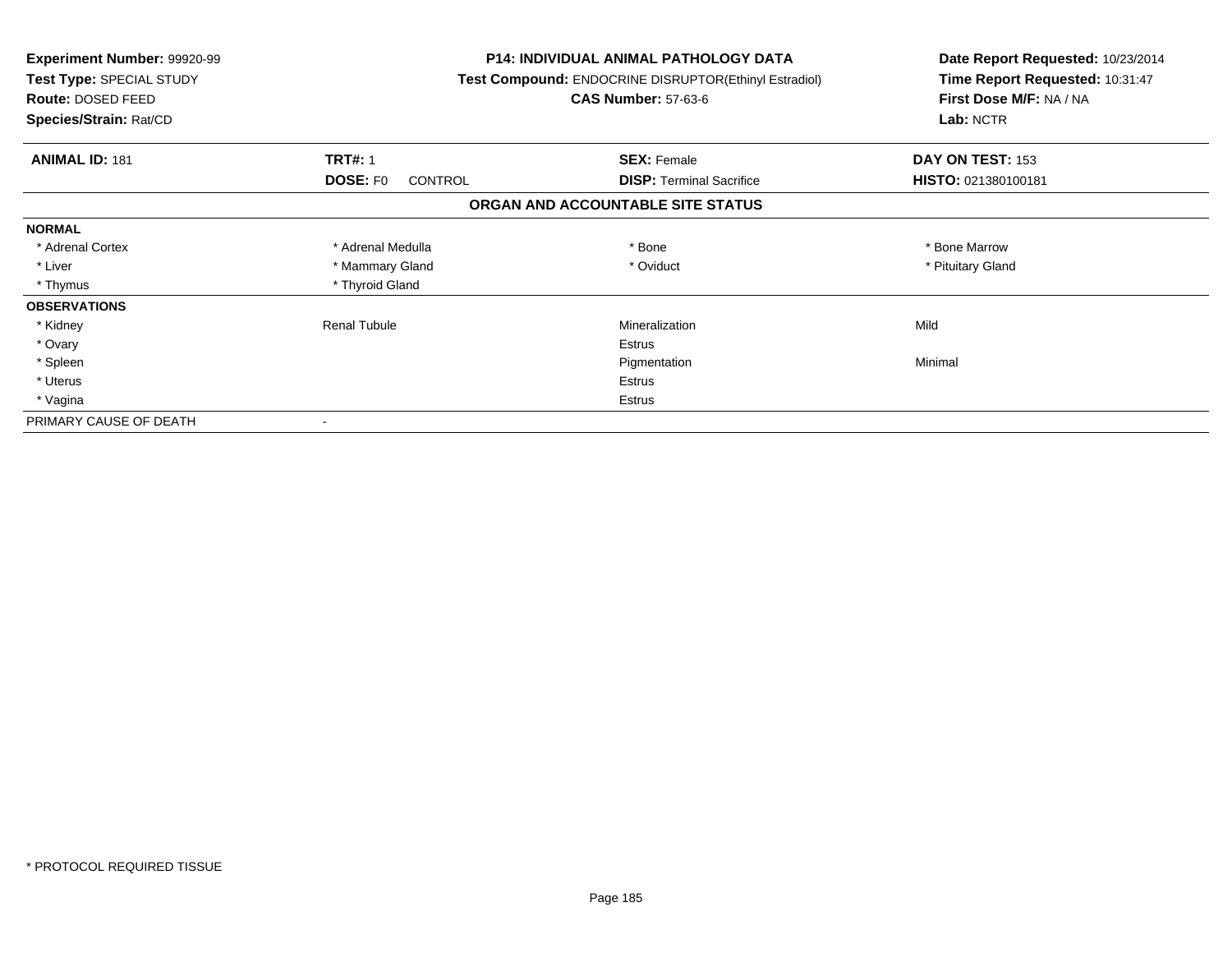| <b>Experiment Number: 99920-99</b><br>Test Type: SPECIAL STUDY<br><b>Route: DOSED FEED</b><br>Species/Strain: Rat/CD |                                   | P14: INDIVIDUAL ANIMAL PATHOLOGY DATA<br>Test Compound: ENDOCRINE DISRUPTOR(Ethinyl Estradiol)<br><b>CAS Number: 57-63-6</b> | Date Report Requested: 10/23/2014<br>Time Report Requested: 10:31:47<br>First Dose M/F: NA / NA<br>Lab: NCTR |
|----------------------------------------------------------------------------------------------------------------------|-----------------------------------|------------------------------------------------------------------------------------------------------------------------------|--------------------------------------------------------------------------------------------------------------|
| <b>ANIMAL ID: 182</b>                                                                                                | <b>TRT#: 1</b>                    | <b>SEX: Female</b>                                                                                                           | DAY ON TEST: 153                                                                                             |
|                                                                                                                      | <b>DOSE: FO</b><br><b>CONTROL</b> | <b>DISP:</b> Terminal Sacrifice                                                                                              | HISTO: 021380100182                                                                                          |
|                                                                                                                      |                                   | ORGAN AND ACCOUNTABLE SITE STATUS                                                                                            |                                                                                                              |
| <b>NORMAL</b>                                                                                                        |                                   |                                                                                                                              |                                                                                                              |
| * Adrenal Cortex                                                                                                     | * Adrenal Medulla                 | * Bone                                                                                                                       | * Bone Marrow                                                                                                |
| * Liver                                                                                                              | * Mammary Gland                   | * Oviduct                                                                                                                    | * Pituitary Gland                                                                                            |
| * Spleen                                                                                                             | * Thymus                          | * Thyroid Gland                                                                                                              |                                                                                                              |
| <b>OBSERVATIONS</b>                                                                                                  |                                   |                                                                                                                              |                                                                                                              |
| * Kidney                                                                                                             | <b>Renal Tubule</b>               | Mineralization                                                                                                               | Minimal                                                                                                      |
| * Ovary                                                                                                              |                                   | Estrus                                                                                                                       |                                                                                                              |
| * Uterus                                                                                                             |                                   | Estrus                                                                                                                       |                                                                                                              |
| * Vagina                                                                                                             |                                   | Metestrus                                                                                                                    |                                                                                                              |
| PRIMARY CAUSE OF DEATH                                                                                               |                                   |                                                                                                                              |                                                                                                              |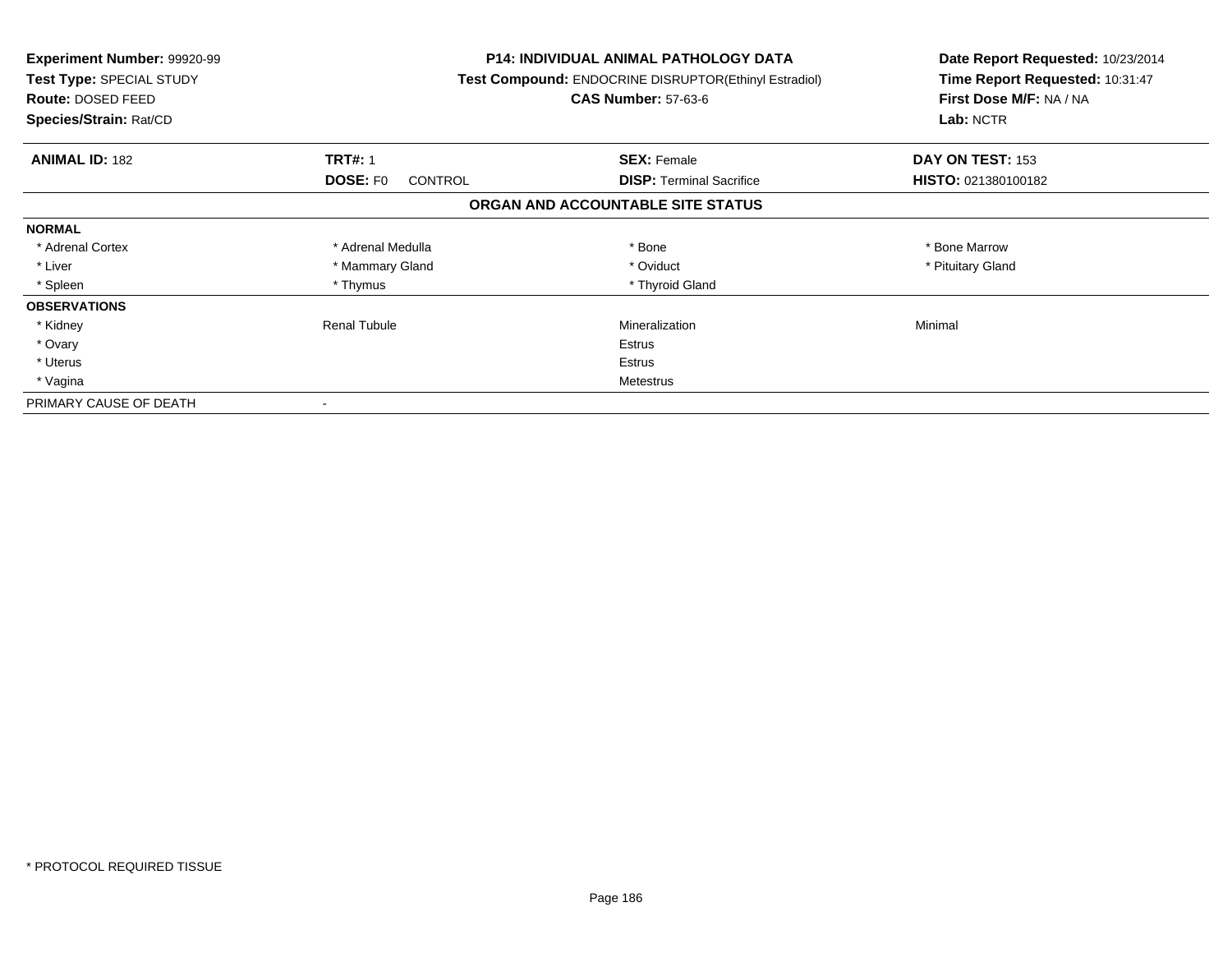| Experiment Number: 99920-99<br>Test Type: SPECIAL STUDY<br><b>Route: DOSED FEED</b><br>Species/Strain: Rat/CD |                            | <b>P14: INDIVIDUAL ANIMAL PATHOLOGY DATA</b><br>Test Compound: ENDOCRINE DISRUPTOR(Ethinyl Estradiol)<br><b>CAS Number: 57-63-6</b> | Date Report Requested: 10/23/2014<br>Time Report Requested: 10:31:47<br>First Dose M/F: NA / NA<br>Lab: NCTR |
|---------------------------------------------------------------------------------------------------------------|----------------------------|-------------------------------------------------------------------------------------------------------------------------------------|--------------------------------------------------------------------------------------------------------------|
| <b>ANIMAL ID: 183</b>                                                                                         | <b>TRT#: 1</b>             | <b>SEX: Female</b>                                                                                                                  | DAY ON TEST: 153                                                                                             |
|                                                                                                               | <b>DOSE: FO</b><br>CONTROL | <b>DISP: Terminal Sacrifice</b>                                                                                                     | HISTO: 021380100183                                                                                          |
|                                                                                                               |                            | ORGAN AND ACCOUNTABLE SITE STATUS                                                                                                   |                                                                                                              |
| <b>NORMAL</b>                                                                                                 |                            |                                                                                                                                     |                                                                                                              |
| * Adrenal Cortex                                                                                              | * Adrenal Medulla          | * Bone                                                                                                                              | * Bone Marrow                                                                                                |
| * Mammary Gland                                                                                               | * Oviduct                  | * Pituitary Gland                                                                                                                   | * Thymus                                                                                                     |
| * Thyroid Gland                                                                                               |                            |                                                                                                                                     |                                                                                                              |
| <b>OBSERVATIONS</b>                                                                                           |                            |                                                                                                                                     |                                                                                                              |
| * Kidney                                                                                                      | Cortex                     | Cyst                                                                                                                                |                                                                                                              |
|                                                                                                               | <b>Renal Tubule</b>        | Mineralization                                                                                                                      | Moderate                                                                                                     |
| [Cyst TGLS = $1-4$ ]                                                                                          |                            |                                                                                                                                     |                                                                                                              |
| * Liver                                                                                                       |                            | Inflammation                                                                                                                        | Chronic Active, Minimal                                                                                      |
| * Ovary                                                                                                       |                            | Metestrus                                                                                                                           |                                                                                                              |
| * Pituitary GI                                                                                                |                            |                                                                                                                                     |                                                                                                              |
| Note: TGL 2 - NCL                                                                                             |                            |                                                                                                                                     |                                                                                                              |
| * Spleen                                                                                                      |                            | Pigmentation                                                                                                                        | Minimal                                                                                                      |
| * Uterus                                                                                                      |                            | Metestrus                                                                                                                           |                                                                                                              |
| * Vagina                                                                                                      |                            | Metestrus                                                                                                                           |                                                                                                              |
| PRIMARY CAUSE OF DEATH                                                                                        |                            |                                                                                                                                     |                                                                                                              |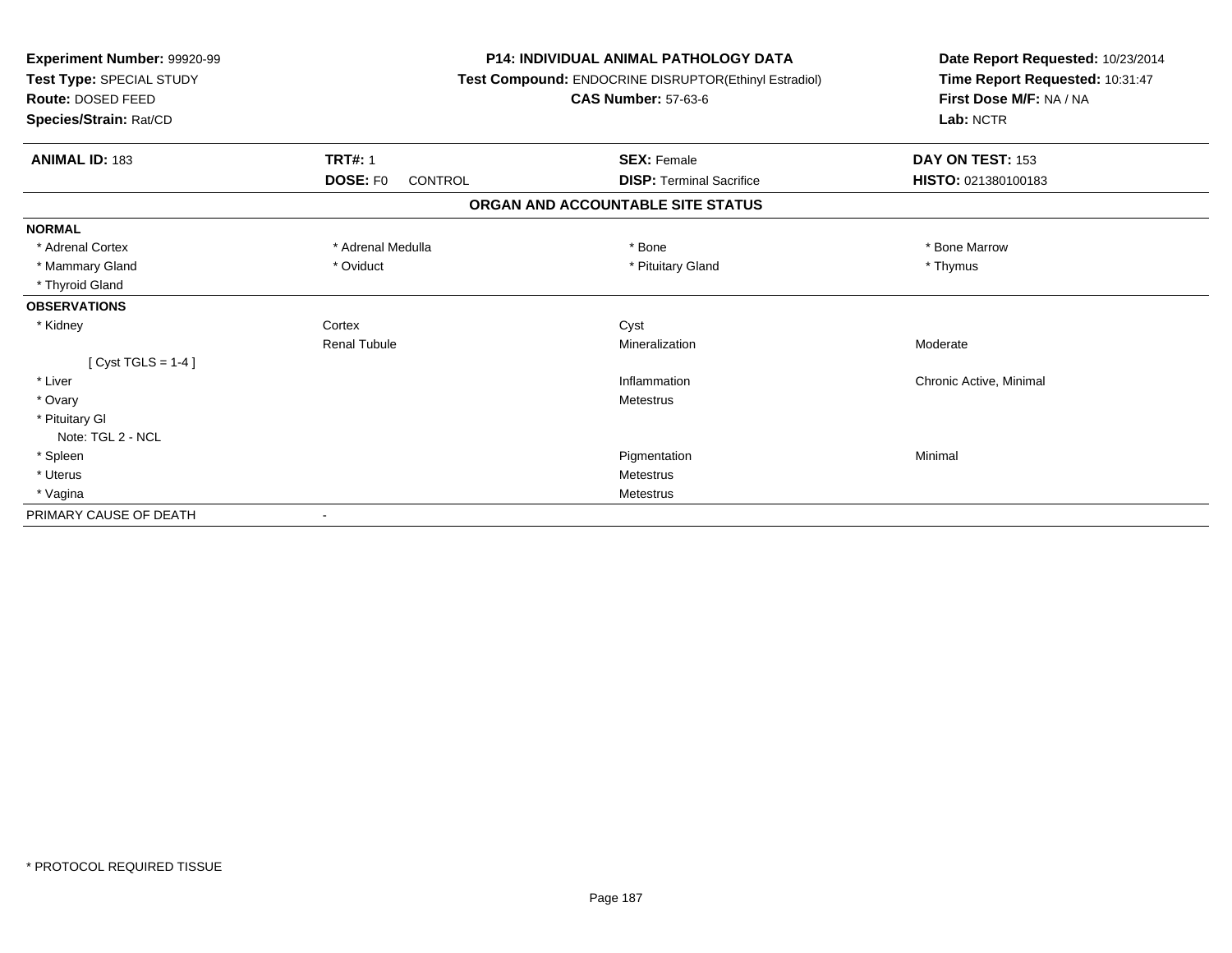| <b>Experiment Number: 99920-99</b><br>Test Type: SPECIAL STUDY<br>Route: DOSED FEED<br>Species/Strain: Rat/CD |                            | <b>P14: INDIVIDUAL ANIMAL PATHOLOGY DATA</b><br>Test Compound: ENDOCRINE DISRUPTOR(Ethinyl Estradiol)<br><b>CAS Number: 57-63-6</b> | Date Report Requested: 10/23/2014<br>Time Report Requested: 10:31:47<br>First Dose M/F: NA / NA<br>Lab: NCTR |
|---------------------------------------------------------------------------------------------------------------|----------------------------|-------------------------------------------------------------------------------------------------------------------------------------|--------------------------------------------------------------------------------------------------------------|
| <b>ANIMAL ID: 184</b>                                                                                         | TRT#: 2                    | <b>SEX: Female</b>                                                                                                                  | DAY ON TEST: 153                                                                                             |
|                                                                                                               | <b>DOSE: FO</b><br>2.0 PPB | <b>DISP: Terminal Sacrifice</b>                                                                                                     | HISTO: 021380100184                                                                                          |
|                                                                                                               |                            | ORGAN AND ACCOUNTABLE SITE STATUS                                                                                                   |                                                                                                              |
| <b>NORMAL</b>                                                                                                 |                            |                                                                                                                                     |                                                                                                              |
| * Mammary Gland                                                                                               | * Oviduct                  |                                                                                                                                     |                                                                                                              |
| <b>OBSERVATIONS</b>                                                                                           |                            |                                                                                                                                     |                                                                                                              |
| * Kidney                                                                                                      | <b>Renal Tubule</b>        | Mineralization                                                                                                                      | Minimal                                                                                                      |
| * Ovary                                                                                                       | Corpus Luteum              | Cyst                                                                                                                                |                                                                                                              |
|                                                                                                               |                            | <b>Metestrus</b>                                                                                                                    |                                                                                                              |
| * Uterus                                                                                                      |                            | <b>Metestrus</b>                                                                                                                    |                                                                                                              |
| Note: TGL 1 - NCL                                                                                             |                            |                                                                                                                                     |                                                                                                              |
| * Vagina                                                                                                      |                            | Metestrus                                                                                                                           |                                                                                                              |
| PRIMARY CAUSE OF DEATH                                                                                        |                            |                                                                                                                                     |                                                                                                              |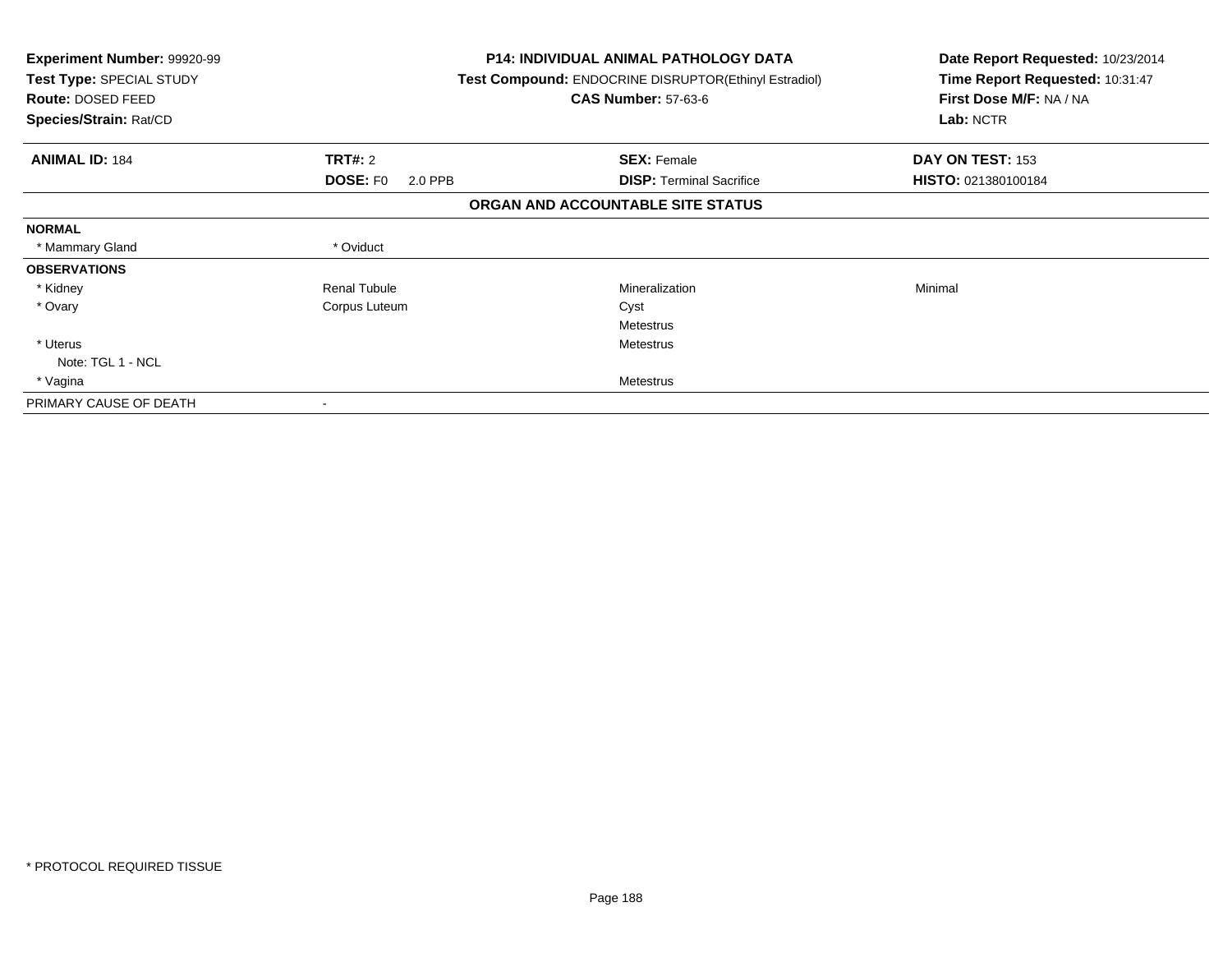| Experiment Number: 99920-99<br>Test Type: SPECIAL STUDY<br><b>Route: DOSED FEED</b><br>Species/Strain: Rat/CD |                            | <b>P14: INDIVIDUAL ANIMAL PATHOLOGY DATA</b><br>Test Compound: ENDOCRINE DISRUPTOR(Ethinyl Estradiol)<br><b>CAS Number: 57-63-6</b> | Date Report Requested: 10/23/2014<br>Time Report Requested: 10:31:47<br>First Dose M/F: NA / NA<br>Lab: NCTR |
|---------------------------------------------------------------------------------------------------------------|----------------------------|-------------------------------------------------------------------------------------------------------------------------------------|--------------------------------------------------------------------------------------------------------------|
| <b>ANIMAL ID: 185</b>                                                                                         | <b>TRT#: 2</b>             | <b>SEX: Female</b>                                                                                                                  | DAY ON TEST: 153                                                                                             |
|                                                                                                               | <b>DOSE: FO</b><br>2.0 PPB | <b>DISP:</b> Terminal Sacrifice                                                                                                     | <b>HISTO: 021380100185</b>                                                                                   |
|                                                                                                               |                            | ORGAN AND ACCOUNTABLE SITE STATUS                                                                                                   |                                                                                                              |
| <b>NORMAL</b>                                                                                                 |                            |                                                                                                                                     |                                                                                                              |
| * Mammary Gland                                                                                               | * Oviduct                  |                                                                                                                                     |                                                                                                              |
| <b>OBSERVATIONS</b>                                                                                           |                            |                                                                                                                                     |                                                                                                              |
| * Kidney                                                                                                      | Renal Tubule               | Mineralization                                                                                                                      | Minimal                                                                                                      |
| * Ovary                                                                                                       |                            | Estrus                                                                                                                              |                                                                                                              |
| * Uterus                                                                                                      |                            | Estrus                                                                                                                              |                                                                                                              |
| * Vagina                                                                                                      |                            | Estrus                                                                                                                              |                                                                                                              |
| PRIMARY CAUSE OF DEATH                                                                                        |                            |                                                                                                                                     |                                                                                                              |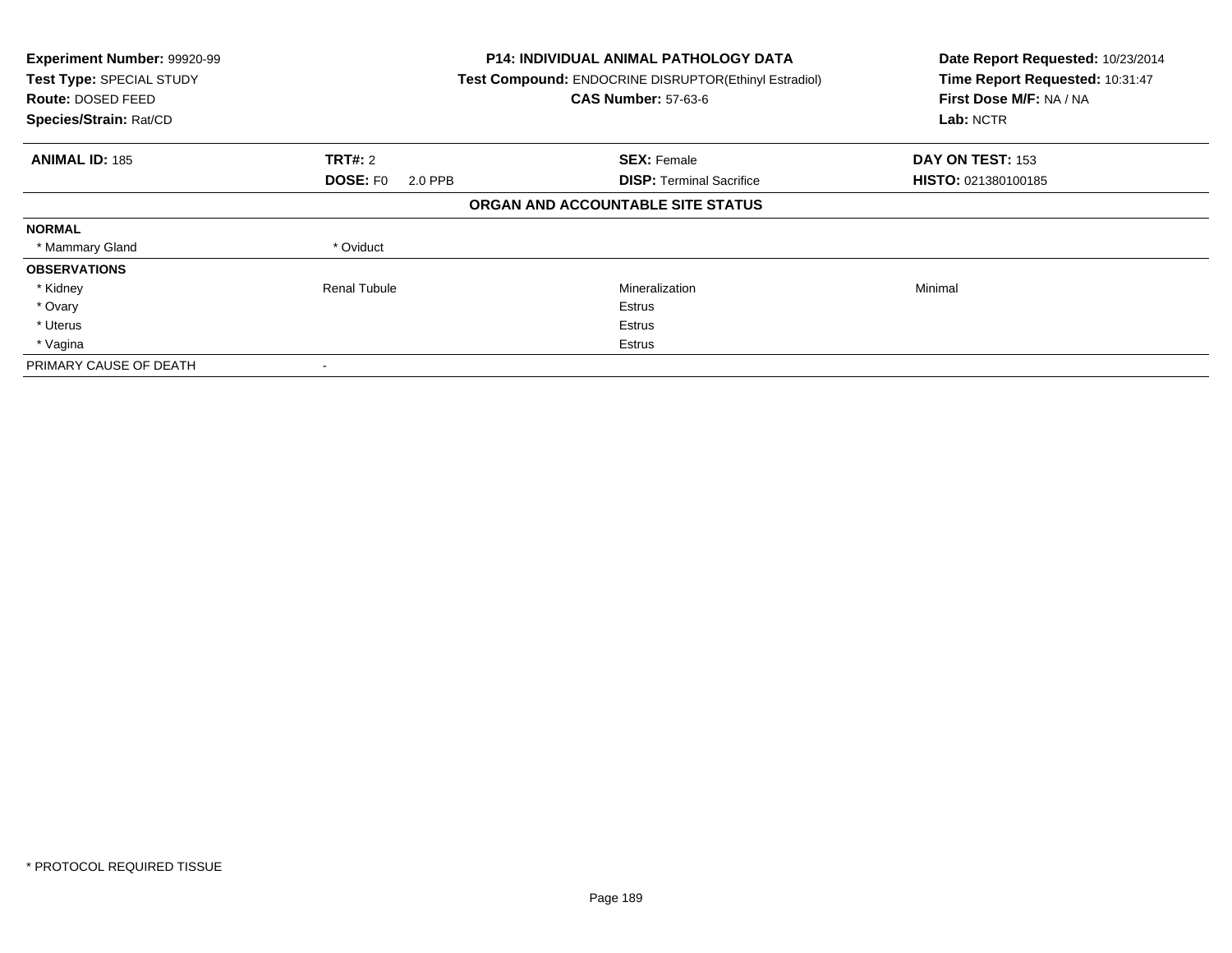| <b>Experiment Number: 99920-99</b><br>Test Type: SPECIAL STUDY<br>Route: DOSED FEED<br>Species/Strain: Rat/CD |                            | <b>P14: INDIVIDUAL ANIMAL PATHOLOGY DATA</b><br><b>Test Compound: ENDOCRINE DISRUPTOR(Ethinyl Estradiol)</b><br><b>CAS Number: 57-63-6</b> | Date Report Requested: 10/23/2014<br>Time Report Requested: 10:31:47<br>First Dose M/F: NA / NA<br>Lab: NCTR |
|---------------------------------------------------------------------------------------------------------------|----------------------------|--------------------------------------------------------------------------------------------------------------------------------------------|--------------------------------------------------------------------------------------------------------------|
| <b>ANIMAL ID: 186</b>                                                                                         | TRT#: 2                    | <b>SEX: Female</b>                                                                                                                         | DAY ON TEST: 153                                                                                             |
|                                                                                                               | <b>DOSE: FO</b><br>2.0 PPB | <b>DISP: Terminal Sacrifice</b>                                                                                                            | HISTO: 021380100186                                                                                          |
|                                                                                                               |                            | ORGAN AND ACCOUNTABLE SITE STATUS                                                                                                          |                                                                                                              |
| <b>NORMAL</b>                                                                                                 |                            |                                                                                                                                            |                                                                                                              |
| * Mammary Gland                                                                                               |                            |                                                                                                                                            |                                                                                                              |
| <b>OBSERVATIONS</b>                                                                                           |                            |                                                                                                                                            |                                                                                                              |
| * Kidney                                                                                                      | <b>Renal Tubule</b>        | Mineralization                                                                                                                             | Minimal                                                                                                      |
| * Ovary                                                                                                       |                            | Proestrus                                                                                                                                  |                                                                                                              |
| * Oviduct                                                                                                     | Mucosa                     | Hyperplasia                                                                                                                                | Mild                                                                                                         |
| * Uterus                                                                                                      |                            | Proestrus                                                                                                                                  |                                                                                                              |
| * Vagina                                                                                                      |                            | Proestrus                                                                                                                                  |                                                                                                              |
| PRIMARY CAUSE OF DEATH                                                                                        | $\overline{\phantom{a}}$   |                                                                                                                                            |                                                                                                              |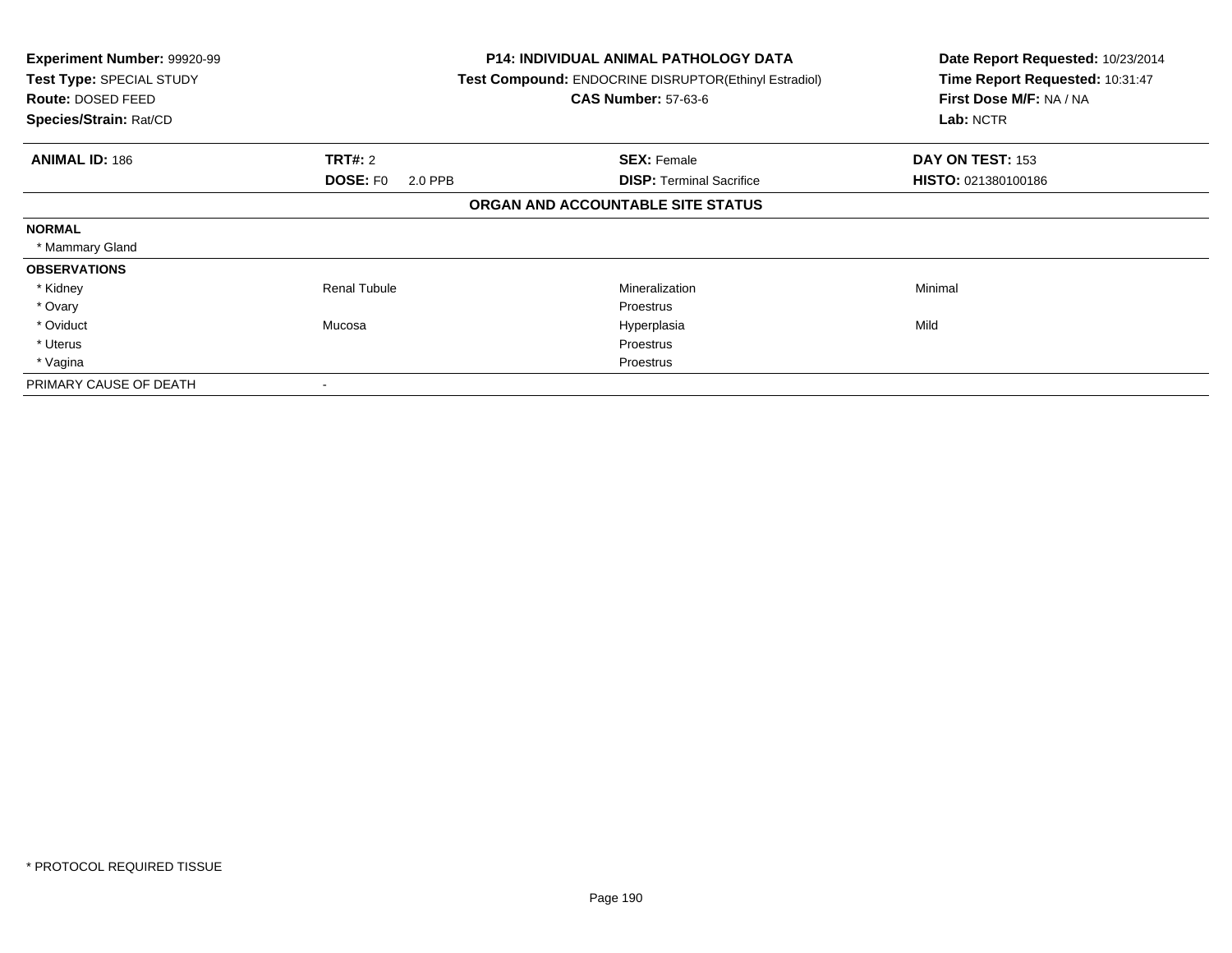| <b>Experiment Number: 99920-99</b><br>Test Type: SPECIAL STUDY<br>Route: DOSED FEED<br>Species/Strain: Rat/CD |                     | <b>P14: INDIVIDUAL ANIMAL PATHOLOGY DATA</b><br>Test Compound: ENDOCRINE DISRUPTOR(Ethinyl Estradiol)<br><b>CAS Number: 57-63-6</b> | Date Report Requested: 10/23/2014<br>Time Report Requested: 10:31:47<br>First Dose M/F: NA / NA<br>Lab: NCTR |
|---------------------------------------------------------------------------------------------------------------|---------------------|-------------------------------------------------------------------------------------------------------------------------------------|--------------------------------------------------------------------------------------------------------------|
| <b>ANIMAL ID: 187</b>                                                                                         | <b>TRT#:</b> 2      | <b>SEX: Female</b>                                                                                                                  | DAY ON TEST: 153                                                                                             |
|                                                                                                               | DOSE: FO<br>2.0 PPB | <b>DISP:</b> Terminal Sacrifice                                                                                                     | HISTO: 021380100187                                                                                          |
|                                                                                                               |                     | ORGAN AND ACCOUNTABLE SITE STATUS                                                                                                   |                                                                                                              |
| <b>NORMAL</b>                                                                                                 |                     |                                                                                                                                     |                                                                                                              |
| * Oviduct                                                                                                     |                     |                                                                                                                                     |                                                                                                              |
| <b>OBSERVATIONS</b>                                                                                           |                     |                                                                                                                                     |                                                                                                              |
| * Kidney                                                                                                      | Cortex              | Cyst                                                                                                                                |                                                                                                              |
|                                                                                                               | <b>Renal Tubule</b> | Mineralization                                                                                                                      | Marked                                                                                                       |
| * Mammary Gland                                                                                               | Alveolus            | Hyperplasia                                                                                                                         | Minimal                                                                                                      |
| * Ovary                                                                                                       |                     | Estrus                                                                                                                              |                                                                                                              |
| * Uterus                                                                                                      |                     | Proestrus                                                                                                                           |                                                                                                              |
| * Vagina                                                                                                      |                     | Estrus                                                                                                                              |                                                                                                              |
| PRIMARY CAUSE OF DEATH                                                                                        |                     |                                                                                                                                     |                                                                                                              |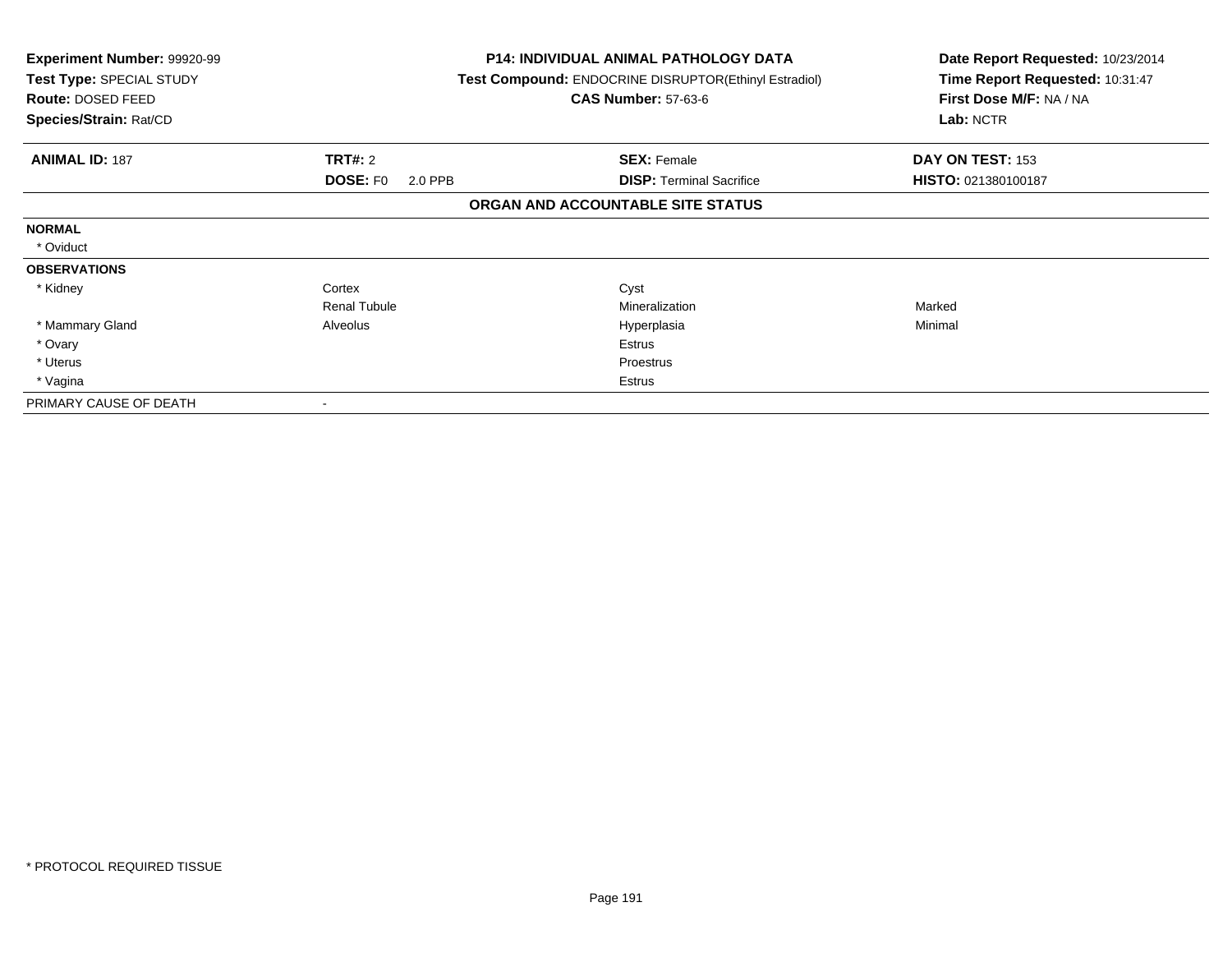| <b>Experiment Number: 99920-99</b><br>Test Type: SPECIAL STUDY<br>Route: DOSED FEED<br>Species/Strain: Rat/CD |                            | <b>P14: INDIVIDUAL ANIMAL PATHOLOGY DATA</b><br><b>Test Compound: ENDOCRINE DISRUPTOR (Ethinyl Estradiol)</b><br><b>CAS Number: 57-63-6</b> | Date Report Requested: 10/23/2014<br>Time Report Requested: 10:31:47<br>First Dose M/F: NA / NA<br>Lab: NCTR |
|---------------------------------------------------------------------------------------------------------------|----------------------------|---------------------------------------------------------------------------------------------------------------------------------------------|--------------------------------------------------------------------------------------------------------------|
| <b>ANIMAL ID: 188</b>                                                                                         | <b>TRT#: 2</b>             | <b>SEX: Female</b>                                                                                                                          | DAY ON TEST: 153                                                                                             |
|                                                                                                               | <b>DOSE: FO</b><br>2.0 PPB | <b>DISP:</b> Terminal Sacrifice                                                                                                             | <b>HISTO: 021380100188</b>                                                                                   |
|                                                                                                               |                            | ORGAN AND ACCOUNTABLE SITE STATUS                                                                                                           |                                                                                                              |
| <b>NORMAL</b>                                                                                                 |                            |                                                                                                                                             |                                                                                                              |
| * Mammary Gland                                                                                               | * Oviduct                  |                                                                                                                                             |                                                                                                              |
| <b>OBSERVATIONS</b>                                                                                           |                            |                                                                                                                                             |                                                                                                              |
| * Kidney                                                                                                      |                            | Inflammation                                                                                                                                | Chronic Active, Minimal                                                                                      |
|                                                                                                               | <b>Renal Tubule</b>        | Mineralization                                                                                                                              | Marked                                                                                                       |
| * Ovary                                                                                                       |                            | <b>Diestrus</b>                                                                                                                             |                                                                                                              |
| * Uterus                                                                                                      |                            | <b>Diestrus</b>                                                                                                                             |                                                                                                              |
| * Vagina                                                                                                      |                            | Diestrus                                                                                                                                    |                                                                                                              |
| PRIMARY CAUSE OF DEATH                                                                                        | $\,$                       |                                                                                                                                             |                                                                                                              |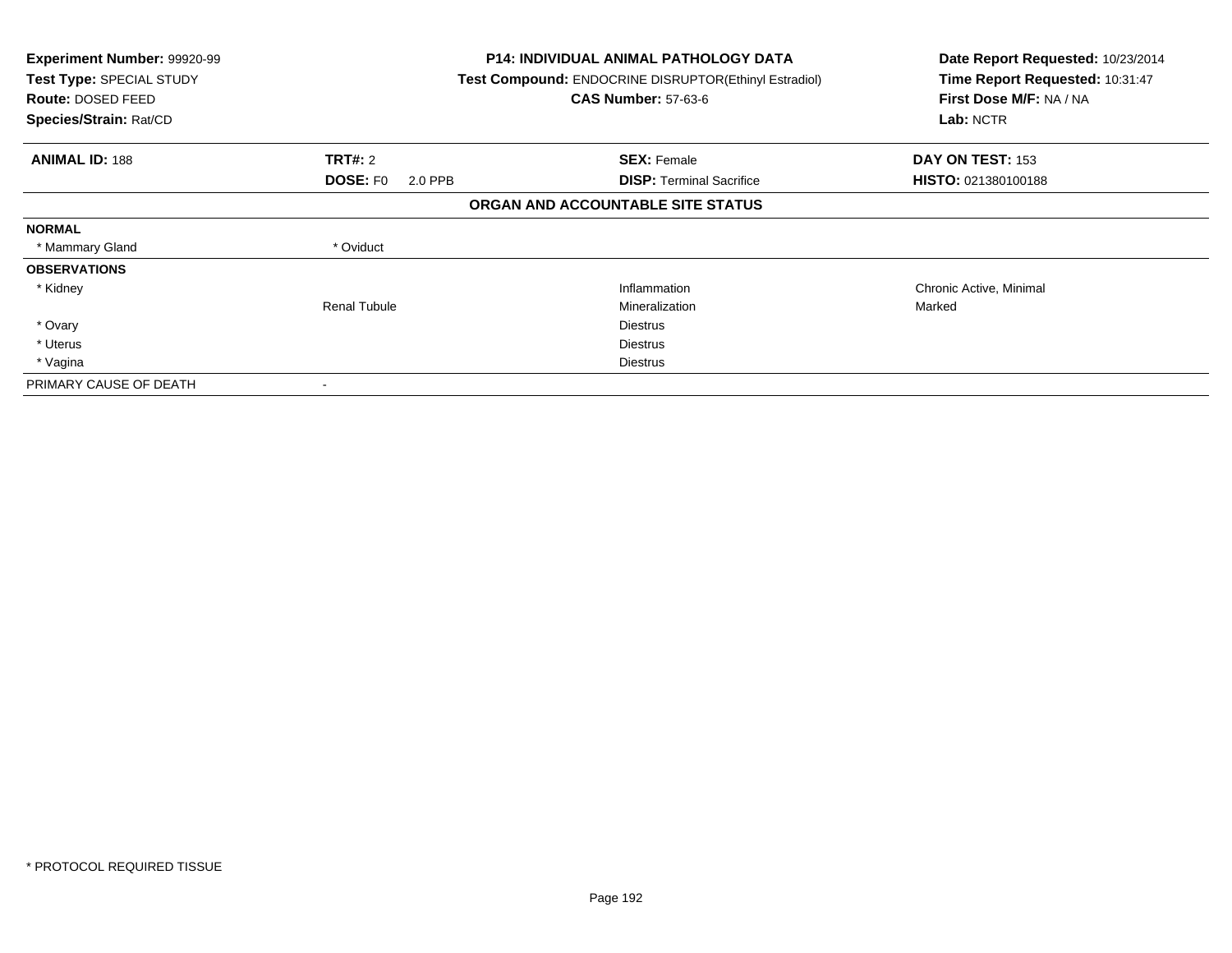| Experiment Number: 99920-99<br>Test Type: SPECIAL STUDY<br>Route: DOSED FEED |                     | <b>P14: INDIVIDUAL ANIMAL PATHOLOGY DATA</b><br>Test Compound: ENDOCRINE DISRUPTOR(Ethinyl Estradiol)<br><b>CAS Number: 57-63-6</b> | Date Report Requested: 10/23/2014<br>Time Report Requested: 10:31:47<br>First Dose M/F: NA / NA |
|------------------------------------------------------------------------------|---------------------|-------------------------------------------------------------------------------------------------------------------------------------|-------------------------------------------------------------------------------------------------|
| Species/Strain: Rat/CD                                                       |                     |                                                                                                                                     | Lab: NCTR                                                                                       |
| <b>ANIMAL ID: 189</b>                                                        | <b>TRT#: 3</b>      | <b>SEX: Female</b>                                                                                                                  | DAY ON TEST: 153                                                                                |
|                                                                              | DOSE: FO<br>10 PPB  | <b>DISP: Terminal Sacrifice</b>                                                                                                     | HISTO: 021380100189                                                                             |
|                                                                              |                     | ORGAN AND ACCOUNTABLE SITE STATUS                                                                                                   |                                                                                                 |
| <b>NORMAL</b>                                                                |                     |                                                                                                                                     |                                                                                                 |
| * Mammary Gland                                                              | * Oviduct           |                                                                                                                                     |                                                                                                 |
| <b>OBSERVATIONS</b>                                                          |                     |                                                                                                                                     |                                                                                                 |
| * Clitoral Gland                                                             |                     | Distended                                                                                                                           |                                                                                                 |
| [Distended TGLS = $1-9$ ]                                                    |                     |                                                                                                                                     |                                                                                                 |
| * Kidney                                                                     | <b>Renal Tubule</b> | Mineralization                                                                                                                      | Minimal                                                                                         |
| * Ovary                                                                      | Follicle            | Cyst                                                                                                                                |                                                                                                 |
|                                                                              |                     | Estrus                                                                                                                              |                                                                                                 |
| Note: TGL 2 - NCL                                                            |                     |                                                                                                                                     |                                                                                                 |
| * Uterus                                                                     |                     | Estrus                                                                                                                              |                                                                                                 |
| * Vagina                                                                     |                     | Estrus                                                                                                                              |                                                                                                 |
| PRIMARY CAUSE OF DEATH                                                       |                     |                                                                                                                                     |                                                                                                 |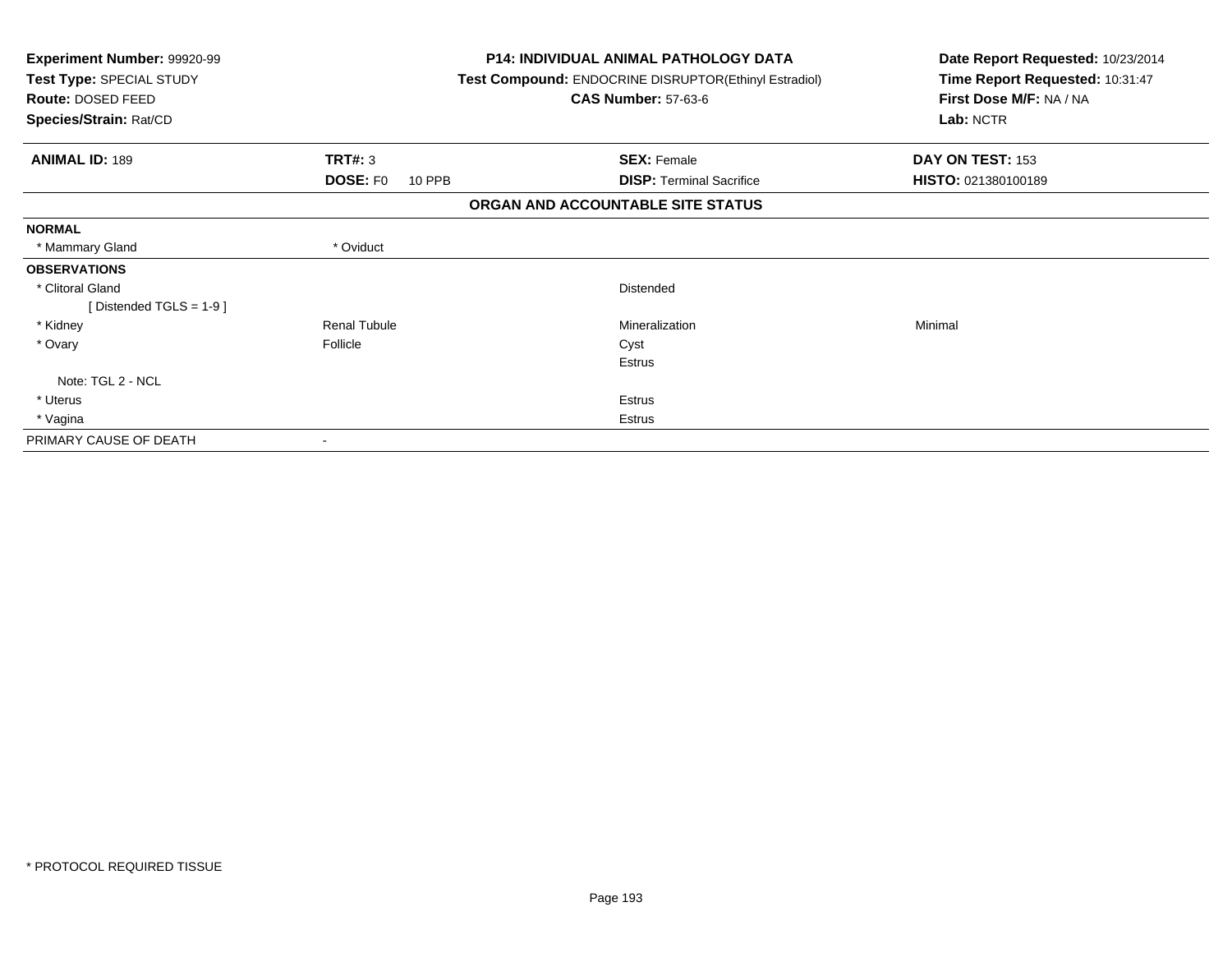| <b>Experiment Number: 99920-99</b><br>Test Type: SPECIAL STUDY<br><b>Route: DOSED FEED</b><br>Species/Strain: Rat/CD |                           | <b>P14: INDIVIDUAL ANIMAL PATHOLOGY DATA</b><br>Test Compound: ENDOCRINE DISRUPTOR(Ethinyl Estradiol)<br><b>CAS Number: 57-63-6</b> | Date Report Requested: 10/23/2014<br>Time Report Requested: 10:31:47<br>First Dose M/F: NA / NA<br>Lab: NCTR |
|----------------------------------------------------------------------------------------------------------------------|---------------------------|-------------------------------------------------------------------------------------------------------------------------------------|--------------------------------------------------------------------------------------------------------------|
| <b>ANIMAL ID: 190</b>                                                                                                | TRT#: 3                   | <b>SEX: Female</b>                                                                                                                  | DAY ON TEST: 153                                                                                             |
|                                                                                                                      | <b>DOSE: FO</b><br>10 PPB | <b>DISP:</b> Terminal Sacrifice                                                                                                     | HISTO: 021380100190                                                                                          |
|                                                                                                                      |                           | ORGAN AND ACCOUNTABLE SITE STATUS                                                                                                   |                                                                                                              |
| <b>NORMAL</b>                                                                                                        |                           |                                                                                                                                     |                                                                                                              |
| * Mammary Gland                                                                                                      | * Oviduct                 |                                                                                                                                     |                                                                                                              |
| <b>OBSERVATIONS</b>                                                                                                  |                           |                                                                                                                                     |                                                                                                              |
| * Kidney                                                                                                             | <b>Renal Tubule</b>       | Mineralization                                                                                                                      | Mild                                                                                                         |
| * Ovary                                                                                                              |                           | <b>Diestrus</b>                                                                                                                     |                                                                                                              |
| * Uterus                                                                                                             |                           | <b>Diestrus</b>                                                                                                                     |                                                                                                              |
|                                                                                                                      | <b>Endometrial GI</b>     | Hyperplasia                                                                                                                         | Minimal                                                                                                      |
| * Vagina                                                                                                             |                           | Proestrus                                                                                                                           |                                                                                                              |
| PRIMARY CAUSE OF DEATH                                                                                               |                           |                                                                                                                                     |                                                                                                              |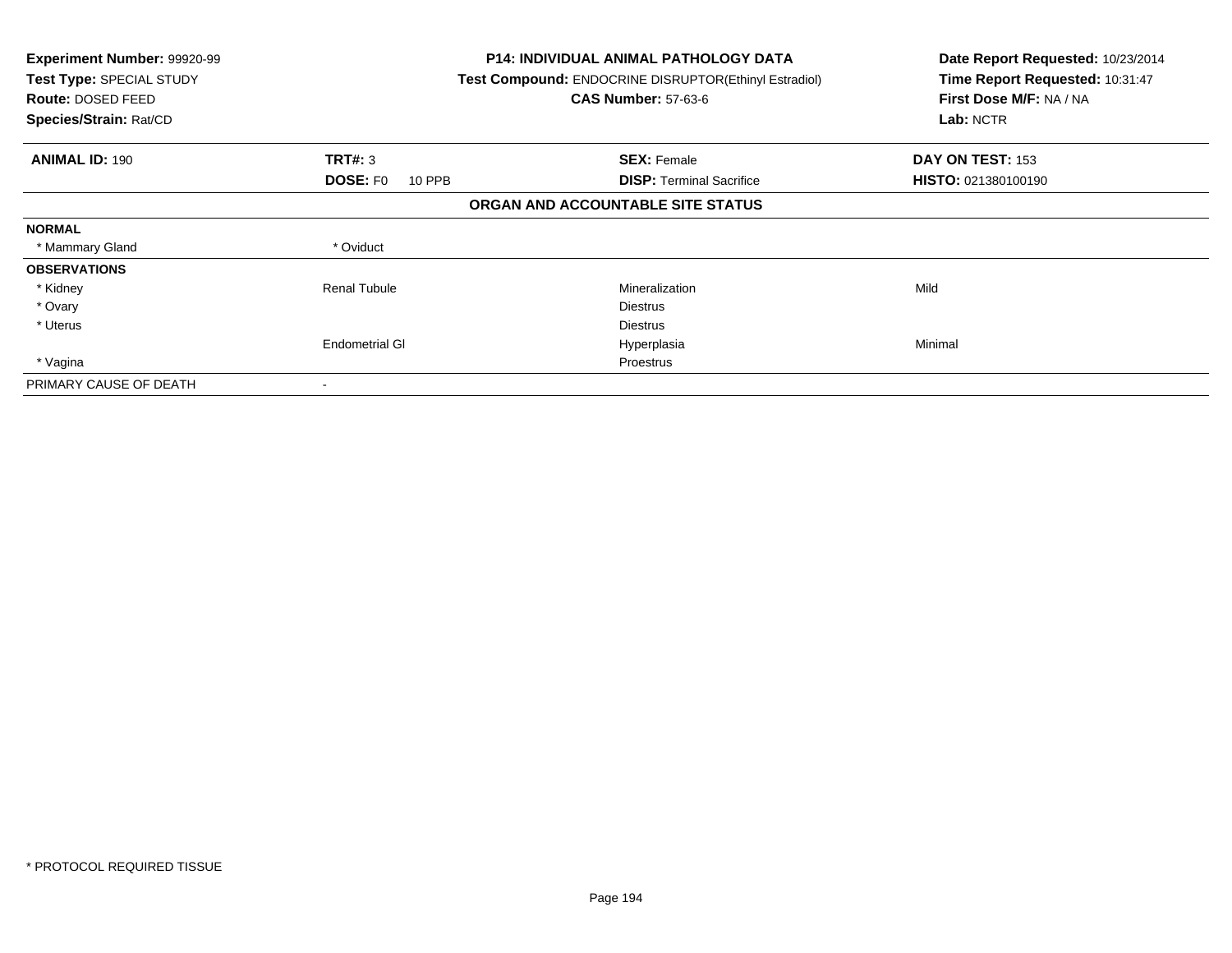| Experiment Number: 99920-99<br>Test Type: SPECIAL STUDY<br>Route: DOSED FEED<br>Species/Strain: Rat/CD |                           | <b>P14: INDIVIDUAL ANIMAL PATHOLOGY DATA</b><br>Test Compound: ENDOCRINE DISRUPTOR(Ethinyl Estradiol)<br><b>CAS Number: 57-63-6</b> | Date Report Requested: 10/23/2014<br>Time Report Requested: 10:31:47<br>First Dose M/F: NA / NA<br>Lab: NCTR |  |
|--------------------------------------------------------------------------------------------------------|---------------------------|-------------------------------------------------------------------------------------------------------------------------------------|--------------------------------------------------------------------------------------------------------------|--|
| <b>ANIMAL ID: 191</b>                                                                                  | <b>TRT#: 3</b>            | <b>SEX: Female</b>                                                                                                                  | DAY ON TEST: 153                                                                                             |  |
|                                                                                                        | <b>DOSE: FO</b><br>10 PPB | <b>DISP: Terminal Sacrifice</b>                                                                                                     | HISTO: 021380100191                                                                                          |  |
|                                                                                                        |                           | ORGAN AND ACCOUNTABLE SITE STATUS                                                                                                   |                                                                                                              |  |
| <b>NORMAL</b>                                                                                          |                           |                                                                                                                                     |                                                                                                              |  |
| * Mammary Gland                                                                                        | * Oviduct                 |                                                                                                                                     |                                                                                                              |  |
| <b>OBSERVATIONS</b>                                                                                    |                           |                                                                                                                                     |                                                                                                              |  |
| * Clitoral Gland                                                                                       |                           | Distended                                                                                                                           |                                                                                                              |  |
| [Distended TGLS = 1-9]                                                                                 |                           |                                                                                                                                     |                                                                                                              |  |
| * Kidney                                                                                               | <b>Renal Tubule</b>       | Mineralization                                                                                                                      | Minimal                                                                                                      |  |
| * Liver                                                                                                |                           | Developmental Malformation                                                                                                          |                                                                                                              |  |
| [Developmental Malformation TGLS = 2-5]                                                                |                           |                                                                                                                                     |                                                                                                              |  |
| * Ovary                                                                                                |                           | Cyst                                                                                                                                |                                                                                                              |  |
|                                                                                                        |                           | <b>Diestrus</b>                                                                                                                     |                                                                                                              |  |
| [Cyst TGLS = $3-1$ ]                                                                                   |                           |                                                                                                                                     |                                                                                                              |  |
| * Uterus                                                                                               |                           | <b>Diestrus</b>                                                                                                                     |                                                                                                              |  |
| * Vagina                                                                                               |                           | Proestrus                                                                                                                           |                                                                                                              |  |
| PRIMARY CAUSE OF DEATH                                                                                 |                           |                                                                                                                                     |                                                                                                              |  |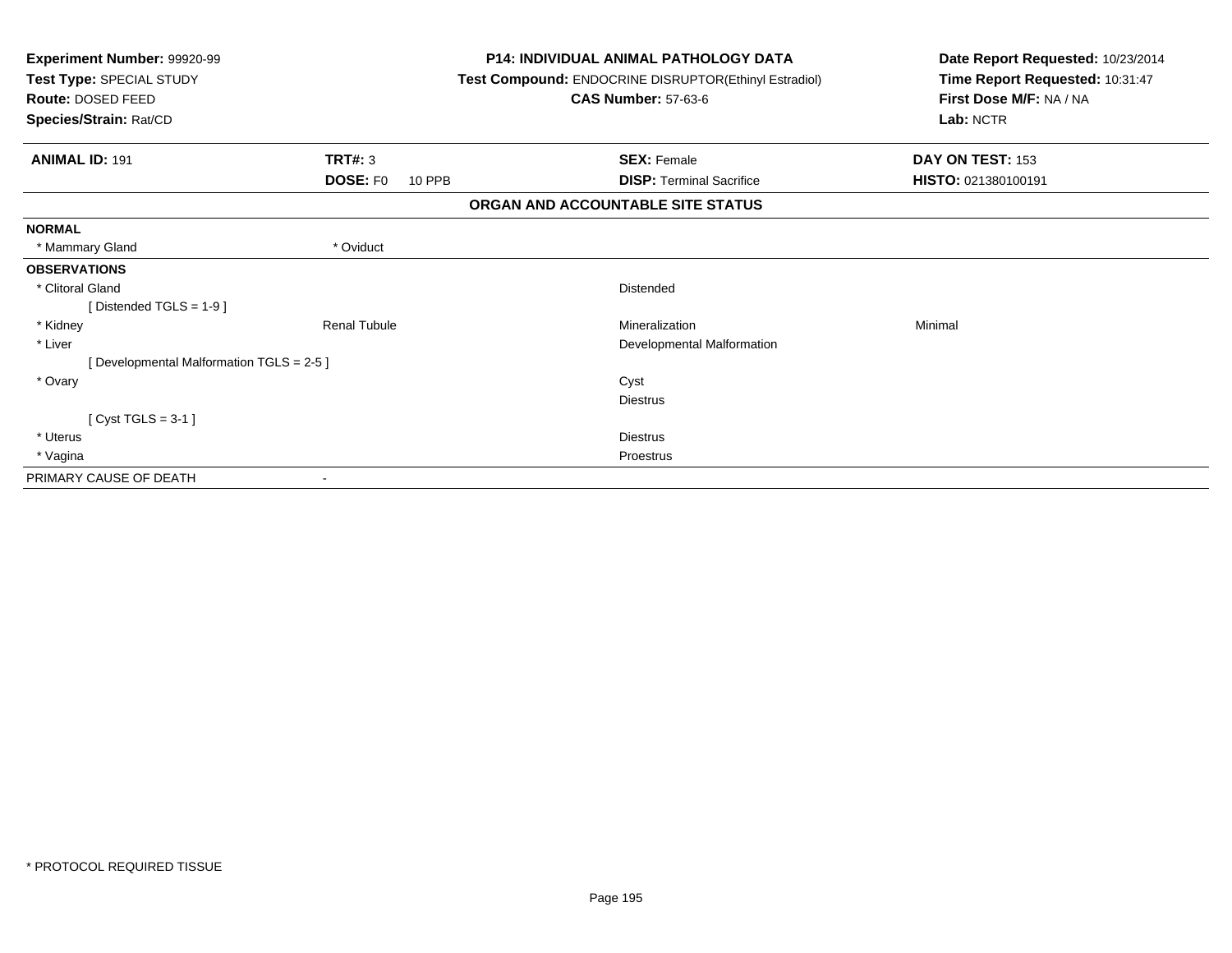| <b>Experiment Number: 99920-99</b><br>Test Type: SPECIAL STUDY<br>Route: DOSED FEED<br>Species/Strain: Rat/CD |                           | <b>P14: INDIVIDUAL ANIMAL PATHOLOGY DATA</b><br><b>Test Compound: ENDOCRINE DISRUPTOR(Ethinyl Estradiol)</b><br><b>CAS Number: 57-63-6</b> | Date Report Requested: 10/23/2014<br>Time Report Requested: 10:31:47<br>First Dose M/F: NA / NA<br>Lab: NCTR |
|---------------------------------------------------------------------------------------------------------------|---------------------------|--------------------------------------------------------------------------------------------------------------------------------------------|--------------------------------------------------------------------------------------------------------------|
| <b>ANIMAL ID: 192</b>                                                                                         | TRT#: 3                   | <b>SEX: Female</b>                                                                                                                         | DAY ON TEST: 153                                                                                             |
|                                                                                                               | <b>DOSE: FO</b><br>10 PPB | <b>DISP:</b> Terminal Sacrifice                                                                                                            | HISTO: 021380100192                                                                                          |
|                                                                                                               |                           | ORGAN AND ACCOUNTABLE SITE STATUS                                                                                                          |                                                                                                              |
| <b>NORMAL</b>                                                                                                 |                           |                                                                                                                                            |                                                                                                              |
| * Mammary Gland                                                                                               | * Oviduct                 |                                                                                                                                            |                                                                                                              |
| <b>OBSERVATIONS</b>                                                                                           |                           |                                                                                                                                            |                                                                                                              |
| * Kidney                                                                                                      | <b>Renal Tubule</b>       | <b>Mineralization</b>                                                                                                                      | Minimal                                                                                                      |
| * Ovary                                                                                                       |                           | Proestrus                                                                                                                                  |                                                                                                              |
| * Uterus                                                                                                      |                           | <b>Proestrus</b>                                                                                                                           |                                                                                                              |
| Note: TGL 1 is normal proestrus                                                                               |                           |                                                                                                                                            |                                                                                                              |
| Note: TGL 1 - NCL                                                                                             |                           |                                                                                                                                            |                                                                                                              |
| * Vagina                                                                                                      |                           | <b>Proestrus</b>                                                                                                                           |                                                                                                              |
| PRIMARY CAUSE OF DEATH                                                                                        |                           |                                                                                                                                            |                                                                                                              |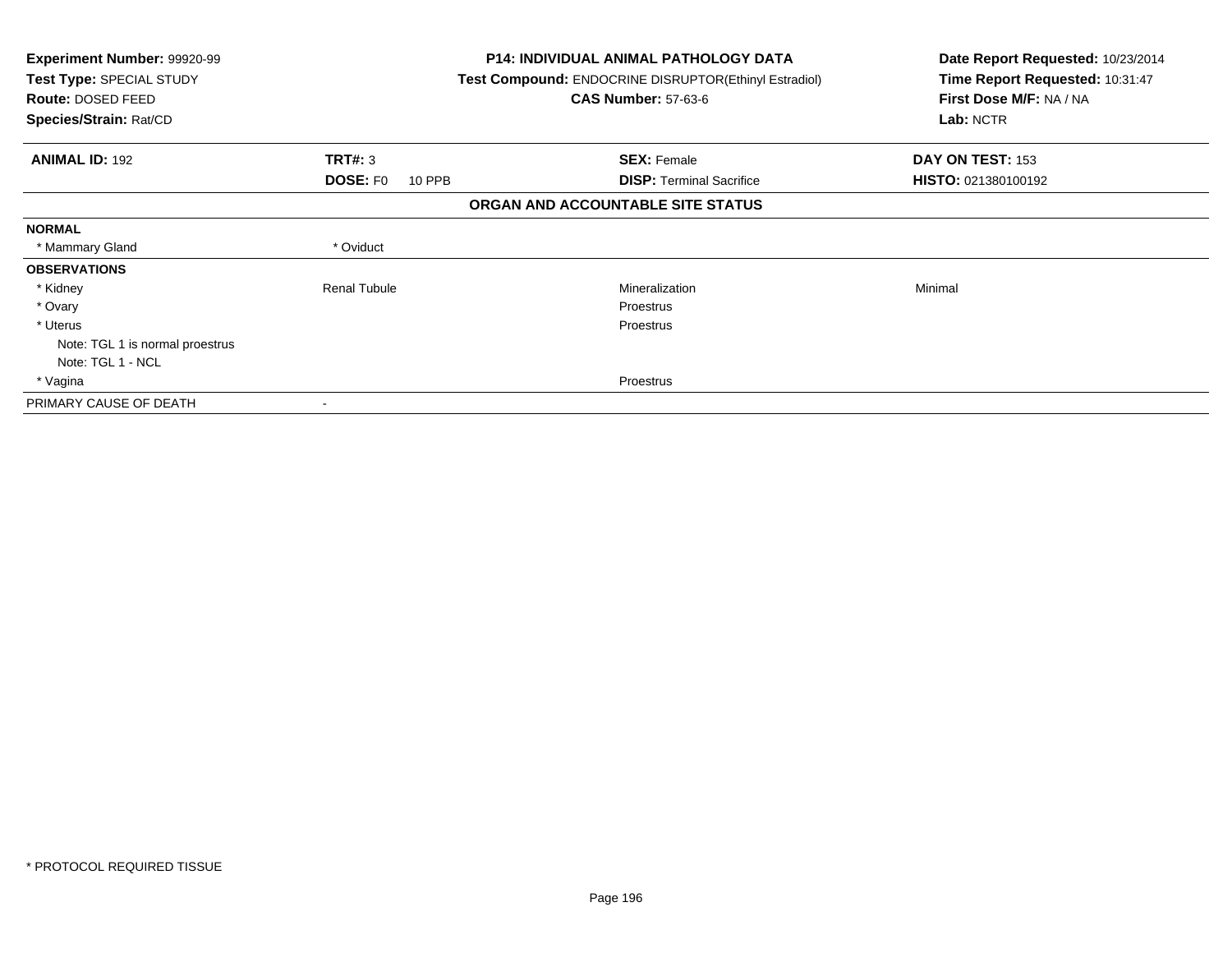| <b>Experiment Number: 99920-99</b><br>Test Type: SPECIAL STUDY<br>Route: DOSED FEED<br>Species/Strain: Rat/CD |                           | <b>P14: INDIVIDUAL ANIMAL PATHOLOGY DATA</b><br>Test Compound: ENDOCRINE DISRUPTOR(Ethinyl Estradiol)<br><b>CAS Number: 57-63-6</b> | Date Report Requested: 10/23/2014<br>Time Report Requested: 10:31:47<br>First Dose M/F: NA / NA<br>Lab: NCTR |
|---------------------------------------------------------------------------------------------------------------|---------------------------|-------------------------------------------------------------------------------------------------------------------------------------|--------------------------------------------------------------------------------------------------------------|
| <b>ANIMAL ID: 193</b>                                                                                         | <b>TRT#: 3</b>            | <b>SEX: Female</b>                                                                                                                  | DAY ON TEST: 153                                                                                             |
|                                                                                                               | <b>DOSE: FO</b><br>10 PPB | <b>DISP: Terminal Sacrifice</b>                                                                                                     | <b>HISTO: 021380100193</b>                                                                                   |
|                                                                                                               |                           | ORGAN AND ACCOUNTABLE SITE STATUS                                                                                                   |                                                                                                              |
| <b>NORMAL</b>                                                                                                 |                           |                                                                                                                                     |                                                                                                              |
| * Oviduct                                                                                                     |                           |                                                                                                                                     |                                                                                                              |
| <b>OBSERVATIONS</b>                                                                                           |                           |                                                                                                                                     |                                                                                                              |
| * Kidney                                                                                                      | <b>Renal Tubule</b>       | Mineralization                                                                                                                      | Moderate                                                                                                     |
| * Mammary Gland                                                                                               | Alveolus                  | Hyperplasia                                                                                                                         | Minimal                                                                                                      |
| * Ovary                                                                                                       |                           | Estrus                                                                                                                              |                                                                                                              |
| * Uterus                                                                                                      |                           | Estrus                                                                                                                              |                                                                                                              |
| * Vagina                                                                                                      |                           | Estrus                                                                                                                              |                                                                                                              |
| PRIMARY CAUSE OF DEATH                                                                                        |                           |                                                                                                                                     |                                                                                                              |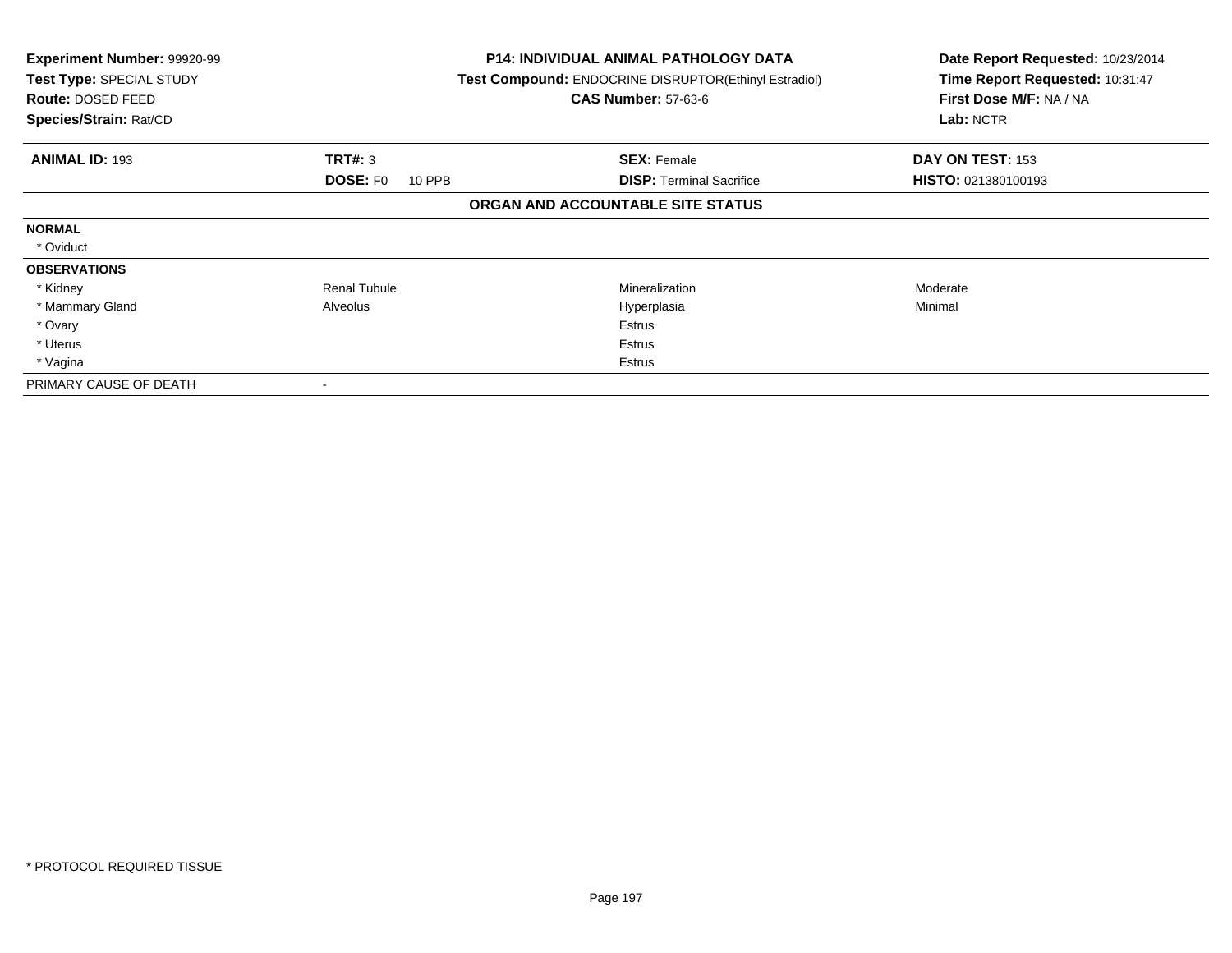| <b>Experiment Number: 99920-99</b><br>Test Type: SPECIAL STUDY<br>Route: DOSED FEED<br>Species/Strain: Rat/CD |                                  | <b>P14: INDIVIDUAL ANIMAL PATHOLOGY DATA</b><br>Test Compound: ENDOCRINE DISRUPTOR(Ethinyl Estradiol)<br><b>CAS Number: 57-63-6</b> | Date Report Requested: 10/23/2014<br>Time Report Requested: 10:31:47<br>First Dose M/F: NA / NA<br>Lab: NCTR |
|---------------------------------------------------------------------------------------------------------------|----------------------------------|-------------------------------------------------------------------------------------------------------------------------------------|--------------------------------------------------------------------------------------------------------------|
| <b>ANIMAL ID: 194</b>                                                                                         | <b>TRT#: 4</b>                   | <b>SEX: Female</b>                                                                                                                  | DAY ON TEST: 153                                                                                             |
|                                                                                                               | <b>DOSE: FO</b><br><b>50 PPB</b> | <b>DISP:</b> Terminal Sacrifice                                                                                                     | HISTO: 021380100194                                                                                          |
|                                                                                                               |                                  | ORGAN AND ACCOUNTABLE SITE STATUS                                                                                                   |                                                                                                              |
| <b>NORMAL</b>                                                                                                 |                                  |                                                                                                                                     |                                                                                                              |
| * Adrenal Cortex                                                                                              | * Adrenal Medulla                | * Bone                                                                                                                              | * Bone Marrow                                                                                                |
| * Mammary Gland                                                                                               | * Oviduct                        | * Pituitary Gland                                                                                                                   | * Spleen                                                                                                     |
| * Thymus                                                                                                      | * Thyroid Gland                  |                                                                                                                                     |                                                                                                              |
| <b>OBSERVATIONS</b>                                                                                           |                                  |                                                                                                                                     |                                                                                                              |
| * Kidney                                                                                                      | Arteriole                        | <b>Nuclear Alteration</b>                                                                                                           | Moderate                                                                                                     |
| * Liver                                                                                                       |                                  | Inflammation                                                                                                                        | Chronic Active, Minimal                                                                                      |
| * Ovary                                                                                                       |                                  | Estrus                                                                                                                              |                                                                                                              |
| * Uterus                                                                                                      |                                  | Estrus                                                                                                                              |                                                                                                              |
| * Vagina                                                                                                      |                                  | Metestrus                                                                                                                           |                                                                                                              |
| PRIMARY CAUSE OF DEATH                                                                                        |                                  |                                                                                                                                     |                                                                                                              |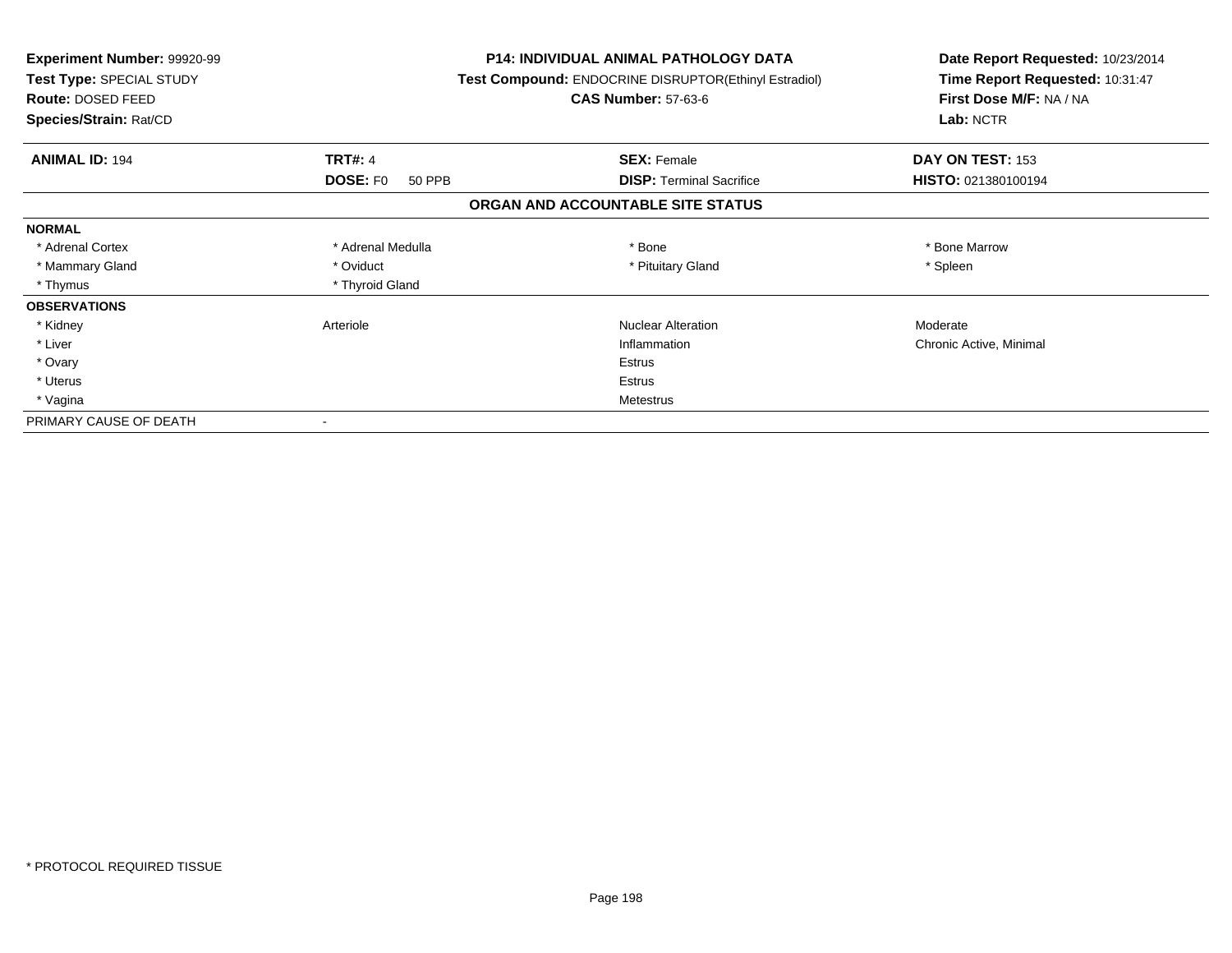| <b>Experiment Number: 99920-99</b><br>Test Type: SPECIAL STUDY<br>Route: DOSED FEED<br>Species/Strain: Rat/CD |                                             | <b>P14: INDIVIDUAL ANIMAL PATHOLOGY DATA</b><br>Test Compound: ENDOCRINE DISRUPTOR(Ethinyl Estradiol)<br><b>CAS Number: 57-63-6</b> | Date Report Requested: 10/23/2014<br>Time Report Requested: 10:31:47<br>First Dose M/F: NA / NA<br>Lab: NCTR |  |
|---------------------------------------------------------------------------------------------------------------|---------------------------------------------|-------------------------------------------------------------------------------------------------------------------------------------|--------------------------------------------------------------------------------------------------------------|--|
|                                                                                                               |                                             |                                                                                                                                     |                                                                                                              |  |
| <b>ANIMAL ID: 195</b>                                                                                         | <b>TRT#: 4</b><br><b>DOSE: FO</b><br>50 PPB | <b>SEX: Female</b><br><b>DISP:</b> Terminal Sacrifice                                                                               | DAY ON TEST: 153<br>HISTO: 021380100195                                                                      |  |
|                                                                                                               |                                             | ORGAN AND ACCOUNTABLE SITE STATUS                                                                                                   |                                                                                                              |  |
| <b>NORMAL</b>                                                                                                 |                                             |                                                                                                                                     |                                                                                                              |  |
| * Adrenal Cortex                                                                                              | * Adrenal Medulla                           | * Bone                                                                                                                              | * Bone Marrow                                                                                                |  |
| * Liver                                                                                                       | * Mammary Gland                             | * Oviduct                                                                                                                           | * Pituitary Gland                                                                                            |  |
| * Spleen                                                                                                      | * Thymus                                    | * Thyroid Gland                                                                                                                     |                                                                                                              |  |
| <b>OBSERVATIONS</b>                                                                                           |                                             |                                                                                                                                     |                                                                                                              |  |
| * Kidney                                                                                                      | <b>Renal Tubule</b>                         | Mineralization                                                                                                                      | Minimal                                                                                                      |  |
|                                                                                                               |                                             | Nephropathy                                                                                                                         | Minimal                                                                                                      |  |
| * Ovary                                                                                                       |                                             | Estrus                                                                                                                              |                                                                                                              |  |
| * Uterus                                                                                                      |                                             | Estrus                                                                                                                              |                                                                                                              |  |
| * Vagina                                                                                                      |                                             | <b>Metestrus</b>                                                                                                                    |                                                                                                              |  |
| PRIMARY CAUSE OF DEATH                                                                                        |                                             |                                                                                                                                     |                                                                                                              |  |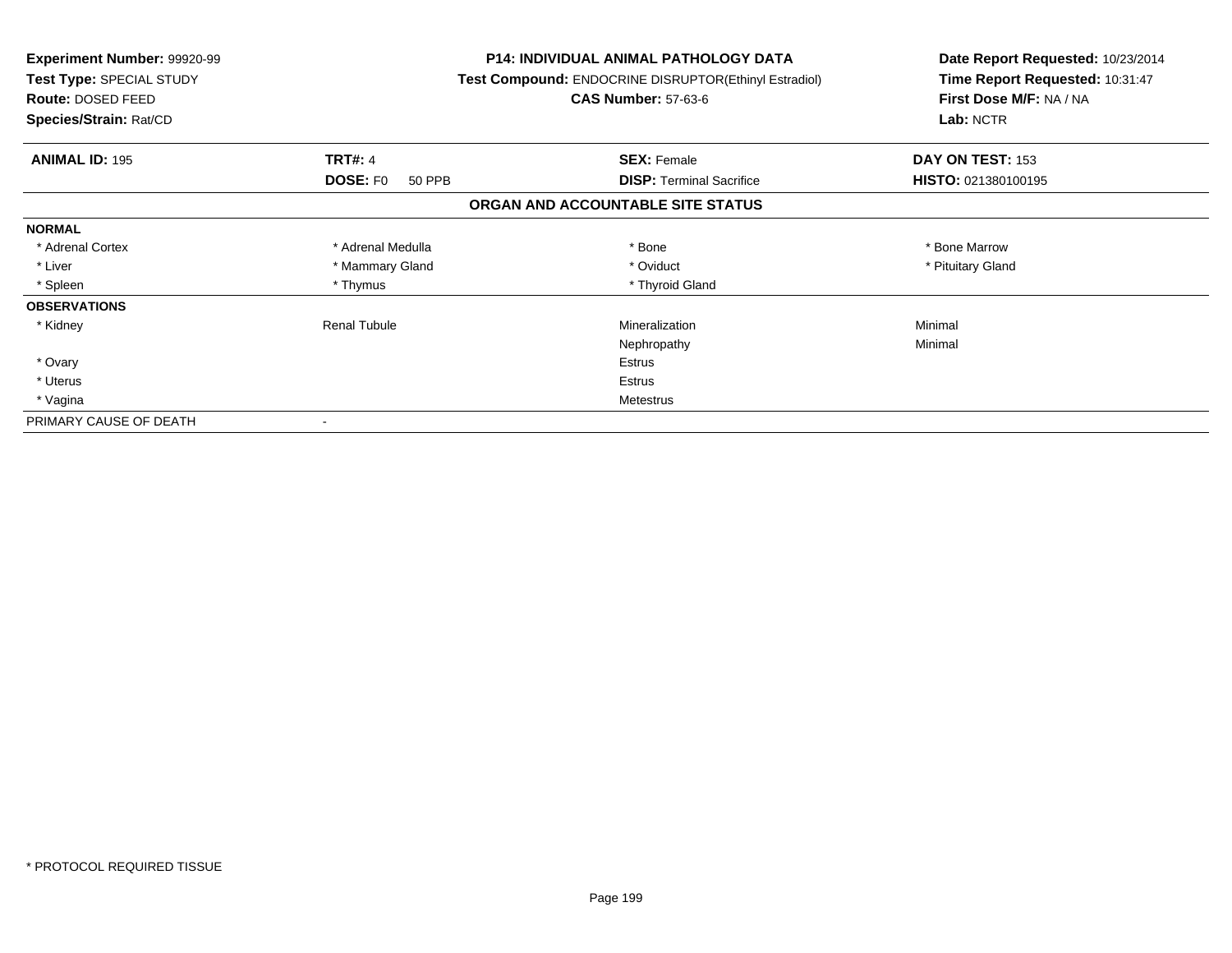| Experiment Number: 99920-99<br>Test Type: SPECIAL STUDY<br>Route: DOSED FEED<br>Species/Strain: Rat/CD |                           | <b>P14: INDIVIDUAL ANIMAL PATHOLOGY DATA</b><br>Test Compound: ENDOCRINE DISRUPTOR(Ethinyl Estradiol)<br><b>CAS Number: 57-63-6</b> | Date Report Requested: 10/23/2014<br>Time Report Requested: 10:31:47<br>First Dose M/F: NA / NA<br>Lab: NCTR |
|--------------------------------------------------------------------------------------------------------|---------------------------|-------------------------------------------------------------------------------------------------------------------------------------|--------------------------------------------------------------------------------------------------------------|
| <b>ANIMAL ID: 196</b>                                                                                  | <b>TRT#: 4</b>            | <b>SEX: Female</b>                                                                                                                  | DAY ON TEST: 153                                                                                             |
|                                                                                                        | <b>DOSE: FO</b><br>50 PPB | <b>DISP: Terminal Sacrifice</b>                                                                                                     | HISTO: 021380100196                                                                                          |
|                                                                                                        |                           | ORGAN AND ACCOUNTABLE SITE STATUS                                                                                                   |                                                                                                              |
| <b>NORMAL</b>                                                                                          |                           |                                                                                                                                     |                                                                                                              |
| * Adrenal Cortex                                                                                       | * Adrenal Medulla         | * Bone                                                                                                                              | * Bone Marrow                                                                                                |
| * Kidney                                                                                               | * Liver                   | * Mammary Gland                                                                                                                     | * Oviduct                                                                                                    |
| * Pituitary Gland                                                                                      | * Thymus                  | * Thyroid Gland                                                                                                                     |                                                                                                              |
| <b>OBSERVATIONS</b>                                                                                    |                           |                                                                                                                                     |                                                                                                              |
| * Ovary                                                                                                |                           | <b>Estrus</b>                                                                                                                       |                                                                                                              |
| * Spleen                                                                                               |                           | Pigmentation                                                                                                                        | Minimal                                                                                                      |
| * Uterus                                                                                               |                           | Estrus                                                                                                                              |                                                                                                              |
| * Vagina                                                                                               | Estrus                    |                                                                                                                                     |                                                                                                              |
| PRIMARY CAUSE OF DEATH                                                                                 |                           |                                                                                                                                     |                                                                                                              |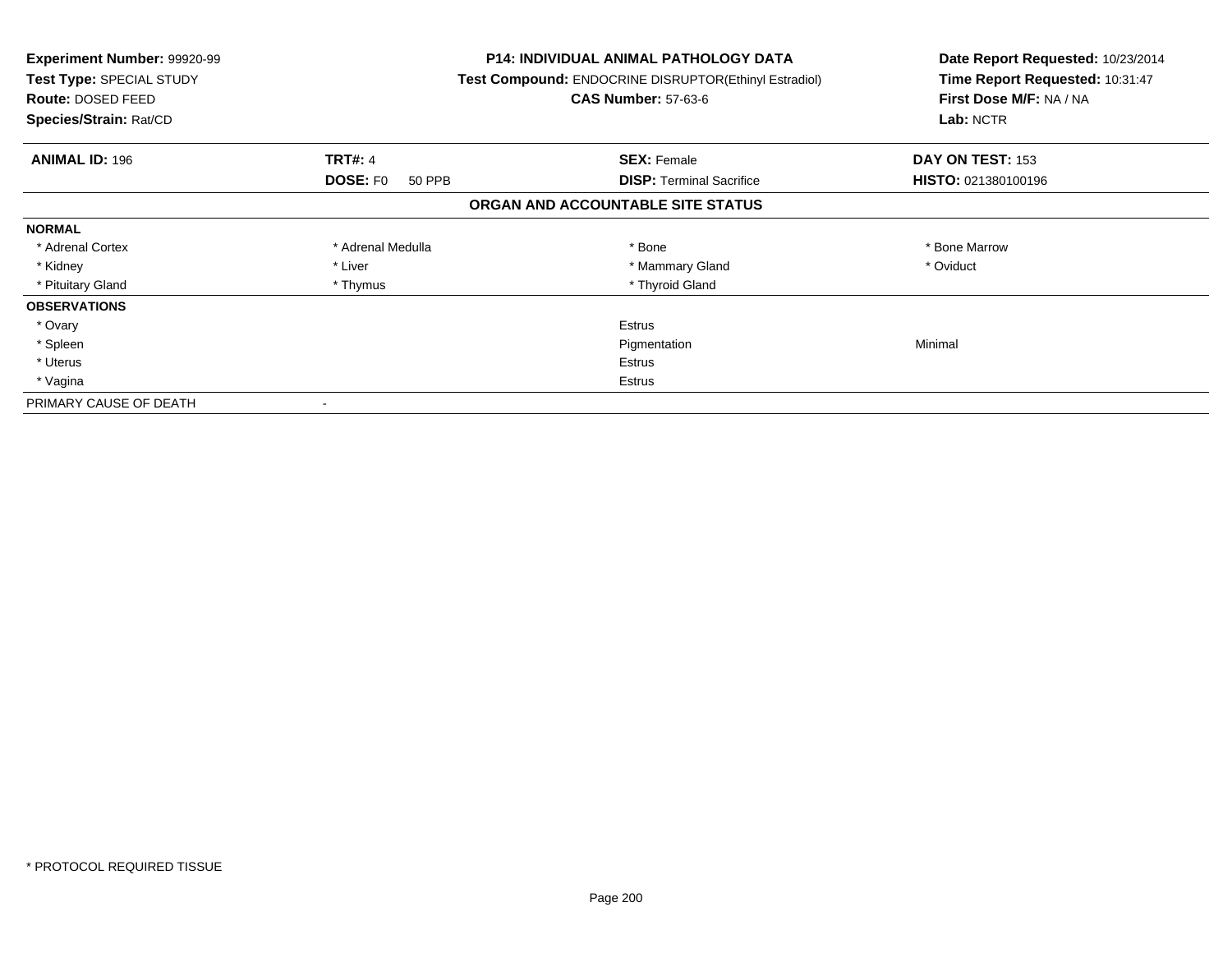| Experiment Number: 99920-99<br>Test Type: SPECIAL STUDY<br>Route: DOSED FEED<br>Species/Strain: Rat/CD | <b>P14: INDIVIDUAL ANIMAL PATHOLOGY DATA</b><br>Test Compound: ENDOCRINE DISRUPTOR(Ethinyl Estradiol)<br><b>CAS Number: 57-63-6</b> | Date Report Requested: 10/23/2014<br>Time Report Requested: 10:31:47<br>First Dose M/F: NA / NA<br>Lab: NCTR |
|--------------------------------------------------------------------------------------------------------|-------------------------------------------------------------------------------------------------------------------------------------|--------------------------------------------------------------------------------------------------------------|
|                                                                                                        |                                                                                                                                     |                                                                                                              |
| <b>TRT#: 4</b><br><b>ANIMAL ID: 197</b>                                                                | <b>SEX: Female</b>                                                                                                                  | DAY ON TEST: 153                                                                                             |
| <b>DOSE: FO</b>                                                                                        | <b>DISP:</b> Terminal Sacrifice<br>50 PPB                                                                                           | HISTO: 021380100197                                                                                          |
|                                                                                                        | ORGAN AND ACCOUNTABLE SITE STATUS                                                                                                   |                                                                                                              |
| <b>NORMAL</b>                                                                                          |                                                                                                                                     |                                                                                                              |
| * Adrenal Cortex<br>* Adrenal Medulla                                                                  | * Bone                                                                                                                              | * Bone Marrow                                                                                                |
| * Liver<br>* Mammary Gland                                                                             | * Oviduct                                                                                                                           | * Pituitary Gland                                                                                            |
| * Thymus<br>* Thyroid Gland                                                                            |                                                                                                                                     |                                                                                                              |
| <b>OBSERVATIONS</b>                                                                                    |                                                                                                                                     |                                                                                                              |
| <b>Renal Tubule</b><br>* Kidney                                                                        | Mineralization                                                                                                                      | Minimal                                                                                                      |
| * Ovary                                                                                                | Proestrus                                                                                                                           |                                                                                                              |
| * Spleen                                                                                               | Pigmentation                                                                                                                        | Minimal                                                                                                      |
| * Uterus                                                                                               | Proestrus                                                                                                                           |                                                                                                              |
| Note: TGL 1 - NCL                                                                                      |                                                                                                                                     |                                                                                                              |
| Note: TGL 1 is normal proestrus                                                                        |                                                                                                                                     |                                                                                                              |
| * Vagina                                                                                               | <b>Proestrus</b>                                                                                                                    |                                                                                                              |
| PRIMARY CAUSE OF DEATH                                                                                 |                                                                                                                                     |                                                                                                              |